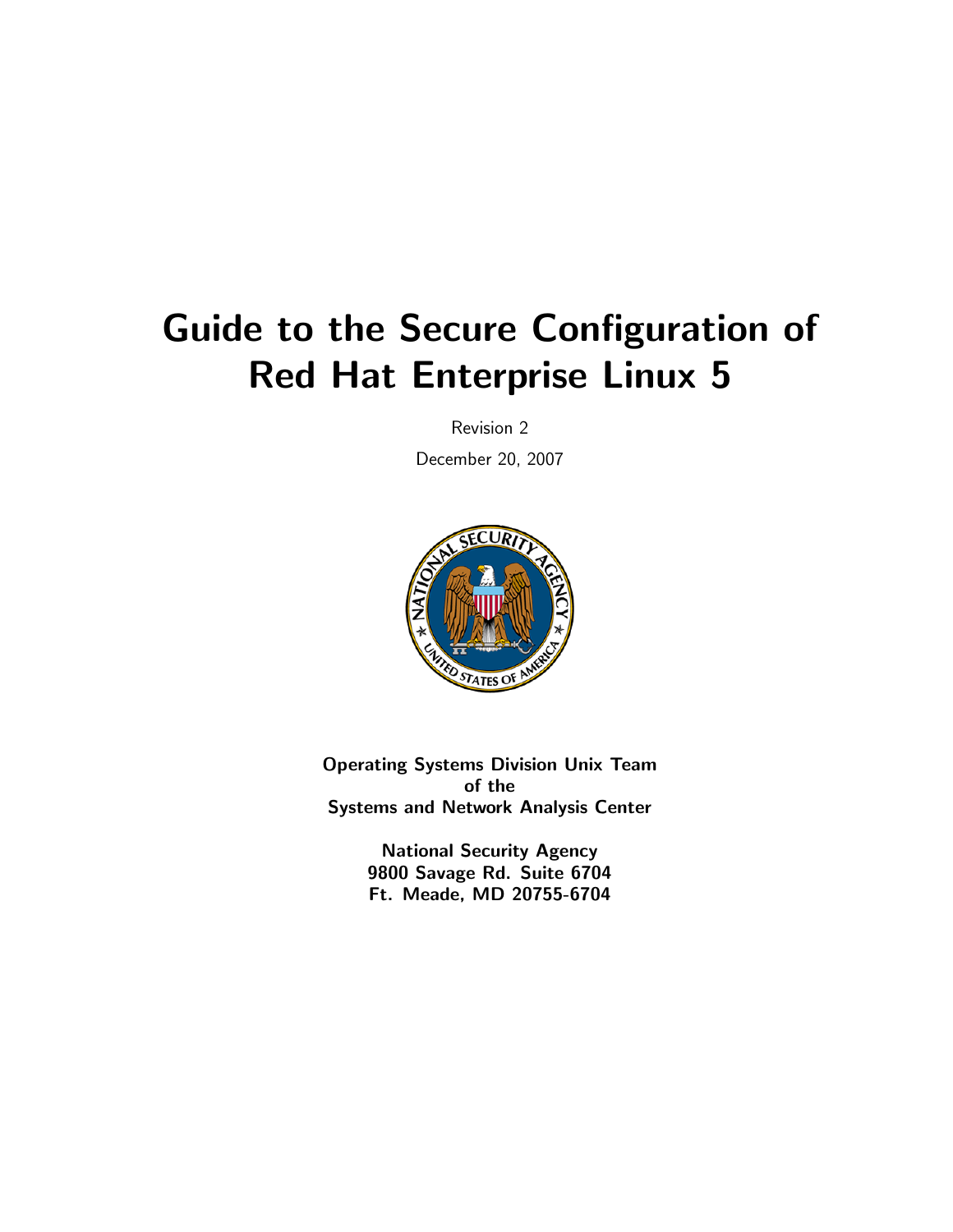# Warnings

- Do not attempt to implement any of the recommendations in this guide without first testing in a nonproduction environment.
- This document is only a guide containing recommended security settings. It is not meant to replace wellstructured policy or sound judgment. Furthermore this guide does not address site-specific configuration concerns. Care must be taken when implementing this guide to address local operational and policy concerns.
- The security changes described in this document apply only to Red Hat Enterprise Linux 5. They may or may not translate gracefully to other operating systems.
- Internet addresses referenced were valid as of 1 July 2007.

# Trademark Information

Red Hat is a registered trademark of Red Hat, Inc. Any other trademarks referenced herein are the property of their respective owners.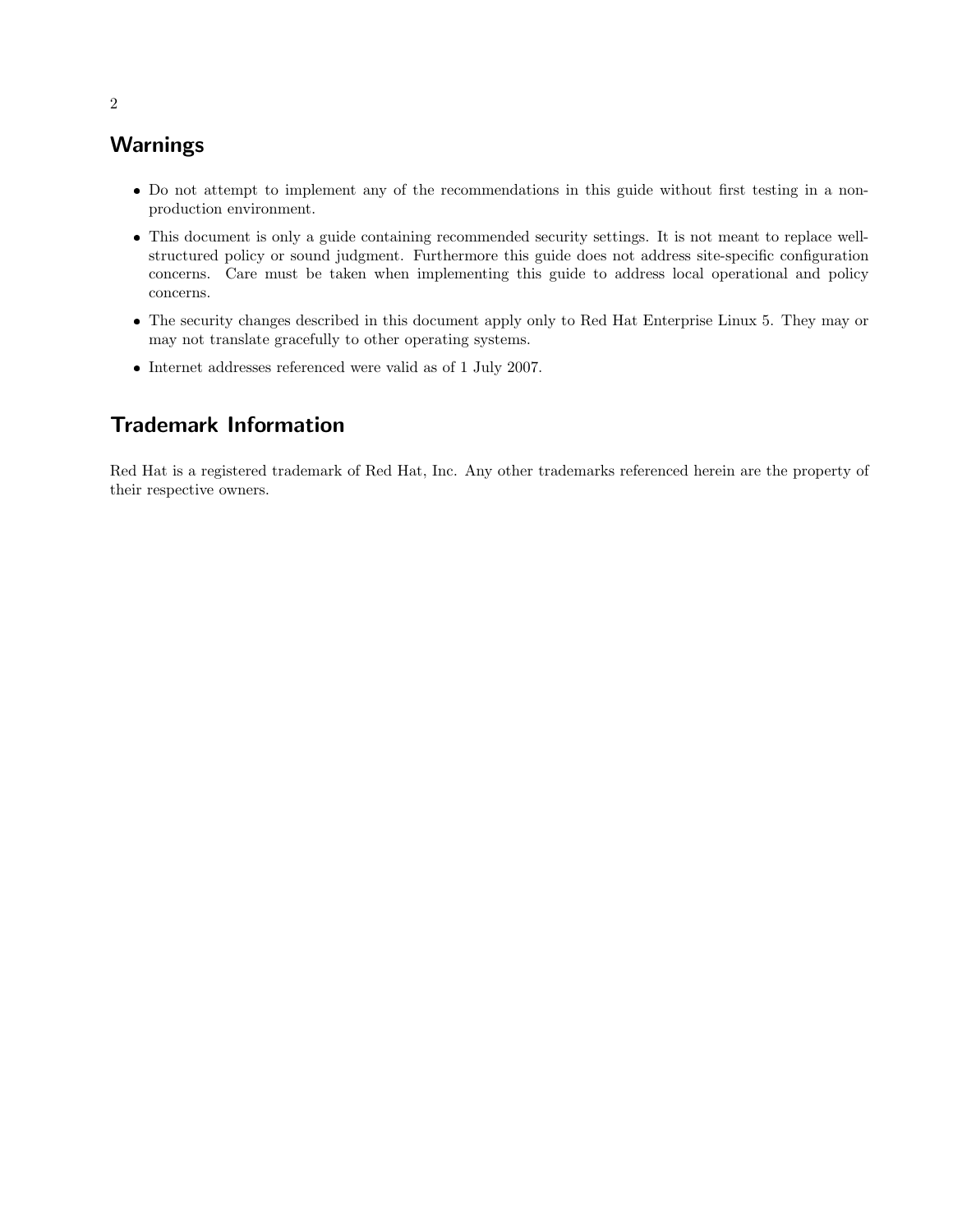# Table of Contents

| $\mathbf{1}$ |         | Introduction |                                                                                | 11 |
|--------------|---------|--------------|--------------------------------------------------------------------------------|----|
|              | 1.1     |              | <b>General Principles</b>                                                      | 11 |
|              |         | 1.1.1        |                                                                                | 11 |
|              |         | 1.1.2        |                                                                                | 11 |
|              |         | 1.1.3        |                                                                                | 11 |
|              |         | 1.1.4        |                                                                                | 12 |
|              | 1.2     |              |                                                                                | 12 |
|              |         | 1.2.1        |                                                                                | 12 |
|              |         | 1.2.2        |                                                                                | 12 |
|              |         | 1.2.3        |                                                                                | 12 |
|              |         | 1.2.4        |                                                                                | 12 |
|              |         | 1.2.5        |                                                                                | 12 |
|              |         |              |                                                                                |    |
| $\bf{2}$     |         |              | <b>System-wide Configuration</b>                                               | 13 |
|              | $2.1\,$ |              |                                                                                | 13 |
|              |         | 2.1.1        |                                                                                | 13 |
|              |         |              | 2.1.1.1                                                                        | 13 |
|              |         |              | 2.1.1.2                                                                        | 13 |
|              |         |              | 2.1.1.3                                                                        | 13 |
|              |         |              | 2.1.1.4                                                                        | 14 |
|              |         |              | 2.1.1.5                                                                        | 14 |
|              |         |              | 2.1.1.6                                                                        | 14 |
|              |         | 2.1.2        |                                                                                | 15 |
|              |         |              | 2.1.2.1                                                                        | 15 |
|              |         |              | 2.1.2.2                                                                        | 15 |
|              |         |              | 2.1.2.3                                                                        | 16 |
|              |         | 2.1.3        |                                                                                | 16 |
|              |         |              | 2.1.3.1                                                                        | 17 |
|              | 2.2     |              |                                                                                | 18 |
|              |         | 2.2.1        |                                                                                | 19 |
|              |         |              | 2.2.1.1                                                                        | 19 |
|              |         |              | 2.2.1.2<br>Add nodev, nosuid, and noexec Options to Removable Media Partitions | 19 |
|              |         | 2.2.2        | Restrict Dynamic Mounting and Unmounting of Filesystems                        | 19 |
|              |         |              | 2.2.2.1                                                                        | 19 |
|              |         |              | 2.2.2.2                                                                        | 20 |
|              |         |              | 2.2.2.3                                                                        | 21 |
|              |         |              | 2.2.2.4                                                                        | 21 |
|              |         | 2.2.3        |                                                                                | 22 |
|              |         |              | 2.2.3.1<br>Verify Permissions on passwd, shadow, group and gshadow Files       | 22 |
|              |         |              |                                                                                |    |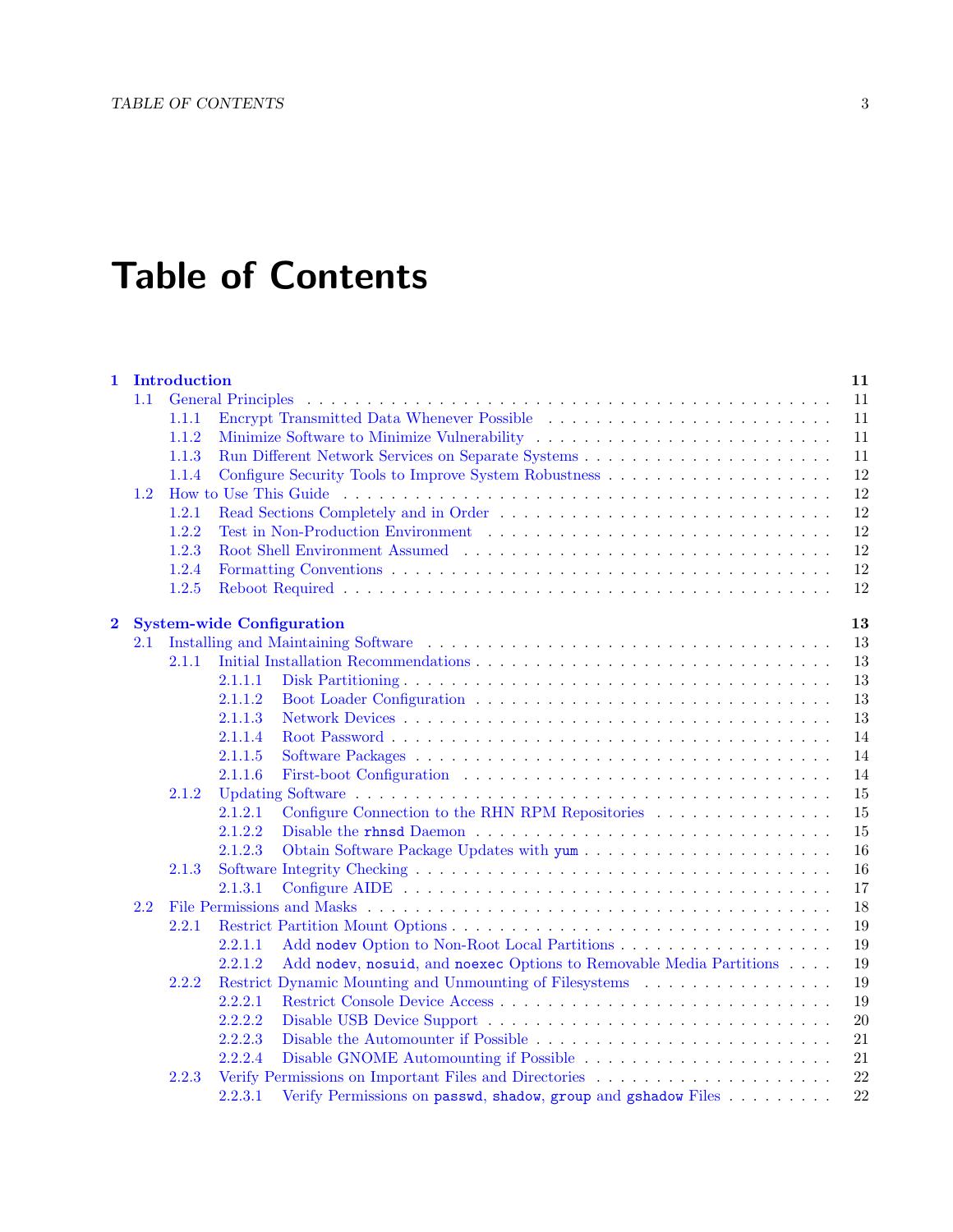|     |       | 2.2.3.2 | 22<br>Verify that All World-Writable Directories Have Sticky Bits Set             |  |  |  |
|-----|-------|---------|-----------------------------------------------------------------------------------|--|--|--|
|     |       | 2.2.3.3 | 23                                                                                |  |  |  |
|     |       | 2.2.3.4 | 23<br>Find Unauthorized SUID/SGID System Executables                              |  |  |  |
|     |       | 2.2.3.5 | 24                                                                                |  |  |  |
|     | 2.2.4 |         | 25                                                                                |  |  |  |
|     |       | 2.2.4.1 | 25                                                                                |  |  |  |
|     |       | 2.2.4.2 | 25                                                                                |  |  |  |
|     |       | 2.2.4.3 | 26                                                                                |  |  |  |
|     |       | 2.2.4.4 | 26<br>Enable Execute Disable (XD) or No Execute (NX) Support on x86 Systems.      |  |  |  |
| 2.3 |       |         | 27                                                                                |  |  |  |
|     | 2.3.1 |         | 27                                                                                |  |  |  |
|     |       | 2.3.1.1 | 27                                                                                |  |  |  |
|     |       | 2.3.1.2 | 28                                                                                |  |  |  |
|     |       | 2.3.1.3 | 29                                                                                |  |  |  |
|     |       | 2.3.1.4 | 29<br>Block Shell and Login Access for Non-Root System Accounts                   |  |  |  |
|     |       | 2.3.1.5 | 30<br>Verify that No Accounts Have Empty Password Fields                          |  |  |  |
|     |       | 2.3.1.6 | 30                                                                                |  |  |  |
|     |       | 2.3.1.7 | 30                                                                                |  |  |  |
|     |       | 2.3.1.8 | 31                                                                                |  |  |  |
|     | 2.3.2 |         | $31\,$                                                                            |  |  |  |
|     |       | 2.3.2.1 | 31                                                                                |  |  |  |
|     |       | 2.3.2.2 | Create and Maintain a Group Containing All Human Users<br>32                      |  |  |  |
|     | 2.3.3 |         | 32                                                                                |  |  |  |
|     |       | 2.3.3.1 | 33                                                                                |  |  |  |
|     |       | 2.3.3.2 | 33                                                                                |  |  |  |
|     |       | 2.3.3.3 | 34<br>Use pam_deny.so to Quickly Deny Access to a Service                         |  |  |  |
|     |       | 2.3.3.4 | 34<br>Restrict Execution of userhelper to Console Users                           |  |  |  |
|     | 2.3.4 |         | 35                                                                                |  |  |  |
|     |       | 2.3.4.1 | 35                                                                                |  |  |  |
|     |       | 2.3.4.2 | 36<br>Ensure that User Home Directories are not Group-Writable or World-Readable. |  |  |  |
|     |       | 2.3.4.3 | 36                                                                                |  |  |  |
|     |       | 2.3.4.4 | 36                                                                                |  |  |  |
|     |       | 2.3.4.5 | 37                                                                                |  |  |  |
|     | 2.3.5 |         | 37                                                                                |  |  |  |
|     |       | 2.3.5.1 | 37                                                                                |  |  |  |
|     |       |         | 38                                                                                |  |  |  |
|     |       | 2.3.5.2 | 38                                                                                |  |  |  |
|     |       | 2.3.5.3 | 38                                                                                |  |  |  |
|     |       | 2.3.5.4 |                                                                                   |  |  |  |
|     |       | 2.3.5.5 | 39                                                                                |  |  |  |
|     |       | 2.3.5.6 | 39                                                                                |  |  |  |
|     | 2.3.6 |         | 40                                                                                |  |  |  |
|     | 2.3.7 |         | 41                                                                                |  |  |  |
|     |       | 2.3.7.1 | 41                                                                                |  |  |  |
|     |       | 2.3.7.2 | 41<br>42                                                                          |  |  |  |
| 2.4 |       |         |                                                                                   |  |  |  |
|     | 2.4.1 |         | 42                                                                                |  |  |  |
|     | 2.4.2 |         | 43                                                                                |  |  |  |
|     | 2.4.3 |         | 44                                                                                |  |  |  |
|     |       | 2.4.3.1 | 44                                                                                |  |  |  |
|     |       | 2.4.3.2 | Disable MCS Translation Service (mcstrans) if Possible<br>44                      |  |  |  |
|     |       | 2.4.3.3 | 44                                                                                |  |  |  |
|     | 2.4.4 |         | 45                                                                                |  |  |  |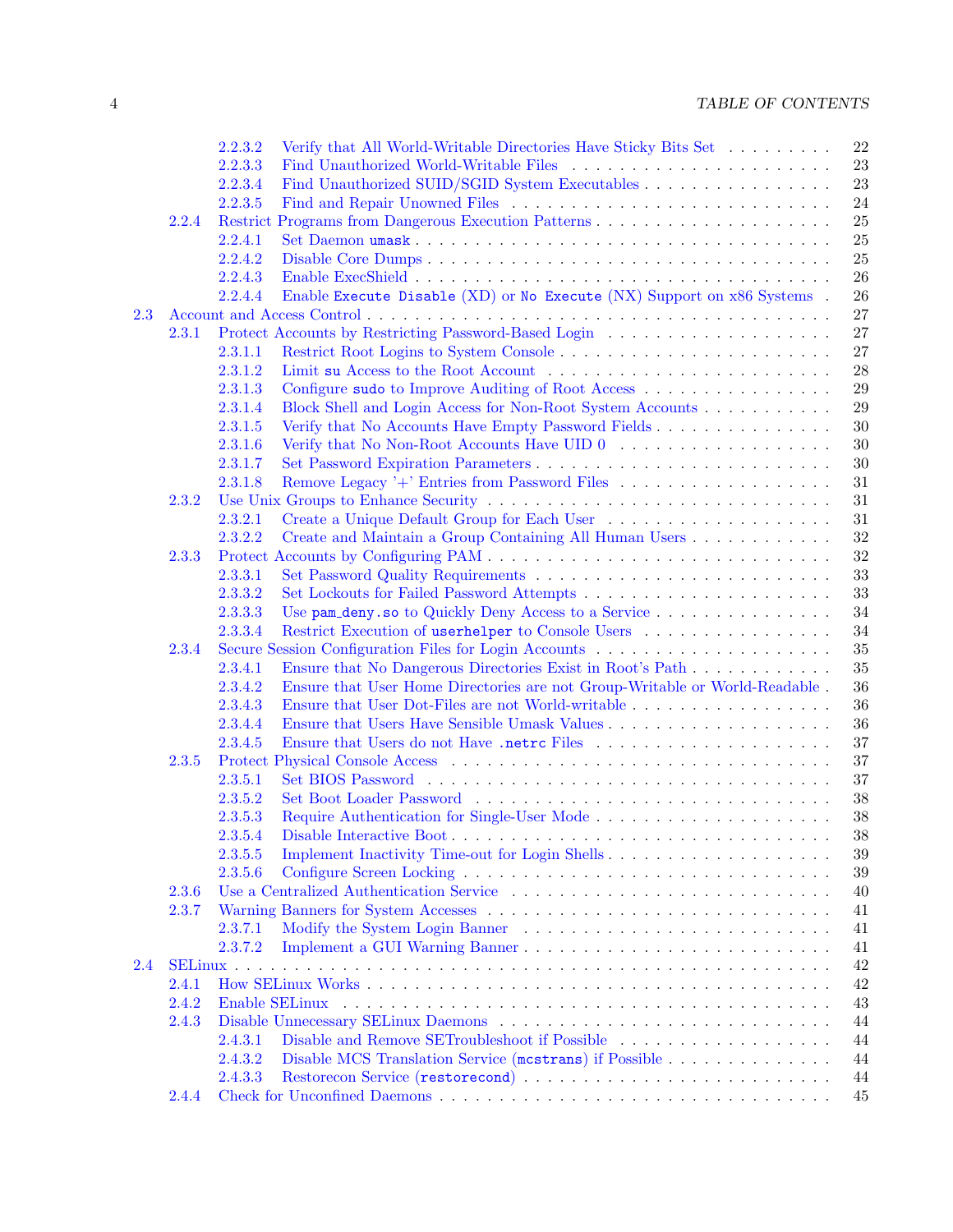|                         |         | 2.4.5           | 45                                                                                                                           |
|-------------------------|---------|-----------------|------------------------------------------------------------------------------------------------------------------------------|
|                         |         | 2.4.6           | 47                                                                                                                           |
|                         |         |                 | 47<br>2.4.6.1                                                                                                                |
|                         |         |                 | 48<br>2.4.6.2                                                                                                                |
|                         |         | 2.4.7           | 48                                                                                                                           |
|                         | 2.5     |                 | 49                                                                                                                           |
|                         |         | 2.5.1           | 49                                                                                                                           |
|                         |         |                 | 49<br>2.5.1.1                                                                                                                |
|                         |         |                 | 2.5.1.2<br>49                                                                                                                |
|                         |         | 2.5.2           | 50                                                                                                                           |
|                         |         |                 | 2.5.2.1<br>50                                                                                                                |
|                         |         |                 | Disable Wireless Through Software Configuration<br>$\hfill\ldots\ldots\ldots\ldots\ldots\ldots\ldots\ldots$<br>2.5.2.2<br>50 |
|                         |         | 2.5.3           | 51                                                                                                                           |
|                         |         |                 | 2.5.3.1<br>51                                                                                                                |
|                         |         |                 | 52<br>2.5.3.2                                                                                                                |
|                         |         | 2.5.4           | 54                                                                                                                           |
|                         |         |                 | 2.5.4.1<br>54                                                                                                                |
|                         |         |                 | 2.5.4.2<br>55                                                                                                                |
|                         |         |                 | 2.5.4.3<br>Allow Connections Only From Hosts in This Domain if Appropriate<br>$55\,$                                         |
|                         |         |                 | 2.5.4.4<br>Monitor Syslog for Relevant Connections and Failures<br>55                                                        |
|                         |         |                 | 2.5.4.5<br>56                                                                                                                |
|                         |         | 2.5.5           | 56                                                                                                                           |
|                         |         |                 | 2.5.5.1<br>56                                                                                                                |
|                         |         |                 | 2.5.5.2<br>$57\,$                                                                                                            |
|                         |         |                 | $58\,$<br>2.5.5.3                                                                                                            |
|                         |         |                 | 2.5.5.4<br>61                                                                                                                |
|                         |         |                 | 2.5.5.5<br>61                                                                                                                |
|                         |         | 2.5.6           | 62                                                                                                                           |
|                         |         |                 | 62<br>2.5.6.1                                                                                                                |
|                         |         |                 | 2.5.6.2<br>63                                                                                                                |
|                         |         |                 | 2.5.6.3<br>64                                                                                                                |
|                         |         |                 | 2.5.6.4<br>65                                                                                                                |
|                         | $2.6\,$ |                 | 65                                                                                                                           |
|                         |         | 2.6.1           | 66                                                                                                                           |
|                         |         |                 | 2.6.1.1<br>66                                                                                                                |
|                         |         |                 | 2.6.1.2<br>67                                                                                                                |
|                         |         |                 | 67<br>2.6.1.3                                                                                                                |
|                         |         |                 | 2.6.1.4<br>Enable syslogd to Accept Remote Messages on Loghosts Only<br>67                                                   |
|                         |         |                 | 2.6.1.5<br>68                                                                                                                |
|                         |         |                 | 2.6.1.6<br>68                                                                                                                |
|                         |         | 2.6.2           | System Accounting with auditd $\ldots \ldots \ldots \ldots \ldots \ldots \ldots \ldots \ldots \ldots$<br>69                  |
|                         |         |                 | 2.6.2.1<br>69                                                                                                                |
|                         |         |                 | 2.6.2.2<br>70                                                                                                                |
|                         |         |                 | 2.6.2.3<br>70                                                                                                                |
|                         |         |                 |                                                                                                                              |
| $\overline{\mathbf{3}}$ |         | <b>Services</b> | 73                                                                                                                           |
|                         | $3.1\,$ |                 | 73                                                                                                                           |
|                         |         | 3.1.1           | 73                                                                                                                           |
|                         |         | 3.1.2           | 73                                                                                                                           |
|                         |         | 3.1.3           | 74                                                                                                                           |
|                         | $3.2\,$ |                 | 75                                                                                                                           |
|                         |         | 3.2.1           | 75                                                                                                                           |
|                         |         |                 |                                                                                                                              |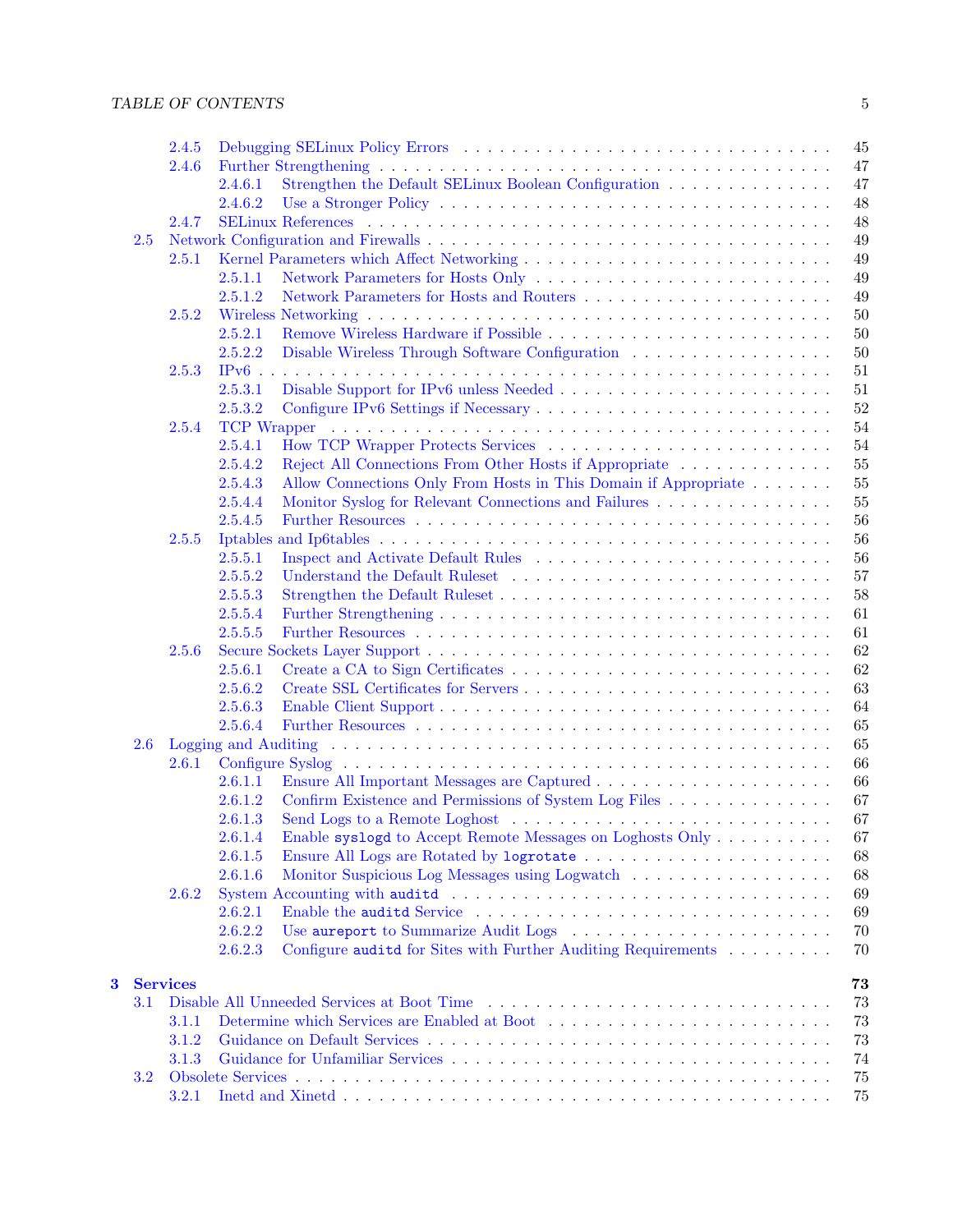|               | 3.2.2             | 75                                                                                                                                                                                                                                   |
|---------------|-------------------|--------------------------------------------------------------------------------------------------------------------------------------------------------------------------------------------------------------------------------------|
|               | 3.2.3             | 75<br>Rlogin, Rsh, and Rep $\dots \dots \dots \dots \dots \dots \dots \dots \dots \dots \dots \dots \dots \dots \dots \dots$                                                                                                         |
|               |                   | 76<br>3.2.3.1                                                                                                                                                                                                                        |
|               |                   | 76<br>3.2.3.2 Remove rhosts Support from PAM Configuration Files                                                                                                                                                                     |
|               | 3.2.4             | 76<br>NIS.                                                                                                                                                                                                                           |
|               | 3.2.5             | 76                                                                                                                                                                                                                                   |
| 3.3           |                   | 77                                                                                                                                                                                                                                   |
|               | 3.3.1             | 77                                                                                                                                                                                                                                   |
|               | 3.3.2             | 77                                                                                                                                                                                                                                   |
|               | 3.3.3             | 77<br>Interrupt Distribution on Multiprocessor Systems (irqbalance)                                                                                                                                                                  |
|               | 3.3.4             | 77                                                                                                                                                                                                                                   |
|               | 3.3.5             | 78                                                                                                                                                                                                                                   |
|               | 3.3.6             | 78                                                                                                                                                                                                                                   |
|               | 3.3.7             | 78                                                                                                                                                                                                                                   |
|               | 3.3.8             | 78                                                                                                                                                                                                                                   |
|               | 3.3.9             | 79                                                                                                                                                                                                                                   |
|               |                   | 79<br>3.3.9.1                                                                                                                                                                                                                        |
|               |                   | 79<br>Disable All External Network Interfaces if Not Needed<br>3.3.9.2                                                                                                                                                               |
|               |                   | 79<br>3.3.9.3                                                                                                                                                                                                                        |
|               |                   | 79                                                                                                                                                                                                                                   |
|               |                   | 80                                                                                                                                                                                                                                   |
|               |                   | 80                                                                                                                                                                                                                                   |
|               |                   | 80                                                                                                                                                                                                                                   |
|               |                   | 3.3.13.1 D-Bus IPC Service (messagebus)<br>80                                                                                                                                                                                        |
|               |                   | 81                                                                                                                                                                                                                                   |
|               |                   | 81                                                                                                                                                                                                                                   |
|               |                   |                                                                                                                                                                                                                                      |
|               |                   | 82<br>3.3.14.1 Bluetooth Host Controller Interface Daemon (bluetooth)                                                                                                                                                                |
|               |                   | 82                                                                                                                                                                                                                                   |
|               |                   | 82                                                                                                                                                                                                                                   |
|               |                   | 82<br>3.3.15 Power Management Support (a) and a series of the series of the series of the series of the series of the series of the series of the series of the series of the series of the series of the series of the series of th |
|               |                   | 82                                                                                                                                                                                                                                   |
|               |                   | 83<br>3.3.15.2 Advanced Configuration and Power Interface (acpid)                                                                                                                                                                    |
|               |                   | 83<br>3.3.15.3 CPU Throttling (cpuspeed) $\ldots \ldots \ldots \ldots \ldots \ldots \ldots \ldots \ldots \ldots \ldots$                                                                                                              |
| 3.4           |                   | 83                                                                                                                                                                                                                                   |
|               | 3.4.1             | 83                                                                                                                                                                                                                                   |
|               | 3.4.2             | 83                                                                                                                                                                                                                                   |
|               | 3.4.3             | 84                                                                                                                                                                                                                                   |
| 3.5           | <b>SSH Server</b> | 84<br><u>. Kanada kalendar kalendar kalendar kalendar kalendar kalendar kalendar kalendar kalendar kalendar kalendar k</u>                                                                                                           |
|               | 3.5.1             | 85                                                                                                                                                                                                                                   |
|               |                   | 85<br>3.5.1.1                                                                                                                                                                                                                        |
|               |                   | Remove SSH Server iptables Firewall Exception<br>85<br>3.5.1.2                                                                                                                                                                       |
|               | 3.5.2             | 85<br>Configure OpenSSH Server if Necessary                                                                                                                                                                                          |
|               |                   | 85<br>3.5.2.1                                                                                                                                                                                                                        |
|               |                   | 3.5.2.2<br>85<br>Limit Users' SSH Access                                                                                                                                                                                             |
|               |                   | 86<br>3.5.2.3                                                                                                                                                                                                                        |
|               |                   | 86<br>3.5.2.4                                                                                                                                                                                                                        |
|               |                   | 86<br>3.5.2.5                                                                                                                                                                                                                        |
|               |                   | 86<br>3.5.2.6                                                                                                                                                                                                                        |
|               |                   | 87<br>3.5.2.7                                                                                                                                                                                                                        |
|               |                   | 87<br>3.5.2.8                                                                                                                                                                                                                        |
|               |                   | Strengthen Firewall Configuration if Possible<br>3.5.2.9<br>87                                                                                                                                                                       |
| $3.6^{\circ}$ |                   | 87                                                                                                                                                                                                                                   |
|               |                   |                                                                                                                                                                                                                                      |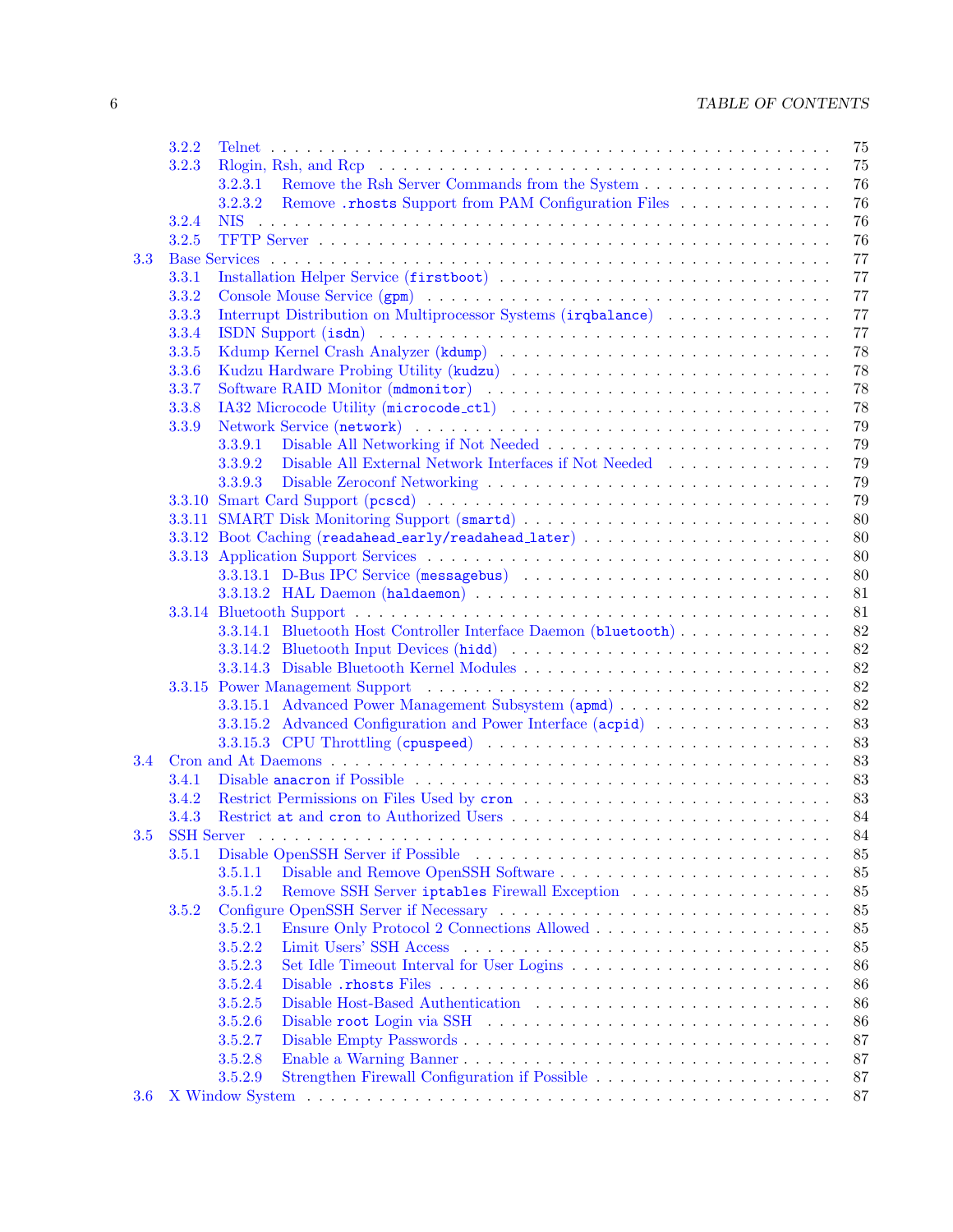|     | 3.6.1        | 88                                                                                                                    |
|-----|--------------|-----------------------------------------------------------------------------------------------------------------------|
|     |              | 88<br>3.6.1.1                                                                                                         |
|     |              | 88<br>3.6.1.2                                                                                                         |
|     |              | 88<br>Lock Down X Windows startx Configuration if Necessary<br>3.6.1.3                                                |
|     | 3.6.2        | 89                                                                                                                    |
|     |              | 89<br>3.6.2.1                                                                                                         |
| 3.7 | Avahi Server | 89<br>a di serie de la caractería de la caractería de la caractería de la caractería de la caractería de la caracterí |
|     | 3.7.1        | 89                                                                                                                    |
|     |              | 90<br>3.7.1.1                                                                                                         |
|     |              | 90<br>3.7.1.2<br>Remove Avahi Server iptables Firewall Exception                                                      |
|     | 3.7.2        | 90                                                                                                                    |
|     |              | 90<br>3.7.2.1                                                                                                         |
|     |              | 90<br>3.7.2.2                                                                                                         |
|     |              | 91<br>3.7.2.3                                                                                                         |
|     |              | 91<br>3.7.2.4                                                                                                         |
|     |              | 3.7.2.5<br>91                                                                                                         |
|     |              |                                                                                                                       |
| 3.8 |              | 92                                                                                                                    |
|     | 3.8.1        | 92                                                                                                                    |
|     | 3.8.2        | 92                                                                                                                    |
|     | 3.8.3        | 92                                                                                                                    |
|     |              | 92<br>3.8.3.1                                                                                                         |
|     |              | 93<br>3.8.3.2                                                                                                         |
|     |              | 94<br>3.8.3.3                                                                                                         |
|     |              | 94<br>3.8.3.4                                                                                                         |
|     | 3.8.4        | 95<br>The HP Linux Imaging and Printing (HPLIP) Toolkit $\dots \dots \dots \dots \dots \dots \dots \dots$             |
|     |              | Disable HPLIP Service if Possible<br>95<br>3.8.4.1                                                                    |
| 3.9 | <b>DHCP</b>  | 95                                                                                                                    |
|     | 3.9.1        | 95                                                                                                                    |
|     | 3.9.2        | 96                                                                                                                    |
|     |              | 96<br>3.9.2.1                                                                                                         |
|     | 3.9.3        | 97                                                                                                                    |
|     | 3.9.4        | 97                                                                                                                    |
|     |              | 97<br>3.9.4.1                                                                                                         |
|     |              | 98<br>3.9.4.2                                                                                                         |
|     |              | 98<br>3.9.4.3                                                                                                         |
|     |              | 98<br>3.9.4.4                                                                                                         |
|     |              | 99<br>3.9.4.5                                                                                                         |
|     |              | 99<br>3.9.4.6                                                                                                         |
|     |              |                                                                                                                       |
|     |              | 99<br>3.10 Network Time Protocol                                                                                      |
|     |              | 99                                                                                                                    |
|     |              | 100                                                                                                                   |
|     |              | 100                                                                                                                   |
|     |              | 101                                                                                                                   |
|     |              | 3.10.3 Configure OpenNTPD if Appropriate<br>102                                                                       |
|     |              | 102                                                                                                                   |
|     |              | 103                                                                                                                   |
|     |              | 103                                                                                                                   |
|     |              | 104                                                                                                                   |
|     |              | 104                                                                                                                   |
|     |              | 105                                                                                                                   |
|     |              | 105                                                                                                                   |
|     |              | 105                                                                                                                   |
|     |              |                                                                                                                       |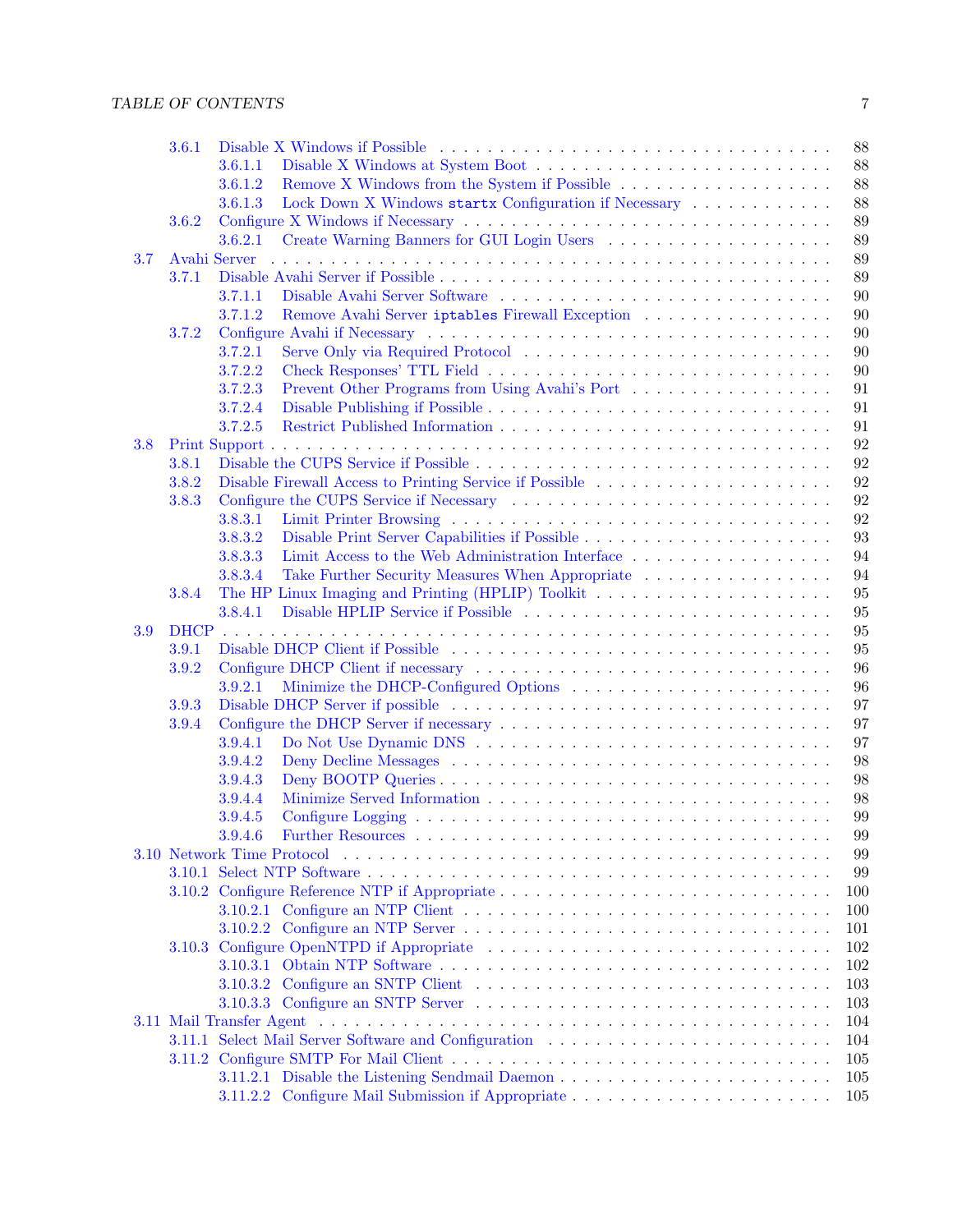|        |                                                                                                                   | 106 |
|--------|-------------------------------------------------------------------------------------------------------------------|-----|
|        | 3.11.3.1 Use Resource Limits to Mitigate Denial of Service                                                        | 106 |
|        |                                                                                                                   | 106 |
|        |                                                                                                                   | 106 |
|        |                                                                                                                   | 107 |
|        | 3.11.4.1 Use Separate Hosts for External and Internal Mail if Possible                                            | 107 |
|        |                                                                                                                   | 107 |
|        | 3.11.4.3 Restrict Remote Access to the Mail Spool                                                                 | 107 |
|        | 3.11.4.4 Configure iptables to Allow Access to the Mail Server                                                    | 108 |
|        | 3.11.4.5 Verify System Logging and Log Permissions for Mail                                                       | 108 |
|        | 3.11.4.6 Configure SSL Certificates for Use with SMTP AUTH                                                        | 108 |
| 3.11.5 |                                                                                                                   | 109 |
|        | 3.11.5.1 Limit Denial of Service Attacks                                                                          | 110 |
|        |                                                                                                                   | 110 |
|        |                                                                                                                   | 110 |
|        |                                                                                                                   | 112 |
|        | 3.11.6.1 Limit Denial of Service Attacks                                                                          | 112 |
|        |                                                                                                                   | 113 |
|        |                                                                                                                   | 113 |
|        |                                                                                                                   | 115 |
|        |                                                                                                                   | 115 |
|        |                                                                                                                   | 116 |
|        |                                                                                                                   | 116 |
|        | 3.12.2.1 Configure the Appropriate LDAP Parameters for the Domain                                                 | 116 |
|        | 3.12.2.2 Configure LDAP to Use TLS for All Transactions                                                           | 116 |
|        |                                                                                                                   | 117 |
| 3.12.3 |                                                                                                                   | 118 |
|        |                                                                                                                   | 118 |
|        |                                                                                                                   | 118 |
|        |                                                                                                                   | 118 |
|        | 3.12.3.4 Configure the LDAP Server to Require TLS for All Transactions                                            | 119 |
|        | 3.12.3.5 Install Account Information into the LDAP Database                                                       | 120 |
|        | Configure slapd to Protect Authentication Information<br>3.12.3.6                                                 | 123 |
|        | 3.12.3.7                                                                                                          | 124 |
|        | Configure iptables to Allow Access to the LDAP Server<br>3.12.3.8                                                 | 124 |
|        |                                                                                                                   | 124 |
|        |                                                                                                                   | 125 |
|        | 3.13.1 Disable All NFS Services if Possible                                                                       | 125 |
|        |                                                                                                                   | 125 |
|        | 3.13.1.2 Disable netfs if Possible $\ldots \ldots \ldots \ldots \ldots \ldots \ldots \ldots \ldots \ldots \ldots$ | 126 |
|        |                                                                                                                   | 126 |
|        |                                                                                                                   | 126 |
|        | 3.13.2.1 Make Each Machine a Client or a Server, not Both                                                         | 127 |
|        | 3.13.2.2 Restrict Access to the Portmapper                                                                        | 127 |
|        |                                                                                                                   | 127 |
|        |                                                                                                                   | 128 |
|        |                                                                                                                   | 128 |
|        | 3.13.3.2 Mount Remote Filesystems with Restrictive Options                                                        | 128 |
|        |                                                                                                                   | 128 |
|        |                                                                                                                   | 128 |
|        | 3.13.4.2 Allow Legitimate NFS Clients to Access the Server                                                        | 129 |
|        |                                                                                                                   | 130 |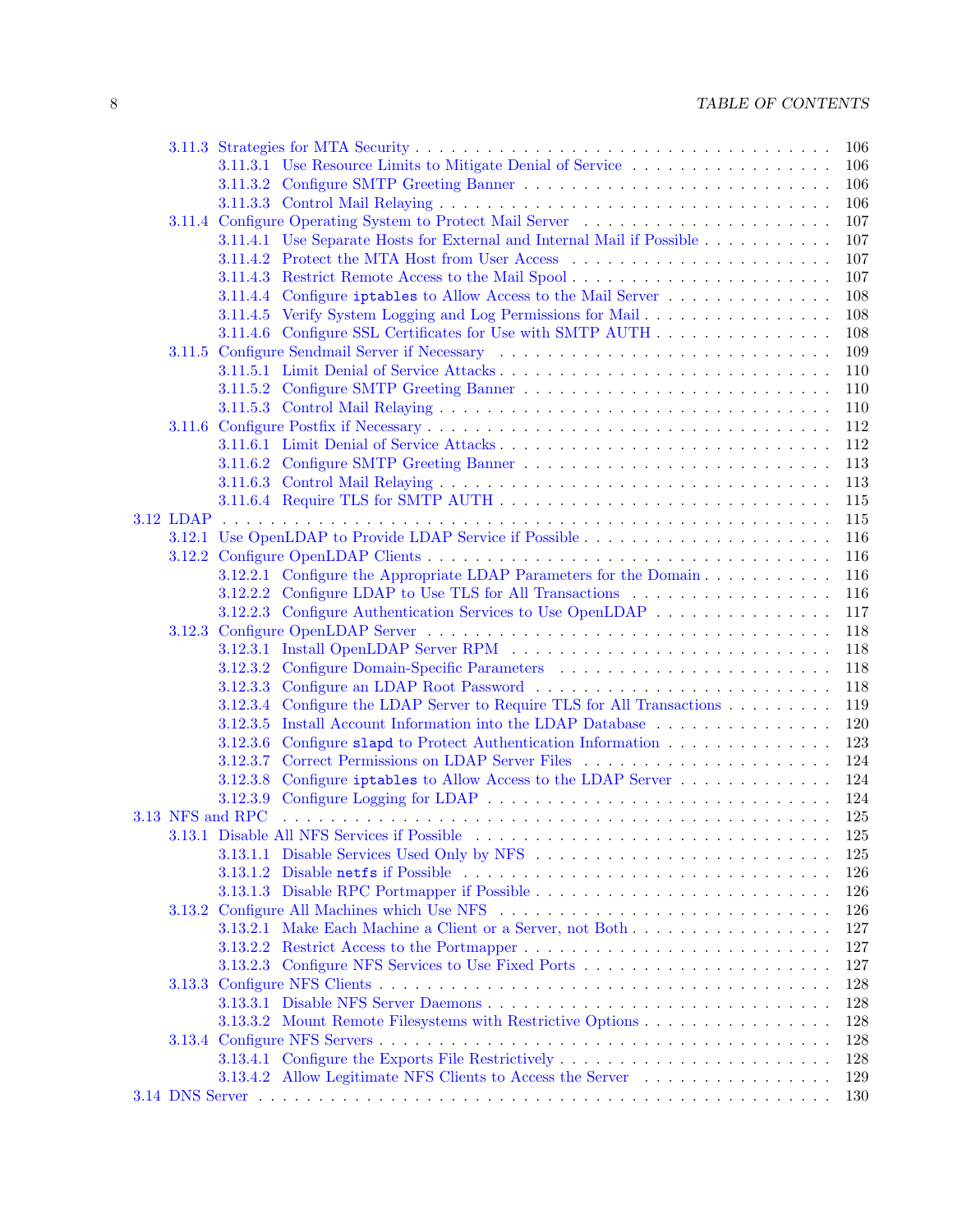| 130                                                                                            |
|------------------------------------------------------------------------------------------------|
| 130                                                                                            |
| 130                                                                                            |
| 3.14.3.1 Run DNS Software on Dedicated Servers if Possible<br>131                              |
| 131                                                                                            |
| 131                                                                                            |
| 132                                                                                            |
| 132<br>3.14.4.1 Run Separate DNS Servers for External and Internal Queries if Possible         |
| 133<br>3.14.4.2 Use Views to Partition External and Internal Information if Necessary          |
| 3.14.4.3 Disable Zone Transfers from the Nameserver if Possible<br>134                         |
| 134                                                                                            |
| 3.14.4.5 Disable Dynamic Updates if Possible<br>135                                            |
| 135                                                                                            |
| 136                                                                                            |
| 136                                                                                            |
| 136                                                                                            |
| 3.15.3.1 Enable Logging of All FTP Transactions<br>136                                         |
| 136                                                                                            |
| 137                                                                                            |
| 138                                                                                            |
| 3.15.3.5 Place the FTP Home Directory on its Own Partition<br>138                              |
| 138                                                                                            |
| 138                                                                                            |
| 139                                                                                            |
| 139                                                                                            |
| 3.16.2.1 Install Apache Software Safely<br>139                                                 |
| 139                                                                                            |
| 139                                                                                            |
| 140                                                                                            |
| 140                                                                                            |
| 145                                                                                            |
| 145                                                                                            |
| 3.16.3.5 Configure Authentication if Applicable<br>146                                         |
| 148                                                                                            |
| 3.16.4 Use Appropriate Modules to Improve Apache's Security<br>148                             |
| 148                                                                                            |
| 150                                                                                            |
| 3.16.4.3 Use Denial-of-Service Protection Modules<br>151                                       |
| 151                                                                                            |
| 3.16.5 Configure Operating System to Protect Web Server<br>152                                 |
| 152                                                                                            |
| 3.16.5.2 Configure iptables to Allow Access to the Web Server $\dots \dots \dots \dots$<br>153 |
| 153                                                                                            |
| 153                                                                                            |
| 153                                                                                            |
| 153                                                                                            |
| 154                                                                                            |
| 154                                                                                            |
| 154                                                                                            |
| 3.17.2.3 Enable Dovecot Options to Protect Against Code Flaws<br>156                           |
| 156                                                                                            |
| 3.18 Samba (SMB) Microsoft Windows File Sharing Server<br>156                                  |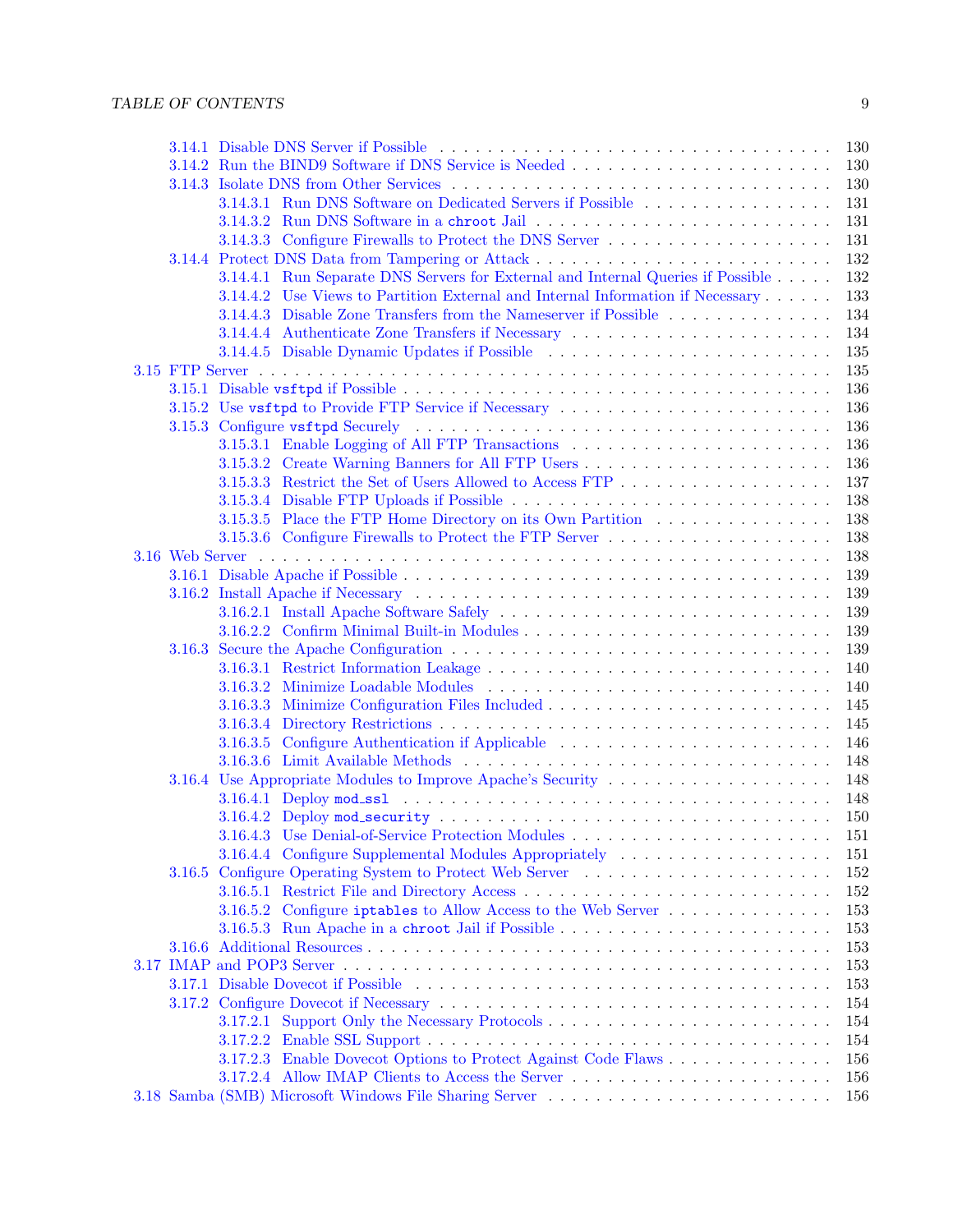| 157<br>3.18.2.1 Testing the Samba Configuration File<br>157<br>157<br>3.18.2.2 Choosing the Appropriate security Parameter<br>158<br>159<br>159<br>3.18.2.6 Let Domain Controllers Create Machine Trust Accounts On-the-Fly<br>159<br>160<br>160<br>161<br>3.18.2.10 Configure iptables to Allow Access to the Samba Server<br>161<br>162<br>162<br>162<br>162<br>$3.19.2.1$ Listen on Uncommon Port $\dots \dots \dots \dots \dots \dots \dots \dots \dots \dots \dots \dots$<br>162<br>163<br>163<br>3.19.2.4 Configure Authentication if Applicable<br>164<br>164<br>3.19.2.6 Configure Internet Cache Protocol (ICP) if Necessary<br>166<br>3.19.2.7 Configure iptables to Allow Access to the Proxy Server<br>166<br>166<br>167<br>168<br>168<br>3.20.1 Disable SNMP Server if Possible enterprised in the server in the server of the SNMP Server if Possible<br>168<br>168 |  |  |
|-----------------------------------------------------------------------------------------------------------------------------------------------------------------------------------------------------------------------------------------------------------------------------------------------------------------------------------------------------------------------------------------------------------------------------------------------------------------------------------------------------------------------------------------------------------------------------------------------------------------------------------------------------------------------------------------------------------------------------------------------------------------------------------------------------------------------------------------------------------------------------------|--|--|
|                                                                                                                                                                                                                                                                                                                                                                                                                                                                                                                                                                                                                                                                                                                                                                                                                                                                                   |  |  |
|                                                                                                                                                                                                                                                                                                                                                                                                                                                                                                                                                                                                                                                                                                                                                                                                                                                                                   |  |  |
|                                                                                                                                                                                                                                                                                                                                                                                                                                                                                                                                                                                                                                                                                                                                                                                                                                                                                   |  |  |
|                                                                                                                                                                                                                                                                                                                                                                                                                                                                                                                                                                                                                                                                                                                                                                                                                                                                                   |  |  |
|                                                                                                                                                                                                                                                                                                                                                                                                                                                                                                                                                                                                                                                                                                                                                                                                                                                                                   |  |  |
|                                                                                                                                                                                                                                                                                                                                                                                                                                                                                                                                                                                                                                                                                                                                                                                                                                                                                   |  |  |
|                                                                                                                                                                                                                                                                                                                                                                                                                                                                                                                                                                                                                                                                                                                                                                                                                                                                                   |  |  |
|                                                                                                                                                                                                                                                                                                                                                                                                                                                                                                                                                                                                                                                                                                                                                                                                                                                                                   |  |  |
|                                                                                                                                                                                                                                                                                                                                                                                                                                                                                                                                                                                                                                                                                                                                                                                                                                                                                   |  |  |
|                                                                                                                                                                                                                                                                                                                                                                                                                                                                                                                                                                                                                                                                                                                                                                                                                                                                                   |  |  |
|                                                                                                                                                                                                                                                                                                                                                                                                                                                                                                                                                                                                                                                                                                                                                                                                                                                                                   |  |  |
|                                                                                                                                                                                                                                                                                                                                                                                                                                                                                                                                                                                                                                                                                                                                                                                                                                                                                   |  |  |
|                                                                                                                                                                                                                                                                                                                                                                                                                                                                                                                                                                                                                                                                                                                                                                                                                                                                                   |  |  |
|                                                                                                                                                                                                                                                                                                                                                                                                                                                                                                                                                                                                                                                                                                                                                                                                                                                                                   |  |  |
|                                                                                                                                                                                                                                                                                                                                                                                                                                                                                                                                                                                                                                                                                                                                                                                                                                                                                   |  |  |
|                                                                                                                                                                                                                                                                                                                                                                                                                                                                                                                                                                                                                                                                                                                                                                                                                                                                                   |  |  |
|                                                                                                                                                                                                                                                                                                                                                                                                                                                                                                                                                                                                                                                                                                                                                                                                                                                                                   |  |  |
|                                                                                                                                                                                                                                                                                                                                                                                                                                                                                                                                                                                                                                                                                                                                                                                                                                                                                   |  |  |
|                                                                                                                                                                                                                                                                                                                                                                                                                                                                                                                                                                                                                                                                                                                                                                                                                                                                                   |  |  |
|                                                                                                                                                                                                                                                                                                                                                                                                                                                                                                                                                                                                                                                                                                                                                                                                                                                                                   |  |  |
|                                                                                                                                                                                                                                                                                                                                                                                                                                                                                                                                                                                                                                                                                                                                                                                                                                                                                   |  |  |
|                                                                                                                                                                                                                                                                                                                                                                                                                                                                                                                                                                                                                                                                                                                                                                                                                                                                                   |  |  |
|                                                                                                                                                                                                                                                                                                                                                                                                                                                                                                                                                                                                                                                                                                                                                                                                                                                                                   |  |  |
|                                                                                                                                                                                                                                                                                                                                                                                                                                                                                                                                                                                                                                                                                                                                                                                                                                                                                   |  |  |
|                                                                                                                                                                                                                                                                                                                                                                                                                                                                                                                                                                                                                                                                                                                                                                                                                                                                                   |  |  |
|                                                                                                                                                                                                                                                                                                                                                                                                                                                                                                                                                                                                                                                                                                                                                                                                                                                                                   |  |  |
|                                                                                                                                                                                                                                                                                                                                                                                                                                                                                                                                                                                                                                                                                                                                                                                                                                                                                   |  |  |
|                                                                                                                                                                                                                                                                                                                                                                                                                                                                                                                                                                                                                                                                                                                                                                                                                                                                                   |  |  |
|                                                                                                                                                                                                                                                                                                                                                                                                                                                                                                                                                                                                                                                                                                                                                                                                                                                                                   |  |  |
|                                                                                                                                                                                                                                                                                                                                                                                                                                                                                                                                                                                                                                                                                                                                                                                                                                                                                   |  |  |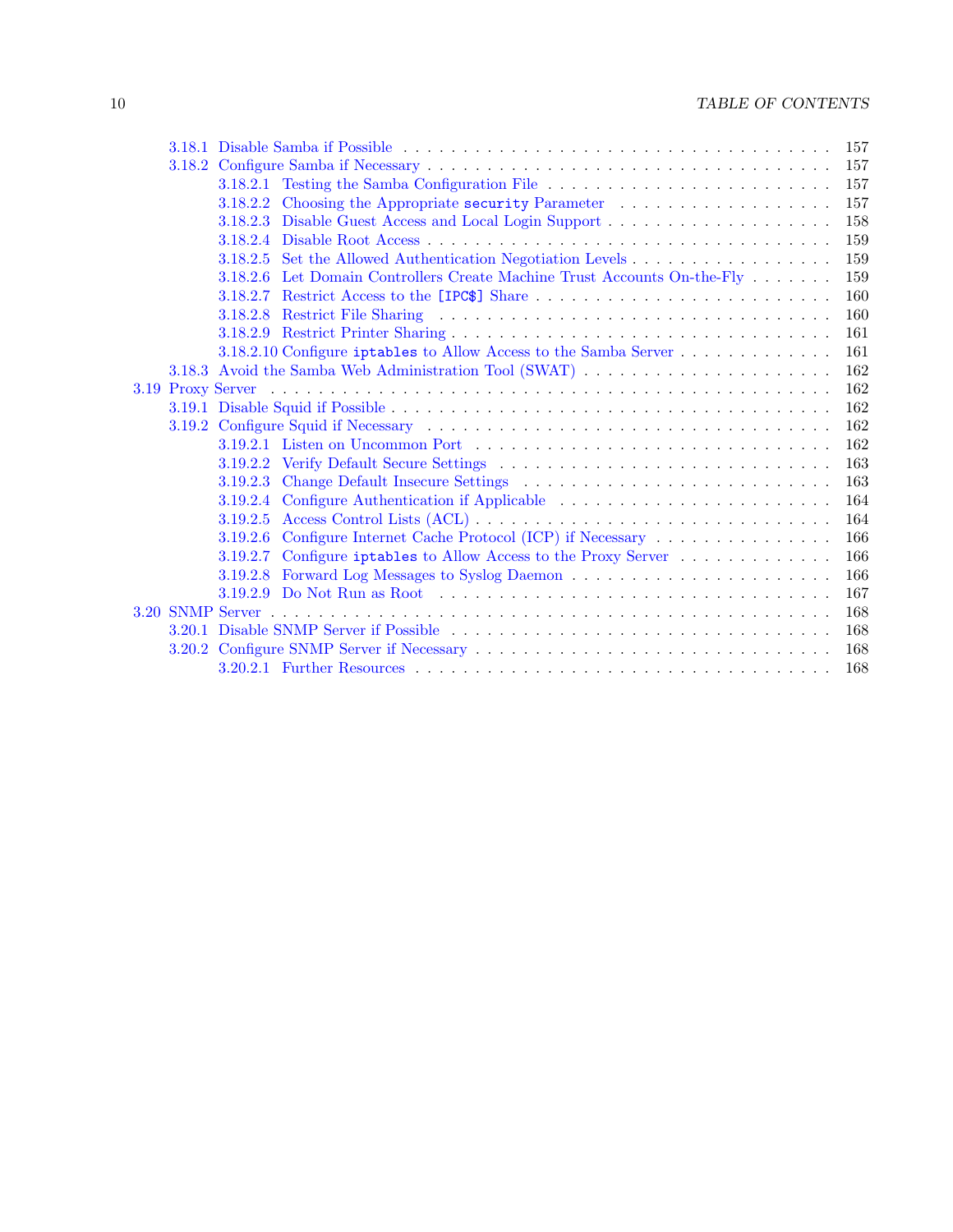# <span id="page-10-0"></span>1. Introduction

The purpose of this guide is to provide security configuration recommendations for the Red Hat Enterprise Linux (RHEL) 5 operating system. The guidance provided here should be applicable to all variants (Desktop, Server, Advanced Platform) of the product. Recommended settings for the basic operating system are provided, as well as for many commonly-used services that the system can host in a network environment.

The guide is intended for system administrators. Readers are assumed to possess basic system administration skills for Unix-like systems, as well as some familiarity with Red Hat's documentation and administration conventions. Some instructions within this guide are complex. All directions should be followed completely and with understanding of their effects in order to avoid serious adverse effects on the system and its security.

#### <span id="page-10-1"></span>**General Principles**

The following general principles motivate much of the advice in this guide and should also influence any configuration decisions that are not explicitly covered.

# <span id="page-10-2"></span>1.1.1 Encrypt Transmitted Data Whenever Possible

Data transmitted over a network, whether wired or wireless, is susceptible to passive monitoring. Whenever practical solutions for encrypting such data exist, they should be applied. Even if data is expected to be transmitted only over a local network, it should still be encrypted. Encrypting authentication data, such as passwords, is particularly important. Networks of RHEL5 machines can and should be configured so that no unencrypted authentication data is ever transmitted between machines.

# <span id="page-10-3"></span>1.1.2 Minimize Software to Minimize Vulnerability

The simplest way to avoid vulnerabilities in software is to avoid installing that software. On RHEL, the RPM Package Manager (originally Red Hat Package Manager, abbreviated RPM) allows for careful management of the set of software packages installed on a system. Installed software contributes to system vulnerability in several ways. Packages that include setuid programs may provide local attackers a potential path to privilege escalation. Packages that include network services may give this opportunity to network-based attackers. Packages that include programs which are predictably executed by local users (e.g. after graphical login) may provide opportunities for trojan horses or other attack code to be run undetected. The number of software packages installed on a system can almost always be significantly pruned to include only the software for which there is an environmental or operational need.

# <span id="page-10-4"></span>1.1.3 Run Different Network Services on Separate Systems

Whenever possible, a server should be dedicated to serving exactly one network service. This limits the number of other services that can be compromised in the event that an attacker is able to successfully exploit a software flaw in one network service.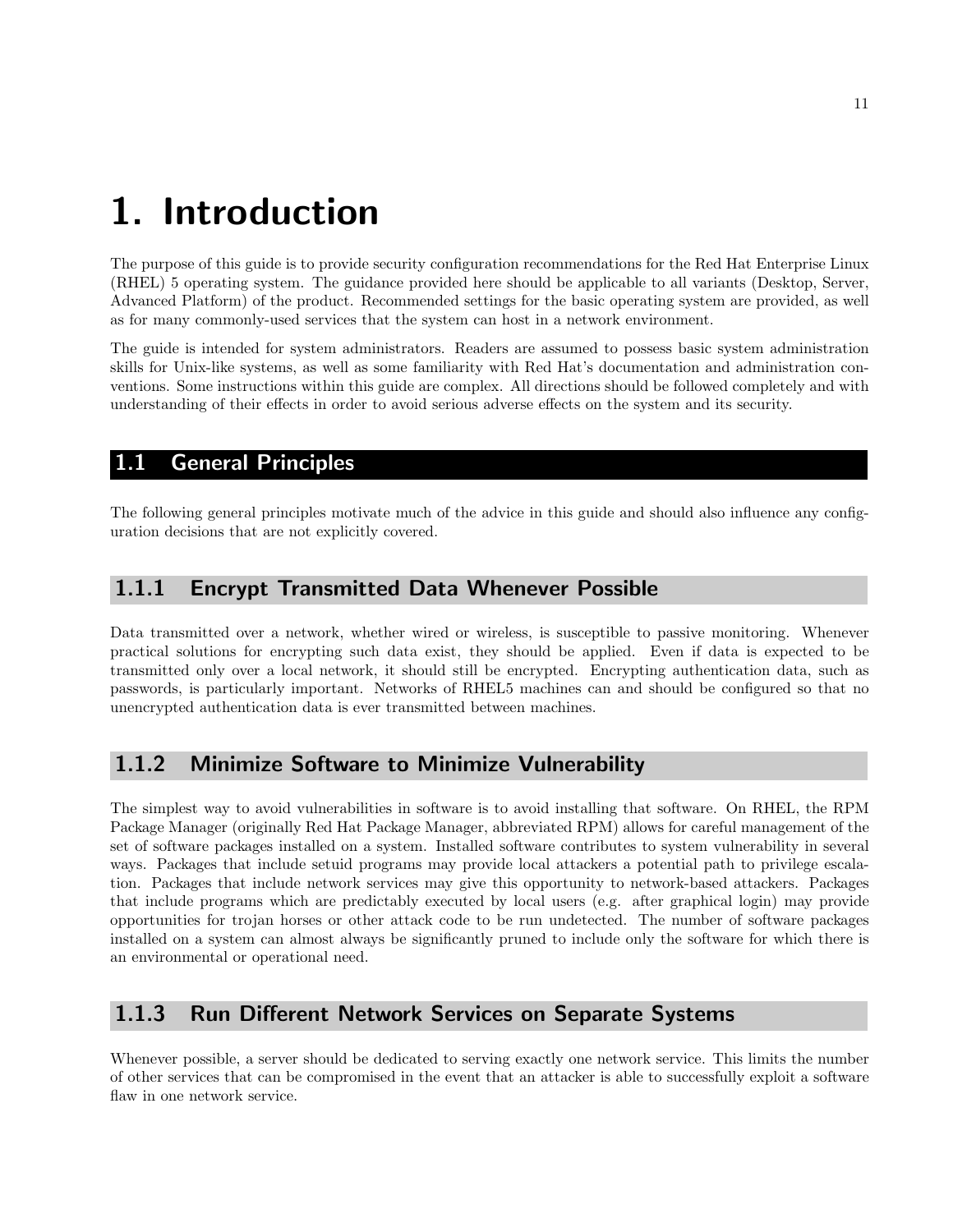# <span id="page-11-0"></span>1.1.4 Configure Security Tools to Improve System Robustness

Several tools exist which can be effectively used to improve a system's resistance to and detection of unknown attacks. These tools can improve robustness against attack at the cost of relatively little configuration effort. In particular, this guide recommends and discusses the use of Iptables for host-based firewalling, SELinux for protection against vulnerable services, and a logging and auditing infrastructure for detection of problems.

#### <span id="page-11-1"></span>**How to Use This Guide**

Readers should heed the following points when using the guide.

# <span id="page-11-2"></span>1.2.1 Read Sections Completely and in Order

Each section may build on information and recommendations discussed in prior sections. Each section should be read and understood completely; instructions should never be blindly applied. Relevant discussion will occur after instructions for an action. The system-level configuration guidance in Chapter [2](#page-12-0) must be applied to all machines. The guidance for individual services in Chapter [3](#page-72-0) must be considered for all machines as well: apply the guidance if the machine is either a server or a client for that service, and ensure that the service is disabled according to the instructions provided if the machine is neither a server nor a client.

# <span id="page-11-3"></span>1.2.2 Test in Non-Production Environment

This guidance should always be tested in a non-production environment before deployment. This test environment should simulate the setup in which the system will be deployed as closely as possible.

# <span id="page-11-4"></span>1.2.3 Root Shell Environment Assumed

Most of the actions listed in this document are written with the assumption that they will be executed by the root user running the /bin/bash shell. Any commands preceded with a hash mark (#) assume that the administrator will execute the commands as root, i.e. apply the command via sudo whenever possible, or use su to gain root privileges if sudo cannot be used.

#### <span id="page-11-5"></span>1.2.4 Formatting Conventions

Commands intended for shell execution, as well as configuration file text, are featured in a monospace font. Italics are used to indicate instances where the system administrator must substitute the appropriate information into a command or configuration file.

# <span id="page-11-6"></span>1.2.5 Reboot Required

A system reboot is implicitly required after some actions in order to complete the reconfiguration of the system. In many cases, the changes will not take effect until a reboot is performed. In order to ensure that changes are applied properly and to test functionality, always reboot the system after applying a set of recommendations from this guide.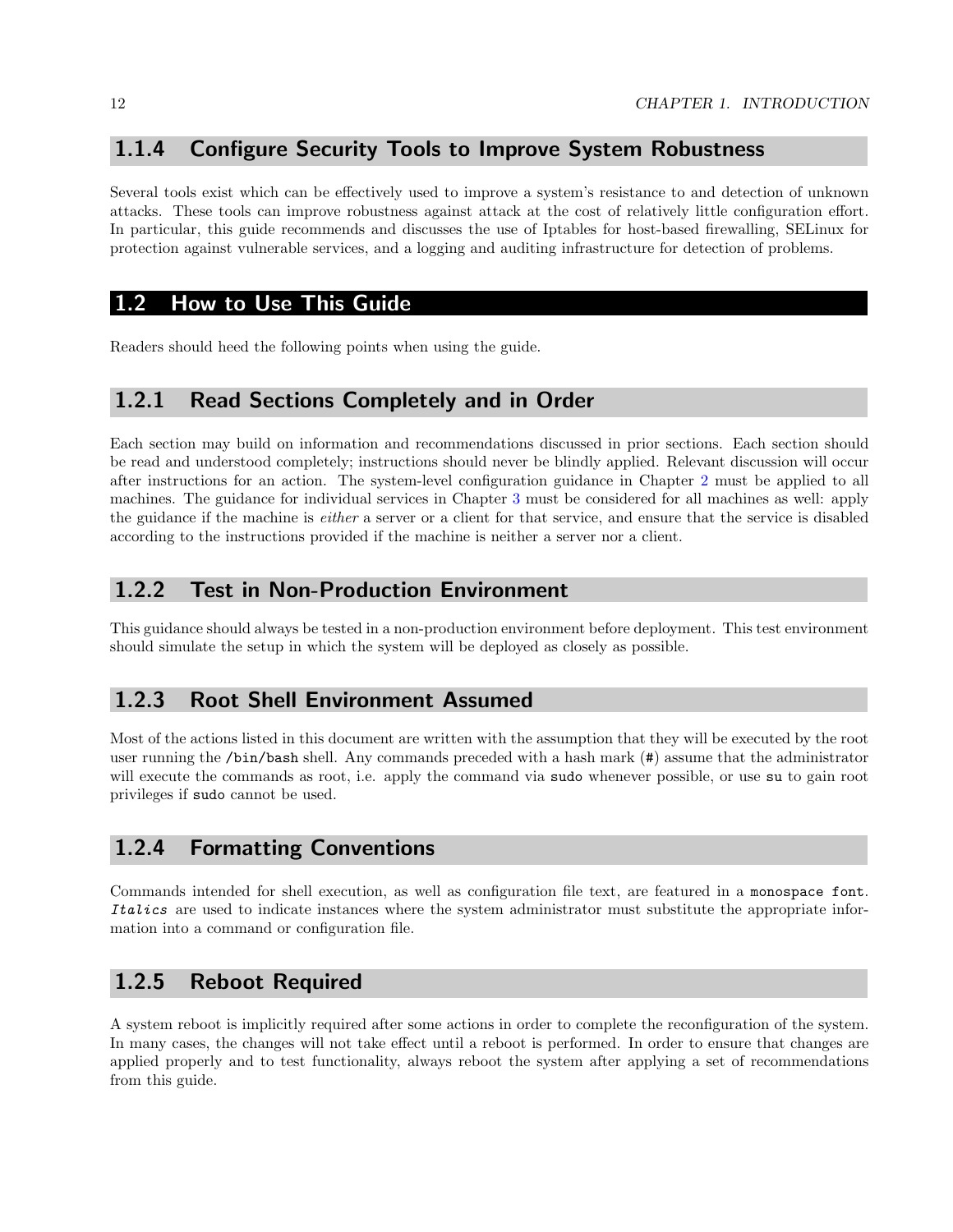# <span id="page-12-0"></span>2. System-wide Configuration

# <span id="page-12-1"></span>2.1 Installing and Maintaining Software

The following sections contain information on security-relevant choices during the initial operating system installation process and the setup of software updates.

# <span id="page-12-2"></span>2.1.1 Initial Installation Recommendations

The recommendations here apply to a clean installation of the system, where any previous installations are wiped out. The sections presented here are in the same order that the installer presents, but only installation choices with security implications are covered. Many of the configuration choices presented here can also be applied after the system is installed. The choices can also be automatically applied via Kickstart files, as covered in [\[8\]](#page-168-0).

#### <span id="page-12-3"></span>2.1.1.1 Disk Partitioning

If using any of the default layouts, check the box to "Review and modify partitioning." The default layout does not create separate partitions or logical volumes for /var, /tmp and /var/tmp. Add logical volumes or partitions for these. Adding logical volumes or partitions for /var/log and /var/log/audit may also be necessary, depending on system requirements. (See Section [2.6](#page-64-1) for more information about logging and auditing). If user home directories will be stored locally, create a separate partition for /home as well.

If creating a custom layout, create the partitions mentioned in the previous paragraph, as well as separate ones for /, /boot and swap space.

You may need to make the / logical volume smaller to create space for the additional partitions.

#### <span id="page-12-4"></span>2.1.1.2 Boot Loader Configuration

Check the box to "Use a boot loader password" and create a password. Once this password is set, anyone who wishes to change the boot loader configuration will need to enter it. More information is available in Section [2.3.5.2.](#page-37-0)

Assigning a boot loader password prevents a local user with physical access from altering the boot loader configuration at system startup.

#### <span id="page-12-5"></span>2.1.1.3 Network Devices

The default network device configuration uses DHCP, which is not recommended.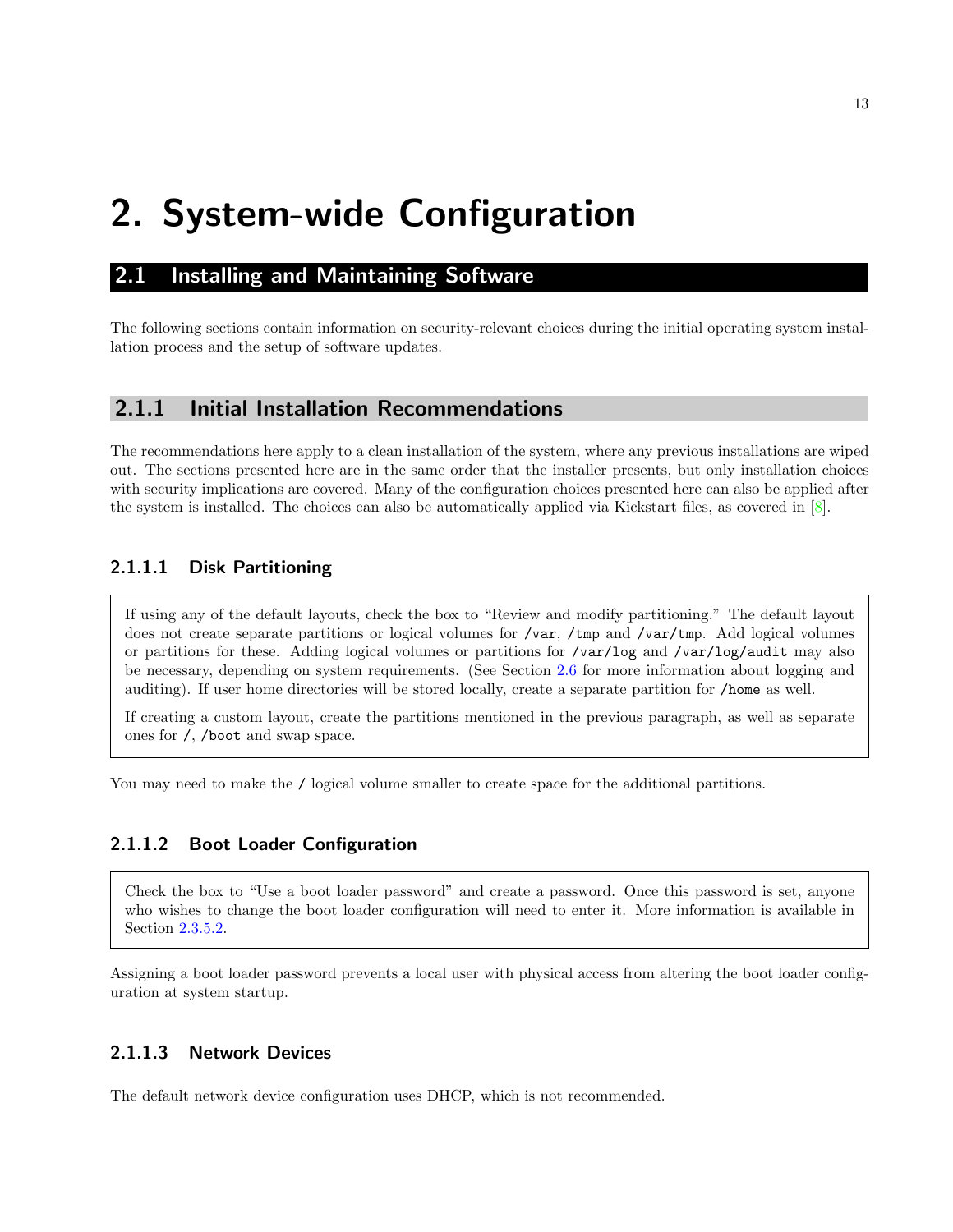Unless use of DHCP is absolutely necessary, click the "Edit" button and:

- Uncheck "Use Dynamic IP configuration (DHCP)."
- Uncheck "Enable IPv4 Support" if the system does not require IPv4. (This is uncommon.)
- Uncheck "Enable IPv6 Support" if the system does not require IPv6.
- Enter appropriate IPv4 and IPv6 addresses and prefixes as required.

With the DHCP setting disabled, the hostname, gateway, and DNS servers should then be assigned on the main screen.

Sections [3.9.1](#page-94-3) and [3.9.2](#page-95-0) contain more information on network configuration and the use of DHCP.

#### <span id="page-13-0"></span>2.1.1.4 Root Password

The security of the entire system depends on the strength of the root password. The password should be at least 12 characters long, and should include a mix of capitalized and lowercase letters, special characters, and numbers. It should also not be based on any dictionary word.

#### <span id="page-13-1"></span>2.1.1.5 Software Packages

Uncheck all package groups, including the package groups "Software Development" and "Web Server," unless there is a specific requirement to install software using the system installer. If the machine will be used as a web server, it is preferable to manually install the necessary RPMs instead of installing the full "Web Server" package group. See Section [3.16](#page-137-3) for installation and configuration details.

Use the "Customize now" radio box to prune package groups as much as possible. This brings up a two-column view of categories and package groups. If appropriate, uncheck "X Window System" in the "Base System" category to avoid installing X entirely. Any other package groups not necessary for system operation should also be unchecked.

Much finer-grained package selection is possible via Kickstart as described in [\[8\]](#page-168-0).

#### <span id="page-13-2"></span>2.1.1.6 First-boot Configuration

The system presents more configuration options during the first boot after installation. For the screens listed, implement the security-related recommendations:

| <b>Screen</b>  | Recommendation                                                                                                                                                                  |
|----------------|---------------------------------------------------------------------------------------------------------------------------------------------------------------------------------|
| Firewall       | Leave set to "Enabled." Only check the "Trusted Services" that this system<br>needs to serve. Uncheck the default selection of SSH if the system does not<br>need to serve SSH. |
| <b>SELinux</b> | Leave SELinux set to "Enforcing" mode.                                                                                                                                          |
| Kdump          | Leave Kdump off unless the feature is required, such as for kernel develop-<br>ment and testing.                                                                                |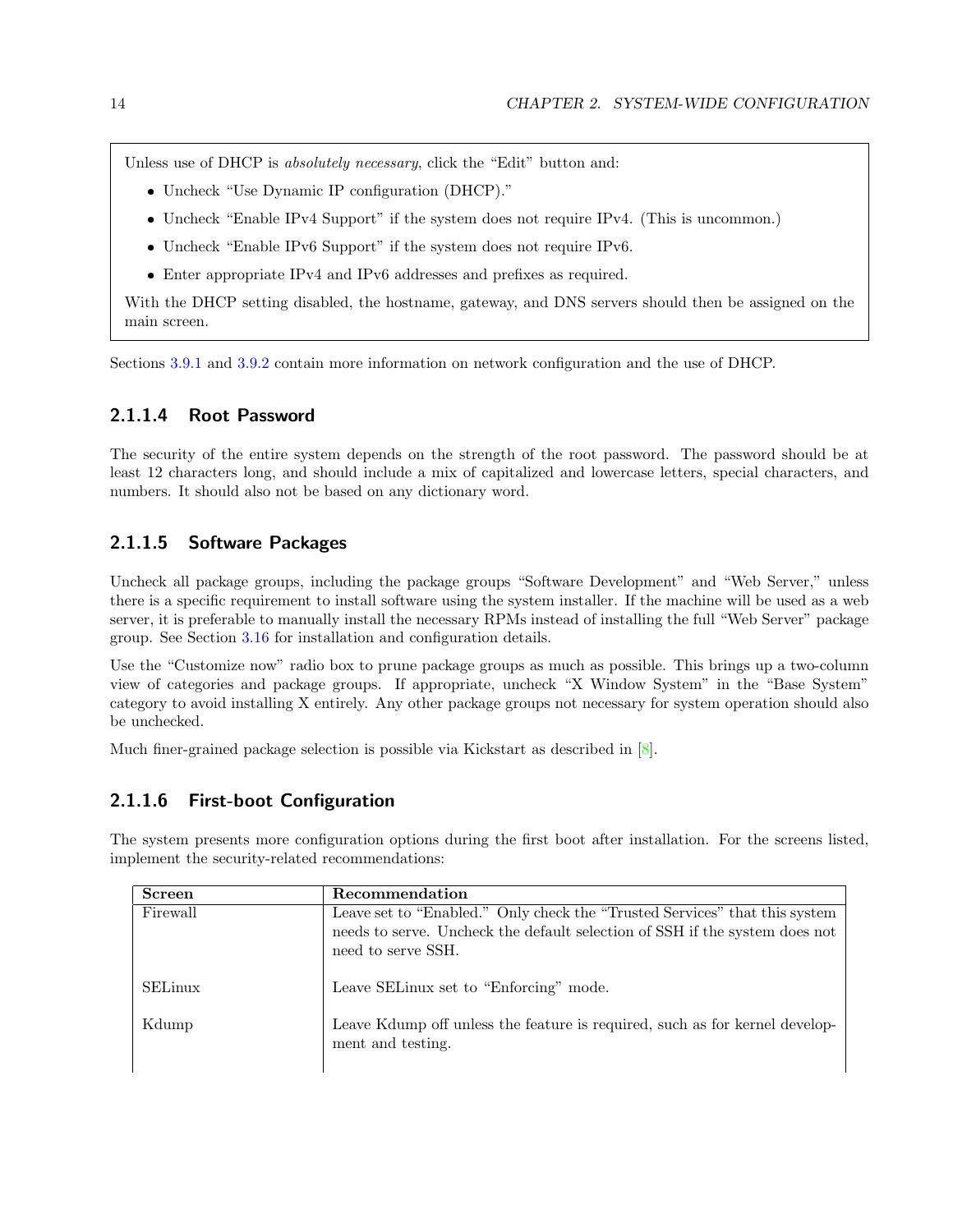| <b>Screen</b>           | Recommendation                                                                   |
|-------------------------|----------------------------------------------------------------------------------|
| Set Up Software Updates | If the system is connected to the Internet now, click "Yes, I'd like to register |
|                         | now." This will require a connection to either the Red Hat Network servers       |
|                         | or their proxies or satellities. This can also be configured later as described  |
|                         | in Section $2.1.2.1$ .                                                           |
|                         |                                                                                  |
| Create User             | If the system will require a local user account, it can be created here.         |
|                         | Even if the system will be using a network-wide authentication system            |
|                         | as described in Section 2.3.6, do not click on the "Use Network Login"           |
|                         | button. Manually applying configuration later is preferable.                     |

# <span id="page-14-0"></span>2.1.2 Updating Software

The yum command line tool is used to install and update software packages. Yum replaces the up2date utility used in previous system releases. The system also provides two graphical package managers, pirut and pup. The pirut tool is a graphical front-end for yum that allows users to install and update packages while pup is a simple update tool for packages that are already installed. In the **Applications** menu, pirut is labeled **Add/Remove** Software and pup is labeled Software Updater.

It is recommended that these tools be used to keep systems up to date with the latest security patches.

# <span id="page-14-1"></span>2.1.2.1 Configure Connection to the RHN RPM Repositories

The first step in configuring a system for updates is to register with the Red Hat Network (RHN). For most systems, this is done during the initial installation. Successfully registered systems will appear on the RHN web site. If the system is not listed, run the Red Hat Network Registration tool, which can be found in the Applications menu under System Tools or on the command line:

# rhn\_register

Follow the prompts on the screen. If successful, the system will appear on the RHN web site and be subscribed to one or more software update channels. Additionally, a new daemon, rhnsd, will be enabled.

If the system will not have access to the Internet, it will not be able to directly subscribe to the RHN update repository. Updates will have to be downloaded from the RHN web site manually. The command line tool yum and the graphical front-ends pirut and pup can be configured to handle this situation.

#### <span id="page-14-2"></span>2.1.2.2 Disable the rhnsd Daemon

The rhnsd daemon polls the Red Hat Network web site for scheduled actions. Unless it is actually necessary to schedule updates remotely through the RHN website, it is recommended that the service be disabled.

# chkconfig rhnsd off

The rhnsd daemon is enabled by default, but until the system has been registered with the Red Hat Network, it will not run. However, once the registration process is complete, the rhnsd daemon will run in the background and periodically call the rhn check utility. It is the rhn check utility that communicates with the Red Hat Network web site.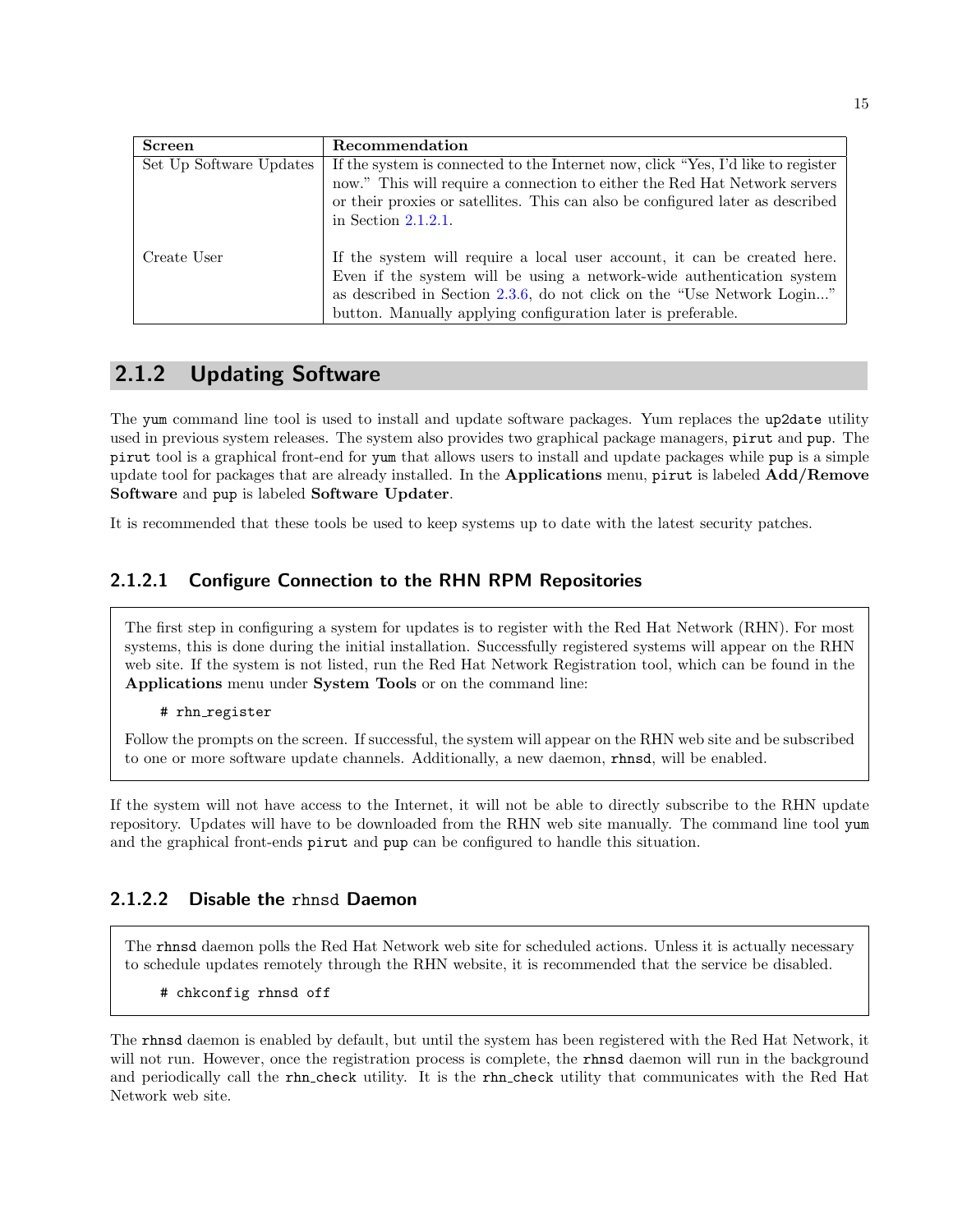This utility is not required for the system to be able to access and install system updates. Once the system has been registered, either use the provided yum-updatesd service or create a cron job to automatically apply updates.

#### <span id="page-15-0"></span>2.1.2.3 Obtain Software Package Updates with yum

The yum update utility can be run by hand from the command line, called through one of the provided front-end tools, or configured to run automatically at specified intervals.

#### 2.1.2.3.1 Manually Update Packages Where Appropriate

The following command prints a list of packages that need to be updated:

# yum check-update

To actually install these updates, run:

# yum update

#### 2.1.2.3.2 Configure Automatic Update Retrieval and Installation with Cron

The yum-updatesd service is not mature enough for an enterprise environment, and the service may introduce unnecessary overhead. When possible, replace this service with a cron job that calls yum directly.

Disable the yum-updatesd service: # chkconfig yum-updatesd off Create the file yum.cron, make it executable, and place it in /etc/cron.daily: #!/bin/sh /usr/bin/yum -R 120 -e 0 -d 0 -y update yum /usr/bin/yum -R 10 -e 0 -d 0 -y update

This particular script instructs yum to update any packages it finds. Placing the script in /etc/cron.daily ensures its daily execution. To only apply updates once a week, place the script in /etc/cron.weekly instead.

# <span id="page-15-1"></span>2.1.3 Software Integrity Checking

The AIDE (Advanced Intrusion Detection Environment) software is included with the system to provide software integrity checking. It is designed to be a replacement for the well-known Tripwire integrity checker. Integrity checking cannot prevent intrusions into your system, but can detect that they have occurred.

Any integrity checking software should be configured before the system is deployed and able to provides services to users. Ideally, the integrity checking database would be built before the system is connected to any network, though this may prove impractical due to registration and software updates.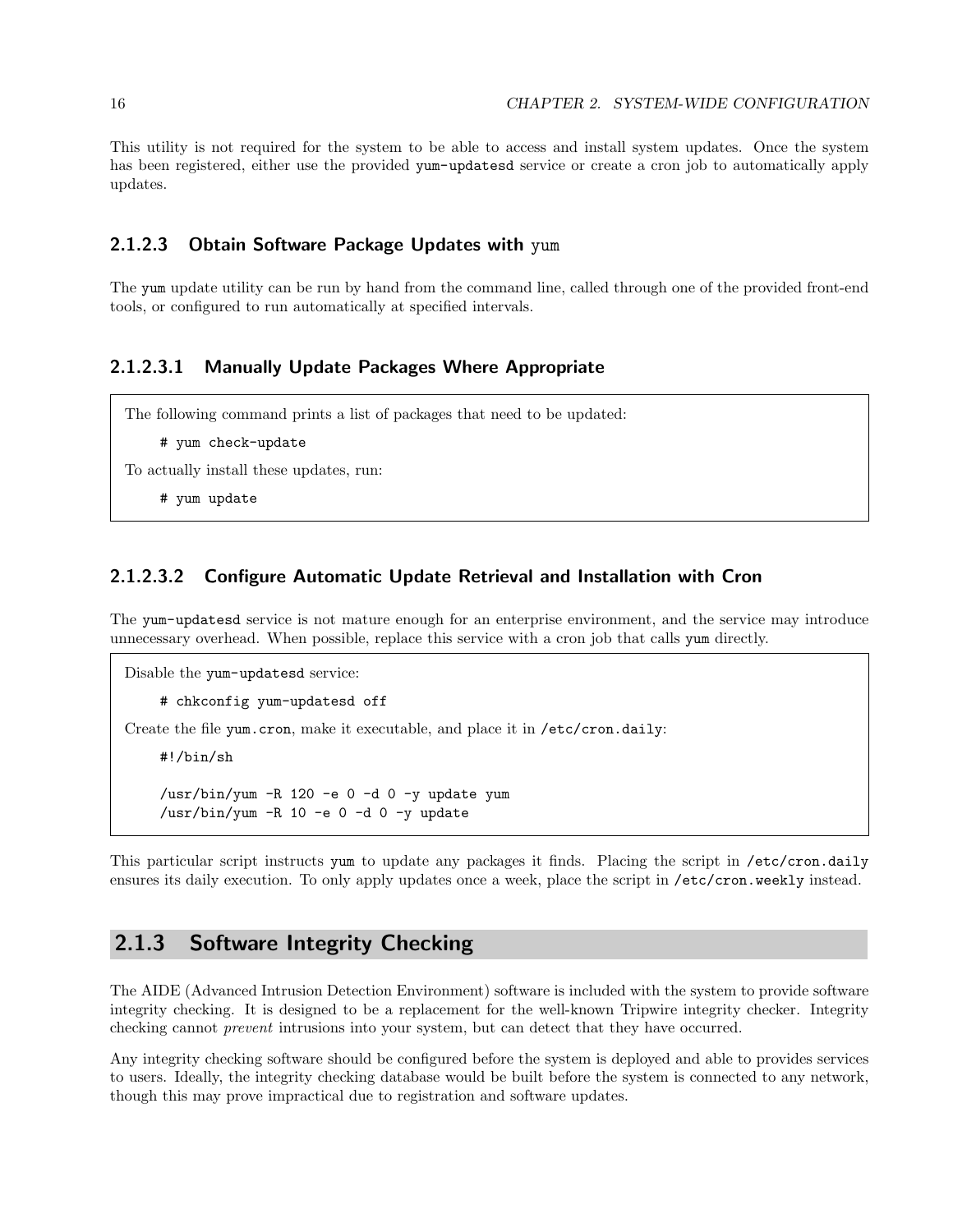# <span id="page-16-0"></span>2.1.3.1 Configure AIDE

Requirements for software integrity checking should be defined by policy, and this is highly dependent on the environment in which the system will be used. As such, a general strategy for implementing integrity checking is provided, but precise recommendations (such as to check a particular file) cannot be. Documentation for AIDE, including the quick-start on which this advice is based, is available in  $/\text{usr/share}/doc/aide-0.12$ .

# 2.1.3.1.1 Install AIDE

AIDE is not installed by default. Install it with the command:

```
# yum install aide
```
# 2.1.3.1.2 Customize Configuration File

Customize /etc/aide.conf to meet your requirements. The default configuration is acceptable for many environments.

The man page aide.conf(5) provides detailed information about the configuration file format.

# <span id="page-16-1"></span>2.1.3.1.3 Build, Store, and Test Database

Generate a new database:

# /usr/sbin/aide --init

By default, the database will be written to the file /var/lib/aide/aide.db.new.gz.

The database, as well as the configuration file /etc/aide.conf and the binary /usr/sbin/aide (or hashes of these files) should be copied and stored in a secure location. Storing these copies or hashes on read-only media may provide further confidence that they will not be altered.

Install the newly-generated database:

# cp /var/lib/aide/aide.db.new.gz /var/lib/aide/aide.db.gz

Run a manual check:

# /usr/sbin/aide --check

If this check produces any unexpected output, investigate.

#### 2.1.3.1.4 Implement Periodic Execution of Integrity Checking

By default, AIDE does not install itself for periodic execution.

Implement checking with whatever frequency is required by your security policy. A once-daily check may be suitable for many environments. For example, to implement a daily execution of AIDE at 4:05am, add the following line to /etc/crontab: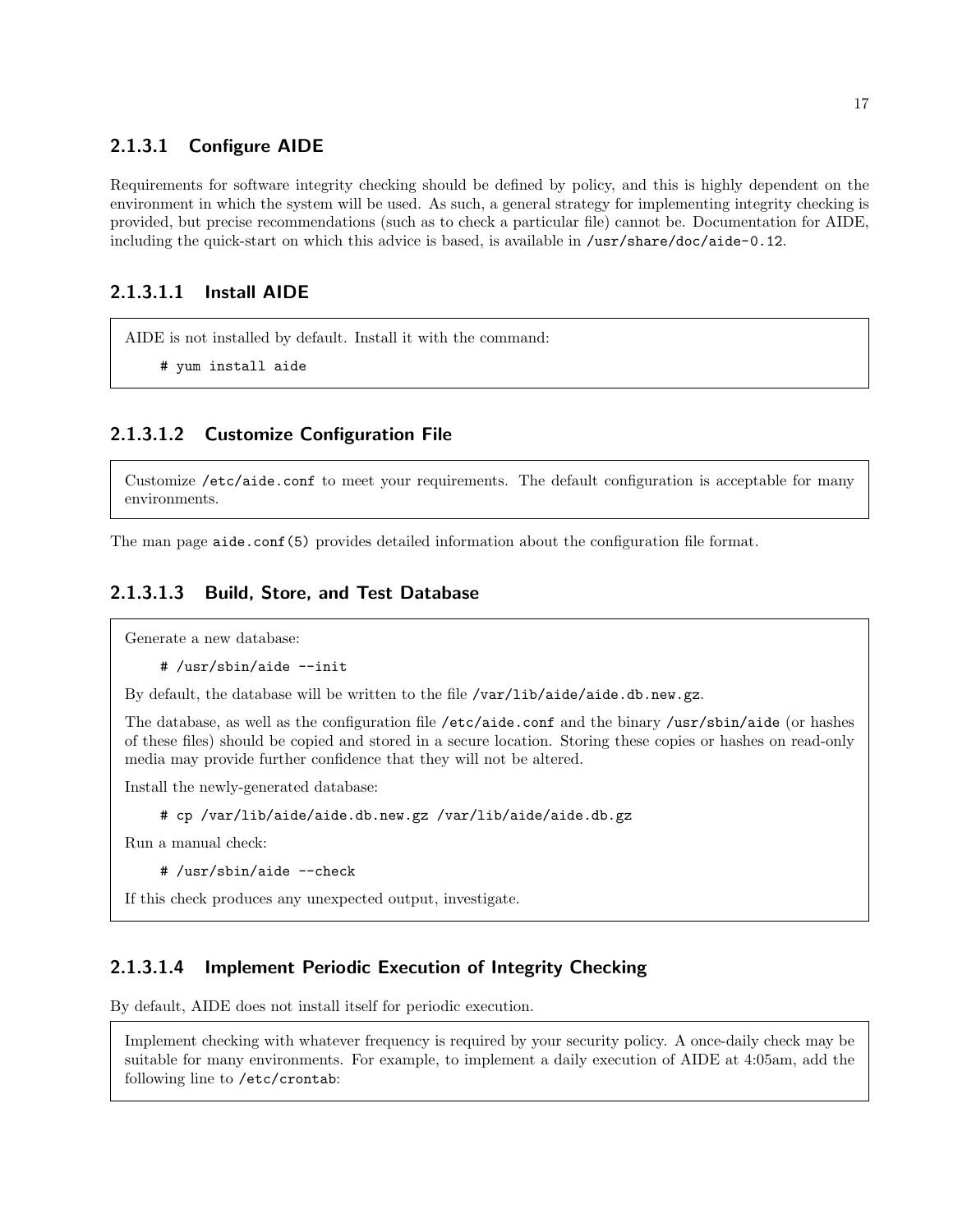05 4  $*$  \* root /usr/sbin/aide --check

AIDE output may be an indication of an attack against your system, or it may be the result of something innocuous such as an administrator's configuration change or a software update. The steps in Section [2.1.3.1.3](#page-16-1) should be repeated when configuration changes or software updates necessitate. This will certainly be necessary after applying guidance later in this guide.

#### 2.1.3.1.5 Manually Verify Integrity of AIDE

Because integrity checking is a means of intrusion detection and not intrusion prevention, it cannot be guaranteed that the AIDE binaries, configuration files, or database have not been tampered with. An attacker could disable or alter these files after a successful intrusion. Because of this, manual and frequent checks on these files is recommended. The safely stored copies (or hashes) of the database, binary, and configuration file were created earlier for this purpose.

Manually verify the integrity of the AIDE binaries, configuration file, and database. Possibilities for doing so include:

- 1. Use sha1sum or md5sum to generate checksums on the files and then visually compare them to those generated from the safely stored versions. This does not, of course, preclude the possibility that such output could also be faked.
- 2. Mount the stored versions on read-only media and run /bin/diff to verify that there are no differences between the files.
- 3. Copying the files to another system and performing the hash or file comparisons there may impart additional confidence that the manual verification process is not being interfered with.

#### <span id="page-17-0"></span>2.2 File Permissions and Masks

Traditional Unix security relies heavily on file and directory permissions to prevent unauthorized users from reading or modifying files to which they should not have access. Adhere to the principle of least privilege configure each file, directory, and filesystem to allow only the access needed in order for that file to serve its purpose.

However, Linux systems contain a large number of files, so it is often prohibitively time-consuming to ensure that every file on a machine has exactly the permissions needed. This section introduces several permission restrictions which are almost always appropriate for system security, and which are easy to test and correct.

Note: Several of the commands in this section search filesystems for files or directories with certain characteristics, and are intended to be run on every local  $ext{2}$  or  $ext{3}$  partition on a given machine. When the variable *PART* appears in one of the commands below, it means that the command is intended to be run repeatedly, with the name of each local partition substituted for PART in turn.

The following command prints a list of ext2 and ext3 partitions on a given machine:

\$ mount -t ext2,ext3 | awk '{print \$3}'

If your site uses a local filesystem type other than ext2 or ext3, you will need to modify this command.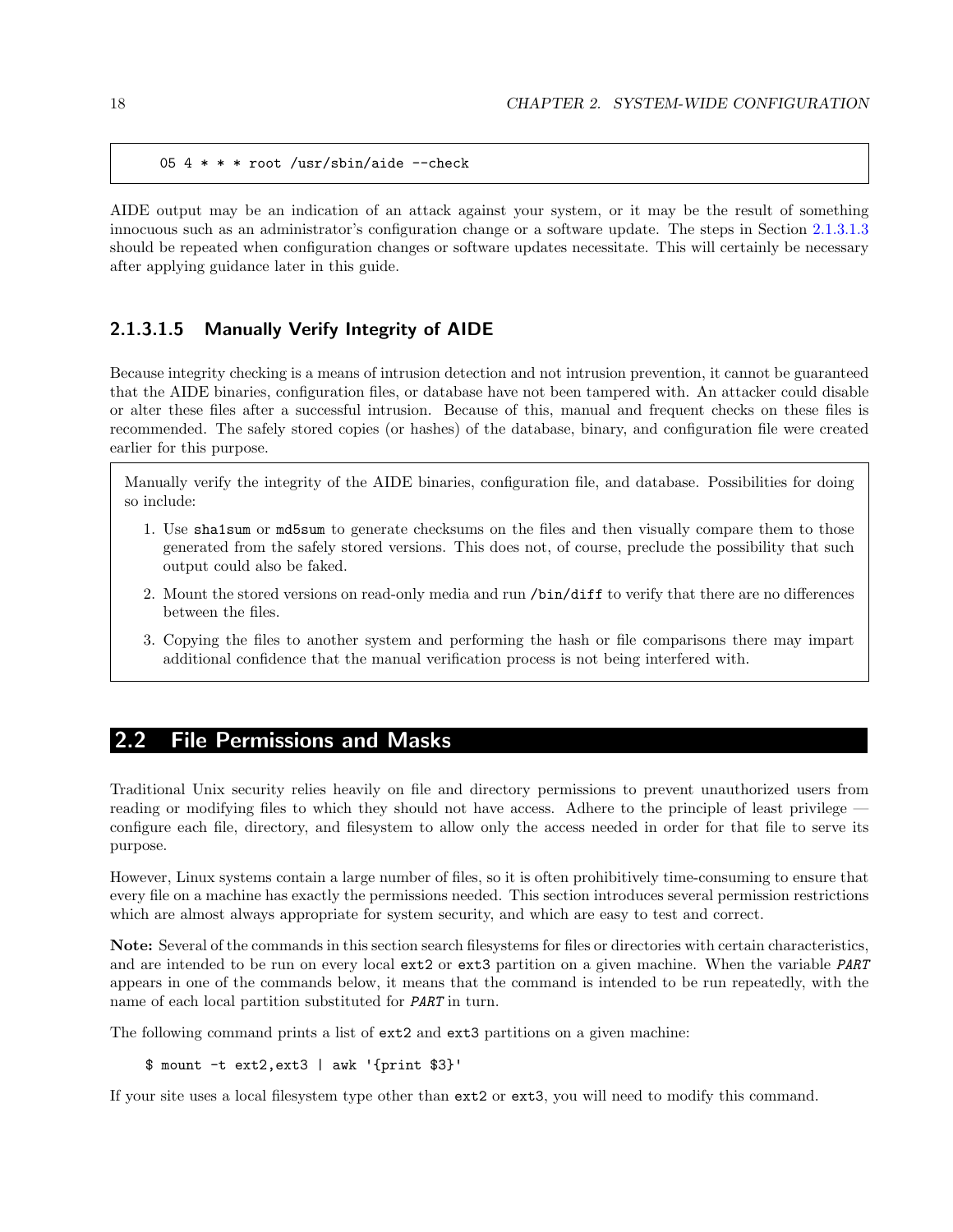# <span id="page-18-0"></span>2.2.1 Restrict Partition Mount Options

System partitions can be mounted with certain options which limit what files on those partitions can do. These options are set in the file /etc/fstab, and can be used to make certain types of malicious behavior more difficult.

# <span id="page-18-1"></span>2.2.1.1 Add nodev Option to Non-Root Local Partitions

Edit the file /etc/fstab. The important columns for purposes of this section are column 2 (mount point), column 3 (filesystem type), and column 4 (mount options). For any line which satisfies all of the conditions:

- The filesystem type is ext2 or ext3
- $\bullet\,$  The mount point is  $\it not$  /

add the text ", nodev" to the list of mount options in column 4.

The nodev option prevents users from mounting unauthorized devices on any partition which is known not to contain any authorized devices. The root partition typically contains the /dev partition, which is the primary location for authorized devices, so this option should not be set on /.

However, if system programs are being run in chroot jails, this advice may need to be modified further, since it is often necessary to create device files inside the chroot directory for use by the restricted program.

# <span id="page-18-2"></span>2.2.1.2 Add nodev, nosuid, and noexec Options to Removable Media Partitions

Edit the file /etc/fstab. Filesystems which represent removable media can be located by finding lines whose mount points contain strings like floppy or cdrom, or whose types are iso9660, vfat, or msdos.

For each line representing a removable media mountpoint, add the text, nodev, nosuid to the list of mount options in column 4. If appropriate, also add the text ,noexec.

Users should not be allowed to introduce arbitrary devices or setuid programs to a system. These options are used to prevent that. In addition, while users are usually allowed to add executable programs to a system, the noexec option prevents code from being executed directly from the media itself, and may therefore provide a line of defense against certain types of worms or malicious code.

# <span id="page-18-3"></span>2.2.2 Restrict Dynamic Mounting and Unmounting of Filesystems

Linux includes a number of facilities for the automated addition and removal of filesystems on a running system. These facilities may increase convenience, but they all bring some risk, whether direct risk from allowing unprivileged users to introduce arbitrary filesystems to a machine, or risk that software flaws in the automated mount facility itself will allow an attacker to compromise the system.

Use caution when enabling any such facility, and find out whether better configuration management or user education might solve the same problem with less risk.

# <span id="page-18-4"></span>2.2.2.1 Restrict Console Device Access

The default system configuration grants the console user enhanced privileges normally reserved for the root user,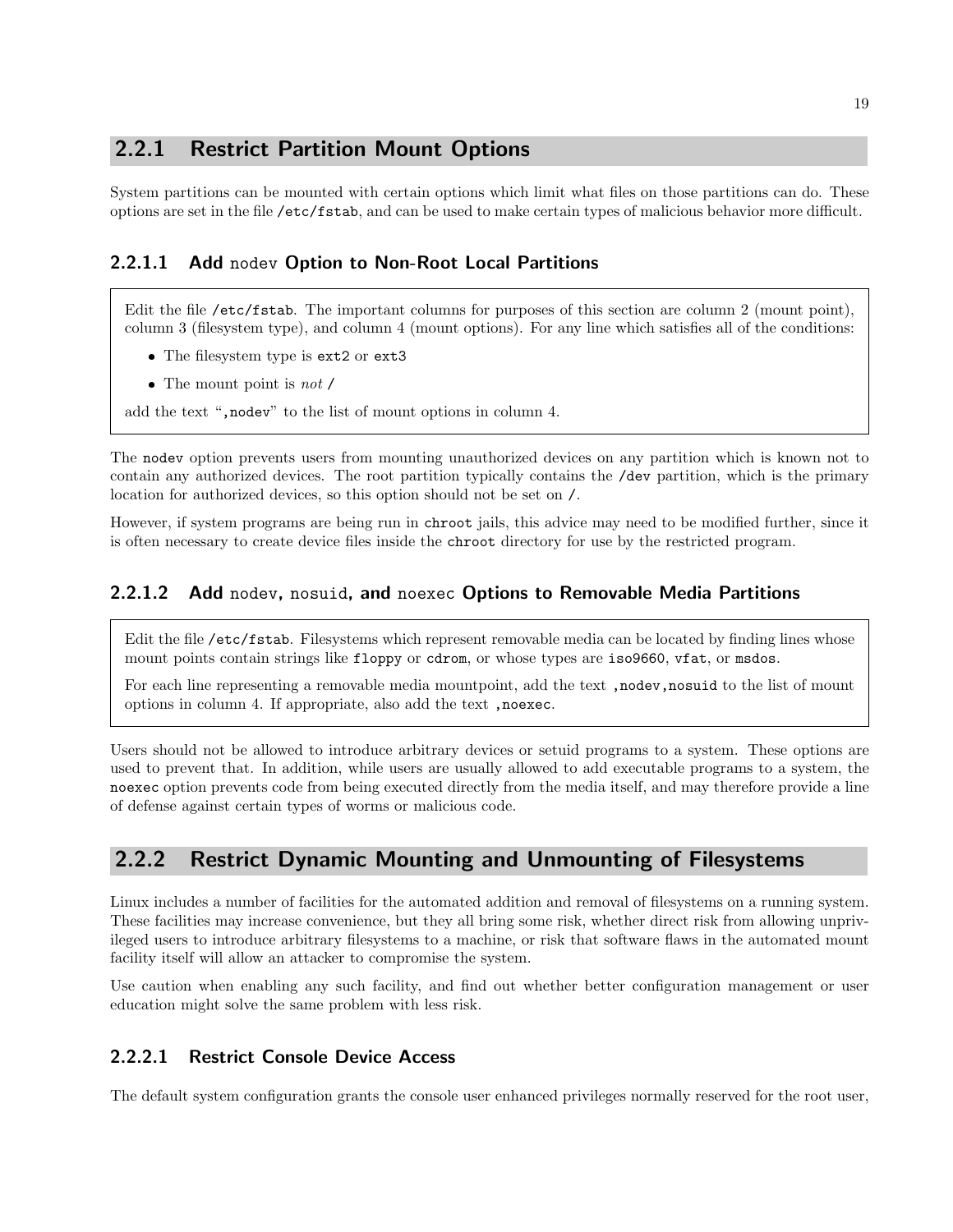including temporary ownership of most system devices. If not necessary, these privileges should be removed and restricted to root only.

```
Restrict device ownership to root only.
```
Edit /etc/security/console.perms.d/50-default.perms and locate the section prefaced by the following comment:

```
# permission definitions
```
Prepend a # symbol to comment out each line in that section which starts with  $\langle$ console> or  $\langle$ xconsole>:

```
#<console> 0660 <floppy> 0660 root.floppy
#<console> 0600 <sound> 0600 root
...
#<xconsole> 0600 /dev/console 0600 root.root
#<console> 0600 <dri>
```
Edit /etc/security/console.perms and make the following changes:

<console>=tty[0-9][0-9]\* vc/[0-9][0-9]\* :0\.[0-9] :0 <xconsole>=:0\.[0-9] :0

#### <span id="page-19-0"></span>2.2.2.2 Disable USB Device Support

USB flash or hard drives allow an attacker with physical access to a system to quickly copy an enormous amount of data from it.

#### <span id="page-19-1"></span>2.2.2.2.1 Disable Modprobe Loading of USB Storage Driver

If USB storage devices should not be used, the modprobe program used for automatic kernel module loading should be configured to not load the USB storage driver upon demand.

Add the following line to /etc/modprobe.conf to prevent loading of the usb-storage kernel module:

install usb-storage :

This will prevent the modprobe program from loading the usb-storage module, but will not prevent an administrator (or another program) from using the insmod program to load the module manually.

#### 2.2.2.2.2 Remove USB Storage Driver

If your system never requires the use of USB storage devices, then the supporting driver can be removed. Though more effective (as USB storage certainly cannot be used if the driver is not available at all), this is less elegant than the method described in Section [2.2.2.2.1.](#page-19-1)

To remove the USB storage driver from the system:

rm /lib/modules/kernelversion(s) /kernel/drivers/usb/storage/usb-storage.ko

This command will need to be repeated every time the kernel is updated. This command will also cause the command rpm -q --verify kernel to fail, which may be an undesirable side effect.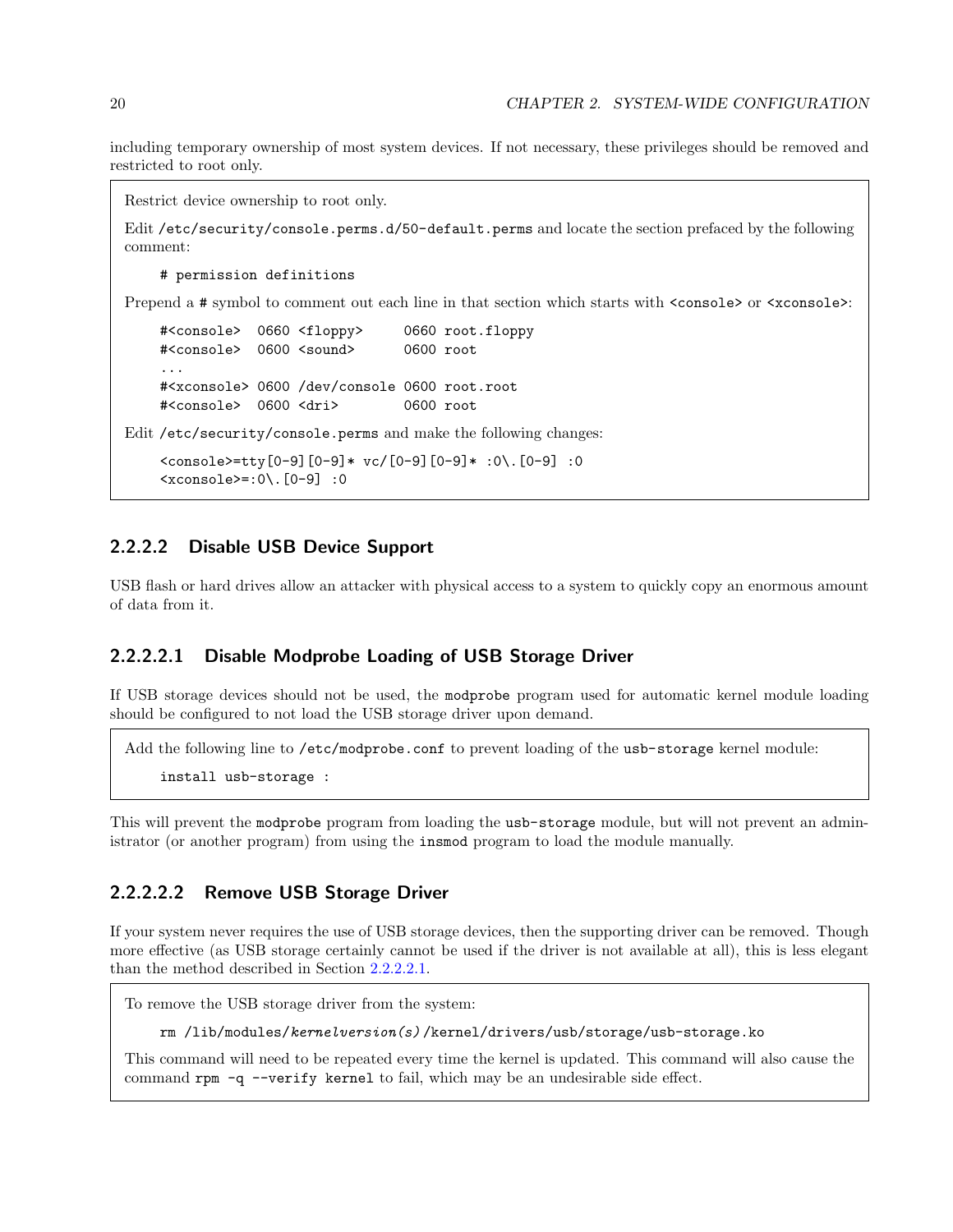Note that this guidance will not prevent USB storage devices from being mounted if a custom kernel (i.e., not the one supplied with the system) with built-in USB support is used.

### 2.2.2.2.3 Disable Kernel Support for USB via Bootloader Configuration

Another means of disabling USB storage is to disable all USB support provided by the operating system. This can be accomplished by adding the "nousb" argument to the kernel's boot loader configuration.



Disabling all kernel support for USB will cause problems for systems with USB-based keyboards, mice, or printers. This guidance is inappropriate for systems which require USB connectivity.

To disable kernel support for USB, append "nousb" to the kernel line in /etc/grub.conf as follows:

kernel /vmlinuz-version ro vga=ext root=/dev/VolGroup00/LogVol00 rhgb quiet nousb

#### 2.2.2.2.4 Disable Booting from USB Devices

An attacker with physical access could try to boot the system from a USB flash drive and then access any data on the system's hard drive, circumventing the normal operating system's access controls. To prevent this, configure the BIOS to disallow booting from USB drives. Also configure the BIOS or firmware password as described in Section [2.3.5.1](#page-36-2) to prevent unauthorized configuration changes.

#### <span id="page-20-0"></span>2.2.2.3 Disable the Automounter if Possible

If the autofs service is not needed to dynamically mount NFS filesystems or removable media, disable the service:

# chkconfig autofs off

The autofs daemon mounts and unmounts filesystems, such as user home directories shared via NFS, on demand. In addition, autofs can be used to handle removable media, and the default configuration provides the cdrom device as /misc/cd. However, this method of providing access to removable media is not common, so autofs can almost always be disabled if NFS is not in use.

Even if NFS is required, it is almost always possible to configure filesystem mounts statically by editing /etc/ fstab rather than relying on the automounter.

#### <span id="page-20-1"></span>2.2.2.4 Disable GNOME Automounting if Possible

The system's default desktop environment, GNOME, runs the program gnome-volume-manager to mount devices and removable media (such as DVDs, CDs and USB flash drives) whenever they are inserted into the system.

Execute the following commands to prevent gnome-volume-manager from automatically mounting devices and media:

```
# gconftool-2 --direct \
              --config-source xml:readwrite:/etc/gconf/gconf.xml.mandatory \
```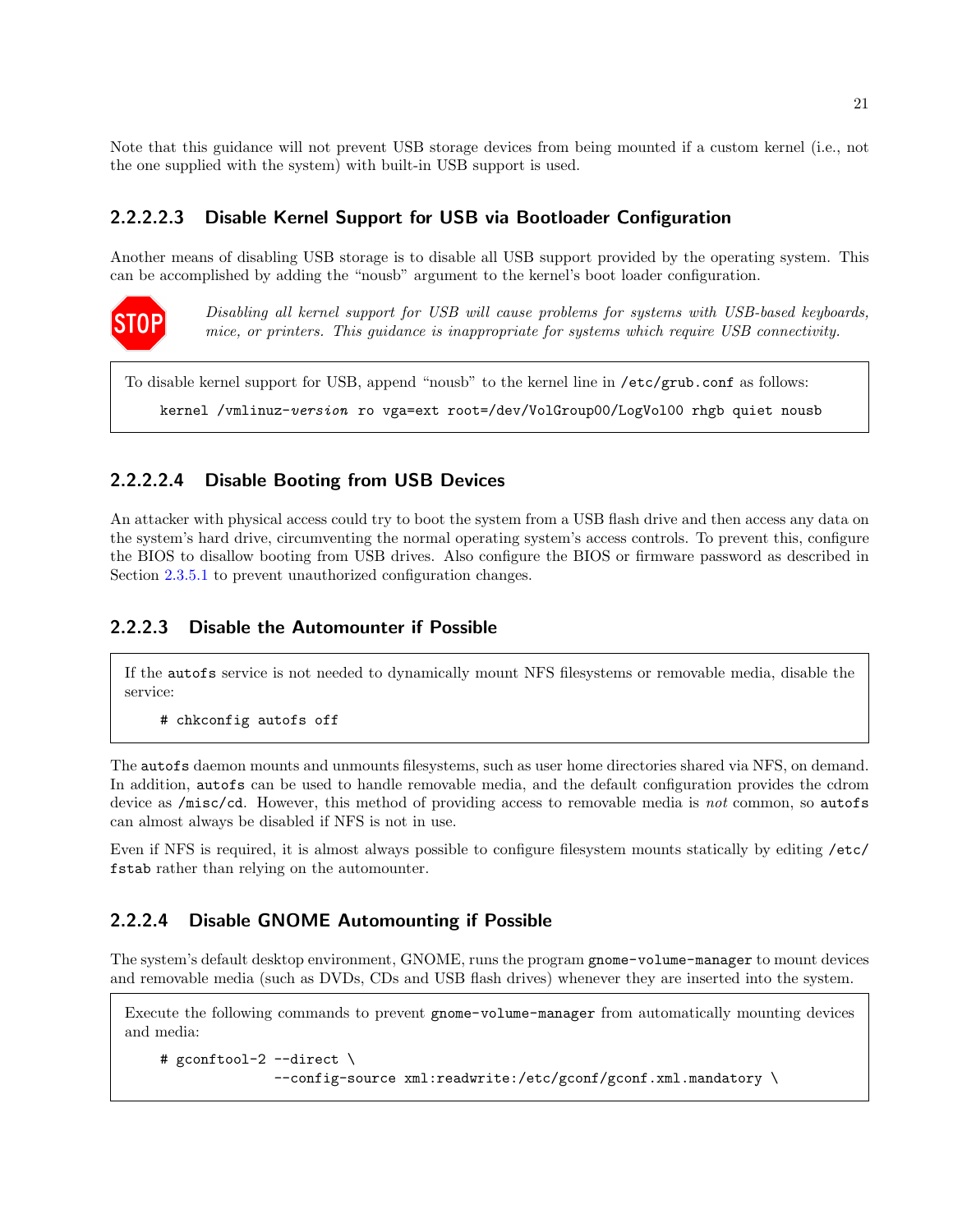--type bool \ --set /desktop/gnome/volume\_manager/automount\_media false #  $gconftool-2$  --direct \ --config-source xml:readwrite:/etc/gconf/gconf.xml.mandatory \ --type bool \ --set /desktop/gnome/volume\_manager/automount\_drives false

Verify the changes by executing the following command, which should return a list of settings:

```
# gconftool-2 -R /desktop/gnome/volume_manager
```
The automount drives and automount media settings should be set to false. Survey the list for any other options that should be adjusted.

The system's capabilities for automatic mounting should be configured to match whatever is defined by security policy. Disabling USB storage as described in Section [2.2.2.2.1](#page-19-1) will prevent the use of USB storage devices, but this step can also be taken as an additional layer of prevention and to prevent automatic mounting of CDs and DVDs if required.

Particularly for kiosk-style systems, where users should have extremely limited access to the system, more detailed information can be found in Red Hat Desktop: Deployment Guide [\[5\]](#page-168-1). The gconf-editor program, available in an RPM of the same name, can be used to explore other settings available in the GNOME environment.

# <span id="page-21-0"></span>2.2.3 Verify Permissions on Important Files and Directories

Permissions for many files on a system should be set to conform to system policy. This section discusses important permission restrictions gshadow which should be checked on a regular basis to ensure that no harmful discrepancies have arisen.

#### <span id="page-21-1"></span>2.2.3.1 Verify Permissions on passwd, shadow, group and gshadow Files

```
# cd /etc
# chown root:root passwd shadow group gshadow
# chmod 644 passwd group
# chmod 400 shadow gshadow
```
These are the default permissions for these files. Many utilities need read access to the passwd file in order to function properly, but read access to the shadow file allows malicious attacks against system passwords, and should never be enabled.

#### <span id="page-21-2"></span>2.2.3.2 Verify that All World-Writable Directories Have Sticky Bits Set

Locate any directories in local partitions which are world-writable and do not have their sticky bits set. The following command will discover and print these. Run it once for each local partition PART:

# find PART -xdev -type d \( -perm -0002 -a ! -perm -1000 \) -print

If this command produces any output, fix each reported directory  $\angle \text{dir}$  using the command: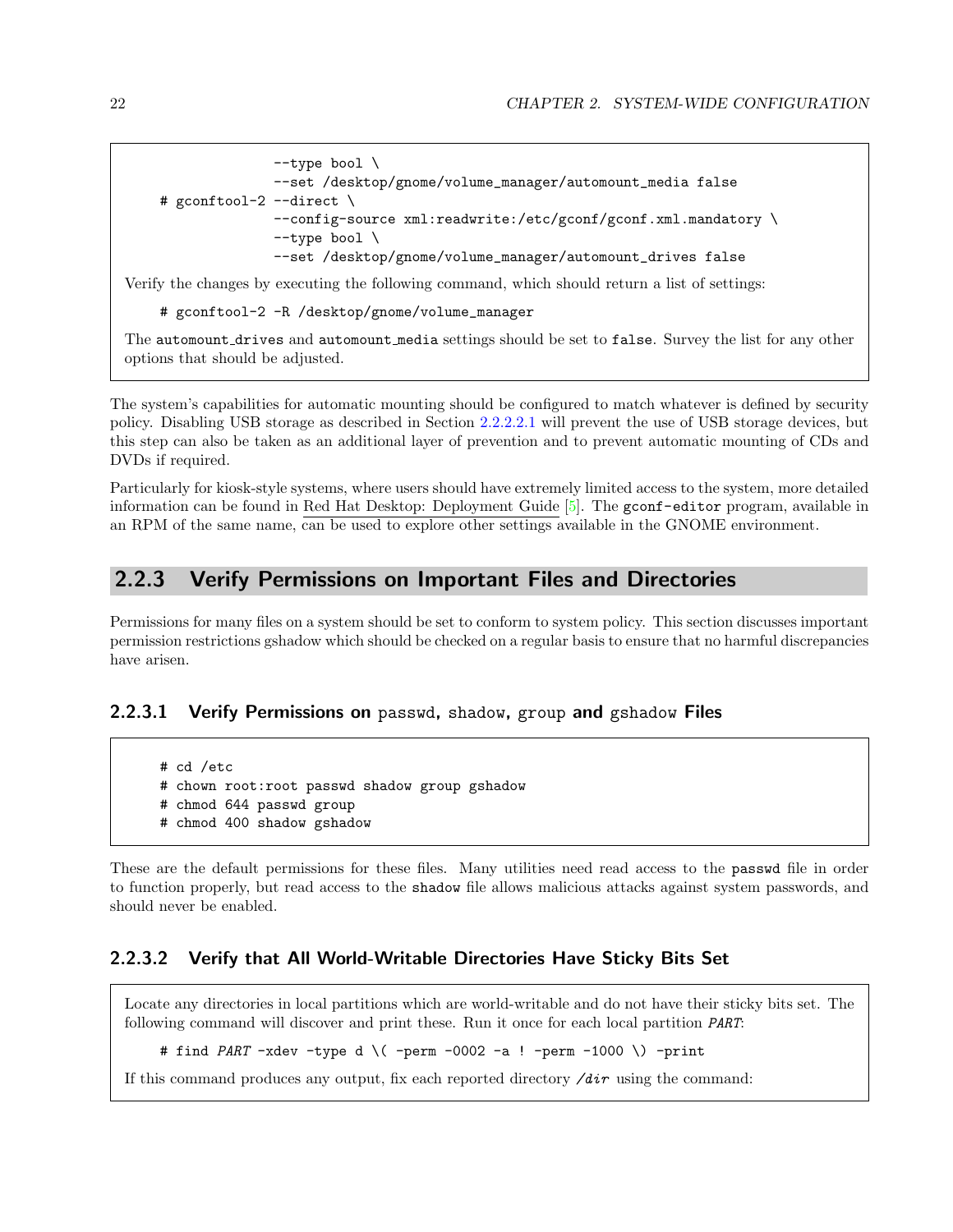# chmod +t /dir

When the so-called "sticky bit" is set on a directory, only the owner of a given file may remove that file from the directory. Without the sticky bit, any user with write access to a directory may remove any file in the directory. Setting the sticky bit prevents users from removing each other's files. In cases where there is no reason for a directory to be world-writable, a better solution is to remove that permission rather than to set the sticky bit. However, if a directory is used by a particular application, consult that application's documentation instead of blindly changing modes.

#### <span id="page-22-0"></span>2.2.3.3 Find Unauthorized World-Writable Files

The following command discovers and prints any world-writable files in local partitions. Run it once for each local partition PART:

```
# find PART -xdev -type f -perm -0002 -print
```
If this command produces any output, fix each reported file  $file$  using the command:

# chmod o-w file

Data in world-writable files can be modified by any user on the system. In almost all circumstances, files can be configured using a combination of user and group permissions to support whatever legitimate access is needed without the risk caused by world-writable files.

It is generally a good idea to remove global (other) write access to a file when it is discovered. However, check with documentation for specific applications before making changes. Also, monitor for recurring world-writable files, as these may be symptoms of a misconfigured application or user account.

#### <span id="page-22-1"></span>2.2.3.4 Find Unauthorized SUID/SGID System Executables

The following command discovers and prints any setuid or setgid files on local partitions. Run it once for each local partition PART:

```
# find PART -xdev \ ( -perm -4000 -o -perm -2000 ) - type f -print
```
If the file does not require a setuid or setgid bit as discussed below, then these bits can be removed with the command:

# chmod -s file

The following table contains all setuid and setgid files which are expected to be on a stock system. The setuid or setgid bit on these files may be disabled to reduce system risk if only an administrator requires their functionality. The table indicates those files which may not be needed.

Note: Several of these files are used for applications which are unlikely to be relevant to most production environments, such as ISDN networking, SSH hostbased authentication, or modification of network interfaces by unprivileged users. It is extremely likely that your site can disable a subset of these files with no loss of functionality.

Any files found by the above command which are not in the table should be examined. If the files are not authorized, they should have permissions removed, and further investigation may be warranted.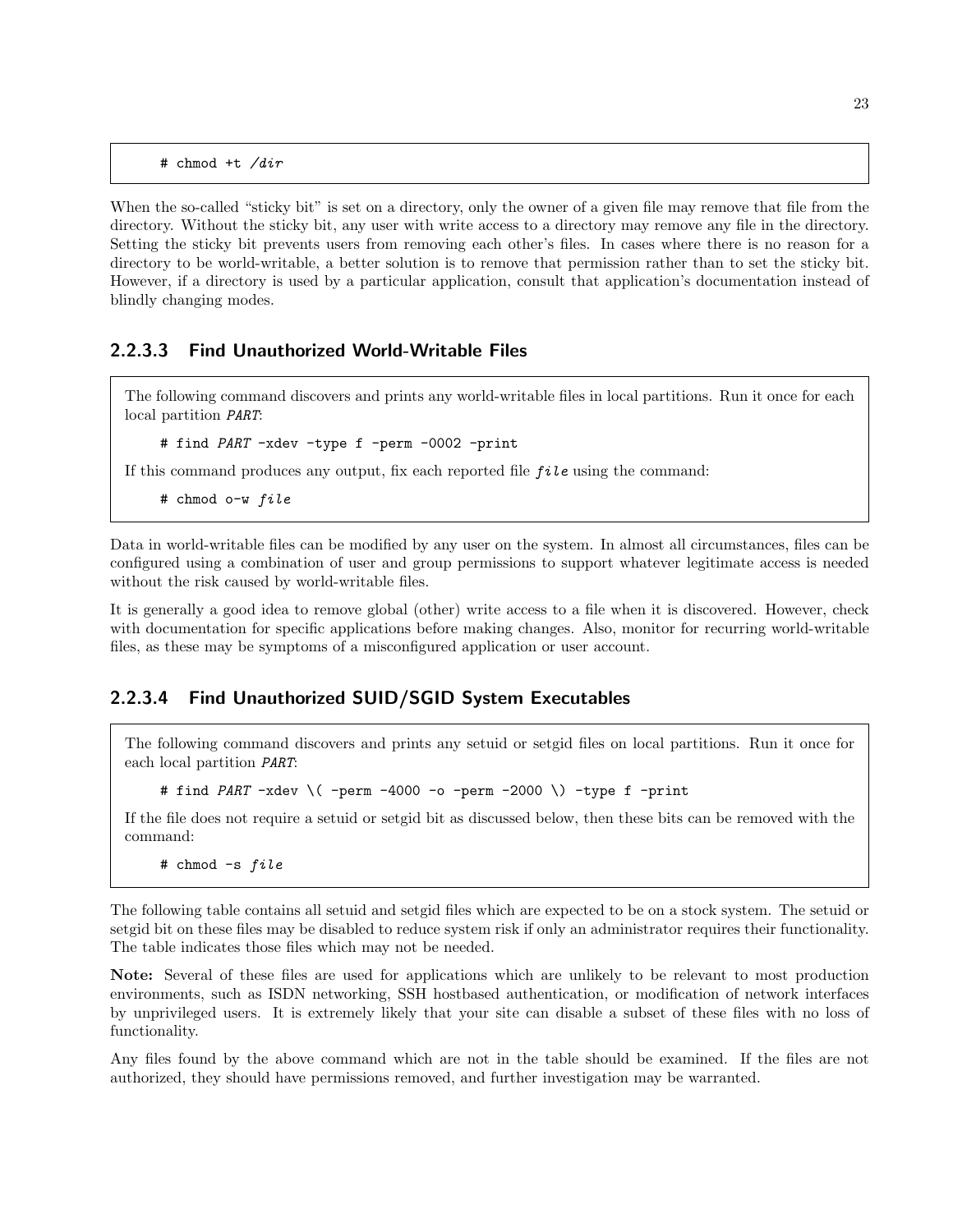#### 24 CHAPTER 2. SYSTEM-WIDE CONFIGURATION

| File                             | Set-ID       | Subsystem/Ref                  | Disable?                             |
|----------------------------------|--------------|--------------------------------|--------------------------------------|
| /bin/mount                       | uid root     | filesystems                    | no                                   |
| /bin/ping                        | uid root     | net $(3.3.9)$                  | no                                   |
| /bin/ping6                       | uid root     | net $(3.3.9)$ , IPv6 $(2.5.3)$ | unless IPv6 is used                  |
| /bin/su                          | uid root     | auth $(2.3.1.2)$               | no                                   |
| /bin/umount                      | uid root     | filesystems                    | no                                   |
| /sbin/mount.nfs                  | uid root     | NFS (3.13)                     | unless NFS is used                   |
| /sbin/mount.nfs4                 | uid root     | NFS (3.13)                     | unless NFSv4 is used                 |
| /sbin/netreport                  | gid root     | net(3.3.9)                     | unless users must modify interfaces  |
| /sbin/pam_timestamp_check        | uid root     | PAM auth $(2.3.3)$             | $\mathbf{no}$                        |
| /sbin/umount.nfs                 | uid root     | NFS (3.13)                     | unless NFS is used                   |
| /sbin/umount.nfs4                | uid root     | NFS (3.13)                     | unless NFSv4 is used                 |
| /sbin/unix_chkpwd                | uid root     | PAM auth $(2.3.3)$             | $\mathbf{no}$                        |
| /usr/bin/at                      | uid root     | $\text{cron/at} (3.4)$         | no                                   |
| /usr/bin/chage                   | uid root     | passwd expiry $(2.3.1.7)$      | unless users must view expiry info   |
| /usr/bin/chfn                    | uid root     | user info                      | unless users must change finger info |
| /usr/bin/chsh                    | uid root     | user info                      | unless users must change shells      |
| /usr/bin/crontab                 | uid/gid root | $\text{cron/at}$ (3.4)         | unless users must use cron           |
| /usr/bin/gpasswd                 | uid root     | group auth                     | no                                   |
| /usr/bin/locate                  | gid slocate  | locate database                | no                                   |
| /usr/bin/lockfile                | gid mail     | procmail                       | unless procmail is used              |
| /usr/bin/newgrp                  | uid root     | group auth                     | $\mathbf{n}$                         |
| /usr/bin/passwd                  | uid root     | passwd auth                    | no                                   |
| /usr/bin/rcp                     | uid root     | rsh(3.2.3)                     | yes (rsh is obsolete)                |
| /usr/bin/rlogin                  | uid root     | rsh(3.2.3)                     | yes (rsh is obsolete)                |
| /usr/bin/rsh                     | uid root     | rsh(3.2.3)                     | yes (rsh is obsolete)                |
| /usr/bin/ssh-agent               | gid nobody   | SSH(3.5)                       | no                                   |
| /usr/bin/sudo                    | uid root     | sudo $(2.3.1.3)$               | no                                   |
| /usr/bin/sudoedit                | uid root     | sudo $(2.3.1.3)$               | no                                   |
| /usr/bin/wall                    | gid tty      | console messaging              | unless console messaging is used     |
| /usr/bin/write                   | gid tty      | console messaging              | unless console messaging is used     |
| /usr/bin/Xorg                    | uid root     | X11(3.6)                       | unless X11 is used                   |
| /usr/kerberos/bin/ksu            | uid root     | Kerberos auth $(2.3.6)$        | unless Kerberos is used              |
| /usr/libexec/openssh/ssh-keysign | uid root     | SSH(3.5)                       | unless sshd uses hostbased auth      |
| /usr/libexec/utempter/utempter   | gid utmp     | terminal support               | no                                   |
| /usr/lib/squid/pam_auth          | uid root     | squid $(3.19)$                 | unless squid is used                 |
| /usr/lib/squid/ncsa_auth         | uid root     | squid $(3.19)$                 | unless squid is used                 |
| /usr/lib/vte/gnome-pty-helper    | gid utmp     | $X11$ , Gnome $(3.6)$          | unless X11 is used                   |
| /usr/sbin/ccreds_validate        | uid root     | PAM auth $(2.3.3)$             | unless PAM auth caching is used      |
| /usr/sbin/lockdev                | gid lock     | filesystems                    | $\mathbf{no}$                        |
| /usr/sbin/sendmail.sendmail      | gid smmsp    | sendmail client $(3.11.2)$     | no                                   |
| /usr/sbin/suexec                 | uid root     | apache $(3.16)$                | unless apache is used                |
| /usr/sbin/userhelper             | uid root     | PAM auth $(2.3.3.4)$           | restrict (see section)               |
| /usr/sbin/userisdnctl            | uid root     | <b>ISDN</b>                    | unless ISDN is used                  |
| /usr/sbin/usernetctl             | uid root     | user network control           | unless users must modify interfaces  |

#### <span id="page-23-0"></span>2.2.3.5 Find and Repair Unowned Files

The following command will discover and print any files on local partitions which do not belong to a valid user and a valid group. Run it once for each local partition PART:

# find PART -xdev \( -nouser -o -nogroup \) -print

If this command prints any results, investigate each reported file and either assign it to an appropriate user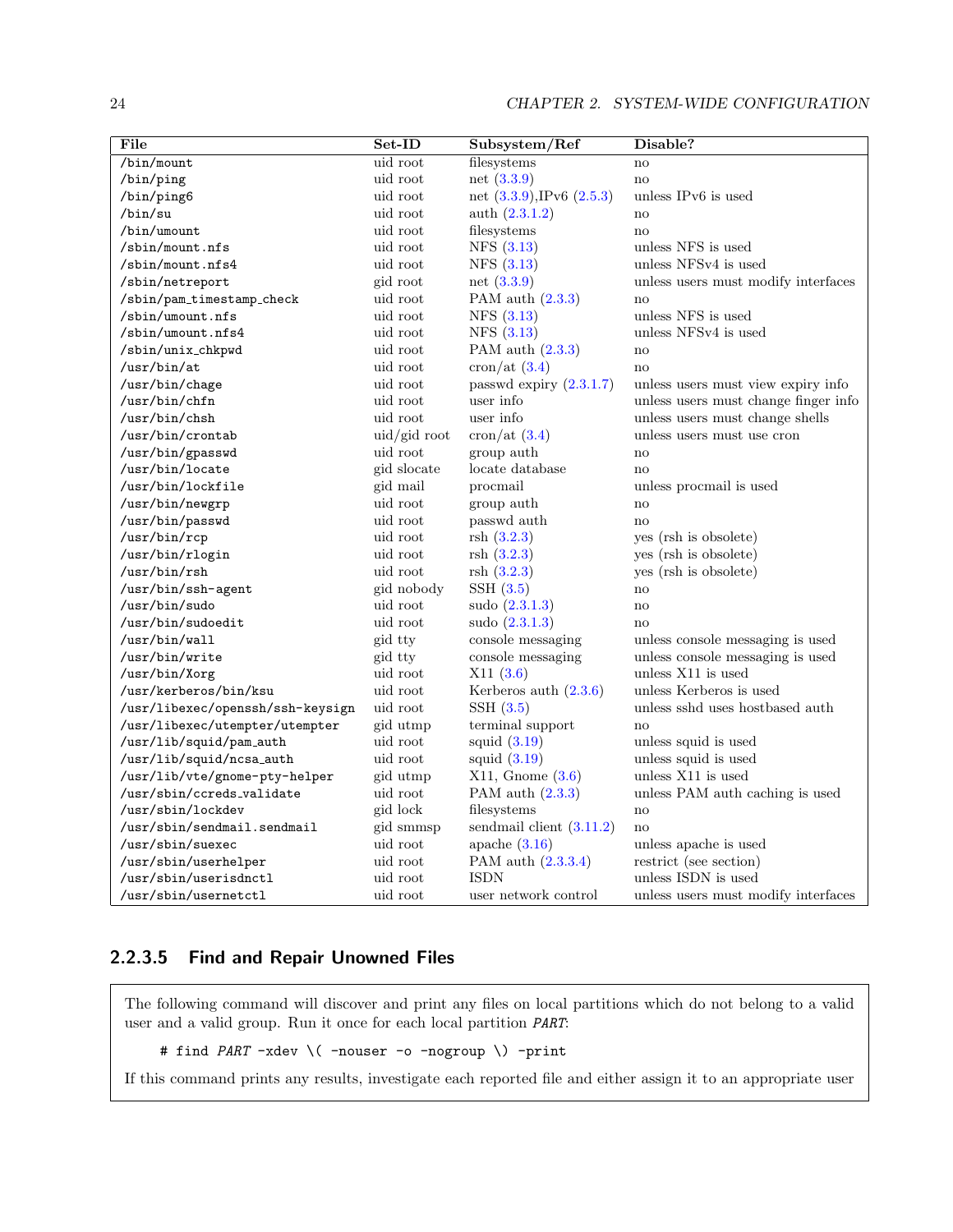and group or remove it.

Unowned files are not directly exploitable, but they are generally a sign that something is wrong with some system process. They may be caused by an intruder, by incorrect software installation or incomplete software removal, or by failure to remove all files belonging to a deleted account. The files should be repaired so that they will not cause problems when accounts are created in the future, and the problem which led to unowned files should be discovered and addressed.

# <span id="page-24-0"></span>2.2.4 Restrict Programs from Dangerous Execution Patterns

The recommendations in this section provide broad protection against information disclosure or other misbehavior. These protections are applied at the system initialization or kernel level, and defend against certain types of badly-configured or compromised programs.

#### <span id="page-24-1"></span>2.2.4.1 Set Daemon umask

Edit the file /etc/sysconfig/init, and add or correct the following line:

umask 027

The settings file /etc/sysconfig/init contains settings which apply to all processes started at boot time. The system umask must be set to at least 022, or daemon processes may create world-writable files. The more restrictive setting 027 protects files, including temporary files and log files, from unauthorized reading by unprivileged users on the system.

If a particular daemon needs a less restrictive umask, consider editing the startup script or sysconfig file of that daemon to make a specific exception.

#### <span id="page-24-2"></span>2.2.4.2 Disable Core Dumps

To disable core dumps for all users, add or correct the following line in /etc/security/limits.conf:

```
hard core 0
```
In addition, to ensure that core dumps can never be made by setuid programs, edit /etc/sysctl.conf and add or correct the line:

fs.suid\_dumpable = 0

A core dump file is the memory image of an executable program when it was terminated by the operating system due to errant behavior. In most cases, only software developers would legitimately need to access these files. The core dump files may also contain sensitive information, or unnecessarily occupy large amounts of disk space.

By default, the system sets a *soft limit* to stop the creation of core dump files for all users. This is accomplished in /etc/profile with the line:

ulimit  $-S -c 0 > /dev/null 2>&1$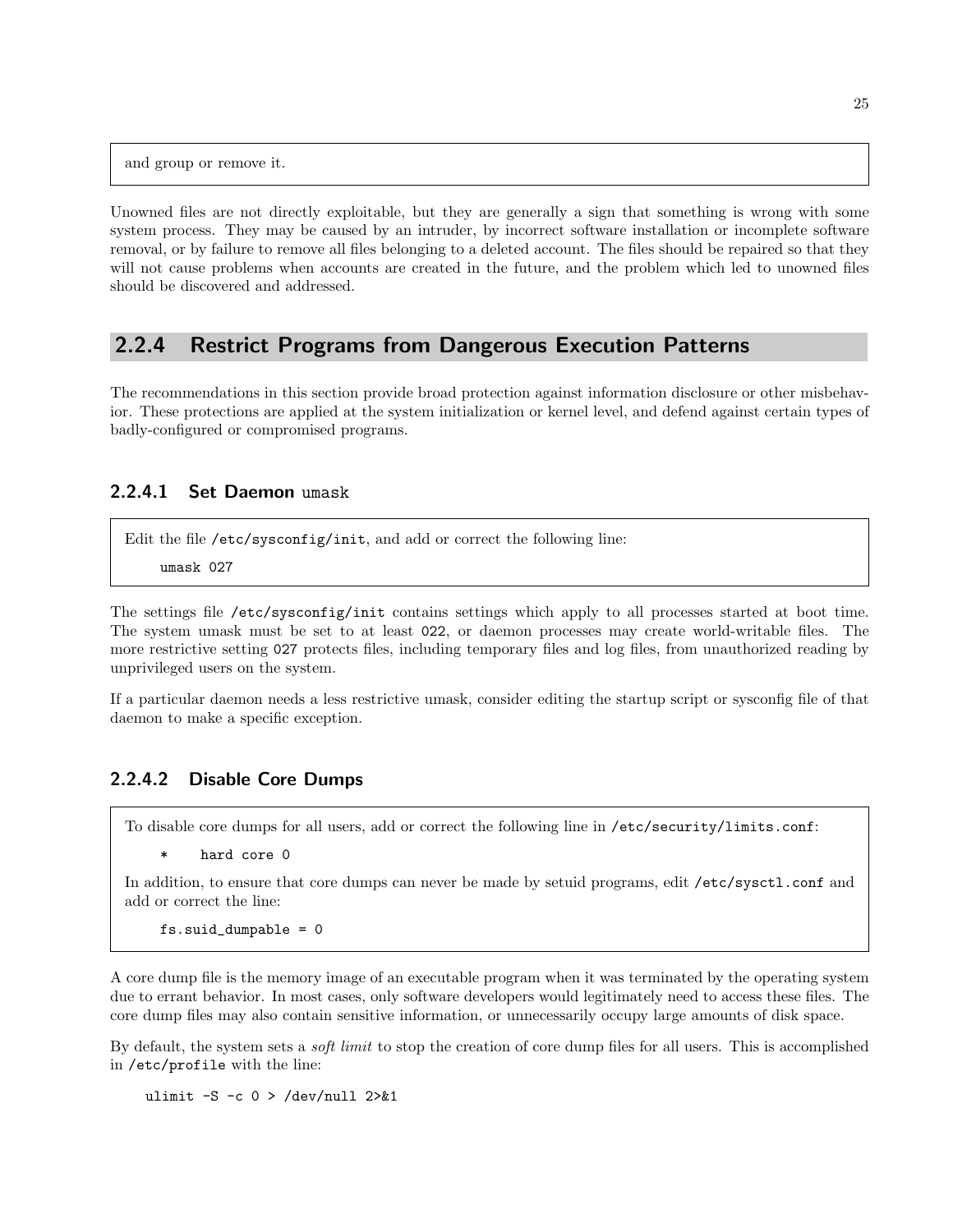However, compliance with this limit is voluntary; it is a default intended only to protect users from the annoyance of generating unwanted core files. Users can increase the allowed core file size up to the hard limit, which is unlimited by default.

Once a hard limit is set in /etc/security/limits.conf, the user cannot increase that limit within his own session. If access to core dumps is required, consider restricting them to only certain users or groups. See the limits.conf(5) man page for more information.

The core dumps of setuid programs are further protected. The sysctl variable fs.suid dumpable controls whether the kernel allows core dumps from these programs at all. The default value of 0 is recommended.

#### <span id="page-25-0"></span>2.2.4.3 Enable ExecShield

ExecShield comprises a number of kernel features to provide protection against buffer overflows. These features include random placement of the stack and other memory regions, prevention of execution in memory that should only hold data, and special handling of text buffers. This protection is enabled by default, but the sysctl variables kernel.exec-shield and kernel.randomize va space should be checked to ensure that it has not been disabled.

To ensure ExecShield (including random placement of virtual memory regions) is activated at boot, add or correct the following settings in /etc/sysctl.conf:

kernel.exec-shield = 1 kernel.randomize\_va\_space = 1

ExecShield uses the segmentation feature on all x86 systems to prevent execution in memory higher than a certain address. It writes an address as a limit in the code segment descriptor, to control where code can be executed, on a per-process basis. When the kernel places a process's memory regions such as the stack and heap higher than this address, the hardware prevents execution there. However, this cannot always be done for all memory regions in which execution should not occur, so follow guidance in Section [2.2.4.4](#page-25-1) to further protect the system.

# <span id="page-25-1"></span>2.2.4.4 Enable Execute Disable (XD) or No Execute (NX) Support on x86 Systems

Recent processors in the x86 family support the ability to prevent code execution on a per memory page basis. Generically and on AMD processors, this ability is called No Execute (NX), while on Intel processors it is called Execute Disable (XD). This ability can help prevent exploitation of buffer overflow vulnerabilities and should be activated whenever possible. Extra steps must be taken to ensure that this protection is enabled, particularly on 32-bit x86 systems. Other processors, such as Itanium and POWER, have included such support since inception and the standard kernel for those platforms supports the feature.

#### 2.2.4.4.1 Check for Processor Support on x86 Systems

Check to see if the processor supports the PAE and NX features:

\$ cat /proc/cpuinfo

If supported, the flags field will contain pae and nx.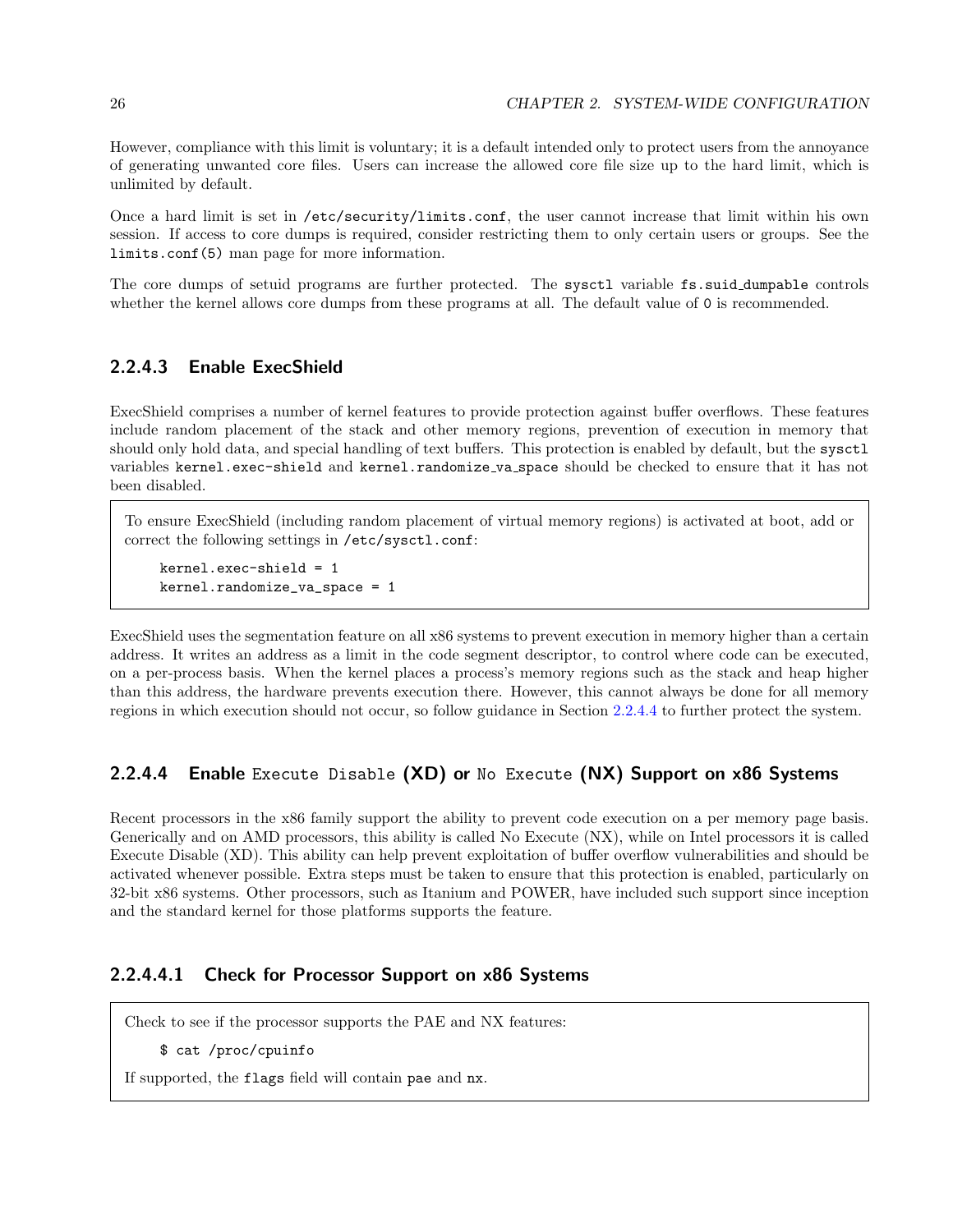# 2.2.4.4.2 Install New Kernel on Supported x86 Systems

If supported as determined in the previous section, the kernel-PAE package should be installed to enable XD or NX support:

# yum install kernel-PAE

The installation process should also have configured the bootloader to load the new kernel at boot. Verify this at reboot and modify /etc/grub.conf if necessary.

The kernel-PAE package should not be installed on older systems that do not support the XD or NX bit, as this may prevent them from booting.

# 2.2.4.4.3 Enable Support in the BIOS

Computers with the ability to prevent this type of code execution frequently put an option in the BIOS that will allow users to turn the feature on or off at will.

Reboot the system and enter the BIOS or "Setup" configuration menu.

Navigate the BIOS configuration menu and make sure that the option is enabled. The setting may be located under a "Security" section. Look for Execute Disable (XD) on Intel-based systems and No Execute (NX) on AMD-based systems.

See Section [2.3.5.1](#page-36-2) for information on protecting this and other BIOS settings.

# <span id="page-26-0"></span>2.3 Account and Access Control

In traditional Unix security, if an attacker gains shell access to a certain login account, he can perform any action or access any file to which that account has access. Therefore, making it more difficult for unauthorized people to gain shell access to accounts, particularly to privileged accounts, is a necessary part of securing a system. This section introduces mechanisms for restricting access to accounts under RHEL5.

# <span id="page-26-1"></span>2.3.1 Protect Accounts by Restricting Password-Based Login

Conventionally, Unix shell accounts are accessed by providing a username and password to a login program, which tests these values for correctness using the /etc/passwd and /etc/shadow files. Password-based login is vulnerable to guessing of weak passwords, and to sniffing and man-in-the-middle attacks against passwords entered over a network or at an insecure console. Therefore, mechanisms for accessing accounts by entering usernames and passwords should be restricted to those which are operationally necessary.

# <span id="page-26-2"></span>2.3.1.1 Restrict Root Logins to System Console

Edit the file /etc/securetty. Ensure that the file contains only the following lines:

• The primary system console device:

console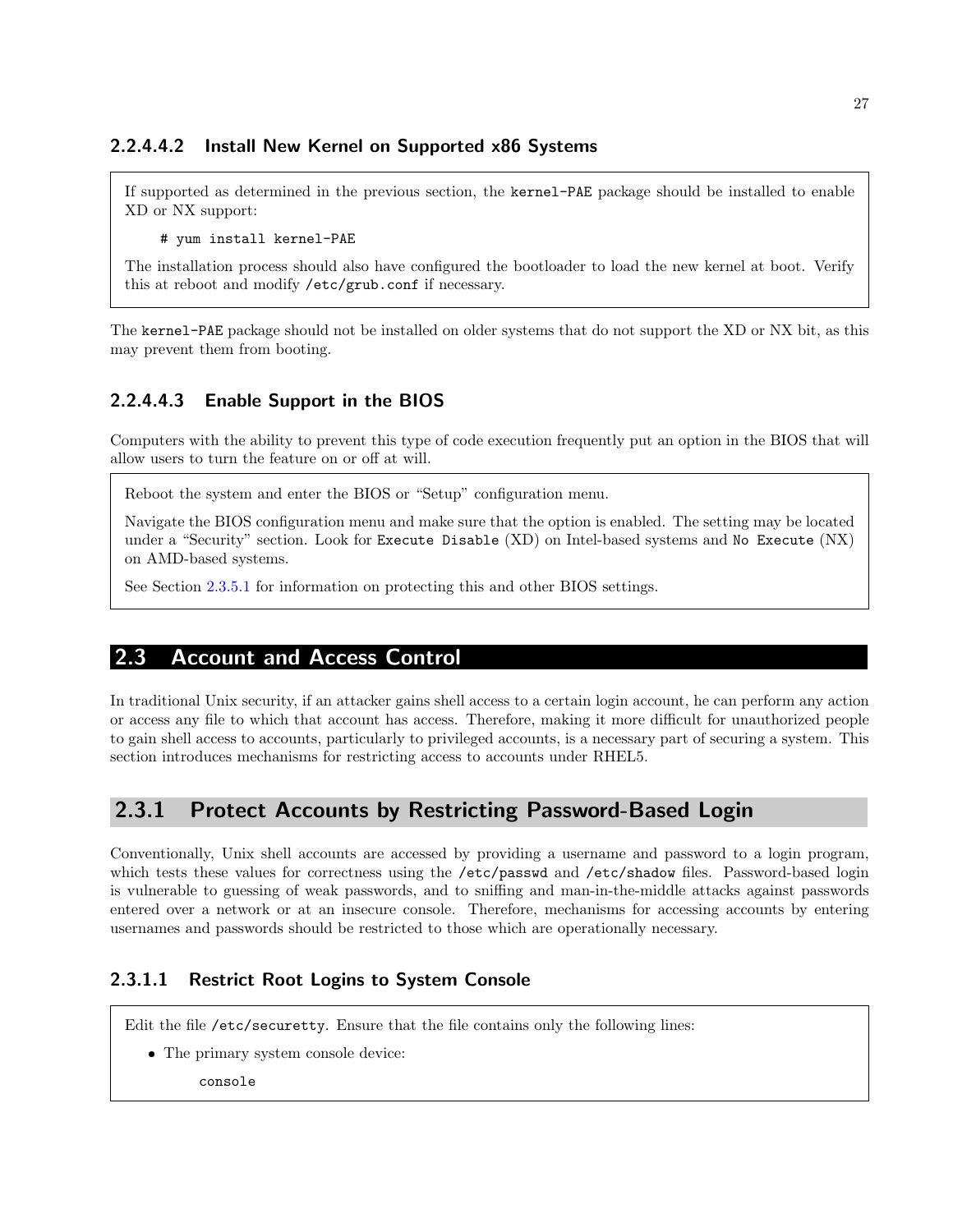| tty1<br>tty2<br>tty3<br>tty4<br>tty5<br>tty6<br>$\cdots$<br>• If required by your organization, the deprecated virtual console interface may be retained for backwards<br>compatibility:<br>vc/1<br>vc/2<br>vc/3<br>vc/4<br>vc/5<br>vc/6<br>$\cdots$<br>• If required by your organization, the serial consoles may be added:<br>ttyS0<br>ttyS1 | • The virtual console devices: |  |  |
|-------------------------------------------------------------------------------------------------------------------------------------------------------------------------------------------------------------------------------------------------------------------------------------------------------------------------------------------------|--------------------------------|--|--|
|                                                                                                                                                                                                                                                                                                                                                 |                                |  |  |
|                                                                                                                                                                                                                                                                                                                                                 |                                |  |  |
|                                                                                                                                                                                                                                                                                                                                                 |                                |  |  |
|                                                                                                                                                                                                                                                                                                                                                 |                                |  |  |
|                                                                                                                                                                                                                                                                                                                                                 |                                |  |  |
|                                                                                                                                                                                                                                                                                                                                                 |                                |  |  |
|                                                                                                                                                                                                                                                                                                                                                 |                                |  |  |
|                                                                                                                                                                                                                                                                                                                                                 |                                |  |  |
|                                                                                                                                                                                                                                                                                                                                                 |                                |  |  |
|                                                                                                                                                                                                                                                                                                                                                 |                                |  |  |
|                                                                                                                                                                                                                                                                                                                                                 |                                |  |  |
|                                                                                                                                                                                                                                                                                                                                                 |                                |  |  |
|                                                                                                                                                                                                                                                                                                                                                 |                                |  |  |
|                                                                                                                                                                                                                                                                                                                                                 |                                |  |  |
|                                                                                                                                                                                                                                                                                                                                                 |                                |  |  |
|                                                                                                                                                                                                                                                                                                                                                 |                                |  |  |
|                                                                                                                                                                                                                                                                                                                                                 |                                |  |  |
|                                                                                                                                                                                                                                                                                                                                                 |                                |  |  |

Direct root logins should be allowed only for emergency use. In normal situations, the administrator should access the system via a unique unprivileged account, and use su or sudo to execute privileged commands. Discouraging administrators from accessing the root account directly ensures an audit trail in organizations with multiple administrators. Locking down the channels through which root can connect directly reduces opportunities for password-guessing against the root account.

The login program uses the file /etc/securetty to determine which interfaces should allow root logins. The virtual devices /dev/console and /dev/tty\* represent the system consoles (accessible via the Ctrl-Alt-F1 through Ctrl-Alt-F6 keyboard sequences on a default installation). The default securetty file also contains /dev/vc/\*. These are likely to be deprecated in most environments, but may be retained for compatibility.

Root should also be prohibited from connecting via network protocols. See Section [3.5](#page-83-1) for instructions on preventing root from logging in via SSH.

#### <span id="page-27-0"></span>2.3.1.2 Limit su Access to the Root Account

1. Ensure that the group wheel exists, and that the usernames of all administrators who should be allowed to execute commands as root are members of that group.

# grep ^wheel /etc/group

2. Edit the file /etc/pam.d/su. Add, uncomment, or correct the line:

auth required pam\_wheel.so use\_uid

The su command allows a user to gain the privileges of another user by entering the password for that user's account. It is desirable to restrict the root user so that only known administrators are ever allowed to access the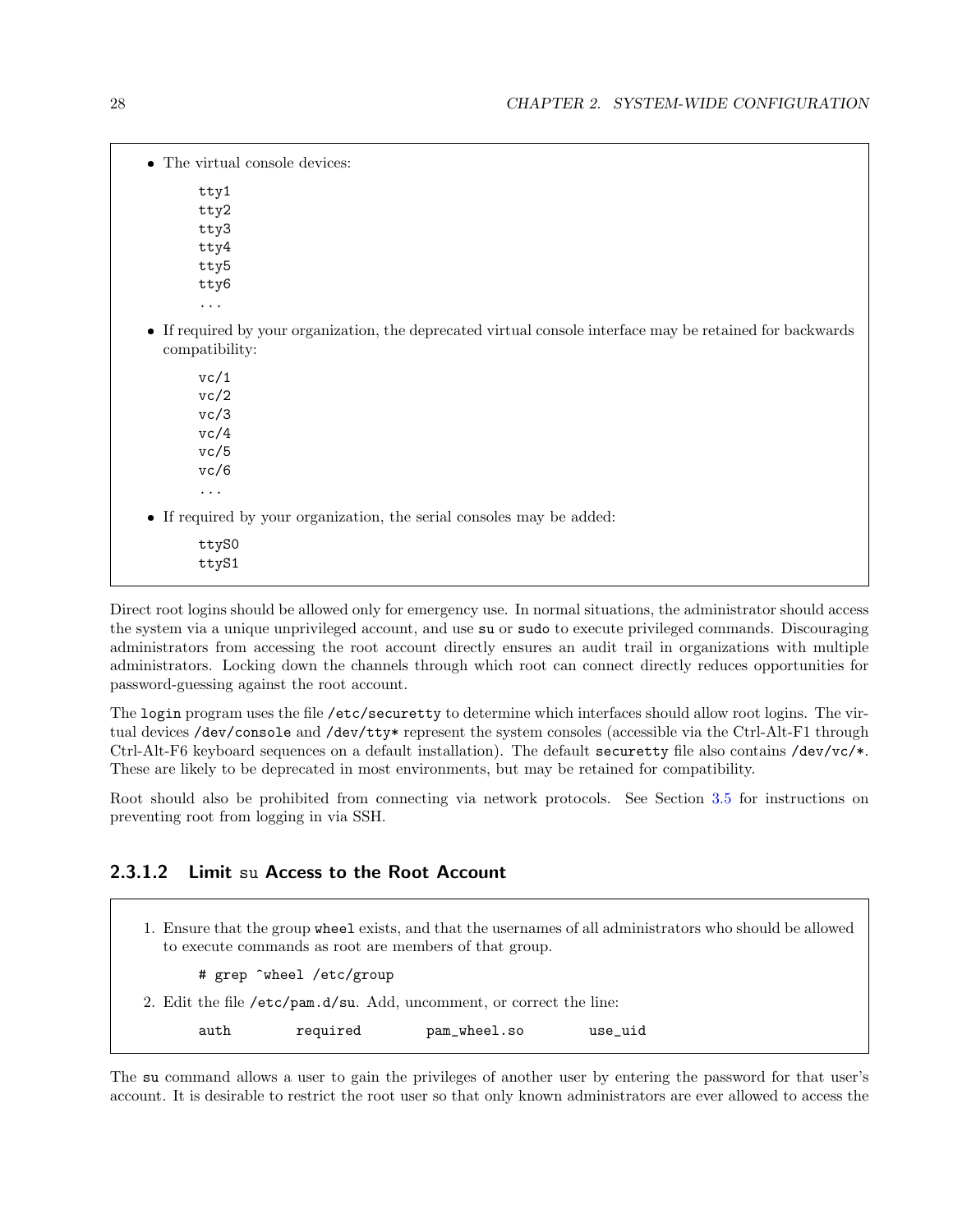root account. This restricts password-guessing against the root account by unauthorized users or by accounts which have been compromised.

By convention, the group wheel contains all users who are allowed to run privileged commands. The PAM module pam wheel.so is used to restrict root access to this set of users.

#### <span id="page-28-0"></span>2.3.1.3 Configure sudo to Improve Auditing of Root Access

1. Ensure that the group wheel exists, and that the usernames of all administrators who should be allowed to execute commands as root are members of that group.

# grep ^wheel /etc/group

2. Edit the file /etc/sudoers. Add, uncomment, or correct the line:

%wheel ALL=(ALL) ALL

The sudo command allows fine-grained control over which users can execute commands using other accounts. The primary benefit of sudo when configured as above is that it provides an audit trail of every command run by a privileged user. It is possible for a malicious administrator to circumvent this restriction, but, if there is an established procedure that all root commands are run using sudo, then it is easy for an auditor to detect unusual behavior when this procedure is not followed.

Editing /etc/sudoers by hand can be dangerous, since a configuration error may make it impossible to access the root account remotely. The recommended means of editing this file is using the visudo command, which checks the file's syntax for correctness before allowing it to be saved.

Note that sudo allows any attacker who gains access to the password of an administrator account to run commands as root. This is a downside which must be weighed against the benefits of increased audit capability and of being able to heavily restrict the use of the high-value root password (which can be logistically difficult to change often). As a basic precaution, never use the NOPASSWD directive, which would allow anyone with access to an administrator account to execute commands as root without knowing the administrator's password.

The sudo command has many options which can be used to further customize its behavior. See the sudoers(5) man page for details.

#### <span id="page-28-1"></span>2.3.1.4 Block Shell and Login Access for Non-Root System Accounts



Do not perform the steps in this section on the root account. Doing so might cause the system to become inaccessible.

Using /etc/passwd, obtain a listing of all users, their UIDs, and their shells, for instance by running:

# awk -F: '{print \$1 ":" \$3 ":" \$7}' /etc/passwd

Identify the system accounts from this listing. These will primarily be the accounts with UID numbers less than 500, other than root.

For each identified system account SYSACCT, lock the account:

# usermod -L SYSACCT

and disable its shell: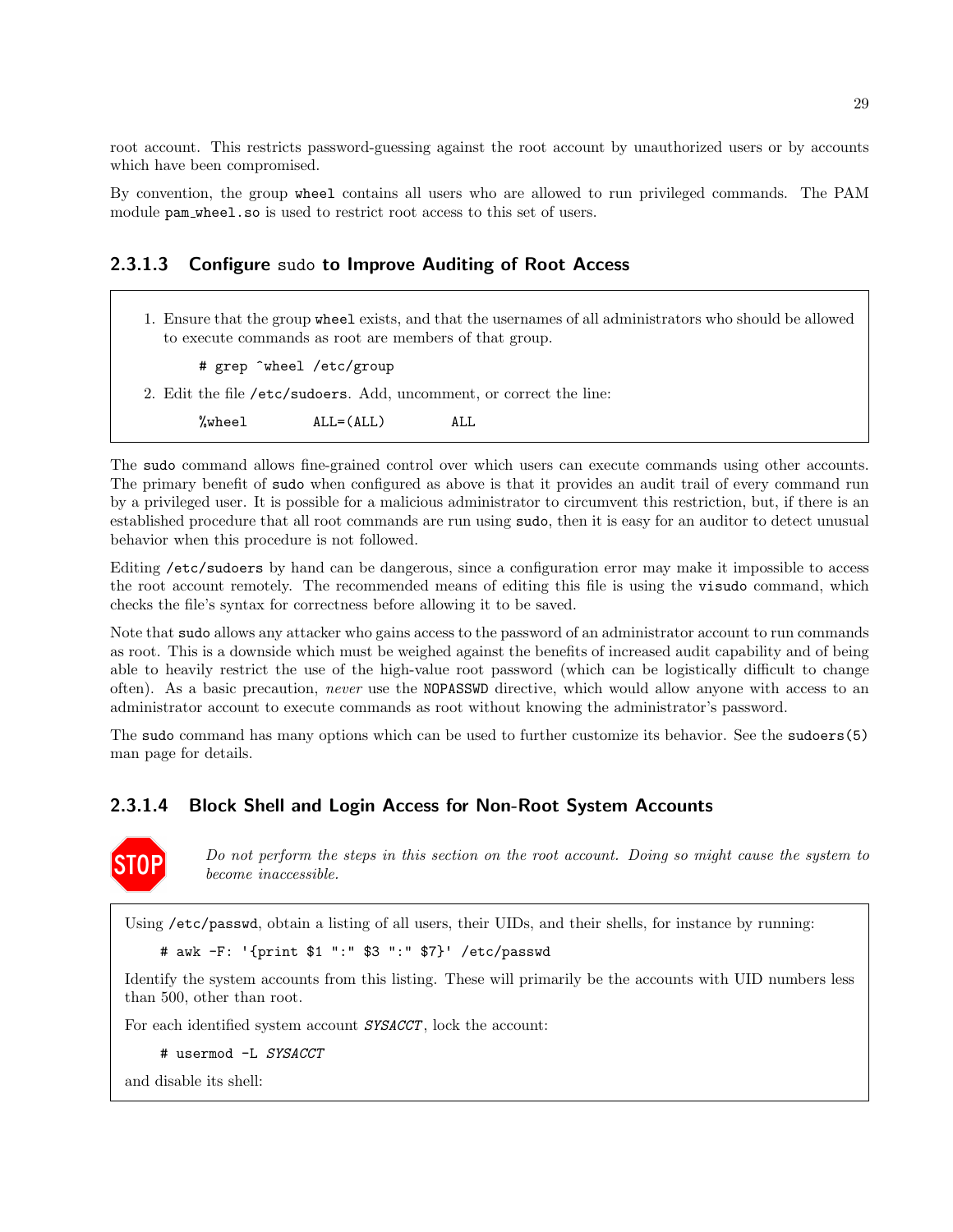# usermod -s /sbin/nologin SYSACCT

These are the accounts which are not associated with a human user of the system, but which exist to perform some administrative function. Make it more difficult for an attacker to use these accounts by locking their passwords and by setting their shells to some non-valid shell. The RHEL5 default non-valid shell is /sbin/nologin, but any command which will exit with a failure status and disallow execution of any further commands, such as /bin/false or /dev/null, will work.

#### <span id="page-29-0"></span>2.3.1.5 Verify that No Accounts Have Empty Password Fields

Run the command:

# awk  $-F: '($2 == "") {print} / etc/shadow$ 

If this produces any output, fix the problem by locking each account (see Section [2.3.1.4](#page-28-1) above) or by setting a password.

If an account has an empty password, anybody may log in and run commands with the privileges of that account. Accounts with empty passwords should never be used in operational environments.

#### <span id="page-29-1"></span>2.3.1.6 Verify that No Non-Root Accounts Have UID 0

This command will print all password file entries for accounts with UID 0:

# awk -F: '(\$3 == "0") {print}' /etc/passwd

This should print only one line, for the user root. If any other lines appear, ensure that these additional UID-0 accounts are authorized, and that there is a good reason for them to exist.

In general, the best practice solution for auditing use of the root account is to restrict the set of cases in which root must be accessed anonymously by requiring use of su or sudo in almost all cases. Some sites choose to have more than one account with UID 0 in order to differentiate between administrators, but this practice may have unexpected side effects, and is therefore not recommended.

#### <span id="page-29-2"></span>2.3.1.7 Set Password Expiration Parameters

Edit the file /etc/login.defs to specify password expiration settings for new accounts. Add or correct the following lines:

```
PASS_MAX_DAYS 180
PASS_MIN_DAYS 7
PASS_MIN_LEN 8
PASS_WARN_AGE 7
```
For each existing human user USER, modify the current expiration settings to match these:

# chage -M 180 -m 7 -W 7 USER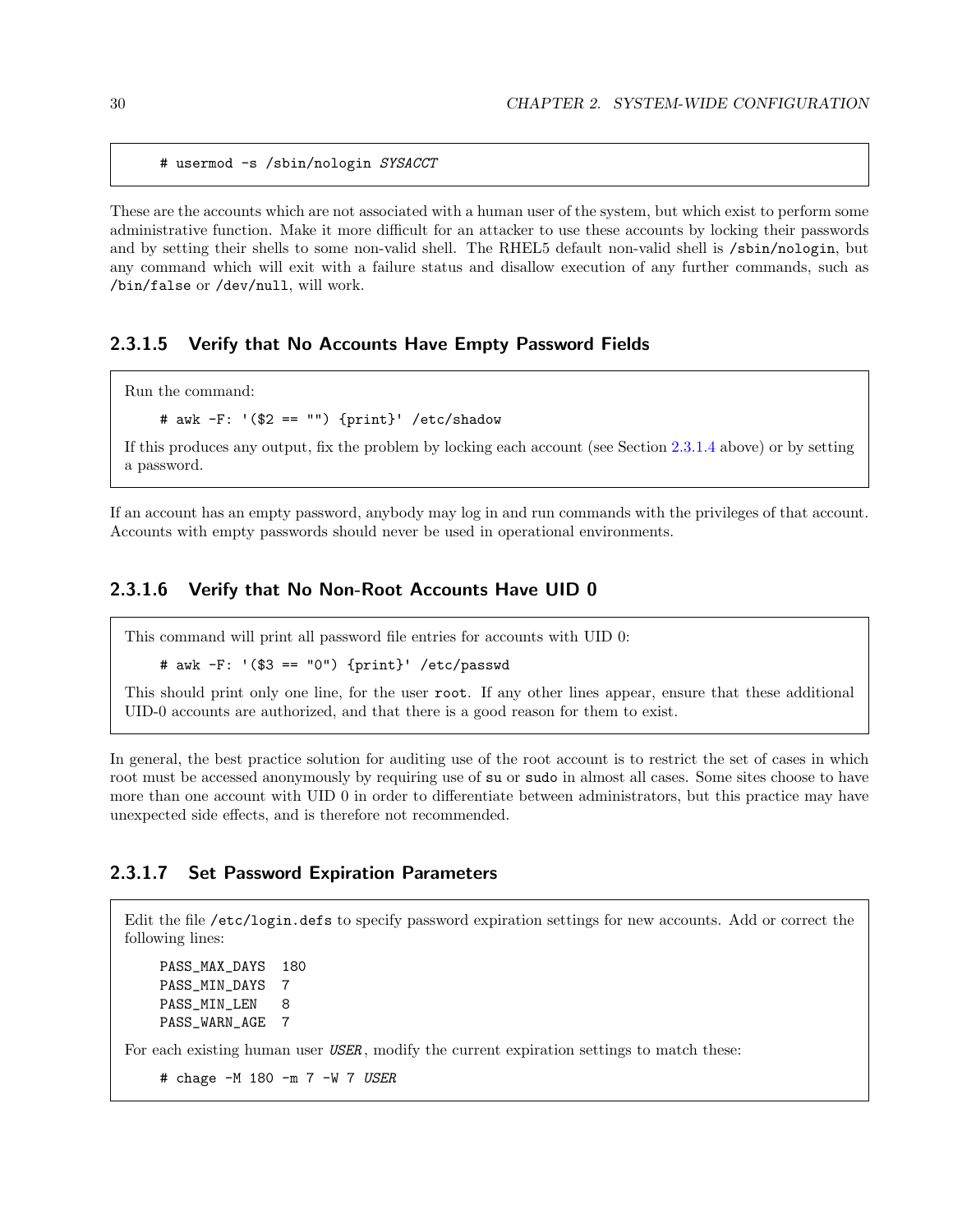Users should be forced to change their passwords, in order to decrease the utility of compromised passwords. However, the need to change passwords often should be balanced against the risk that users will reuse or write down passwords if forced to change them too often. Forcing password changes every 90-360 days, depending on the environment, is recommended. Set the appropriate value as PASS MAX DAYS and apply it to existing accounts with the -M flag.

The PASS MIN DAYS (-m) setting prevents password changes for 7 days after the first change, to discourage password cycling. If you use this setting, train users to contact an administrator for an emergency password change in case a new password becomes compromised. The PASS WARN AGE (-W) setting gives users 7 days of warnings at login time that their passwords are about to expire.

The PASS MIN LEN setting, which controls minimum password length, should be set to whatever is required by your site or organization security policy. The example value of 8 provided here may be inadequate for many environments. See Section [2.3.3](#page-31-1) for information on how to enforce more sophisticated requirements on password length and quality.

#### <span id="page-30-0"></span>2.3.1.8 Remove Legacy '+' Entries from Password Files

The command:

# grep "^+:" /etc/passwd /etc/shadow /etc/group

should produce no output.

The + symbol was used by systems to include data from NIS maps into existing files. However, a certain configuration error in which a NIS inclusion line appears in /etc/passwd, but NIS is not running, could lead to anyone being able to access the system with the username + and no password. Therefore, it is important to verify that no such line appears in any of the relevant system files.

The correct way to tell the local system to consult network databases such as LDAP or NIS for user information is to make appropriate modifications to /etc/nsswitch.conf.

# <span id="page-30-1"></span>2.3.2 Use Unix Groups to Enhance Security

The access control policies which can be enforced by standard Unix permissions are limited, and configuring SELinux (Section [2.4\)](#page-41-0) is frequently a better choice. However, this guide recommends that security be enhanced to the extent possible by enforcing the Unix group policies outlined in this section.

#### <span id="page-30-2"></span>2.3.2.1 Create a Unique Default Group for Each User

When running useradd, do *not* use the  $-g$  flag or otherwise override the default group.

The Red Hat default is that each new user account should have a unique primary group whose name is the same as that of the account. This default is recommended, in order to provide additional protection against files which are created with group write permission enabled.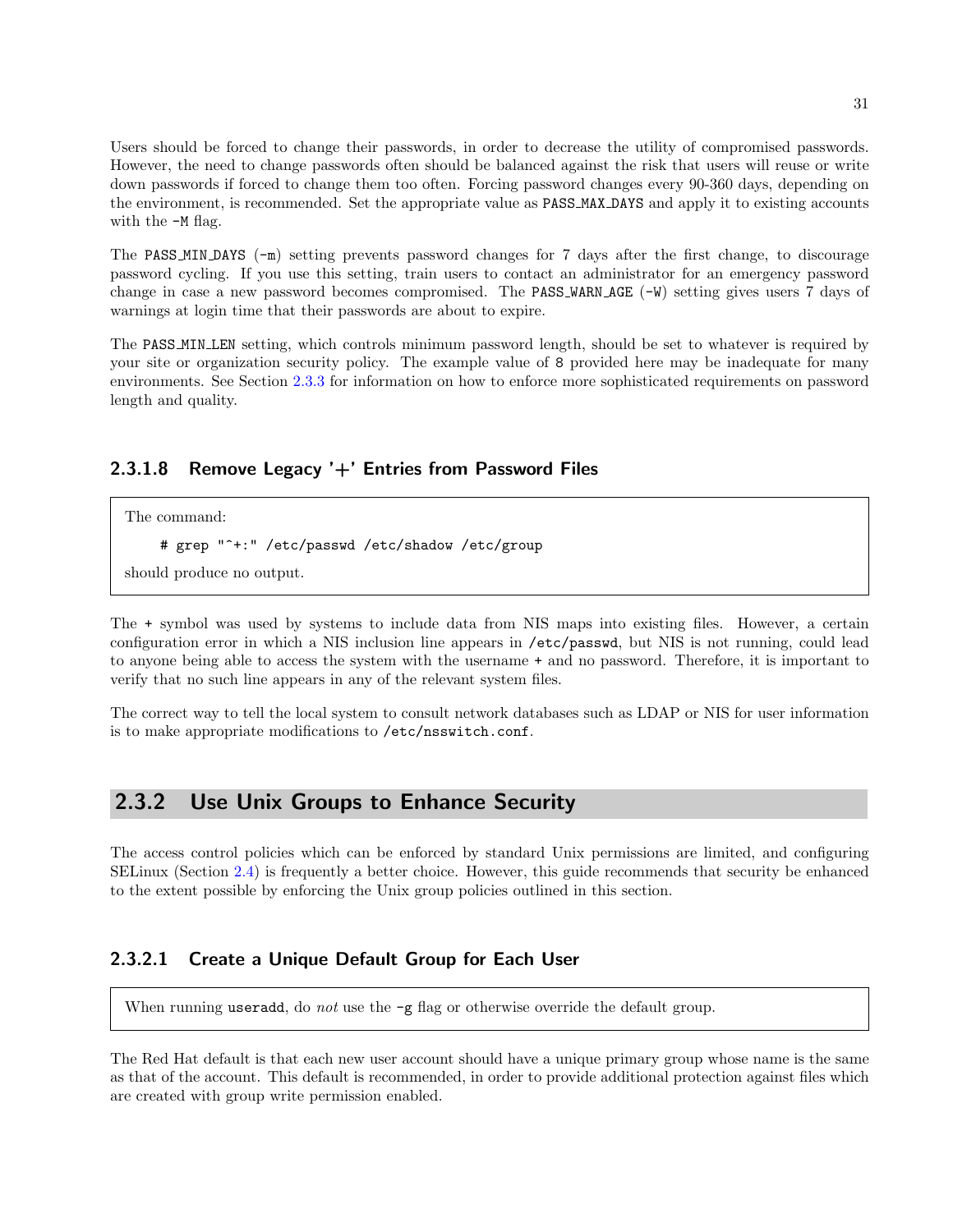#### <span id="page-31-0"></span>2.3.2.2 Create and Maintain a Group Containing All Human Users

Identify all user accounts on the system which correspond to human users. Depending on your system configuration, this may be all entries in /etc/passwd with UID values of at least 500. Once, you have identified such a set of users, create a group named *usergroup* (substitute some name appropriate to your environment) and populate it with each human user:

```
# groupadd usergroup
# usermod -G usergroup human1
# usermod -G usergroup human2
...
# usermod -G usergroup humanN
```
Then modify your procedure for creating new user accounts by adding  $-G$  usergroup to the set of flags with which useradd is invoked, so that new human users will be placed in the correct group by default.

Creating a group of human users does not, by itself, enhance system security. However, as you work on securing your system, you will often find commands which never need to be run by system accounts, or which are only ever needed by users logged into the graphical console (which should only ever be available to human users, even on workstations). Once a group of users has been created, it is easy to restrict access to a given command, for instance /path/to/graphical/command , to authorized users:

- # chgrp usergroup /path/to/graphical/command
- # chmod 750 /path/graphical/command

Without a group of human users, it is necessary to restrict access by somehow preventing each system account from running the command, which is an error-prone process even when it is possible at all.

# <span id="page-31-1"></span>2.3.3 Protect Accounts by Configuring PAM

PAM, or Pluggable Authentication Modules, is a system which implements modular authentication for Linux programs. PAM is well-integrated into Linux's authentication architecture, making it difficult to remove, but it can be configured to minimize your system's exposure to unnecessary risk. This section contains guidance on how to accomplish that, and how to ensure that the modules used by your PAM configuration do what they are supposed to do.

PAM is implemented as a set of shared objects which are loaded and invoked whenever an application wishes to authenticate a user. Typically, the application must be running as root in order to take advantage of PAM. Traditional privileged network listeners (e.g. sshd) or SUID programs (e.g. sudo) already meet this requirement. An SUID root application, userhelper, is provided so that programs which are not SUID or privileged themselves can still take advantage of PAM.

PAM looks in the directory /etc/pam.d for application-specific configuration information. For instance, if the program login attempts to authenticate a user, then PAM's libraries follow the instructions in the file /etc/ pam.d/login to determine what actions should be taken.

One very important file in /etc/pam.d is /etc/pam.d/system-auth. This file, which is included by many other PAM configuration files, defines "default" system authentication measures. Modifying this file is a good way to make far-reaching authentication changes, for instance when implementing a centralized authentication service.

Be careful when making changes to PAM's configuration files. The syntax for these files is complex, and modifications can have unexpected consequences.[1](#page-31-2) The default configurations shipped with applications should be

<span id="page-31-2"></span><sup>&</sup>lt;sup>1</sup>One reference to the configuration file syntax can be found at [http://www.kernel.org/pub/linux/libs/pam/Linux-PAM-html/](http://www.kernel.org/pub/linux/libs/pam/Linux-PAM-html/sag-configuration-file.html)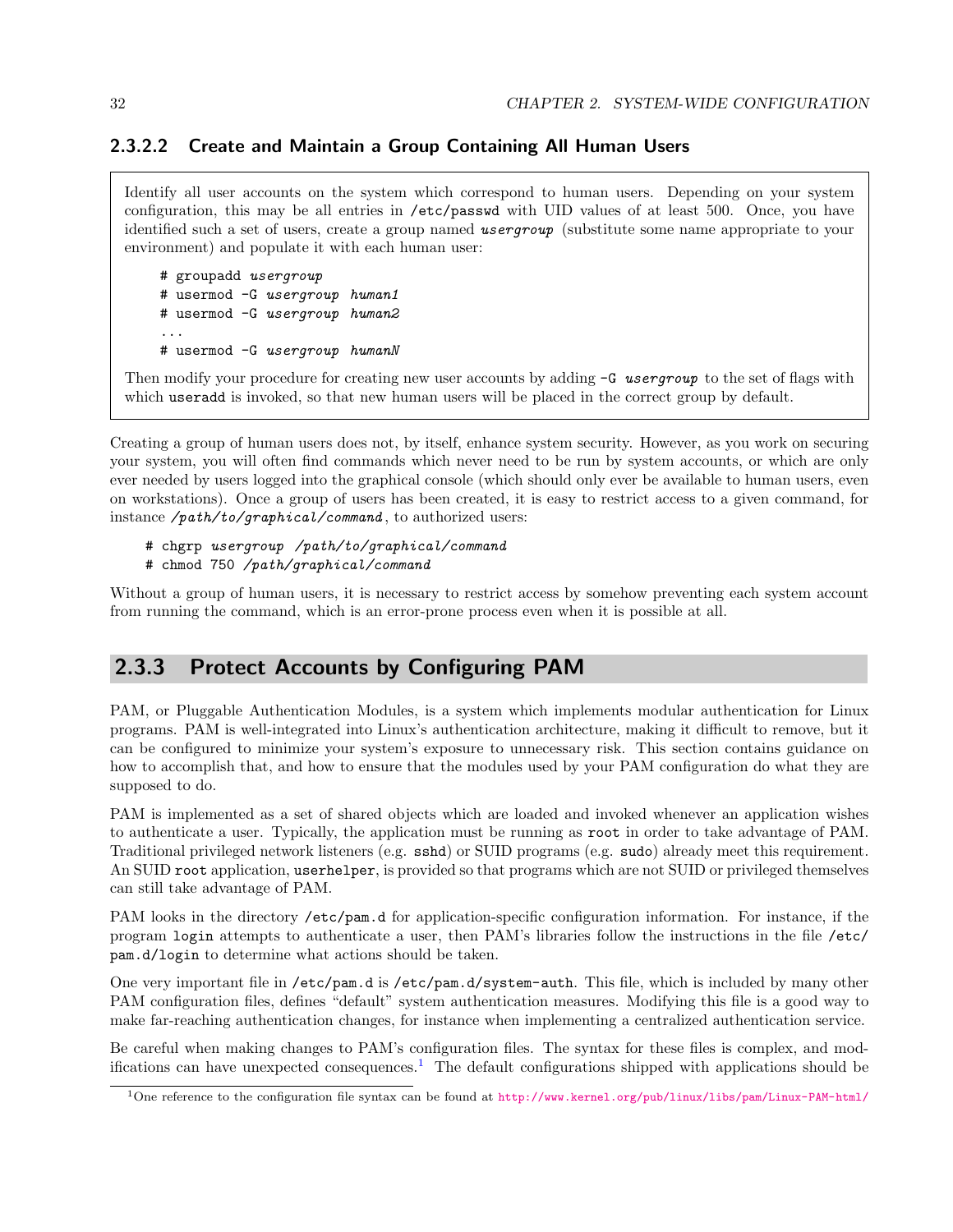[sufficient for most users.](http://www.kernel.org/pub/linux/libs/pam/Linux-PAM-html/sag-configuration-file.html)



Running authconfig or system-config-authentication will re-write the PAM configuration [files, destroying any manually made changes and replacing them with a series of system defaults.](http://www.kernel.org/pub/linux/libs/pam/Linux-PAM-html/sag-configuration-file.html)

# <span id="page-32-0"></span>[2.3.3.1 Set Password Quality Requirements](http://www.kernel.org/pub/linux/libs/pam/Linux-PAM-html/sag-configuration-file.html)

The default pam cracklib [PAM module provides strength checking for passwords. It performs a number of](http://www.kernel.org/pub/linux/libs/pam/Linux-PAM-html/sag-configuration-file.html) [checks, such as making sure passwords are not similar to dictionary words, are of at least a certain length, are](http://www.kernel.org/pub/linux/libs/pam/Linux-PAM-html/sag-configuration-file.html) [not the previous password reversed, and are not simply a change of case from the previous password.](http://www.kernel.org/pub/linux/libs/pam/Linux-PAM-html/sag-configuration-file.html)

The pam passwdqc [PAM module provides the ability to enforce even more stringent password strength require](http://www.kernel.org/pub/linux/libs/pam/Linux-PAM-html/sag-configuration-file.html)[ments. It is provided in an RPM of the same name.](http://www.kernel.org/pub/linux/libs/pam/Linux-PAM-html/sag-configuration-file.html)

The man pages pam\_cracklib(8) and pam\_passwdqc(8) [provide information on the capabilities and configuration](http://www.kernel.org/pub/linux/libs/pam/Linux-PAM-html/sag-configuration-file.html) [of each.](http://www.kernel.org/pub/linux/libs/pam/Linux-PAM-html/sag-configuration-file.html)

If password strength stronger than that guaranteed by pam cracklib is required, configure PAM to use pam passwdqc. To activate pam passwdqc, locate the following line in /etc/pam.d/system-auth: password requisite pam\_cracklib.so try\_first\_pass retry=3 and then replace it with the line: [password requisite pam\\_passwdqc.so min=disabled,disabled,16,12,8](http://www.kernel.org/pub/linux/libs/pam/Linux-PAM-html/sag-configuration-file.html) If necessary, modify the arguments ( $min=distance$ ,disabled,disabled,16,12,8) to ensure compliance with your organization's security policy. Configuration options are described in the man page pam passwdqc(8) and also in /usr/share/doc/pam passwdqc-version. The minimum lengths provided here supercede that specified by the argument PASS MIN LEN as described in Section [2.3.1.7.](#page-29-2)

[The options given in the example above set a minimum length for each of the password "classes" that](http://www.kernel.org/pub/linux/libs/pam/Linux-PAM-html/sag-configuration-file.html) pam passwdqc recognizes. Setting a particular minimum value to disabled [will stop users from choosing a password that falls](http://www.kernel.org/pub/linux/libs/pam/Linux-PAM-html/sag-configuration-file.html) [into that category alone.](http://www.kernel.org/pub/linux/libs/pam/Linux-PAM-html/sag-configuration-file.html)

#### <span id="page-32-1"></span>[2.3.3.2 Set Lockouts for Failed Password Attempts](http://www.kernel.org/pub/linux/libs/pam/Linux-PAM-html/sag-configuration-file.html)

The pam\_tally2 [PAM module provides the capability to lock out user accounts after a number of failed login](http://www.kernel.org/pub/linux/libs/pam/Linux-PAM-html/sag-configuration-file.html) [attempts. Its documentation is available in](http://www.kernel.org/pub/linux/libs/pam/Linux-PAM-html/sag-configuration-file.html) /usr/share/doc/pam-version/txts/README.pam\_tally2.

[If locking out accounts after a number of incorrect login attempts is required by your security policy, imple](http://www.kernel.org/pub/linux/libs/pam/Linux-PAM-html/sag-configuration-file.html)ment use of pam\_tally2.so for the relevant PAM-aware programs such as login, sshd, and vsftpd.

Find the following line in /etc/pam.d/system-auth:

auth sufficient pam\_unix.so nullok try\_first\_pass

and then change it so that it reads as follows:

auth required pam\_unix.so nullok try\_first\_pass

[sag-configuration-file.html](http://www.kernel.org/pub/linux/libs/pam/Linux-PAM-html/sag-configuration-file.html).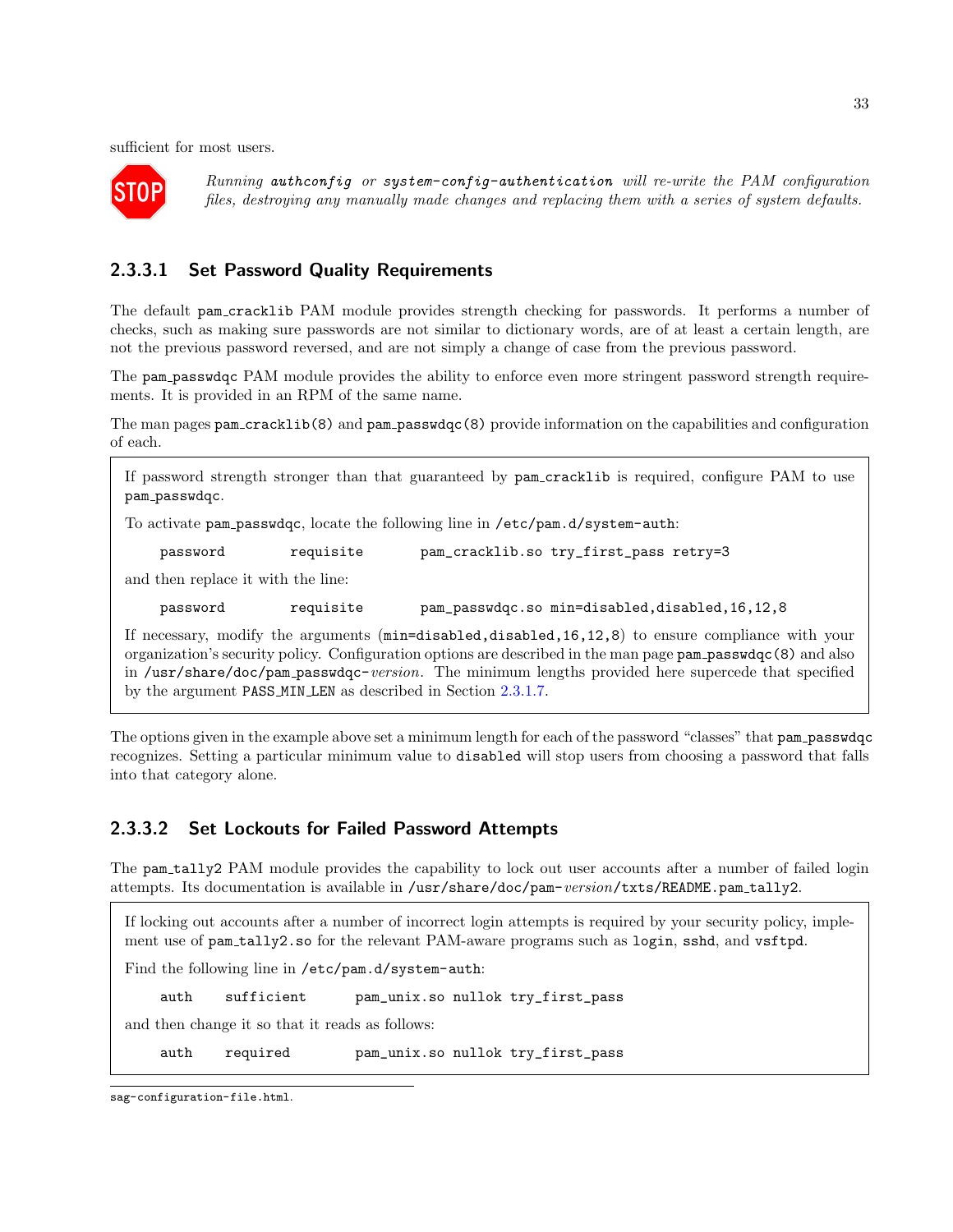| In the same file, comment out or delete the lines:                                                                                                    |                       |                                                       |
|-------------------------------------------------------------------------------------------------------------------------------------------------------|-----------------------|-------------------------------------------------------|
| auth<br>auth                                                                                                                                          | requisite<br>required | $pam_succeed_if.so$ uid $>=$ 500 quiet<br>pam_deny.so |
| To enforce password lockout, add the following to the individual programs' configuration files in /etc/pam.d.<br>First, add to end of the auth lines: |                       |                                                       |
| auth                                                                                                                                                  | required              | pam_tally2.so deny=5 onerr=fail                       |
| Second, add to the end of the account lines:                                                                                                          |                       |                                                       |
|                                                                                                                                                       | account required      | pam_tally2.so                                         |
| Adjust the deny argument to conform to your system security policy. The pam_tally2 utility can be used<br>to unlock user accounts as follows:         |                       |                                                       |

# /sbin/pam\_tally2 --user username --reset

Locking out user accounts presents the risk of a denial-of-service attack. The security policy regarding system lockout must weigh whether the risk of such a denial-of-service attack outweighs the benefits of thwarting password guessing attacks. The pam tally2 utility can be run from a cron job on a hourly or daily basis to try and offset this risk.

#### <span id="page-33-0"></span>2.3.3.3 Use pam\_deny.so to Quickly Deny Access to a Service

In order to deny access to a service SVCNAME via PAM, edit the file /etc/pam.d/SVCNAME. Prepend this line to the beginning of the file:

auth requisite pam\_deny.so

Under most circumstances, there are better ways to disable a service than to deny access via PAM. However, this should suffice as a way to quickly make a service unavailable to future users (existing sessions which have already been authenticated, are not affected). The requisite tag tells PAM that, if the named module returns failure, authentication should fail, and PAM should immediately stop processing the configuration file. The pam deny.so module always returns failure regardless of its input.

#### <span id="page-33-1"></span>2.3.3.4 Restrict Execution of userhelper to Console Users

If your environment has defined a group, usergroup containing all the human users of your system, restrict execution of the userhelper program to only that group:

# chgrp usergroup /usr/sbin/userhelper # chmod 4710 /usr/sbin/userhelper

The userhelper program provides authentication for graphical services which must run with root privileges, such as the system-config- family of graphical configuration utilities. Only human users logged into the system console are likely to ever have a legitimate need to run these utilities. This step provides some protection against possible flaws in userhelper's implementation, and against further privilege escalation when system accounts are compromised. See Section [2.3.2.2](#page-31-0) for more information on creating a group of human users.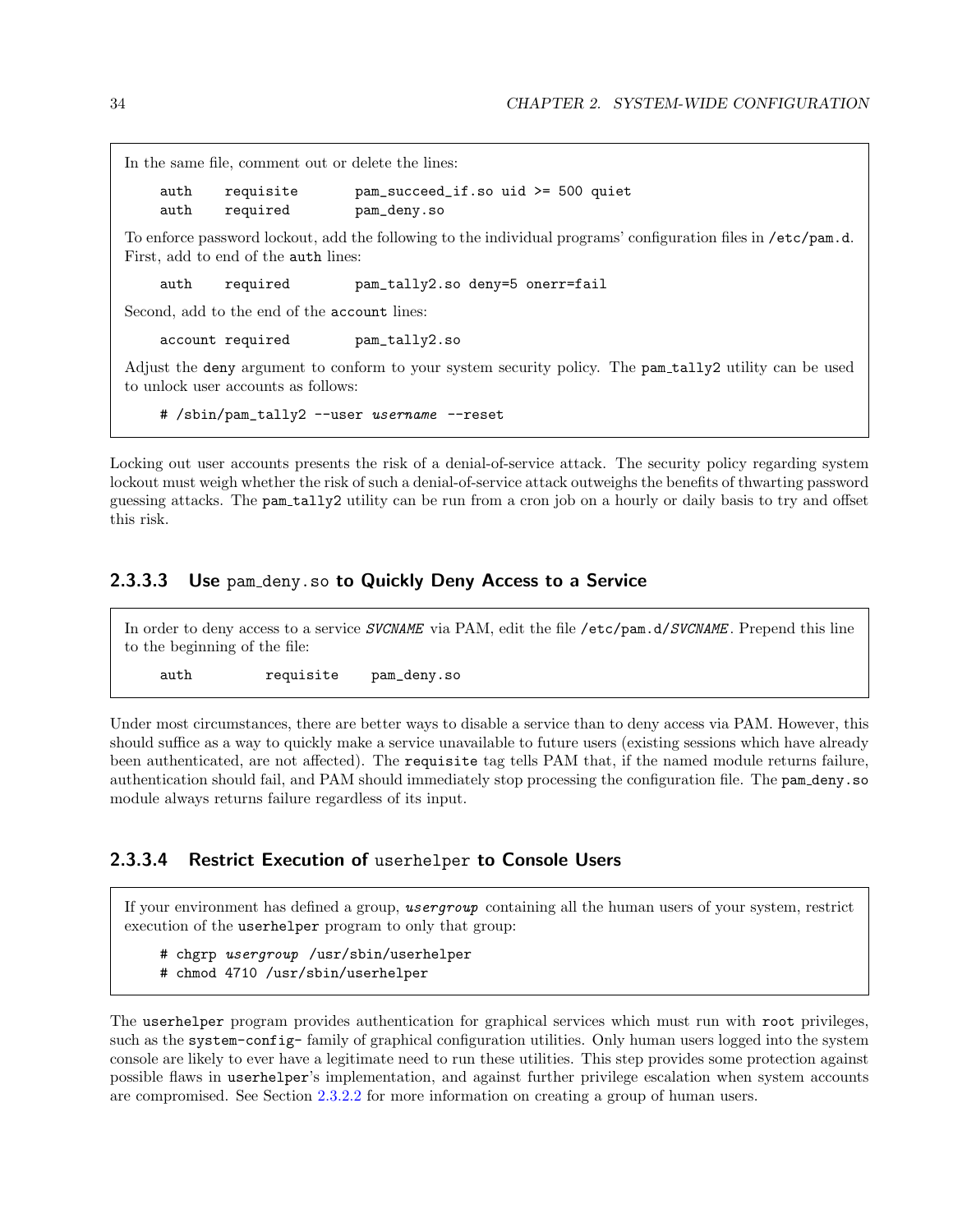The userhelper program is configured by the files in /etc/security/console.apps/. Each file specifies, for some program, what user the program should run as, and what program should be executed after successful authentication.

Note: The configuration in /etc/security/console.apps/ is applied in combination with the PAM configuration of the service defined in /etc/pam.d/. First, userhelper determines what user the service should run as. (Typically, this will be root.) Next, userhelper uses the PAM API to allow the user who ran the program to attempt to authenticate as the desired user. The PAM API exchange is wrapped in a GUI if the application's configuration requests one.

# <span id="page-34-0"></span>2.3.4 Secure Session Configuration Files for Login Accounts

When a user logs into a Unix account, the system configures the user's session by reading a number of files. Many of these files are located in the user's home directory, and may have weak permissions as a result of user error or misconfiguration. If an attacker can modify or even read certain types of account configuration information, he can often gain full access to the affected user's account. Therefore, it is important to test and correct configuration file permissions for interactive accounts, particularly those of privileged users such as root or system administrators.

#### <span id="page-34-1"></span>2.3.4.1 Ensure that No Dangerous Directories Exist in Root's Path

The active path of the root account can be obtained by starting a new root shell and running:

# echo \$PATH

This will produce a colon-separated list of directories in the path. For each directory DIR in the path, ensure that DIR is not equal to a single . character. Also ensure that there are no "empty" elements in the path, such as in these examples:

PATH=:/bin PATH=/bin: PATH=/bin::/sbin

These empty elements have the same effect as a single . character.

For each element in the path, run:

# ls -ld DIR

and ensure that write permissions are disabled for group and other.

It is important to prevent root from executing unknown or untrusted programs, since such programs could contain malicious code. Therefore, root should not run programs installed by unprivileged users. Since root may often be working inside untrusted directories, the . character, which represents the current directory, should never be in the root path, nor should any directory which can be written to by an unprivileged or semi-privileged (system) user.

It is a good practice for administrators to always execute privileged commands by typing the full path to the command.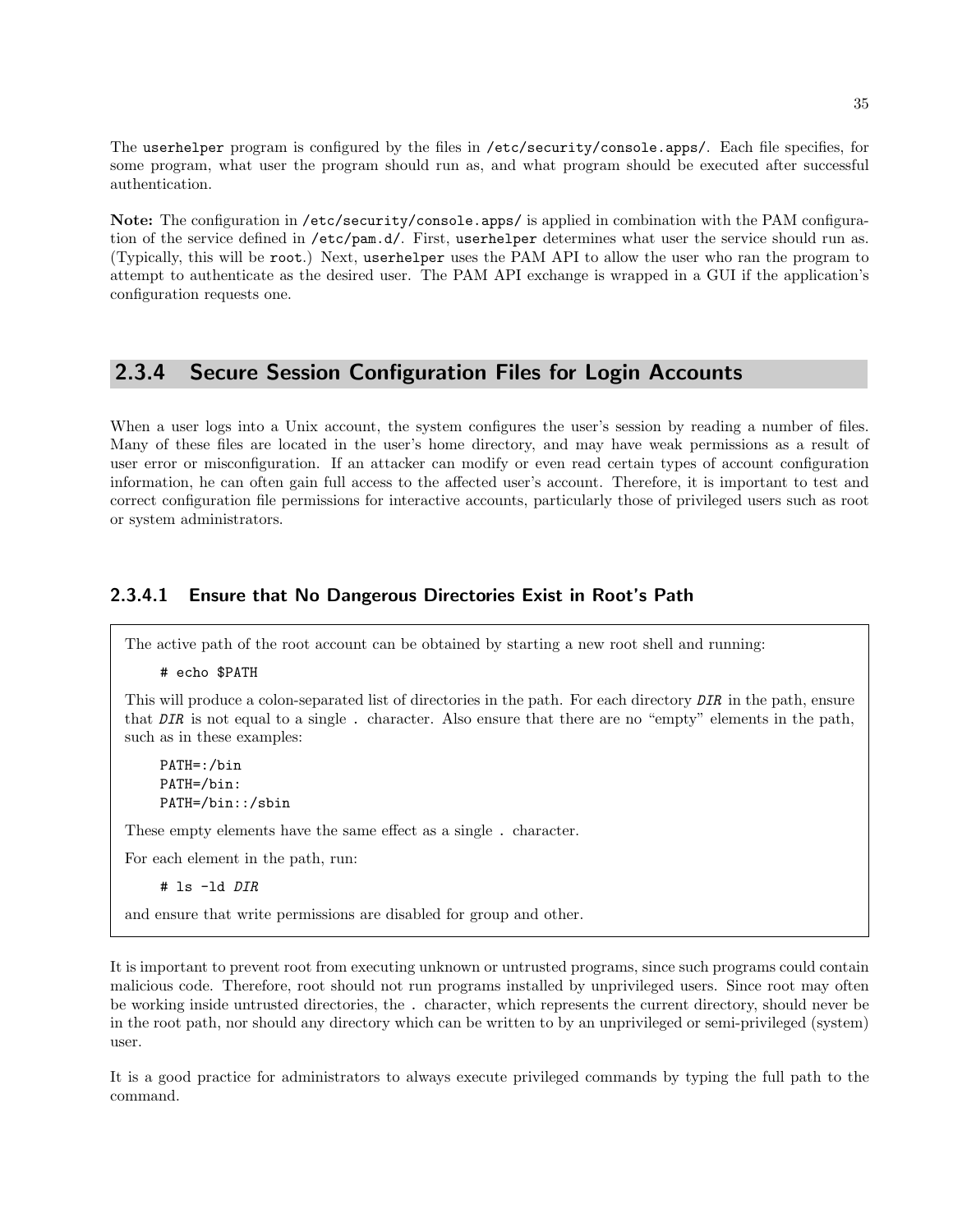#### <span id="page-35-0"></span>2.3.4.2 Ensure that User Home Directories are not Group-Writable or World-Readable



Sections [2.3.4.2–](#page-35-0)[2.3.4.5](#page-36-0) recommend modifying user home directories. Notify your user community, and solicit input if appropriate, before making this type of change.

For each human user USER of the system, view the permissions of the user's home directory:

```
# ls -ld /home/USER
```
Ensure that the directory is not group-writable and that it is not world-readable. If necessary, repair the permissions:

# chmod g-w /home/USER # chmod o-rwx /home/USER

User home directories contain many configuration files which affect the behavior of a user's account. No user should ever have write permission to another user's home directory. Group shared directories can be configured in subdirectories or elsewhere in the filesystem if they are needed. Typically, user home directories should not be world-readable. If a subset of users need read access to one another's home directories, this can be provided using groups.

#### <span id="page-35-1"></span>2.3.4.3 Ensure that User Dot-Files are not World-writable

For each human user USER of the system, view the permissions of all dot-files in the user's home directory:

```
# ls -ld /home/USER /.[A-Za-z0-9]*
```
Ensure that none of these files are group- or world-writable. Correct each misconfigured file FILE by executing:

# chmod go-w /home/USER /FILE

A user who can modify another user's configuration files can likely execute commands with the other user's privileges, including stealing data, destroying files, or launching further attacks on the system.

#### <span id="page-35-2"></span>2.3.4.4 Ensure that Users Have Sensible Umask Values

1. Edit the global configuration files /etc/profile, /etc/bashrc, and /etc/csh.cshrc. Add or correct the line:

umask 077

2. Edit the user definitions file /etc/login.defs. Add or correct the line:

UMASK 077

- 3. View the additional configuration files /etc/csh.login and /etc/profile.d/\*, and ensure that none of these files redefine the umask to a more permissive value unless there is a good reason for it.
- 4. Edit the root shell configuration files /root/.bashrc, /root/.bash profile, /root/.cshrc, and /root/.tcshrc. Add or correct the line: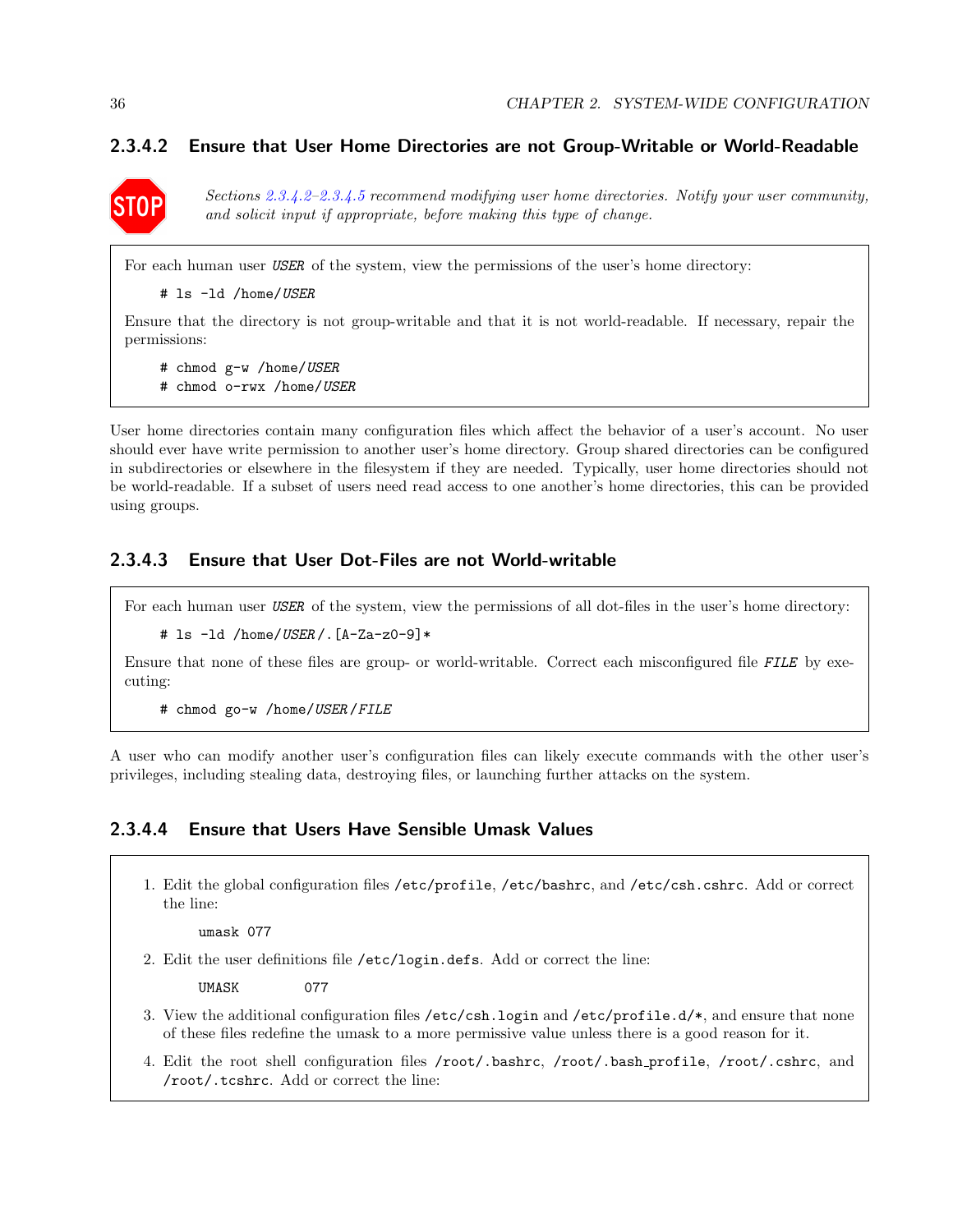umask 077

With a default umask setting of 077, files and directories created by users will not be readable by any other user on the system. Users who wish to make specific files group- or world-readable can accomplish this using the chmod command. Additionally, users can make all their files readable to their group by default by setting a umask of 027 in their shell configuration files. If default per-user groups exist (that is, if every user has a default group whose name is the same as that user's username and whose only member is the user), then it may even be safe for users to select a umask of 007, making it very easy to intentionally share files with group s of which the user is a member.

In addition, it may be necessary to change root's umask temporarily in order to install software or files which must be readable by other users, or to change the default umasks of certain service accounts such as the FTP user. However, setting a restrictive default protects the files of users who have not taken steps to make their files more available, and preventing files from being inadvertently shared.

### 2.3.4.5 Ensure that Users do not Have .netrc Files

For each human user USER of the system, ensure that the user has no .netrc file. The command:

```
# ls -l /home/USER /.netrc
```
should return the error "No such file or directory". If any user has such a file, approach that user to discuss removing this file.

The .netrc file is a configuration file used to make unattended logins to other systems via FTP. When this file exists, it frequently contains unencrypted passwords which may be used to attack other systems.

# 2.3.5 Protect Physical Console Access

It is impossible to fully protect a system from an attacker with physical access, so securing the space in which the system is located should be considered a necessary step. However, there are some steps which, if taken, make it more difficult for an attacker to quickly or undetectably modify a system from its console.

### 2.3.5.1 Set BIOS Password

The BIOS (on x86 systems) is the first code to execute during system startup and controls many important system parameters, including which devices the system will try to boot from, and in which order.

Assign a password to prevent any unauthorized changes to the BIOS configuration. The exact steps will vary depending on your machine, but are likely to include:

- 1. Reboot the machine.
- 2. Press the appropriate key during the initial boot screen (F2 is typical).
- 3. Navigate the BIOS configuration menu to add a password.

The exact process will be system-specific and the system's hardware manual may provide detailed instructions. This password should prevent attackers with physical access from attempting to change important parameters,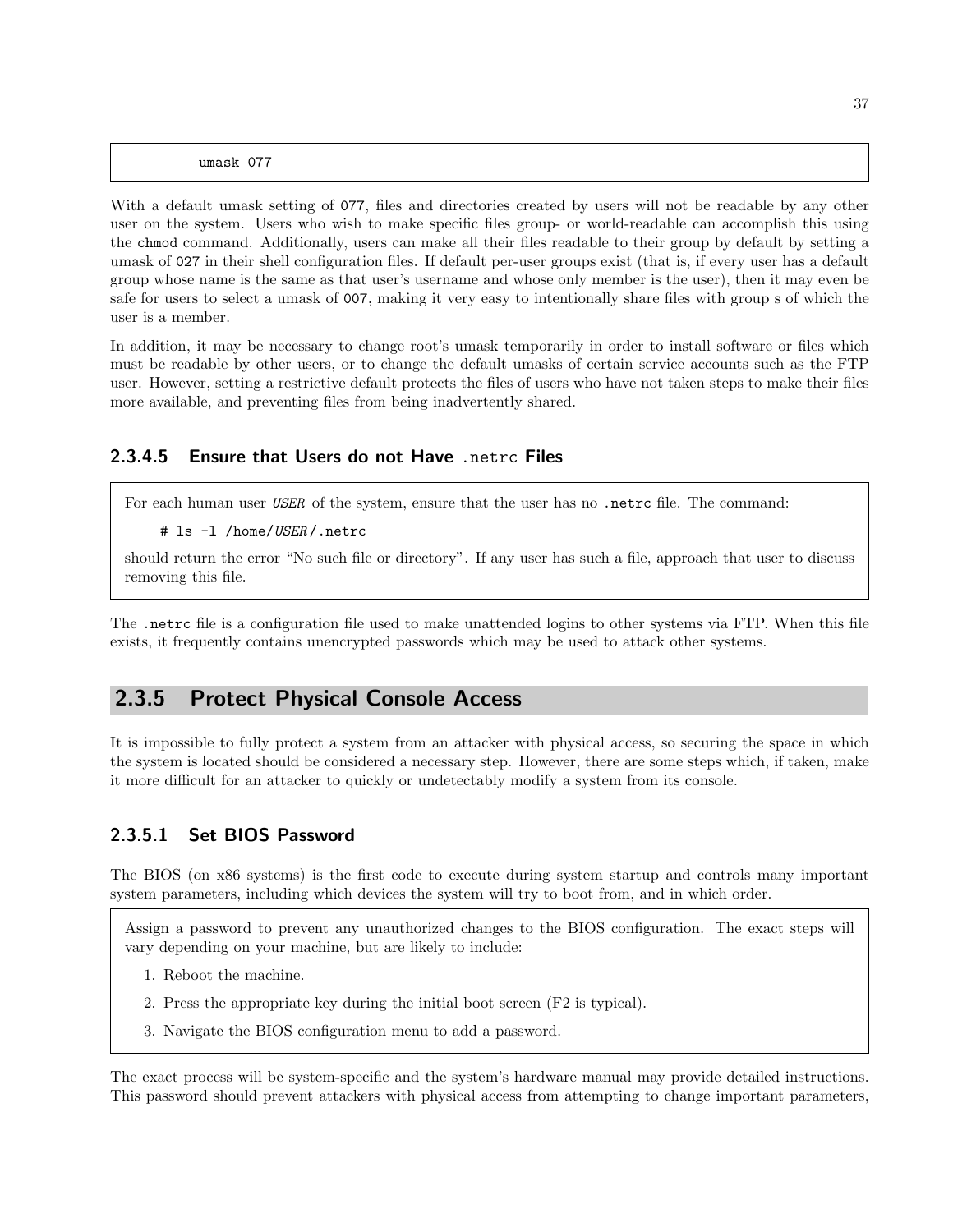such as those described in Sections [2.5.2.2.1](#page-50-0) and [2.2.2.2.4.](#page-20-0) However, an attacker with physical access can usually clear the BIOS password. The password should be written down and stored in a physically-secure location, such as a safe, in the event that it is forgotten and must be retrieved.

#### <span id="page-37-0"></span>2.3.5.2 Set Boot Loader Password

During the boot process, the boot loader is responsible for starting the execution of the kernel and passing options to it. The boot loader allows for the selection of different kernels – possibly on different partitions or media. Options it can pass to the kernel include "single-user mode," which provides root access without any authentication, and the ability to disable SELinux. To prevent local users from modifying the boot parameters and endangering security, the boot loader configuration should be protected with a password.

```
The default RHEL boot loader for x86 systems is called GRUB. To protect its configuration:
```
1. Select a password and then generate a hash from it by running:

```
# grub-md5-crypt
```
2. Insert the following line into /etc/grub.conf immediately after the header comments. (Use the output from grub-md5-crypt as the value of password-hash ):

password --md5 password-hash

3. Verify the permissions on /etc/grub.conf (which is a symlink to ../boot/grub/grub.conf):

```
# chown root:root /etc/grub.conf
```

```
# chmod 600 /etc/grub.conf
```
Boot loaders for other platforms should offer a similar password protection feature.

#### 2.3.5.3 Require Authentication for Single-User Mode

Single-user mode is intended as a system recovery method, providing a single user root access to the system by providing a boot option at startup. By default, no authentication is performed if single-user mode is selected. This provides a trivial mechanism of bypassing security on the machine and gaining root access.

To require entry of the root password even if the system is started in single-user mode, add the following line to the /etc/inittab file:

~~:S:wait:/sbin/sulogin

### 2.3.5.4 Disable Interactive Boot

Edit the file /etc/sysconfig/init. Add or correct the setting:

PROMPT=no

The PROMPT option allows the console user to perform an interactive system startup, in which it is possible to select the set of services which are started on boot. Using interactive boot, the console user could disable auditing, firewalls, or other services, weakening system security.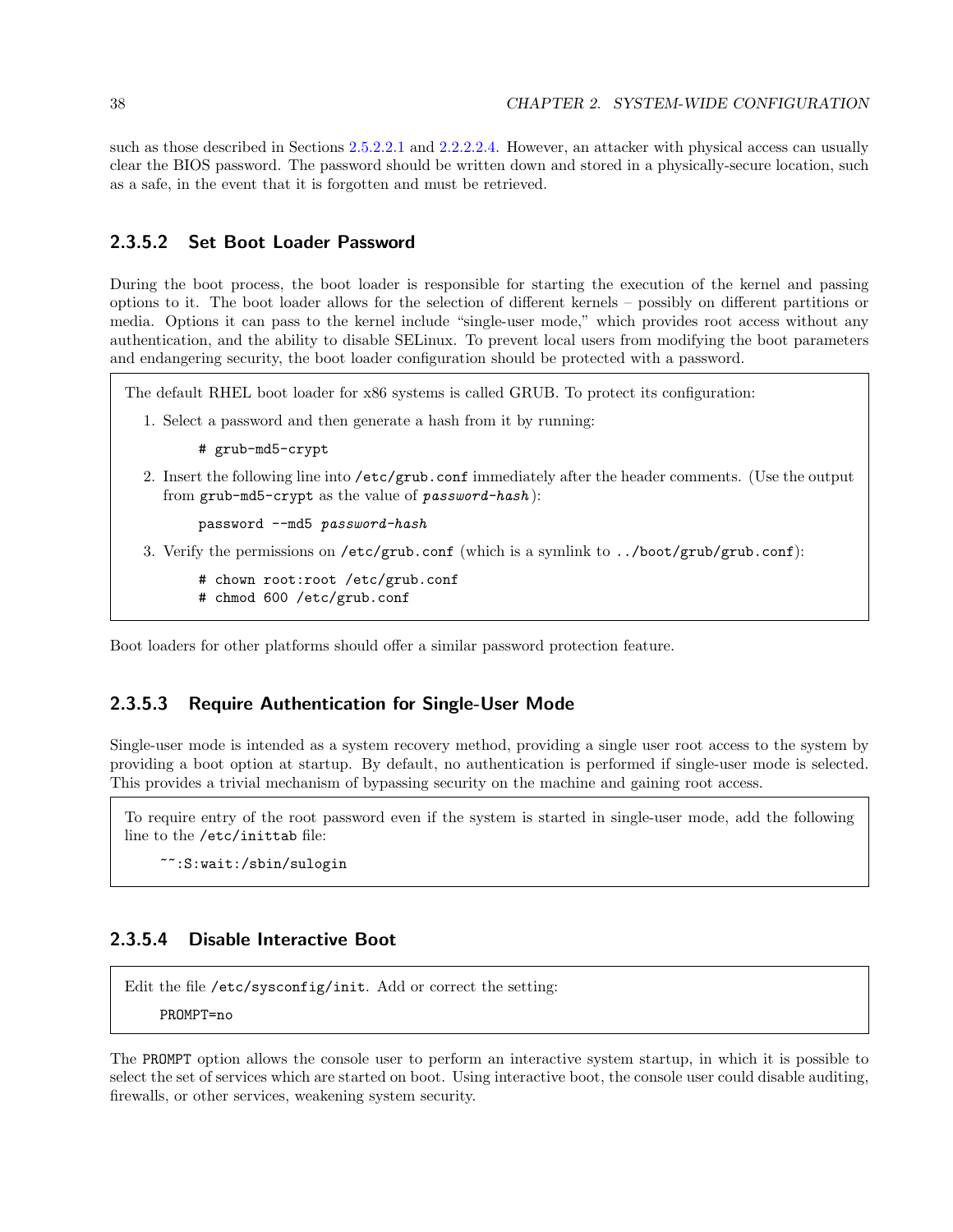### 2.3.5.5 Implement Inactivity Time-out for Login Shells

If the system does not run X Windows, then the login shells can be configured to automatically log users out after a period of inactivity. The following instructions are not practical for systems which run X Windows, as they will close terminal windows in the X environment. For information on how to automatically lock those systems, see Section [2.3.5.6.](#page-38-0)

To implement a 10-minute idle time-out for the default /bin/bash shell, create a new file tmout.sh in the directory /etc/profile.d with the following lines:

TMOUT=600 readonly TMOUT export TMOUT

To implement a 10-minute idle time-out for the tcsh shell, create a new file autologout.csh in the directory /etc/profile.d with the following line:

set -r autologout 10

Similar actions should be taken for any other login shells used.

The example time-out here of 10 minutes should be adjusted to whatever your security policy requires. The readonly line for bash and the  $-r$  option for tcsh can be omitted if policy allows users to override the value.

The automatic shell logout only occurs when the shell is the foreground process. If, for example, a vi session is left idle, then automatic logout would not occur.

When logging in through a remote connection, as with SSH, it may be more effective to set the timeout value directly through that service. To learn how to set automatic timeout intervals for SSH, see Section [3.5.2.3.](#page-85-0)

# <span id="page-38-0"></span>2.3.5.6 Configure Screen Locking

When a user must temporarily leave an account logged-in, screen locking should be employed to prevent passersby from abusing the account. User education and training is particularly important for screen locking to be effective.

A policy should be implemented that trains all users to lock the screen when they plan to temporarily step away from a logged-in account. Automatic screen locking is only meant as a safeguard for those cases where a user forgot to lock the screen.

# 2.3.5.6.1 Configure GUI Screen Locking

In the default GNOME desktop, the screen can be locked by choosing **Lock Screen** from the **System** menu.

The gconftool-2 program can be used to enforce mandatory screen locking settings for the default GNOME environment. Run the following commands to enforce idle activation of the screen saver, screen locking, a blank-screen screensaver, and 10-minute idle activation time:

```
# gconftool-2 --direct \
              --config-source xml:readwrite:/etc/gconf/gconf.xml.mandatory \
              --type bool \
              --set /apps/gnome-screensaver/idle_activation_enabled true
# gconftool-2 --direct \
              --config-source xml:readwrite:/etc/gconf/gconf.xml.mandatory \
```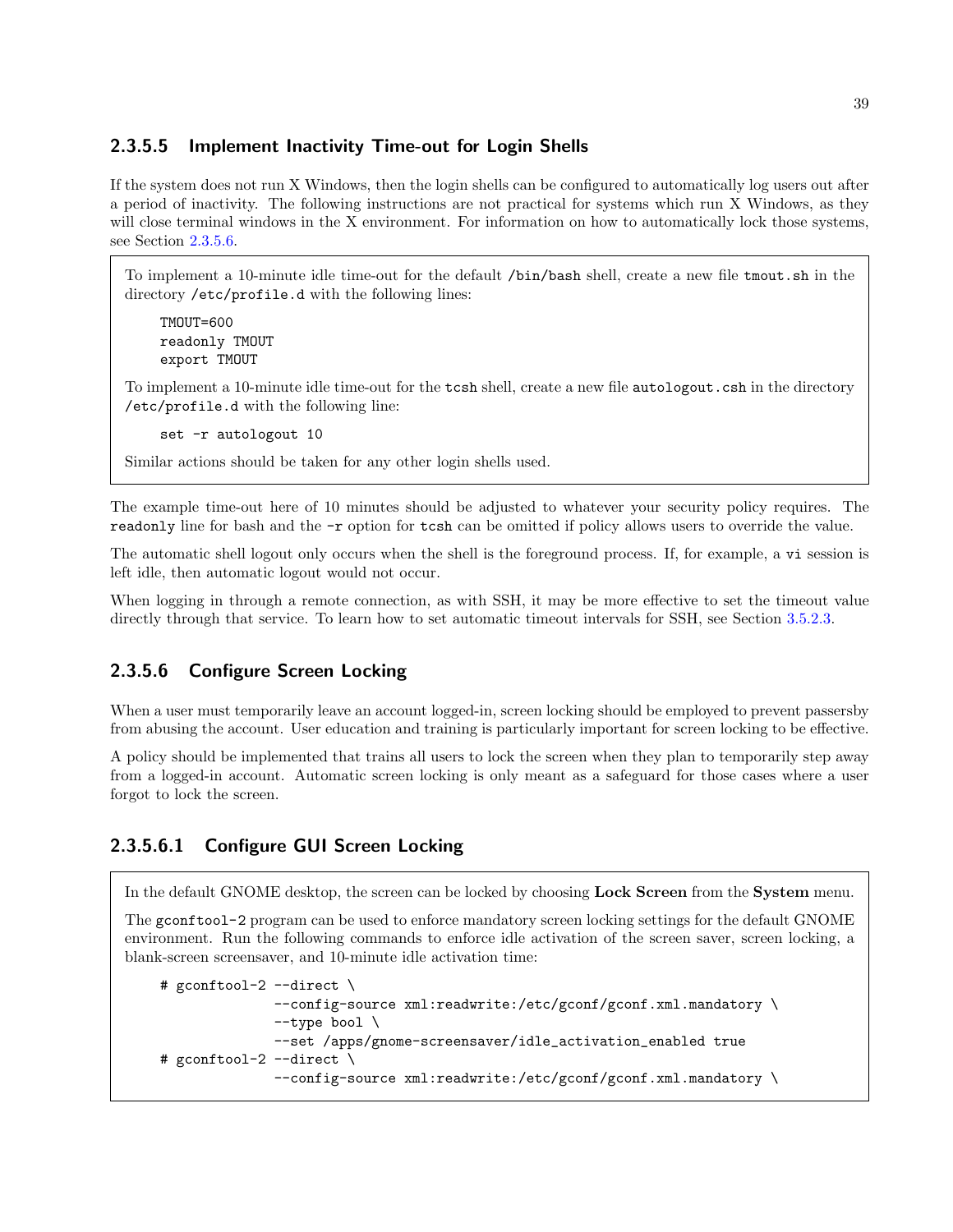```
--type bool \
              --set /apps/gnome-screensaver/lock_enabled true
# gconftool-2 --direct \
              --config-source xml:readwrite:/etc/gconf/gconf.xml.mandatory \
              --type string \
              --set /apps/gnome-screensaver/mode blank-only
# gconftool-2 --direct \
              --config-source xml:readwrite:/etc/gconf/gconf.xml.mandatory \
              --type int \
              --set /apps/gnome-screensaver/idle_delay 10
```
The default setting of 10 minutes for idle activation is reasonable for many office environments, but the setting should conform to whatever policy is defined. The screensaver mode blank-only is selected to conceal the contents of the display from passersby.

Because users should be trained to lock the screen when they step away from the computer, the automatic locking feature is only meant as a backup. The Lock Screen icon from the System menu can also be dragged to the taskbar in order to facilitate even more convenient screen-locking.

The root account cannot be screen-locked, but this should have no practical effect as the root account should never be used to log into an X Windows environment, and should only be used to for direct login via console in emergency circumstances.

For more information about configuring GNOME screensaver, see <http://live.gnome.org/GnomeScreensaver>. For more information about enforcing preferences in the GNOME environment using the GConf configuration system, see <http://www.gnome.org/projects/gconf> and the man page gconftool-2(1).

## 2.3.5.6.2 Configure Console Screen Locking

A console screen locking mechanism is provided in the vlock package, which is not installed by default.

If the ability to lock console screens is necessary, install the vlock package:

# yum install vlock

Instruct users to invoke the program when necessary, in order to prevent passersby from abusing their login:

\$ vlock

The -a option can be used to prevent switching to other virtual consoles.

# 2.3.6 Use a Centralized Authentication Service

A centralized authentication service is any method of maintaining central control over account and authentication data and of keeping this data synchronized between machines. Such services can range in complexity from a script which pushes centrally-generated password files out to all machines, to a managed scheme such as LDAP or Kerberos.

If authentication information is not centrally managed, it quickly becomes inconsistent, leading to out-of-date credentials and forgotten accounts which should have been deleted. In addition, many older protocols (such as NFS) make use of the UID to identify users over a network. This is not a good practice, and these protocols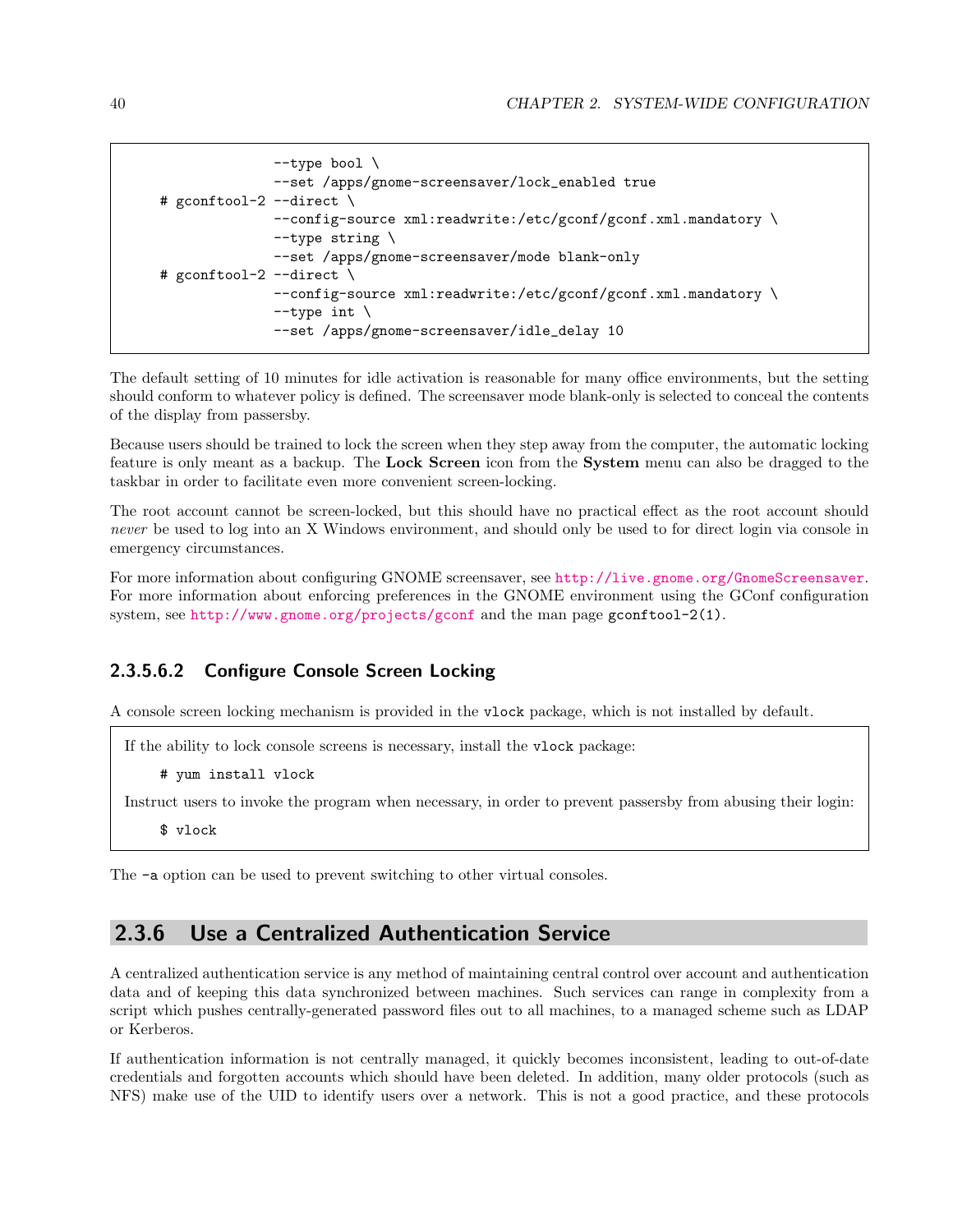should be avoided if possible. However, since most sites must still make use of some older protocols, having consistent UIDs and GIDs site-wide is a significant benefit.

Centralized authentication services do have the disadvantage that authentication information must be transmitted over a network, leading to a risk that credentials may be intercepted or manipulated. Therefore, these services must be deployed carefully. The following precautions should be taken when configuring any authentication service:

- Ensure that authentication information and any sensitive account information are never sent over the network unencrypted.
- Ensure that the root account has a local password, to allow recovery in case of network outage or authentication server failure.

This guide recommends the use of LDAP. Secure configuration of OpenLDAP for clients and servers is described in Section [3.12.](#page-114-0) Kerberos is also a good choice for a centralized authentication service, but a description of its configuration is beyond the scope of this guide. The NIS service is not recommended, and should be considered obsolete. (See Section [3.2.4.](#page-75-0))

# 2.3.7 Warning Banners for System Accesses

Each system should expose as little information about itself as possible.

System banners, which are typically displayed just before a login prompt, give out information about the service or the host's operating system. This might include the distribution name and the system kernel version, and the particular version of a network service. This information can assist intruders in gaining access to the system as it can reveal whether the system is running vulnerable software. Most network services can be configured to limit what information is displayed.

Many organizations implement security policies that require a system banner provide notice of the system's ownership, provide warning to unauthorized users, and remind authorized users of their consent to monitoring.

### 2.3.7.1 Modify the System Login Banner

The contents of the file /etc/issue are displayed on the screen just above the login prompt for users logging directly into a terminal. Remote login programs such as SSH or FTP can be configured to display /etc/issue as well. Instructions for configuring each server daemon to show this file can be found in the relevant sections of Chapter [3.](#page-72-0)

By default, the system will display the version of the OS, the kernel version, and the host name.

Edit /etc/issue. Replace the default text with a message compliant with the local site policy or a legal disclaimer.

#### 2.3.7.2 Implement a GUI Warning Banner

In the default graphical environment, users logging directly into the system are greeted with a login screen provided by the GNOME display manager. The warning banner should be displayed in this graphical environment for these users.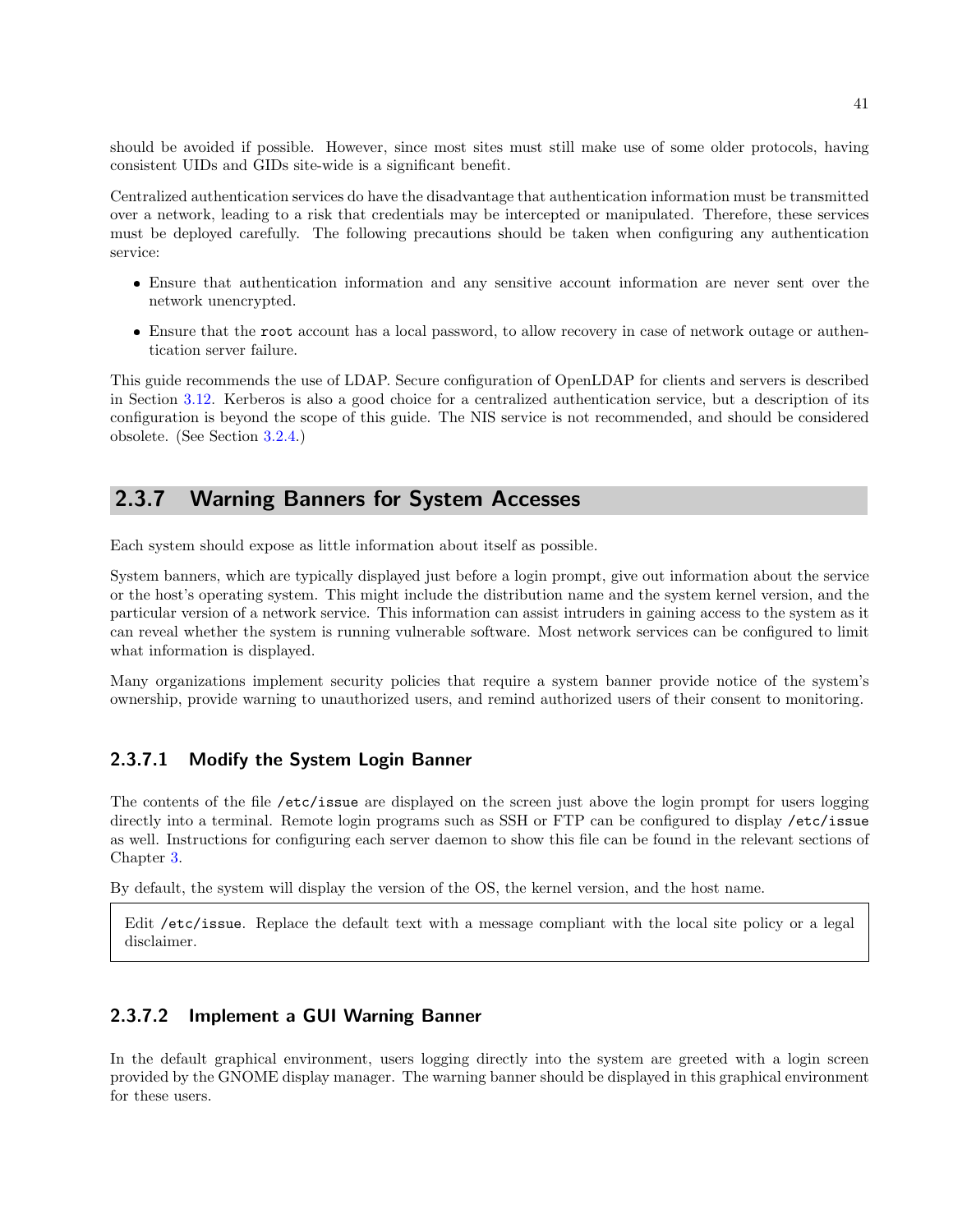The files for the default RHEL theme can be found in /usr/share/gdm/themes/RHEL. Add the following sample block of XML to /usr/share/gdm/themes/RHEL/RHEL.xml after the first two "pixmap" entries:

```
<item type="rect"/>
  <pos anchor="n" x="50%" y="10" width="box" height="box"/>
  <box>
    <item type="label"/>
      <normal font="Sans 14" color="#ffffff"/>
      <text>
        Insert the text of your warning banner here.
      </text>
    </item>
  </box>
</item>
```
The full syntax that GDM theme files expect is documented elsewhere, but the above XML will create a text box centered at the top of the screen. The font, text color, and exact positioning can all be easily modified by editing the appropriate values. The latest current GDM theme manual can be found at [http://www.gnome.org/](http://www.gnome.org/projects/gdm/docs/thememanual.html) [projects/gdm/docs/thememanual.html](http://www.gnome.org/projects/gdm/docs/thememanual.html).

# 2.4 SELinux

SELinux is a feature of the Linux kernel which can be used to guard against misconfigured or compromised programs. SELinux enforces the idea that programs should be limited in what files they can access and what actions they can take.

The default SELinux policy, as configured on RHEL5, has been sufficiently developed and debugged that it should be usable on almost any Red Hat machine with minimal configuration and a small amount of system administrator training. This policy prevents system services — including most of the common network-visible services such as mail servers, ftp servers, and DNS servers — from accessing files which those services have no valid reason to access. This action alone prevents a huge amount of possible damage from network attacks against services, from trojaned software, and so forth.

This guide recommends that SELinux be enabled using the default (targeted) policy on every Red Hat system, unless that system has requirements which make a stronger policy appropriate.

# <span id="page-41-0"></span>2.4.1 How SELinux Works

In the traditional Linux/Unix security model, known as Discretionary Access Control (DAC), processes run under a user and group identity, and enjoy that user and group's access rights to all files and other objects on the system. This system brings with it a number of security problems, most notably: that processes frequently do not need and should not have the full rights of the user who ran them; that user and group access rights are not very granular, and may require administrators to allow too much access in order to allow the access that is needed; that the Unix filesystem contains many resources (such as temporary directories and world-readable files) which are accessible to users who have no legitimate reason to access them; and that legitimate users can easily provide open access to their own resources through confusion or carelessness.

SELinux provides a Mandatory Access Control (MAC) system that greatly augments the DAC model. Under SELinux, every process and every object (e.g. file, socket, pipe) on the system is given a security context, a label which include detailed type information about the object. The kernel allows processes to access objects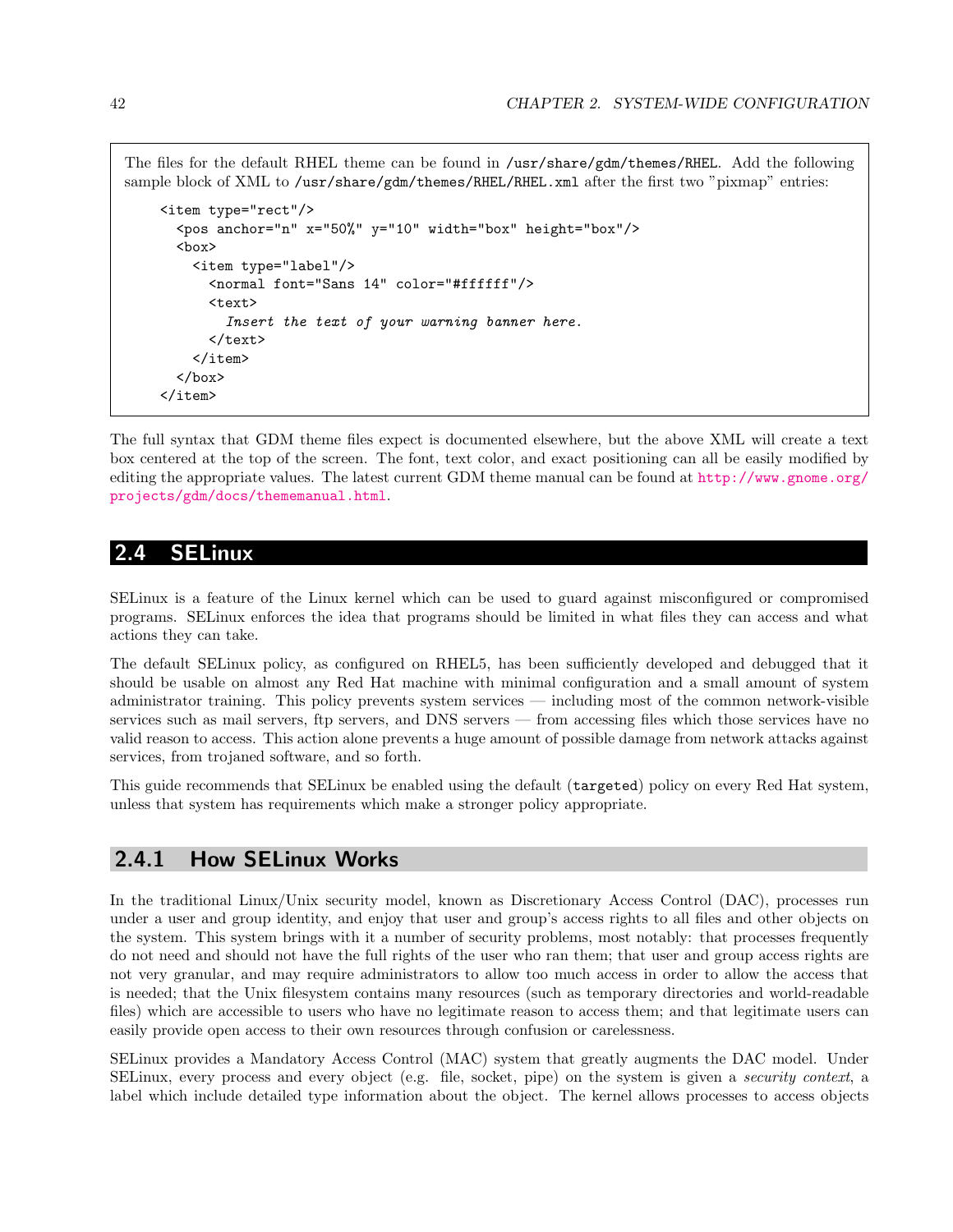only if that access is explicitly allowed by the policy in effect. The policy defines transitions, so that a user can be allowed to run software, but the software can run under a different context than the user's default. This automatically limits the damage that the software can do to files accessible by the calling user  $-$  the user does not need to take any action to gain this benefit.

For an action to occur, both the traditional DAC permissions must be satisifed as well as SELinux's MAC rules. If either do not permit the action, then it will not be allowed. In this way, SELinux rules can only make a system's permissions more restrictive and secure.

SELinux requires a complex policy in order to allow all the actions required of a system under normal operation. Three such policies have been designed for use with RHEL5, and are included with the system. In increasing order of power and complexity, they are: targeted, strict, and mls. The targeted SELinux policy consists mostly of Type Enforcement (TE) rules, and a small number of Role-Based Access Control (RBAC) rules. It restricts the actions of many types of programs, but leaves interactive users largely unaffected. The strict policy also uses TE and RBAC rules, but on more programs and more aggressively. The mls policy implements Multi-Level Security (MLS), which introduces even more kinds of labels — sensitivity and category — and rules that govern access based on these.

The remainder of this section provides guidance for the configuration of the targeted policy and the administration of systems under this policy. Some pointers will be provided for readers who are interested in further strengthening their systems by using one of the stricter policies provided with RHEL5 or in writing their own policy.

# 2.4.2 Enable SELinux

Edit the file /etc/selinux/config. Add or correct the following lines:

```
SELINUX=enforcing
SELINUXTYPE=targeted
```
Edit the file /etc/grub.conf. Ensure that the following arguments  $DO NOT$  appear on any kernel command line in the file:

selinux=0 enforcing=0

The directive SELINUX=enforcing enables SELinux at boot time. If SELinux is causing a lot of problems or preventing the system from booting, it is possible to boot into the warning-only mode SELINUX=permissive for debugging purposes. Make certain to change the mode back to enforcing after debugging, set the filesystems to be relabelled for consistency using the command touch /.autorelabel, and reboot.

However, the RHEL5 default SELinux configuration should be sufficiently reasonable that most systems will boot without serious problems. Some applications that require deep or unusual system privileges, such as virtual machine software, may not be compatible with SELinux in its default configuration. However, this should be uncommon, and SELinux's application support continues to improve. In other cases, SELinux may reveal unusual or insecure program behavior by design.

The directive SELINUXTYPE=targeted configures SELinux to use the default targeted policy. See Section [2.4.6](#page-46-0) if a stricter policy is appropriate for your site.

The SELinux boot mode specified in /etc/selinux/config can be overridden by command-line arguments passed to the kernel. It is necessary to check grub.conf to ensure that this has not been done and to protect the bootloader as described in Section [2.3.5.2.](#page-37-0)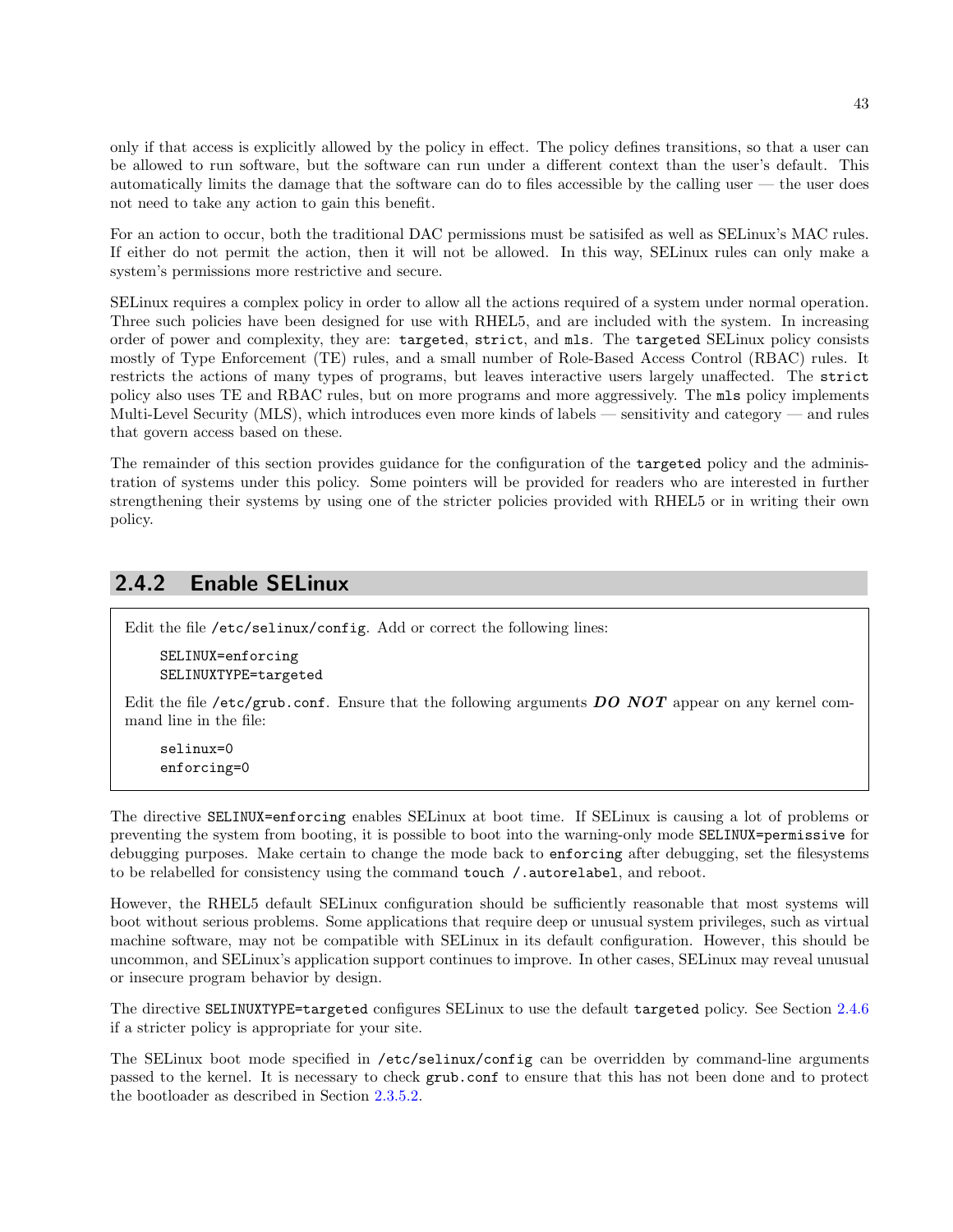# 2.4.3 Disable Unnecessary SELinux Daemons

Several daemons are installed by default as part of the RHEL5 SELinux support mechanism. These daemons may improve the system's ability to enforce SELinux policy in a useful fashion, but may also represent unnecessary code running on the machine, increasing system risk. If these daemons are not needed on your system, they should be disabled.

#### 2.4.3.1 Disable and Remove SETroubleshoot if Possible

Is there a mission-critical reason to allow users to view SELinux denial information using the sealert GUI? If not, disable the service and remove the RPM:

# chkconfig setroubleshoot off # yum erase setroubleshoot

The setroubleshoot service is a facility for notifying the desktop user of SELinux denials in a user-friendly fashion. SELinux errors may provide important information about intrusion attempts in progress, or may give information about SELinux configuration problems which are preventing correct system operation. In order to maintain a secure and usable SELinux installation, error logging and notification is necessary.

However, setroubleshoot is a service which has complex functionality, which runs a daemon and uses IPC to distribute information which may be sensitive, or even to allow users to modify SELinux settings, and which does not yet implement real authentication mechanisms. This guide recommends disabling setroubleshoot and using the kernel audit functionality to monitor SELinux's behavior.

In addition, since setroubleshoot automatically runs client-side code whenever a denial occurs, regardless of whether the setroubleshootd daemon is running, it is recommended that the program be removed entirely unless it is needed.

### 2.4.3.2 Disable MCS Translation Service (mcstrans) if Possible

Unless there is some overriding need for the convenience of category label translation, disable the MCS translation service:

# chkconfig mcstrans off

The mcstransd daemon provides the category label translation information defined in /etc/selinux/targeted/ setrans.conf to client processes which request this information.

Category labelling is unlikely to be used except in sites with special requirements. Therefore, it should be disabled in order to reduce the amount of potentially vulnerable code running on the system. See Section [2.4.6](#page-46-0) for more information about systems which use category labelling.

### 2.4.3.3 Restorecon Service (restorecond)

The restorecond daemon monitors a list of files which are frequently created or modified on running systems, and whose SELinux contexts are not set correctly. It looks for creation events related to files listed in /etc/ selinux/restorecond.conf, and sets the contexts of those files when they are discovered.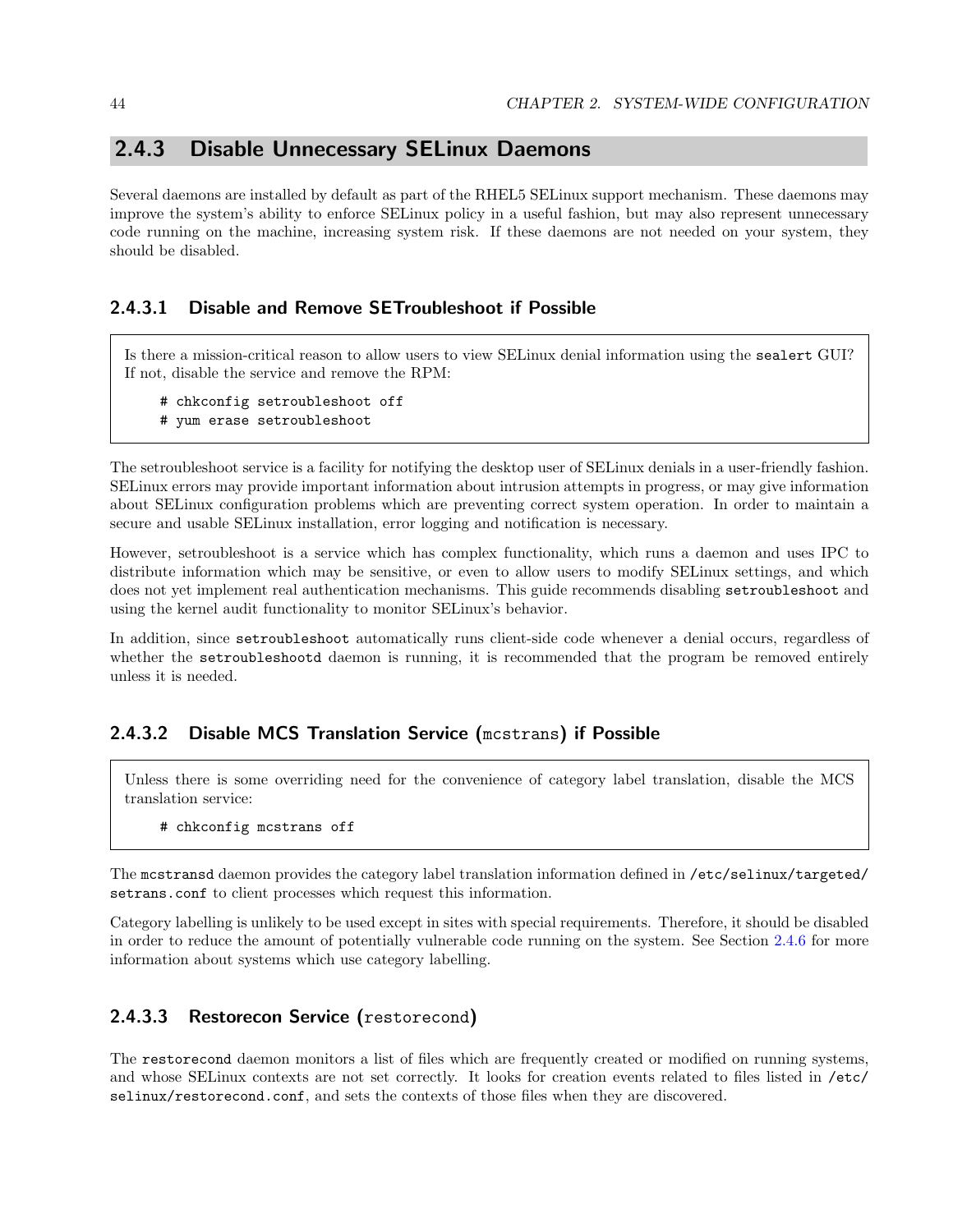The restorecond program is fairly simple, so it brings low risk, but, in its default configuration, does not add much value to a system. An automated program such as restorecond may be used to monitor problematic files for context problems, or system administrators may be trained to check file contexts of newly-created files using the command ls -lZ, and to repair contexts manually using the restorecon command.

This guide makes no recommendation either for or against the use of restorecond.

# 2.4.4 Check for Unconfined Daemons

Daemons that SELinux policy does not know about will inherit the context of the parent process. Because daemons are launched during startup and descend from the init process, they inherit the initrc t context. This is a problem because it may cause AVC denials, or it could allow privileges that the daemon does not require.

To check for unconfined daemons, run the following command:

```
# ps -eZ | egrep "initrc" | egrep -vw "tr|ps|egrep|bash|awk" | tr ':' ' ' | awk '{ print $NF }'
```
It should produce no output in a well-configured system.

# <span id="page-44-0"></span>2.4.5 Debugging SELinux Policy Errors

SELinux's default policies have improved significantly over time, and most systems should have few problems using the targeted SELinux policy. However, policy problems may still occasionally prevent accesses which should be allowed. This is especially true if your site runs any custom or heavily modified applications.

This section gives some brief guidance on discovering and repairing SELinux-related access problems. Guidance given here is necessarily incomplete, but should provide a starting point for debugging.

If you suspect that a permission error or other failure may be caused by SELinux (and are certain that misconfiguration of the traditional Unix permissions are not the cause of the problem), search the audit logs for AVC events:

# ausearch -m AVC,USER\_AVC -sv no

The output of this command will be a set of events. The timestamp, along with the comm and pid fields, should indicate which line describes the problem.

Look up the context under which the process is running. Assuming the process ID is PID, find the context by running:

# ps -p PID -Z

The AVC denial message should identify the offending file or directory. The name field should contain the filename (not the full pathname by default), and the ino field can be used to search by inode, if necessary. Assuming the file is FILE , find its SELinux context:

# ls -Z FILE

An administrator should suspect an SELinux misconfiguration whenever a program gets a "permission denied" error but the standard Unix permissions appear to be correct, or a program fails mysteriously on a task which seems to involve file access or network communication.

As described in Section [2.4.1,](#page-41-0) SELinux augments each process with a context providing detailed type information about that process. The contexts under which processes run may be referred to as subject contexts. Similarly,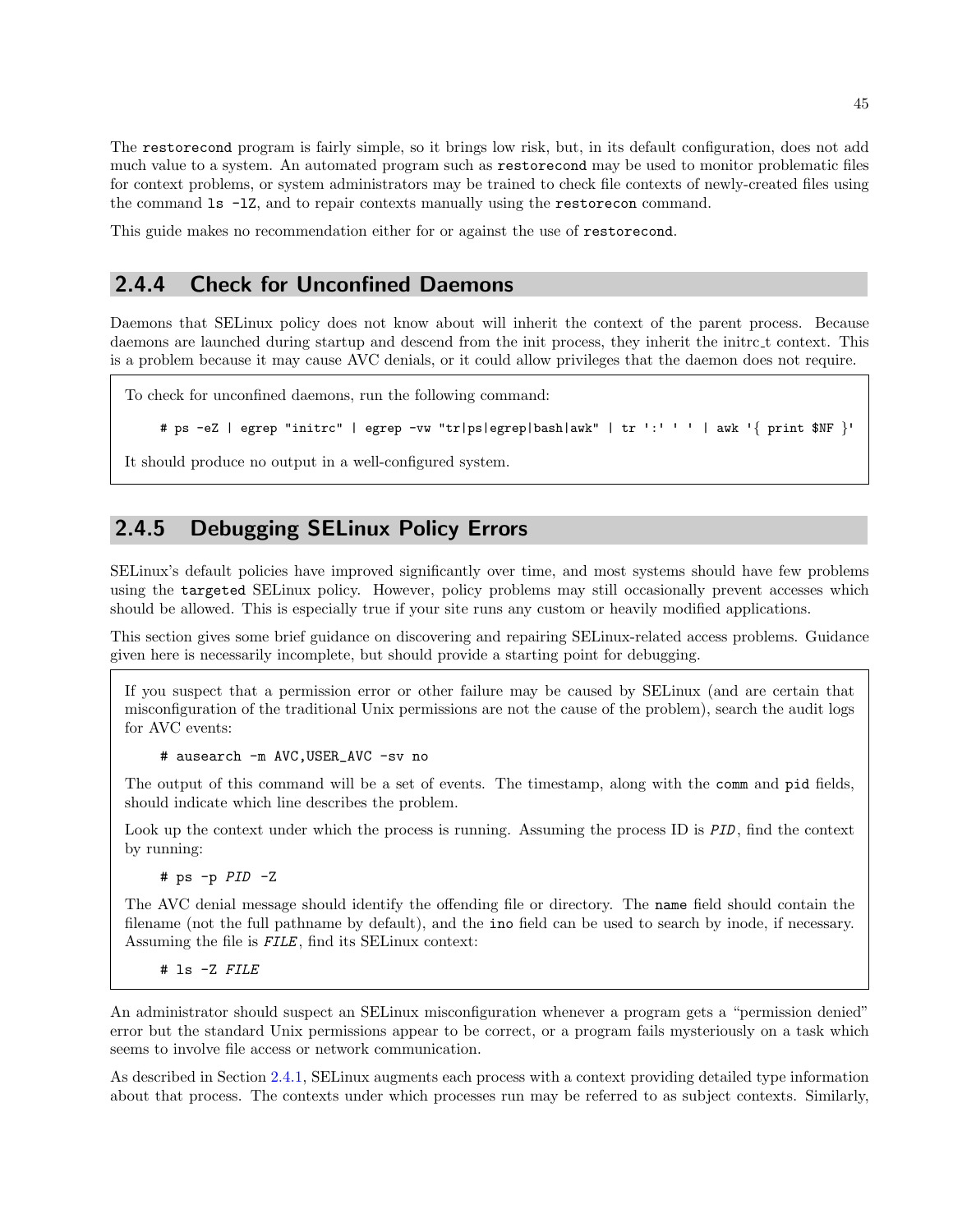each filesystem object is given a context.

The targeted policy consists of a set of rules, each of which allows a subject type to perform some operation on a given object type. The kernel stores information about these access decisions in an structure known as an Access Vector Cache (AVC), so authorization decisions made by the system are audited with the type AVC. It is also possible for userspace modules to implement their own policies based on SELinux, and these decisions are audited with the type USER AVC.

AVC denials are logged by the kernel audit facility (see Section [2.6.2](#page-68-0) for configuration guidance on this subsystem) and may also be visible via setroubleshoot. This guide recommends the use of the audit userspace utilities to find AVC errors. It is possible to manually locate these errors by looking in the file /var/log/audit/audit.log or in /var/log/messages (depending on the syslog configuration in effect), but the ausearch tool allows finegrained searching on audit event types, which may be necessary if system call auditing is enabled as well. The command line above tells ausearch to look for kernel or userspace AVC messages ( $-m$  AVC, USER AVC) where the access attempt did not succeed (-sv no).

If an AVC denial occurs when it should not have, the problem is generally one of the following:

- The program is running with the wrong subject context. This could happen as a result of an incorrect context on the program's executable file, which could happen if 3rd party software is installed and not given appropriate SELinux file contexts.
- The file has the wrong object context because the current file's context does not match the specification. This can occur when files are created or modified in certain ways. It is not atypical for configuration files to get the wrong contexts after a system configuration change performed by an administrator. To repair the file, use the command:

#### # restorecon -v FILE

This should produce output indicating that the file's context has been changed. The /usr/bin/chcon program can be used to manually change a file's context, but this is problematic because the change will not persist if it does not agree with the policy-defined contexts applied by restorecon.

 The file has the wrong object context because the specification is either incorrect or does not match the way the file is being used on this system. In this case, it will be necessary to change the system file contexts.

Run the system-config-selinux tool, and go to the "File Labeling" menu. This will give a list of files and wildcards corresponding to file labelling rules on the system. Add a rule which maps the file in question to the desired context. As an alternative, file contexts can be modified from the command line using the semanage(8) tool.

 The program and file have the correct contexts, but the policy should allow some operation between those two contexts which is currently not allowed. In this case, it will be necessary to modify the SELinux policy.

Run the system-config-selinux tool, and go to the "Boolean" menu. If your configuration is supported, but is not the Red Hat default, then there will be a boolean allowing real-time modification of the SELinux policy to fix the problem. Browse through the items in this menu, looking for one which is related to the service which is not working. As an alternative, SELinux booleans can be modified from the command line using the getsebool(8) and setsebool(8) tools.

If there is no boolean, it will be necessary to create and load a policy module. A simple way to build a policy module is to use the audit2allow tool. This tool can take input in the format of AVC denial messages, and generate syntactically correct Type Enforcement rules which would be sufficient to prevent those denials. For example, to generate and display rules which would allow all kernel denials seen in the past five minutes, run:

# ausearch -m AVC -sv no -ts recent | audit2allow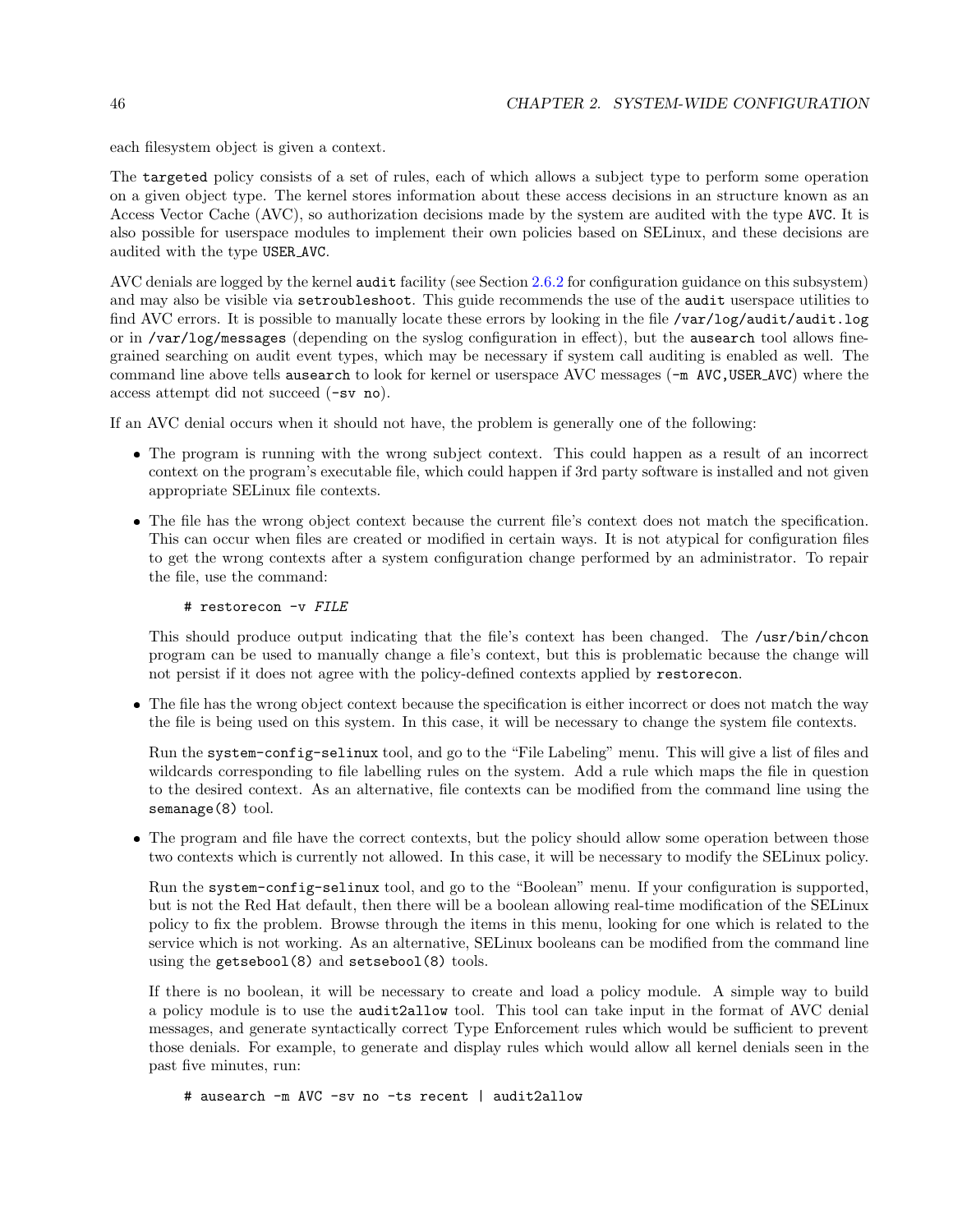It is possible to use audit2allow to directly create a module package suitable for loading into the kernel policy. To do this, invoke audit2allow with the -M flag:

# ausearch -m AVC -sv no -ts recent | audit2allow -M localmodule

If this is successful, several lines of output should appear. Review the generated TE rules in the file localmodule .te and ensure that they express what you wish to allow.

The file localmodule .pp should also have been created. This file is a policy module package that can be loaded into the kernel. To do so, use system-config-selinux, go to the "Policy Module" menu and use the "Add" button to enable your module package in SELinux, or load it from the command line using semodule(8):

```
# semodule -i localmodule.pp
```
Section 45.2 of  $[9]$  covers this procedure in detail.

# <span id="page-46-0"></span>2.4.6 Further Strengthening

The recommendations up to this point have discussed how to configure and maintain a system under the default configuration of the targeted policy, which constrains only the actions of daemons and system software. This guide strongly recommends that any site which is not currently using SELinux at all transition to the targeted policy, to gain the substantial security benefits provided by that policy.

However, the default policy provides only a subset of the full security gains available from using SELinux. In particular, the SELinux policy is also capable of constraining the actions of interactive users, of providing compartmented access by sensitivity level (MLS) and/or category (MCS), and of restricting certain types of system actions using booleans beyond the RHEL5 defaults.

This section introduces other uses of SELinux which may be possible, and provides links to some outside resources about their use. Detailed description of how to implement these steps is beyond the scope of this guide.

#### 2.4.6.1 Strengthen the Default SELinux Boolean Configuration

SELinux booleans are used to enable or disable segments of policy to comply with site policy. Booleans may apply to the entire system or to an individual daemon. For instance, the boolean allow execstack, if enabled, allows programs to make part of their stack memory region executable. This would apply to all programs on the system. The boolean ftp home dir allows ftpd processes to access user home directories, and applies only to daemons which implement FTP.

The command

#### \$ getsebool -a

lists the values of all SELinux booleans on the system. Section [2.4.5](#page-44-0) discussed loosening boolean values in order to debug functionality problems which occur under more restrictive defaults. It is also useful to examine and strengthen the boolean settings, to disable functionality which is not required by legitimate programs on your system, but which might be symptomatic of an attack.

See the manpages booleans(8), getsebool(8), and setsebool(8) for general information about booleans. There are also manual pages for several subsystems which discuss the use of SELinux with those systems. Examples include ftpd selinux(8), httpd selinux(8), and nfs selinux(8). Another good reference is the html documentation distributed with the selinux-policy RPM. This documentation is stored under

/usr/share/doc/selinux-policy-version /html/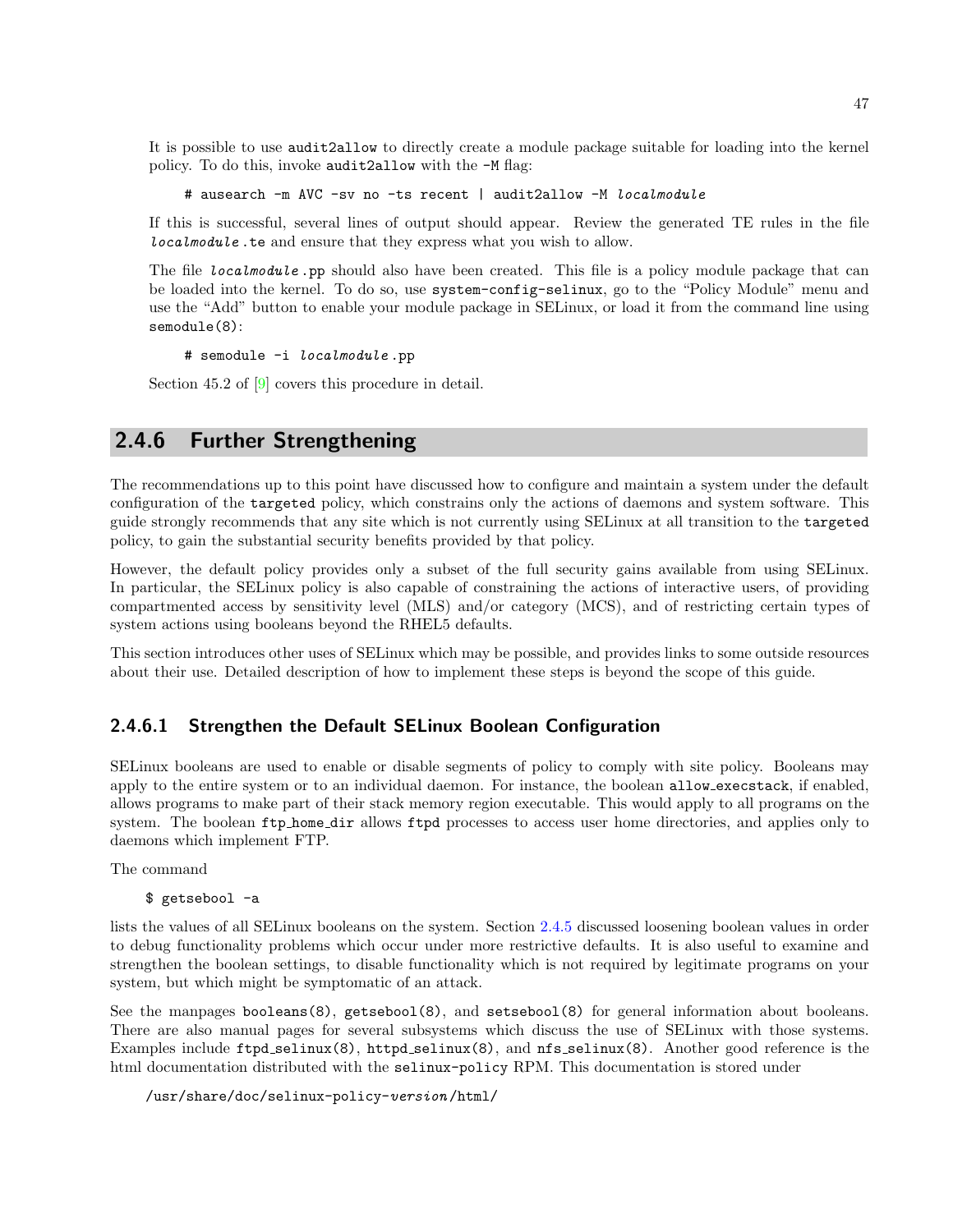The pages global tunables.html and global booleans.html may be useful when examining booleans.

#### 2.4.6.2 Use a Stronger Policy

Using a stronger policy can greatly enhance security, but will generally require customization to be compatible with the particular system's purpose, and this may be costly or time consuming. Under the targeted policy, interactive processes are given the type unconfined t, so interactive users are not constrained by SELinux even if they attempt to take strange or malicious actions. The first alternative policy available with RHEL5's SELinux distribution, called strict, extends the protections offered by the default policy from daemons and system processes to all processes. To use the strict policy, first ensure that the policy module is installed:

# yum install selinux-policy-strict

Then edit /etc/selinux/config and correct the line:

SELINUXTYPE=strict

The mls policy type can be used to enforce sensitivity or category labelling, and requires site-specific configuration of these labels in order to be useful. To use this policy, install the appropriate policy module:

# yum install selinux-policy-mls

Then edit /etc/selinux/config and correct the line:

SELINUXTYPE=mls

Note: Switching between policies typically requires the entire disk to be relabelled, so that files get the appropriate SELinux contexts under the new policy. Boot with the additional grub command-line options

enforcing=0 single autorelabel

to relabel the disk in single-user mode, then reboot normally.

# 2.4.7 SELinux References

- NSA SELinux resources:
	- Web page: <http://www.nsa.gov/selinux/>
	- Mailing list: <selinux@tycho.nsa.gov> List information at: <http://www.nsa.gov/selinux/info/list.cfm>
- Fedora SELinux resources:
	- FAQ: <http://docs.fedoraproject.org/selinux-faq/>
	- Wiki: <http://fedoraproject.org/wiki/SELinux/>
	- Mailing list: <fedora-selinux-list@redhat.com> List information at: <https://www.redhat.com/mailman/listinfo/fedora-selinux-list>
- Chapters 43–45 of Red Hat Enterprise Linux 5: Deployment Guide [\[9\]](#page-168-0)
- The book SELinux by Example: Using Security Enhanced Linux [\[13\]](#page-168-1)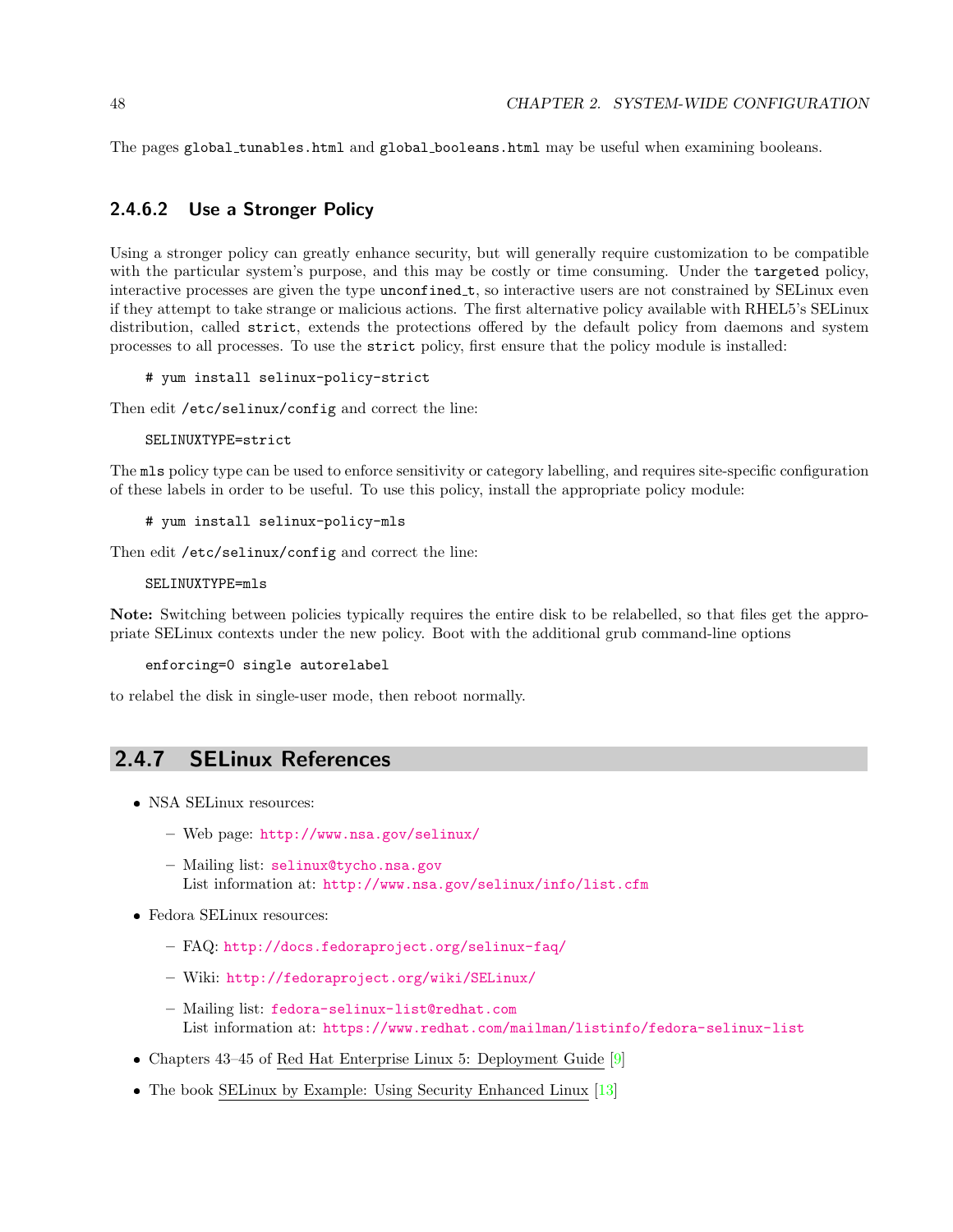# 2.5 Network Configuration and Firewalls

Most machines must be connected to a network of some sort, and this brings with it the substantial risk of network attack. This section discusses the security impact of decisions about networking which must be made when configuring a system.

This section also discusses firewalls, network access controls, and other network security frameworks, which allow system-level rules to be written that can limit attackers' ability to connect to your system. These rules can specify that network traffic should be allowed or denied from certain IP addresses, hosts, and networks. The rules can also specify which of the system's network services are available to particular hosts or networks.

# 2.5.1 Kernel Parameters which Affect Networking

The sysctl utility is used to set a number of parameters which affect the operation of the Linux kernel. Several of these parameters are specific to networking, and the configuration options in this section are recommended.

# 2.5.1.1 Network Parameters for Hosts Only

Is this system going to be used as a firewall or gateway to pass IP traffic between different networks?

If not, edit the file /etc/sysctl.conf and add or correct the following lines:

 $net.ipv4.ip_forward = 0$  $net.jpg.conf.all.send_redirects = 0$  $net.jpg.conf.default.send_{redirects} = 0$ 

These settings disable hosts from performing network functionality which is only appropriate for routers.

### <span id="page-48-0"></span>2.5.1.2 Network Parameters for Hosts and Routers

Edit the file /etc/sysctl.conf and add or correct the following lines:

```
net.ipv4.conf.all.accept_source_route = 0
net.ipv4.conf.all.accept_redirects = 0
net.ipv4.conf.all.secure_redirects = 0
net.ipv4.conf.all.log_martians = 1
net.ipv4.conf.default.accept_source_route = 0
net.ipv4.conf.default.accept_redirects = 0
net.ipv4.conf.default.secure_redirects = 0
net.ipv4.icmp_echo_ignore_broadcasts = 1
net.ipv4.icmp_ignore_bogus_error_messages = 1
net.ipv4.tcp_syncookies = 1
net.ipv4.conf.all.rp_filter = 1
net.ipv4.conf.default.rp_filter = 1
```
These options improve Linux's ability to defend against certain types of IPv4 protocol attacks.

The accept\_source\_route, accept\_redirects, and secure\_redirects options are turned off to disable IPv4 protocol features which are considered to have few legitimate uses and to be easy to abuse.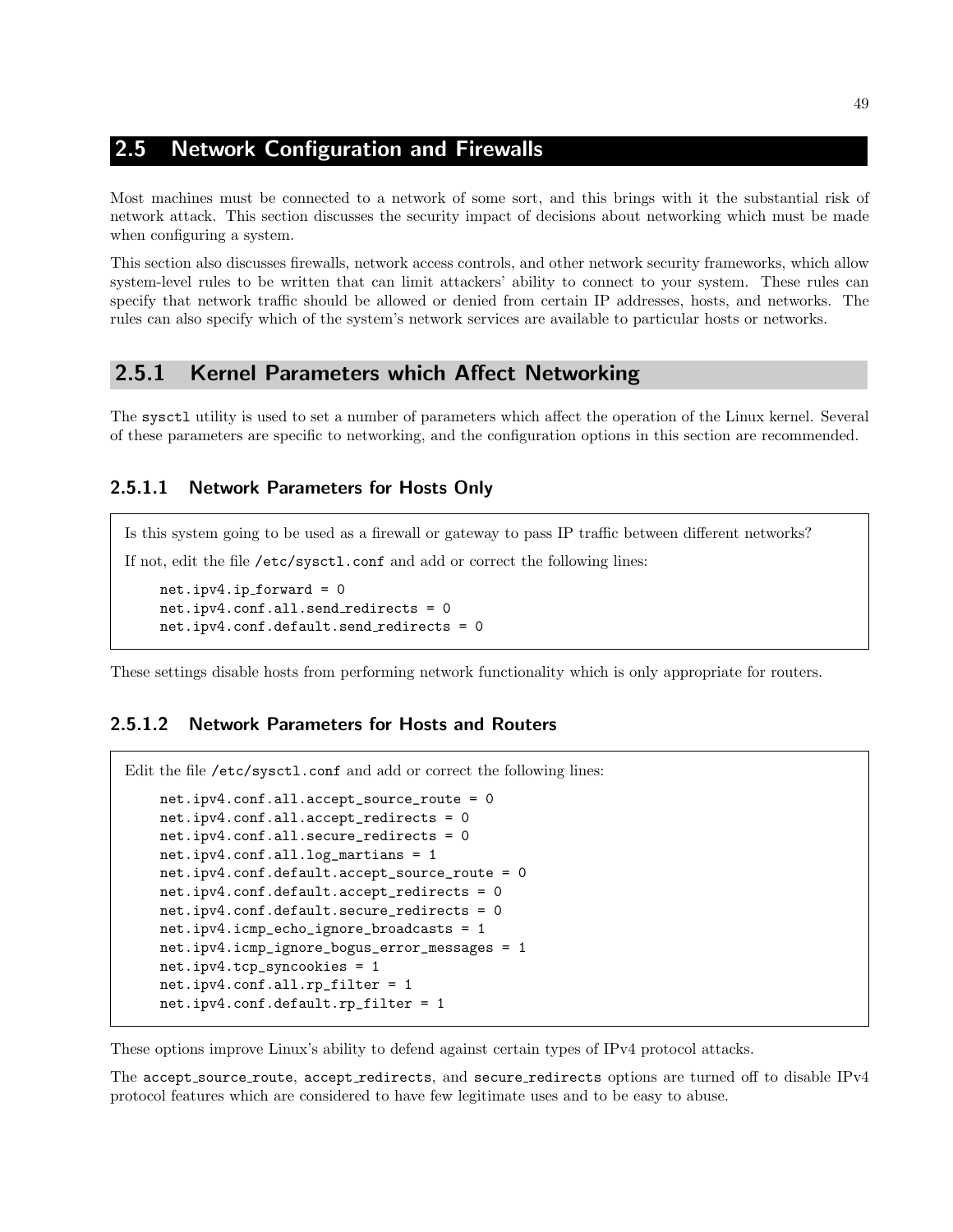The net.ipv4.conf.all.log martians option logs several types of suspicious packets, such as spoofed packets, source-routed packets, and redirects.

The icmp echo ignore broadcasts icmp ignore bogus error messages options protect against ICMP attacks.

The tcp\_syncookies option uses a cryptographic feature called SYN cookies to allow machines to continue to accept legitimate connections when faced with a SYN flood attack. See [\[12\]](#page-168-2) for further information on this option.

The rp\_filter option enables RFC-recommended source validation. It should not be used on machines which are routers for very complicated networks, but is helpful for end hosts and routers serving small networks.

For more information on any of these, see the kernel source documentation file  $/$ Documentation/networking/ip-sysctl.txt. $^{2}$  $^{2}$  $^{2}$ 

# 2.5.2 Wireless Networking

Wireless networking (sometimes referred to as 802.11 or Wi-Fi) presents a serious security risk to sensitive or classified systems and networks. Wireless networking hardware is much more likely to be included in laptop or portable systems than desktops or servers. See Section [3.3.14](#page-80-0) for information on Bluetooth wireless support. Bluetooth serves a different purpose and possesses a much shorter range, but it still presents serious security risks.

Removal of hardware is the only way to absolutely ensure that the wireless capability remains disabled. If it is completely impractical to remove the wireless hardware, and site policy still allows the device to enter sensitive spaces, every effort to disable the capability via software should be made. In general, acquisition policy should include provisions to prevent the purchase of equipment that will be used in sensitive spaces and includes wireless capabilities.

#### 2.5.2.1 Remove Wireless Hardware if Possible

Identifying the wireless hardware is the first step in removing it. The system's hardware manual should contain information on its wireless capabilities.

Wireless hardware included with a laptop typically takes the form of a mini-PCI card or PC card. Other forms include devices which plug into USB or Ethernet ports, but these should be readily apparent and easy to remove from the base system.

A PC Card (originally called a PCMCIA card) is designed to be easy to remove, though it may be hidden when inserted into the system. Frequently, there will be one or more buttons near the card slot that, when pressed, eject the card from the system. If no card is ejected, the slot is empty.

A mini-PCI card is approximately credit-card sized and typically accessible via a removable panel on the underside of the laptop. Removing the panel may require simple tools.

In addition to manually inspecting the hardware, it is also possible to query the system for its installed hardware devices. The commands /sbin/lspci and /sbin/lsusb will show a list of all recognized devices on their respective buses, and this may indicate the presence of a wireless device.

### 2.5.2.2 Disable Wireless Through Software Configuration

If it is impossible to remove the wireless hardware from the device in question, disable as much of it as possible through software. The following methods can disable software support for wireless networking, but note that

<span id="page-49-0"></span> ${}^{2}$ A recent version of this file can be found online at http://1xr.1inux.no/source/Documentation/networking/ip-sysct1.txt.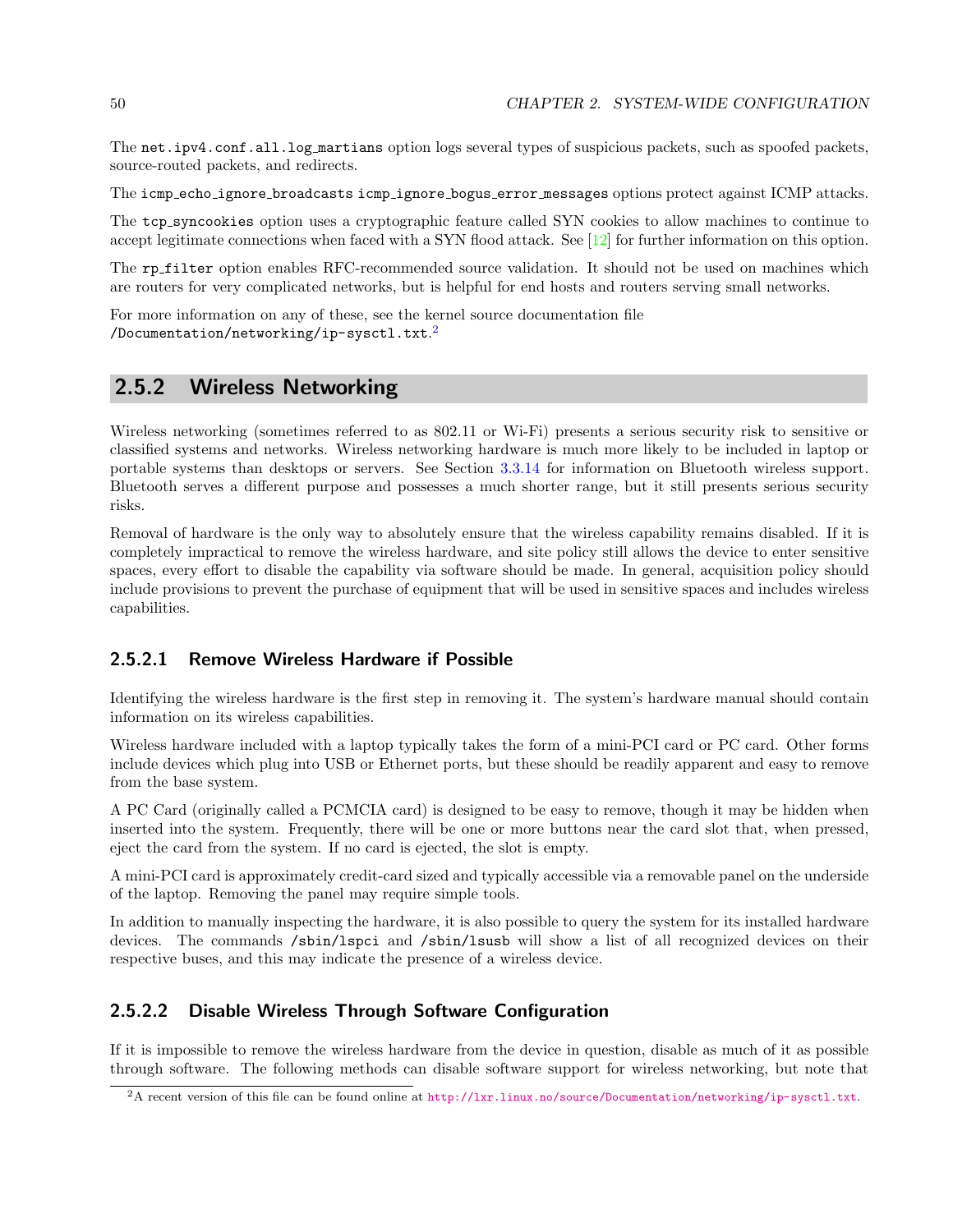these methods do not prevent malicious software or careless users from re-activating the devices.

### <span id="page-50-0"></span>2.5.2.2.1 Disable Wireless in BIOS

Some laptops that include built-in wireless support offer the ability to disable the device through the BIOS. This is system-specific; consult your hardware manual or explore the BIOS setup during boot.

## 2.5.2.2.2 Deactivate Wireless Interfaces

Deactivating the wireless interfaces should prevent normal usage of the wireless capability.

First, identify the interfaces available with the command:

```
# ifconfig -a
```
Additionally,the following command may also be used to determine whether wireless support ("extensions") is included for a particular interface, though this may not always be a clear indicator:

# iwconfig

After identifying any wireless interfaces (which may have names like wlan0, ath0, wifi0, or eth0), deactivate the interface with the command:

# ifdown interface

These changes will only last until the next reboot. To disable the interface for future boots, remove the appropriate interface file from /etc/sysconfig/network-scripts:

```
# rm /etc/sysconfig/network-scripts/ifcfg-interface
```
### 2.5.2.2.3 Disable Wireless Drivers

Removing the kernel drivers that provide support for wireless Ethernet devices will prevent users from easily activating the devices.

To remove the wireless drivers from the system:

# rm -r /lib/modules/kernelversion(s) /kernel/drivers/net/wireless

This command must also be repeated every time the kernel is upgraded.

# 2.5.3 IPv6

The system includes support for Internet Protocol version 6. A major and often-mentioned improvement over IPv4 is its enormous increase in the number of available addresses. Another important feature is its support for automatic configuration of many network settings.

# 2.5.3.1 Disable Support for IPv6 unless Needed

Because the IPv6 networking code is relatively new and complex, it is particularly important that it be disabled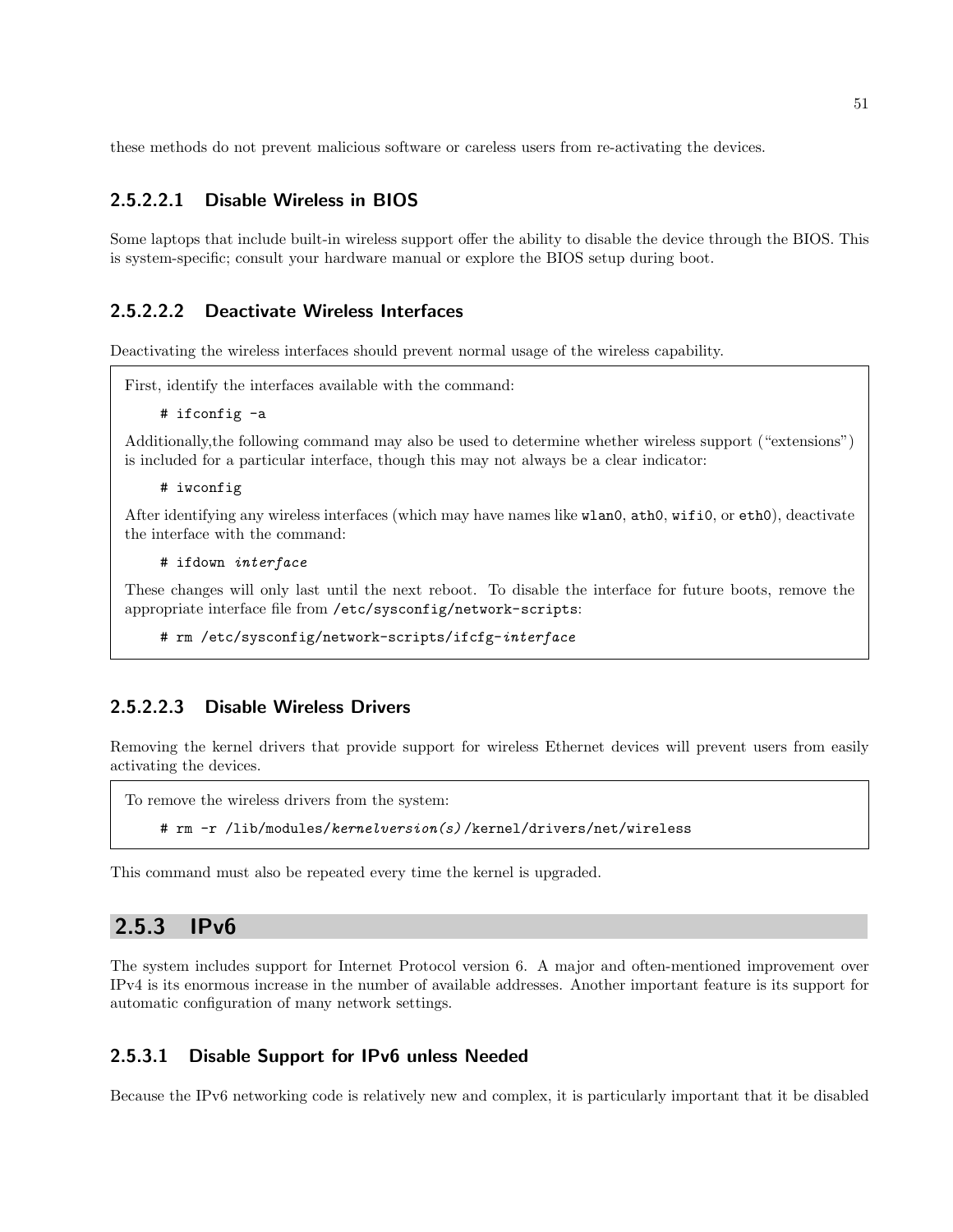unless needed. Despite configuration that suggests support for IPv6 has been disabled, link-local IPv6 address autoconfiguration occurs even when only an IPv4 address is assigned. The only way to effectively prevent execution of the IPv6 networking stack is to prevent the kernel from loading the IPv6 kernel module.

#### 2.5.3.1.1 Disable Automatic Loading of IPv6 Kernel Module

To prevent the IPv6 kernel module (ipv6) from being automatically loaded, add the following line to /etc/ modprobe.conf:

install ipv6 /bin/true

When the kernel requests the ipv6 module, this line will direct the system to run the program /bin/true instead.

#### 2.5.3.1.2 Disable Interface Usage of IPv6

To prevent configuration of IPv6 for all interfaces, add or correct the following lines in /etc/sysconfig/ network:

NETWORKING\_IPV6=no IPV6INIT=no

For each network interface IFACE, add or correct the following lines in /etc/sysconfig/network-scripts/ ifcfg-IFACE as an additional prevention mechanism:

IPV6INIT=no

If it becomes necessary later to configure IPv6, only the interfaces requiring it should be enabled.

#### 2.5.3.2 Configure IPv6 Settings if Necessary

A major feature of IPv6 is the extent to which systems implementing it can automatically configure their networking devices using information from the network. From a security perspective, manually configuring important configuration information is always preferable to accepting it from the network in an unauthenticated fashion.

#### 2.5.3.2.1 Disable Automatic Configuration

Disable the system's acceptance of router advertisements and redirects by adding or correcting the following line in /etc/sysconfig/network (note that this does not disable sending router solicitations):

IPV6\_AUTOCONF=no

#### 2.5.3.2.2 Manually Assign Global IPv6 Address

To manually assign an IP address for an interface  $IFACE$ , edit the file /etc/sysconfig/network-scripts/ ifcfg-IFACE. Add or correct the following line (substituting the correct IPv6 address):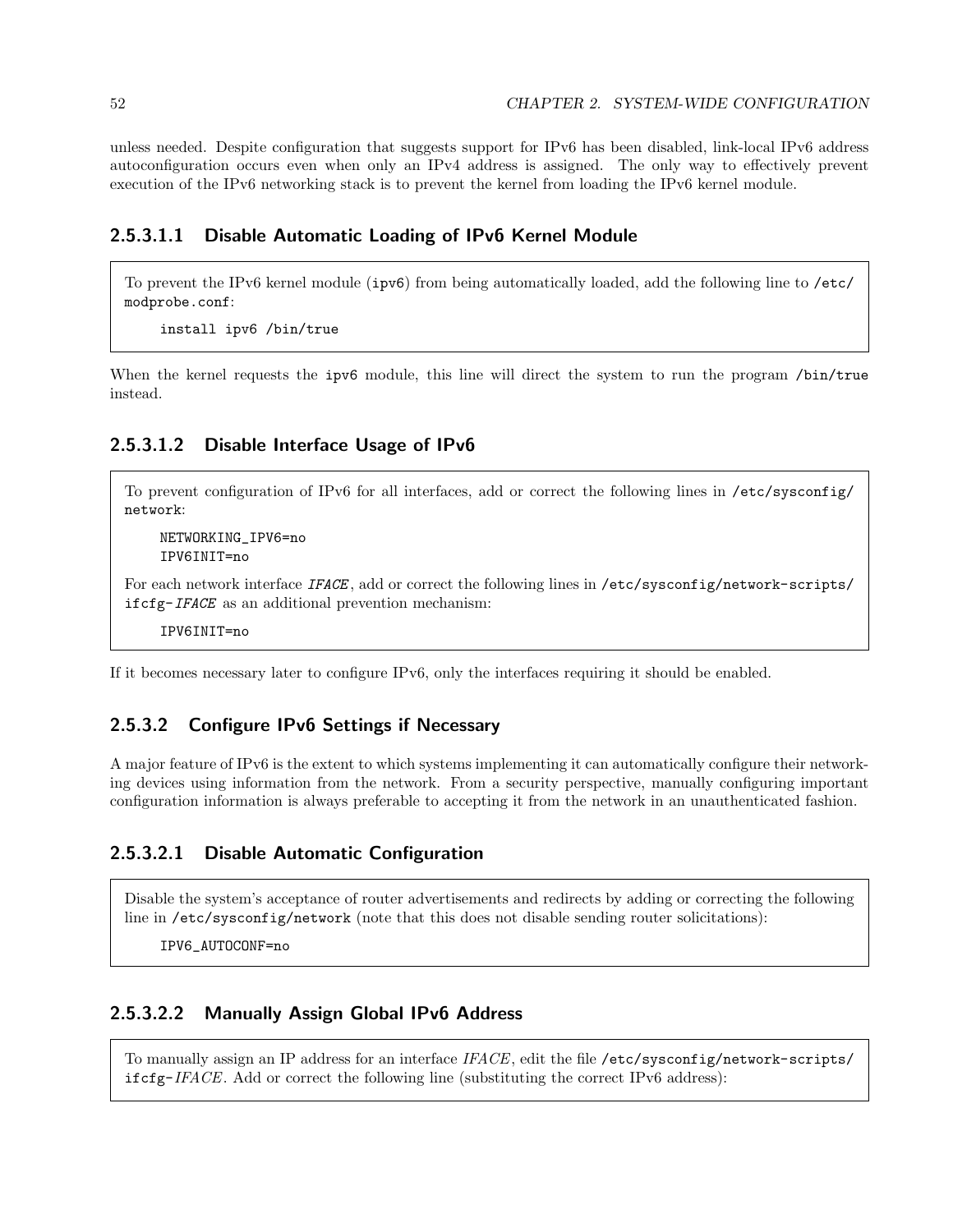IPV6ADDR=2001:0DB8::ABCD/64

Manually assigning an IP address is preferable to accepting one from routers or from the network otherwise. The example address here is an IPv6 address reserved for documentation purposes, as defined by RFC3849.

#### 2.5.3.2.3 Use Privacy Extensions for Address if Necessary

To introduce randomness into the automatic generation of IPv6 addresses, add or correct the following line in /etc/sysconfig/network-scripts/ifcfg-IFACE:

IPV6\_PRIVACY=rfc3041

Automatically-generated IPv6 addresses are based on the underlying hardware (e.g. Ethernet) address, and so it becomes possible to track a piece of hardware over its lifetime using its traffic. If it is important for a system's IP address to not trivially reveal its hardware address, this setting should be applied.

#### 2.5.3.2.4 Manually Assign IPv6 Router Address

Edit the file /etc/sysconfig/network-scripts/ifcfg-IFACE, and add or correct the following line (substituting your gateway IP as appropriate):

IPV6\_DEFAULTGW=2001:0DB8::0001

Router addresses should be manually set and not accepted via any autoconfiguration or router advertisement.

#### 2.5.3.2.5 Limit Network-Transmitted Configuration

Add the following lines to /etc/sysctl.conf to limit the configuration information requested from other systems, and accepted from the network:

```
net.ipv6.conf.default.router_solicitations = 0
net.ipv6.conf.default.accept_ra_rtr_pref = 0
net.ipv6.conf.default.accept_ra_pinfo = 0
net.ipv6.conf.default.accept_ra_defrtr = 0
net.ipv6.conf.default.autoconf = 0
net.ipv6.conf.default.dad_transmits = 0
net.ipv6.conf.default.max_addresses = 1
```
The router solicitations setting determines how many router solicitations are sent when bringing up the interface. If addresses are statically assigned, there is no need to send any solicitations.

The accept ra pinfo setting controls whether the system will accept prefix info from the router.

The accept ra defrtr setting controls whether the system will accept Hop Limit settings from a router advertisement. Setting it to 0 prevents a router from changing your default IPv6 Hop Limit for outgoing packets.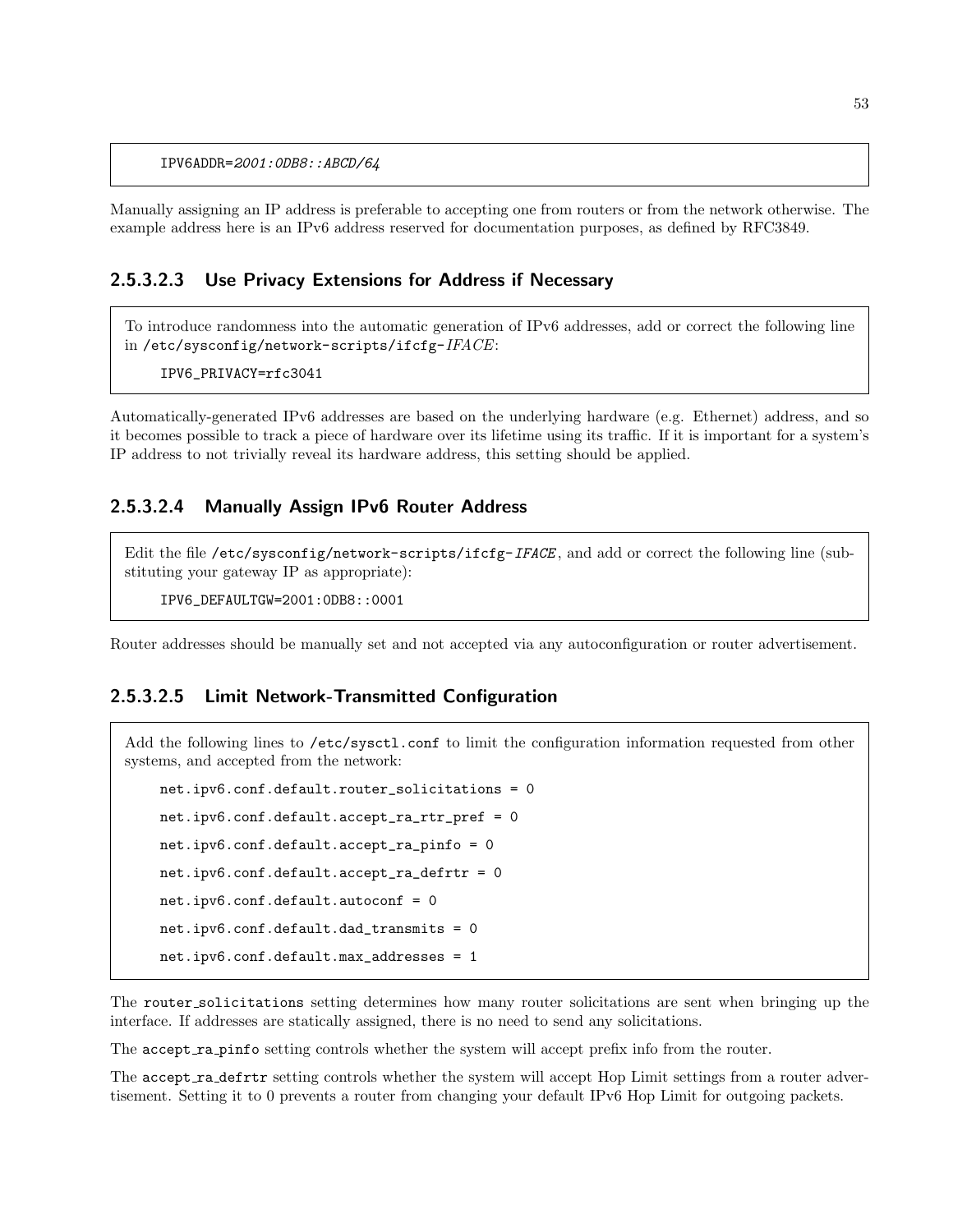The autoconf setting controls whether router advertisements can cause the system to assign a global unicast address to an interface.

The dad transmits setting determines how many neighbor solicitations to send out per address (global and link-local) when bringing up an interface to ensure the desired address is unique on the network.

The max addresses setting determines how many global unicast IPv6 addresses can be assigned to each interface. The default is 16, but it should be set to exactly the number of statically configured global addresses required.

# 2.5.4 TCP Wrapper

TCP Wrapper is a library which provides simple access control and standardized logging for supported applications which accept connections over a network. Historically, TCP Wrapper was used to support inetd services. Now that inetd is deprecated (see Section [3.2.1\)](#page-74-0), TCP Wrapper supports only services which were built to make use of the libwrap library. To determine whether a given executable daemon /path/to/daemon supports TCP Wrapper, check the documentation, or run:

\$ ldd /path/to/daemon | grep libwrap.so

If this command returns any output, then the daemon probably supports TCP Wrapper.

An alternative to TCP Wrapper support is packet filtering using iptables. Note that iptables works at the network level, while TCP Wrapper works at the application level. This means that iptables filtering is more efficient and more resistant to flaws in the software being protected, but TCP Wrapper provides support for logging, banners, and other application-level tricks which iptables cannot provide.

#### 2.5.4.1 How TCP Wrapper Protects Services

TCP Wrapper provides access control for the system's network services using two configuration files. When a connection is attempted:

- 1. The file /etc/hosts.allow is searched for a rule matching the connection. If one is found, the connection is allowed.
- 2. Otherwise, the file /etc/hosts.deny is searched for a rule matching the connection. If one is found, the connection is rejected.
- 3. If no matching rules are found in either file, then the connection is allowed. By default, TCP Wrapper does not block access to any services.

In the simplest case, each rule in /etc/hosts.allow and /etc/hosts.deny takes the form:

```
daemon : client
```
where **daemon** is the name of the server process for which the connection is destined, and **client** is the partial or full hostname or IP address of the client. It is valid for *daemon* and *client* to contain one item, a comma-separated list of items, or a special keyword like ALL, which matches any service or client. (See the hosts access(5) manpage for a list of other keywords.)

Note: Partial hostnames start at the root domain and are delimited by the . character. So the client machine host03.dev.example.com, with IP address 10.7.2.3, could be matched by any of the specifications:

.example.com .dev.example.com 10.7.2.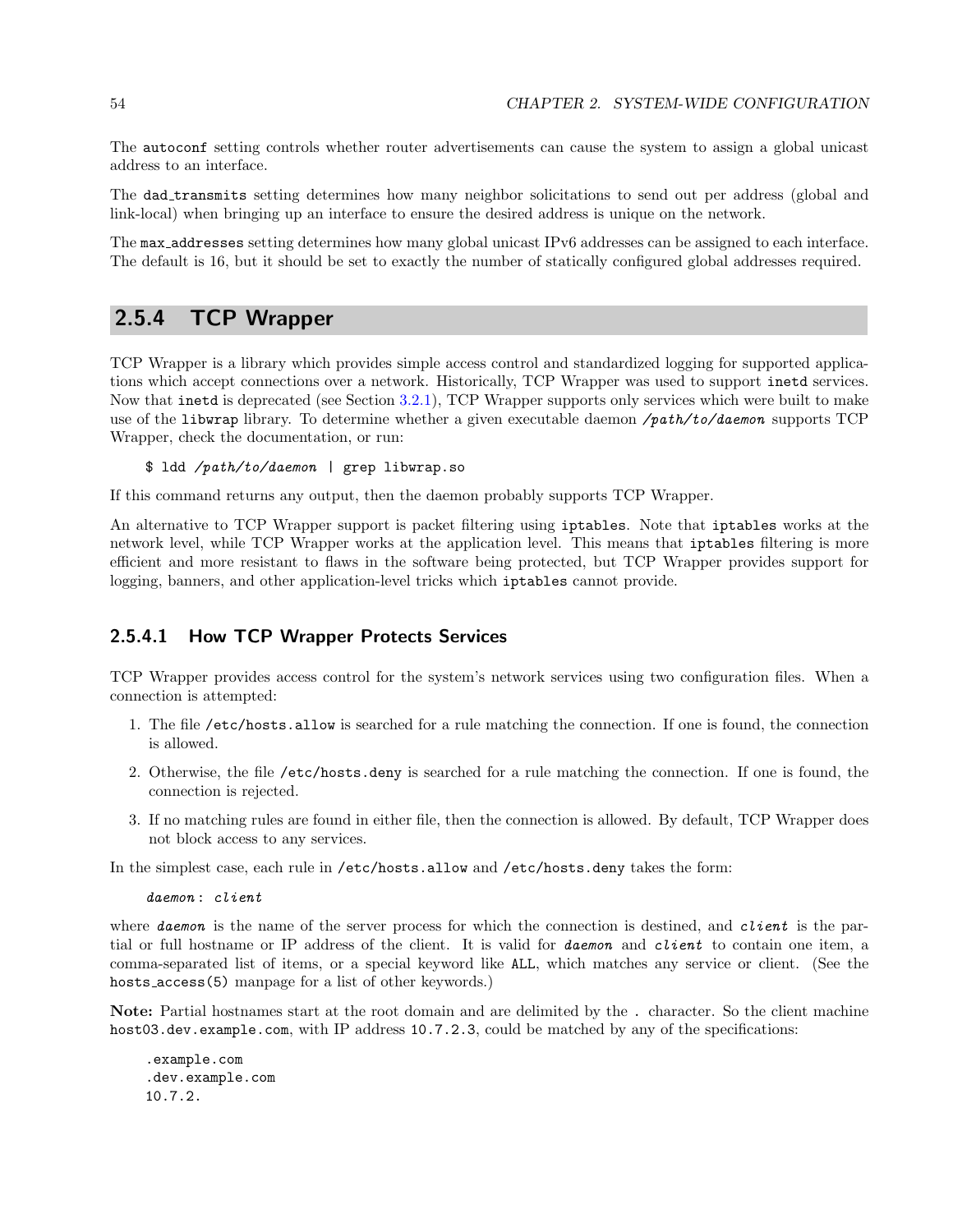#### 2.5.4.2 Reject All Connections From Other Hosts if Appropriate

Restrict all connections to non-public services to localhost only. Suppose *pubsru1* and *pubsru2* are the names of daemons which must be accessed remotely. Configure TCP Wrapper as follows. Edit /etc/hosts.allow. Add the following lines: pubsrv1 ,pubsrv2 : ALL ALL: localhost Edit /etc/hosts.deny. Add the following line: ALL: ALL

These rules deny connections to all TCP Wrapper enabled services from any host other than localhost, but allow connections from anywhere to the services which must be publicly accessible. (If no public services exist, the first line in /etc/hosts.allow may be omitted.)

### 2.5.4.3 Allow Connections Only From Hosts in This Domain if Appropriate

For each daemon, *domainsrv*, which only needs to be contacted from inside the local domain, example.com, configure TCP Wrapper to deny remote connections.

Edit /etc/hosts.allow. Add the following line:

domainsrv : .example.com

Edit /etc/hosts.deny. Add the following line:

domainsrv : ALL

There are many possible examples of services which need to communicate only within the local domain. If a machine is a local compute server, it may be necessary for users to connect via SSH from their desktop workstations, but not from outside the domain. In that case, you should protect the daemon sshd using this method. As another example, RPC-based services such as NFS might be enabled within the domain only, in which case the daemon portmap should be protected.

Note: This example protects only the service *domainsrv*. No filtering is done on other services unless a line is entered into /etc/hosts.deny which refers to those services by name, or which restricts the special service ALL.

#### 2.5.4.4 Monitor Syslog for Relevant Connections and Failures

Ensure that the following line exists in /etc/syslog.conf. (This is the default, so it is likely to be correct if the configuration has not been modified):

authpriv.\* /var/log/secure

Configure logwatch or other log monitoring tools to periodically summarize failed connections reported by TCP Wrapper at the facility authpriv.info.

By default, TCP Wrapper audits all rejected connections at the facility authpriv, level info. In the log file, TCP Wrapper rejections will contain the substring:

daemon [pid]: refused connect from ipaddr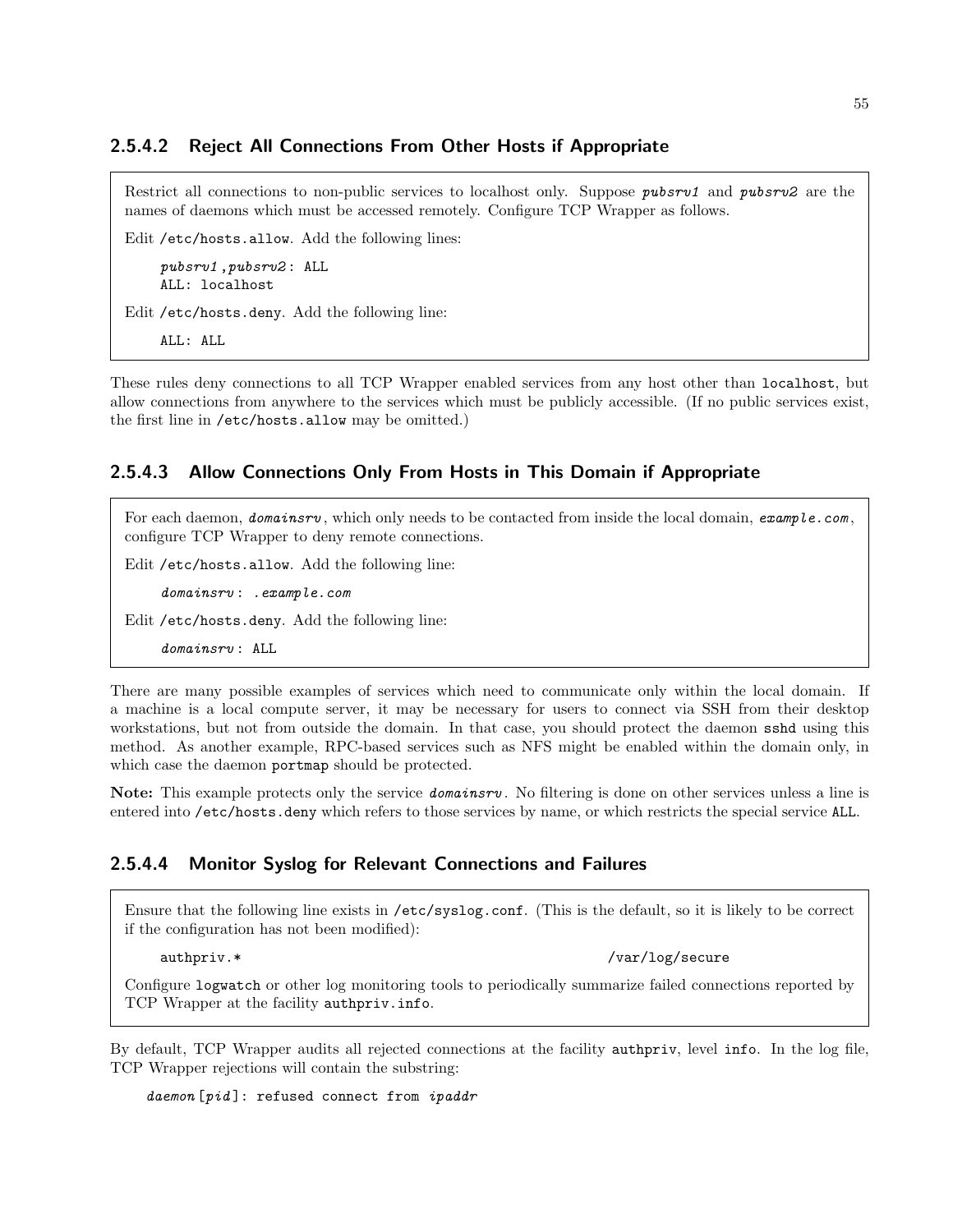These lines can be used to detect malicious scans, and to debug failures resulting from an incorrect TCP Wrapper configuration.

If appropriate, it is possible to change the syslog facility and level used by a given TCP Wrapper rule by adding the severity option to each desired configuration line in /etc/hosts.deny:

daemon: client : severity facility. level

By default, successful connections are not logged by TCP Wrapper. See Section [2.6](#page-64-0) for more information about system auditing.

#### 2.5.4.5 Further Resources

For more information about TCP Wrapper, see the  $\text{tcpd}(8)$  and hosts access(5) manpages and the documentation directory /usr/share/doc/tcp\_wrappers-version.

Some information may be available from the Tools section of the author's website, <http://www.porcupine.org>, and from the RHEL4 Reference Guide [\[6\]](#page-168-3).

### 2.5.5 Iptables and Ip6tables

A host-based firewall called Netfilter is included as part of the Linux kernel distributed with the system. It is activated by default. This firewall is controlled by the program iptables, and the entire capability is frequently referred to by this name. An analogous program called ip6tables handles filtering for IPv6.

Unlike TCP Wrappers, which depends on the network server program to support and respect the rules written, Netfilter filtering occurs at the kernel level, before a program can even process the data from the network packet. As such, any program on the system is affected by the rules written.

This section provides basic information about strengthening the iptables and ip6tables configurations included with the system. For more complete information that may allow the construction of a sophisticated ruleset tailored to your environment, please consult the references at the end of this section.

#### 2.5.5.1 Inspect and Activate Default Rules

View the currently-enforced iptables rules by running the command:

# iptables -nL --line-numbers

The command is analogous for the ip6tables program.

If the firewall does not appear to be active (i.e., no rules appear), activate it and ensure that it starts at boot by issuing the following commands (and analogously for ip6tables):

```
# service iptables restart
# chkconfig iptables on
```
The default iptables rules are:

```
Chain INPUT (policy ACCEPT)
num target prot opt source destination
1 RH-Firewall-1-INPUT all -- 0.0.0.0/0 0.0.0.0/0
```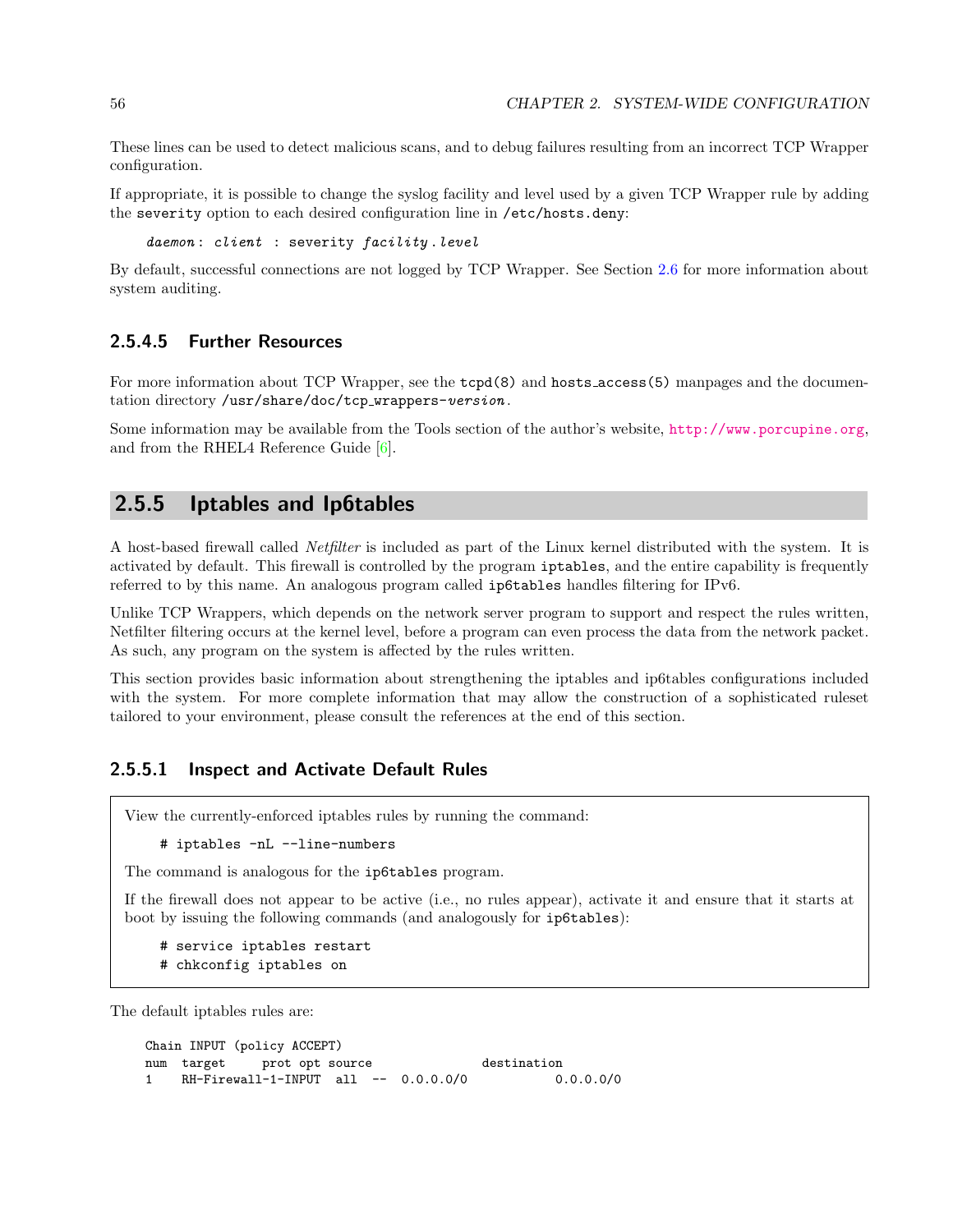| Chain FORWARD (policy ACCEPT)            |               |     |        |                                          |             |                                  |  |  |
|------------------------------------------|---------------|-----|--------|------------------------------------------|-------------|----------------------------------|--|--|
| num                                      | target        |     |        | prot opt source                          | destination |                                  |  |  |
| 1                                        |               |     |        | $RH-Firewall-1-IMPUT$ all $--$ 0.0.0.0/0 | 0.0.0.0/0   |                                  |  |  |
|                                          |               |     |        |                                          |             |                                  |  |  |
| Chain OUTPUT (policy ACCEPT)             |               |     |        |                                          |             |                                  |  |  |
| num                                      | target        |     |        | prot opt source                          | destination |                                  |  |  |
|                                          |               |     |        |                                          |             |                                  |  |  |
| Chain RH-Firewall-1-INPUT (2 references) |               |     |        |                                          |             |                                  |  |  |
| num                                      | target        |     |        | prot opt source                          | destination |                                  |  |  |
| $\mathbf{1}$                             | ACCEPT        |     |        | all $-- 0.0.0.0/0$                       | 0.0.0.0/0   |                                  |  |  |
| 2                                        | ACCEPT        |     |        | $icmp$ -- 0.0.0.0/0                      | 0.0.0.0/0   | icmp type 255                    |  |  |
| 3                                        | <b>ACCEPT</b> | esp |        | $-- 0.0.0.0/0$                           | 0.0.0.0/0   |                                  |  |  |
| 4                                        | <b>ACCEPT</b> | ah  |        | $- - 0.0.0.0/0$                          | 0.0.0.0/0   |                                  |  |  |
| 5                                        | <b>ACCEPT</b> |     |        | $\text{udp}$ -- 0.0.0.0/0                | 224.0.0.251 | udp dpt:5353                     |  |  |
| 6                                        | <b>ACCEPT</b> | udp |        | $-- 0.0.0.0/0$                           | 0.0.0.0/0   | udp dpt:631                      |  |  |
| $\overline{7}$                           | <b>ACCEPT</b> | tcp | $- \,$ | 0.0.0.0/0                                | 0.0.0.0/0   | $tcp$ dpt:631                    |  |  |
| 8                                        | <b>ACCEPT</b> | all |        | $-- 0.0.0.0/0$                           | 0.0.0.0/0   | state RELATED, ESTABLISHED       |  |  |
| 9                                        | <b>ACCEPT</b> | tcp | $--$   | 0.0.0.0/0                                | 0.0.0.0/0   | state NEW tcp dpt:22             |  |  |
| 10                                       | REJECT        | all |        | $-- 0.0.0.0/0$                           | 0.0.0.0/0   | reject-with icmp-host-prohibited |  |  |

The ip6tables default rules are similar, with its rules 2 and 10 reflecting protocol naming and addressing differences. Instead of rule 8, however, ip6tables includes two rules that accept all incoming udp and tcp packets with a particular destination port range. This is because the current Netfilter implementation for IPv6 lacks reliable connection-tracking functionality.

#### 2.5.5.2 Understand the Default Ruleset

Understanding and creating firewall rules can be a challenging activity, filled with corner cases and difficult-todebug problems. Because of this, administrators should develop a thorough understanding of the default ruleset before carefully modifying it.

The default ruleset is divided into four sections, each of which is called a chain: INPUT, FORWARD, OUTPUT, and RH-Firewall-1-INPUT. INPUT, OUTPUT, and FORWARD are built-in chains.

- The INPUT chain is activated on packets destined for (i.e., addressed to) the system.
- The OUTPUT chain is activated on packets which are originating from the system.
- The FORWARD chain is activated for packets that the system will process and send through another interface, if so configured.
- The RH-Firewall-1-INPUT chain is a custom (or user-defined) chain, which is used by the INPUT and FORWARD chains.

A packet starts at the first rule in the appropriate chain and proceeds until it matches a rule. If a match occurs, then control will jump to the specified target. The default ruleset uses the built-in targets ACCEPT and REJECT, and also the user-defined target/chain RH-Firewall-1-INPUT. Jumping to the target ACCEPT means to allow the packet through, while REJECT means to drop the packet and send an error message to the sending host. A related target called DROP means to drop the packet on the floor without even sending an error message.

The default policy for all of the built-in chains (shown after their names in the rule output above) is set to ACCEPT. This means that if no rules in the chain match the packets, they are allowed through. Because no rules at all are written for the OUTPUT chain, this means that iptables does not stop any packets originating from the system. The INPUT and FORWARD chains jump to the user-defined target RH-Firewall-1-INPUT for all packets.

RH-Firewall-1-INPUT tries to match, in order, the following rules for both iptables and ip6tables: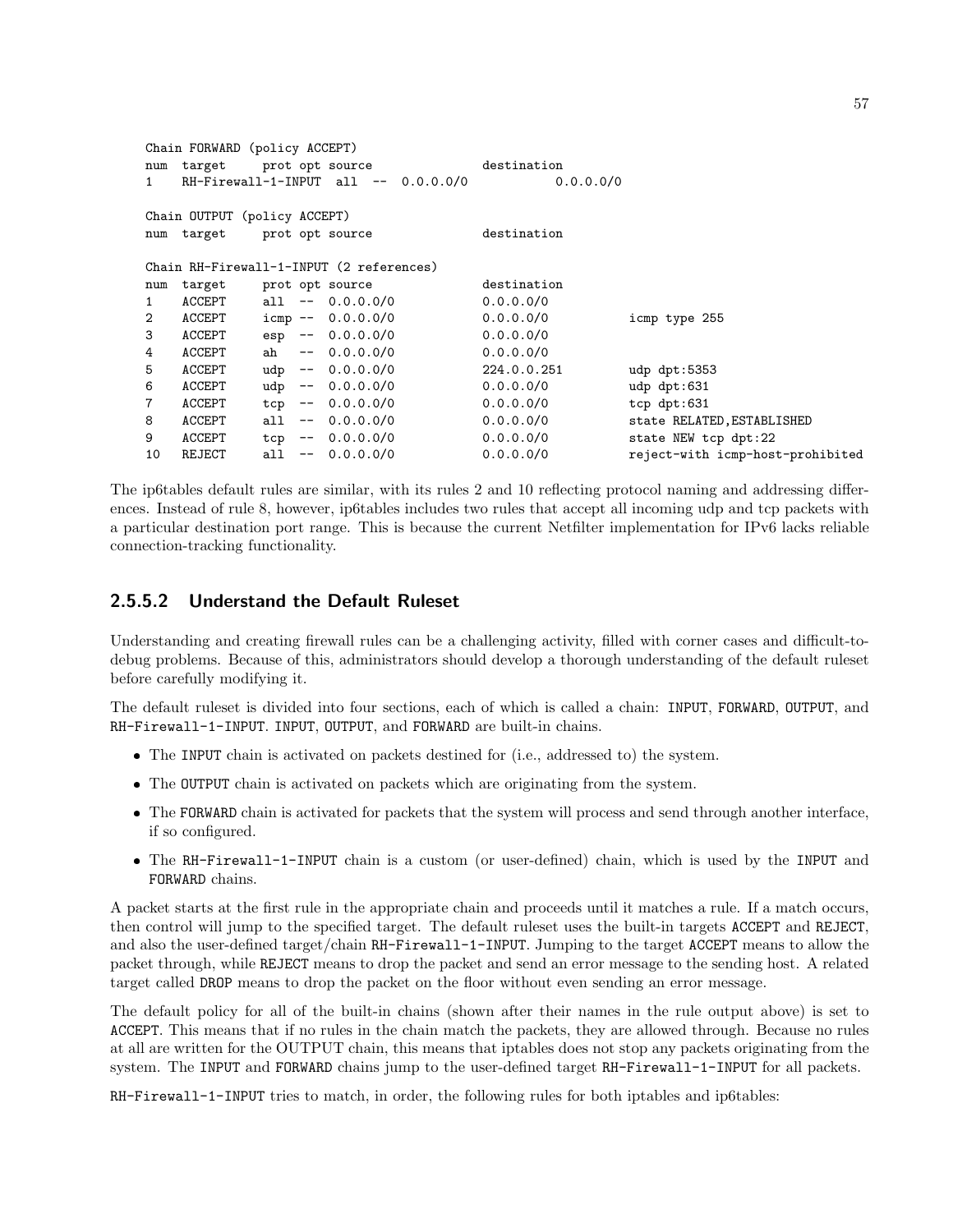• Rule 1 appears to accept all packets. However, this appears true only because the rules are not presented in verbose mode. Executing the command

# iptables -vnL --line-numbers

reveals that this rule applies only to the loopback (lo) interface (see column in), while all other rules apply to all interfaces. Thus, packets not coming from the loopback interface do not match and proceed to the next rule.

- Rule 2 explicitly allows all icmp packet types; iptables uses the code 255 to mean all icmp types.
- Rule 3 explicitly allows all esp packets; these are packets which contain IPsec ESP headers.
- Rule 4 explicitly allows all ah packets; these are packets which contain an IPsec authentication header SPI.
- Rule 5 allows inbound communication on udp port 5353 (mDNS), which the avahi daemon uses.
- Rules 6 and 7 allows inbound communication on both tcp and udp port 631, which the cups daemon uses.
- Rule 8, in the iptables rules, allows inbound packets that are part of a session initiated by the system. In ip6tables, rules 8 and 9 allow any inbound packets with a destination port address between 32768 and 61000.
- Rule 9 (10, for ip6tables) allows inbound connections in tcp port 22, which is the SSH protocol.
- Rule 10 (11, for ip6tables) rejects all other packets and sends an error message to the sender. Because this is the last rule and matches any packet, it effectively prevents any packet from reaching the chain's default ACCEPT target. Preventing the acceptance of any packet that is not explicitly allowed is proper design for a firewall.

### 2.5.5.3 Strengthen the Default Ruleset

The default rules can be strengthened. The system scripts that activate the firewall rules expect them to be defined in the configuration files iptables and ip6tables in the directory /etc/sysconfig. Many of the lines in these files are similar to the command line arguments that would be provided to the programs /sbin/iptables or /sbin/ip6tables – but some are quite different.



The program system-config-securitylevel allows additional services to penetrate the default firewall rules and automatically adjusts /etc/ sysconfig/ iptables . This program is only useful if the default ruleset meets your security requirements. Otherwise, this program should not be used to make changes to the firewall configuration because it re-writes the saved configuration file.

The following recommendations describe how to strengthen the default ruleset configuration file. An alternative to editing this configuration file is to create a shell script that makes calls to the iptables program to load in rules, and then invokes service iptables save to write those loaded rules to /etc/sysconfig/iptables.

The following alterations can be made directly to /etc/sysconfig/iptables and /etc/sysconfig/ip6tables. Instructions apply to both unless otherwise noted. Language and address conventions for regular iptables are used throughout this section; configuration for ip6tables will be either analogous or explicitly covered.

### 2.5.5.3.1 Change the Default Policies

Change the default policy to DROP (from ACCEPT) for the INPUT and FORWARD built-in chains: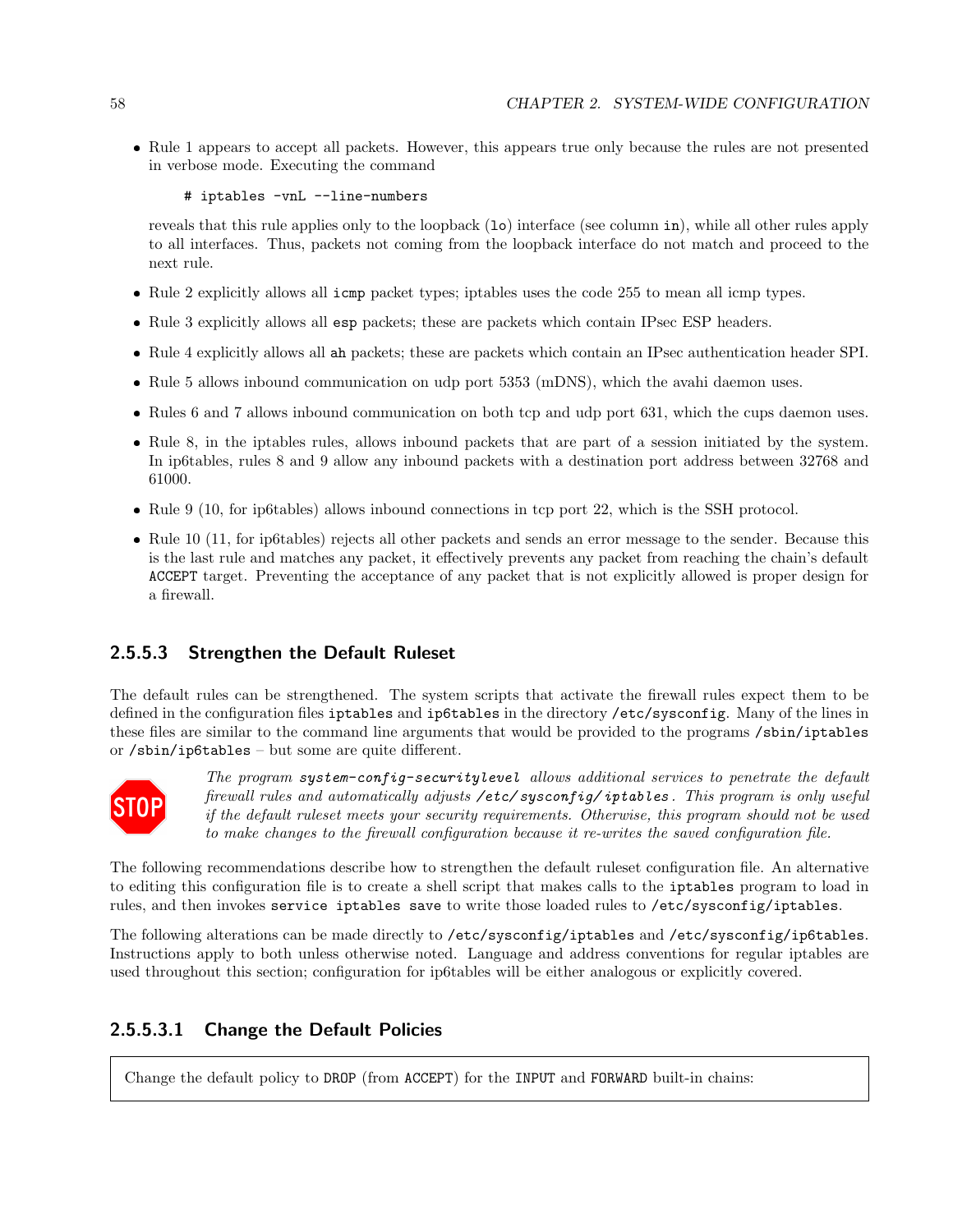```
*filter
:INPUT DROP [0:0]
:FORWARD DROP [0:0]
```
Changing the default policy in this way implements proper design for a firewall, i.e. any packets which are not explicitly permitted should not be accepted.

#### 2.5.5.3.2 Restrict ICMP Message Types

In /etc/sysconfig/iptables, the accepted ICMP messages types can be restricted. To accept only ICMP echo reply, destination unreachable, and time exceeded messages, remove the line:

-A RH-Firewall-1-INPUT -p icmp --icmp-type any -j ACCEPT

and insert the lines:

-A RH-Firewall-1-INPUT -p icmp --icmp-type echo-reply -j ACCEPT -A RH-Firewall-1-INPUT -p icmp --icmp-type destination-unreachable -j ACCEPT -A RH-Firewall-1-INPUT -p icmp --icmp-type time-exceeded -j ACCEPT

To allow the system to respond to pings, also insert the following line:

-A RH-Firewall-1-INPUT -p icmp --icmp-type echo-request -j ACCEPT

Ping responses can also be limited to certain networks or hosts by using the -s option in the previous rule.

Because IPv6 depends so heavily on ICMPv6, it is preferable to deny the ICMPv6 packets you know you don't need (e.g. ping requests) in /etc/sysconfig/ip6tables, while letting everything else through:

-A RH-Firewall-1-INPUT -p icmpv6 --icmpv6-type echo-request -j DROP

If you are going to statically configure the machine's address, it should ignore Router Advertisements which could add another IPv6 address to the interface or alter important network settings:

-A RH-Firewall-1-INPUT -p icmpv6 --icmpv6-type router-advertisement -j DROP

Restricting other ICMPv6 message types in /etc/sysconfig/ip6tables is not recommended because the operation of IPv6 depends heavily on ICMPv6. Thus, more care must be taken when blocking ICMPv6 types.

#### 2.5.5.3.3 Remove IPsec Rules

If the system will not process IPsec traffic, then remove the following rules:

-A RH-Firewall-1-INPUT -p 50 -j ACCEPT -A RH-Firewall-1-INPUT -p 51 -j ACCEPT

#### 2.5.5.3.4 Log and Drop Packets with Suspicious Source Addresses

Packets with non-routable source addresses should be rejected, as they may indicate spoofing. Because the modified policy will reject non-matching packets, you only need to add these rules if you are interested in also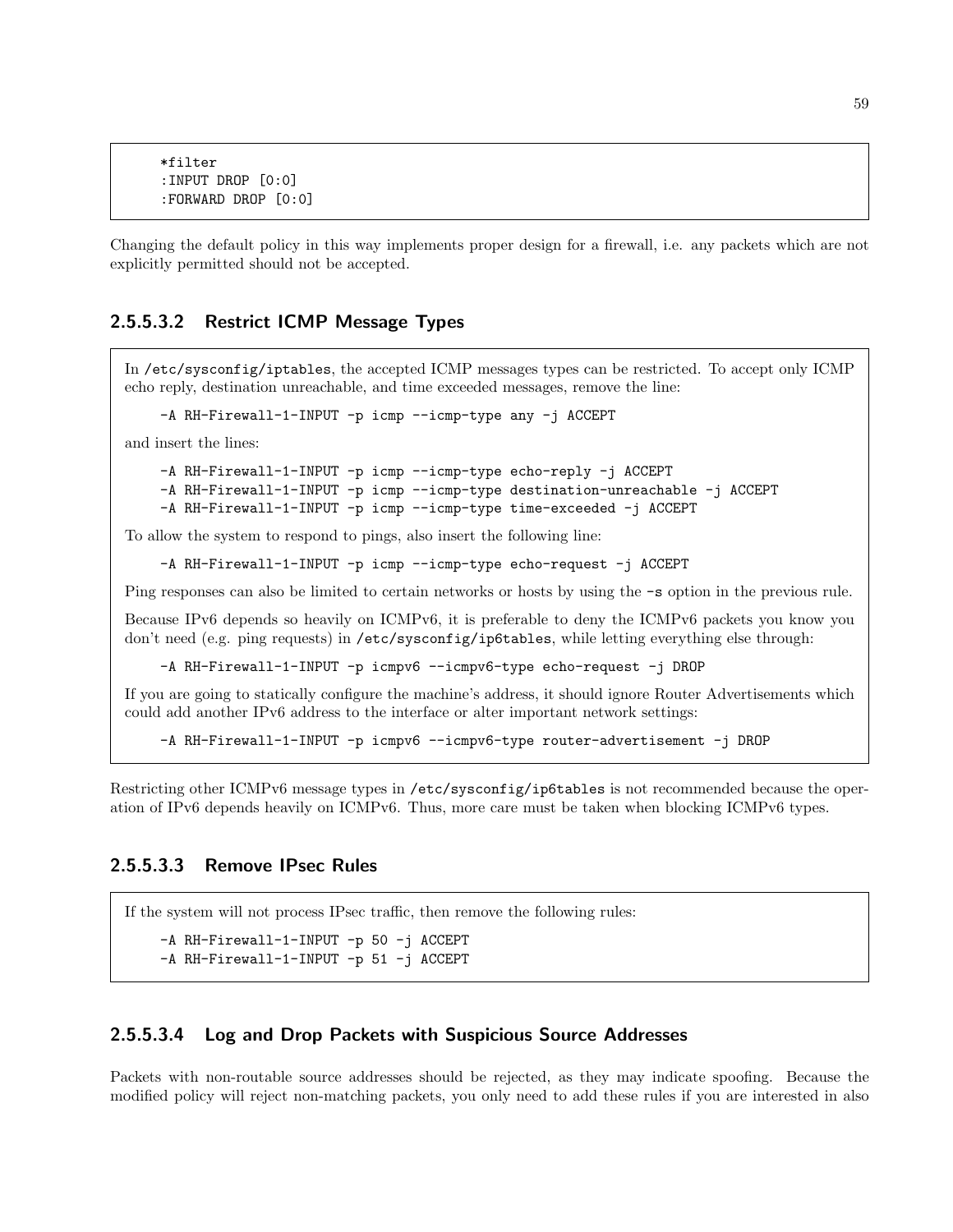logging these spoofing or suspicious attempts before they are dropped. If you do choose to log various suspicious traffic, add identical rules with a target of DROP after each LOG.

To log and then drop these IPv4 packets, insert the following rules in /etc/sysconfig/iptables (excepting any that are intentionally used):

-A INPUT -i eth0 -s 10.0.0.0/8 -j LOG --log-prefix "IP DROP SPOOF A: " -A INPUT -i eth0 -s 172.16.0.0/12 -j LOG --log-prefix "IP DROP SPOOF B: " -A INPUT -i eth0 -s 192.168.0.0/16 -j LOG --log-prefix "IP DROP SPOOF C: " -A INPUT -i eth0 -s 224.0.0.0/4 -j LOG --log-prefix "IP DROP MULTICAST D: "  $-A$  INPUT  $-i$  ethO  $-s$  240.0.0.0/5  $-i$  LOG  $--log-prefix$  "IP DROP SPOOF E: "  $-A$  INPUT  $-i$  eth0  $-d$  127.0.0.0/8  $-i$  LOG  $-i$ og-prefix "IP DROP LOOPBACK: "

Similarly, you might wish to log packets containing some IPv6 reserved addresses if they are not expected on your network:

```
-A INPUT -i ethO -s ::1 -j LOG --log-prefix "IPv6 DROP LOOPBACK: "
-A INPUT -s 2002:E000::/20 -j LOG --log-prefix "IPv6 6to4 TRAFFIC: "
-A INPUT -s 2002:7F00::/24 -j LOG --log-prefix "IPv6 6to4 TRAFFIC: "
-A INPUT -s 2002:0000::/24 -j LOG --log-prefix "IPv6 6to4 TRAFFIC: "
-A INPUT -s 2002:FF00::/24 -j LOG --log-prefix "IPv6 6to4 TRAFFIC: "
-A INPUT -s 2002:0A00::/24 -j LOG --log-prefix "IPv6 6to4 TRAFFIC: "
-A INPUT -s 2002:AC10::/28 -j LOG --log-prefix "IPv6 6to4 TRAFFIC: "
-A INPUT -s 2002:C0A8::/32 -j LOG --log-prefix "IPv6 6to4 TRAFFIC: "
```
If you are not expecting to see site-local multicast or auto-tunneled traffic, you can log those:

-A INPUT -s FF05::/16 -j LOG --log-prefix "IPv6 SITE-LOCAL MULTICAST: " -A INPUT -s ::0.0.0.0/96 -j LOG --log-prefix "IPv4 COMPATIBLE IPv6 ADDR: "

If you wish to block multicasts to all link-local nodes (e.g. if you are not using router autoconfiguration and do not plan to have any services that multicast to the entire local network), you can block the link-local all-nodes multicast address (before accepting incoming ICMPv6):

-A INPUT -d FF02::1 -j LOG --log-prefix "Link-local All-Nodes Multicast: "

However, if you're going to allow IPv4 compatible IPv6 addresses (of the form ::0.0.0.0.0/96), you should then consider logging the non-routable IPv4-compatible addresses:

-A INPUT -s ::0.0.0.0/104 -j LOG --log-prefix "IP NON-ROUTABLE ADDR: "  $-A$  INPUT  $-s$  ::127.0.0.0/104  $-j$  LOG  $--log-prefix$  "IP DROP LOOPBACK: " -A INPUT -s ::224.0.0.0.0/100 -j LOG --log-prefix "IP DROP MULTICAST D: " -A INPUT -s ::255.0.0.0/104 -j LOG --log-prefix "IP BROADCAST: "

If you are not expecting to see any IPv4 (or IPv4-compatible) traffic on your network, consider logging it before it gets dropped:

-A INPUT -s ::FFFF:0.0.0.0/96 -j LOG --log-prefix "IPv4 MAPPED IPv6 ADDR: " -A INPUT -s 2002::/16 -j LOG --log-prefix "IPv6 6to4 ADDR: "

The following rule will log all traffic originating from a site-local address, which is deprecated address space:

-A INPUT -s FEC0::/10 -j LOG --log-prefix "SITE-LOCAL ADDRESS TRAFFIC: "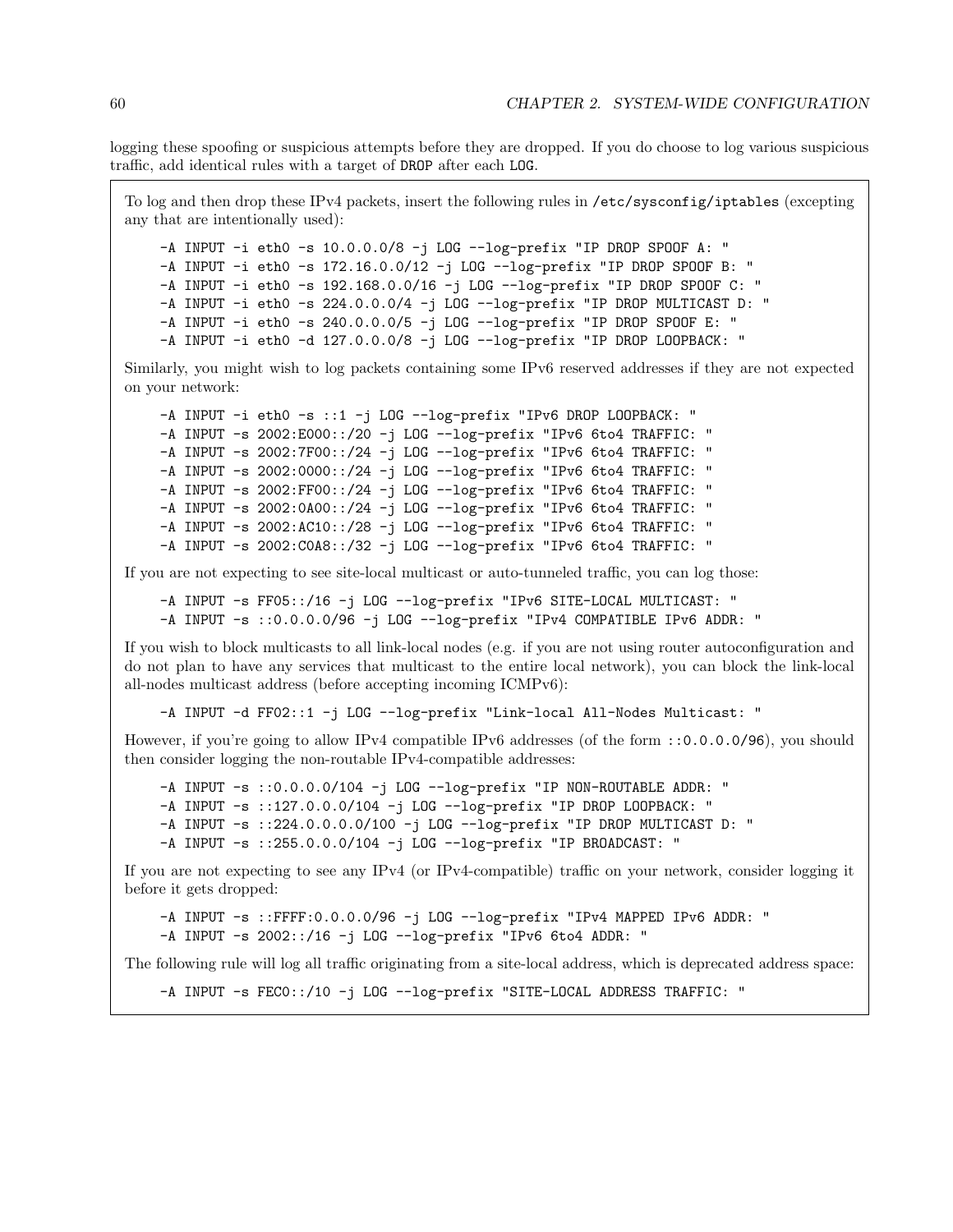#### 2.5.5.3.5 Log and Drop All Other Packets

```
To log before dropping all packets that are not explicitly accepted by previous rules, change the final lines
from
    -A RH-Firewall-1-INPUT -j REJECT --reject-with icmp-host-prohibited
    COMMIT
to
    -A RH-Firewall-1-INPUT -j LOG
    -A RH-Firewall-1-INPUT -j DROP
    COMMIT
```
The rule to log all dropped packets must be used with care. Chatty but otherwise non-malicious network protocols (e.g. NetBIOS) may result in voluminous logs; insertion of earlier rules to explicitly drop their packets without logging may be appropriate.

## 2.5.5.4 Further Strengthening

Further strengthening, particularly as a result of customization to a particular environment, is possible for the iptables rules. Consider the following options, though their practicality depends on the network environment and usage scenario:

- Restrict outgoing traffic. As shown above, the OUTPUT chain's default policy can be changed to DROP, and rules can be written to specifically allow only certain types of outbound traffic. Such a policy could prevent casual usage of insecure protocols such as ftp and telnet, or even disrupt spyware. However, it would still not prevent a sophisticated user or program from using a proxy to circumvent the intended effects, and many client programs even try to automatically tunnel through port 80 to avoid such restrictions.
- SYN flood protection. SYN flood protection can be provided by iptables, but might run into limiting issues for servers. For example, the iplimit match can be used to limit simultaneous connections from a given host or class. Similarly, the recent match allows the firewall to deny additional connections from any host within a given period of time (e.g. more than  $3$  –state NEW connections on port 22 within a minute to prevent dictionary login attacks).

A more precise option for DoS protection is using TCP SYN cookies. (See Section [2.5.1.2](#page-48-0) for more information.)

# 2.5.5.5 Further Resources

More complex, restrictive, and powerful rulesets can be created, but this requires careful customization that relies on knowledge of the particular environment. The following resources provide more detailed information:

- The iptables(8) man page
- The Netfilter Project's documentation at <http://www.netfilter.org>
- The Red Hat Enterprise Linux Reference Guide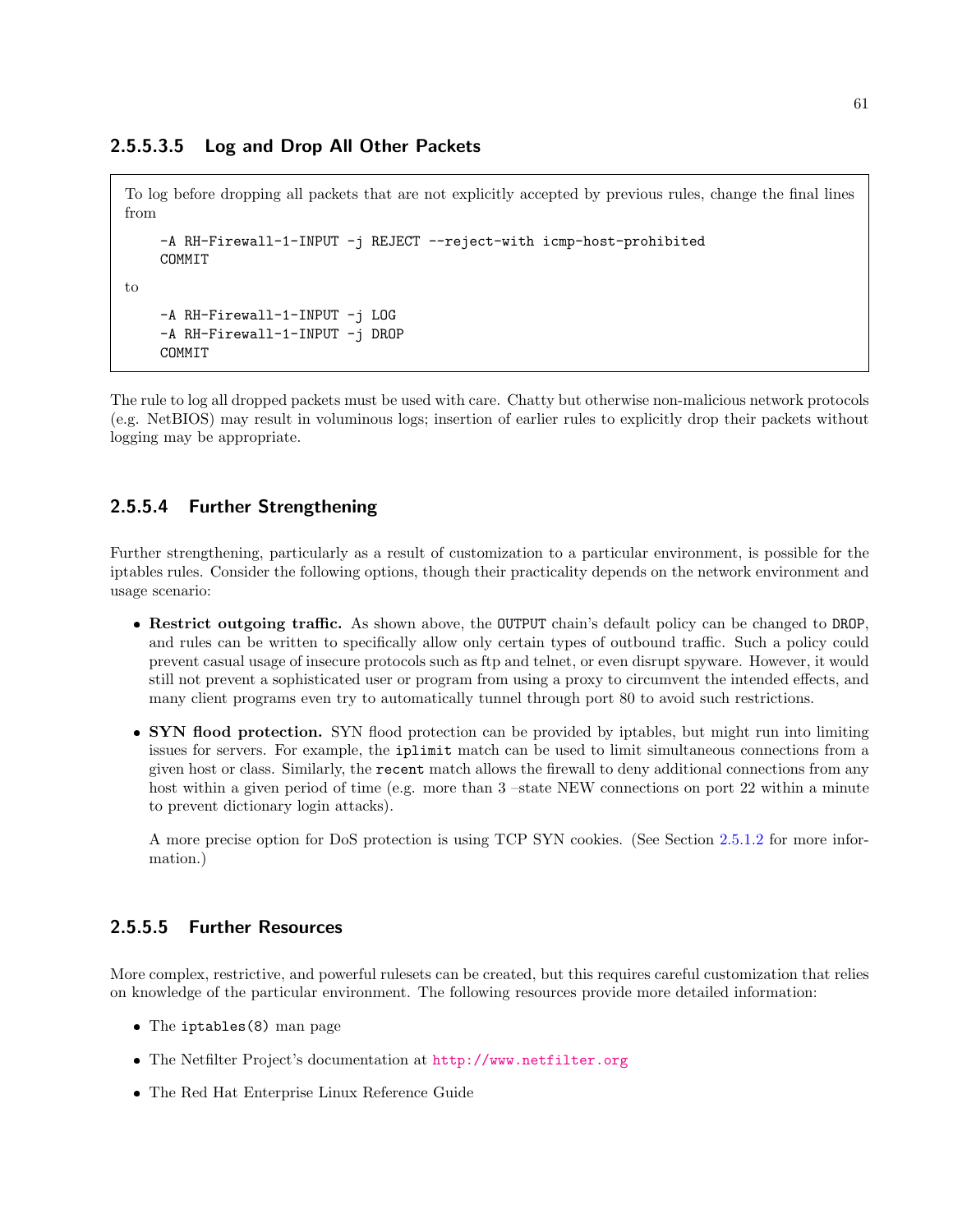# 2.5.6 Secure Sockets Layer Support

The Secure Sockets Layer (SSL) protocol provides encrypted and authenticated network communications, and many network services include support for it. Using SSL is recommended, especially to avoid any plaintext transmission of sensitive data, even over a local network. The SSL implementation included with the system is called OpenSSL. Recent implementations of SSL may also be referred to as Transport Layer Security (TLS).

SSL uses public key cryptography to provide authentication and encryption. Public key cryptography involves two keys, one called the public key and the other called the private key. These keys are mathematically related such that data encrypted with one key can only be decrypted by the other, and vice versa. As their names suggest, public keys can be distributed to anyone while a private key must remain known only to its owner.

SSL uses *certificates*, which are files that hold cryptographic data: a public key, and a *signature* of that public key. In SSL authentication, a server presents a client with its certificate as a means of demonstrating that it is who it claims it is. If everything goes correctly, the client can verify the server's certificate by determining that the signature inside the certificate could only have been generated by a third party whom the client trusts. This third party is called a Certificate Authority (CA). Each client system should also have certificates from trusted CAs, and the client uses these CA certificates to verify the authenticity of the server's certificate. After authenticating a server using its certificate and a CA certificate, SSL provides encryption by using the server certificate to securely negotiate a shared secret key.

If your server must communicate using SSL with systems that might not be able to securely accept a new CA certificate prior to any SSL communication, then paying an established CA (whose certificates your clients already have) to sign your server certificates is recommended. The steps for doing this vary by vendor. Once the signed certificates have been obtained, configuration of the services is the same whether they were purchased from a vendor or signed by your own CA.

For setting up an internal network and encrypting local traffic, creating your own CA to sign SSL certificates can be appropriate. The major steps in this process are:

- 1. Create a CA to sign certificates
- 2. Create SSL certificates for servers using that CA
- 3. Enable client support by distributing the CA's certificate

### <span id="page-61-0"></span>2.5.6.1 Create a CA to Sign Certificates

The following instructions apply to OpenSSL since it is included with the system, but creating a CA is possible with any standards-compliant SSL toolkit. The security of certificates depends on the security of the CA that signed them, so performing these steps on a secure machine is critical. The system used as a CA should be physically secure and not connected to any network. It should receive any certificate signing requests (CSRs) via removable media and output certificates onto removable media.

The script /etc/pki/tls/misc/CA is included to assist in the process of setting up a CA. This script uses many settings in /etc/pki/tls/openssl.cnf. The settings in this file can be changed to suit your needs and allow easier selection of default settings, particularly in the [req distinguished name] section.

```
To create the CA:
    # cd /etc/pki/tls/misc
    # ./CA -newca
```
When prompted, press enter to create a new CA key with the default name cakey.pem.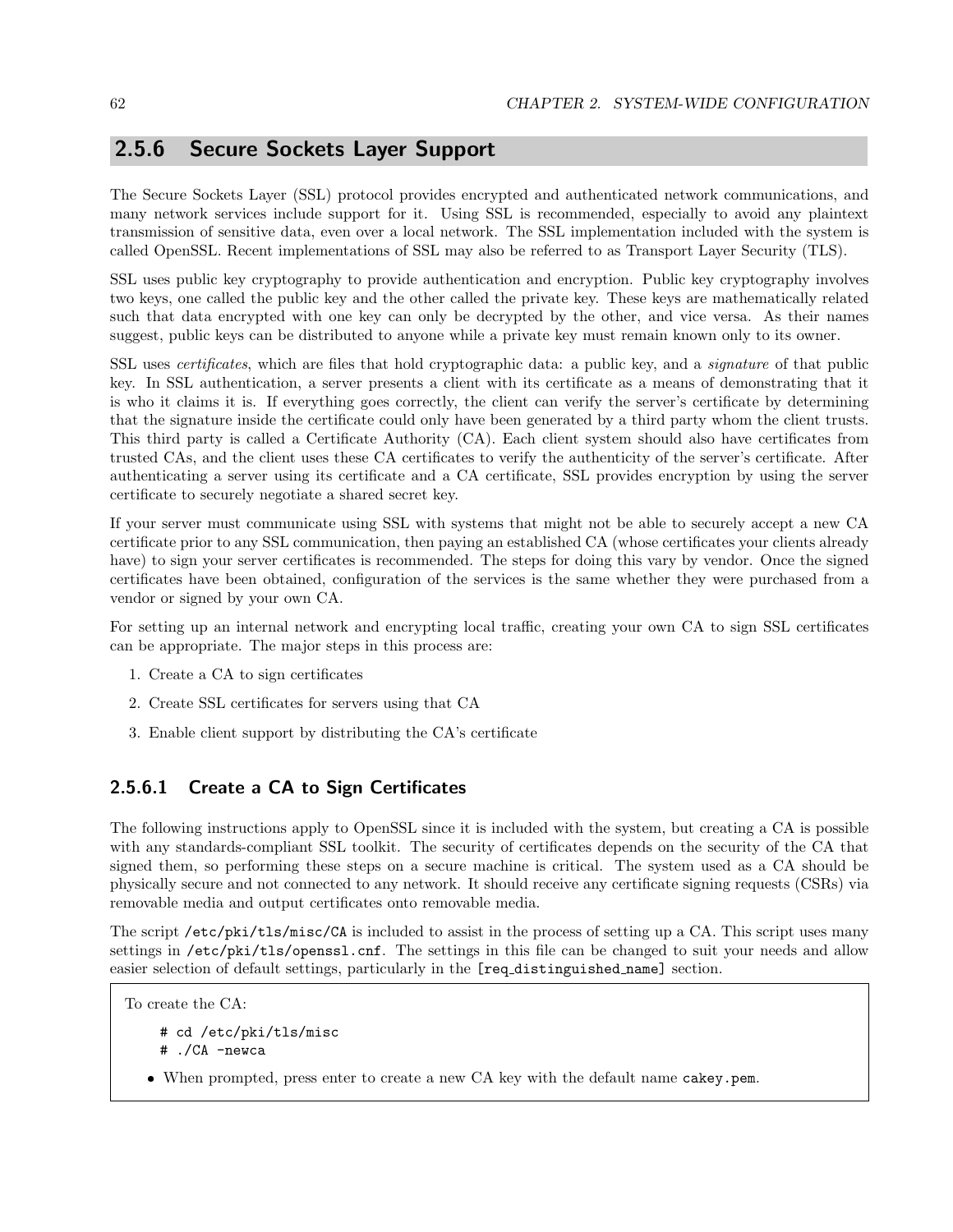- When prompted, enter a password that will protect the private key, then enter the same password again to verify it.
- At the prompts, fill out as much of the CA information as is relevant for your site. You must specify a common name, or generation of the CA certificate will fail.
- Next, you will be prompted for the password, so that the script can re-open the private key in order to write the certificate.

This step performs the following actions:

- creates the directory /etc/pki/CA (by default), which contains files necessary for the operation of a certificate authority. These are:
	- serial, which contains the current serial number for certificates signed by the CA
	- index.txt, which is a text database file that contains information about certificates signed
	- crl, which is a directory for holding revoked certificates
	- private, a directory which stores the CA's private key
- creates a public-private key pair for the CA in the file /etc/pki/CA/private/cakey.pem. The private key must be kept private in order to ensure the security of the certificates the CA will later sign.
- signs the public key (using the corresponding private key, in a process called self-signing) to create the CA certificate, which is then stored in /etc/pki/CA/cacert.pem.

When the CA later signs a server certificate using its private key, it means that it is vouching for the authenticity of that server. A client can then use the CA's certificate (which contains its public key) to verify the authenticity of the server certificate. To accomplish this, it is necessary to distribute the CA certificate to any clients as covered in Section [2.5.6.3.](#page-63-0)

#### 2.5.6.2 Create SSL Certificates for Servers

Creating an SSL certificate for a server involves the following steps:

- 1. A public-private key pair for the server must be generated.
- 2. A certificate signing request (CSR) must be created from the key pair.
- 3. The CSR must be signed by a certificate authority (CA) to create the server certificate. If a CA has been set up as described in Section [2.5.6.1,](#page-61-0) it can sign the CSR.
- 4. The server certificate and keys must be installed on the server.

Instructions on how to generate and sign SSL certificates are provided for the following common services:

- Mail server, in Section [3.11.4.6.](#page-107-0)
- Dovecot, in Section [3.17.2.2.](#page-153-0)
- Apache, in Section [3.16.4.1.](#page-147-0)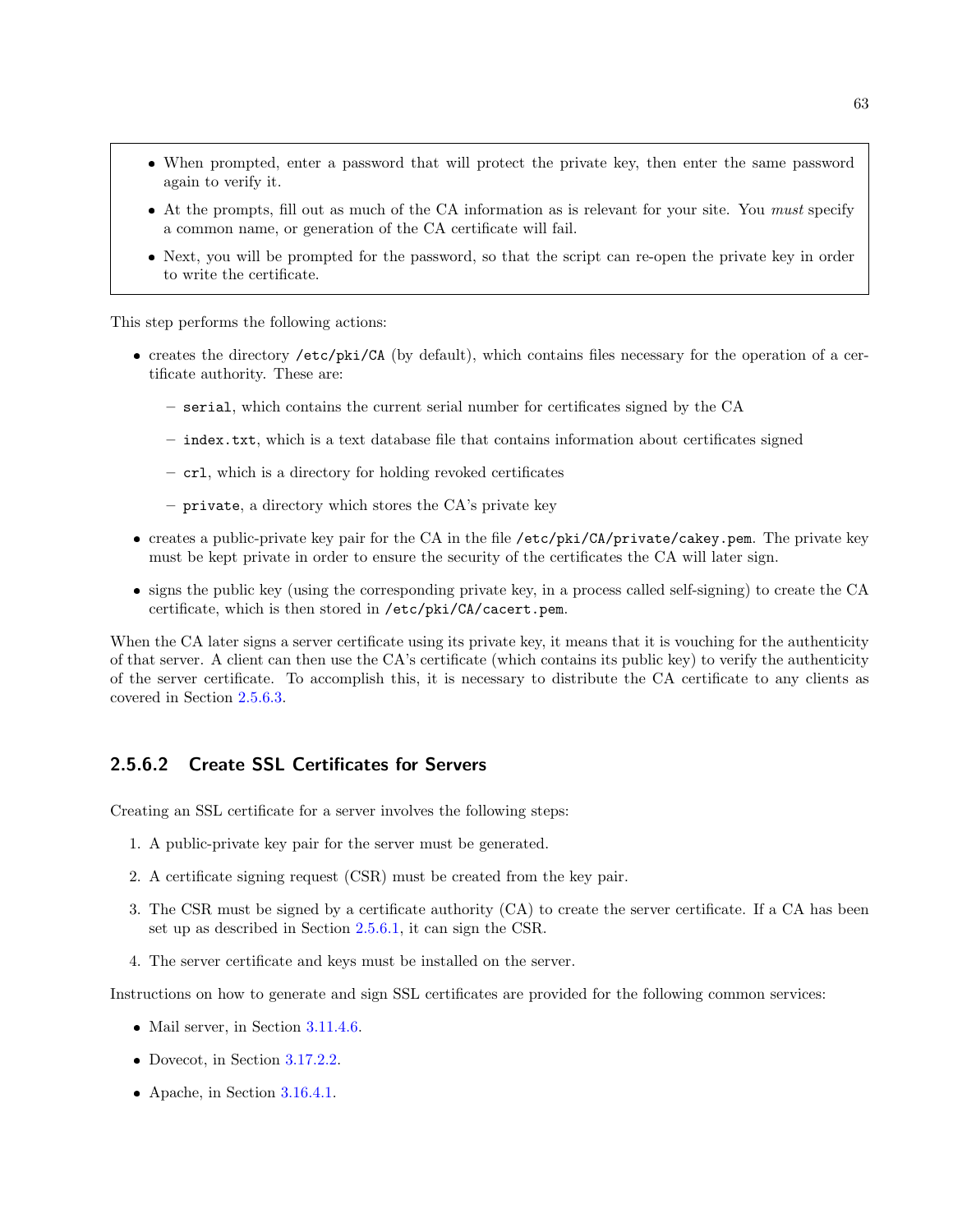## <span id="page-63-0"></span>2.5.6.3 Enable Client Support

The system ships with certificates from well-known commercial CAs. If your server certificates were signed by one of these established CAs, then this step is not necessary since the clients should include the CA certificate already.

If your servers use certificates signed by your own CA, some user applications will warn that the server's certificate cannot be verified because the CA is not recognized. Other applications may simply fail to accept the certificate and refuse to operate, or continue operating without ever having properly verified the server certificate.

To avoid this warning, and properly authenticate the servers, your CA certificate must be exported to every application on every client system that will be connecting to an SSL-enabled server.

### 2.5.6.3.1 Adding a Trusted CA for Firefox

Firefox needs to have a certificate from the CA that signed the web server's certificate, so that it can authenticate the web server.

To import a new CA certificate into Firefox 1.5:

- 1. Launch Firefox and choose Preferences from the Edit menu.
- 2. Click the Advanced button.
- 3. Select the Security pane.
- 4. Click the View Certificates button.
- 5. Click the Authorities tab.
- 6. Click the Import button at the bottom of the screen.
- 7. Navigate to the CA certificate and import it.

#### 2.5.6.3.2 Adding a Trusted CA for Thunderbird

Thunderbird needs to have a certificate from the CA that signed the mail server's certificates, so that it can authenticate the mail server(s).

To import a new CA certificate into Thunderbird 1.5:

- 1. Launch Thunderbird and choose Account Settings from the Edit menu.
- 2. Select Security under the account name.
- 3. Click the View Certificates button.
- 4. Click the Authorities tab.
- 5. Click the Import button at the bottom of the screen.
- 6. Navigate to the CA certificate and import it.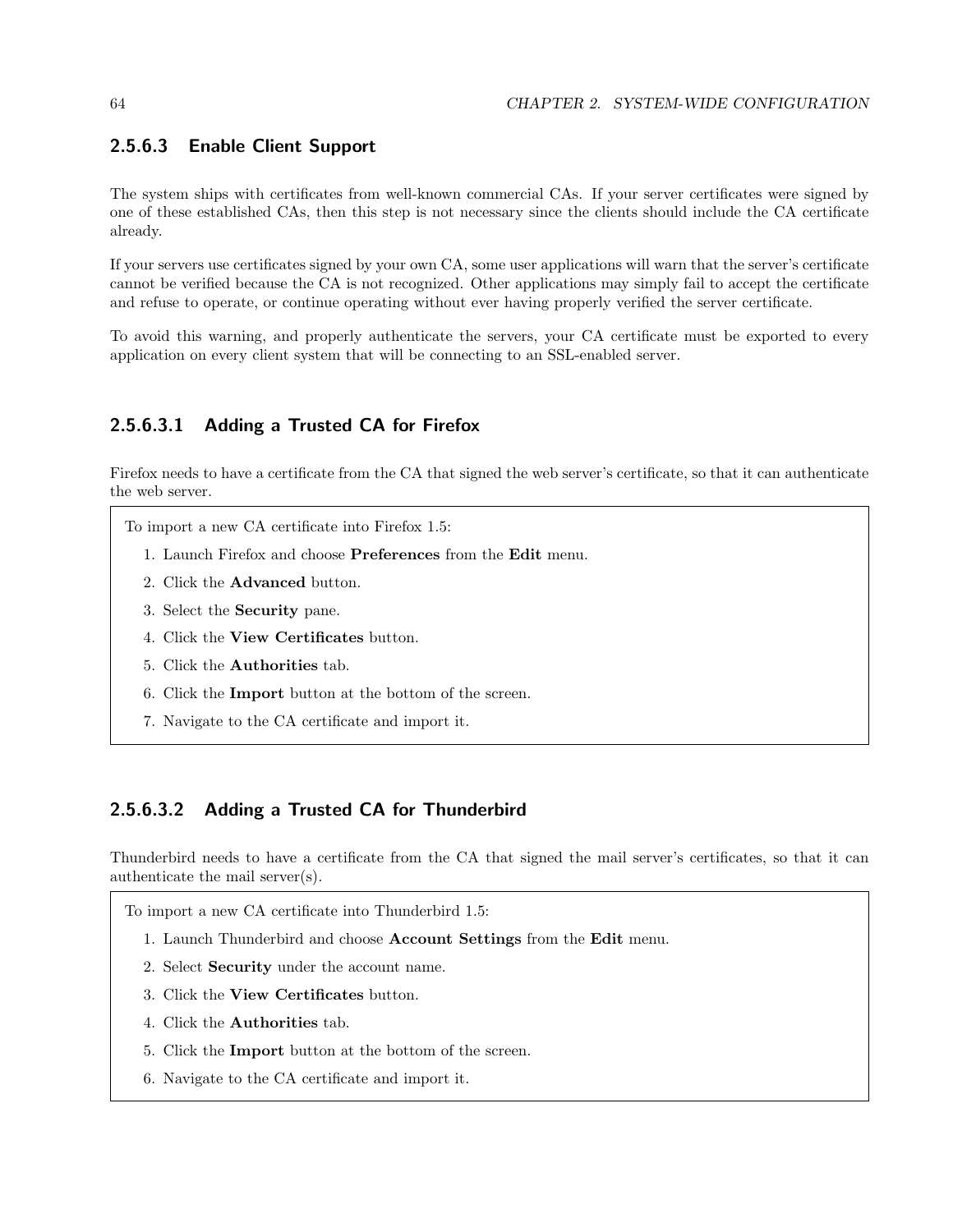### 2.5.6.3.3 Adding a Trusted CA for Evolution

The Evolution e-mail client needs to have a certificate from the CA that signed the mail server's certificates, so that it can authenticate the mail server(s).

To import a new CA certificate into Evolution:

- 1. Launch Evolution and choose Preferences from the Edit menu.
- 2. Select Certificates from the icon list on the left.
- 3. Click the Authorities tab.
- 4. Click the Import button.
- 5. Navigate to the CA certificate and import it.

#### 2.5.6.4 Further Resources

- The OpenSSL Project home page at <http://www.openssl.org>
- The openssl(1) man page
- Jeremy Mates's how-to: <http://sial.org/howto/openssl>

## <span id="page-64-0"></span>2.6 Logging and Auditing

Successful local or network attacks on systems do not necessarily leave clear evidence of what happened. It is necessary to build a configuration in advance that collects this evidence, both in order to determine that something anomalous has occurred, and in order to respond appropriately. In addition, a well-configured logging and audit infrastructure will show evidence of any misconfiguration which might leave the system vulnerable to attack.

Logging and auditing take different approaches to collecting data. A logging infrastructure provides a framework for individual programs running on the system to report whatever events are considered interesting: the sshd program may report each successful or failed login attempt, while the sendmail program may report each time it sends an e-mail on behalf of a local or remote user. An auditing infrastructure, on the other hand, reports each instance of certain low-level events, such as entry to the setuid system call, regardless of which program caused the event to occur.

Auditing has the advantage of being more comprehensive, but the disadvantage of reporting a large amount of information, most of which is uninteresting. Logging (particularly using a standard framework like syslog) has the advantage of being compatible with a wide variety of client applications, and of reporting only information considered important by each application, but the disadvantage that the information reported is not consistent between applications.

A robust infrastructure will perform both logging and auditing, and will use configurable automated methods of summarizing the reported data, so that system administrators can remove or compress reports of events known to be uninteresting in favor of alert monitoring for events known to be interesting.

This section discusses how to configure logging, log monitoring, and auditing, using tools included with RHEL5. It is recommended that syslog be used for logging, with logwatch providing summarization, and that auditd be used for auditing, with aureport providing summarization.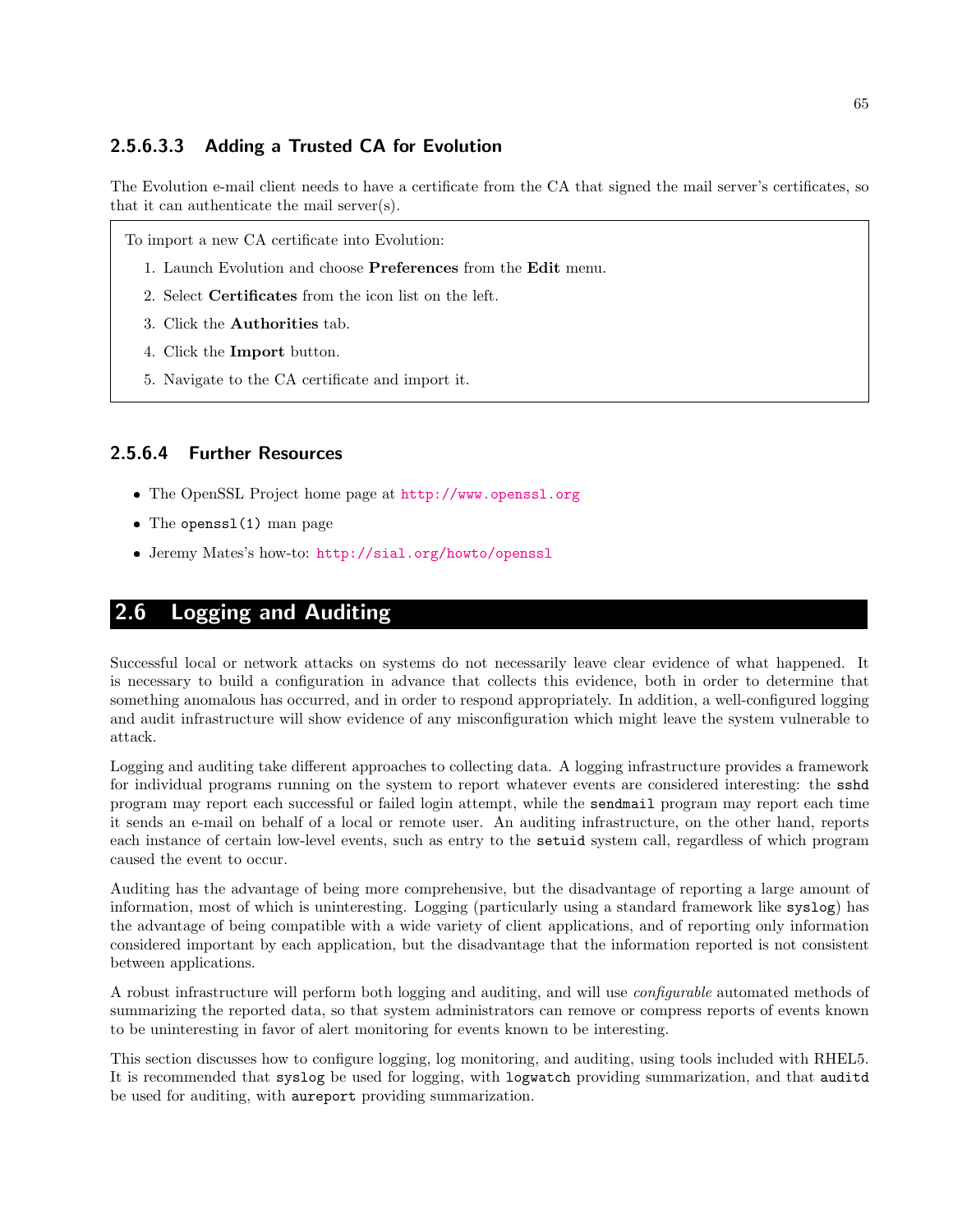# 2.6.1 Configure Syslog

Syslog has been the default Unix logging mechanism for many years. It has a number of downsides, including inconsistent log format, lack of authentication for received messages, and lack of authentication, encryption, or reliable transport for messages sent over a network. However, due to its long history, syslog is an accepted standard which is supported by almost all Unix applications. This section discusses how to configure syslog for best effect, and how to use tools provided with the system to maintain and monitor your logs.

#### 2.6.1.1 Ensure All Important Messages are Captured

| Edit the file /etc/syslog.conf. Add or correct whichever of the following lines are appropriate for your<br>environment:                          |                                                                                  |
|---------------------------------------------------------------------------------------------------------------------------------------------------|----------------------------------------------------------------------------------|
| auth, info.*<br>kern.*<br>daemon.*<br>$syslog.*$<br>lpr, news, uucp, local0, local1, local2, local3, local4, local5, local6.* /var/log/unused.log | /var/log/messages<br>/var/log/kern.log<br>/var/log/daemon.log<br>/var/log/syslog |

When a message is sent to syslog for logging, it is sent with a facility name (such as mail, auth, or local2), and a priority (such as debug, notice, or emerg). Each line of syslog's configuration file is a directive which specifies a set of facility/priority pairs, and then gives a filename or host to which log messages of matching types should be sent. In order for a message to match a type, the facility must match, and the priority must be the priority named in the rule or any higher priority. (See syslog.conf(5) for an ordered list of priorities.)

Older versions of syslog mandated a very restrictive format for the syslog.conf file. However, the version of syslog shipped with RHEL5 allows any sort of whitespace (spaces or tabs, not just tabs) to separate the selection criteria from the message disposition, and allows the use of facility.\* as a wildcard matching a given facility at any priority.

The default RHEL5 syslog configuration stores the facilities authpriv, cron, and mail in named logs. This guide describes the implementation of the following configuration, but any configuration which stores the important facilities and is usable by the administrators will suffice:

- Store each of the facilities kern, daemon, and syslog in its own log, so that it will be easy to access information about messages from those facilities.
- Restrict the information stored in /var/log/messages to only the facilities auth and user, and store all messages from those facilities. Messages can easily become cluttered otherwise.
- Store information about all facilities which should not be in use at this site in a file called /var/log/ unused.log. If any messages are logged to this file at some future point, this may be an indication that an unknown service is running, and should be investigated. In addition, if news and uucp are not in use at this site, remove the directive from the default syslog.conf which stores those facilities.

Making use of the local facilities is also recommended. Specific configuration is beyond the scope of this guide, but applications such as SSH can easily be configured to log to a local facility which is not being used for anything else. If this is done, reconfigure /etc/syslog.conf to store this facility in an appropriate named log or in /var/log/messages, rather than in /var/log/unused.log.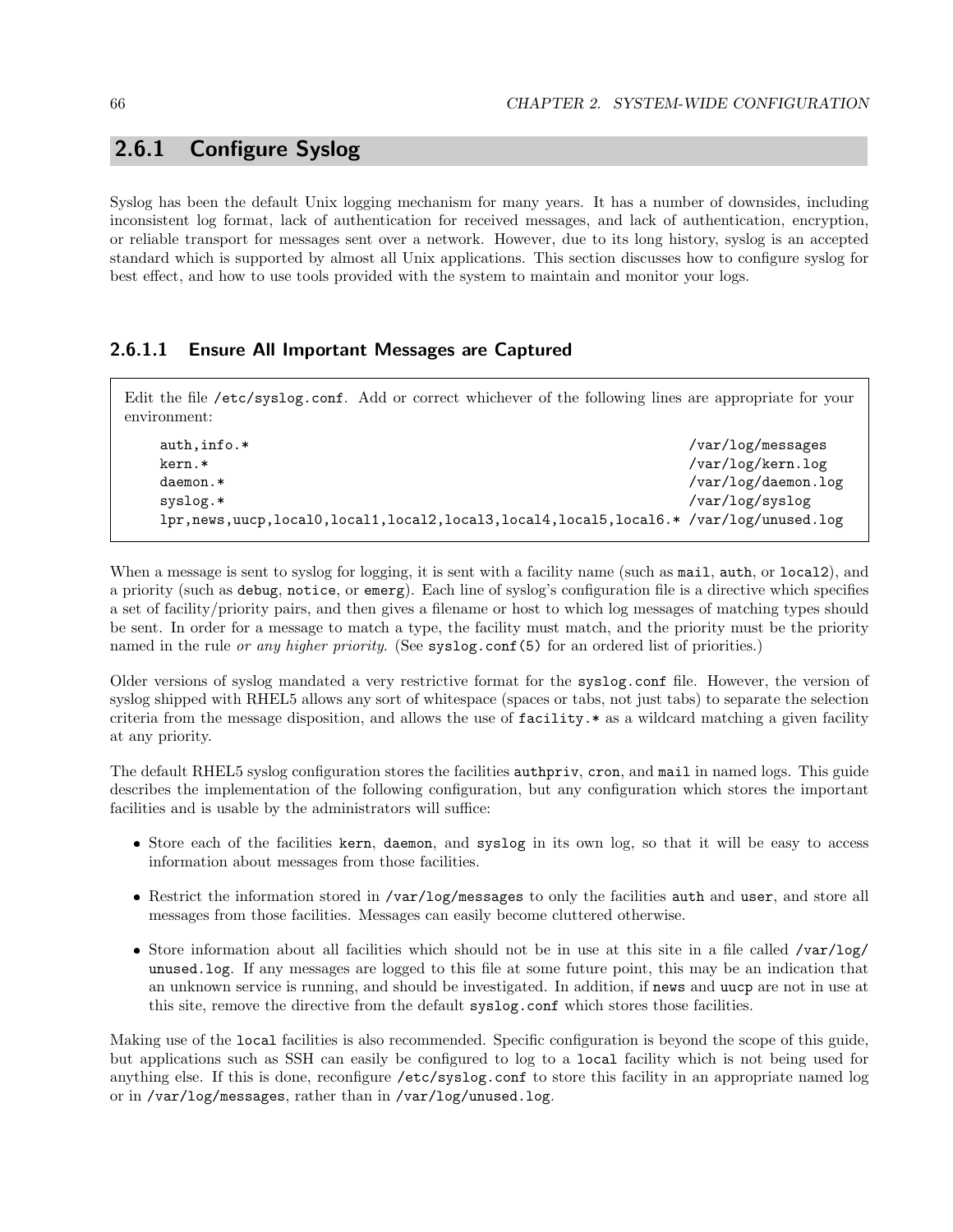#### 2.6.1.2 Confirm Existence and Permissions of System Log Files

For each log file *LOGFILE* referenced in /etc/syslog.conf, run the commands:

# touch LOGFILE # chown root: root LOGFILE # chmod 0600 LOGFILE

Syslog will refuse to log to a file which does not exist. All messages intended for that file will be silently discarded, so it is important to verify that all log files exist. Some logs may contain sensitive information, so it is better to restrict permissions so that only administrative users can read or write logfiles.

### 2.6.1.3 Send Logs to a Remote Loghost

Edit /etc/syslog.conf. Add or correct the line:

\*.\* @loghost.example.com

where *loghost.example.com* is the name of your central log server.

If system logs are to be useful in detecting malicious activities, it is necessary to send logs to a remote server. An intruder who has compromised the root account on a machine may delete the log entries which indicate that the system was attacked before they are seen by an administrator.

However, it is recommended that logs be stored on the local host in addition to being sent to the loghost, because syslog uses the UDP protocol to send messages over a network. UDP does not guarantee reliable delivery, and moderately busy sites will lose log messages occasionally, especially in periods of high traffic which may be the result of an attack. In addition, remote syslog messages are not authenticated in any way, so it is easy for an attacker to introduce spurious messages to the central log server. Also, some problems cause loss of network connectivity, which will prevent the sending of messages to the central server. For all of these reasons, it is better to store log messages both centrally and on each host, so that they can be correlated if necessary.

### 2.6.1.4 Enable syslogd to Accept Remote Messages on Loghosts Only

Is this machine the central log server for your organization? If so, edit the file /etc/sysconfig/syslog. Add or correct the following line:

 $SYSLOGD_OPTIONS="-<sup>m</sup> -<sup>m</sup> 0 -<sup>r</sup> -<sup>s</sup> *example.com* "$ 

where **example**.com is the name of your domain.

If the machine is not a log server, edit /etc/sysconfig/syslog, and instead add or correct the line:

SYSLOGD\_OPTIONS="-m 0"

By default, RHEL5's syslog does not listen over the network for log messages. The -r flag enables syslogd to listen over a network, and should be used only if necessary. The  $-\infty$  example.com flag strips the domain name example.com from each sending machine's hostname before logging messages from that host, to reduce the amount of redundant information placed in log files. See the syslogd(8) man page for further information.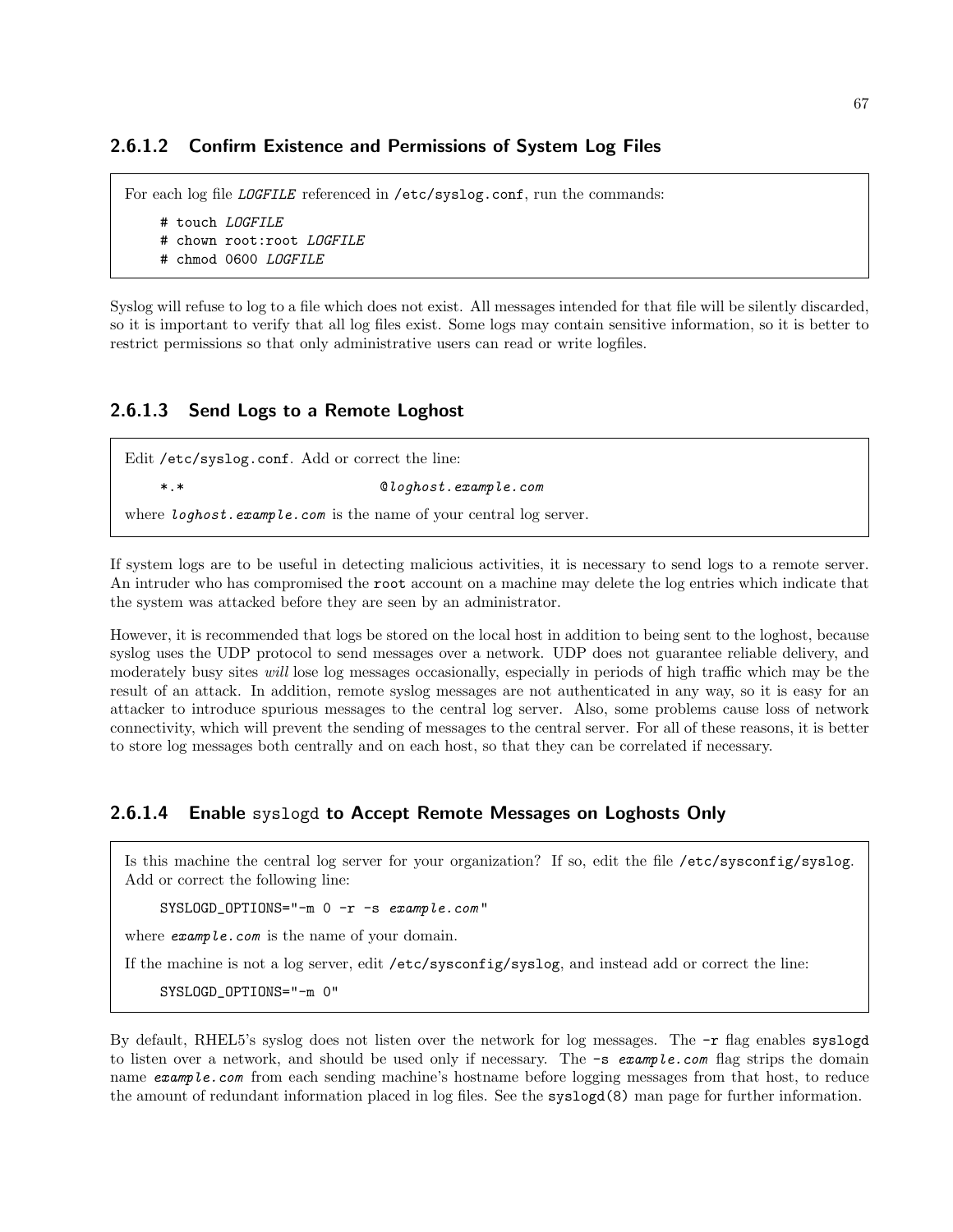### 2.6.1.5 Ensure All Logs are Rotated by logrotate

Edit the file /etc/logrotate.d/syslog. Find the first line, which should look like this (wrapped for clarity):

/var/log/messages /var/log/secure /var/log/maillog /var/log/spooler \ /var/log/boot.log /var/log/cron {

Edit this line so that it contains a one-space-separated listing of each log file referenced in /etc/syslog.conf.

All logs in use on a system must be rotated regularly, or the log files will consume disk space over time, eventually interfering with system operation. The file /etc/logrotate.d/syslog is the configuration file used by the logrotate program to maintain all log files written by syslog. By default, it rotates logs weekly and stores four archival copies of each log. These settings can be modified by editing /etc/logrotate.conf, but the defaults are sufficient for purposes of this guide.

Note that logrotate is run nightly by the cron job /etc/cron.daily/logrotate. If particularly active logs need to be rotated more often than once a day, some other mechanism must be used.

#### 2.6.1.6 Monitor Suspicious Log Messages using Logwatch

The system includes an extensible program called Logwatch for reporting on unusual items in syslog. Logwatch is valuable because it provides a parser for the syslog entry format and a number of signatures for types of lines which are considered to be mundane or noteworthy. Logwatch has a number of downsides: the signatures can be inaccurate and are not always categorized consistently, and you must be able to program in Perl in order to customize the signature database. However, it is recommended that all Linux sites which do not have time to deploy a third-party log monitoring application run Logwatch in its default configuration. This provides some useful information about system activity in exchange for very little administrator effort.

This guide recommends that Logwatch be run only on the central logserver, if your site has one, in order to focus administrator attention by sending all daily logs in a single e-mail.

#### 2.6.1.6.1 Configure Logwatch on the Central Log Server

Is this machine the central log server? If so, edit the file /etc/logwatch/conf/logwatch.conf. Add or correct the following lines:

```
HostLimit = no
      SplitHosts = yes
      MultiEmail = no
      Service = -zz-disk_space
Ensure that logwatch.pl is run nightly from cron. (This is the default):
      # cd /etc/cron.daily
      # ln -s /usr/share/logwatch/scripts/logwatch.pl 0logwatch
```
On a central logserver, you want Logwatch to summarize all syslog entries, including those which did not originate on the logserver itself. The HostLimit setting tells Logwatch to report on all hosts, not just the one on which it is running.

If SplitHosts is set, Logwatch will separate entries by hostname. This makes the report longer but significantly more usable. If it is not set, then Logwatch will not report which host generated a given log entry, and that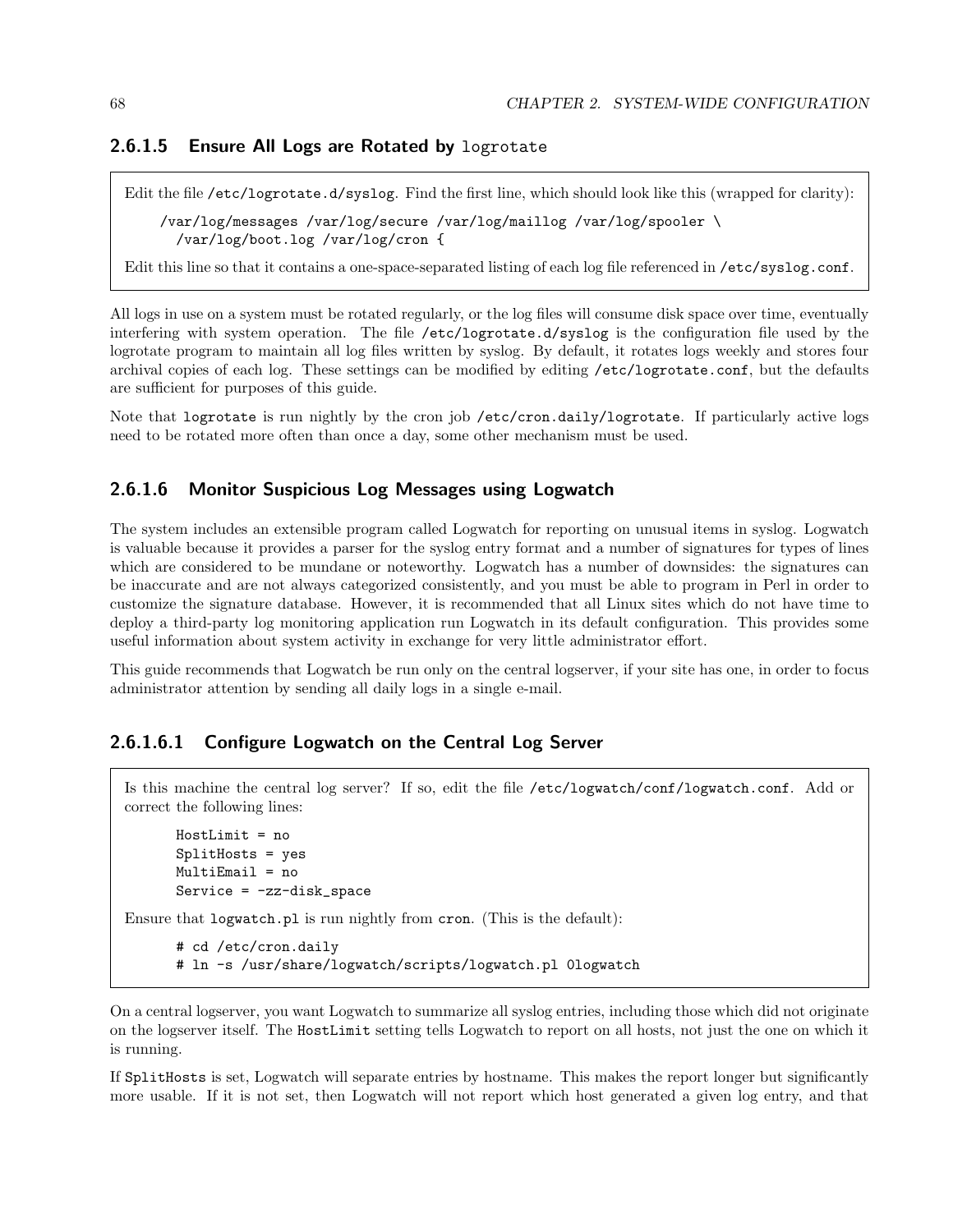information is almost always necessary. If MultiEmail is set, then each host's information will be sent in a separate e-mail message. This is a matter of preference.

The Service directive -zz-disk space tells Logwatch not to run the zz-disk space report, which reports on free disk space. Since all log monitoring is being done on the central logserver, the disk space listing will always be that of the logserver, regardless of which host is being monitored. This is confusing, so disable that service. Note that this does mean that Logwatch will not monitor disk usage information. Many workarounds are possible, such as running df on each host daily via cron and sending the output to syslog so that it will be reported to the logserver.

#### 2.6.1.6.2 Disable Logwatch on Clients if a Logserver Exists

Does your site have a central logserver which has been configured to report on logs received from all systems? If so:

# rm /etc/cron.daily/0logwatch

If no logserver exists, it will be necessary for each machine to run Logwatch individually. Using a central logserver provides the security and reliability benefits discussed earlier, and also makes monitoring logs easier and less time-intensive for administrators.

# <span id="page-68-0"></span>2.6.2 System Accounting with auditd

The audit service is the current Linux recommendation for kernel-level auditing. By default, the service audits about SELinux AVC denials and certain types of security-relevant events such as system logins, account modifications, and authentication events performed by programs such as sudo.

Under its default configuration, auditd has modest disk space requirements, and should not noticeably impact system performance. The audit service, in its default configuration, is strongly recommended for all sites, regardless of whether they are running SELinux. Sites with substantial auditing requirements may be able to configure auditd's system call auditing to meet these requirements.

#### 2.6.2.1 Enable the auditd Service

Ensure that the auditd service is enabled (this is the default):

# chkconfig auditd on

By default, auditd logs only SELinux denials, which are helpful for debugging SELinux and discovering intrusion attempts, and certain types of security events, such as modifications to user accounts (useradd, passwd, etc), login events, and calls to sudo.

Data is stored in /var/log/audit/audit.log. By default, auditd rotates 4 logs by size (5MB), retaining a maximum of 20MB of data in total, and refuses to write entries when the disk is too full. This minimizes the risk of audit data filling its partition and impacting other services. However, it is possible to lose audit data if the system is busy.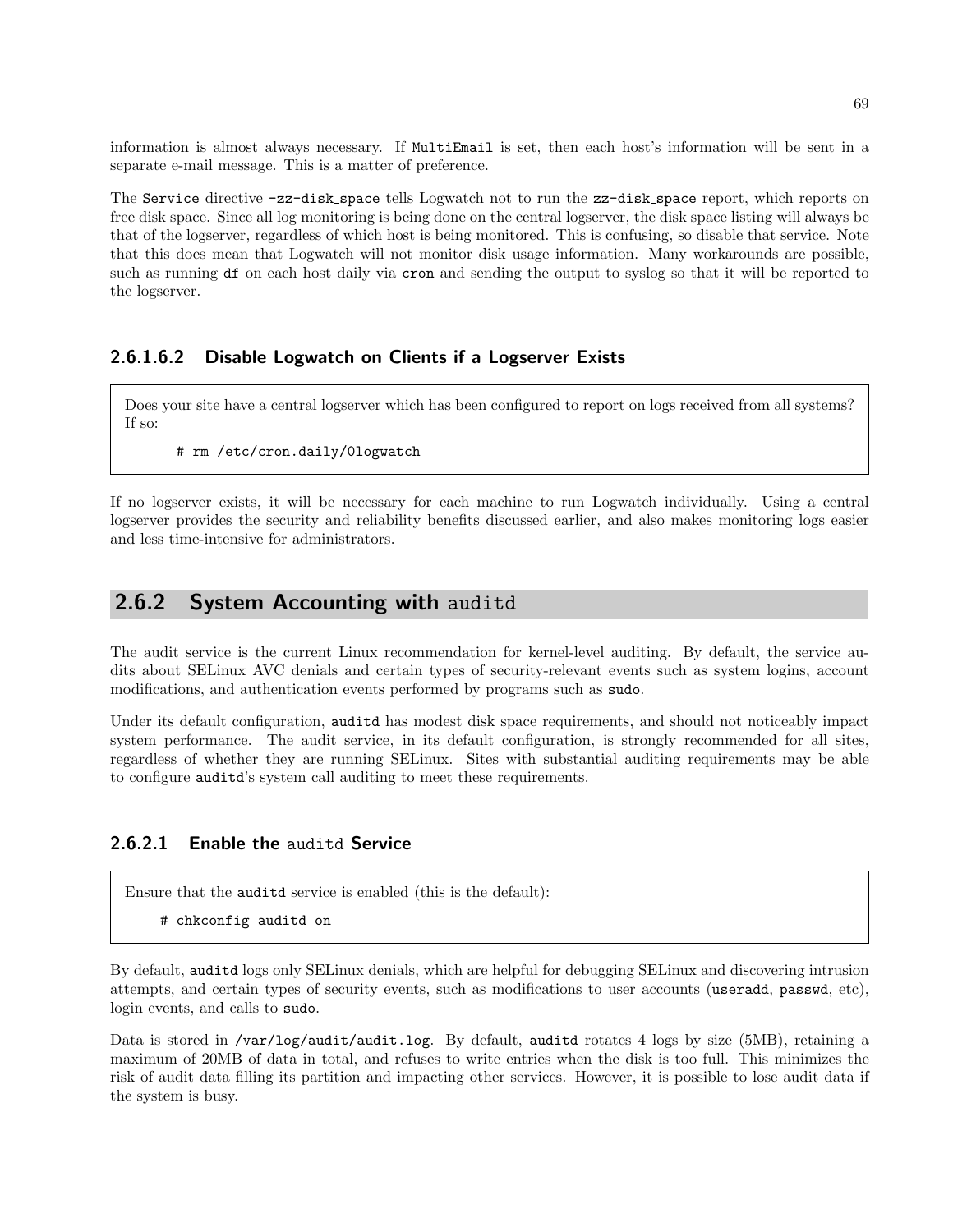### 2.6.2.2 Use aureport to Summarize Audit Logs

Familiarize yourself with the aureport(8) man page, then design a short series of audit reporting commands suitable for a daily summary of information important to your site.

Install these commands into the system cron infrastructure by placing an appropriately named file in /etc/cron. daily.

Retrieve information from the audit log using the ausearch and aureport commands. The former gives sufficiently detailed information to unambiguously find the source of SELinux problems. The latter provides summary output suitable for a daily report. For instance, if your site requires a daily report of every user to login to the machine, the following command could be run from cron:

```
# aureport -l -i -ts yesterday -te today
```
More details about using ausearch to find an SELinux problem can be found in Section [2.4.5.](#page-44-0)

### 2.6.2.3 Configure auditd for Sites with Further Auditing Requirements

The auditd program can perform comprehensive monitoring of system calls, so it is suitable for most kernel-level auditing requirements. This section describes a few configuration settings which are relevant when performing higher-volume auditing, but a full description of how to perform such auditing is beyond the scope of this guide. The mailing list linux-audit@redhat.com<sup>[3](#page-69-0)</sup> may be a good source of further information.

### 2.6.2.3.1 Increase auditd Data Retention

• Determine **STOREMB**, the amount of audit data (in megabytes) which should be retained in each log file. Edit the file /etc/audit/auditd.conf. Add or modify the following line:

 $max\_log\_file = STOREMB$ 

- Using your site's standard procedure, create a dedicated partition for log files. The partition should be larger than the maximum space which auditd will ever use, which is the maximum size of each log file (max log file) multiplied by the number of log files (num logs). Mount the new partition on /var/log/audit.
- If your site requires that the machine be disabled when auditing cannot be performed, configure auditd to halt the system when disk space for auditing runs low. Edit /etc/audit/auditd.conf, and add or correct the following lines:

```
space_left_action = email
action_mail_acct = root
admin_space_left_action = halt
```
The default action to take when the logs reach their maximum size is to rotate the log files, discarding the oldest one. If it is more important to retain all possible auditing information, even if that opens the possibility of running out of space and taking the action defined by admin space left action, add or correct the line:

max\_log\_file\_action = keep\_logs

By default, auditd retains 4 log files of size 5Mb apiece. For a busy system or a system which is auditing any additional system calls, this is likely to be insufficient.

<span id="page-69-0"></span> $3$ List information can be found at <http://www.redhat.com/mailman/listinfo/linux-audit>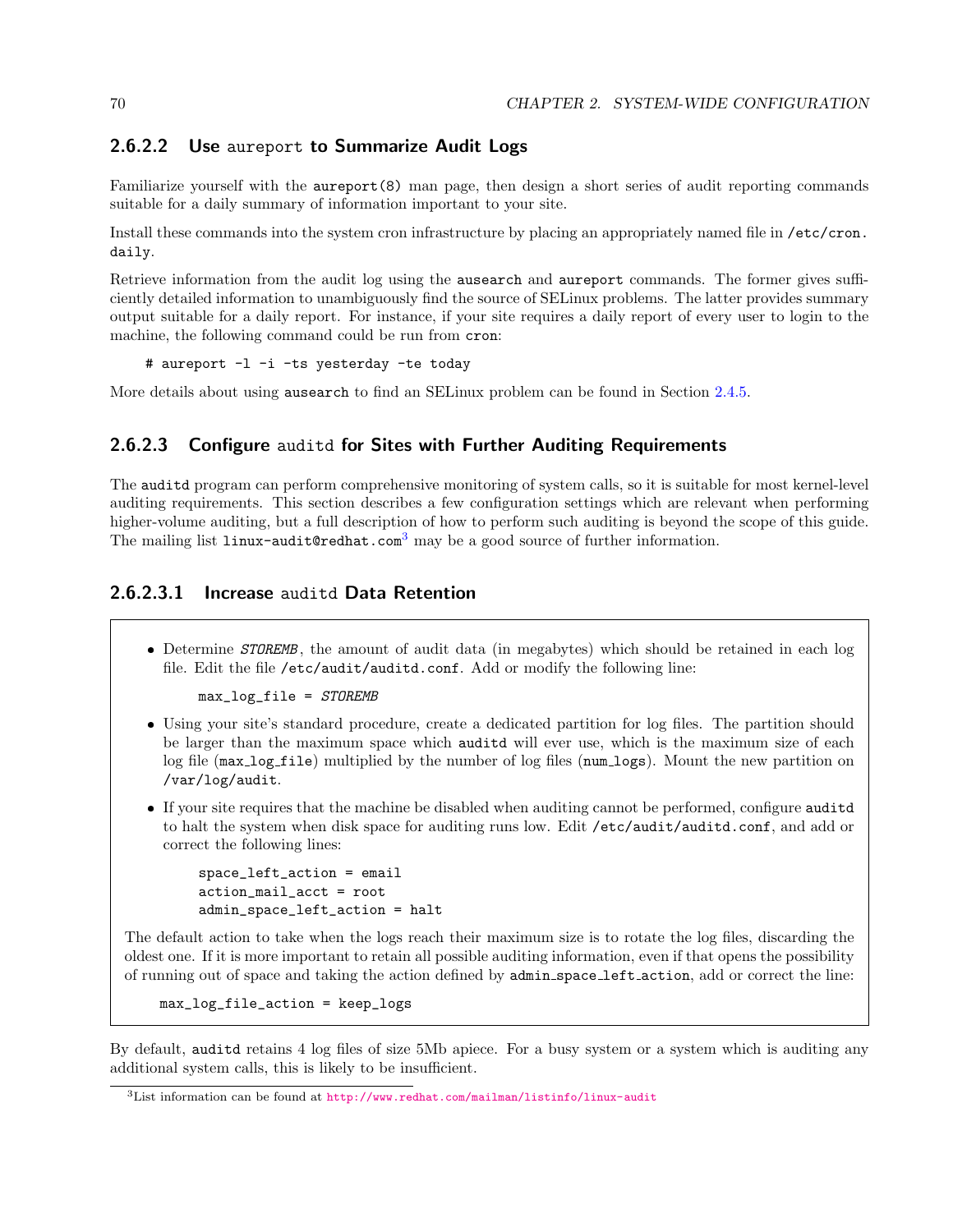The log file size needed will depend heavily on what types of events are being audited. First configure auditing to log all the events of interest. Then monitor the log size manually for awhile to determine what file size will allow you to keep the required data for the correct time period.

Using a dedicated partition for /var/log/audit prevents the auditd logs from disrupting system functionality if they fill, and, more importantly, prevents other activity in /var from filling the partition and stopping the audit trail. (The audit logs are size-limited and therefore unlikely to grow without bound unless configured to do so.)

Some machines may have requirements that no actions occur which cannot be audited. If this is the case, then auditd can be configured to halt the machine if it runs out of space.

Note: Since older logs are rotated, configuring auditd this way does not prevent older logs from being rotated away before they can be viewed.



If your system is configured to halt when logging cannot be performed, make sure this can never happen under normal circumstances! Ensure that /var/log/audit is on its own partition, and that this partition is larger than the maximum amount of data auditd will retain normally.

### 2.6.2.3.2 Configure Rules for Comprehensive Auditing

Edit the file /etc/audit/audit.rules. Add one line for each desired audit rule. See the auditctl(8) manpage for details about the syntax of audit rules.

The syntax of audit rules will not be discussed here. The audit subsystem supports extensive auditing, including:

- Tracing of arbitrary system calls (identified by name or number) on entry or exit.
- Filtering by PID, UID, call success, system call argument (with some limitations), etc.
- Monitoring of specific files for modifications to the file's contents or metadata.

The audit documentation directory can be found at:

#### /usr/share/doc/audit-\*

and contains several example rulesets for various purposes.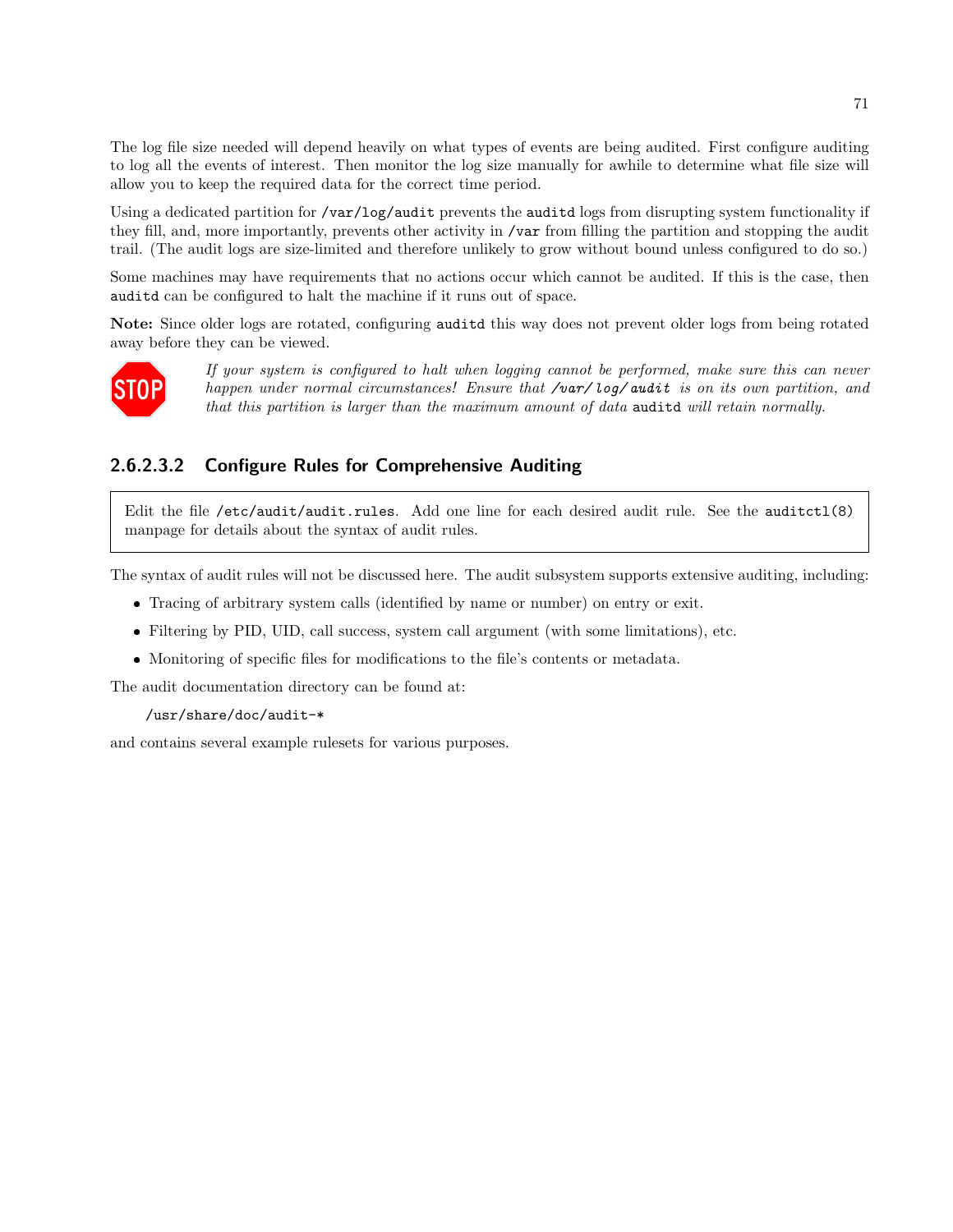## CHAPTER 2. SYSTEM-WIDE CONFIGURATION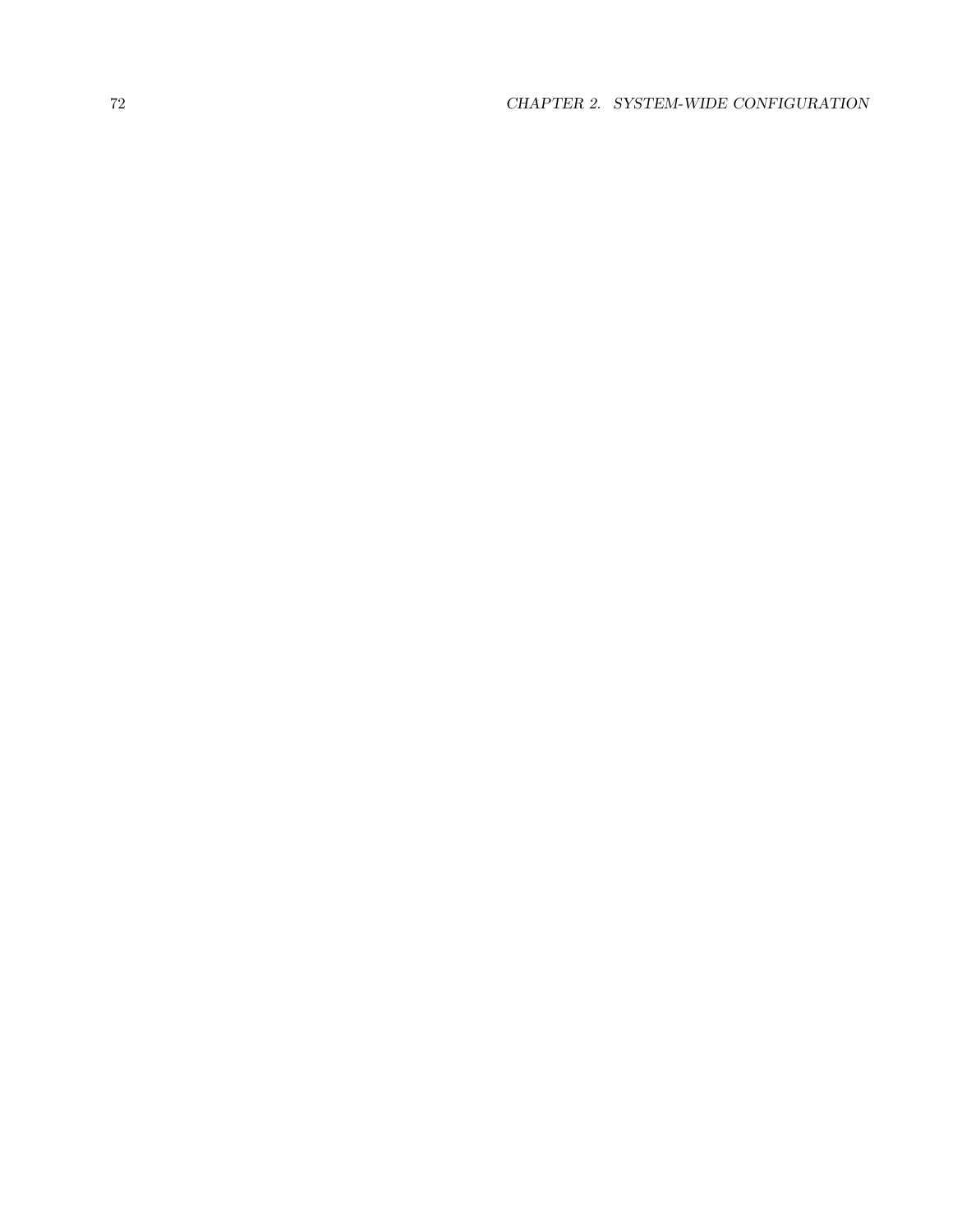# 3. Services

# 3.1 Disable All Unneeded Services at Boot Time

The best protection against vulnerable software is running less software. This section describes how to review the software which Red Hat Enterprise Linux installs on a system and disable software which is not needed. It then enumerates the software packages installed on a default RHEL5 system and provides guidance about which ones can be safely disabled.

### 3.1.1 Determine which Services are Enabled at Boot

Run the command:

```
# chkconfig --list | grep :on
```
The first column of this output is the name of a service which is currently enabled at boot. Review each listed service to determine whether it can be disabled.

If it is appropriate to disable some service  $\textit{struname}$ , do so using the command:

# chkconfig srvname off

Use the guidance below for information about unfamiliar services.

### 3.1.2 Guidance on Default Services

The table in this section contains a list of all services which are enabled at boot by a default RHEL5 installation. For each service, one of the following recommendations is made:

- Enable: The service provides a significant capability with limited risk exposure. Leave the service enabled.
- Configure: The service either is required for most systems to function properly or provides an important security function. It should be left enabled by most environments. However, it must be configured securely on all machines, and different options may be needed for workstations than for servers. See the referenced section for recommended configuration of this service.
- Disable if possible: The service opens the system to some risk, but may be required by some environments. See the appropriate section of the guide, and disable the service if at all possible.
- Servers only: The service provides some function to other machines over the network. If that function is needed in the target environment, the service should remain enabled only on a small number of dedicated servers, and should be disabled on all other machines on the network.

| Service name | Action              | Reference |
|--------------|---------------------|-----------|
| acpid        | Enable              | 3.3.15.2  |
| anacron      | Disable if possible | 3.4       |
| apmd         | Disable if possible | 3.3.15.1  |
| atd          | Configure           | 3.4       |
| auditd       | Configure           | 2.6.2     |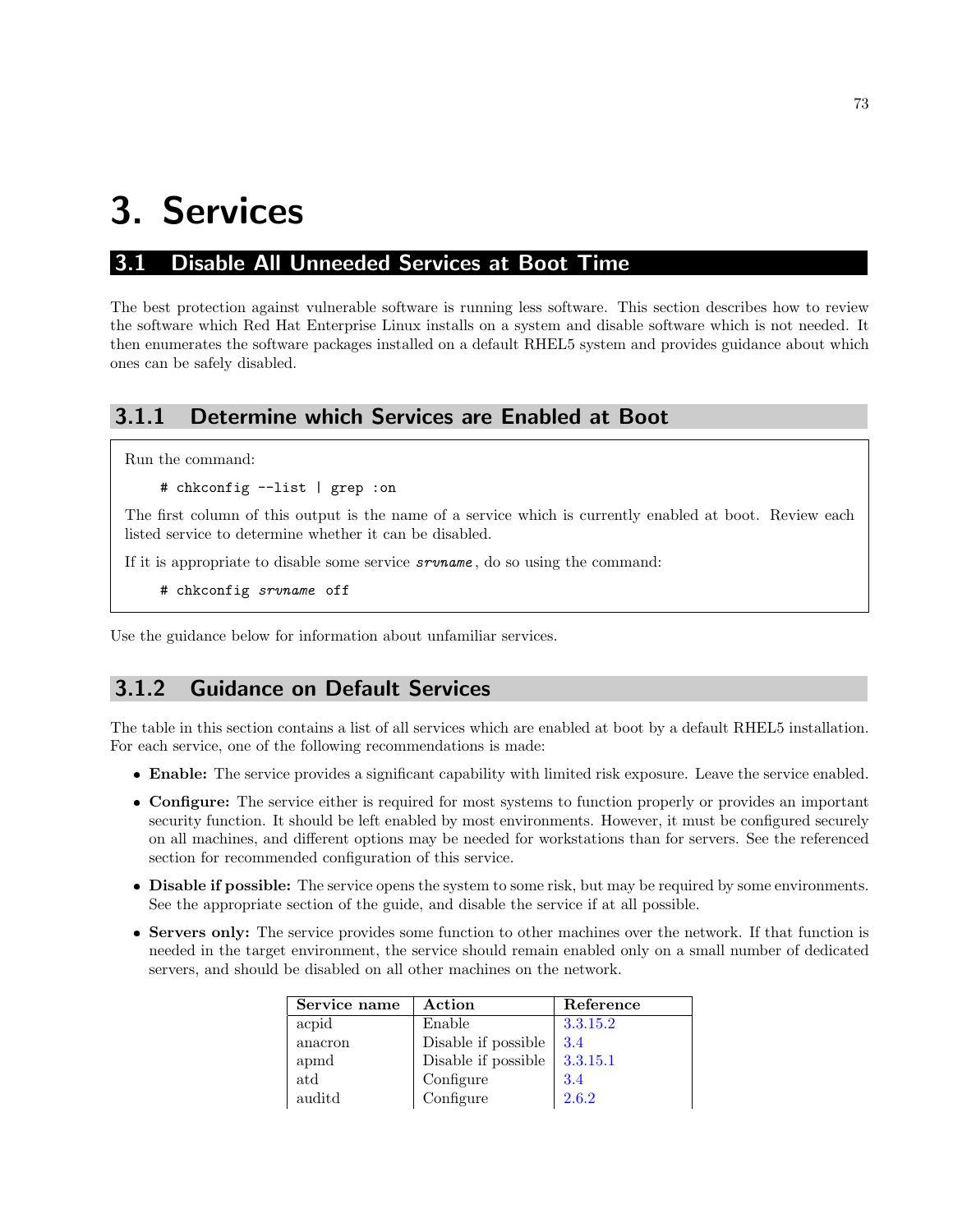| Service name    | Action              | Reference         |
|-----------------|---------------------|-------------------|
| autofs          | Disable if possible | 2.2.2.3           |
| avahi-daemon    | Disable if possible | 3.7               |
| bluetooth       | Disable if possible | 3.3.14            |
| cpuspeed        | Enable              | 3.3.15.3          |
| crond           | Configure           | 3.4               |
| cups            | Disable if possible | 3.8               |
| firstboot       | Disable if possible | 3.3.1             |
| gpm             | Disable if possible | 3.3.2             |
| haldaemon       | Disable if possible | 3.3.13.2          |
| hidd            | Disable if possible | 3.3.14.2          |
| hplip           | Disable if possible | 3.8.4.1           |
| ip6tables       | Configure           | 2.5.5             |
| iptables        | Configure           | 2.5.5             |
| irqbalance      | Enable              | 3.3.3             |
| isdn            | Disable if possible | 3.3.4             |
| kdump           | Disable if possible | 3.3.5             |
| kudzu           | Disable if possible | 3.3.6             |
| mcstrans        | Disable if possible | 2.4.3.2 (SELinux) |
| mdmonitor       | Disable if possible | 3.3.7             |
| messagebus      | Disable if possible | 3.3.13.1          |
| microcode_ctl   | Disable if possible | 3.3.8             |
| netfs           | Disable if possible | $3.13$ (NFS)      |
| network         | Enable              | 3.3.9             |
| nfslock         | Disable if possible | 3.13 (NFS)        |
| pcscd           | Disable if possible | 3.3.10            |
| portmap         | Disable if possible | $3.13$ (NFS)      |
| readahead_early | Disable if possible | 3.3.12            |
| readahead_later | Disable if possible | 3.3.12            |
| restorecond     | Enable              | 2.4.3.3 (SELinux) |
| rhnsd           | Disable if possible | 2.1.2.2           |
| rpcgssd         | Disable if possible | 3.13 (NFS)        |
| rpcidmapd       | Disable if possible | $3.13$ (NFS)      |
| sendmail        | Configure           | 3.11              |
| setroubleshoot  | Disable if possible | 2.4.3.1 (SELinux) |
| smartd          | Enable              | 3.3.11            |
| sshd            | Servers only        | 3.5               |
| syslog          | Configure           | 2.6.1             |
| xfs             | Disable if possible | $3.6$ (X11)       |
| yum-updatesd    | Disable if possible | 2.1.2.3.2         |

# 3.1.3 Guidance for Unfamiliar Services

If the system is running any services which have not been covered, determine what these services do, and disable them if they are not needed or if they pose a high risk.

If a service srvname is unknown, try running:

\$ rpm -qf /etc/init.d/srvname

to discover which RPM package installed the service. Then, run: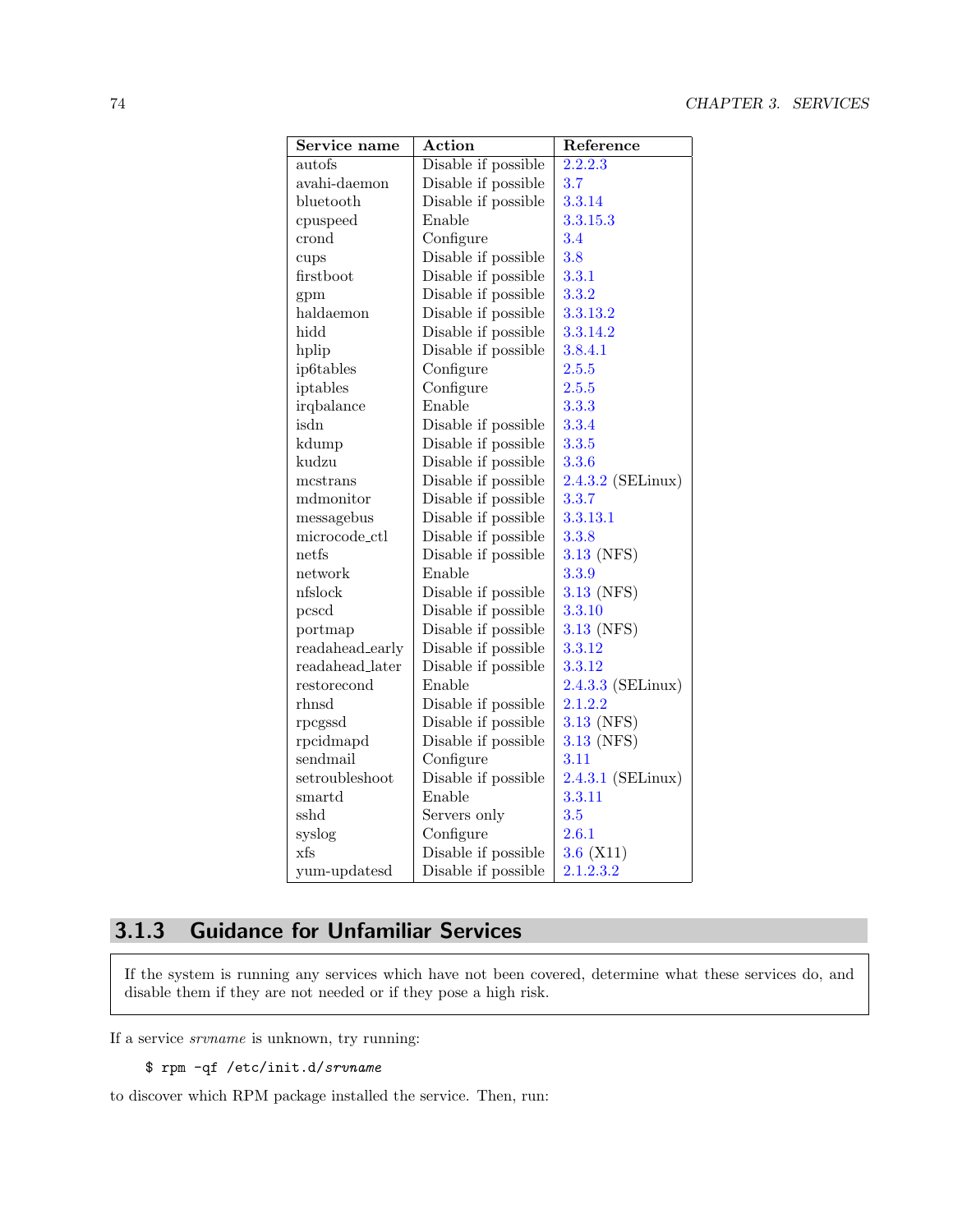#### \$ rpm -qi rpmname

for a brief description of what that RPM does.

### 3.2 Obsolete Services

This section discusses a number of network-visible services which have historically caused problems for system security, and for which disabling or severely limiting the service has been the best available guidance for some time. As a result of this consensus, these services are not installed as part of RHEL5 by default.

Organizations which are running these services should prioritize switching to more secure services which provide the needed functionality. If it is absolutely necessary to run one of these services for legacy reasons, care should be taken to restrict the service as much as possible, for instance by configuring host firewall software (see Section [2.5.5\)](#page-55-0) to restrict access to the vulnerable service to only those remote hosts which have a known need to use it.

### 3.2.1 Inetd and Xinetd

Is there an operational need to run the deprecated inetd or xinetd software packages? If not, ensure that they are removed from the system:

# yum erase inetd xinetd

Beginning with Red Hat Enterprise Linux 5, the xinetd service is no longer installed by default. This change represents increased awareness that the dedicated network listener model does not improve security or reliability of services, and that restriction of network listeners is better handled using a granular model such as SELinux than using xinetd's limited security options.

### 3.2.2 Telnet

Is there a mission-critical reason for users to access the system via the insecure telnet protocol, rather than the more secure SSH protocol? If not, ensure that the telnet server is removed from the system:

```
# yum erase telnet-server
```
The telnet protocol uses unencrypted network communication, which means that data from the login session, including passwords and all other information transmitted during the session, can be stolen by eavesdroppers on the network, and also that outsiders can easily hijack the session to gain authenticated access to the telnet server. Organizations which use telnet should be actively working to migrate to a more secure protocol.

See Section [3.5](#page-83-0) for information about the SSH service.

### 3.2.3 Rlogin, Rsh, and Rcp

The Berkeley r-commands are legacy services which allow cleartext remote access and have an insecure trust model.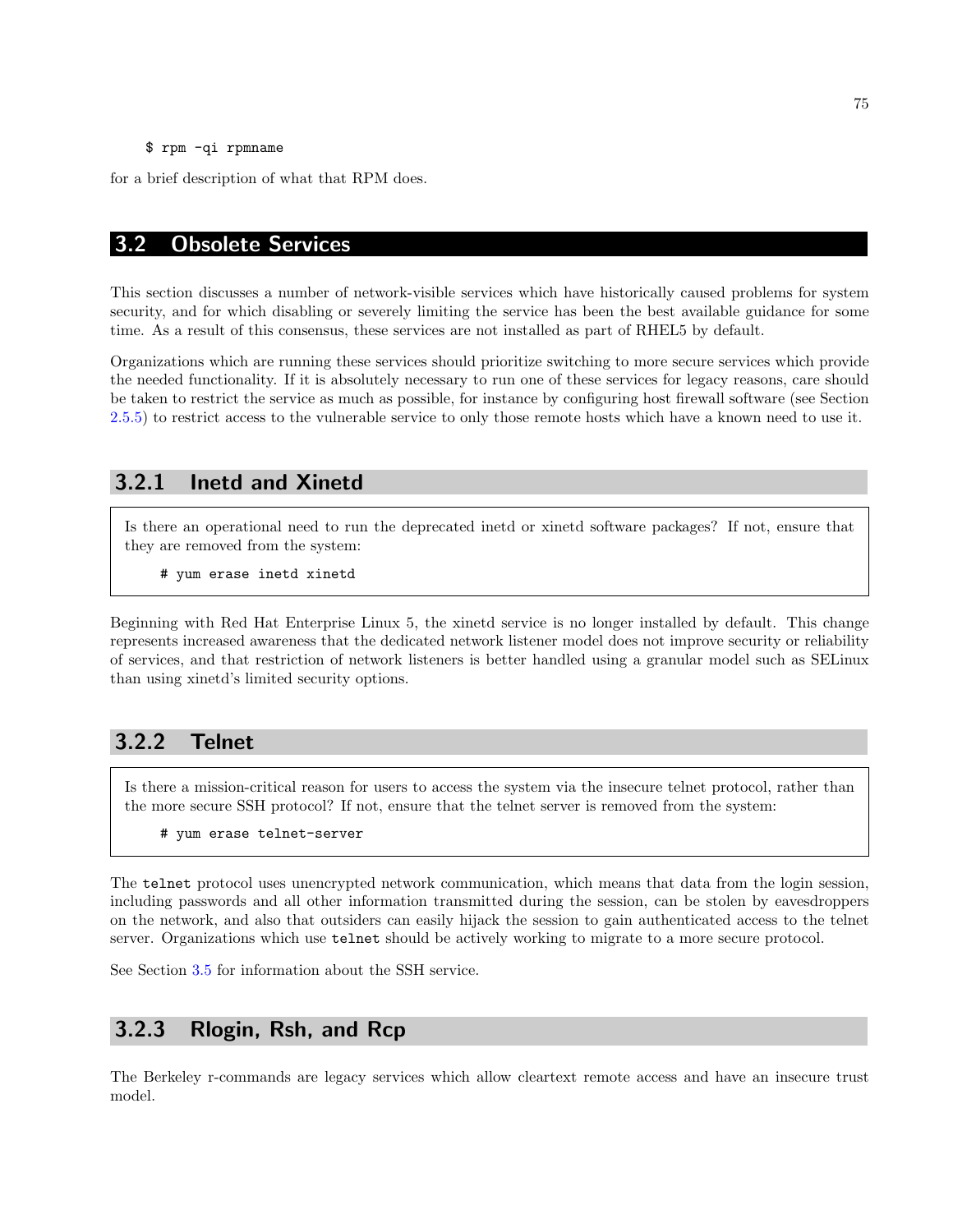#### 3.2.3.1 Remove the Rsh Server Commands from the System

Is there a mission-critical reason for users to access the system via the insecure rlogin, rsh, or rcp commands rather than the more secure ssh and scp? If not, ensure that the rsh server is removed from the system:

# yum erase rsh-server

SSH was designed to be a drop-in replacement for the r-commands, which suffer from the same hijacking and eavesdropping problems as telnet. There is unlikely to be a case in which these commands cannot be replaced with SSH.

#### 3.2.3.2 Remove .rhosts Support from PAM Configuration Files

Check that pam rhosts authentication is not used by any PAM services. Run the command:

# grep -1 pam\_rhosts /etc/pam.d/\*

This command should return no output.

The RHEL5 default is not to rely on .rhosts or /etc/hosts.equiv for any PAM-based services, so, on an uncustomized system, this command should return no output. If any files do use pam rhosts, modify them to make use of a more secure authentication method instead. For more information about PAM, see Section [2.3.3.](#page-31-0)

### <span id="page-75-0"></span>3.2.4 NIS

The NIS client service ypbind is not activated by default. In the event that it was activated at some point, disable it by executing the command:

```
# chkconfig ypbind off
```
The NIS server package is not installed by default. In the event that it was installed at some point, remove it from the system by executing the command:

# yum erase ypserv

The Network Information Service (NIS), also known as "Yellow Pages" (YP), and its successor NIS+ have been made obsolete by Kerberos, LDAP, and other modern centralized authentication services. NIS should not be used because it suffers from security problems inherent in its design, such as inadequate protection of important authentication information.

### 3.2.5 TFTP Server

Is there an operational need to run the deprecated TFTP server software? If not, ensure that it is removed from the system:

# yum erase tftp-server

TFTP is a lightweight version of the FTP protocol which has traditionally been used to configure networking equipment. However, TFTP provides little security, and modern versions of networking operating systems fre-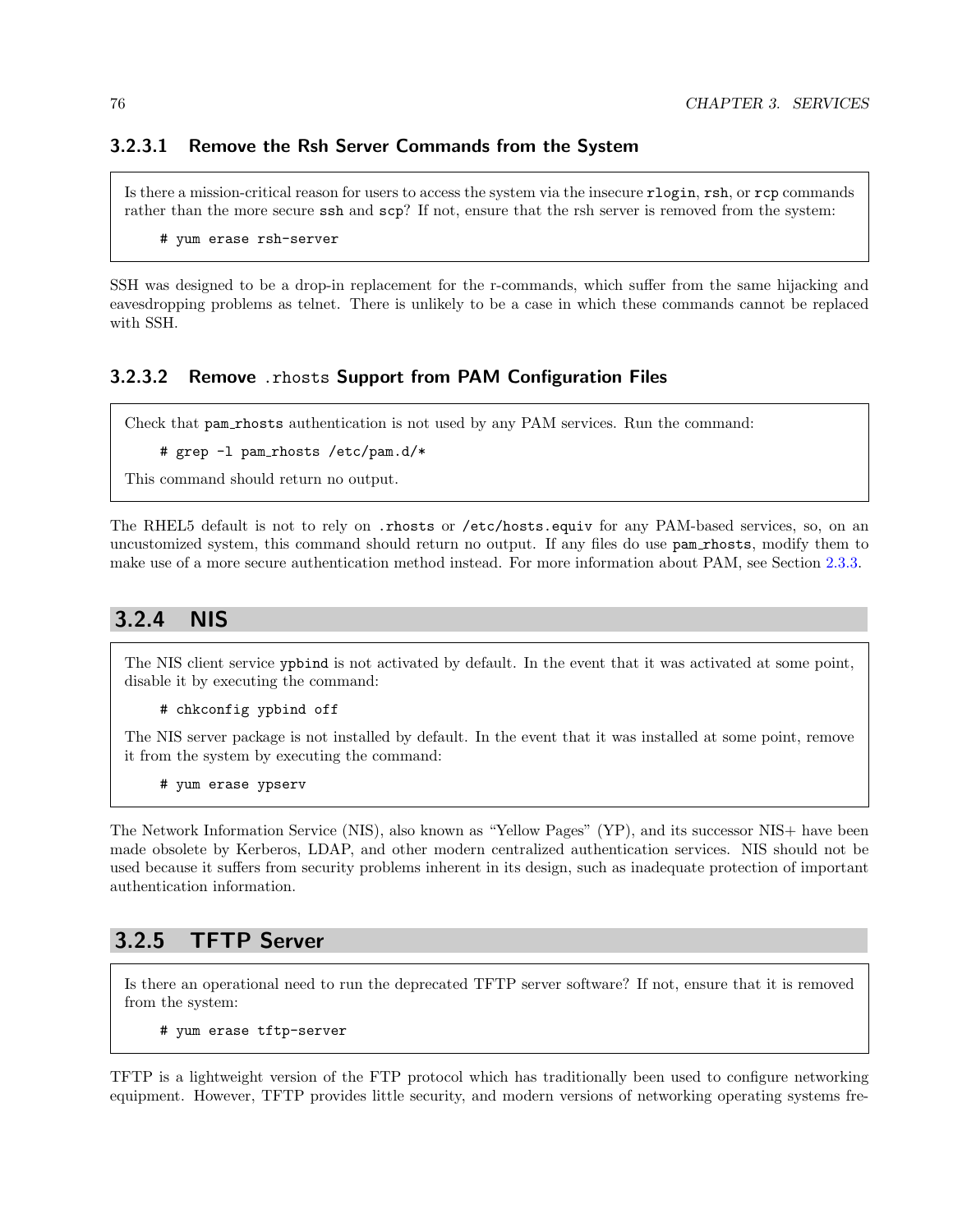quently support configuration via SSH or other more secure protocols. A TFTP server should be run only if no more secure method of supporting existing equipment can be found.

#### 3.3 Base Services

This section addresses the base services that are configured to start up on boot in a RHEL5 default installation. Some of these services listen on the network and should be treated with particular discretion. The other services are local system utilities that may or may not be extraneous. Each of these services should be disabled if not required.

### <span id="page-76-0"></span>3.3.1 Installation Helper Service (firstboot)

Firstboot is a daemon specific to the Red Hat installation process. It handles "one-time" configuration following successful installation of the operating system. As such, there is no reason for this service to remain enabled.

Disable firstboot by issuing the command:

# chkconfig firstboot off

### <span id="page-76-1"></span>3.3.2 Console Mouse Service (gpm)

GPM is the service that controls the text console mouse pointer. (The X Windows mouse pointer is unaffected by this service.)

If mouse functionality in the console is not required, disable this service:

# chkconfig gpm off

Although it is preferable to run as few services as possible, the console mouse pointer can be useful for preventing administrator mistakes in runlevel 3 by enabling copy-and-paste operations.

# <span id="page-76-2"></span>3.3.3 Interrupt Distribution on Multiprocessor Systems (irqbalance)

The goal of the irqbalance service is to optimize the balance between power savings and performance through distribution of hardware interrupts across multiple processors.

In a server environment with multiple processors, this provides a useful service and should be left enabled. If a machine has only one processor, the service may be disabled:

# chkconfig irqbalance off

### <span id="page-76-3"></span>3.3.4 ISDN Support (isdn)

The ISDN service facilitates Internet connectivity in the presence of an ISDN modem.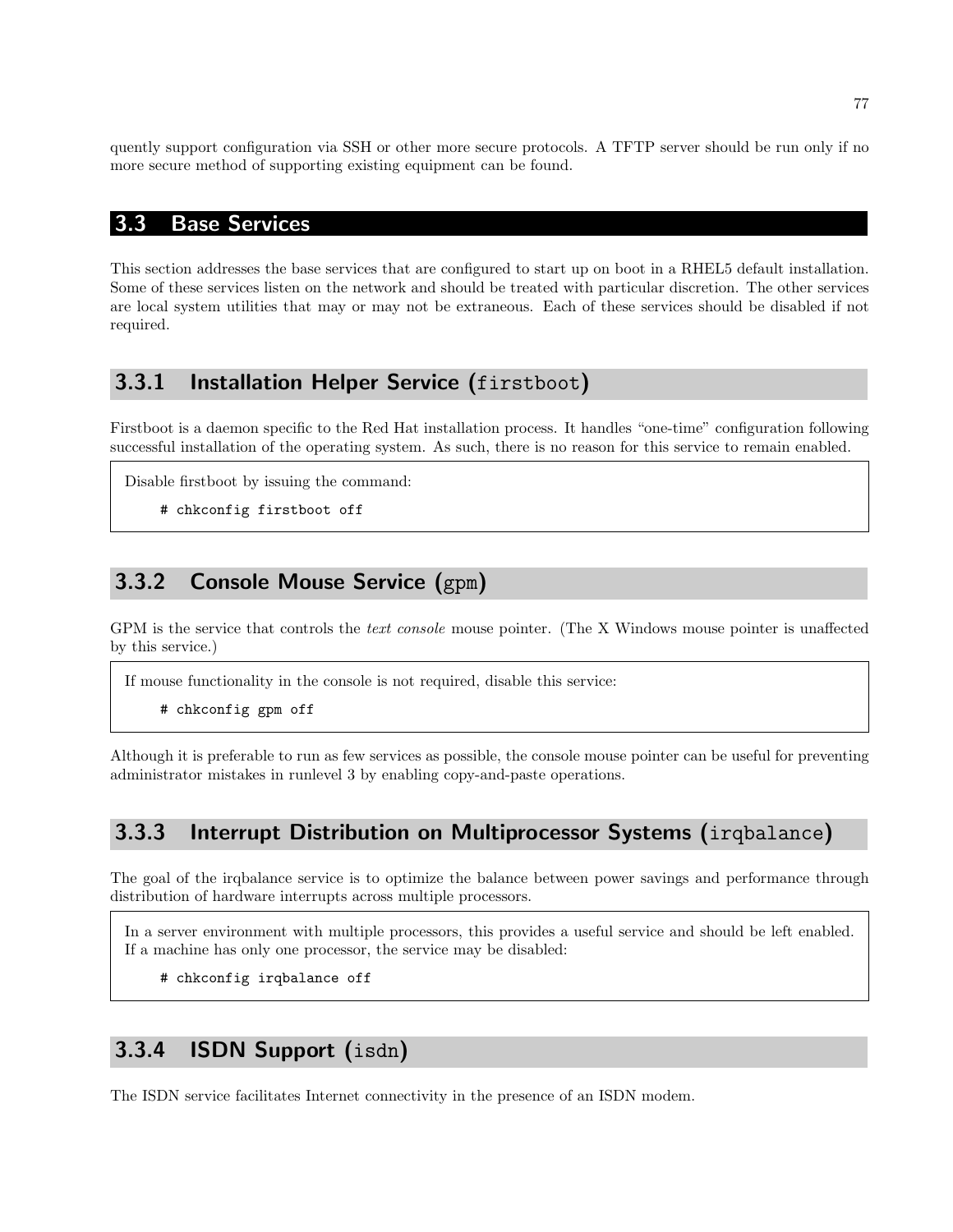If an ISDN modem is not being used, disable this service:

# chkconfig isdn off

# <span id="page-77-0"></span>3.3.5 Kdump Kernel Crash Analyzer (kdump)

Kdump is a new kernel crash dump analyzer. It uses kexec to boot a secondary kernel ("capture" kernel) following a system crash. The kernel dump from the system crash is loaded into the capture kernel for analysis.

Unless the system is used for kernel development or testing, disable the service:

# chkconfig kdump off

# <span id="page-77-1"></span>3.3.6 Kudzu Hardware Probing Utility (kudzu)

Is there a mission-critical reason for console users to add new hardware to the system? If not:

# chkconfig kudzu off

Kudzu, Red Hat's hardware detection program, represents an unnecessary security risk as it allows unprivileged users to perform hardware configuration without authorization. Unless this specific functionality is required, Kudzu should be disabled.

## <span id="page-77-2"></span>3.3.7 Software RAID Monitor (mdmonitor)

The mdmonitor service is used for monitoring a software RAID (hardware RAID setups do not use this service). This service is extraneous unless software RAID is in use (which is not common).

If software RAID monitoring is not required, disable this service:

# chkconfig mdmonitor off

# <span id="page-77-3"></span>3.3.8 IA32 Microcode Utility (microcode ctl)

microcode ctl is a microcode utility for use with Intel IA32 processors (Pentium Pro, PII, Celeron, PIII, Xeon, Pentium 4, etc)

If the system is not running an Intel IA32 processor, disable this service:

```
# chkconfig microcode ctl off
```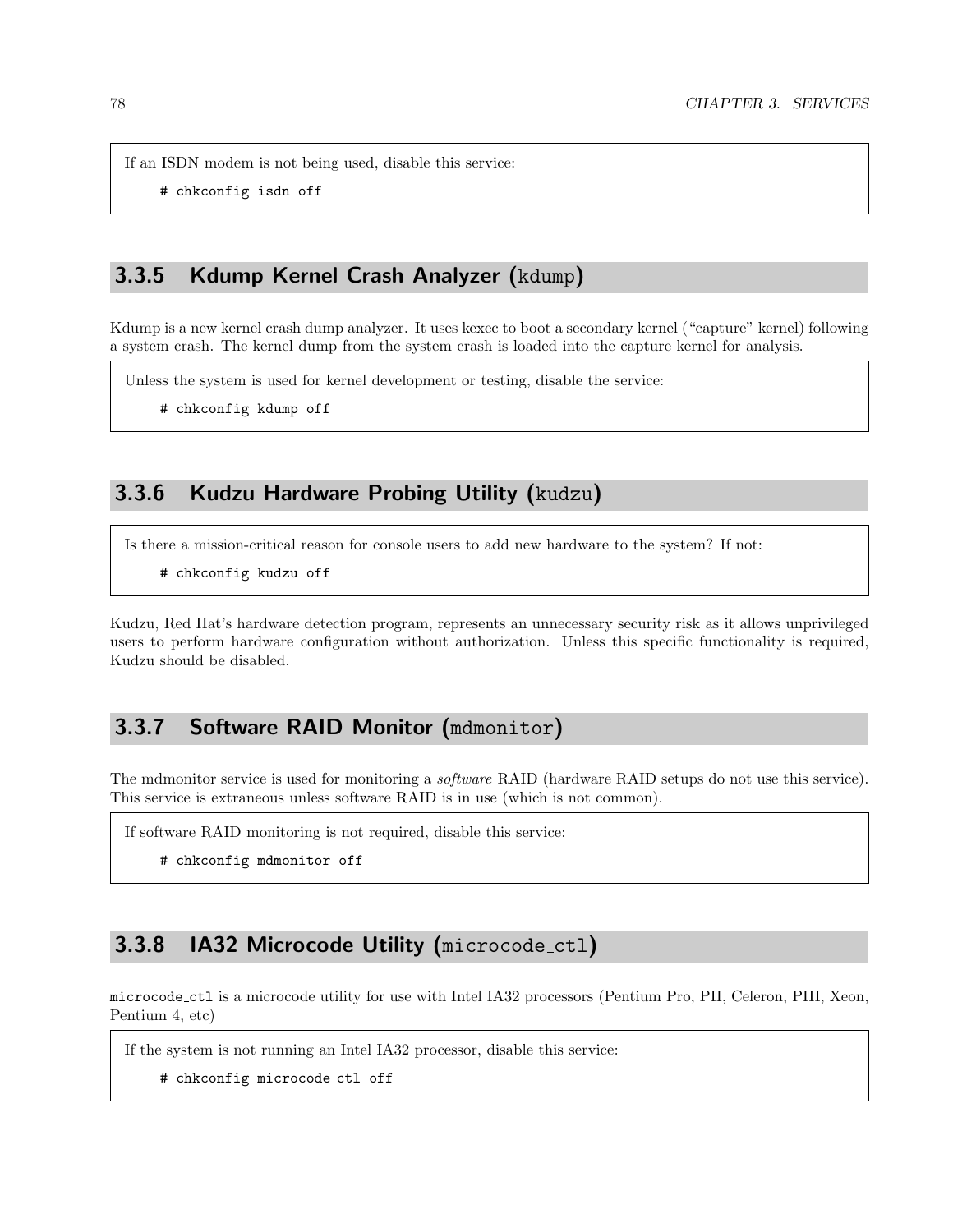### <span id="page-78-0"></span>3.3.9 Network Service (network)

The network service allows associated network interfaces to access the network. This section contains general guidance for controlling the operation of the service. For kernel parameters which affect networking, see Section [2.5.1.](#page-48-0) For detailed configuration of IPv6, see Section [2.5.3.](#page-50-0)

#### 3.3.9.1 Disable All Networking if Not Needed

If the system is a standalone machine with no need for network access or even communication over the loopback device, then disable this service:

# chkconfig network off

#### 3.3.9.2 Disable All External Network Interfaces if Not Needed

If the system does not require network communications but still needs to use the loopback interface, remove all files of the form ifcfg-interface except for ifcfg-lo from /etc/sysconfig/network-scripts:

# rm /etc/sysconfig/network-scripts/ifcfg-interface

#### 3.3.9.3 Disable Zeroconf Networking

Zeroconf networking allows the system to assign itself an IP address and engage in IP communication without a statically-assigned address or even a DHCP server. Automatic address assignment via Zeroconf (or DHCP) is not recommended.

To disable Zeroconf automatic route assignment in the 169.245.0.0 subnet, add or correct the following line in /etc/sysconfig/network:

NOZEROCONF=yes

Zeroconf addresses are in the network 169.254.0.0. The networking scripts add entries to the system's routing table for these addresses. Zeroconf address assignment commonly occurs when the system is configured to use DHCP but fails to receive an address assignment from the DHCP server.

### <span id="page-78-1"></span>3.3.10 Smart Card Support (pcscd)

The pcscd service provides support for Smart Cards and Smart Card Readers.

If Smart Cards are not in use on the system, disable this service:

# chkconfig pcscd off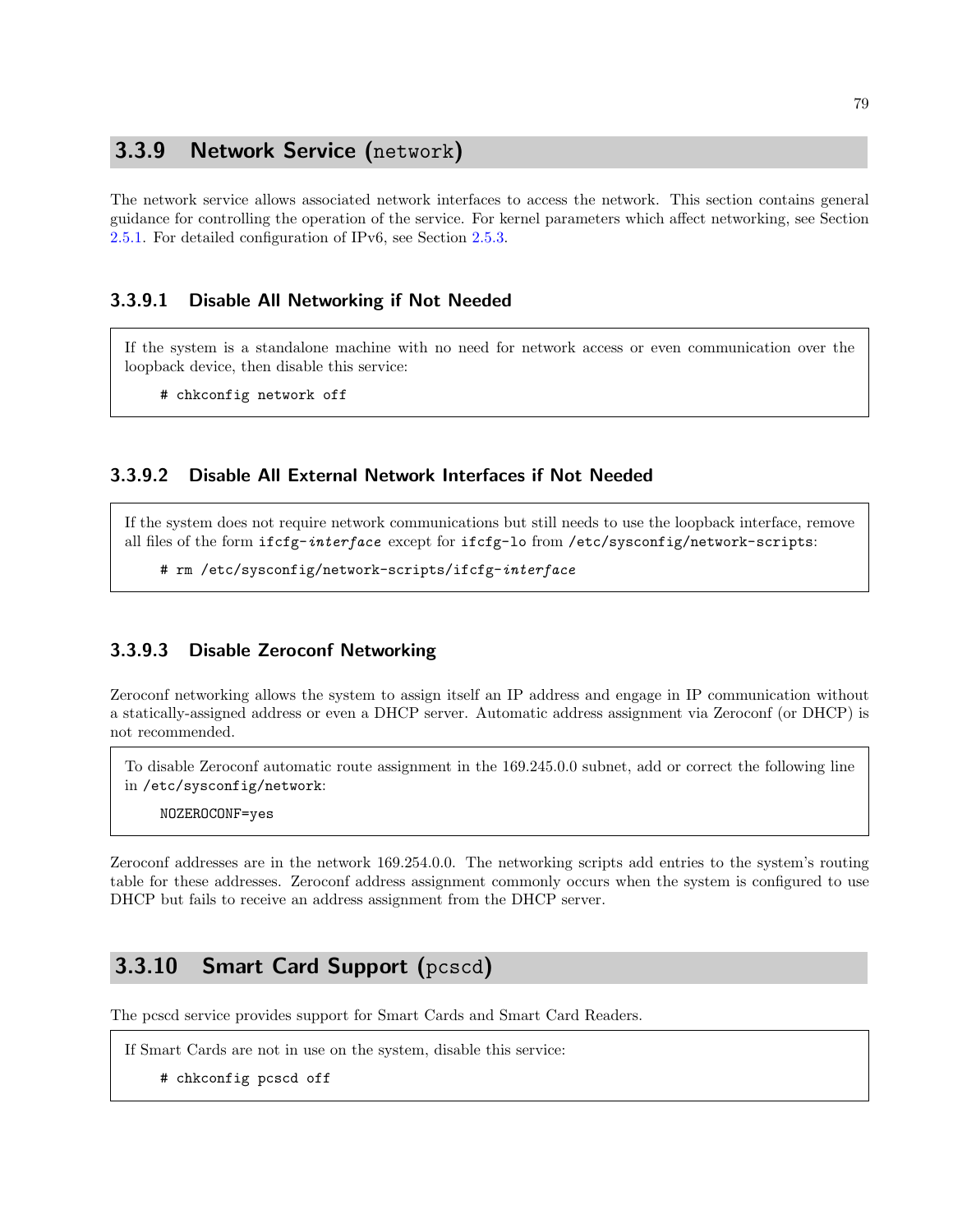### <span id="page-79-2"></span>3.3.11 SMART Disk Monitoring Support (smartd)

SMART (Self-Monitoring, Analysis, and Reporting Technology) is a feature of hard drives that allows them to detect symptoms of disk failure and relay an appropriate warning. This technology is considered to bring relatively low security risk, and can be useful.

Leave this service running if the system's hard drives are SMART-capable. Otherwise, disable it:

# chkconfig smartd off

# <span id="page-79-1"></span>3.3.12 Boot Caching (readahead early/readahead later)

The following services provide one-time caching of files belonging to some boot services, with the goal of allowing the system to boot faster.

It is recommended that this service be disabled on most machines:

- # chkconfig readahead early off
- # chkconfig readahead\_later off

The readahead services do not substantially increase a system's risk exposure, but they also do not provide great benefit. Unless the system is running a specialized application for which the file caching substantially improves system boot time, this guide recommends disabling the services.

### 3.3.13 Application Support Services

The following services are software projects of freedesktop.org that are meant to provide system integration through a series of common APIs for applications. They are heavily integrated into the X Windows environment. If the system is not using X Windows, these services can typically be disabled.

#### <span id="page-79-0"></span>3.3.13.1 D-Bus IPC Service (messagebus)

D-Bus is an IPC mechanism that provides a common channel for inter-process communication.

If no services which require D-Bus are in use, disable this service:

```
# chkconfig messagebus off
```
A number of default services make use of D-Bus, including X Windows (Section [3.6\)](#page-86-0), Bluetooth (Section [3.3.14\)](#page-80-0) and Avahi (Section [3.7\)](#page-88-0). This guide recommends that D-Bus and all its dependencies be disabled unless there is a mission-critical need for them.

Stricter configuration of D-Bus is possible and documented in the man page dbus-daemon(1). D-Bus maintains two separate configuration files, located in /etc/dbus-1/, one for system-specific configuration and the other for session-specific configuration.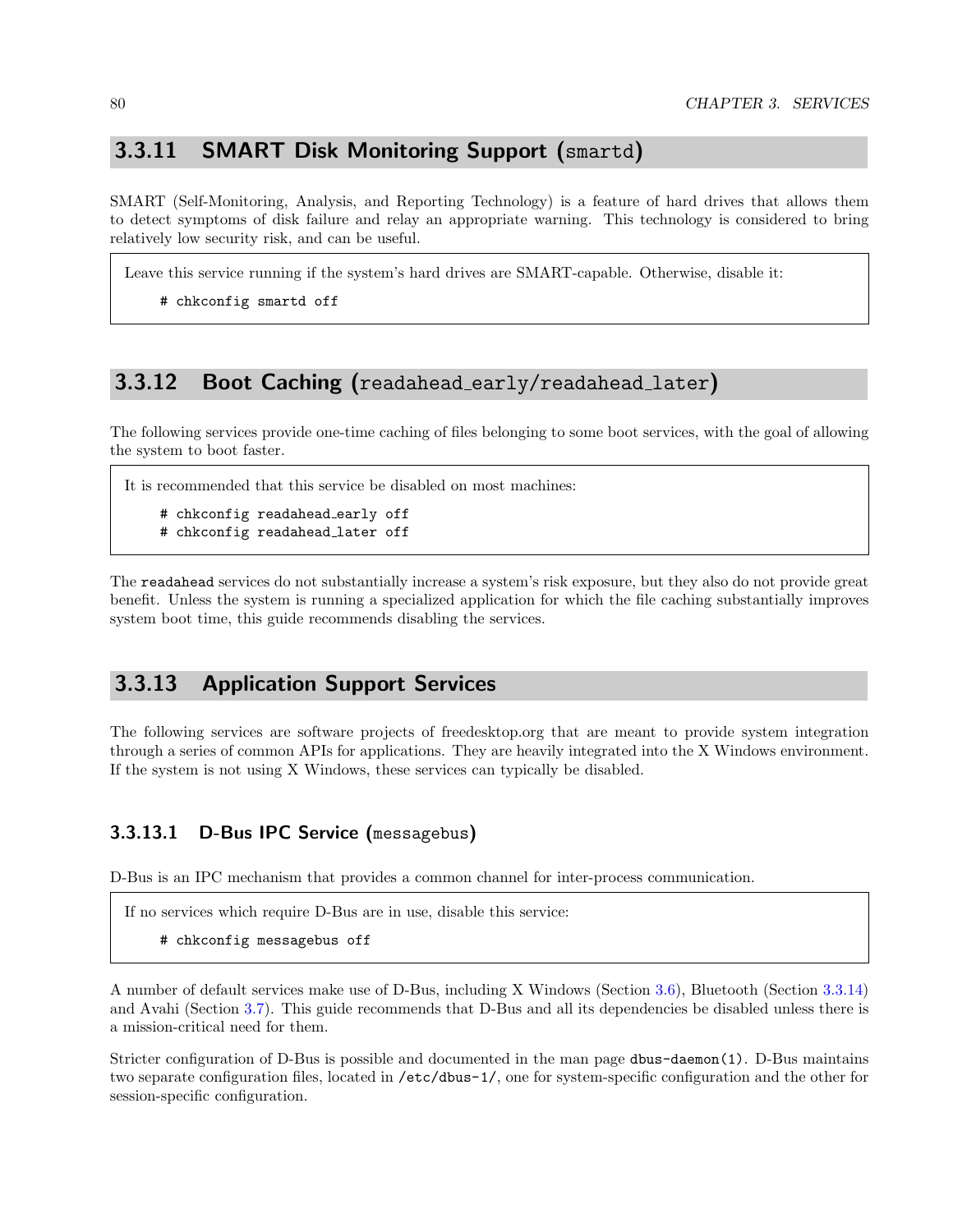#### <span id="page-80-1"></span>3.3.13.2 HAL Daemon (haldaemon)

The haldaemon service provides a dynamic way of managing device interfaces. It automates device configuration and provides an API for making devices accessible to applications through the D-Bus interface.

#### 3.3.13.2.1 Disable HAL Daemon if Possible

HAL provides valuable attack surfaces to attackers as an intermediary to privileged operations and should be disabled unless necessary:

# chkconfig haldaemon off

### 3.3.13.2.2 Configure HAL Daemon if Necessary

HAL provides a limited user the ability to mount system devices. This is primarily used by X utilities such as gnome-volume-manager to perform automounting of removable media.

HAL configuration is currently only possible through a series of fdi files located in /usr/share/hal/fdi/

Note: The HAL future road map includes a mandatory framework for managing administrative privileges called PolicyKit.

```
To prevent users from accessing devices through HAL, create the file
    /etc/hal/fdi/policy/99-policy-all-drives.fdi
with the contents:
             <?xml version="1.0" encoding="UTF-8"?>
             <deviceinfo version="0.2">
               <device>
                 <match key="info.capabilities" contains="volume">
                   <merge key="volume.ignore" type="bool">true</merge>
                 </match>
               </device>
             </deviceinfo>
```
The above code matches any device labeled with the volume capability (any device capable of being mounted will be labeled this way) and sets the corresponding volume.ignore key to true, indicating that the volume should be ignored. This both makes the volume invisible to the UI, and denies mount attempts by unprivileged users.

### <span id="page-80-0"></span>3.3.14 Bluetooth Support

Bluetooth provides a way to transfer information between devices such as mobile phones, laptops, PCs, printers, digital cameras, and video game consoles over a short-range wireless link. Any wireless communication presents a serious security risk to sensitive or classified systems. Section [2.5.2](#page-49-0) contains information on the related topic of wireless networking.

Removal of hardware is the only way to ensure that the Bluetooth wireless capability remains disabled. If it is completely impractical to remove the Bluetooth hardware module, and site policy still allows the device to enter sensitive spaces, every effort to disable the capability via software should be made. In general, acquisition policy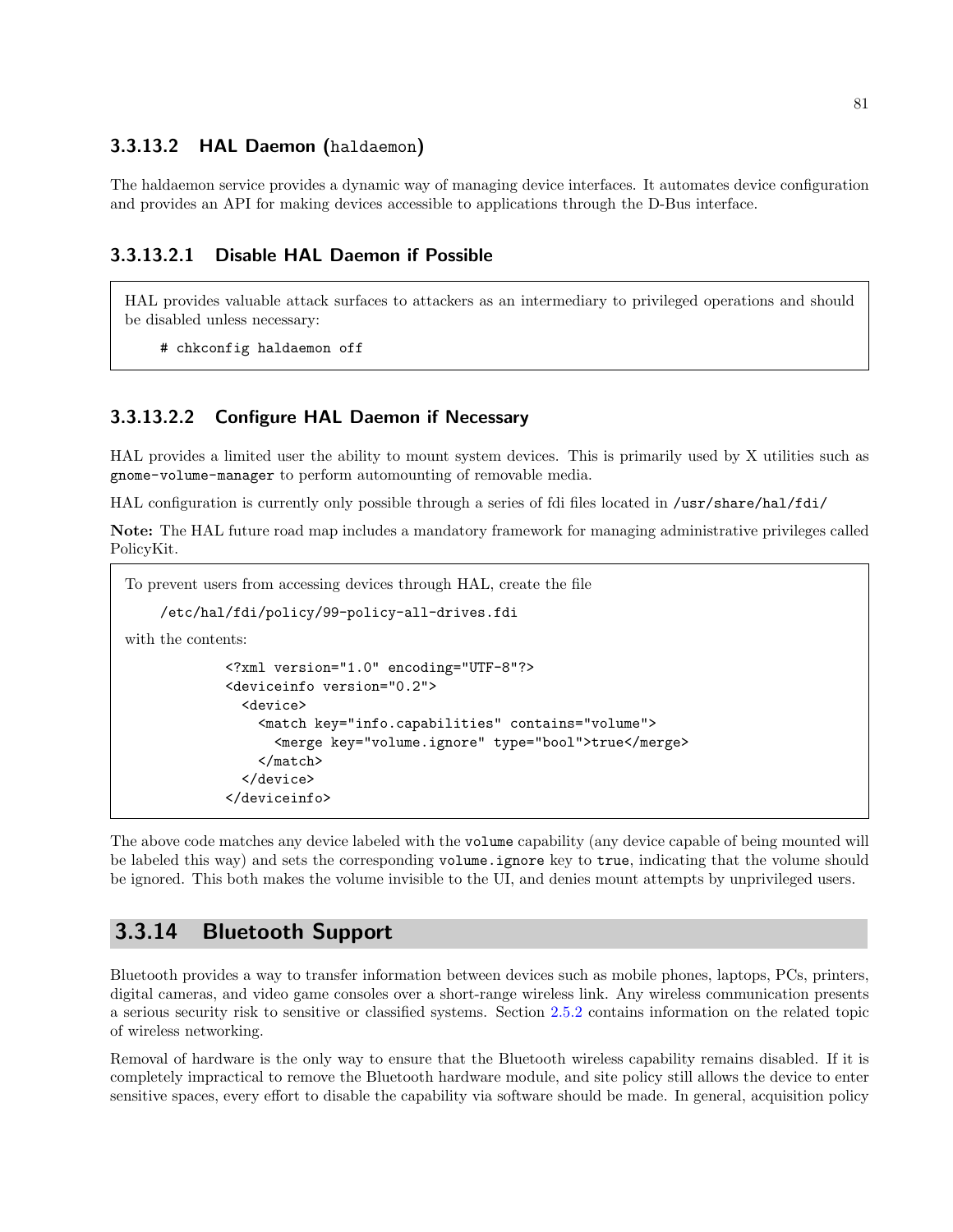should include provisions to prevent the purchase of equipment that will be used in sensitive spaces and includes Bluetooth capabilities.

#### 3.3.14.1 Bluetooth Host Controller Interface Daemon (bluetooth)

The bluetooth service enables the system to use Bluetooth devices.

If the system requires no Bluetooth devices, disable this service:

```
# chkconfig bluetooth off
```
#### <span id="page-81-1"></span>3.3.14.2 Bluetooth Input Devices (hidd)

The hidd service provides support for Bluetooth input devices.

If the system has no Bluetooth input devices (e.g. keyboard or mouse), disable this service:

# chkconfig hidd off

#### 3.3.14.3 Disable Bluetooth Kernel Modules

The kernel's module loading system can be configured to prevent loading of the Bluetooth module.

Add the following to /etc/modprobe.conf to prevent the loading of the Bluetooth module:

alias net-pf-31 off

The unexpected name, net-pf-31, is a result of how the kernel requests modules for network protocol families; it is an alias for the bluetooth module.

### 3.3.15 Power Management Support

The following services provide an interface to power management functions. These functions include monitoring battery power, system hibernate/suspend, CPU throttling, and various power-save utilities.

#### <span id="page-81-0"></span>3.3.15.1 Advanced Power Management Subsystem (apmd)

The apmd service provides last generation power management support.

If the system is capable of ACPI support, or if power management is not necessary, disable this service:

# chkconfig apmd off

APM is being replaced by ACPI and should be considered deprecated. As such, it can be disabled if ACPI is supported by your hardware and kernel. If the file /proc/acpi/info exists and contains ACPI version information, then APM can safely be disabled without loss of functionality.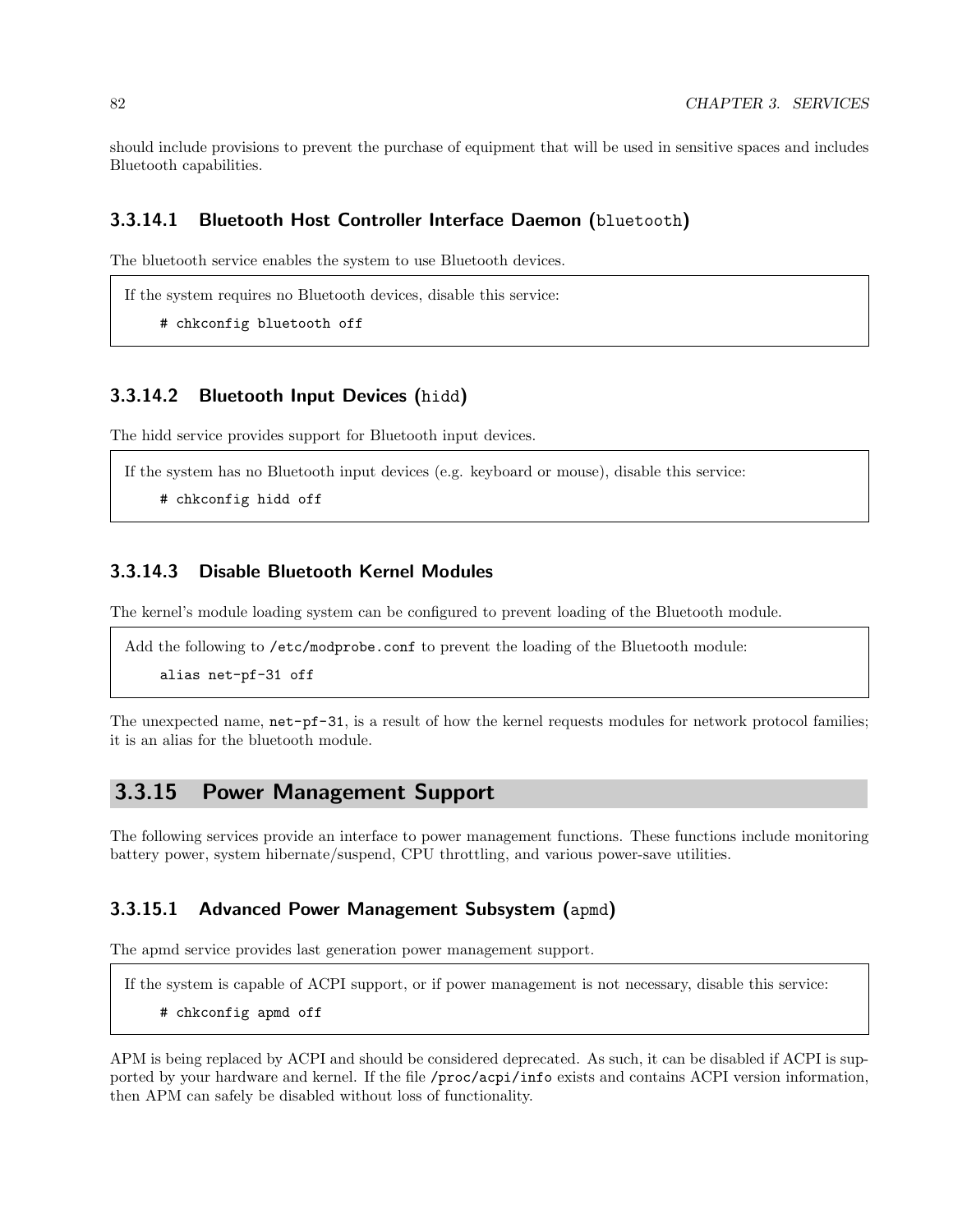### <span id="page-82-0"></span>3.3.15.2 Advanced Configuration and Power Interface (acpid)

The acpid service provides next generation power management support.

Unless power management features are not necessary, leave this service enabled.

### <span id="page-82-2"></span>3.3.15.3 CPU Throttling (cpuspeed)

The cpuspeed service uses hardware support to throttle the CPU when the system is idle.

Unless CPU power optimization is unnecessary, leave this service enabled.

### <span id="page-82-1"></span>3.4 Cron and At Daemons

The cron and at services are used to allow commands to be executed at a later time. The cron service is required by almost all systems to perform necessary maintenance tasks, while at may or may not be required on a given system. Both daemons should be configured defensively.

# 3.4.1 Disable anacron if Possible

Is this a machine which is designed to run all the time, such as a server or a workstation which is left on at night? If so:

#### # yum erase anacron

The anacron subsystem is designed to provide cron functionality for machines which may be shut down during the normal times that system cron jobs run, frequently in the middle of the night. Laptops and workstations which are shut down at night should keep anacron enabled, so that standard system cron jobs will run when the machine boots.

However, on machines which do not need this additional functionality, anacron represents another piece of privileged software which could contain vulnerabilities. Therefore, it should be removed when possible to reduce system risk.

# 3.4.2 Restrict Permissions on Files Used by cron

- 1. Restrict the permissions on the primary system crontab file:
	- # chown root:root /etc/crontab
	- # chmod 600 /etc/crontab
- 2. If anacron has not been removed, restrict the permissions on its primary configuration file:
	- # chown root:root /etc/anacrontab
	- # chmod 600 /etc/anacrontab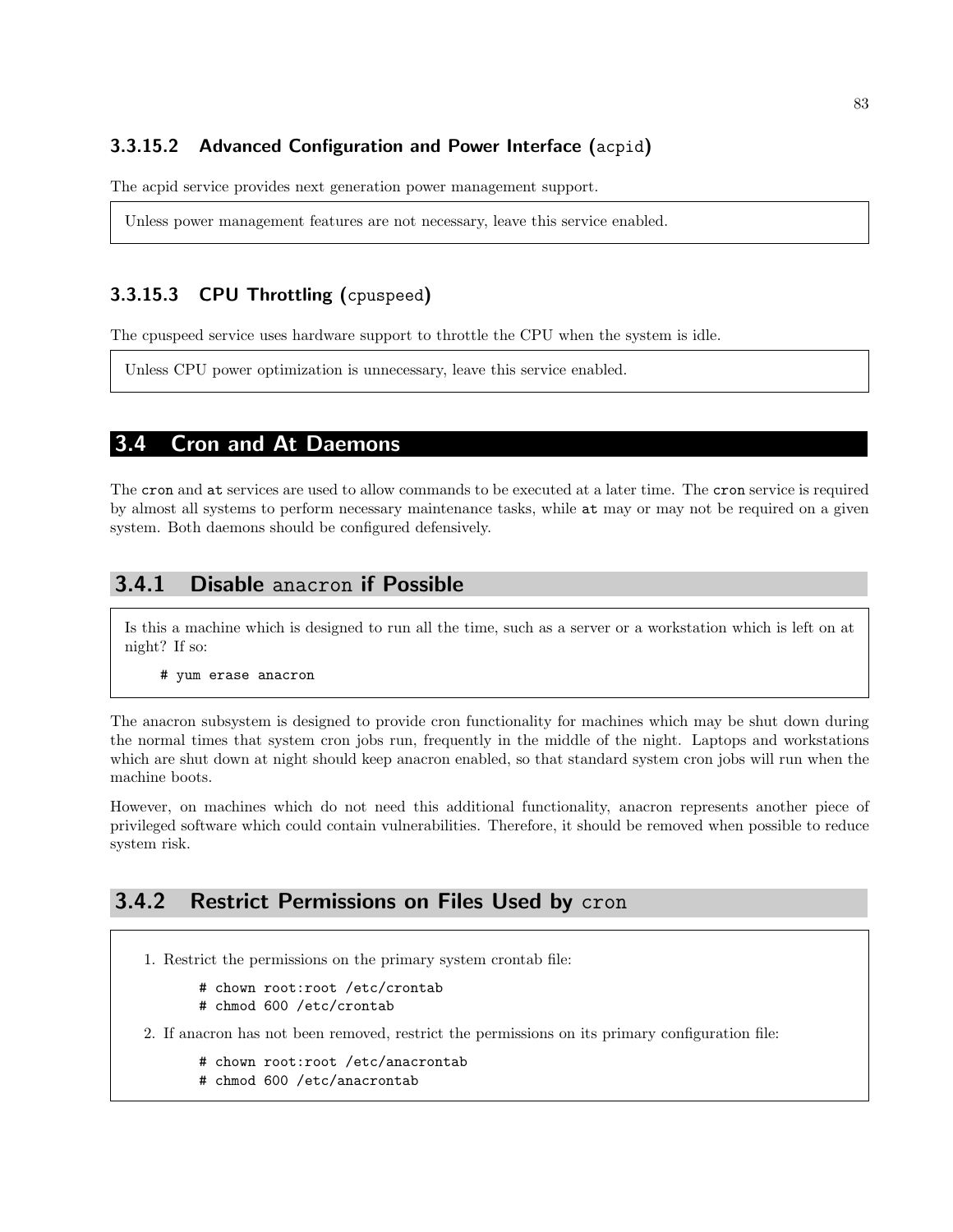3. Restrict the permission on all system crontab directories:

```
# cd /etc
       # chown -R root:root cron.hourly cron.daily cron.weekly cron.monthly cron.d
       # chmod -R go-rwx cron.hourly cron.daily cron.weekly cron.monthly cron.d
4. Restrict the permissions on the spool directory for user crontab files:
       # chown root:root /var/spool/cron
      # chmod -R go-rwx /var/spool/cron
```
Cron and anacron make use of a number of configuration files and directories. The system crontabs need only be edited by root, and user crontabs are edited using the setuid root crontab command. If unprivileged users can modify system cron configuration files, they may be able to gain elevated privileges, so all unnecessary access to these files should be disabled.

### 3.4.3 Restrict at and cron to Authorized Users

1. Remove the cron.deny file:

# rm /etc/cron.deny

- 2. Edit /etc/cron.allow, adding one line for each user allowed to use the crontab command to create cron jobs.
- 3. Remove the at.deny file:

# rm /etc/at.deny

4. Edit /etc/at.allow, adding one line for each user allowed to use the at command to create at jobs.

The /etc/cron.allow and /etc/at.allow files contain lists of users who are allowed to use cron and at to delay execution of processes. If these files exist and if the corresponding files /etc/cron.deny and /etc/at.deny do not exist, then only users listed in the relevant allow files can run the crontab and at commands to submit jobs to be run at scheduled intervals.

On many systems, only the system administrator needs the ability to schedule jobs. Note that even if a given user is not listed in cron.allow, cron jobs can still be run as that user. The cron.allow file controls only administrative access to the crontab command for scheduling and modifying cron jobs.

# <span id="page-83-0"></span>3.5 SSH Server

The SSH protocol is recommended for remote login and remote file transfer. SSH provides confidentiality and integrity for data exchanged between two systems, as well as server authentication, through the use of public key cryptography. The implementation included with the system is called OpenSSH, and more detailed documentation is available from its website, <http://www.openssh.org>. Its server program is called sshd and provided by the RPM package openssh-server.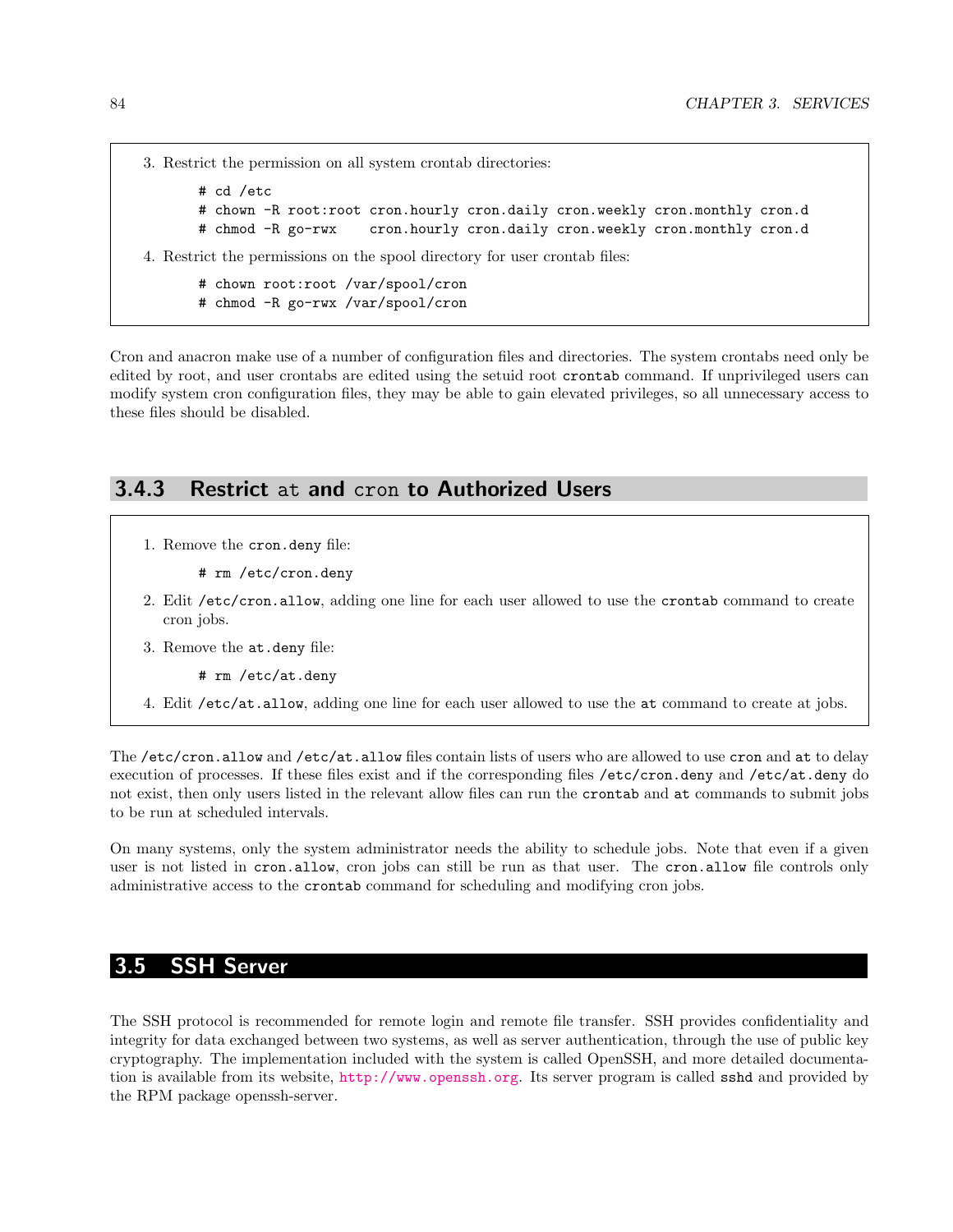### 3.5.1 Disable OpenSSH Server if Possible

Unless the system needs to provide the remote login and file transfer capabilities of SSH, disable and remove the OpenSSH server and its configuration.

### 3.5.1.1 Disable and Remove OpenSSH Software

Disable and remove openssh-server with the commands:

```
# chkconfig sshd off
# yum erase openssh-server
```
Users of the system will still be able to use the SSH client program /usr/bin/ssh to access SSH servers on other systems.

#### 3.5.1.2 Remove SSH Server iptables Firewall Exception

Edit the files /etc/sysconfig/iptables and /etc/sysconfig/ip6tables (if IPv6 is in use). In each file, locate and delete the line:

```
-A RH-Firewall-1-INPUT -m state --state NEW -m tcp -p tcp --dport 22 -j ACCEPT
```
By default, inbound connections to SSH's port are allowed. If the SSH server is not being used, this exception should be removed from the firewall configuration. See Section [2.5.5](#page-55-0) for more information about Iptables.

# 3.5.2 Configure OpenSSH Server if Necessary

If the system needs to act as an SSH server, then certain changes should be made to the OpenSSH daemon configuration file /etc/ssh/sshd config. The following recommendations can be applied to this file. See the sshd\_config(5) man page for more detailed information.

### 3.5.2.1 Ensure Only Protocol 2 Connections Allowed

Only SSH protocol version 2 connections should be permitted. Version 1 of the protocol contains security vulnerabilities. The default setting shipped in the configuration file is correct, but it is important enough to check.

Verify that the following line appears:

Protocol 2

#### 3.5.2.2 Limit Users' SSH Access

By default, the SSH configuration allows any user to access the system. In order to allow all users to login via SSH but deny only a few users, add or correct the following line: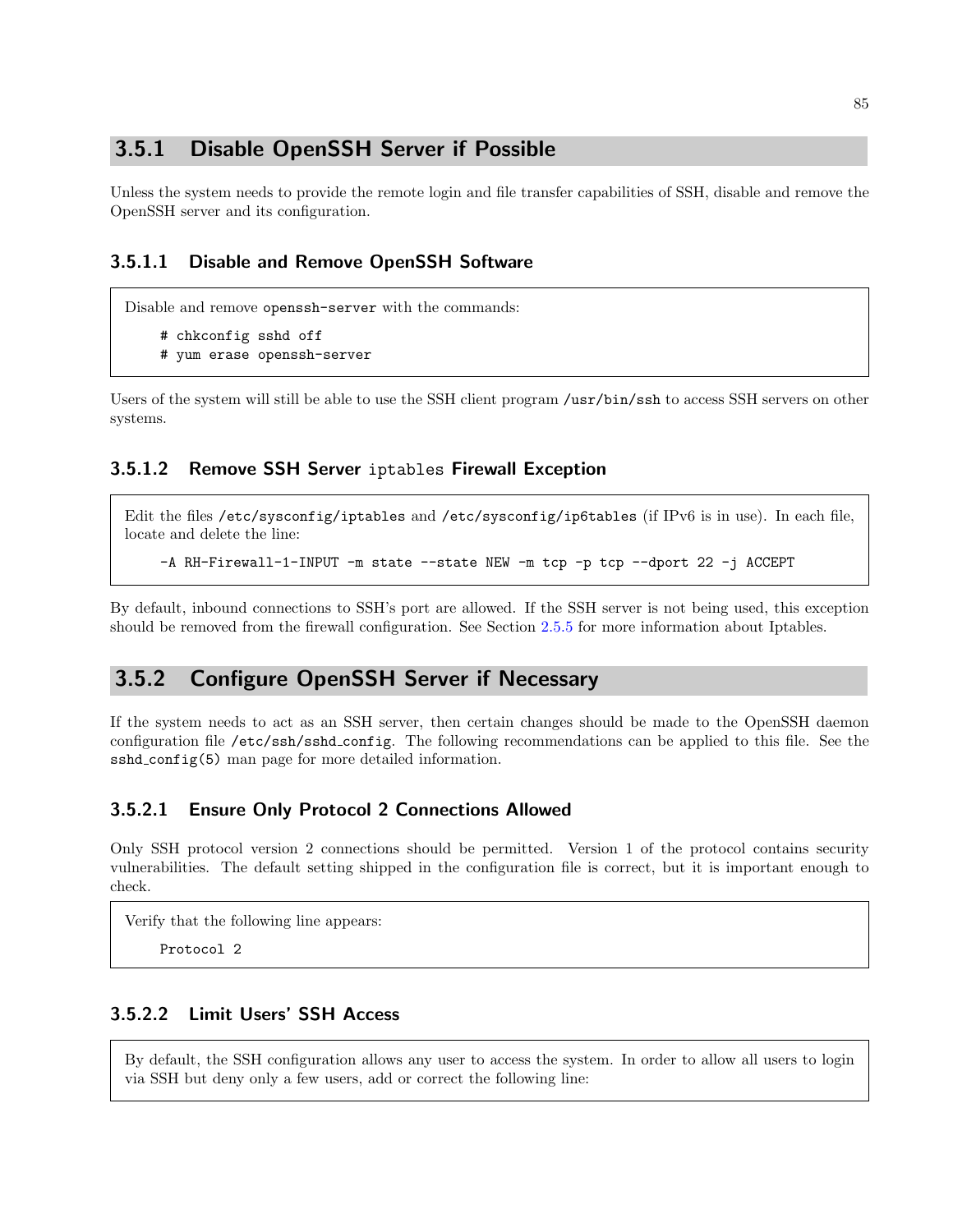#### DenyUsers USER1 USER2

Alternatively, if it is appropriate to allow only a few users access to the system via SSH, add or correct the following line:

AllowUsers USER1 USER2

#### 3.5.2.3 Set Idle Timeout Interval for User Logins

SSH allows administrators to set an idle timeout interval. After this interval has passed, the idle user will be automatically logged out.

```
Find and edit the following lines in /etc/ssh/sshd_config as follows:
```
ClientAliveInterval interval ClientAliveCountMax 0

The timeout *interval* is given in seconds. To have a timeout of 5 minutes, set *interval* to 300.

If a shorter timeout has already been set for the login shell, as in Section [2.3.5.5,](#page-38-0) that value will prempt any SSH setting made here. Keep in mind that some processes may stop SSH from correctly detecting that the user is idle.

#### 3.5.2.4 Disable .rhosts Files

SSH can emulate the behavior of the obsolete rsh command in allowing users to enable insecure access to their accounts via .rhosts files.

To ensure that this behavior is disabled, add or correct the following line:

IgnoreRhosts yes

#### 3.5.2.5 Disable Host-Based Authentication

SSH's cryptographic host-based authentication is slightly more secure than .rhosts authentication, since hosts are cryptographically authenticated. However, it is not recommended that hosts unilaterally trust one another, even within an organization.

To disable host-based authentication, add or correct the following line:

HostbasedAuthentication no

#### 3.5.2.6 Disable root Login via SSH

The root user should never be allowed to login directly over a network, as this both reduces auditable information about who ran privileged commands on the system and allows direct attack attempts on root's password.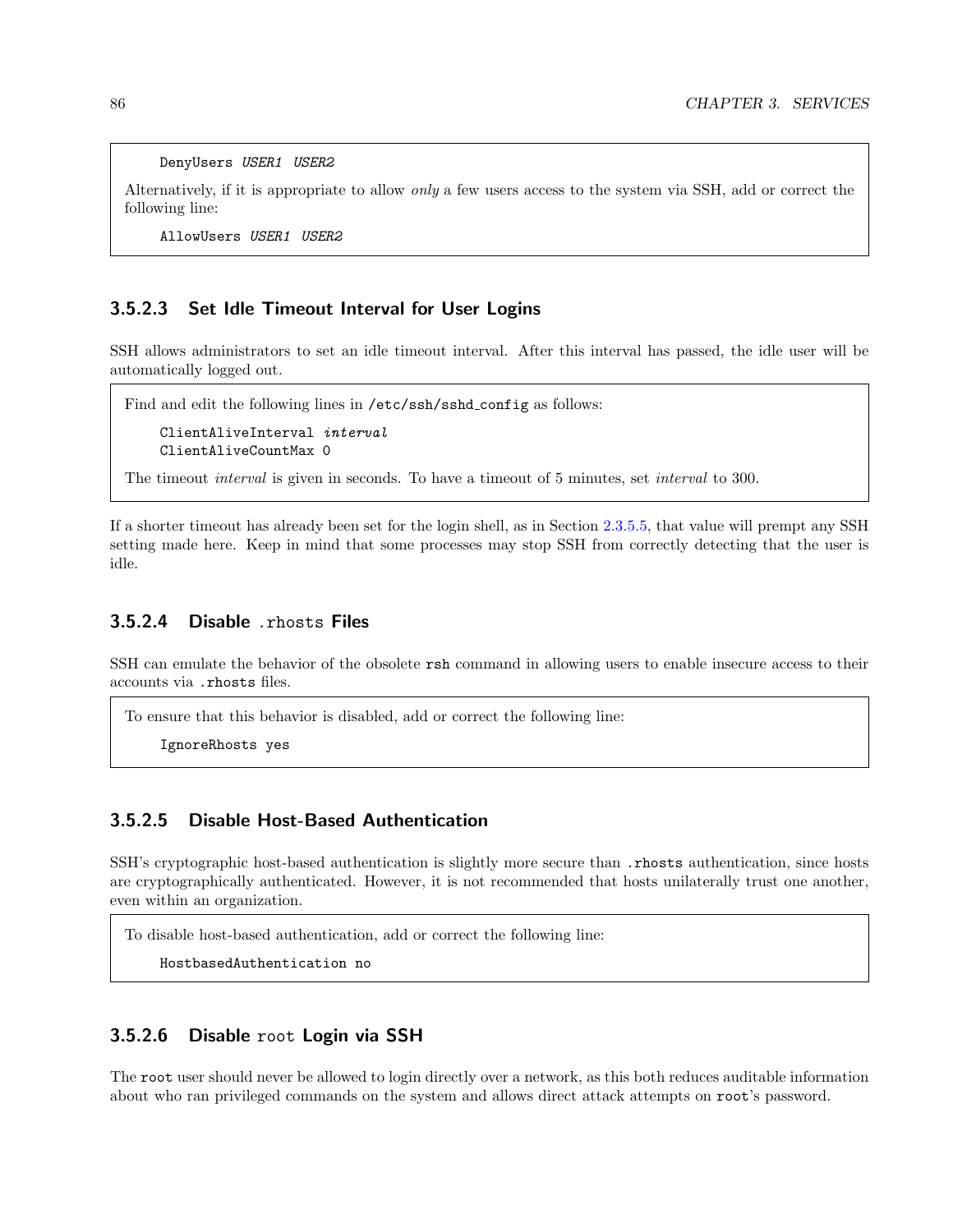To disable root login via SSH, add or correct the following line:

PermitRootLogin no

#### 3.5.2.7 Disable Empty Passwords

To explicitly disallow remote login from accounts with empty passwords, add or correct the following line:

PermitEmptyPasswords no

Measures should also be taken to disable accounts with empty passwords system-wide, as described in Section [2.3.1.5.](#page-29-0)

#### 3.5.2.8 Enable a Warning Banner

Section [2.3.7](#page-40-0) contains information on how to create an appropriate warning banner.

To enable a warning banner, add or correct the following line:

Banner /etc/issue

#### 3.5.2.9 Strengthen Firewall Configuration if Possible

If the SSH server must only accept connections from the local network, then strengthen the default firewall rule for the SSH service.

Determine an appropriate network block, netwk, and network mask, mask, representing the machines on your network which must be allowed to access this SSH server.

Edit the files /etc/sysconfig/iptables and /etc/sysconfig/ip6tables (if IPv6 is in use). In each file, locate the line:

-A RH-Firewall-1-INPUT -m state --state NEW -m tcp -p tcp --dport 22 -j ACCEPT

and replace it with:

```
-A RH-Firewall-1-INPUT -s network/mask -m state --state NEW -p tcp --dport 22 -j ACCEPT
```
If your site uses IPv6, and you are editing ip6tables, use the line:

```
-A RH-Firewall-1-INPUT -s ipv6netwk::/ipv6mask -m tcp -p tcp --dport 22 -j ACCEPT
```
instead because Netfilter does not yet reliably support stateful filtering for IPv6.

See Section [2.5.5](#page-55-0) for more information about Iptables configuration.

# <span id="page-86-0"></span>3.6 X Window System

The X Window System implementation included with the system is called X.org.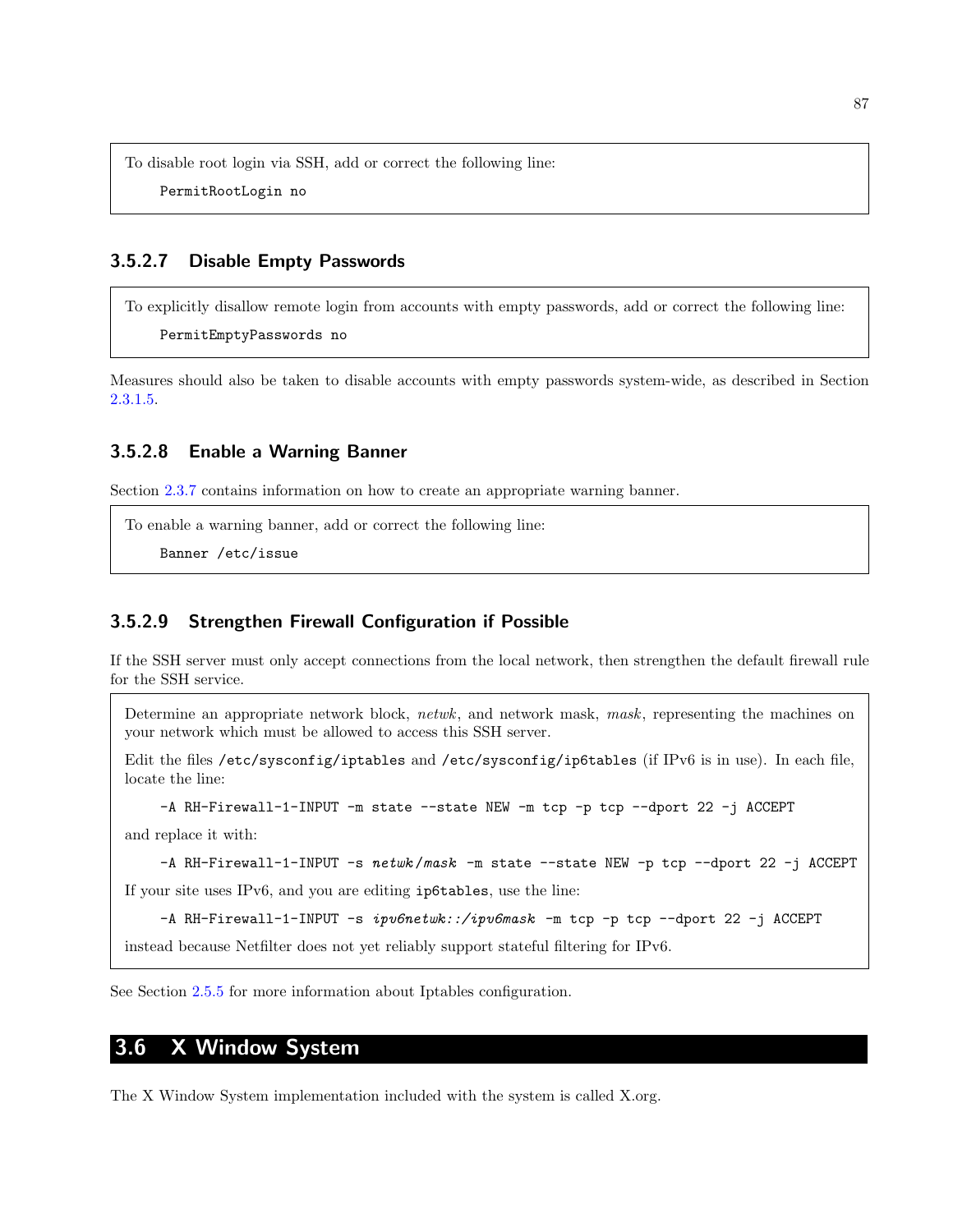### 3.6.1 Disable X Windows if Possible

Unless there is a mission-critical reason for the machine to run a GUI login screen, prevent X from starting automatically at boot. There is usually no reason to run X Windows on a dedicated server machine, since administrators can login via SSH or on the text console.

#### 3.6.1.1 Disable X Windows at System Boot

```
Edit the file /etc/inittab, and correct the line id:5:initdefault: to:
    id:3:initdefault:
```
This action changes the default boot runlevel of the system from 5 to 3. These two runlevels should be identical except that runlevel 5 starts X on boot, while runlevel 3 does not.

#### 3.6.1.2 Remove X Windows from the System if Possible

Remove the X11 RPMs from the system:

# yum groupremove "X Window System"

As long as X.org remains installed on the system, users can still run X Windows by typing startx at the shell prompt. This may run X Windows using configuration settings which are less secure than the system defaults. Therefore, if the machine is a dedicated server which does not need to provide graphical logins at all, it is safest to remove the X.org software entirely.

The command given here will remove over 100 packages. It should safely and effectively remove X from machines which do not need it.

#### 3.6.1.3 Lock Down X Windows startx Configuration if Necessary

If X is not to be started at boot time but the software must remain installed, users will be able to run X manually using the startx command. In some cases, this runs X with a configuration which is less safe than the default. Follow these instructions to mitigate risk from this configuration.

#### 3.6.1.3.1 Disable X Font Server

Disable the xfs helper service:

# chkconfig xfs off

The system's X.org requires the X Font Server service (xfs) to function. The xfs service will be started automatically if X.org is activated via startx. Therefore, it is safe to prevent xfs from starting at boot when X is disabled, even if users are allowed to run X manually.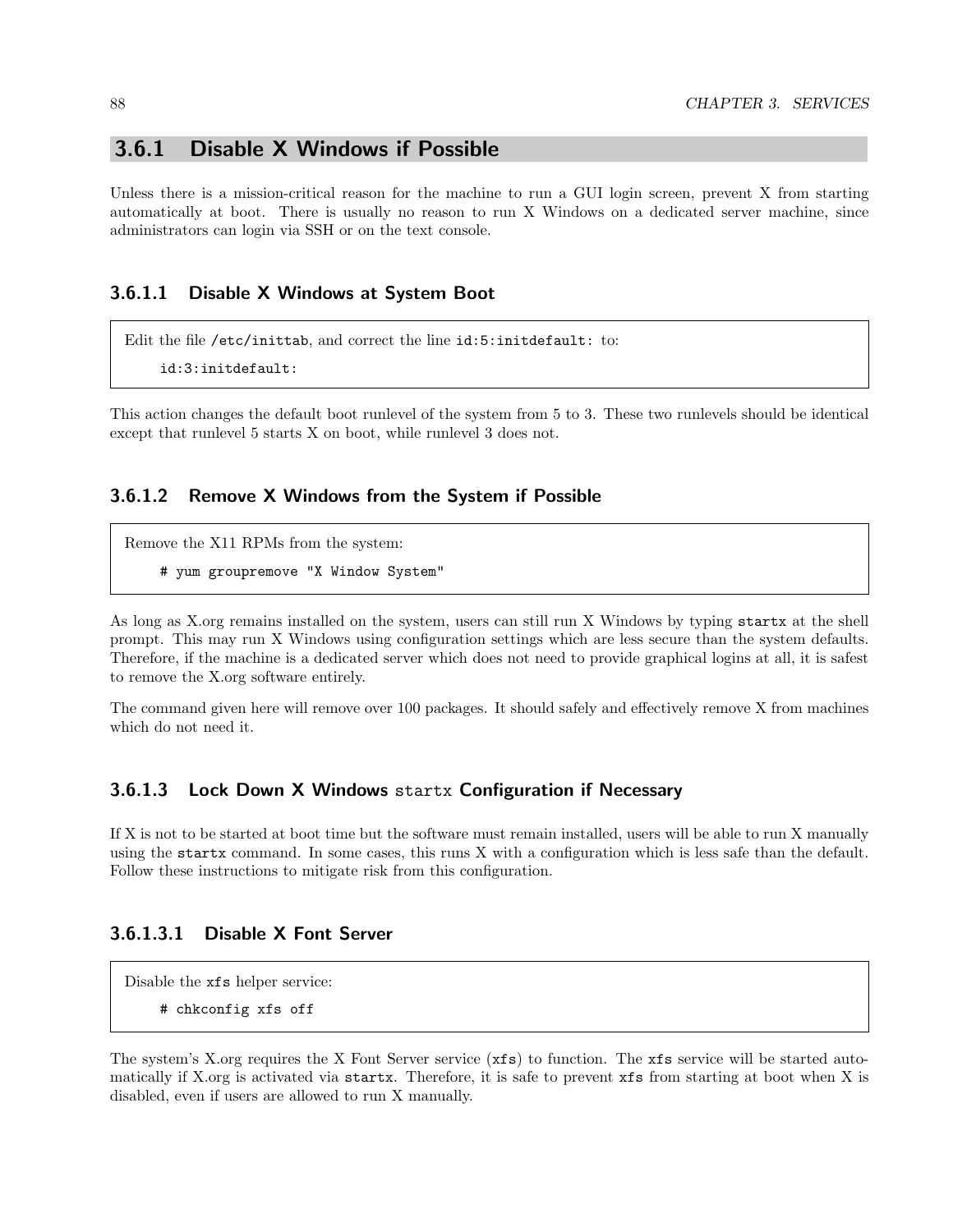To prevent X.org from listening for remote connections, create the file /etc/X11/xinit/xserverrc and fill it with the following line:

exec X :0 -nolisten tcp \$@

One of X.org's features is the ability to provide remote graphical display. This feature should be disabled unless it is required. If the system uses runlevel 5, which is the default, the GDM display manager starts X safely, with remote listening disabled. However, if X is started from the command line with the startx command, then the server will listen for new connections on X's default port, 6000.

See the  $xinit(1)$ ,  $startx(1)$ , and  $Xserver(1)$  man pages for more information.

### 3.6.2 Configure X Windows if Necessary

If there is a mission-critical reason for this machine to run a GUI, improve the security of the default X configuration by following the guidance in this section.

#### 3.6.2.1 Create Warning Banners for GUI Login Users

Edit the file /etc/gdm/custom.conf. Locate the [greeter] section, and correct that section to contain the lines:

[greeter] InfoMsgFile=/etc/issue

See Section [2.3.7](#page-40-0) for an explanation of banner file use. This setting will cause the system greeting banner to be displayed in a box prior to GUI login. If the default banner font is inappropriate, it can be changed by specifying the InfoMsgFont directive as well, for instance:

InfoMsgFont=Sans 12

### <span id="page-88-0"></span>3.7 Avahi Server

The Avahi daemon implements the DNS Service Discovery and Multicast DNS protocols, which provide service and host discovery on a network. It allows a system to automatically identify resources on the network, such as printers or web servers. This capability is also known as mDNSresponder and is a major part of Zeroconf networking. By default, it is enabled.

### 3.7.1 Disable Avahi Server if Possible

Because the Avahi daemon service keeps an open network port, it is subject to network attacks. Disabling it is particularly important to reduce the system's vulnerability to such attacks.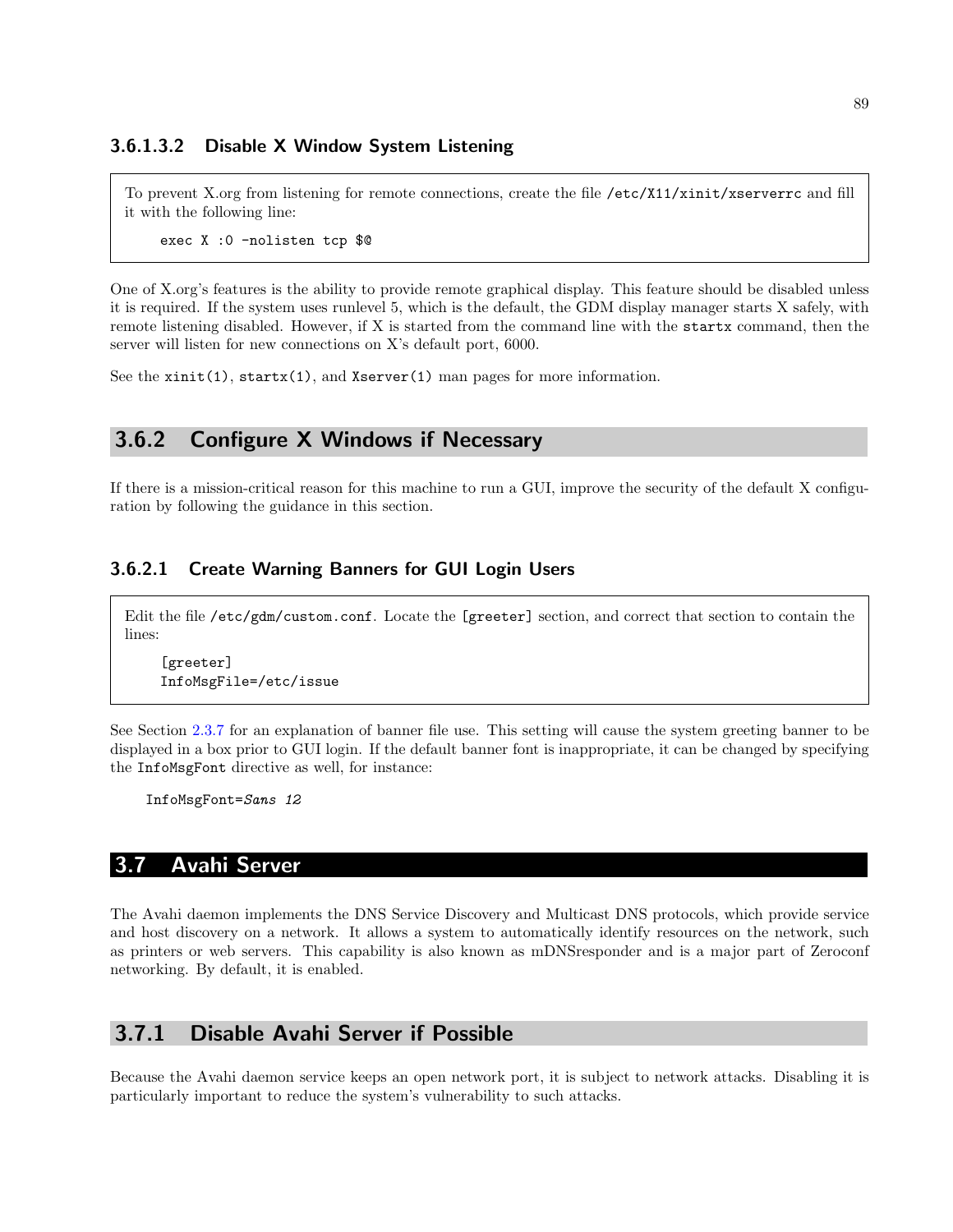### 3.7.1.1 Disable Avahi Server Software

Issue the command:

# chkconfig avahi-daemon off

#### 3.7.1.2 Remove Avahi Server iptables Firewall Exception

Edit the files /etc/sysconfig/iptables and /etc/sysconfig/ip6tables (if IPv6 is in use). In each file, locate and delete the line:

-A RH-Firewall-1-INPUT -p udp --dport 5353 -d 224.0.0.251 -j ACCEPT

By default, inbound connections to Avahi's port are allowed. If the Avahi server is not being used, this exception should be removed from the firewall configuration. See Section [2.5.5](#page-55-0) for more information about the Iptables firewall.

# 3.7.2 Configure Avahi if Necessary

If your system requires the Avahi daemon, its configuration can be restricted to improve security. The Avahi daemon configuration file is /etc/avahi/avahi-daemon.conf. The following security recommendations should be applied to this file. See the avahi-daemon.conf(5) man page or documentation at <http://www.avahi.org> for more detailed information about the configuration options.

#### 3.7.2.1 Serve Only via Required Protocol

The default setting in the configuration file allows Avahi to use both IPv4 and IPv6 sockets.

```
If you are using only IPv4, edit /etc/avahi/avahi-daemon.conf and ensure the following line exists in the
[server] section:
```
use-ipv6=no

Similarly, if you are using only IPv6, disable IPv4 sockets with the line:

use-ipv4=no

#### 3.7.2.2 Check Responses' TTL Field

Avahi can be set to ignore IP packets unless their TTL field is 255.

To make Avahi ignore packets unless the TTL field is 255, edit /etc/avahi/avahi-daemon.conf and ensure the following line appears in the [server] section:

check-response-ttl=yes

This helps to ensure that only mDNS responses from the local network are processed, because the TTL field in a packet is decremented from its initial value of 255 whenever it is routed from one network to another. Although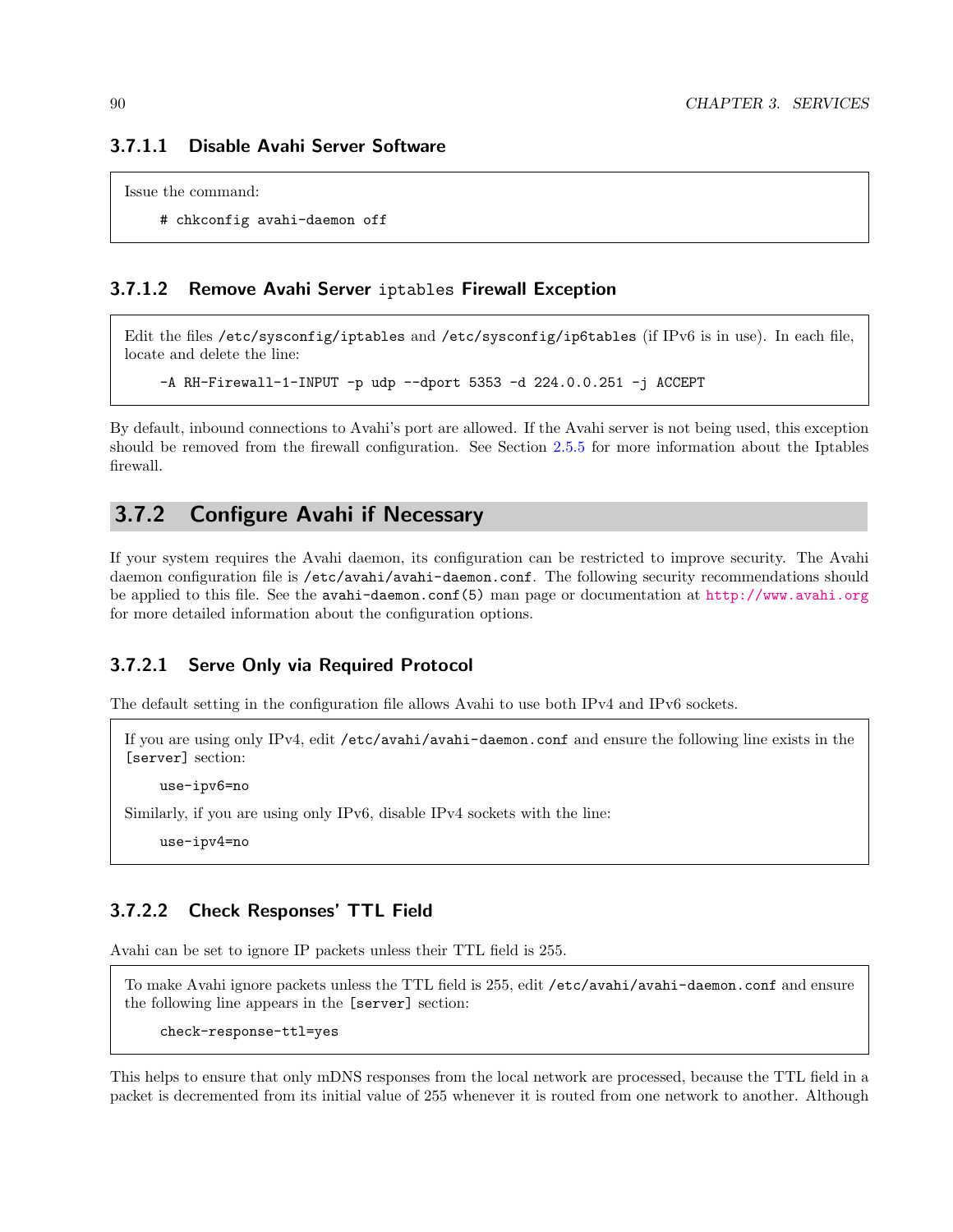a properly-configured router or firewall should not allow mDNS packets into the local network at all, this option provides another check to ensure they are not trusted.

#### 3.7.2.3 Prevent Other Programs from Using Avahi's Port

Avahi can stop other mDNS stacks from running on the host by preventing other processes from binding to port 5353.

To prevent other mDNS stacks from running, edit /etc/avahi/avahi-daemon.conf and ensure the following line appears in the [server] section:

```
disallow-other-stacks=yes
```
This is designed to help ensure that only Avahi is responsible for mDNS traffic coming from that port on the system.

#### 3.7.2.4 Disable Publishing if Possible

The default setting in the configuration file allows the avahi-daemon to send information about the local host, such as its address records and the services it offers, to the local network.

To stop sending this information but still allow Avahi to query the network for services, ensure the configuration file includes the following line in the [publish] section:

disable-publishing=yes

This line may be particularly useful if Avahi is needed for printer discovery, but not to advertise services. This configuration is highly recommended for client systems that should not advertise their services (or existence).

#### 3.7.2.5 Restrict Published Information

If it is necessary to publish some information to the network, it should not be joined by any extraneous information, or by information supplied by a non-trusted source on the system.

Prevent user applications from using Avahi to publish services by adding or correcting the following line in the [publish] section:

disable-user-service-publishing=yes

Implement as many of the following lines as possible, to restrict the information published by Avahi:

```
publish-addresses=no
publish-hinfo=no
publish-workstation=no
publish-domain=no
```
Inspect the files in the directory /etc/avahi/services/. Unless there is an operational need to publish information about each of these services, delete the corresponding file.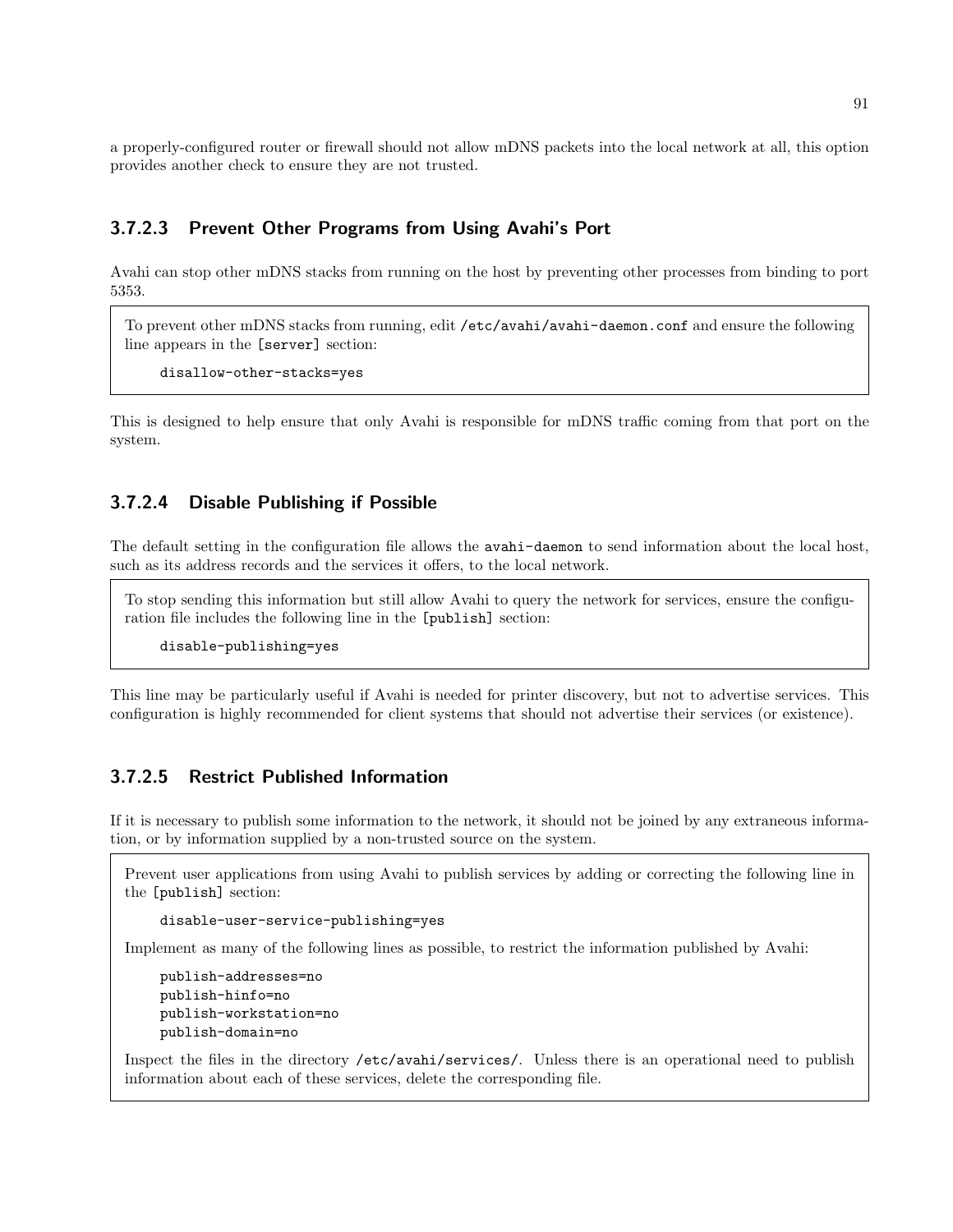These options should be used even if publishing is disabled entirely via disable-publishing, since that option prevents publishing attempts from succeeding, while these options prevent the attempts from being made in the first place. Using both approaches is recommended for completeness.

### <span id="page-91-0"></span>3.8 Print Support

The Common Unix Printing System (CUPS) service provides both local and network printing support. A system running the CUPS service can accept print jobs from other systems, process them, and send them to the appropriate printer. It also provides an interface for remote administration through a web browser. The CUPS service is installed and activated by default. The project homepage and more detailed documentation are available at <http://www.cups.org>.

The HP Linux Imaging and Printing service (HPLIP) is a separate package that provides support for some of the additional features that HP printers provide that CUPS may not necessarily support. It relies upon the CUPS service.

### 3.8.1 Disable the CUPS Service if Possible

Do you need the ability to print from this machine or to allow others to print to it? If not:

# chkconfig cups off

### 3.8.2 Disable Firewall Access to Printing Service if Possible

Does this system need to operate as a network print server? If not, edit the files /etc/sysconfig/iptables and /etc/sysconfig/ip6tables (if IPv6 is in use). In each file, locate and delete the lines:

-A RH-Firewall-1-INPUT -p udp -m udp --dport 631 -j ACCEPT -A RH-Firewall-1-INPUT -p tcp -m tcp --dport 631 -j ACCEPT

By default, inbound connections to the Internet Printing Protocol port are allowed. If the print server does not need to be accessed, either because the machine is not running the print service at all or because the machine is not providing a remote network printer to other machines, this exception should be removed from the firewall configuration. See Section [2.5.5](#page-55-0) for more information about the Iptables firewall.

### 3.8.3 Configure the CUPS Service if Necessary

CUPS provides the ability to easily share local printers with other machines over the network. It does this by allowing machines to share lists of available printers. Additionally, each machine that runs the CUPS service can potentially act as a print server. Whenever possible, the printer sharing and print server capabilities of CUPS should be limited or disabled. The following recommendations should demonstrate how to do just that.

#### 3.8.3.1 Limit Printer Browsing

By default, CUPS listens on the network for printer list broadcasts on UDP port 631. This functionality is called printer browsing.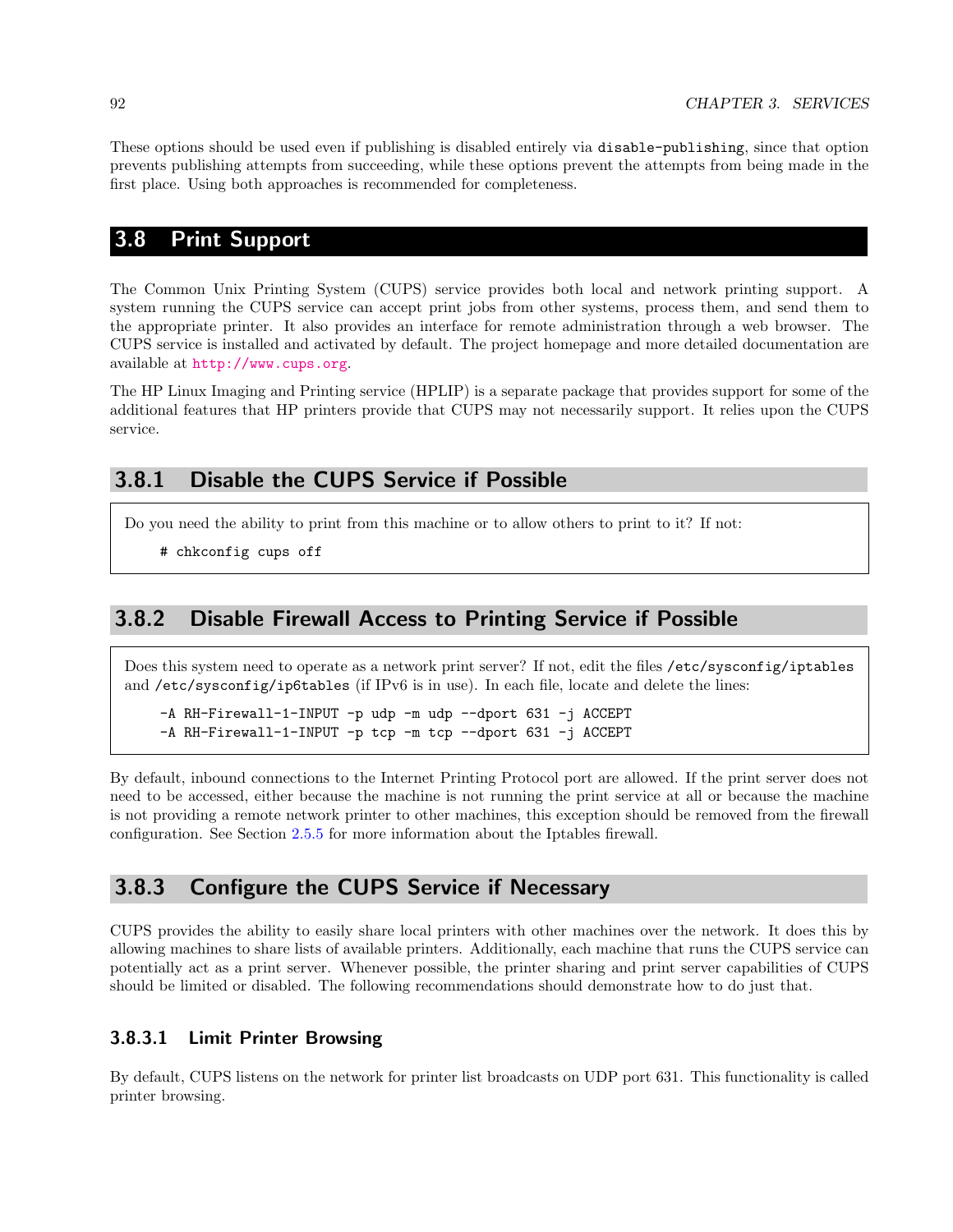### 3.8.3.1.1 Disable Printer Browsing Entirely if Possible

To disable printer browsing entirely, edit the CUPS configuration file, located at /etc/cups/cupsd.conf: Browsing Off BrowseAllow none

The CUPS print service can be configured to broadcast a list of available printers to the network. Other machines on the network, also running the CUPS print service, can be configured to listen to these broadcasts and add and configure these printers for immediate use. By disabling this browsing capability, the machine will no longer generate or receive such broadcasts.

### 3.8.3.1.2 Limit Printer Browsing to a Particular Subnet if Necessary

It is possible to disable outgoing printer list broadcasts without affecting incoming broadcasts from other machines. To do so, open the CUPS configuration file, located at /etc/cups/cupsd.conf. Look for the line that begins with BrowseAddress and remove it. The line will look like the following:

```
BrowseAddress @LOCAL
```
If the intent is not to block printer sharing, but to limit it to a particular set of machines, you can limit the UDP printer broadcasts to trusted network addresses.

```
BrowseAddress ip-address :631
```
Likewise, to ignore incoming UDP printer list broadcasts, or to limit the set of machines to listen to, use the BrowseAllow and BrowseDeny directives.

```
BrowseDeny all
BrowseAllow ip-address
```
This combination will deny incoming broadcasts from any machine except those that are explicitly allowed with BrowseAllow.

By default, when printer sharing is enabled, CUPS will broadcast to every network that its host machine is connected to through all available network interfaces on port 631. It will also listen to incoming broadcasts from other machines on the network. Either list one BrowseAddress line for each client machine and one BrowseAllow line for each print server or use one of the supported shorthand notations that the CUPS service recognizes. Please see the cupsd.conf(5) man page or the documentation provided at <http://www.cups.org> for more information on other ways to format these directives.

### 3.8.3.2 Disable Print Server Capabilities if Possible



Disabling the print server capabilities in this manner will also disable the Web Administration interface.

To prevent remote users from potentially connecting to and using locally configured printers, disable the CUPS print server sharing capabilities. To do so, limit how the server will listen for print jobs by removing the more generic port directive from /etc/cups/cupsd.conf:

Port 631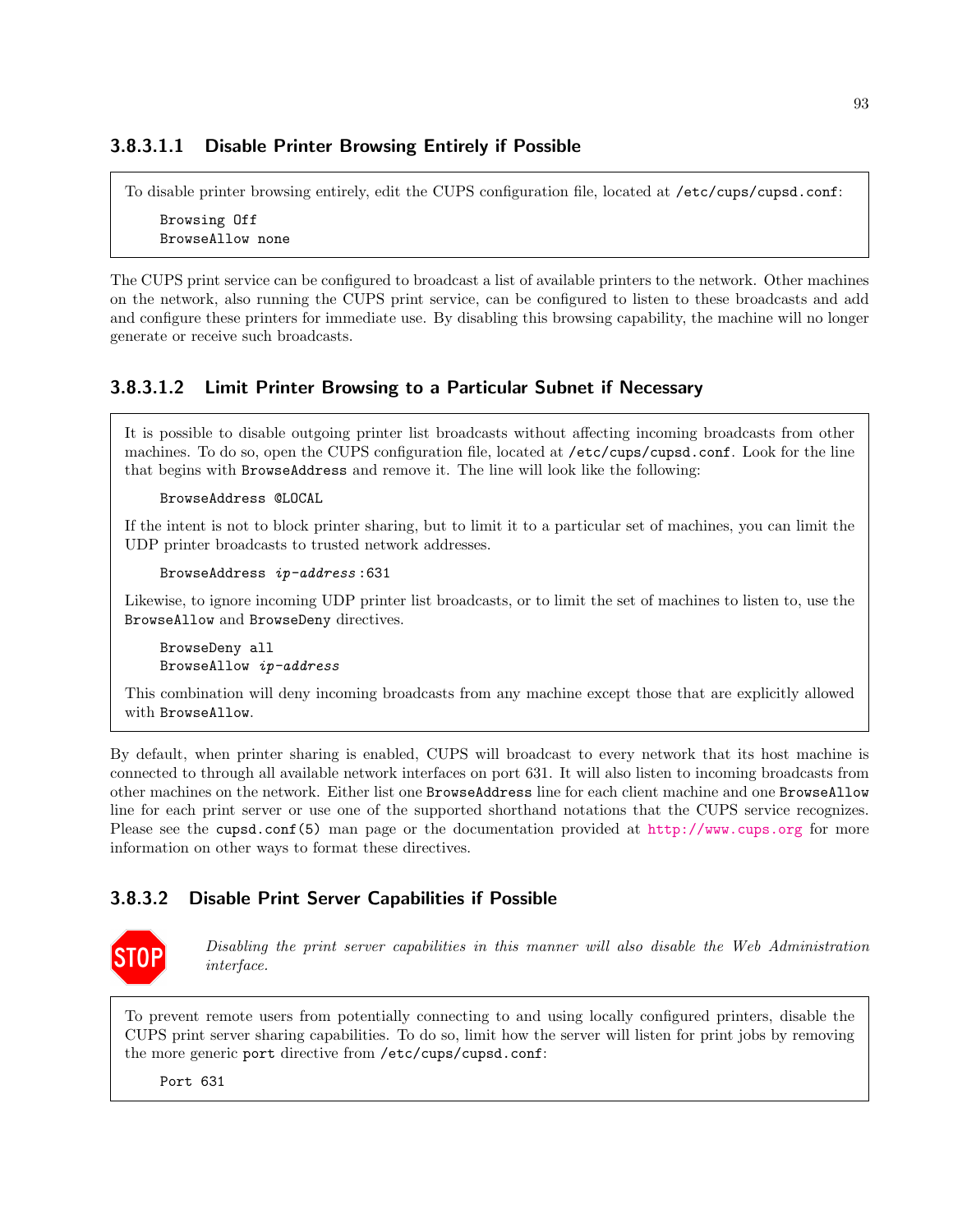and replacing it with the Listen directive:

```
Listen localhost:631
```
This will prevent remote users from printing to locally configured printers while still allowing local users on the machine to print normally.

By default, locally configured printers will not be shared over the network, but if this functionality has somehow been enabled, these recommendations will disable it again. Be sure to disable outgoing printer list broadcasts, or remote users will still be able to see the locally configured printers, even if they cannot actually print to them. To limit print serving to a particular set of users, use the Policy directive.

#### 3.8.3.3 Limit Access to the Web Administration Interface

By default, access to the CUPS web administration interface is limited to the local machine. It is recommended that this not be changed, especially since the authentication mechanisms that CUPS provides are limited in their effectiveness. If it is absolutely necessary to allow remote users to administer locally installed printers, be sure to limit that access as much as possible by taking advantage of the Location and Policy directive blocks.

For example, to enable remote access for *ip-address* for user *username*, modify each of the Location and Policy directive blocks as follows:

```
<Location />
AuthType Basic
Require user username
Order allow,deny
Allow localhost
Allow ip-address
</Location>
```
As with the BrowseAllow directive, use one Allow directive for each machine that needs access or use one of the available CUPS directive definition shortcuts to enable access from a class of machines at once. The Require user directive can take a list of individual users, a group of users (prefixed with @), or the shorthand valid-user.

Host-based authentication has known limitations, especially since IP addresses are easy to spoof. Requiring users to authenticate themselves can alleviate this problem, but it cannot eliminate it. Do not use the root account to manage and administer printers. Create a separate account for this purpose and limit access to valid users with Require valid-user or Require user printeradmin.

#### 3.8.3.4 Take Further Security Measures When Appropriate

Whenever possible, limit outside networks' access to port 631. Consider using CUPS directives that limit the number of incoming clients, such as MaxClients or MaxClientsPerHost. Additionally, there are a series of Policy and Location directives intended to limit which users can perform different printing tasks. When used together, these may help to mitigate the possibility of a denial of service attack. See cupsd.conf(5) for a full list of possible directives.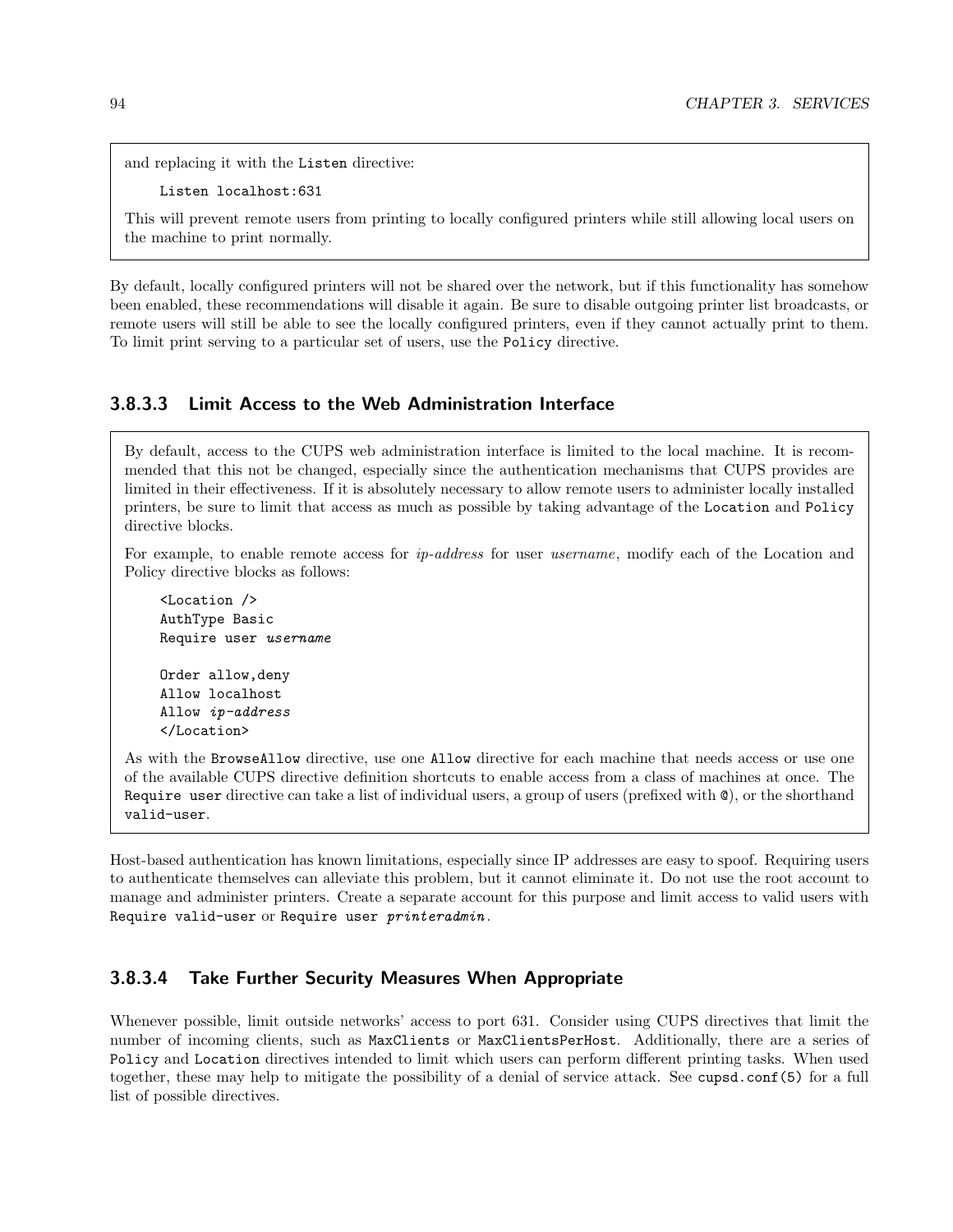# 3.8.4 The HP Linux Imaging and Printing (HPLIP) Toolkit

The HPLIP package is an HP printing support utility that is installed and enabled in a default installation. The HPLIP package is comprised of two separate components. The first is the main HPLIP service and the second is a smaller subcomponent called HPIJS. HPLIP is a feature-oriented network service that provides higher level printing support (such as bi-directional I/O, scanning, photo card, and toolbox functionality). HPIJS is a lower level basic printing driver that provides basic support for non-PostScript HP printers.

### <span id="page-94-0"></span>3.8.4.1 Disable HPLIP Service if Possible

Since the HPIJS driver will still function without the added HPLIP service, HPLIP should be disabled unless the specific higher level functions that HPLIP provides are needed by a non-PostScript HP printer on the system.

# chkconfig hplip off

Note: If installing the HPLIP package from scratch, it should be noted that HPIJS can be installed directly without HPLIP. Please see the FAQ at the HPLIP web site at <http://hplip.sourceforge.net/faqs.html> for more information on how to do this.

# 3.9 DHCP

The Dynamic Host Configuration Protocol (DHCP) allows systems to request and obtain an IP address and many other parameters from a server.

In general, sites use DHCP either to allow a large pool of mobile or unknown machines to share a limited number of IP addresses, or to standardize installations by avoiding static, individual IP address configuration on hosts. It is recommended that sites avoid DHCP as much as possible. Since DHCP authentication is not well-supported, DHCP clients are open to attacks from rogue DHCP servers. Such servers can give clients incorrect information (e.g. malicious DNS server addresses) which could lead to their compromise.

If a machine must act as a DHCP client or server, configure it defensively using the guidance in this section. This guide recommends configuring networking on clients by manually editing the appropriate files under /etc/sysconfig. It is also possible to use the graphical front-end programs system-config-network and system-config-network-tui, but these programs rewrite configuration files from scratch based on their defaults – destroying any manual changes – and should therefore be used with caution.

# 3.9.1 Disable DHCP Client if Possible

For each interface IFACE on the system (e.g. eth0), edit /etc/sysconfig/network-scripts/ifcfg-IFACE and make the following changes:

1. Correct the BOOTPROTO line to read:

BOOTPROTO=static

2. Add or correct the following lines, substituting the appropriate values based on your site's addressing scheme: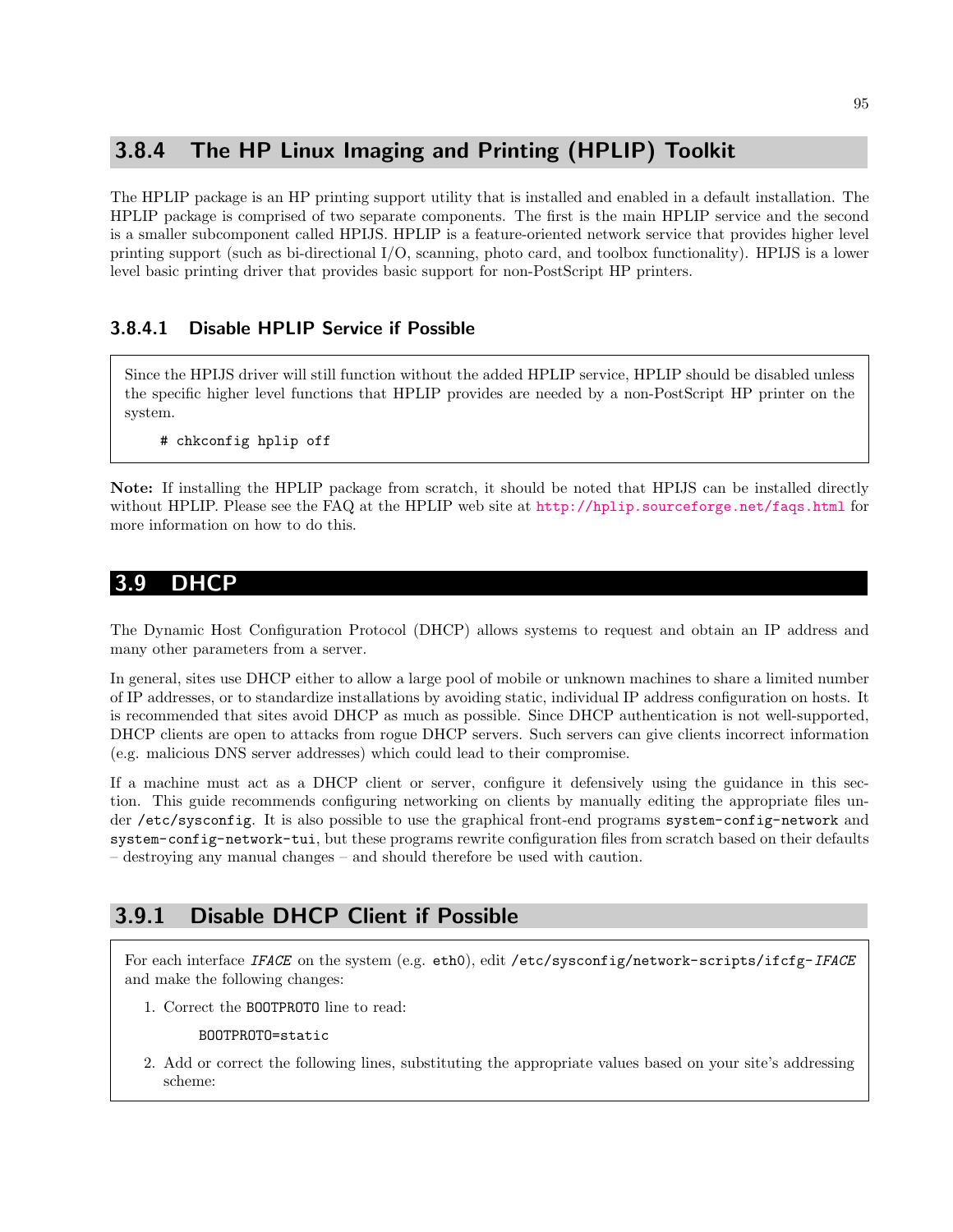NETMASK=255.255.255.0 IPADDR=192.168.1.2 GATEWAY=192.168.1.1

DHCP is the default network configuration method provided by the system installer, so it may be enabled on many systems.

# 3.9.2 Configure DHCP Client if necessary

If DHCP must be used, then certain configuration changes can minimize the amount of information it receives and applies from the network, and thus the amount of incorrect information a rogue DHCP server could successfully distribute.

For more information on configuring dhclient, see the dhclient(8) and dhclient.conf(5) man pages.

#### <span id="page-95-0"></span>3.9.2.1 Minimize the DHCP-Configured Options

Create the file /etc/dhclient.conf, and add an appropriate setting for each of the ten configuration settings which can be obtained via DHCP. For each setting,  $setting$ , do one of the following:

If the setting should *not* be configured remotely by the DHCP server, select an appropriate static value, and add the line:

```
supersede setting value ;
```
If the setting should be configured remotely by the DHCP server, add the lines:

```
request setting ;
require setting ;
```
For example, suppose the DHCP server should provide only the IP address itself and the subnet mask. Then the entire file should look like:

```
supersede domain-name "example.com";
supersede domain-name-servers 192.168.1.2;
supersede nis-domain "";
supersede nis-servers "";
supersede ntp-servers "ntp.example.com";
supersede routers 192.168.1.1;
supersede time-offset -18000;
request subnet-mask;
require subnet-mask;
```
By default, the DHCP client program, dhclient, requests and applies ten configuration options (in addition to the IP address) from the DHCP server: subnet-mask, broadcast-address, time-offset, routers, domain-name, domain-name-servers, host-name, nis-domain, nis-servers, and ntp-servers.

Many of the options requested and applied by dhclient may be the same for every system on a network. It is recommended that almost all configuration options be assigned statically, and only options which must vary on a host-by-host basis be assigned via DHCP. This limits the damage which can be done by a rogue DHCP server.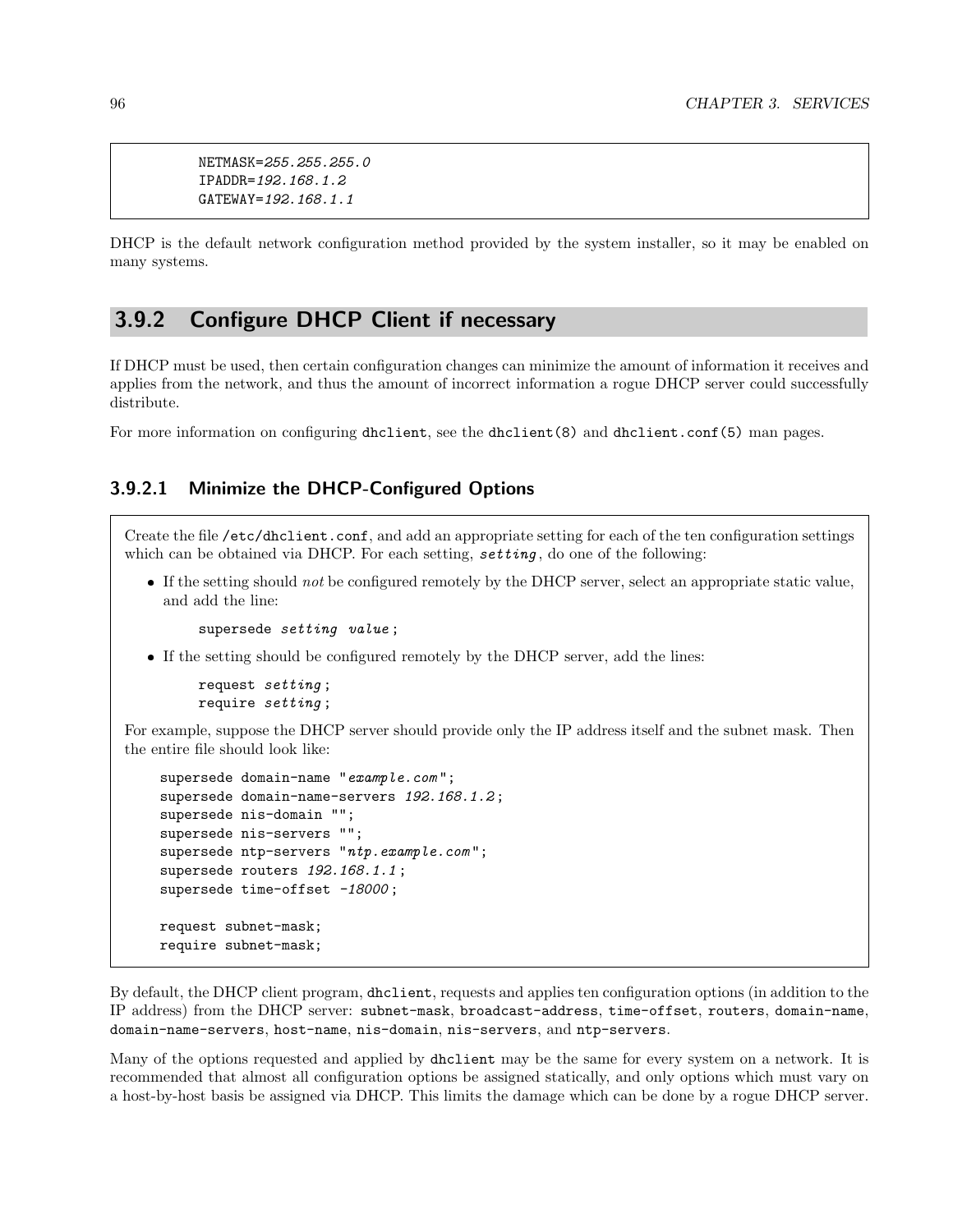If appropriate for your site, it is also possible to supersede the host-name directive in /etc/dhclient.conf, establishing a static hostname for the machine. However, dhclient does not use the host name option provided by the DHCP server (instead using the value provided by a reverse DNS lookup).

Note: In this example, the options nis-servers and nis-domain are set to empty strings, on the assumption that the deprecated NIS protocol is not in use. (See Section [3.2.4.](#page-75-0)) It is necessary to supersede settings for unused services so that they cannot be set by a hostile DHCP server. If an option is set to an empty string, dhclient will typically not attempt to configure the service.

### 3.9.3 Disable DHCP Server if possible

If the dhcp package has been installed on a machine which does not need to operate as a DHCP server, disable the daemon:

# chkconfig dhcpd off

If possible, remove the software as well:

# yum erase dhcp

The DHCP server dhcpd is not installed or activated by default. If the software was installed and activated, but the system does not need to act as a DHCP server, it should be disabled and removed. Unmanaged DHCP servers will provide faulty information to clients, interfering with the operation of a legitimate site DHCP server if there is one, or causing misconfigured machines to exhibit unpredictable behavior if there is not.

### 3.9.4 Configure the DHCP Server if necessary

If the system must act as a DHCP server, the configuration information it serves should be minimized. Also, support for other protocols and DNS-updating schemes should be explicitly disabled unless needed.

The configuration file for dhcpd is called /etc/dhcpd.conf. The file begins with a number of global configuration options. The remainder of the file is divided into sections, one for each block of addresses offered by dhcpd, each of which contains configuration options specific to that address block.

### 3.9.4.1 Do Not Use Dynamic DNS

To prevent the DHCP server from receiving DNS information from clients, edit /etc/dhcpd.conf, and add or correct the following global option:

ddns-update-style none;

The Dynamic DNS protocol is used to remotely update the data served by a DNS server. DHCP servers can use Dynamic DNS to publish information about their clients. This setup carries security risks, and its use is not recommended.

If Dynamic DNS must be used despite the risks it poses, it is critical that Dynamic DNS transactions be protected using TSIG or some other cryptographic authentication mechanism. See Section [3.14](#page-129-0) for more information about DNS servers, including further information about TSIG and Dynamic DNS. Also see dhcpd.conf(5) for more information about protecting the DHCP server from passing along malicious DNS data from its clients.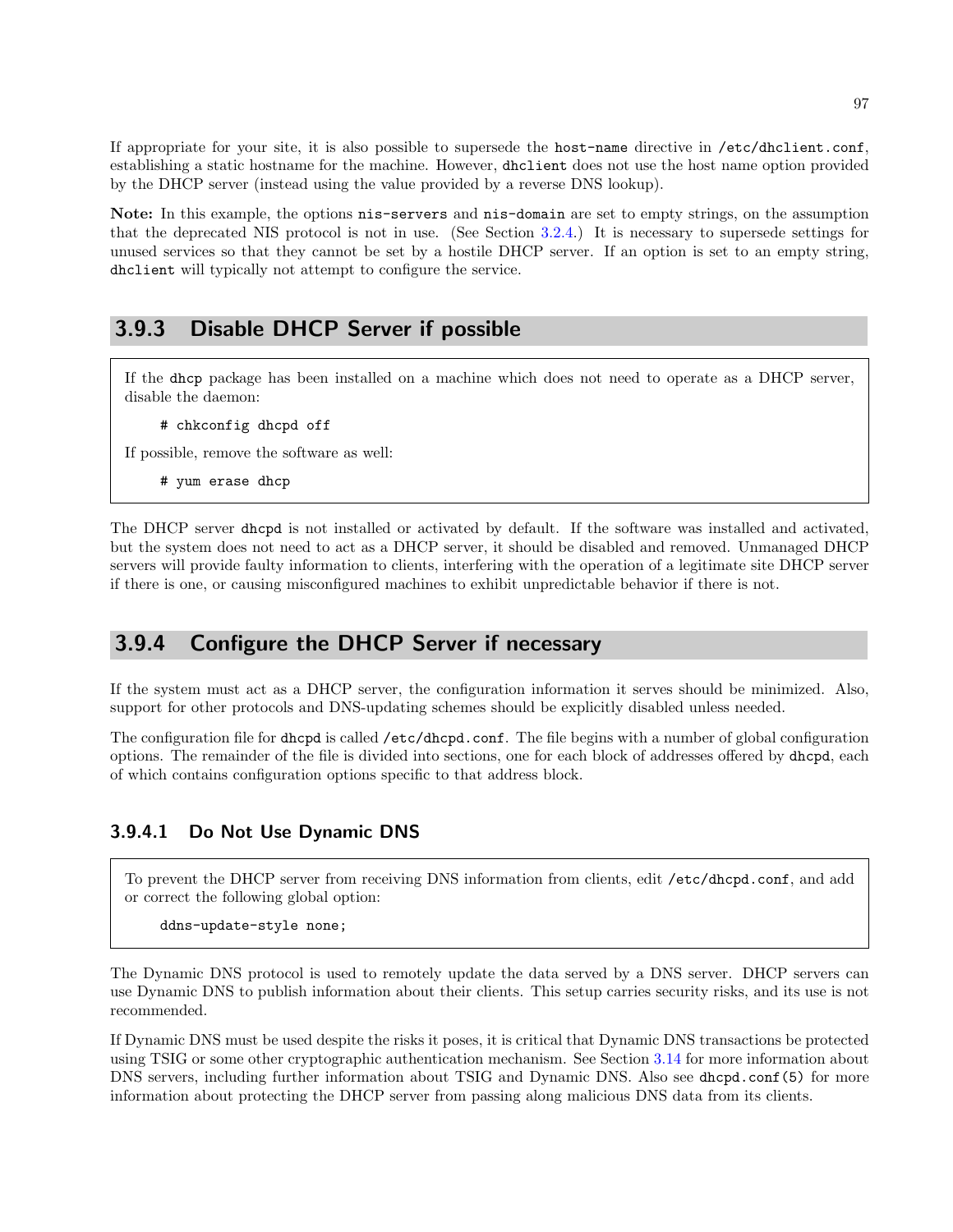Note: The ddns-update-style option controls only whether the DHCP server will attempt to act as a Dynamic DNS client. As long as the DNS server itself is correctly configured to reject DDNS attempts, an incorrect ddns-update-style setting on the client is harmless (but should be fixed as a best practice).

#### 3.9.4.2 Deny Decline Messages

Edit /etc/dhcpd.conf and add or correct the following global option to prevent the DHCP server from responding the DHCPDECLINE messages, if possible:

deny declines;

The DHCPDECLINE message can be sent by a DHCP client to indicate that it does not consider the lease offered by the server to be valid. By issuing many DHCPDECLINE messages, a malicious client can exhaust the DHCP server's pool of IP addresses, causing the DHCP server to forget old address allocations.

#### 3.9.4.3 Deny BOOTP Queries

Unless your network needs to support older BOOTP clients, disable support for the bootp protocol by adding or correcting the global option:

deny bootp;

The bootp option tells dhcpd to respond to BOOTP queries. If support for this simpler protocol is not needed, it should be disabled to remove attack vectors against the DHCP server.

#### 3.9.4.4 Minimize Served Information

Edit /etc/dhcpd.conf. Examine each address range section within the file, and ensure that the following options are not defined unless there is an operational need to provide this information via DHCP:

```
option domain-name
option domain-name-servers
option nis-domain
option nis-servers
option ntp-servers
option routers
option time-offset
```
Because the configuration information provided by the DHCP server could be maliciously provided to clients by a rogue DHCP server, the amount of information provided via DHCP should be minimized. Remove these definitions from the DHCP server configuration to ensure that legitimate clients do not unnecessarily rely on DHCP for this information.

Note: By default, the RHEL5 client installation uses DHCP to request much of the above information from the DHCP server. In particular, domain-name, domain-name-servers, and routers are configured via DHCP. These settings are typically necessary for proper network functionality, but are also usually static across machines at a given site. See Section [3.9.2.1](#page-95-0) for a description of how to configure static site information within the DHCP client configuration.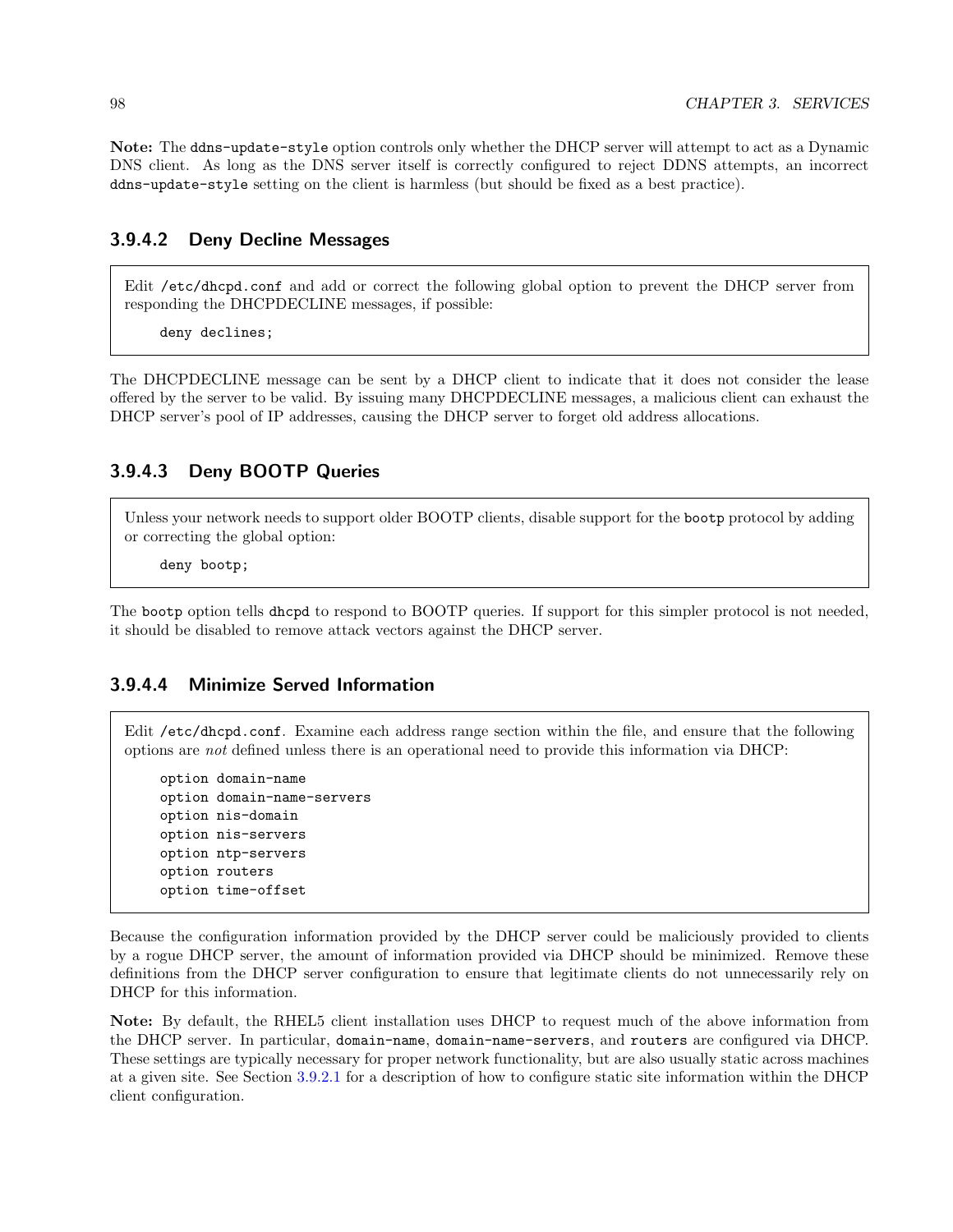### 3.9.4.5 Configure Logging

Ensure that the following line exists in /etc/syslog.conf:

daemon.\* /var/log/daemon.log

Configure logwatch or other log monitoring tools to summarize error conditions reported by the dhcpd process.

By default, dhcpd logs notices to the daemon facility. Sending all daemon messages to a dedicated log file is part of the syslog configuration outlined in Section [2.6.1.1.](#page-65-1)

### 3.9.4.6 Further Resources

- The man pages dhcpd.conf(5) and dhcpd(8)
- ISC web page <http://isc.org/products/DHCP>

### 3.10 Network Time Protocol

The Network Time Protocol is used to manage the system clock over a network. Computer clocks are not very accurate, so time will drift on unmanaged systems. Central time protocols can be used both to ensure that time is consistent among a network of machines, and that their time is consistent with the outside world.

Local time synchronization is recommended for all networks. If every machine on your network reliably reports the same time as every other machine, then it is much easier to correlate log messages in case of an attack. In addition, a number of cryptographic protocols (such as Kerberos) use timestamps to prevent certain types of attacks. If your network does not have synchronized time, these protocols may be unreliable or even unusable.

Depending on the specifics of the network, global time accuracy may be just as important as local synchronization, or not very important at all. If your network is connected to the Internet, it is recommended that you make use of a public timeserver, since globally accurate timestamps may be necessary if you need to investigate or respond to an attack which originated outside of your network.

Whether or not you use an outside timeserver, configure the network to have a small number of machines operating as NTP servers, and the remainder obtaining time information from those internal servers.

### 3.10.1 Select NTP Software

The Network Time Protocol (RFC 1305) is designed to synchronize time with a very high degree of accuracy even on an unreliable network. NTP is therefore a complex protocol. The Simple Network Time Protocol (RFC 4330) implements a subset of NTP which is intended to be good enough to meet the time requirements of most networks.

The primary implementation of NTP comes from <ntp.org>, and is shipped with RHEL5 as the ntp RPM. An alternative is OpenNTPD, which is an implementation of SNTP, and which can be obtained as source code from <http://www.openntpd.org>. OpenNTPD may be simpler to configure than the reference NTP implementation, at the cost of the need to install and maintain third-party software.

This guide does not recommend the use of a particular NTP/SNTP software package, but does recommend that some NTP software be selected and installed on all machines. The remainder of this section describes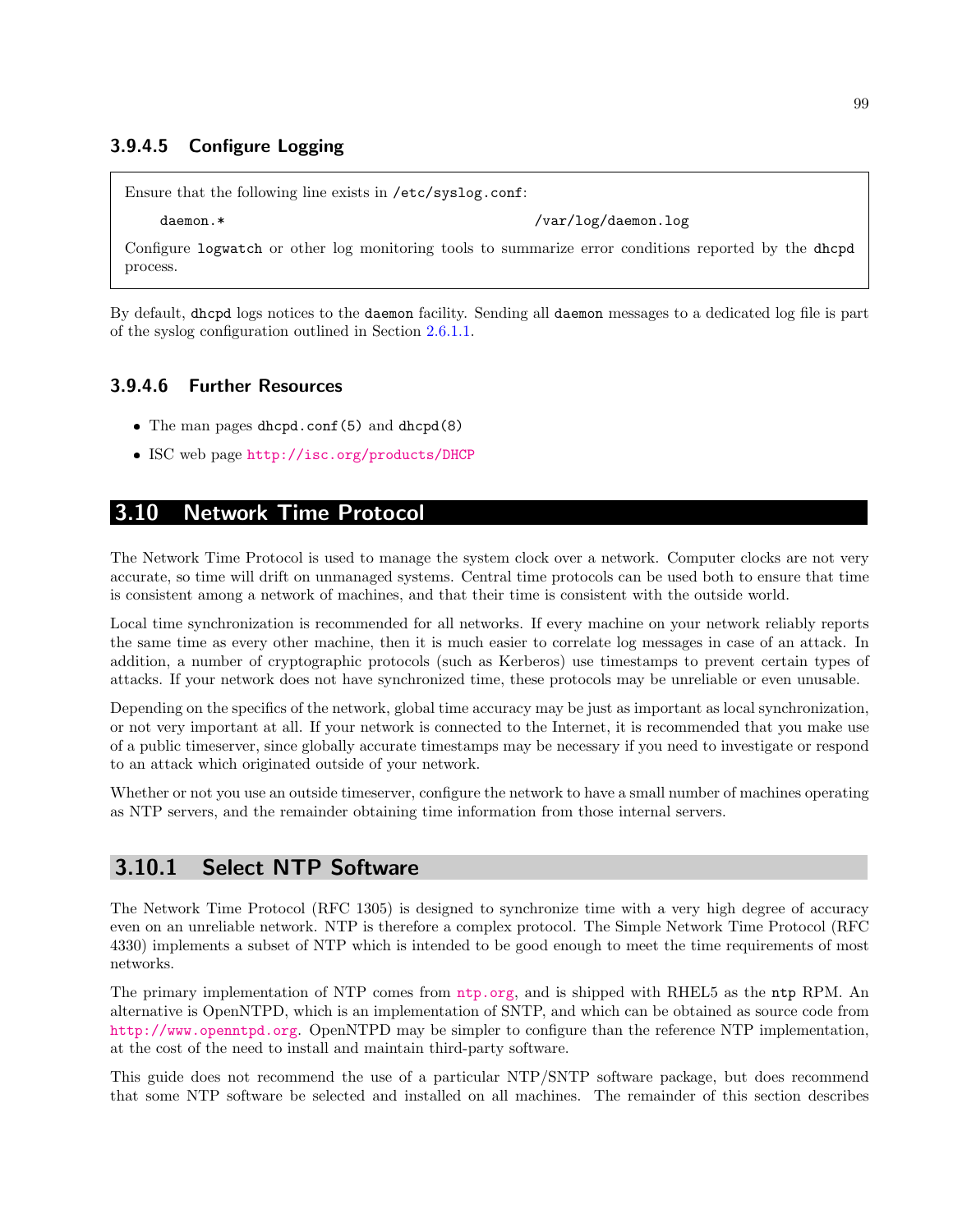how to securely configure NTP clients and servers, and discusses both the reference NTP implementation and OpenNTPD.

### 3.10.2 Configure Reference NTP if Appropriate

The ntp RPM implements the reference NTP server.

#### 3.10.2.1 Configure an NTP Client

There are a number of options for configuring clients to work with the reference NTP server. It is possible to run ntpd as a service (i.e., continuously) on each host, configuring clients so that the ntp protocol ignores all network access. This still introduces an additional network listener on client machines, and is therefore not recommended.

This guide instead recommends running ntpd periodically via cron. It is also possible to run ntpdate via cron with the  $-u$  option, but it is being obsoleted in favor of ntpd.

Alternately, even if the server is running the reference NTP implementation, it is possible for clients to access it using SNTP. See Section [3.10.3.2](#page-102-0) for information about configuring SNTP clients.

#### 3.10.2.1.1 Set Up Client NTP Configuration File

A valid configuration file for the client system's ntpd must exist at /etc/ntp.conf. Ensure that /etc/ntp. conf contains the following line, where  $ntp$ -server is the hostname or IP address of the site NTP server:

server ntp-server

Note: The ntpd software also includes authentication and encryption support which allows for clients to verify the identity of the server, and thus guarantee the integrity of time data with high probability. See ntpd documentation at <http://www.ntp.org> for more details on implementing this recommended feature.

#### 3.10.2.1.2 Run ntpd using Cron

Create a file /etc/cron.d/ntpd containing the following crontab:

15 \* \* \* \* root /usr/sbin/ntpd -q -u ntp:ntp

The -q option instructs ntpd to exit just after setting the clock, and the -u option instructs it to run as the specified user.

Note: When setting the clock for the first time, execute the above command with the  $-g$  option, as ntpd will refuse to set the clock if it is significantly different from the source.

This crontab will execute ntpd to synchronize the time to the NTP server at 15 minutes past every hour. (It is possible to choose a different minute, or to vary the minute between machines in order to avoid heavy traffic to the NTP server.) Hourly synchronization should be sufficiently frequent that clock drift will not be noticeable.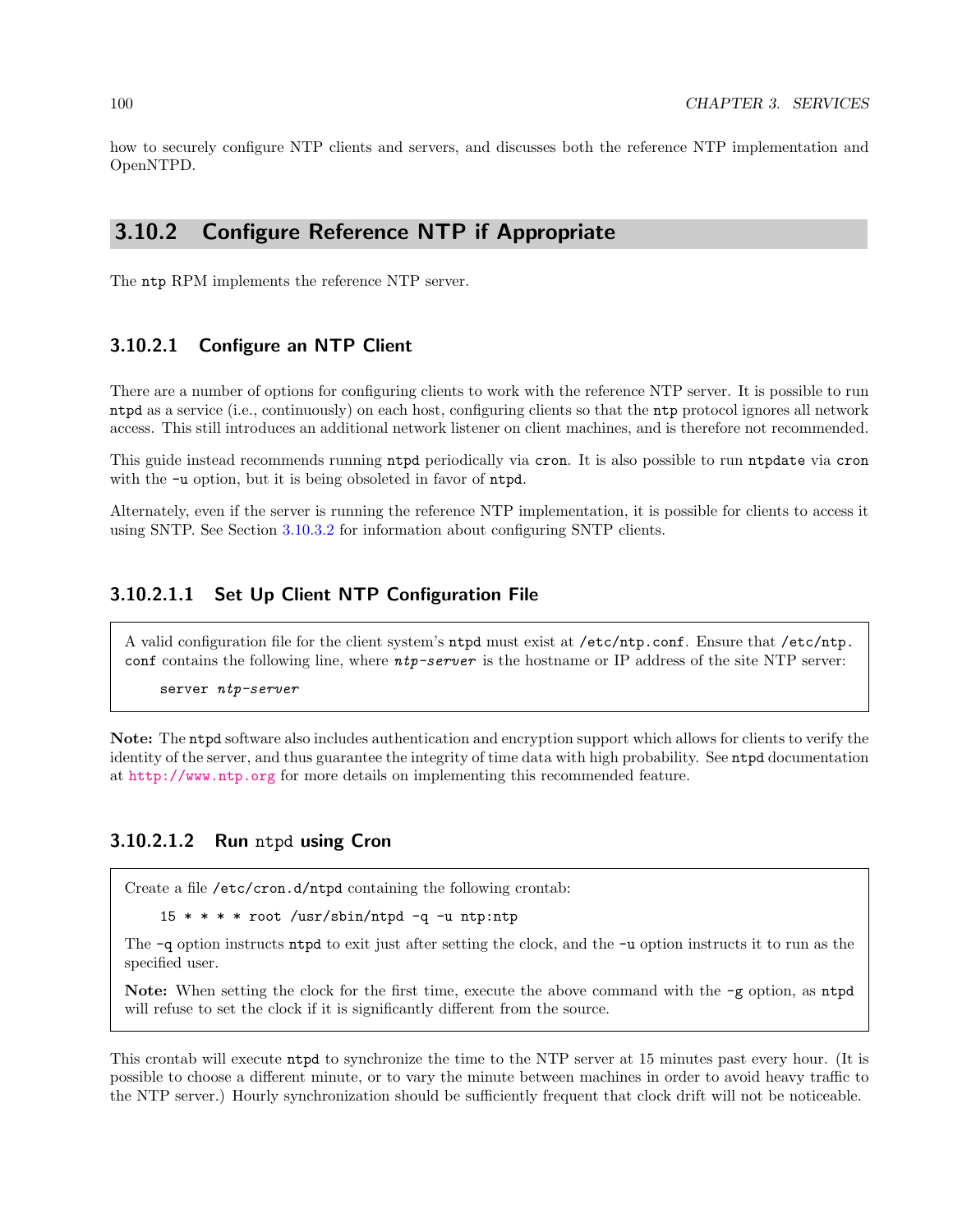#### 3.10.2.2 Configure an NTP Server

The site's NTP server contacts a central NTP server, probably either one provided by your ISP or a public time server, to obtain accurate time data. The server then allows other machines on your network to request the time data.

The NTP server configuration file is located at /etc/ntp.conf.

#### 3.10.2.2.1 Enable the NTP Daemon

If this machine is an NTP server, ensure that ntpd is enabled at boot time:

# chkconfig ntpd on

### 3.10.2.2.2 Deny All Access to ntpd by Default

Edit the file /etc/ntp.conf. Prepend or correct the following line:

restrict default ignore

Since ntpd is a complex software package which listens for network connections and runs as root, it must be protected from network access by unauthorized machines. This setting uses ntpd's internal authorization to deny all access to any machine, server or client, which is not specifically authorized by other policy settings.

#### 3.10.2.2.3 Specify a Remote NTP Server for Time Data

Find the IP address,  $server - ip$ , of an appropriate remote NTP server. Edit the file /etc/ntp.conf, and add or correct the following lines:

restrict server-ip mask 255.255.255.255 nomodify notrap noquery server server-ip

If your site does not require time data to be accurate, but merely to be synchronized among local machines, this step can be omitted, and the NTP server will default to providing time data from the local clock. However, it is a good idea to periodically synchronize the clock to some source of accurate time, even if it is not appropriate to do so automatically.

The previous step disabled all remote access to this NTP server's state data. This NTP server must contact a remote server to obtain accurate data, so NTP's configuration must allow that remote data to be used to modify the system clock. The restrict line changes the default access permissions for that remote server. The server line specifies the remote server as the preferred NTP server for time data. If you intend to synchronize to more than one server, specify restrict and server lines for each server.

Note: It would be possible to specify a hostname, rather than an IP address, for the server field. However, the restrict setting applies only to network blocks of IP addresses, so it is considered more maintainable to use the IP address in both fields.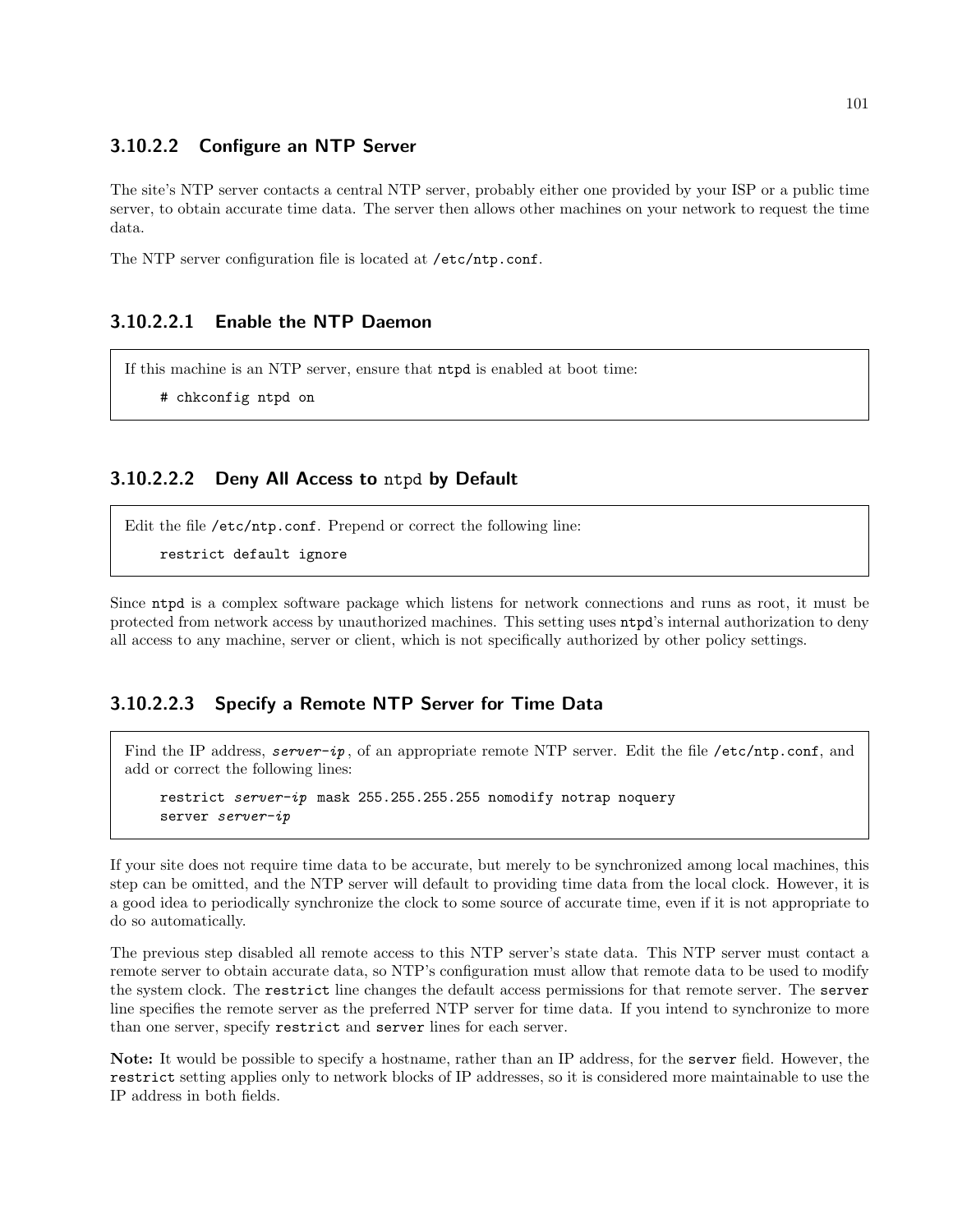#### 3.10.2.2.4 Allow Legitimate NTP Clients to Access the Server

Determine an appropriate network block,  $network$ , and network mask,  $mask$ , representing the machines on your network which will synchronize to this server. Edit /etc/ntp.conf and add the line:

restrict netwk mask mask nomodify notrap

Edit /etc/sysconfig/iptables. Add the following line, ensuring that it appears before the final LOG and DROP lines for the RH-Firewall-1-INPUT chain:

-A RH-Firewall-1-INPUT -s netwk/mask -m state --state NEW -p udp --dport 123 -j ACCEPT

If the clients are spread across more than one netblock, separate restrict and ACCEPT lines should be added for each netblock.

The iptables configuration is needed because the default iptables configuration does not allow inbound access to any services. See Section [2.5.5](#page-55-0) for more information about iptables.

Note: The reference NTP implementation will refuse to serve time data to clients until enough time has elapsed that the server host's time can be assumed to have settled to an accurate value. While testing, wait ten minutes after starting ntpd before attempting to synchronize clients.

# 3.10.3 Configure OpenNTPD if Appropriate

OpenNTPD is an implementation of the SNTP protocol which is provided as a simple alternative to the reference NTP server. Advantages of OpenNTPD include simplicity of configuration and a smaller codebase, though it also lacks many of the management and other protocol features used by the reference NTP server. This simplicity comes at the cost of degraded time accuracy, but SNTP is probably accurate enough for most sites with typical monitoring requirements.

### 3.10.3.1 Obtain NTP Software

If your site intends to use the OpenNTPD implementation, it is necessary to compile and install the software. (If your site intends to use the reference NTP implementation, no installation is necessary.)

- 1. Obtain the software by downloading an appropriate source version, openntpd-version .tar.gz, from <http://www.openntpd.org/portable.html>.
- 2. Unpack the source code:

\$ tar xzf openntpd-version .tar.gz

3. Configure and compile the source. (By default, the code will be compiled for installation into /usr/ local):

```
$ cd openntpd-version
$ ./configure --with-privsep-user=ntp
$ make
```
4. As root, install the resulting program into /usr/local:

```
# make install
```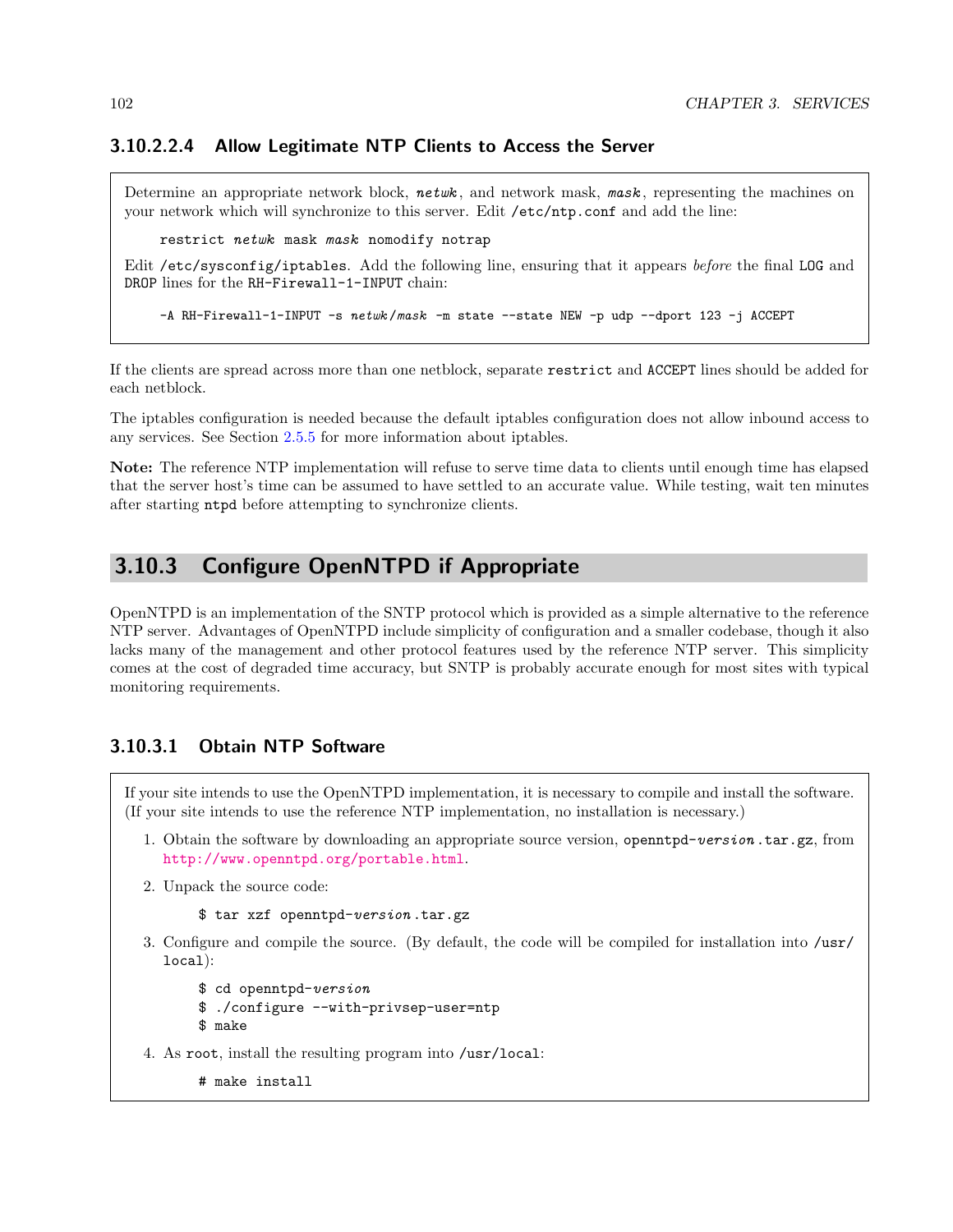The configuration option  $-\text{with-privsep-user=ntp}$  tells OpenNTPD to use the existing system account ntp for the non-root portion of its operation.

### <span id="page-102-0"></span>3.10.3.2 Configure an SNTP Client

OpenNTPD runs only in daemon mode — there is no command line suitable to be run from cron. However, this is considered reasonably safe for client use because the daemon does not listen on any network ports by default, and because OpenNTPD is a small codebase with no remote management interface or other complex features.

However, it is possible to run a time-stepping program, such as rdate(1), from cron instead of configuring the daemon as outlined in this section.

#### 3.10.3.2.1 Enable the NTP Daemon

Edit the file /etc/rc.local. Add or correct the following line:

/usr/local/sbin/ntpd -s

#### 3.10.3.2.2 Configure the Client NTP Daemon to Use the Local Server

Edit the file /usr/local/etc/ntpd.conf. Add or correct the following line:

server local-server.example.com

where *local-server.example.com* is the hostname of the site's local NTP or SNTP server.

### 3.10.3.3 Configure an SNTP Server

The SNTP server obtains time data from a remote server, and then listens on a network interface for time queries from local machines.

### 3.10.3.3.1 Enable the NTP Daemon

Edit the file /etc/rc.local. Add or correct the following line:

/usr/local/sbin/ntpd -s

Since OpenNTPD is third-party software, it does not have a standard startup script, so the daemon is started at boot using the local facility.

#### 3.10.3.3.2 Listen for Client Connections

```
Edit the file /usr/local/etc/ntpd.conf. Add or correct the following line:
    listen on ipaddr
```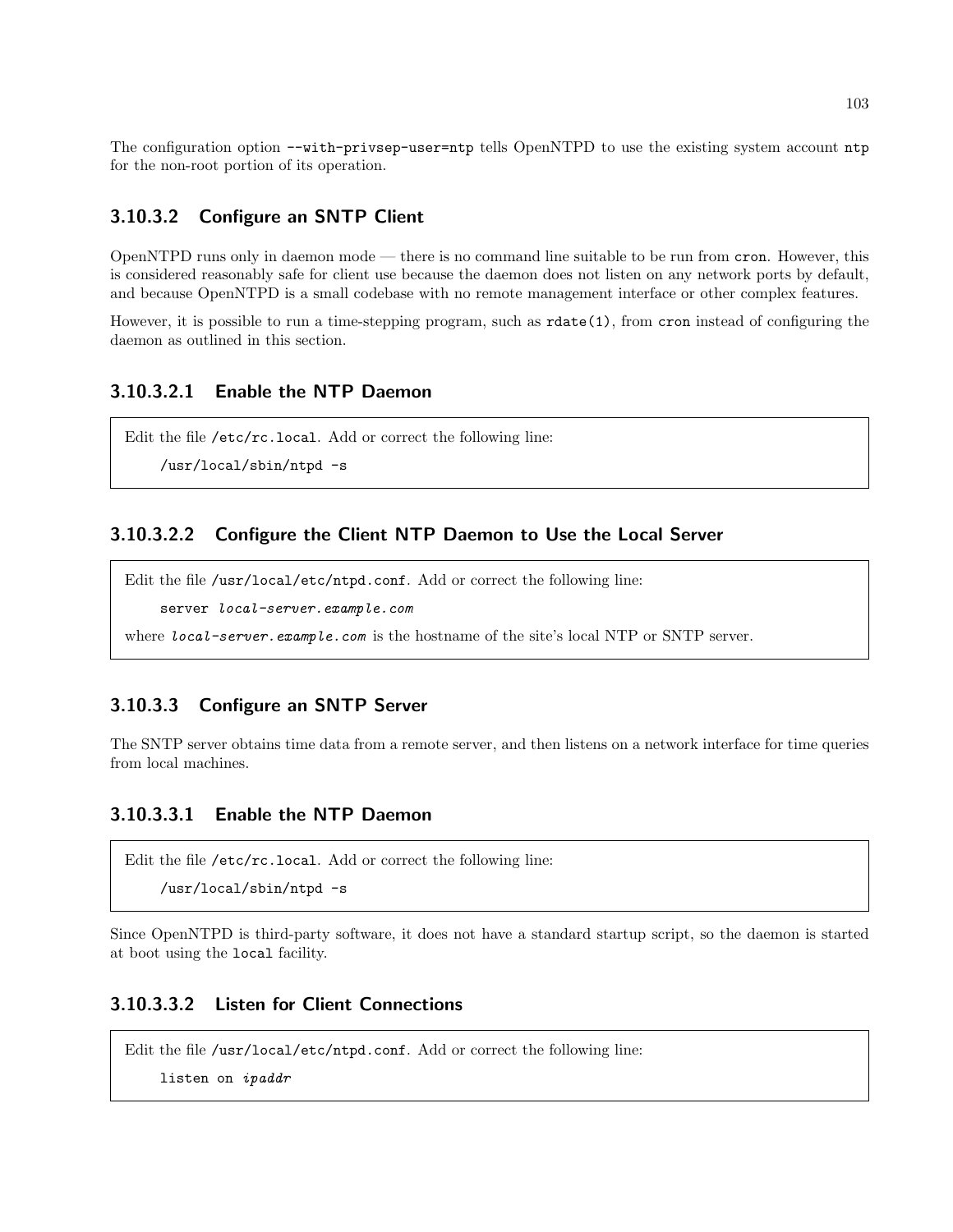where  $ipaddr$  is the primary IP address of this server.

By default, ntpd does not listen for any connections over a network. Listening must be actively enabled on NTP servers so that clients may obtain time data.

#### 3.10.3.3.3 Allow Legitimate NTP Clients to Access the Server

Determine an appropriate network block,  $network$ , and network mask,  $mask$ , representing the machines on your network which will synchronize to this server.

Edit /etc/sysconfig/iptables. Add the following line, ensuring that it appears before the final LOG and DROP lines for the RH-Firewall-1-INPUT chain:

-A RH-Firewall-1-INPUT -s netwk /mask -m state --state NEW -p udp --dport 123 -j ACCEPT

The iptables configuration is needed because the default iptables configuration does not allow inbound access to any services. See Section [2.5.5](#page-55-0) for more information about iptables.

#### 3.10.3.3.4 Specify a Remote NTP Server for Time Data

Find the hostname, server-host, of an appropriate remote NTP server. Edit the file /usr/local/etc/ ntpd.conf, and add or correct the following line:

server server-host

This setting configures ntpd to obtain time data from the remote host. To use multiple time servers, add one line for each server.

### <span id="page-103-0"></span>3.11 Mail Transfer Agent

Mail servers are used to send and receive mail over a network on behalf of site users. Mail is a very common service, and MTAs are frequent targets of network attack. Ensure that machines are not running MTAs unnecessarily, and configure needed MTAs as defensively as possible.

### 3.11.1 Select Mail Server Software and Configuration

Select one of the following options for configuring e-mail on the machine:

- If this machine does not need to operate as a mail server, follow the instructions in Section [3.11.2](#page-104-0) to run sendmail in submission-only mode.
- If the machine must operate as a mail server, read the strategies for MTA configuration in Section [3.11.3](#page-105-0) for information about configuration options. Then apply both the MTA-independent operating system configuration guidance in Section [3.11.4,](#page-106-0) and the specific guidance for your MTA:

– If the Sendmail MTA is preferred, see Section [3.11.5.](#page-108-0)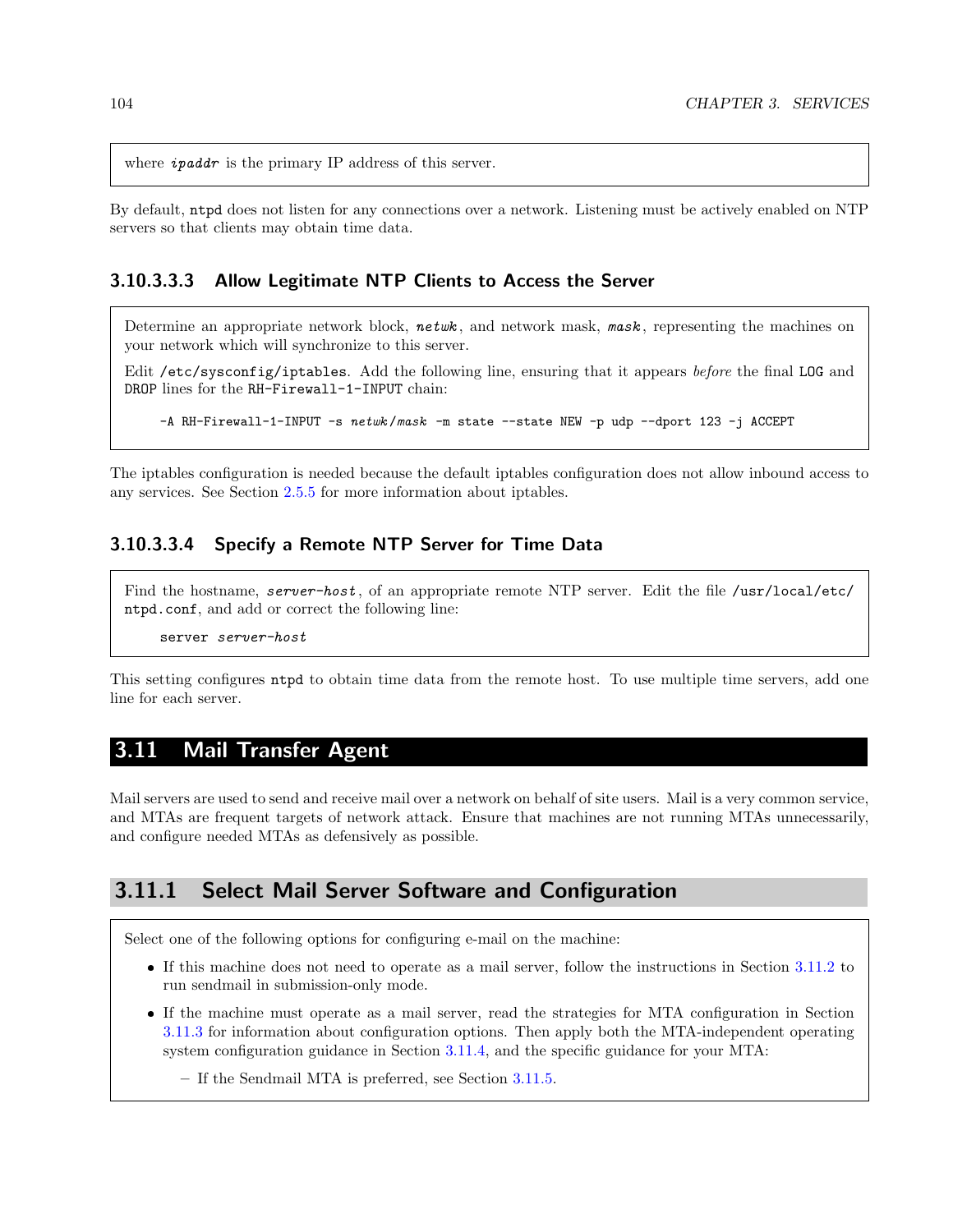- If the Postfix MTA is preferred, see Section [3.11.6.](#page-111-0)
- If another MTA is preferred, use that MTA's documentation to implement the ideas in Section [3.11.3.](#page-105-0)

It is recommended that very few machines at any site be configured to receive mail over a network. However, it may be necessary for most machines at a given site to send e-mail, for instance so that cron jobs can report output to an administrator. Sendmail supports a submission-only mode in which mail can be sent from the machine to a central site MTA, but the machine cannot receive mail over a network.

If a Mail Transfer Agent (MTA) is needed, the system default is Sendmail. Postfix, a popular alternative written with security in mind, is also available. Postfix can be more effectively contained by SELinux as its modular design has resulted in separate processes performing specific actions. More information on these MTAs is available from their respective websites, <http://www.sendmail.org> and <http://www.postfix.org>.

# <span id="page-104-0"></span>3.11.2 Configure SMTP For Mail Client

This guide discusses the use of Sendmail for submission-only e-mail configuration. It is also possible to use Postfix.

### 3.11.2.1 Disable the Listening Sendmail Daemon

Edit the file /etc/sysconfig/sendmail. Add or modify the line:

DAEMON=no

The MTA performs two functions: listening over a network for incoming SMTP e-mail requests, and sending mail from the local machine. Since outbound mail may be delayed due to network outages or other problems, the outbound MTA runs in a queue-only mode, in which it periodically attempts to resend any delayed mail. Setting DAEMON=no tells sendmail to execute only the queue runner on this machine, and never to receive SMTP mail requests.

### 3.11.2.2 Configure Mail Submission if Appropriate

If it is appropriate to configure mail submission with a central MTA, edit /etc/mail/submit.cf. Locate the line beginning with D{MTAHost}, and modify it to read:

D{MTAHost}mailserver

where *mailserver* is the hostname of the server to which this machine should forward its outgoing mail.

This suggestion is provided as a simple way to migrate away from a configuration in which each machine at a site runs its own MTA, to a configuration in which client machines do not run listening daemons. If this modification is made to /etc/mail/submit.cf, then, when a local process on a machine attempts to send mail, the message will be forwarded to the machine *mailserver* for processing.

Modifying /etc/mail/submit.cf directly is only appropriate if your site does not perform any other mailserver customization on clients. If other customization is done, use your usual Sendmail change procedure to define the MTA host.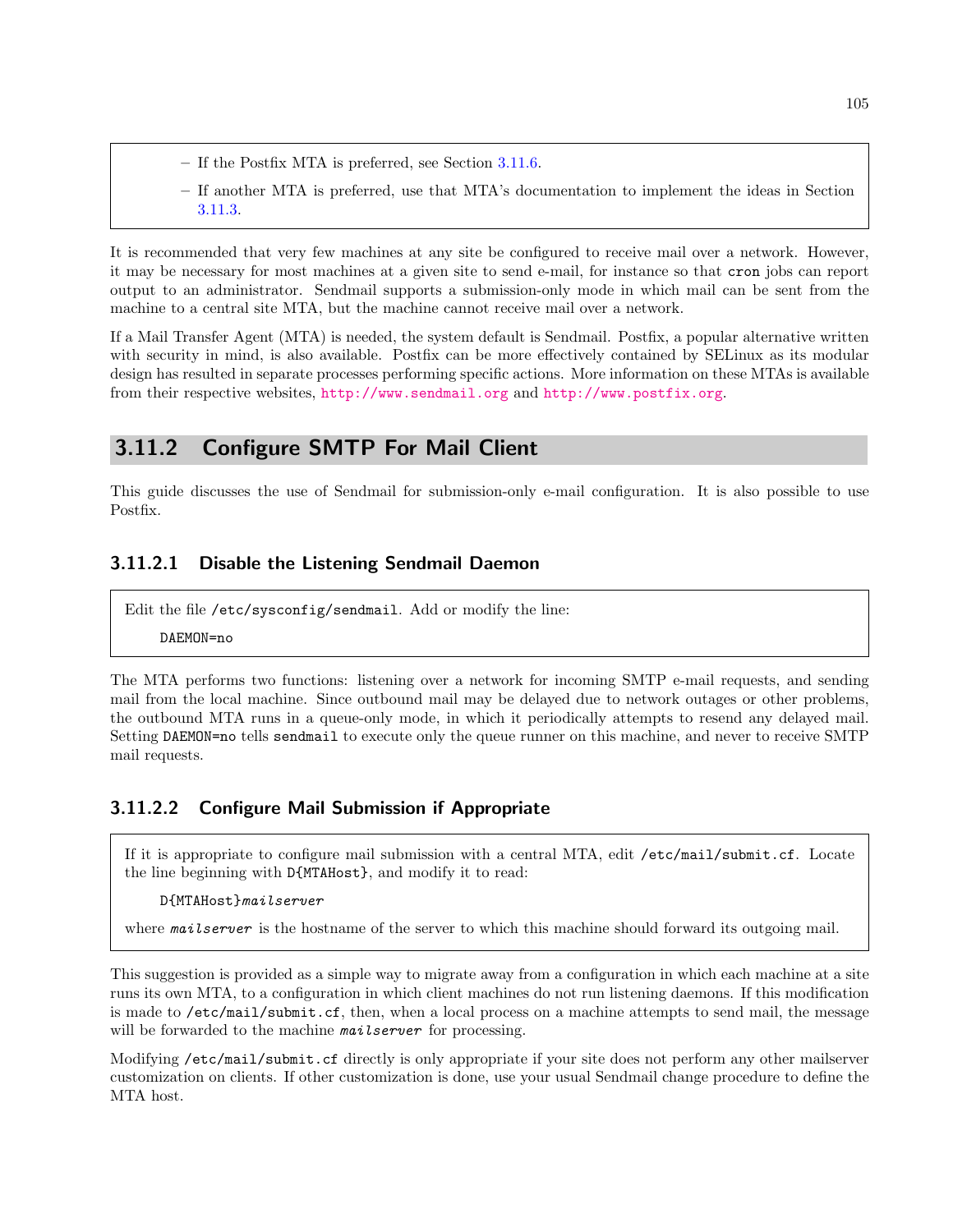Note: In addition to making this change on the client, it may also be necessary to reconfigure the MTA on mailserver so that it will relay mail on behalf of this host.

### <span id="page-105-0"></span>3.11.3 Strategies for MTA Security

This section discusses several types of MTA configuration which should be performed in order to protect against attacks involving the mail system. Though configuration syntax will differ depending on which MTA is in use (see Section [3.11.5](#page-108-0) for Sendmail configuration syntax and Section [3.11.6](#page-111-0) for Postfix), these strategies are generally advisable for any MTA, including ones not covered by this guide.

#### 3.11.3.1 Use Resource Limits to Mitigate Denial of Service

It is often desirable to constrain an attacker's ability to consume a mail server's resources simply by sending otherwise valid mail at a high rate, whether maliciously or accidentally. Relevant resource limits include constraints on: the number of MTA daemons which may run at one time, the rate at which incoming messages may be received, the size and complexity of each message, or the amount of mail queue space which must remain free in order for mail to be delivered.

That last parameter deserves additional explanation. Most MTAs require queue space for temporary files in order to process existing messages in their queues. Therefore, if the queue filesystem is allowed to fill completely in a denial of service, the MTA will not be able to clear its own queue even when the malicious traffic has stopped. This will delay recovery from an attack.

#### 3.11.3.2 Configure SMTP Greeting Banner

When remote mail senders connect to the MTA on port 25, they are greeted by an initial banner as part of the SMTP dialogue. This banner is necessary, but it frequently gives away too much information, including the MTA software which is in use, and sometimes also its version number. Remote mail senders do not need this information in order to send mail, so the banner should be changed to reveal only the hostname (which is already known and may be useful) and the word ESMTP, to indicate that the modern SMTP protocol variant is supported.

#### <span id="page-105-1"></span>3.11.3.3 Control Mail Relaying

The sending of Unsolicited Bulk E-mail, referred to variously as UBE, UCE, or spam, is a major problem on the Internet today. The security implications of spam are that it operates as a Denial of Service attack on legitimate e-mail use. Strategies for fighting spam receipt at your site are complex and quickly evolving, and thus far beyond the scope of this guide. The problem of relaying unauthorized e-mail, however, can and should be addressed by any network-connected site.

Most MTAs perform two functions: to accept mail from remote sites on behalf of local users, and to allow local users to send mail to remote sites. The former function is relatively easy — mail whose recipient address is local can be assumed to be destined for a local user. The latter function is more complex. Since it is typically considered neither secure nor desirable for users to log in to the MTA host itself to send mail, the MTA must be able to remotely accept mail addressed to anyone from the user's workstation. If the MTA is running very old software or is configured poorly, it can be possible for attackers to take advantage of this feature, using your MTA to relay their spam from one remote site to another. This is undesirable for many reasons, not least that your site will quickly be blacklisted as a spam source, leaving you unable to send legitimate e-mail to your correspondents.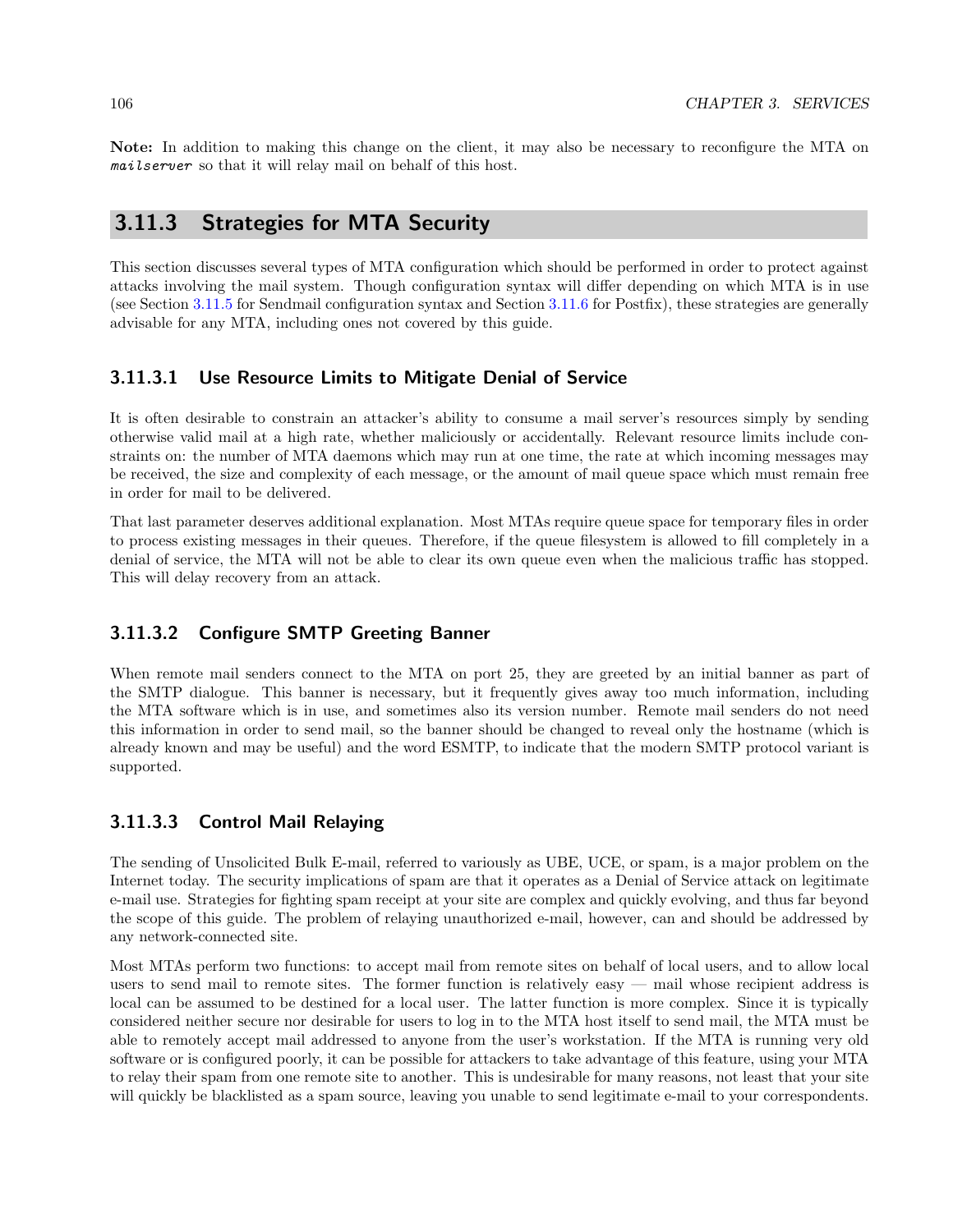The simplest solution described in this guide is to configure the MTA to relay mail only from the local site's address range, and some variant on this is the default for most modern MTAs.

That solution may be insufficient for sites whose users need to send mail from remote machines, for instance while travelling, as well as for sites where mail submission must be accepted from network ranges which are not considered secure, either because authorized machines are unmanaged or because it is possible to connect unauthorized machines to the network.

If remote or mobile hosts are authorized to relay, or if local clients exist in insecure netblocks, the SMTP AUTH protocol should be used to require mail senders to authenticate before submitting messages. For better protection and to allow support for a wide range of authentication mechanisms without sending passwords over a network in clear text, SMTP AUTH transactions should be encrypted using SSL.

Another approach is to require mail to be submitted on port 587, the designated Message Submission Port. Use of a separate port allows the mail relay function to be entirely separated from the mail delivery function. This may become a best practice in the future, but description of how to configure the Message Submission Port is currently beyond the scope of this guide. See RFC 2476 for information about this configuration.

### <span id="page-106-0"></span>3.11.4 Configure Operating System to Protect Mail Server

The guidance in this section is appropriate for any host which is operating as a site MTA, whether the mail server runs using Sendmail, Postfix, or some other software.

#### 3.11.4.1 Use Separate Hosts for External and Internal Mail if Possible

The mail server is a frequent target of network attack from the outside. However, since all site users receive mail, the mail server must be open to some connection from each inside users. It is strongly recommended that these functions be separated, by having an externally visible mail server which processes all incoming and outgoing mail, then forwards internal mail to a separate machine from which users can access it.

#### 3.11.4.2 Protect the MTA Host from User Access

The mail server contains privileged data belonging to all users and performs a vital network function. Preventing users from logging into this server is a precaution against privilege escalation or denial of service attacks which might compromise the mail service. Take steps to ensure that only system administrators are allowed shell access to the MTA host.

#### 3.11.4.3 Restrict Remote Access to the Mail Spool

If users directly connect to this machine to receive mail, ensure that there is a single, well-secured mechanism for access to the directory /var/spool/mail (the directory /var/mail is a symlink to this).

Allowing unrestricted access to /var/spool/mail can be dangerous, since this directory contains sensitive information belonging to all users. Protocols such as NFS, which have an insecure authorization mechanism by default, should be considered insufficient for these purposes. See Section [3.17](#page-152-0) for details on secure configuration of POP3 or IMAP, which are the preferred ways to provide user access to mail.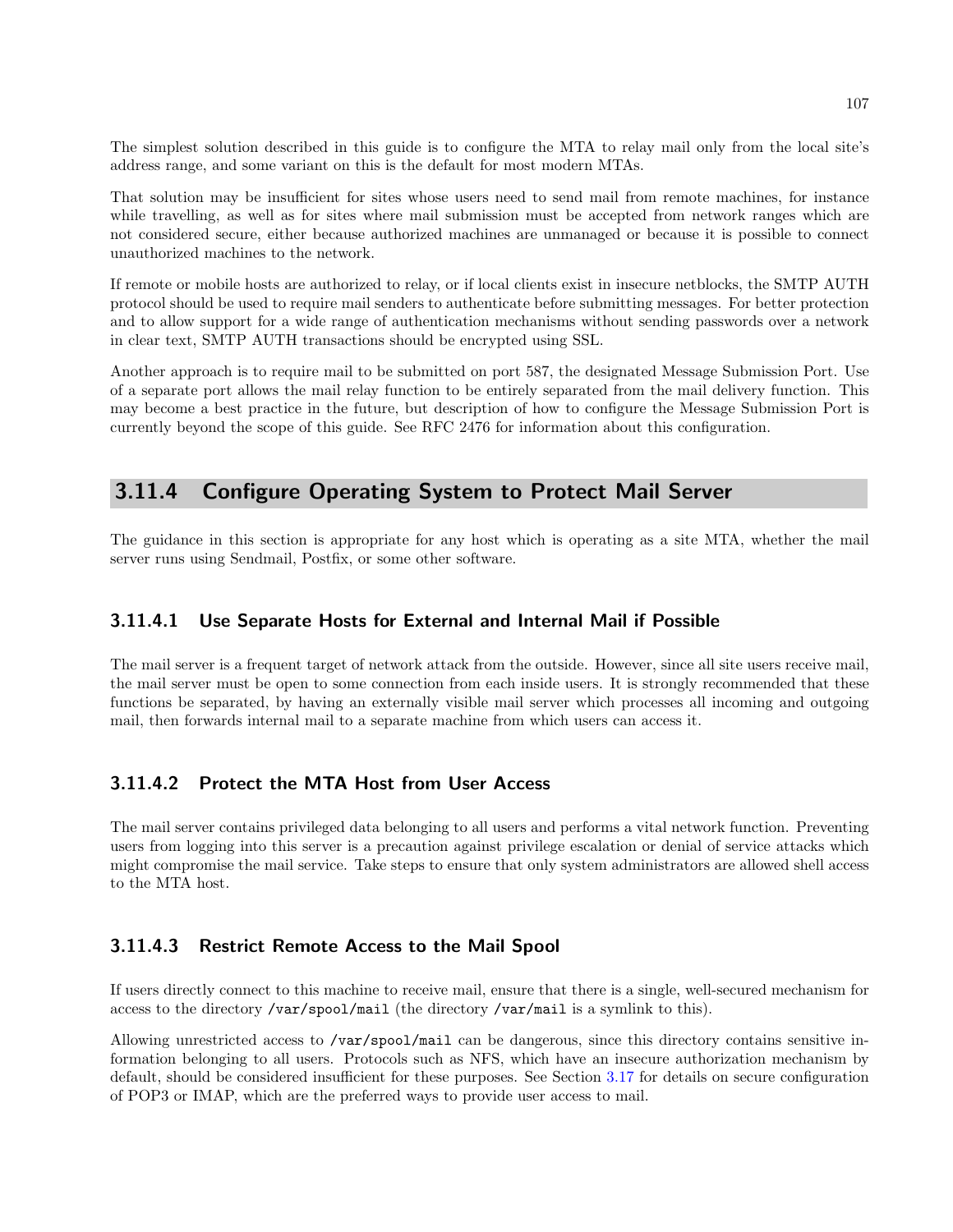#### 3.11.4.4 Configure iptables to Allow Access to the Mail Server

Edit /etc/sysconfig/iptables. Add the following line, ensuring that it appears before the final LOG and DROP lines for the RH-Firewall-1-INPUT chain:

-A RH-Firewall-1-INPUT -m state --state NEW -p tcp --dport 25 -j ACCEPT

The default Iptables configuration does not allow inbound access to the SMTP service. This modification allows that access, while keeping other ports on the server in their default protected state. See Section [2.5.5](#page-55-0) for more information about Iptables.

#### 3.11.4.5 Verify System Logging and Log Permissions for Mail

Edit the file /etc/syslog.conf. Add or correct the following line if necessary (this is the default): mail.\*  $-\frac{\sqrt{2}}{2}$  -/var/log/maillog Run the following commands to ensure correct permissions on the mail log: # chown root:root /var/log/maillog # chmod 600 /var/log/maillog

The mail server logs contain a record of every e-mail which is sent or received on the system, which is considered sensitive information by most sites. It is necessary that these logs be collected for purposes of debugging and statistics, but their contents should be protected from unauthorized access.

#### 3.11.4.6 Configure SSL Certificates for Use with SMTP AUTH

If SMTP AUTH is to be used (see Section [3.11.3.3](#page-105-1) for a description of possible anti-relaying mechanisms), the use of SSL to protect credentials in transit is strongly recommended. There are also configurations for which it may be desirable to encrypt all mail in transit from one MTA to another, though such configurations are beyond the scope of this guide. In either event, the steps for creating and installing an SSL certificate are independent of the MTA in use, and are described here.

### 3.11.4.6.1 Create an SSL Certificate

Note: This step must be performed on your CA system, not on the MTA host itself. If you will have a commercial CA sign certificates, then this step should be performed on a separate, physically secure system devoted to that purpose.

Change into the CA certificate directory:

# cd /etc/pki/tls/certs

Generate a key pair for the mail server:

# openssl genrsa -out mailserverkey.pem 2048

Next, generate a certificate signing request (CSR) for the CA to sign, making sure to supply your mail server's fully qualified domain name as the Common Name: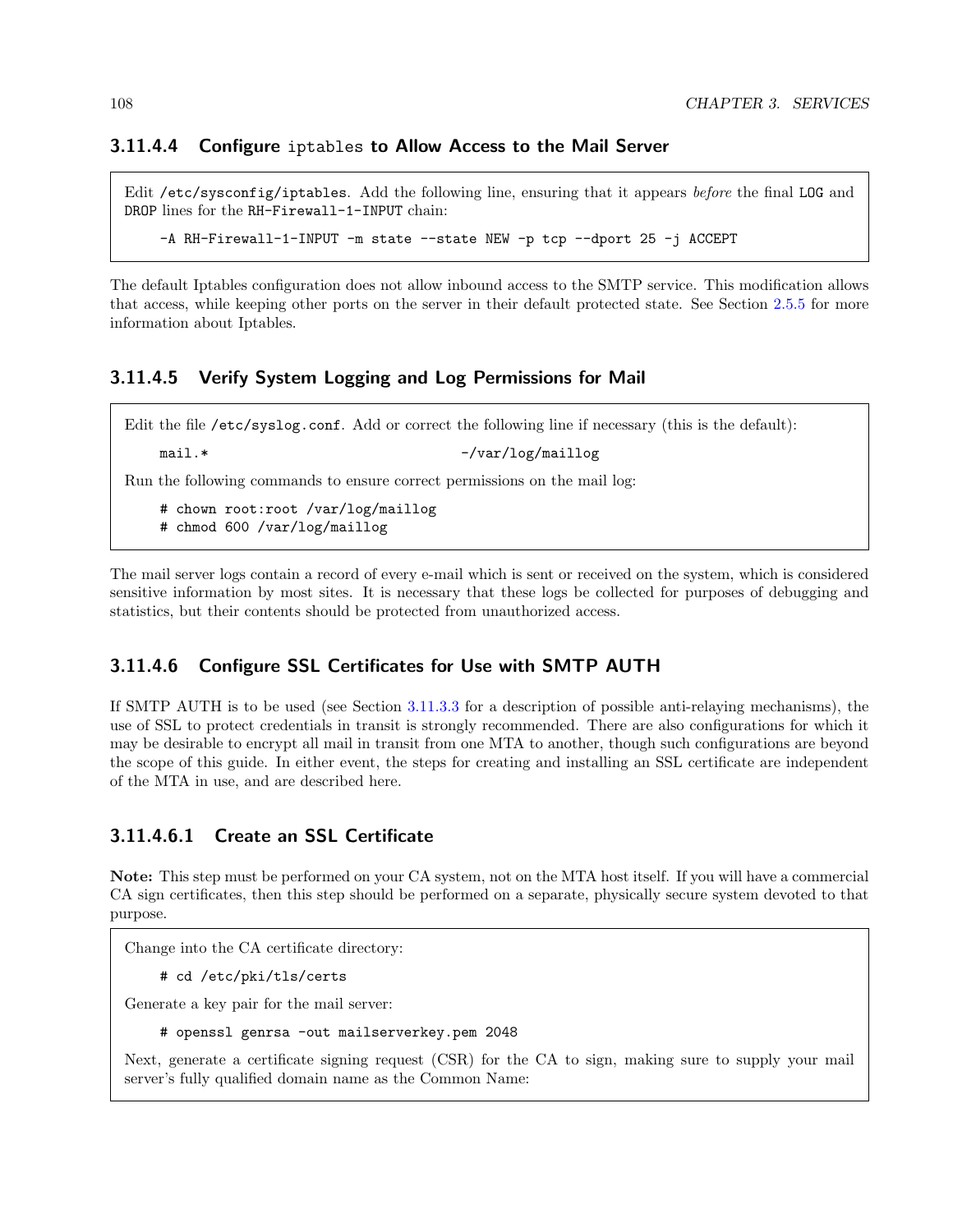# openssl req -new -key mailserverkey.pem -out mailserver.csr

Next, the mail server CSR must be signed to create the mail server certificate. You can either send the CSR to an established CA or sign it with your CA.

To sign mailserver.csr using your CA:

# openssl ca -in mailserver.csr -out mailservercert.pem

This step creates a private key, mailserverkey.pem, and a public certificate, mailservercert.pem. The mail server will use these to prove its identity by demonstrating that it has a certificate which has been signed by a CA. Mail clients at your site should be willing to send their mail only to a server they can authenticate.

## 3.11.4.6.2 Install the SSL Certificate

Create the PKI directory for mail certificates, if it does not already exist:

```
# mkdir /etc/pki/tls/mail
```
# chown root:root /etc/pki/tls/mail

# chmod 755 /etc/pki/tls/mail

Using removable media or some other secure transmission format, install the files generated in the previous step onto the mail server:

- /etc/pki/tls/mail/serverkey.pem: the private key mailserverkey.pem
- /etc/pki/tls/mail/servercert.pem: the certificate file mailservercert.pem

Verify the ownership and permissions of these files:

- # chown root:root /etc/pki/tls/mail/serverkey.pem
- # chown root:root /etc/pki/tls/mail/servercert.pem
- # chmod 600 /etc/pki/tls/mail/serverkey.pem
- # chmod 644 /etc/pki/tls/mail/servercert.pem

Verify that the CA's public certificate file has been installed as /etc/pki/tls/CA/cacert.pem, and has the correct permissions:

- # chown root:root /etc/pki/tls/CA/cacert.pem
- # chmod 644 /etc/pki/tls/CA/cacert.pem

# 3.11.5 Configure Sendmail Server if Necessary

When sendmail is configured to act as a server for incoming mail, it listens on port 25 for connections, and responds to those connections using the configuration in /etc/mail/sendmail.cf. This file has a somewhat opaque format, and modifying it directly is generally not recommended. Instead, the following procedure should be used to modify the sendmail configuration:

1. Install the sendmail-cf RPM, which is required in order to compile a new configuration file:

```
# yum install sendmail-cf
```
2. Edit the M4 source file /etc/mail/sendmail.mc as directed by the configuration step you are applying.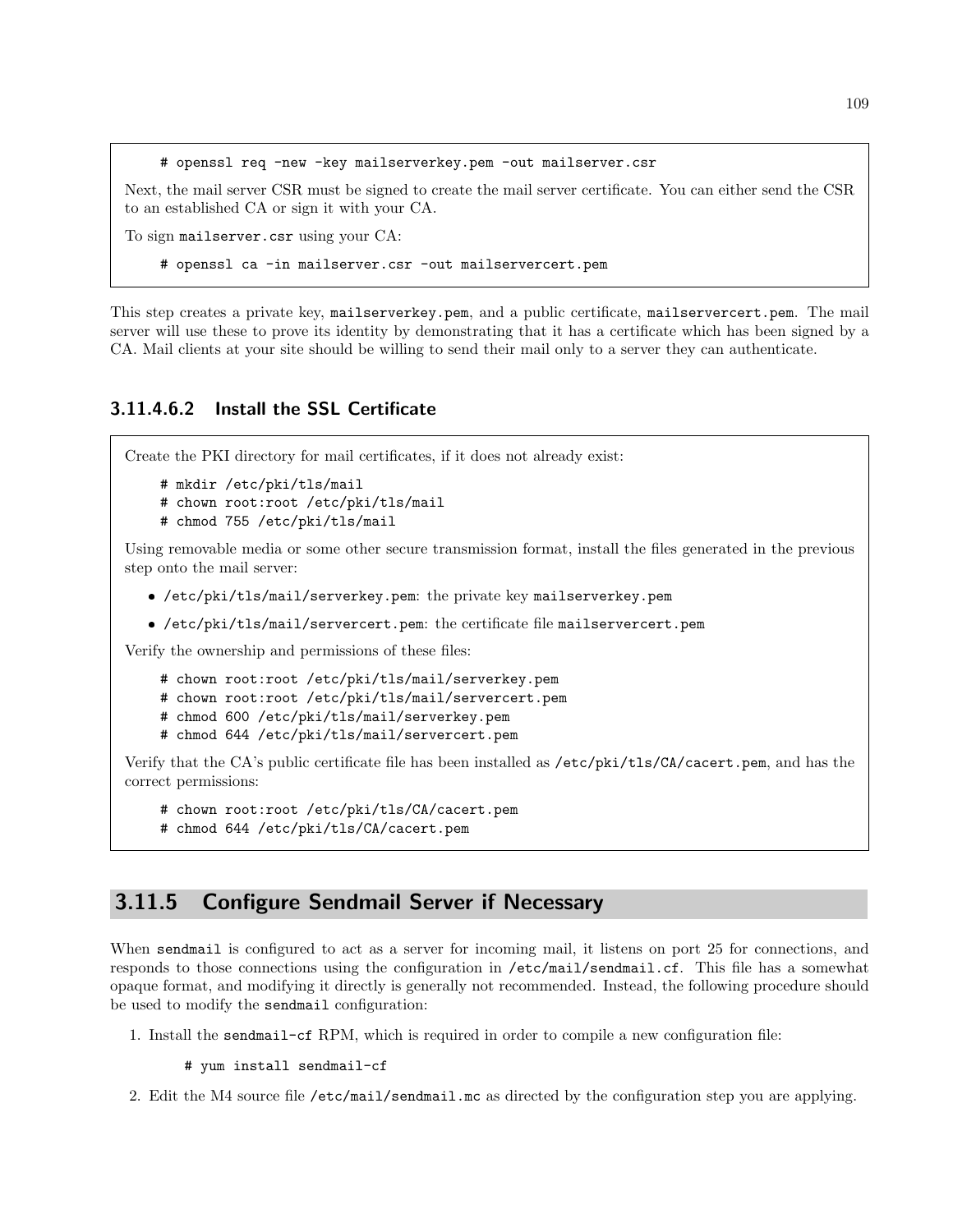3. Inside the directory /etc/mail/, use make to build the configuration according to the Makefile provided by Sendmail:

```
# cd /etc/mail
# make sendmail.cf
```
#### 3.11.5.1 Limit Denial of Service Attacks

Edit /etc/mail/sendmail.mc, and add or correct the following options: define(`confMAX\_DAEMON\_CHILDREN',`40 ')dnl

define(`confCONNECTION\_RATE\_THROTTLE', `3 ')dnl define(`confMIN\_FREE\_BLOCKS',`20971520 ')dnl define(`confMAX\_HEADERS\_LENGTH',`51200 ')dnl define(`confMAX\_MESSAGE\_SIZE', 10485760')dnl define(`confMAX\_RCPTS\_PER\_MESSAGE',`100 ')dnl

Note: The values given here are examples, and may need to be modified for any particular site, especially one with high e-mail volume.

These configuration options serve to make it more difficult for attackers to consume resources on the MTA host. (See Section [3.11.3.1](#page-105-0) for details on why this is done.) The MAX DAEMON CHILDREN option limits the number of sendmail processes which may be deployed to handle incoming connections at any one time, while CONNECTION RATE THROTTLE limits the number of connections per second which each listener may receive. The MIN FREE BLOCKS option stops e-mail receipt when the queue filesystem is close to full. The MAX HEADERS LENGTH (bytes), MAX MESSAGE SIZE (bytes), and MAX RCPTS PER MESSAGE (distinct recipients) options place bounds on the legal sizes of messages received via SMTP.

#### 3.11.5.2 Configure SMTP Greeting Banner

Edit /etc/mail/sendmail.mc, and add or correct the following line, substituting an appropriate greeting string for  $\hat{s}$ *i*:

define(`confSMTP\_LOGIN\_MSG', `\$j ')dnl and recompile sendmail's configuration.

The default greeting banner discloses that the listening mail process is Sendmail rather than some other MTA, and also provides the version number. See Section [2.3.7](#page-40-0) for more about warning banners, and Section [3.11.3.2](#page-105-1) for strategies regarding SMTP greeting banners in particular.

The Sendmail variable  $\hat{\mathfrak{s}}$  contains the hostname of the mail server, which may be an appropriate greeting string for most environments.

### 3.11.5.3 Control Mail Relaying

This guide will discuss two mechanisms for controlling mail relaying in Sendmail. The /etc/mail/relay-domains file contains a list of hostnames that are allowed to relay mail. Follow the guidance in Section [3.11.5.3.1](#page-110-0) to configure relaying for trusted machines.

If there are machines which must be allowed to relay mail, but which cannot be trusted to relay unconditionally, configure SMTP AUTH with TLS support using the guidance in Sections [3.11.5.3.2](#page-110-1) and following.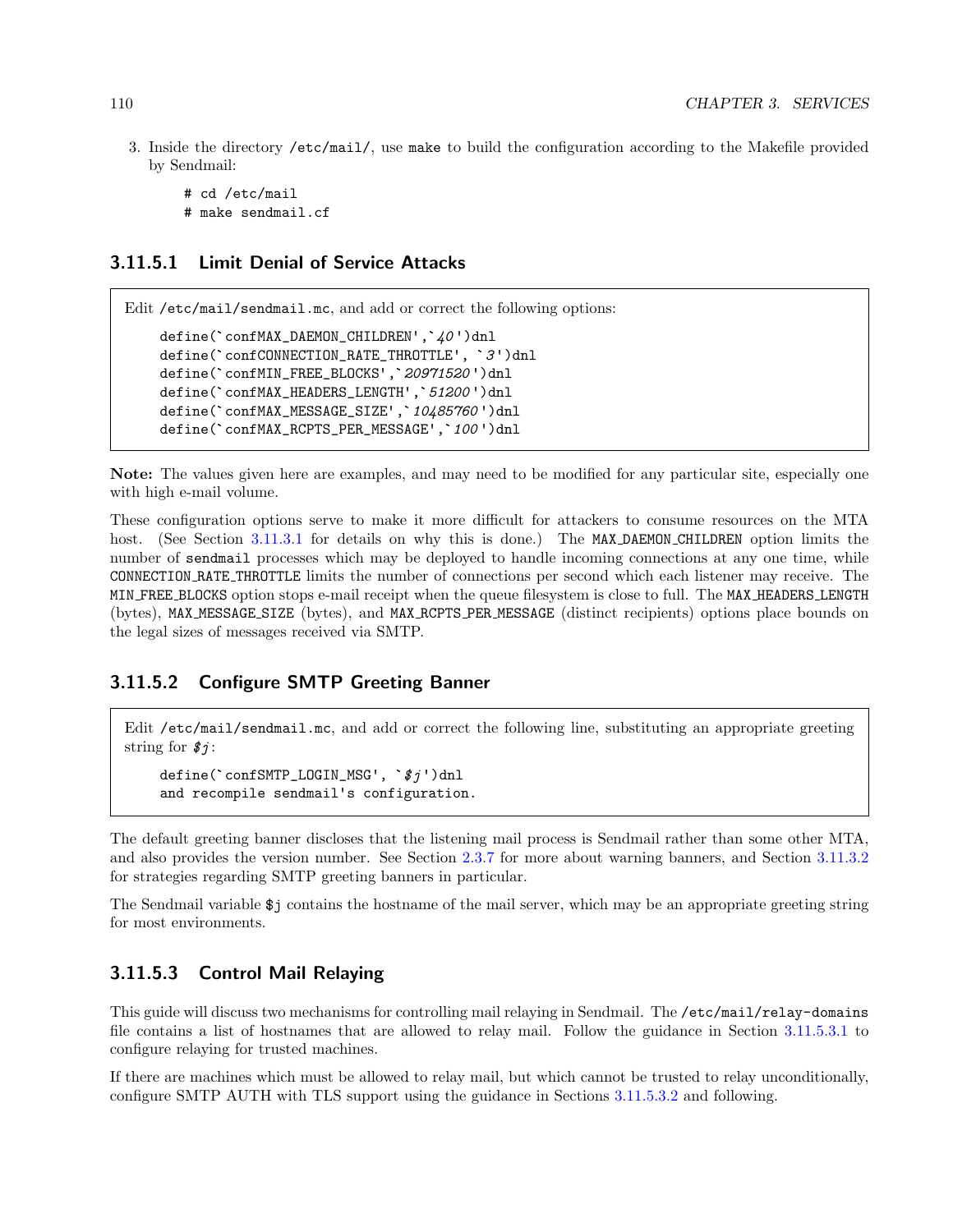## <span id="page-110-0"></span>3.11.5.3.1 Configure Trusted Networks and Hosts

 If all machines which share a common domain or subdomain name may relay, then edit /etc/mail/ relay-domains, adding a line for each domain or subdomain, e.g.:

```
example.com
trusted-subnet.school.edu
...
```
 If the machines which are allowed to relay must be specified on a per-host basis, then edit /etc/mail/ relay-domains, adding a line for each such host:

```
host1.example.com
host5.subnet.example.com
smtp.trusted-subnet.school.edu
```
Then edit /etc/mail/sendmail.mc, add or correct the line:

FEATURE(`relay\_hosts\_only')dnl

and recompile sendmail's configuration.

The file /etc/mail/relay-domains must contain only the set of machines for which this MTA should unconditionally relay mail. This configures both inbound and outbound relaying, that is, hosts mentioned in relay-domains may send mail through the MTA, and the MTA will also accept inbound mail addressed to such hosts. This is a trust relationship — if spammers gain access to these machines, your site will effectively become an open relay. It is recommended that only machines which are managed by you or by another trusted organization be placed in relay-domains, and that users of all other machines be required to use SMTP AUTH to send mail.

Note: The relay-domains file must be configured to contain either a list of domains (in which case every host in each of those domains will be allowed to relay) or a list of hosts (in which case each individual relaying host must be listed and the sendmail.cf must be reconfigured to interpret the relay-domains file in the desired way).

## <span id="page-110-1"></span>3.11.5.3.2 Require SMTP AUTH Before Relaying from Untrusted Clients

By default, Sendmail uses the Cyrus-SASL library to provide authentication.

To enable the use of SASL authentication for relaying, edit /etc/mail/sendmail.mc and add or correct the following settings:

TRUST\_AUTH\_MECH(`LOGIN PLAIN') define(`confAUTH\_MECHANISMS', `LOGIN PLAIN')

and recompile sendmail.cf.

Then edit /usr/lib/sasl2/Sendmail.conf and add or correct the following lines:

pwcheck\_method: saslauthd

Enable the saslauthd daemon:

# chkconfig saslauthd on

The AUTH MECHANISMS configuration option tells sendmail to allow the specified authentication mechanisms to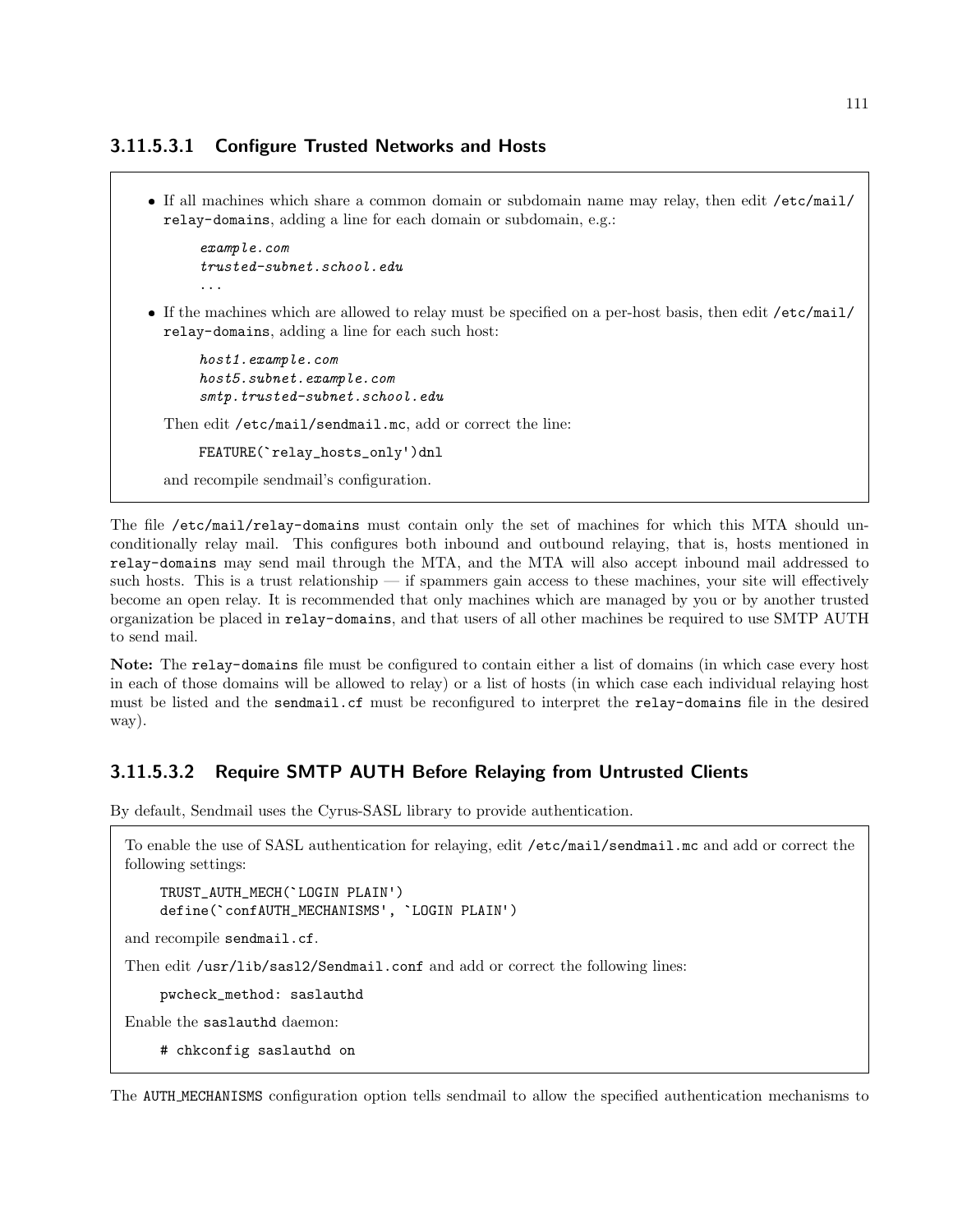be used during the SMTP dialogue. The two listed mechanisms use SASL to test a password provided by the user. Since these mechanisms transmit plaintext passwords, they should be protected using TLS as described in the next section.

The TRUST AUTH MECH command tells sendmail that senders who successfully authenticate using the specified mechanism may relay mail through this MTA even if their addresses are not in relay-domains.

The file /usr/lib/sasl/Sendmail.conf is the Cyrus-SASL configuration file for Sendmail. The pwcheck method directive tells SASL how to find passwords. The simplest method, described here, is to run a separate authentication daemon, saslauthd, which is able to communicate with the system authentication service. On Red Hat, saslauthd uses PAM by default, which should work in most cases. If you have a centralized authentication system which does not work via PAM, look at the saslauthd(8) manpage to determine how to configure saslauthd for your environment.

#### 3.11.5.3.3 Require TLS for SMTP AUTH

Edit /etc/mail/sendmail.mc, add or correct the following lines:

```
define(`confAUTH_OPTIONS', `A p')dnl
define(`confCACERT_PATH', `/etc/pki/tls/CA')dnl
define(`confCACERT', `/etc/pki/tls/CA/cacert.pem')dnl
define(`confSERVER_CERT', `/etc/pki/tls/mail/servercert.pem')dnl
define(`confSERVER_KEY', `/etc/pki/tls/mail/serverkey.pem')dnl
```
and recompile sendmail.cf.

These options, combined with the previous settings, tell Sendmail to protect all SMTP AUTH transactions using TLS. The first four options describe the location of the necessary TLS certificate and key files.

The AUTH OPTIONS parameter configures the SMTP AUTH dialogue. The A option is enabled by default, and simply says that authentication is allowed if an appropriate mechanism can be found. The p option tells Sendmail to protect against passive attacks. The PLAIN and LOGIN authentication mechanisms, recommended by this guide for compatibility with PAM, send passwords in the clear. (Cleartext password transmissions are vulnerable to passive attack.) Therefore, if p is set, the SMTP daemon will not make the AUTH command available until after the client has used the STARTTLS command to encrypt the session. If other authentication mechanisms were enabled which did not send passwords in the clear, then TLS would not necessarily be required.

# 3.11.6 Configure Postfix if Necessary

Postfix stores its configuration files in the directory /etc/postfix by default. The primary configuration file is /etc/postfix/main.cf. Other files will be introduced as needed.

## 3.11.6.1 Limit Denial of Service Attacks

```
Edit /etc/postfix/main.cf. Add or correct the following lines:
    default_process limit = 100smtpd_client_connection_count_limit = 10
    smtpd_client\_connection_rate\_limit = 30queue_minfree = 20971520
```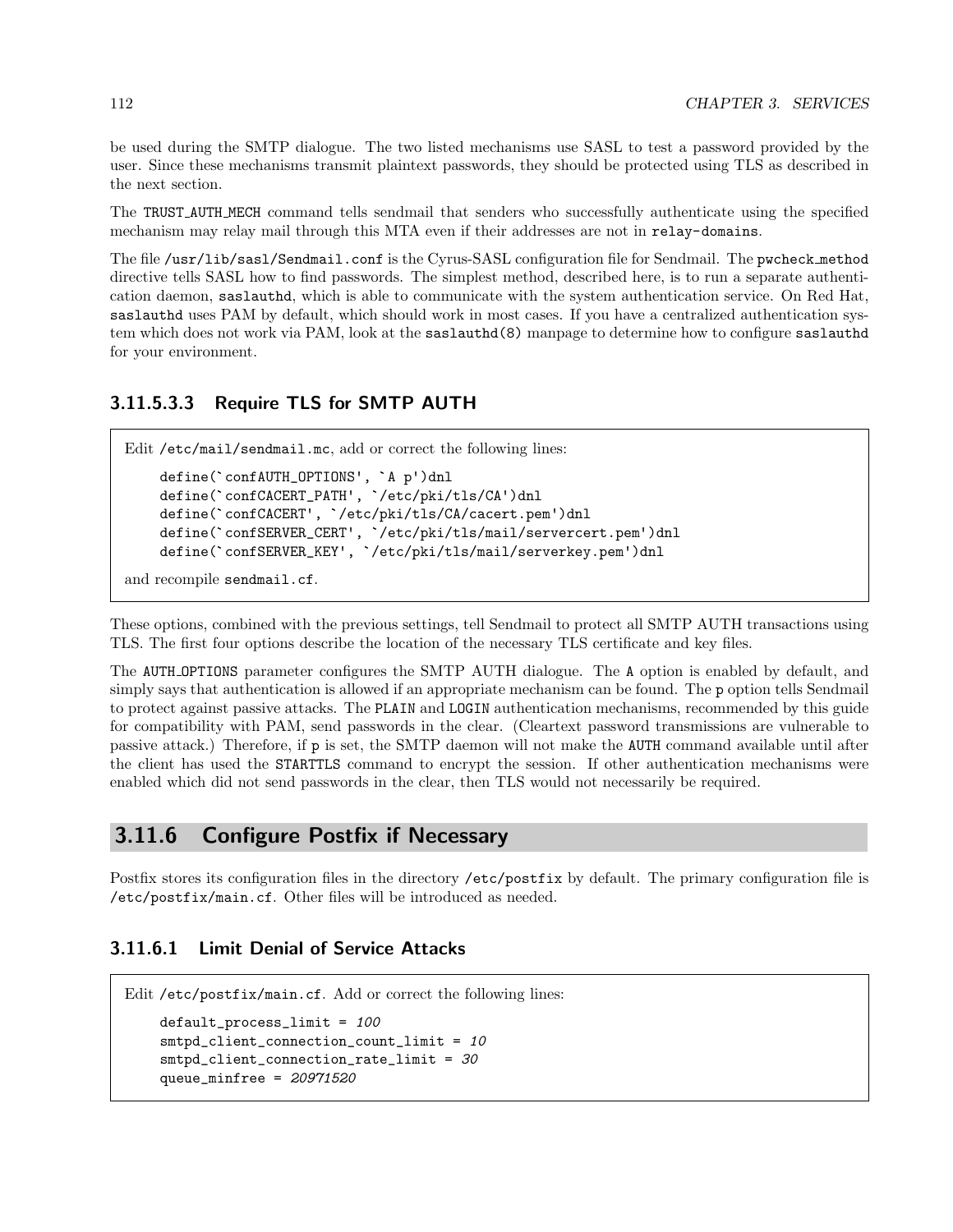```
header\_size\_limit = 51200message_size_limit = 10485760
smtpd_recipient_limit = 100
```
Note: The values given here are examples, and may need to be modified for any particular site. By default, the Postfix anvil process gathers mail receipt statistics. To get information about about what connection rates are typical at your site, look in /var/log/maillog for lines with the daemon name postfix/anvil.

These configuration options serve to make it more difficult for attackers to consume resources on the MTA host. (See Section [3.11.3.1](#page-105-0) for details on why this is done.) The default process limit parameter controls how many smtpd processes can exist at a time, while smtpd\_client\_connection\_count\_limit controls the number of those which can be occupied by any one remote sender, and smtpd client connection rate limit controls the number of connections any one client can make per minute. By default, local hosts (those in mynetworks) are exempted from per-client rate limiting.

The queue minfree parameter establishes a free space threshold, in order to stop e-mail receipt before the queue filesystem is entirely full. The header\_size\_limit, message\_size\_limit, and smtpd\_recipient\_limit parameters place bounds on the legal sizes of messages received via SMTP.

## 3.11.6.2 Configure SMTP Greeting Banner

Edit /etc/postfix/main.cf, and add or correct the following line, substituting some other wording for the banner information if you prefer:

```
smtpd_banner = $myhostname ESMTP
```
The default greeting banner discloses that the listening mail process is Postfix. See Section [2.3.7](#page-40-0) for more about warning banners, and Section [3.11.3.2](#page-105-1) for strategies regarding SMTP greeting banners in particular.

#### 3.11.6.3 Control Mail Relaying

Postfix's mail relay controls are implemented with the help of the smtpd\_recipient\_restrictions option, which controls the restrictions placed on the SMTP dialogue once the sender and recipient envelope addresses are known.

The guidance in Sections [3.11.6.3.1](#page-112-0)[–3.11.6.3.2](#page-113-0) should be applied to all machines. If there are machines which must be allowed to relay mail, but which cannot be trusted to relay unconditionally, configure SMTP AUTH with SSL support using the guidance in Sections  $3.11.6.3.3$  and following.

#### <span id="page-112-0"></span>3.11.6.3.1 Configure Trusted Networks and Hosts

Edit /etc/postfix/main.cf, and configure the contents of the mynetworks variable in one of the following ways:

 If any machine in the subnet containing the MTA may be trusted to relay messages, add or correct the line:

mynetworks\_style = subnet

If only the MTA host itself is trusted to relay messages, add or correct: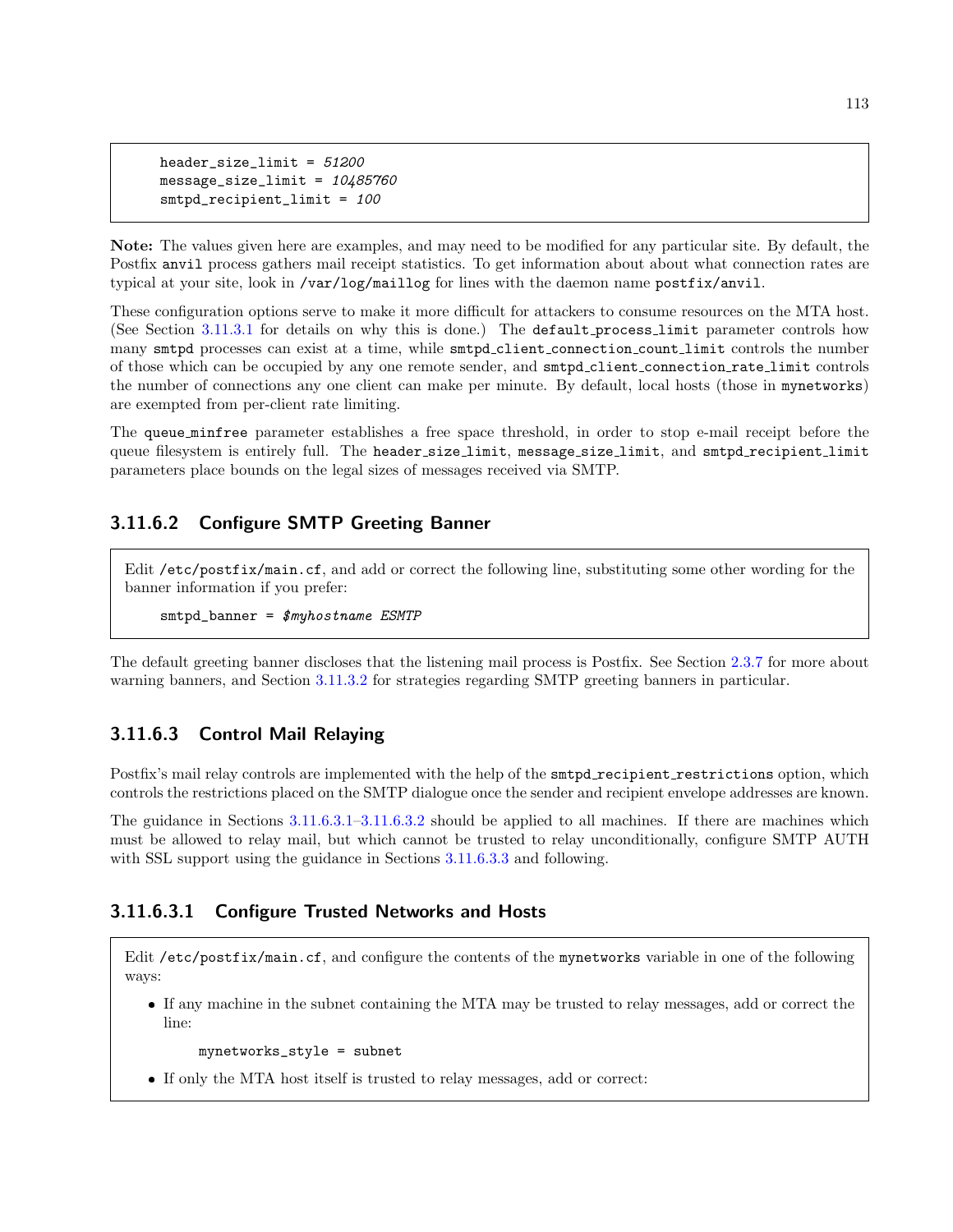mynetworks\_style = host

 If the set of machines which can relay is more complicated, manually specify an entry for each netblock or IP address which is trusted to relay by setting the mynetworks variable directly:

mynetworks = 10.0.0.0/16 , 192.168.1.0/24 , 127.0.0.1

The mynetworks variable must contain only the set of machines for which this MTA should unconditionally relay mail. This is a trust relationship — if spammers gain access to these machines, your site will effectively become an open relay. It is recommended that only machines which are managed by you or by another trusted organization be placed in mynetworks, and users of all other machines be required to use SMTP AUTH to send mail.

#### <span id="page-113-0"></span>3.11.6.3.2 Allow Unlimited Relaying for Trusted Networks Only

Edit /etc/postfix/main.cf, and add or correct the smtpd recipient restrictions definition so that it contains at least:

```
smtpd_recipient_restrictions =
  ...
 permit_mynetworks,
 reject_unauth_destination,
  ...
```
The full contents of smtpd recipient restrictions will vary by site, since this is a common place to put spam restrictions and other site-specific options. The permit mynetworks option allows all mail to be relayed from the machines in mynetworks. Then, the reject unauth destination option denies all mail whose destination address is not local, preventing any other machines from relaying. These two options should always appear in this order, and should usually follow one another immediately unless SMTP AUTH is used.

#### <span id="page-113-1"></span>3.11.6.3.3 Require SMTP AUTH Before Relaying from Untrusted Clients

SMTP authentication allows remote clients to relay mail safely by requiring them to authenticate before submitting mail. Postfix's SMTP AUTH uses an authentication library called SASL, which is not part of Postfix itself. This section describes how to configure authentication using the Cyrus-SASL implementation. See below for a discussion of other options.

```
To enable the use of SASL authentication, edit /etc/postfix/main.cf and add or correct the following
settings:
```

```
smtpd_sasl_auth_enable = yes
smtpd_recipient_restrictions =
  ...
 permit_mynetworks,
 permit_sasl_authenticated,
 reject_unauth_destination,
  ...
```
Then edit /usr/lib/sasl/smtpd.conf and add or correct the following line with the correct authentication mechanism for SASL to use: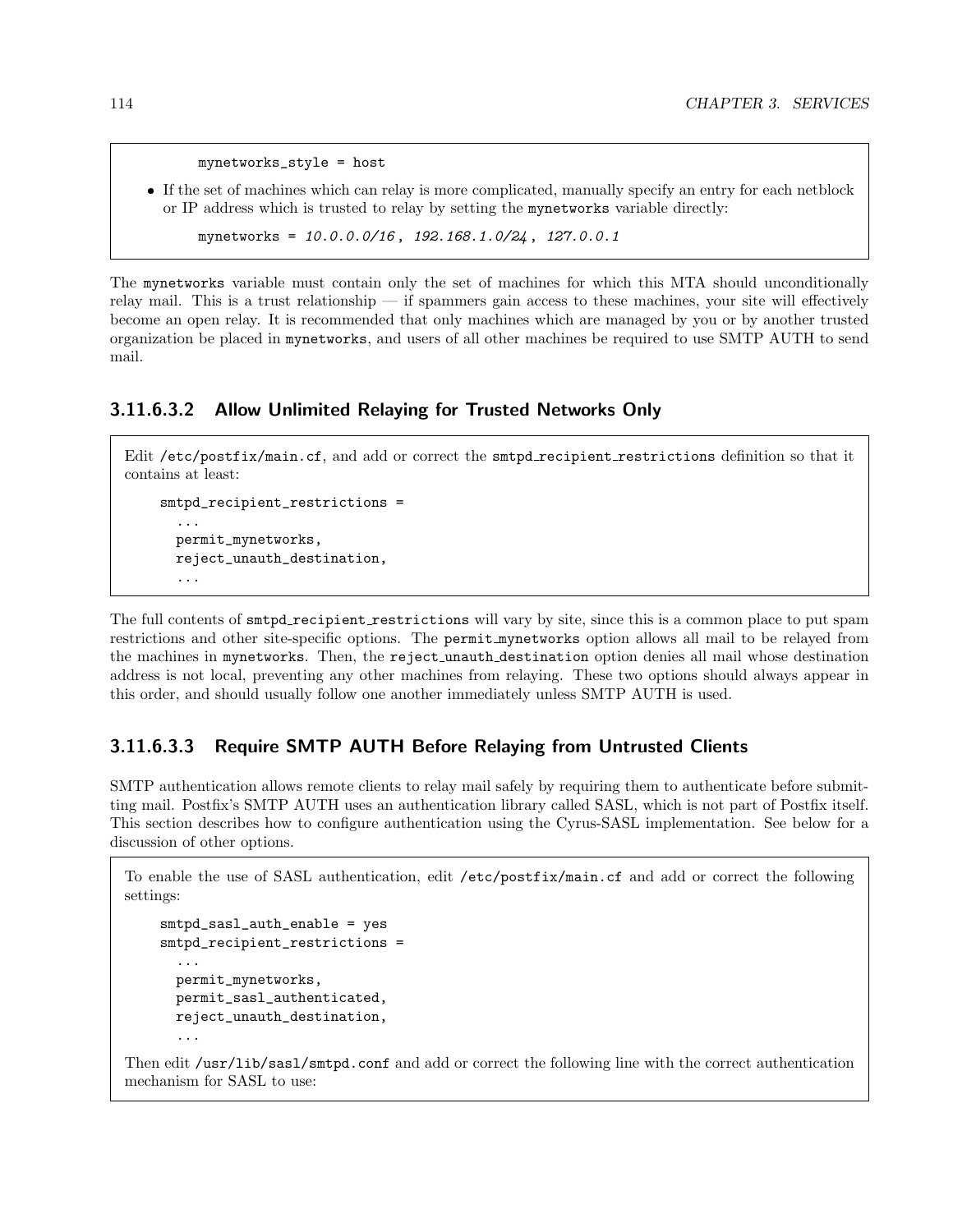```
pwcheck_method: saslauthd
Enable the saslauthd daemon:
    # chkconfig saslauthd on
```
Postfix can use either the Cyrus library or Dovecot as a source for SASL authentication. If this host is running Dovecot for some other reason, it is recommended that Dovecot's SASL support be used instead of running the Cyrus code as well. See [http://www.postfix.org/SASL](http://www.postfix.org/SASL_README.html) README.html for instructions on implementing that configuration, which is not described in this guide.

In Postfix's configuration, the directive smtpd\_sasl\_auth\_enable tells smtpd to allow the use of the SMTP AUTH command during the SMTP dialogue, and to support that command by getting authentication information from SASL. The smtpd recipient restrictions directive is changed so that, if the client is not connecting from a trusted address, it is allowed to attempt authentication (permit sasl authenticated) in order to relay mail.

The file /usr/lib/sasl/smtpd.conf is the Cyrus-SASL configuration file. The pwcheck method directive tells SASL how to find passwords. The simplest method, described above, is to run a separate authentication daemon, saslauthd, which is able to communicate with the system authentication system. On RHEL5, saslauthd uses PAM by default, which should work in most cases. If you have a centralized authentication system which does not work via PAM, look at the saslauthd(8) manpage to find out how to configure saslauthd for your environment.

## 3.11.6.4 Require TLS for SMTP AUTH

```
Edit /etc/postfix/main.cf, and add or correct the following lines:
    smtpd_tls_CApath = /etc/pki/tls/CA
    smtpd_tls_CAfile = /etc/pki/tls/CA/cacert.pem
    smtpd_tls_cert_file = /etc/pki/tls/mail/servercert.pem
    smtpd_tls_key_file = /etc/pki/tls/mail/serverkey.pem
    smtpd_tls_security_level = may
    smtpd_tls_auth_only = yes
```
These options tell Postfix to protect all SMTP AUTH transactions using TLS. The first four options describe the locations of the necessary TLS key files.

The smtpd\_tls\_security\_level directive tells smtpd to allow the STARTTLS command during the SMTP protocol exchange, but not to require it for mail senders. (Unless your site receives mail only from other trusted sites whose sysadmins can be asked to maintain a copy of your site certificate, you do not want to require TLS for all SMTP exchanges.)

The smtpd\_tls\_auth\_only directive tells smtpd to require the STARTTLS command before allowing the client to attempt to authenticate for relaying using SMTP AUTH. It may not be possible to use this directive if you must allow relaying from non-TLS-capable client software. If this is the case, simply omit that line.

# 3.12 LDAP

LDAP is a popular directory service, that is, a standardized way of looking up information from a central database. It is relatively simple to configure a RHEL5 machine to obtain authentication information from an LDAP server. If your network uses LDAP for authentication, be sure to configure both clients and servers securely.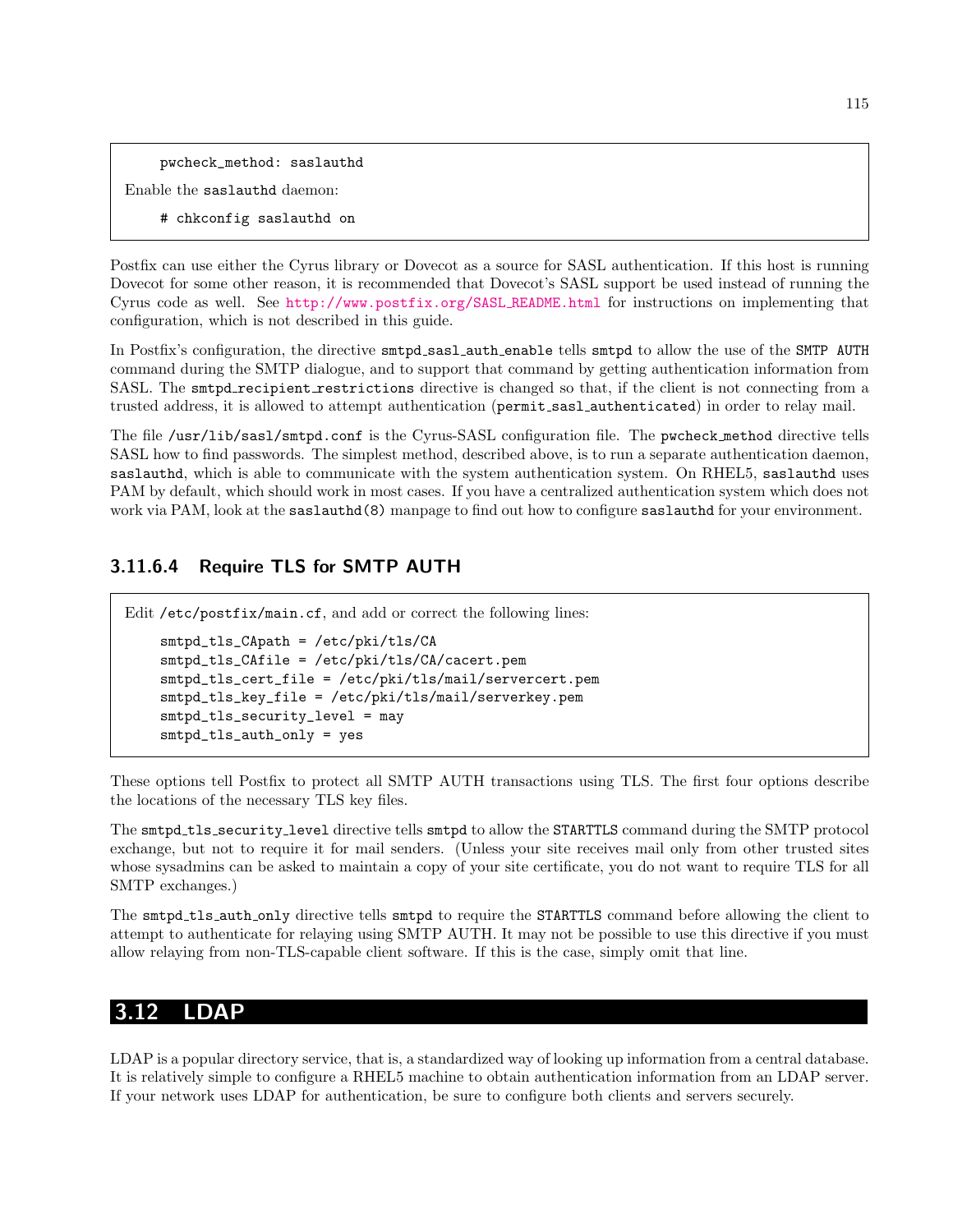# 3.12.1 Use OpenLDAP to Provide LDAP Service if Possible

The system's default LDAP client/server program is called OpenLDAP. Its documentation is available at the project web page: <http://www.openldap.org>.

## 3.12.2 Configure OpenLDAP Clients



Before configuring any machine to be an LDAP client, ensure that a working LDAP server is present on the network. See Section [3.12.3](#page-117-0) for instructions on configuring an LDAP server.

This guide recommends configuring OpenLDAP clients by manually editing the appropriate configuration files. RHEL5 provides an automated configuration tool called authconfig and a graphical wrapper for authconfig called system-config-authentication. However, these tools do not give sufficient flexibility over configuration. The authconfig tools do not allow you to specify locations of SSL certificate files, which is useful when trying to use SSL cleanly across several protocols. They are also overly aggressive in placing services such as netgroups and automounter maps under LDAP control, where it is safer to use LDAP only for services to which it is relevant in your environment.

#### 3.12.2.1 Configure the Appropriate LDAP Parameters for the Domain

Assume the fully qualified host name of your LDAP server is  $l \text{day}. \text{example.com}$  and the base DN of your domain is  $dc = example$ ,  $dc = com$  (it is conventional to use the domain name as a base DN). Edit /etc/ldap. conf, and add or correct the following lines:

```
base dc=example,dc=com
uri ldap://ldap.example.com /
```
Then edit /etc/openldap/ldap.conf, and add or correct the following lines:

```
BASE dc=example,dc=com
URI ldap://ldap.example.com /
```
The machine whose hostname is given here must be configured as an LDAP server, serving data identified by the base DN used here. See Section [3.12.3](#page-117-0) for details on configuring an LDAP server.

#### 3.12.2.2 Configure LDAP to Use TLS for All Transactions

- 1. Ensure a copy of the site's CA certificate has been placed in the file /etc/pki/tls/CA/cacert.pem.
- 2. Configure LDAP to enforce TLS use and to trust certificates signed by the site's CA. First, edit the file /etc/ldap.conf, and add or correct the following lines:

```
ssl start_tls
tls_checkpeer yes
tls_cacertdir /etc/pki/tls/CA
tls_cacertfile /etc/pki/tls/CA/cacert.pem
```
Then edit /etc/openldap/ldap.conf, and add or correct the following lines: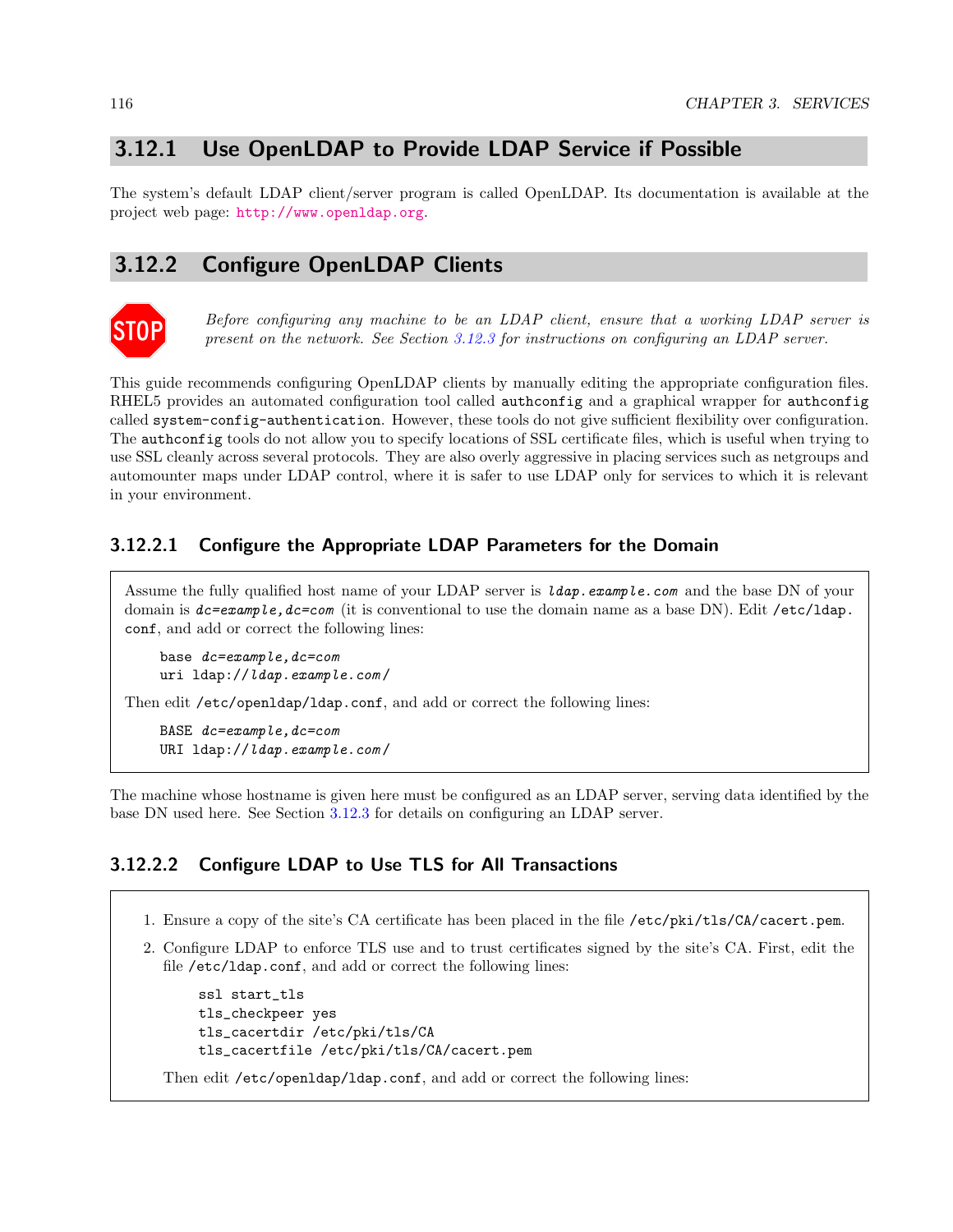TLS\_CACERTDIR /etc/pki/tls/CA TLS\_CACERT /etc/pki/tls/CA/cacert.pem

Section [2.5.6](#page-61-0) describes the system-wide configuration of SSL for your enterprise. It is possible to place your certificate information under some directory other than /etc/pki/tls, but using a consistent directory structure across all SSL services at your site is recommended. The LDAP server must be configured with a certificate signed by the CA certificate named here.

## 3.12.2.3 Configure Authentication Services to Use OpenLDAP

```
Edit the file /etc/ldap.conf, and add or correct the following lines:
      pam_password md5
  Edit the file /etc/nsswitch.conf, and add or correct the following lines:
      passwd: files ldap
      shadow: files ldap
      group: files ldap
  Edit the file /etc/pam.d/system-auth-ac. Make the following changes, which will add references to LDAP
  in each of the four sections of the file:
      Immediately before the last line in the auth section (the one containing pam deny.so), insert the line:
            auth sufficient pam_ldap.so use_first_pass
      Modify the first line in the account section by adding the option broken shadow. The line should then
       read:
            account required pam_unix.so broken_shadow
      Immediately before the last line in the account section (the one containing pam permit.so), insert the
       line:
            account [default=bad success=ok user_unknown=ignore] pam_ldap.so
      Immediately before the last line in the password section (the one containing pam deny.so), insert the
       line:
           password sufficient pam_ldap.so use_authtok
      At the end of the file (after the last line in the session section), append the line:
            session optional pam_ldap.so
The first modification tells LDAP to expect passwords in MD5 hash format, rather than clear text.
```
Red Hat systems use the file /etc/nsswitch.conf to determine the appropriate sources to search for certain

kinds of data, such as usernames, groups, hostnames, netgroups, or protocols. It is possible to manage many other types of data using LDAP, but this guide recommends that only usernames (passwd data), passwords (shadow data), and groups (group data) be managed using LDAP. If your site uses netgroups, it may be appropriate to manage these via LDAP as well.

However, data which almost never changes, such as the contents of the /etc/services file, is a poor choice for central administration, since it introduces risk with little benefit. It is recommended that the automounter not be used at all, so LDAP control of automounter maps is unlikely to be appropriate.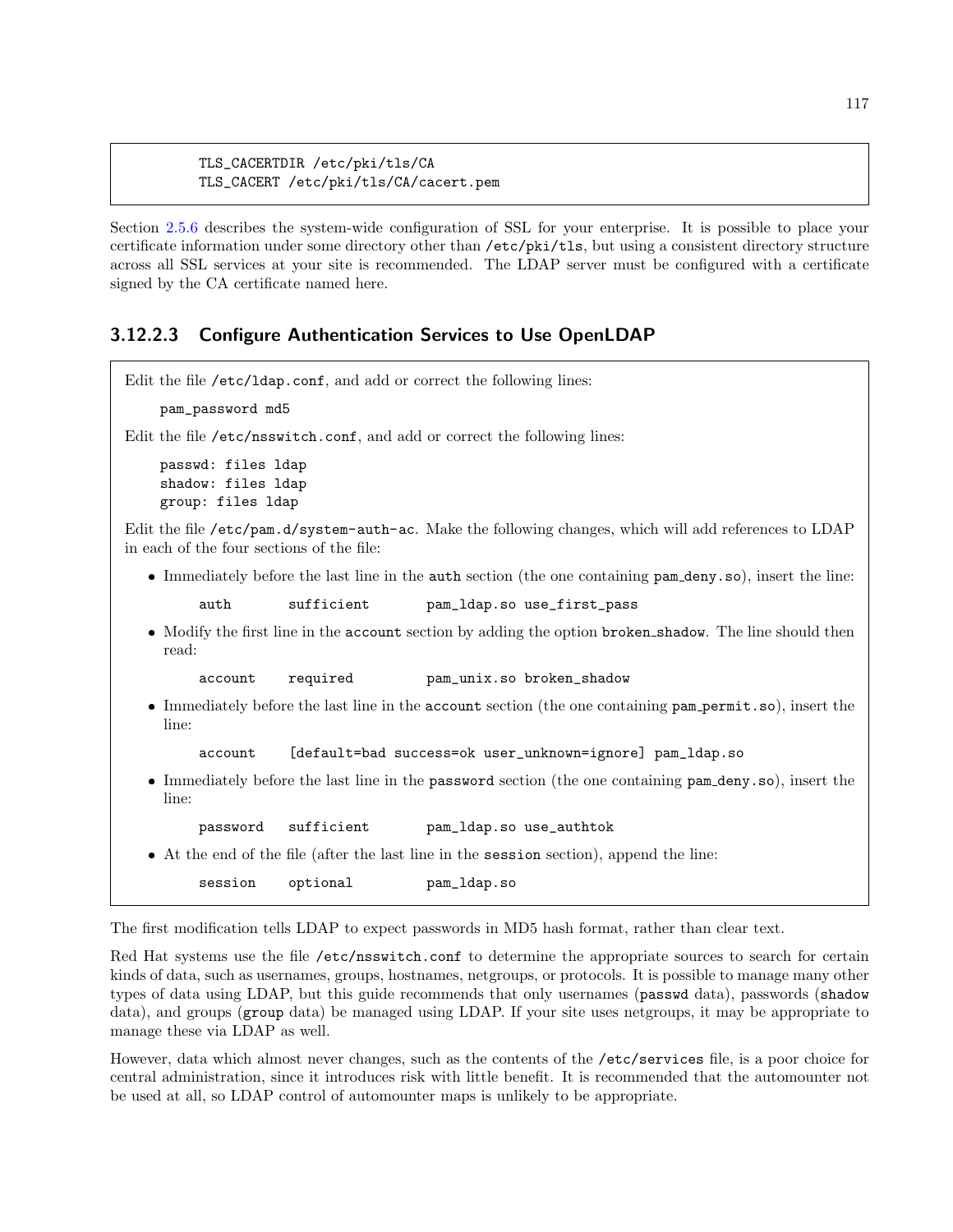The file /etc/pam.d/system-auth-ac is used by PAM to control access to most authenticated services. The syntax of the PAM configuration file is somewhat cryptic. The lines recommended here have the combined effect of using LDAP to find authentication data for users who cannot be found in the local /etc/passwd file. This means that, for instance, it is still possible to use a local root password. The details of options such as broken shadow, use authtok, and use first pass may be looked up in the man pages for the various PAM modules. Their basic effect is to attempt to authenticate given a password against both the local /etc/shadow and the central LDAP server, without forcing the user to type the password more than once. PAM configuration is discussed further in Section [2.3.3.](#page-31-0)

# <span id="page-117-0"></span>3.12.3 Configure OpenLDAP Server

This section contains guidance on how to configure an OpenLDAP server to securely provide information for use in a centralized authentication service. This is not a comprehensive guide to maintaining an OpenLDAP server, but may be helpful in transitioning to an OpenLDAP infrastructure nonetheless.

#### 3.12.3.1 Install OpenLDAP Server RPM

Is this machine the OpenLDAP server? If so:

# yum install openldap-servers

# chkconfig ldap on

The openldap-servers RPM is not installed by default on RHEL5 machines. It is needed only by the OpenLDAP server, not by the clients which use LDAP for authentication.

#### 3.12.3.2 Configure Domain-Specific Parameters

```
Edit the file /etc/openldap/slapd.conf. Add or correct the following lines:
    suffix "dc=example,dc=com "
    rootdn "cn=Manager,dc=example,dc=com "
where dc = example, dc = com is the same root you will use on the LDAP clients.
```
These are basic LDAP configuration directives. The suffix parameter gives the root name of all information served by this LDAP server, and should be some name related to your domain. The rootdn parameter names LDAP's privileged user, who is allowed to read or write all data managed by this LDAP server.

## 3.12.3.3 Configure an LDAP Root Password

Ensure that the configuration file has reasonable permissions before putting the hashed root password in that file:

# chown root:ldap /etc/openldap/slapd.conf

# chmod 640 /etc/openldap/slapd.conf

Generate a hashed password using the slappasswd utility: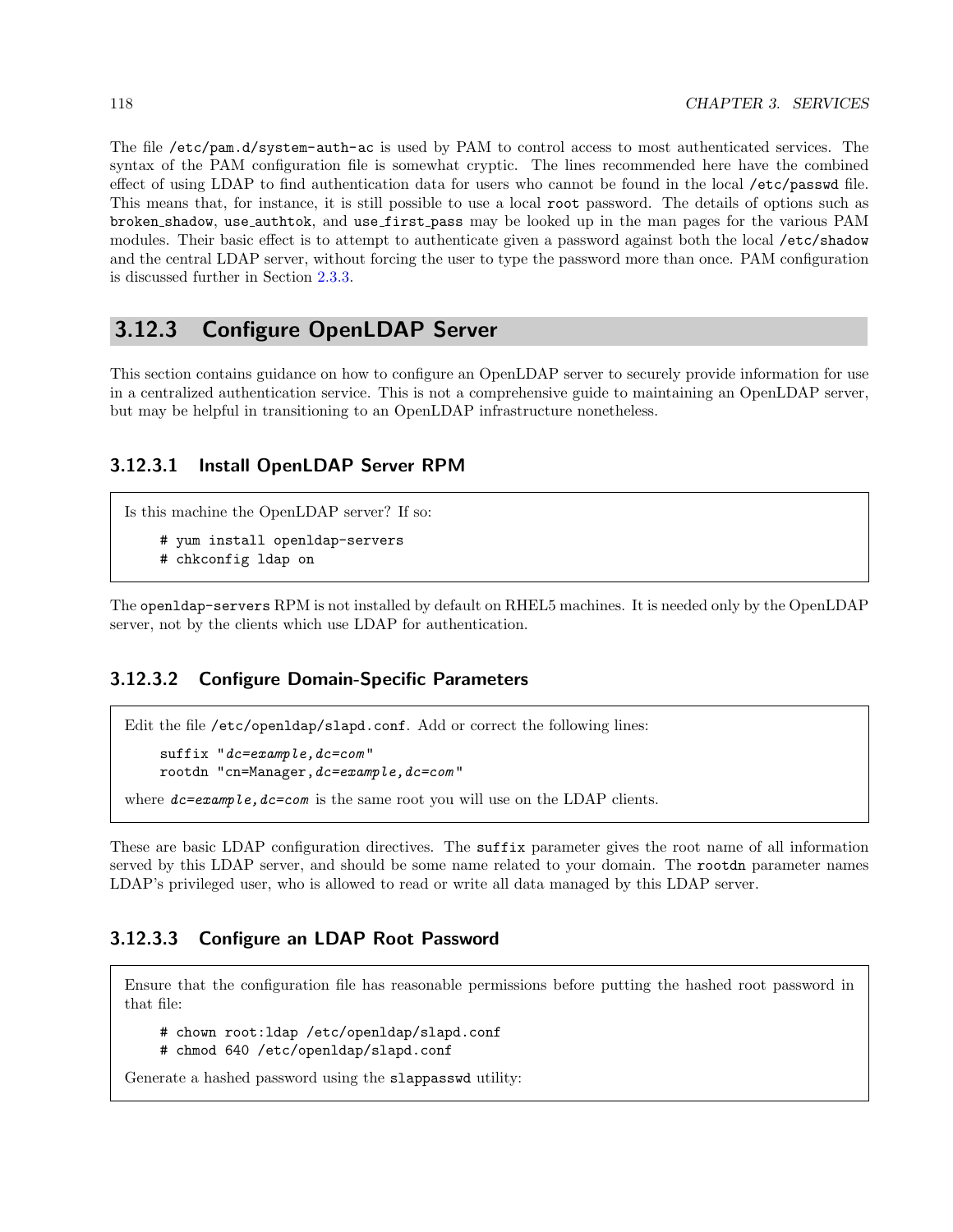```
# slappasswd
    New password:
    Re-enter new password:
This will output a hashed password string. Edit the file /etc/openldap/slapd.conf, and add or correct
the line:
    rootpw {SSHA}hashed-password-string
```
Be sure to select a secure password for the LDAP root user, since this user has permission to read and write all LDAP data, so a compromise of the LDAP root password will probably enable a full compromise of your site. Protect configuration files containing the hashed password the same way you would protect other files, such as /etc/shadow, which contain hashed authentication data. In addition, be sure to use a reasonably strong hash function, such as  $SHA-1$  $SHA-1$ ,<sup>1</sup> rather than an insecure scheme such as crypt.

## 3.12.3.4 Configure the LDAP Server to Require TLS for All Transactions

Because LDAP queries and responses, particularly those containing authentication information or other sensitive data, must be protected from disclosure or modification while in transit over the network, this guide recommends using SSL to protect all transactions. In order to do this, it is necessary to have a site-wide SSL infrastructure in which a CA certificate is used to verify that other certificates, such as that presented by the LDAP server to its clients, are authentic.

Therefore, this procedure involves using the CA system to create a certificate for the LDAP server, then installing that certificate on the LDAP server and configuring slapd to require its use. See Section [2.5.6](#page-61-0) for details about the process of creating SSL certificates for use by servers at your site.

## 3.12.3.4.1 Create the Certificate for the LDAP Server

Note: This step must be performed on the CA system, not on the LDAP server itself.

Change into the CA certificate directory: # cd /etc/pki/tls/certs Generate a key pair for the LDAP server: # openssl genrsa -out ldapserverkey.pem 2048 Next, generate a certificate signing request (CSR) for the CA to sign: # openssl req -new -key ldapserverkey.pem -out ldapserver.csr Sign the ldapserver.csr request: # openssl ca -in ldapserver.csr -out ldapservercert.pem

This step creates a private key, ldapserverkey.pem, and a public certificate, ldapservercert.pem. The LDAP server will use these to prove its identity by demonstrating that it has a certificate which has been signed by the site CA. LDAP clients at your site should only be willing to accept authentication data from a verified LDAP server.

<span id="page-118-0"></span><sup>&</sup>lt;sup>1</sup>If you are using SHA-1, the hashed password string will begin with "{SHA}" or "{SSHA}".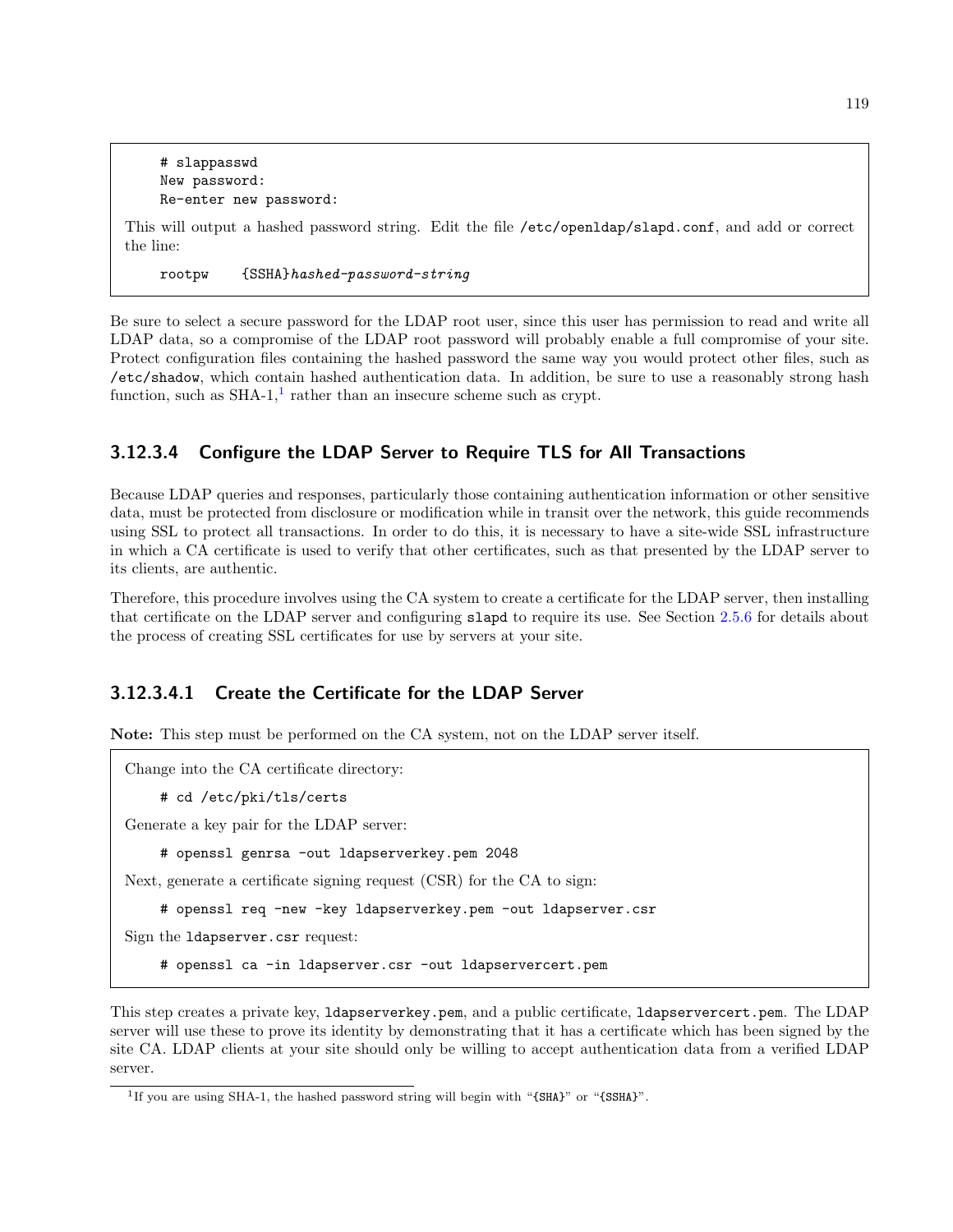## 3.12.3.4.2 Install the Certificate on the LDAP Server

Create the PKI directory for LDAP certificates if it does not already exist:

```
# mkdir /etc/pki/tls/ldap
# chown root:root /etc/pki/tls/ldap
# chmod 755 /etc/pki/tls/ldap
```
Using removable media or some other secure transmission format, install the files generated in the previous step onto the LDAP server:

- /etc/pki/tls/ldap/serverkey.pem: the private key ldapserverkey.pem
- /etc/pki/tls/ldap/servercert.pem: the certificate file ldapservercert.pem

Verify the ownership and permissions of these files:

```
# chown root:ldap /etc/pki/tls/ldap/serverkey.pem
```
- # chown root:ldap /etc/pki/tls/ldap/servercert.pem
- # chmod 640 /etc/pki/tls/ldap/serverkey.pem
- # chmod 640 /etc/pki/tls/ldap/servercert.pem

Verify that the CA's public certificate file has been installed as /etc/pki/tls/CA/cacert.pem, and has the correct permissions:

```
# mkdir /etc/pki/tls/CA
```
- # chown root:root /etc/pki/tls/CA/cacert.pem
- # chmod 644 /etc/pki/tls/CA/cacert.pem

As a result of these steps, the LDAP server will have access to its own private certificate and the key with which that certificate is encrypted, and to the public certificate file belonging to the CA. Note that it would be possible for the key to be protected further, so that processes running as ldap could not read it. If this were done, the LDAP server process would need to be restarted manually whenever the server rebooted.

## 3.12.3.4.3 Configure slapd to Use the Certificates

```
Edit the file /etc/openldap/slapd.conf. Add or correct the following lines:
```
TLSCACertificateFile /etc/pki/tls/CA/cacert.pem TLSCertificateFile /etc/pki/tls/ldap/servercert.pem TLSCertificateKeyFile /etc/pki/tls/ldap/serverkey.pem

security simple\_bind=128

The first set of lines tell slapd where to find the appropriate SSL certificates to present to clients when they request an encrypted transaction. The last setting tells slapd never to allow clients to present credentials (i.e. passwords) in an unencrypted session. It is a good security principle never to allow unencrypted passwords to traverse a network, so ensure that LDAP mandates this.

## 3.12.3.5 Install Account Information into the LDAP Database

There are many ways to maintain an OpenLDAP database. Methods include: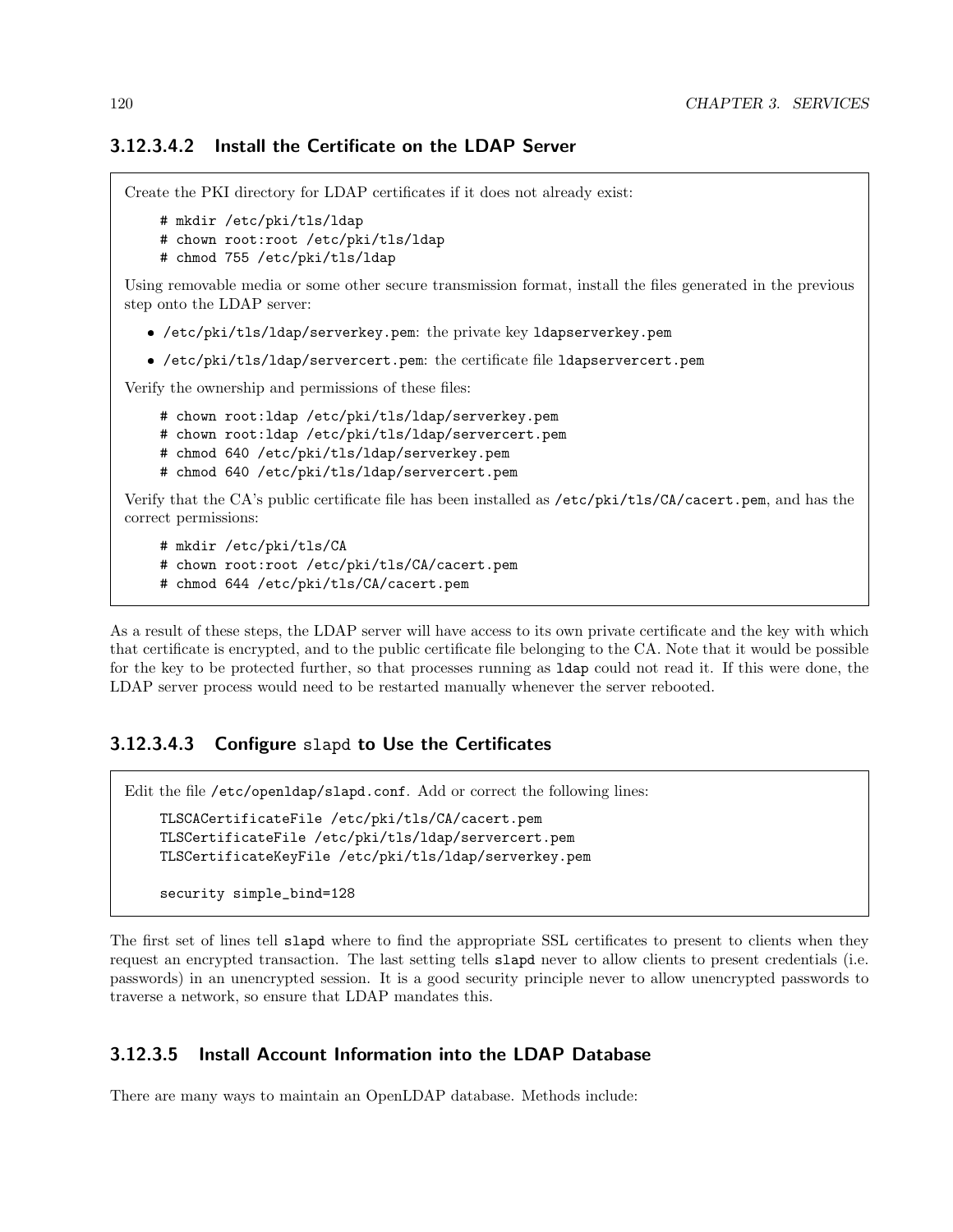Input entries in  $ldif(5)$  format into a file /path/to/new\_entries, and use slapadd to import those entries while  $\mathbf{slapd}$  is not running:

```
# slapadd -1 /path/to/new_entries
```
- Write a script to create and modify LDAP entries by connecting to the LDAP server normally. The Perl Net::LDAP module is appropriate for this, there is a Python API called python-ldap, and functionality is likely available for other scripting languages as well.
- Use an LDAP front-end program which provides an interface for editing the database. If the front-end program is web-based or otherwise accessible over a network, ensure that authentication information is protected via SSL between the administrator's client and the program, as well as between the program and the LDAP database.

Any of these methods or others may be appropriate for your site. This guide does not provide a recommendation, and there will be no further discussion of the syntax of entering LDAP data into the database.

#### 3.12.3.5.1 Create Top-level LDAP Structure for Domain

Create a structure for the domain itself with at least the following attributes: dn: dc=example,dc=com objectClass: dcObject objectClass: organization dc: example o: Organization Description

This is a placeholder for the root of the domain's LDAP tree. Without this entry, LDAP will not be able to find any other entries for the domain.

#### 3.12.3.5.2 Create LDAP Structures for Users and Groups

```
Create LDAP structures for people (users) and for groups with at least the following attributes:
```

```
dn: ou=people,dc=example,dc=com
ou: people
structuralObjectClass: organizationalUnit
objectClass: organizationalUnit
dn: ou=groups,dc=example,dc=com
ou: groups
structuralObjectClass: organizationalUnit
objectClass: organizationalUnit
```
Posix users and groups are the two top-level items which will be needed in order to use LDAP for authentication. These organizational units are used to identify the two categories within LDAP.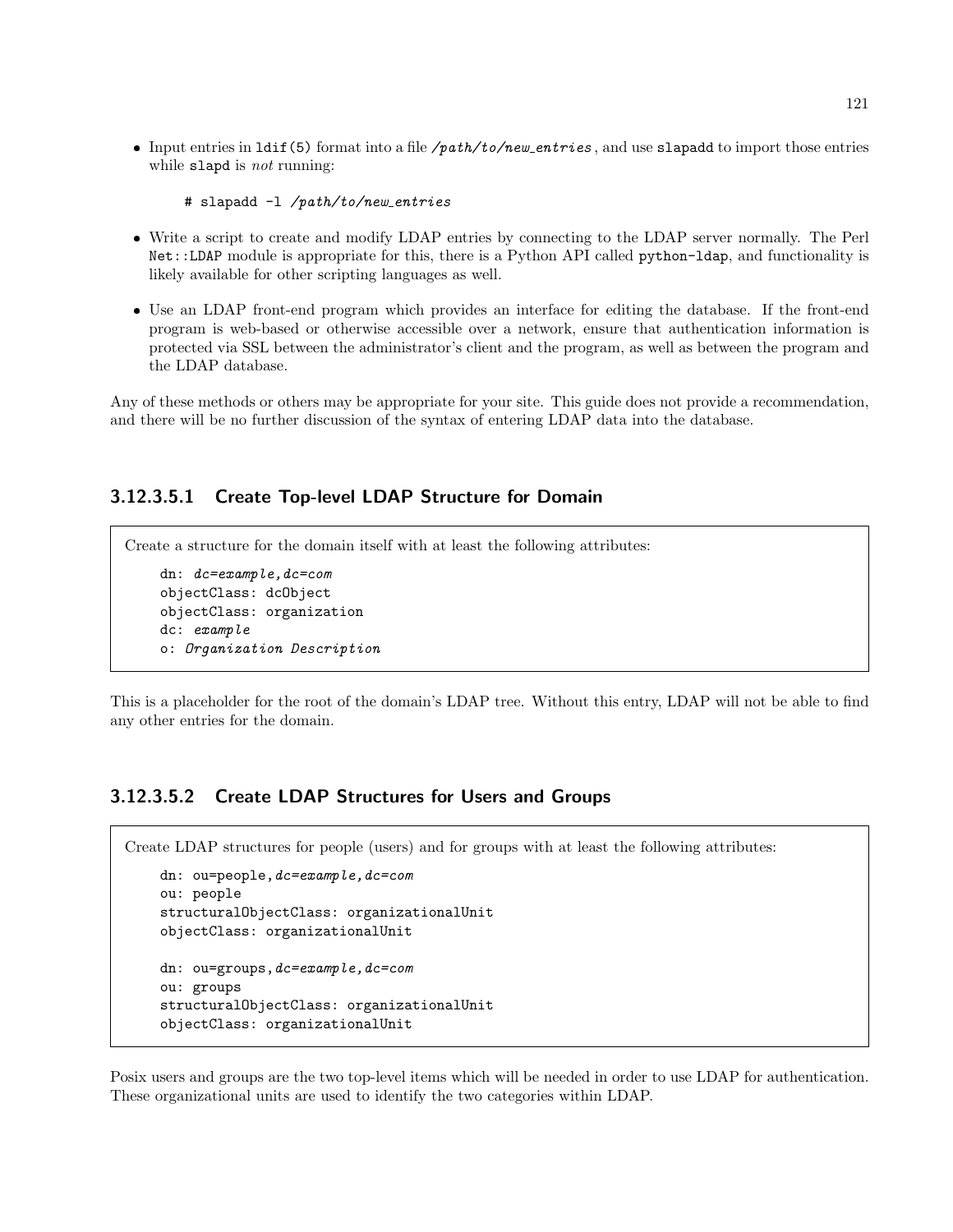## 3.12.3.5.3 Create Unix Accounts

For each Unix user, create an LDAP entry with at least the following attributes (others may be appropriate for your site as well), using variable values appropriate to that user.

```
dn: uid=username, ou=people, dc=example, dc=com
structuralObjectClass: inetOrgPerson
objectClass: inetOrgPerson
objectClass: posixAccount
objectClass: shadowAccount
cn: fullname
sn: surname
gecos: fullname
gidNumber: primary-group-id
homeDirectory: /home/username
loginShell: /path/to/shell
uid: username
uidNumber: uid
userPassword: {MD5}md5-hashed-password
```
If your site implements password expiration in which passwords must be changed every  $N$  days (see Section [2.3.1.7\)](#page-29-0), then each entry should also have the attribute:

shadowMax: N

In general, the LDAP schemas for users use uid to refer to the text username, and uidNumber for the numeric UID. This usage may be slightly confusing when compared to the standard Unix usage.

You should not create entries for the root account or for system accounts which are unique to individual systems, but only for user accounts which are to be shared across machines, and which have authentication information (such as a password) associated with them.

### 3.12.3.5.4 Create Unix Groups

```
For each Unix group, create an LDAP entry with at least the following attributes:
    dn: cn=groupname, ou=groups, dc=example, dc=com
    cn: groupname
    structuralObjectClass: posixGroup
    objectClass: posixGroup
    gidNumber: gid
    memberUid: username1
    memberUid: username2
    ...
    memberUid: usernameN
```
Note that each user has a primary group, identified by the gidNumber field in the user's account entry. That group must be created, but it is not necessary to list the user as a memberUid of the group. This behavior should be familiar to administrators, since it is identical to the handling of the /etc/passwd and /etc/group files.

Do not create entries for the root group or for system groups, but only for groups which contain human users or which are shared across systems.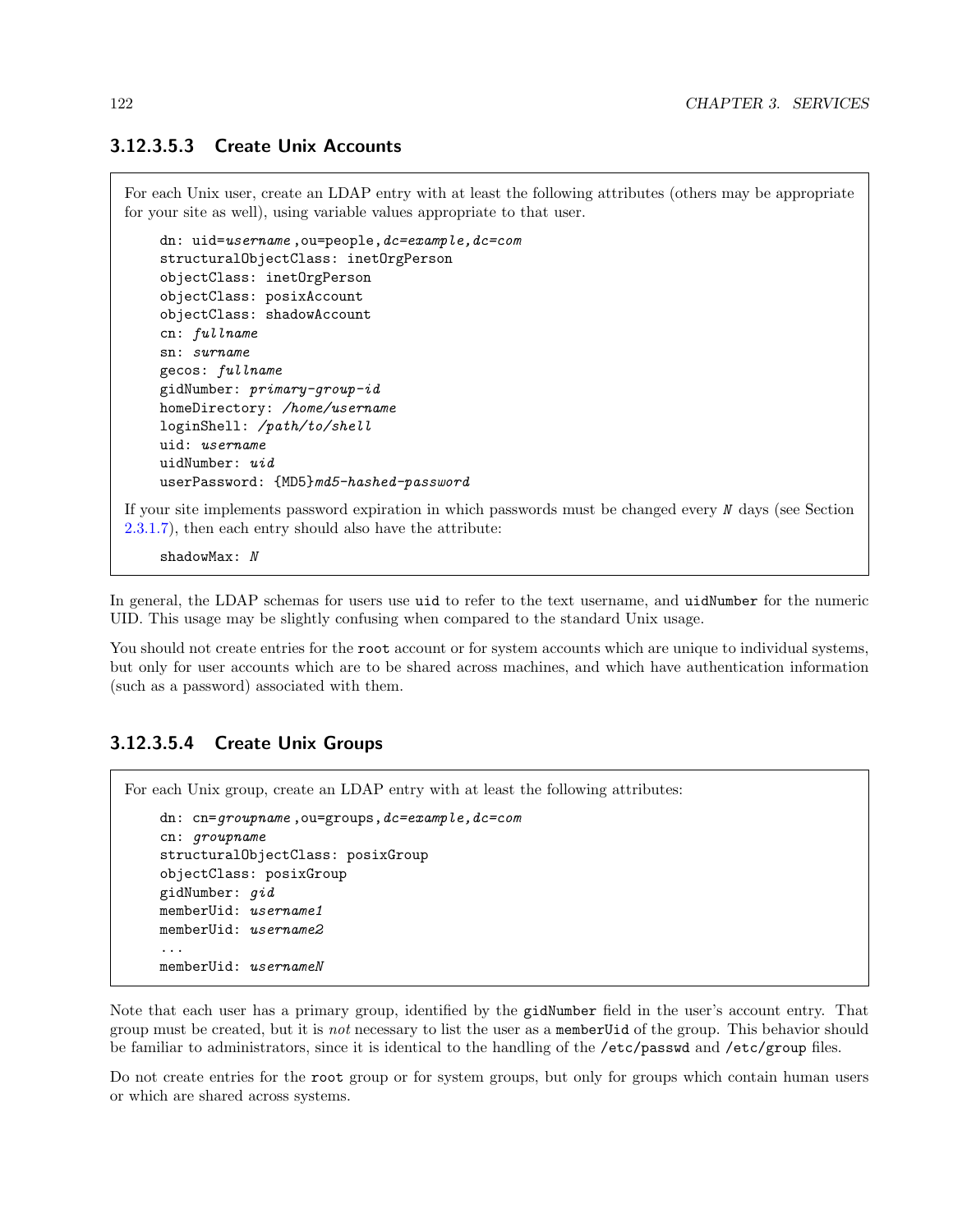#### 3.12.3.5.5 Create Groups to Administer LDAP

If a group of LDAP administrators, admins, is desired, that group must be created somewhat differently. The specification should have these attributes:

```
dn: cn=admins ,ou=groups,dc=example,dc=com
cn: admins
structuralObjectClass: groupOfUniqueNames
objectClass: groupOfUniqueNames
uniqueMember: cn=Manager, dc=example, dc=com
uniqueMember: uid=admin1-username, ou=people, dc=example, dc=com
uniqueMember: uid=admin2-username, ou=people, dc=example, dc=com
...
uniqueMember: uid=adminN-username, ou=people, dc=example, dc=com
```
LDAP cannot use Posix groups for its own internal authentication — it needs to compare the username specified in an authenticated bind to some internal groupOfUniqueNames. If you do not specify an LDAP administrators' group, then all LDAP management will need to be done using the LDAP root user (Manager). For reasons of auditing and error detection, it is recommended that LDAP administrators have unique identities. (See Section [2.3.1.3](#page-28-0) for similar reasoning applied to the use of sudo for privileged system commands.)

## 3.12.3.6 Configure slapd to Protect Authentication Information

```
Edit the file /etc/openldap/slapd.conf. Add or correct the following access specifications:
  1. Protect the user's password by allowing the user himself or the LDAP administrators to change it,
     allowing the anonymous user to authenticate against it, and allowing no other access:
          access to attrs=userPassword
            by self write
            by group/groupOfUniqueNames/uniqueMember="cn=admins ,ou=groups,dc=example,dc=com " write
            by anonymous auth
            by * none
          access to attrs=shadowLastChange
            by self write
            by group/groupOfUniqueNames/uniqueMember="cn=admins , ou=groups, dc=example, dc=com" write
            by * read
  2. Allow anyone to read other information, and allow the administrators to change it:
          access to *
            by group/groupOfUniqueNames/uniqueMember="cn=admins , ou=groups, dc=example, dc=com" write
            by * read
```
Access rules are applied in the order encountered, so more specific rules should appear first. In particular, the rule restricting access to userPassword must appear before the rule allowing access to all data. The shadowLastChange attribute is a timestamp, and is only critical if your site implements password expiration. If your site does not have an LDAP administrators group, the LDAP root user (called Manager in this guide) will be able to change data without an explicit access statement.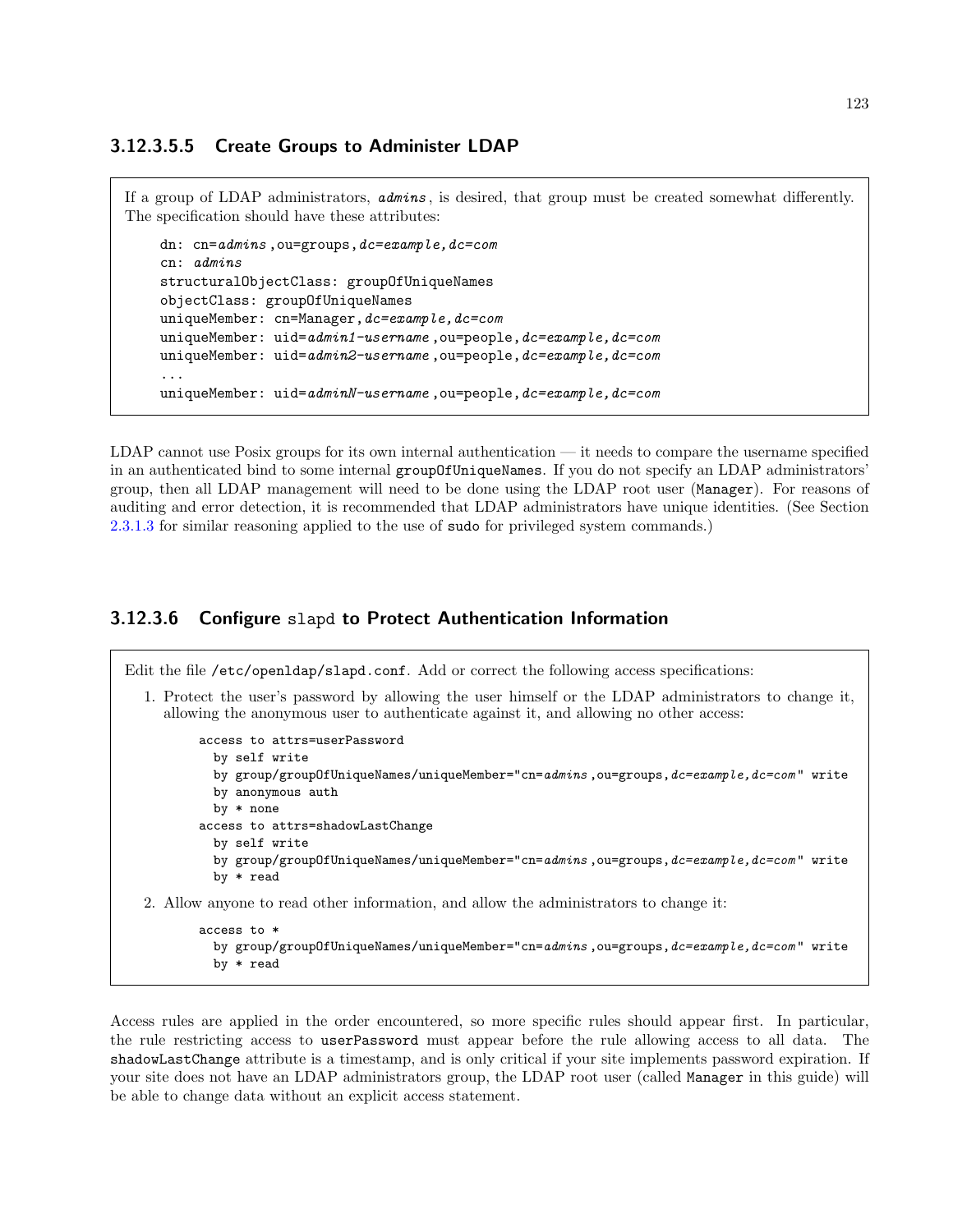## 3.12.3.7 Correct Permissions on LDAP Server Files

Correct the permissions on the ldap server's files:

```
# chown ldap:root /var/lib/ldap/*
```
Some manual methods of inserting information into the LDAP database may leave these files with incorrect permissions. This will prevent slapd from starting correctly.

#### 3.12.3.8 Configure iptables to Allow Access to the LDAP Server

Determine an appropriate network block, **netwh**, and network mask, mask, representing the machines on your network which will synchronize to this server.

Edit /etc/sysconfig/iptables. Add the following lines, ensuring that they appear before the final LOG and DROP lines for the RH-Firewall-1-INPUT chain:

```
-A RH-Firewall-1-INPUT -s netwk/mask -m state --state NEW -p tcp --dport 389 -j ACCEPT
-A RH-Firewall-1-INPUT -s netwk/mask -m state --state NEW -p tcp --dport 636 -j ACCEPT
```
The default Iptables configuration does not allow inbound access to any services. These modifications allow access to the LDAP primary (389) and encrypted-only (636) ports, while keeping all other ports on the server in their default protected state. See Section [2.5.5](#page-55-0) for more information about Iptables.

Note: Even if the LDAP server restricts connections so that only encrypted queries are allowed, it will probably be necessary to allow traffic to the default port 389. This is true because many LDAP clients implement encryption by connecting to the primary port and issuing the STARTTLS command.

## 3.12.3.9 Configure Logging for LDAP

1. Edit the file /etc/syslog.conf. Add or correct the following line:

local4.\* /var/log/ldap.log

- 2. Create the log file with safe permissions:
	- # touch /var/log/ldap.log
	- # chown root:root /var/log/ldap.log
	- # chmod 0600 /var/log/ldap.log
- 3. Edit the file /etc/logrotate.d/syslog and add the pathname

/var/log/ldap.log

to the space-separated list in the first line.

4. Edit the LDAP configuration file /etc/openldap/slapd.conf and set a reasonable set of default log parameters, such as:

loglevel stats2

OpenLDAP sends its log data to the syslog facility local4 at priority debug. By default, RHEL5 does not store this facility at all. The syslog configuration suggested here will store any output logged by slapd in the file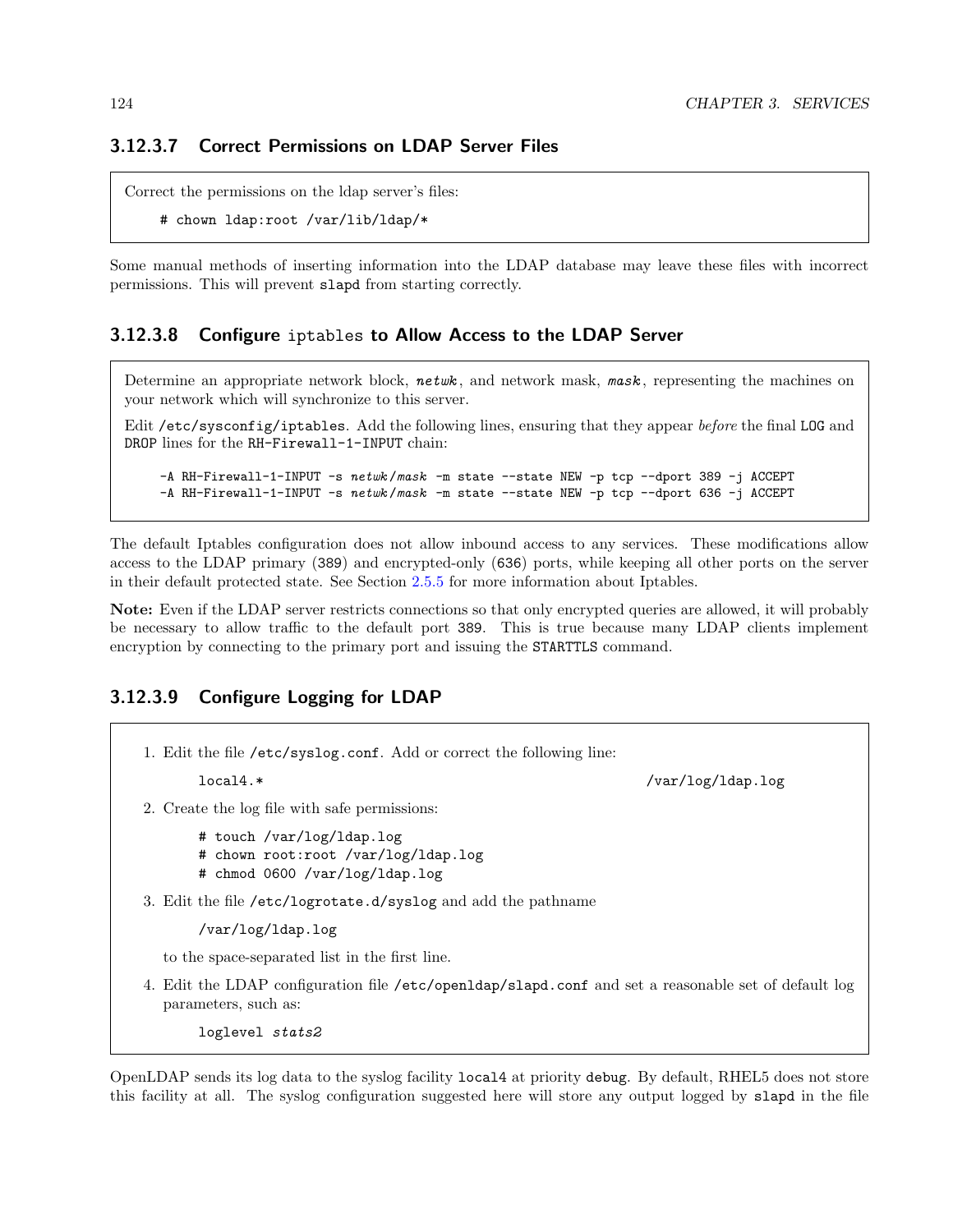/var/log/ldap.log, and will include that file in the standard log rotation for syslog files.

By default, LDAP's logging is quite verbose. The loglevel parameter is a space-separated list of items to be logged. Specifying stats2 will reduce the log output somewhat, but this level will still produce some logging every time an LDAP query is made. (This may be appropriate, depending on your site's auditing requirements.) In order to capture only slapd startup messages, specify loglevel none.

See slapd.conf(5) for detailed information about the loglevel parameter. See Section [2.6.1](#page-65-0) for more information about syslog.

# 3.13 NFS and RPC

The Network File System is the most popular distributed filesystem for the Unix environment, and is very widely deployed. Unfortunately, NFS was not designed with security in mind, and has a number of weaknesses, both in terms of the protocol itself and because any NFS installation must expose several daemons, running on both servers and clients, to network attack.

This section discusses the circumstances under which it is possible to disable NFS and its dependencies, and then details steps which should be taken to secure, as much as possible, NFS's configuration. This section is relevant to machines operating as NFS clients, as well as to those operating as NFS servers.

# <span id="page-124-0"></span>3.13.1 Disable All NFS Services if Possible



The steps in Section [3.13.1](#page-124-0) will prevent a machine from operating as either an NFS client or an NFS server. Only perform these steps on machines which do not need NFS at all.

Is there a mission-critical reason for this machine to operate as either an NFS client or an NFS server?

If not, follow all instructions in the remainder of Section [3.13.1](#page-124-0) to disable subsystems required by NFS.

NFS is a commonly used mechanism for sharing data between machines in an organization. However, its use opens many potential security holes. If NFS is not universally needed in your organization, improve the security posture of any machine which does not require NFS by disabling it entirely.

## 3.13.1.1 Disable Services Used Only by NFS

If NFS is not needed, perform the following steps to disable NFS client daemons:

```
# chkconfig nfslock off
# chkconfig rpcgssd off
```

```
# chkconfig rpcidmapd off
```
The nfslock, rpcgssd, and rpcidmapd daemons all perform NFS client functions.

All of these daemons run with elevated privileges, and many listen for network connections. If they are not needed, they should be disabled to improve system security posture.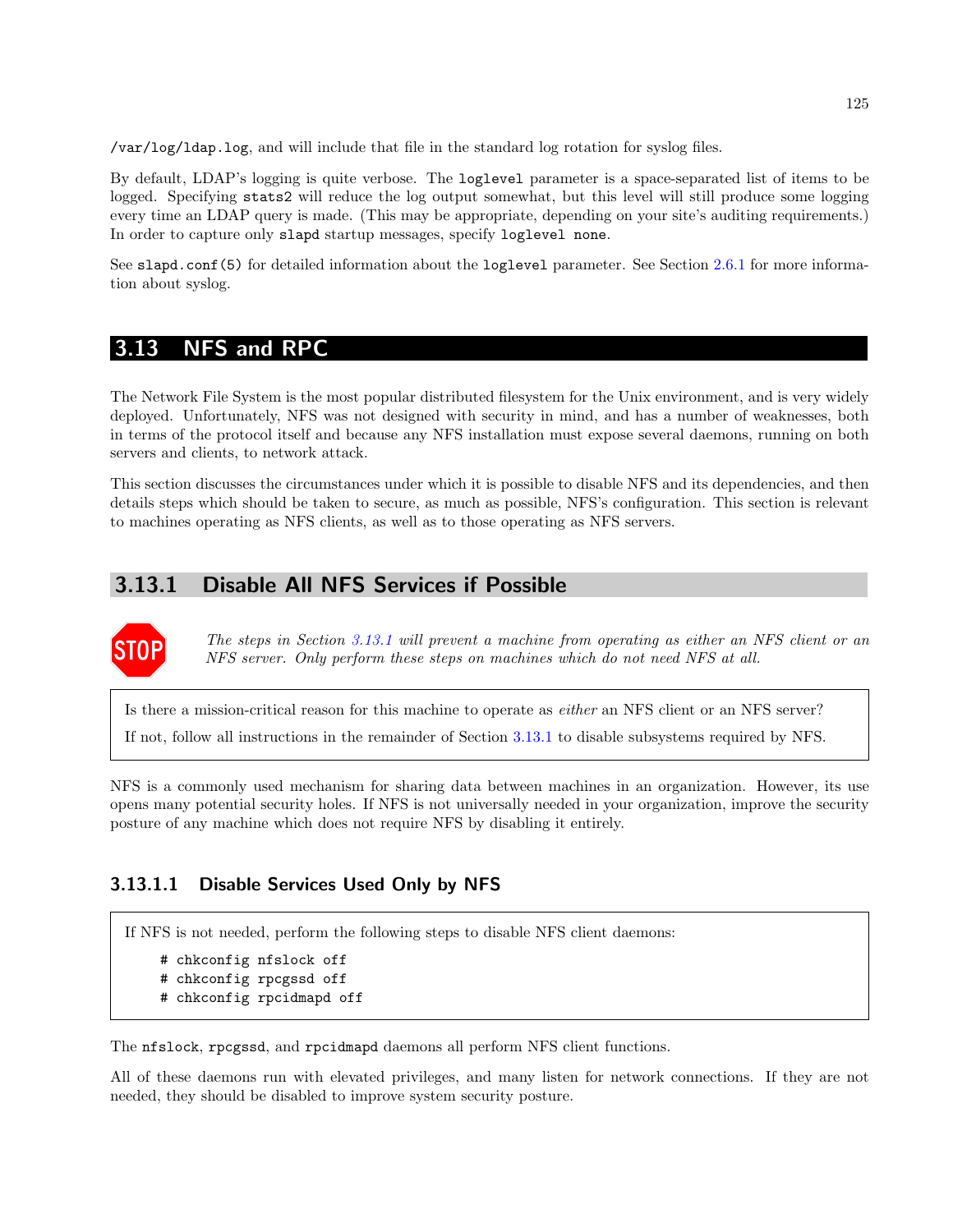## 3.13.1.2 Disable netfs if Possible

Determine whether any network filesystems handled by netfs are mounted on this system:

# mount -t nfs,nfs4,smbfs,cifs,ncpfs

If this command returns no output, disable netfs to improve system security:

# chkconfig netfs off

The netfs script manages the boot-time mounting of several types of networked filesystems, of which NFS and Samba (see Section [3.18\)](#page-155-0) are the most common. If these filesystem types are not in use, the script can be disabled, protecting the system somewhat against accidental or malicious changes to /etc/fstab and against flaws in the netfs script itself.

#### 3.13.1.3 Disable RPC Portmapper if Possible

#### If:

- NFS is not needed
- The site does not rely on NIS for authentication information, and
- The machine does not run any other RPC-based service

then disable the RPC portmapper service:

# chkconfig portmap off

By design, the RPC model does not require particular services to listen on fixed ports, but instead uses a daemon, portmap, to tell prospective clients which ports to use to contact the services they are trying to reach. This model weakens system security by introducing another privileged daemon which may be directly attacked, and is unnecessary because RPC was never adopted by enough services to risk using up all the ports on a system.

Unfortunately, the portmapper is central to RPC design, so it cannot be disabled if your site is using any RPCbased services, including NFS, NIS (see Section [3.2.4](#page-75-0) for information about NIS, which is not recommended), or any third-party or custom RPC-based program. If none of these programs are in use, however, portmap should be disabled to improve system security.

In order to get more information about whether portmap may be disabled on a given host, query the local portmapper using the command:

# rpcinfo -p

If the only services listed are portmapper and status, it is safe to disable the portmapper. If other services are listed and your site is not running NFS or NIS, investigate these services and disable them if possible.

# 3.13.2 Configure All Machines which Use NFS

The steps in this section are appropriate for all machines which run NFS, whether they operate as clients or as servers.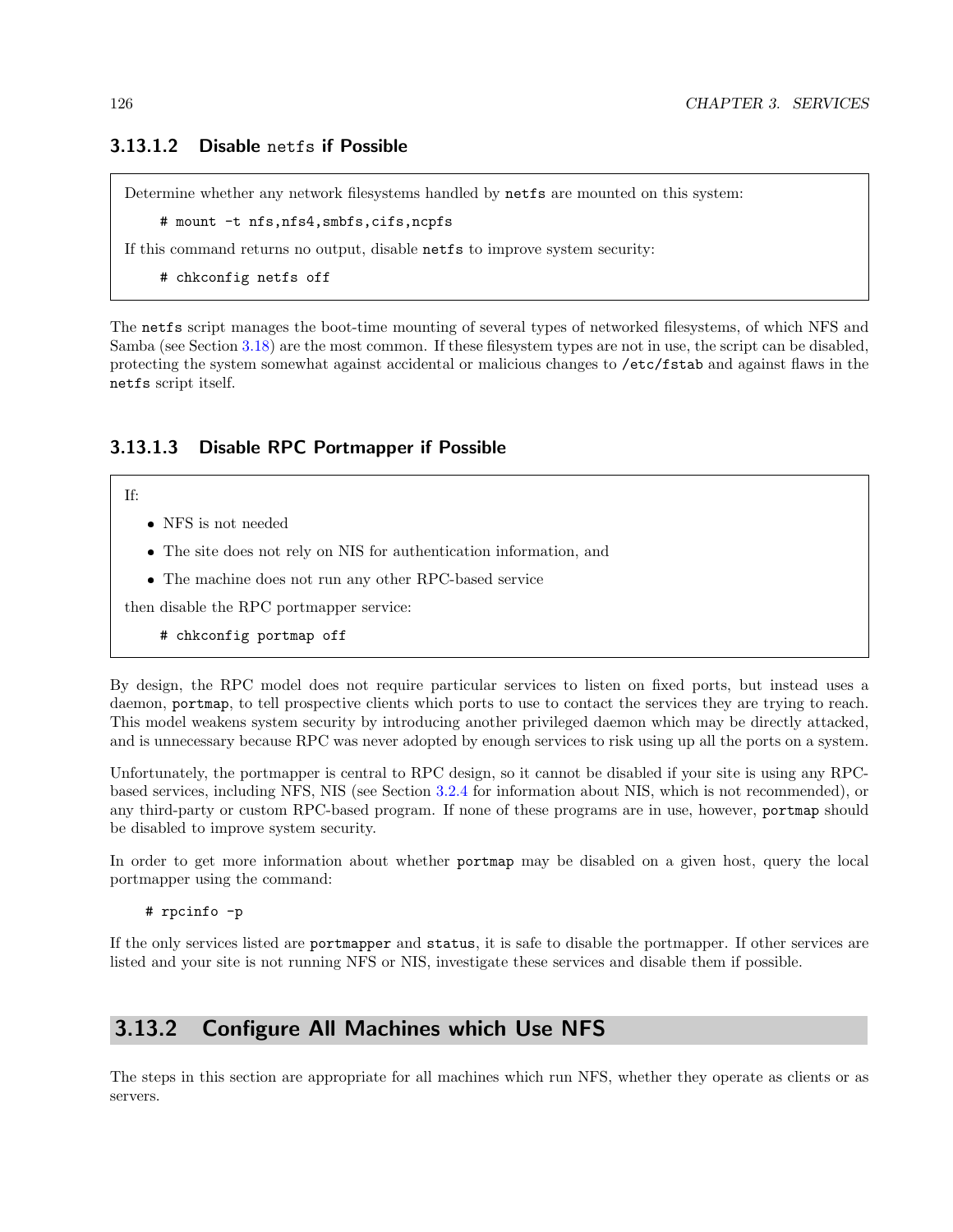#### 3.13.2.1 Make Each Machine a Client or a Server, not Both

If NFS must be used, it should be deployed in the simplest configuration possible to avoid maintainability problems which may lead to unnecessary security exposure. Due to the reliability and security problems caused by NFS, it is not a good idea for machines which act as NFS servers to also mount filesystems via NFS. At the least, crossed mounts (the situation in which each of two servers mounts a filesystem from the other) should never be used.

#### 3.13.2.2 Restrict Access to the Portmapper

Edit the file /etc/hosts.deny. Add or correct the line: portmap: ALL Edit the file /etc/hosts.allow. Add or correct the line: portmap: IPADDR1, IPADDR2, ...

where each **IPADDR** is the IP address of a server or client with which this machine shares NFS filesystems. If the machine is an NFS server, it may be simpler to use an IP netblock specification, such as 10.3.2. (this is the TCP Wrappers syntax representing the netblock 10.3.2.0/24), or a hostname specification, such as .subdomain.example.com. The use of hostnames is not recommended.

The /etc/hosts.allow and /etc/hosts.deny files are used by TCP Wrappers to determine whether specified remote hosts are allowed to access certain services. The default portmapper shipped with RHEL5 has TCP Wrappers support built in, so this specification can be used to provide some protection against network attacks on the portmapper. (See Section [2.5.4](#page-53-0) for more information about TCP Wrappers.)

Note: This step protects only the portmap service itself. It is still possible for attackers to guess the port numbers of NFS services and attack those services directly, even if they are denied access to the portmapper.

## <span id="page-126-0"></span>3.13.2.3 Configure NFS Services to Use Fixed Ports

```
Edit the file /etc/sysconfig/nfs. Add or correct the following lines:
    LOCKD_TCPPORT=lockd-port
    LOCKD_UDPPORT=lockd-port
    MOUNTD_PORT=mountd-port
    RQUOTAD_PORT=rquotad-port
    STATD_PORT=statd-port
    STATD_OUTGOING_PORT=statd-outgoing-port
```
where each  $\chi$ -port is a port which is not used by any other service on your network.

Firewalling should be done at each host and at the border firewalls to protect the NFS daemons from remote access, since NFS servers should never be accessible from outside the organization. However, by default, the portmapper assigns each NFS service to a port dynamically at service startup time. Dynamic ports cannot be protected by port filtering firewalls such as iptables (Section [2.5.5\)](#page-55-0).

Therefore, restrict each service to always use a given port, so that firewalling can be done effectively. Note that, because of the way RPC is implemented, it is not possible to disable the portmapper even if ports are assigned statically to all RPC services.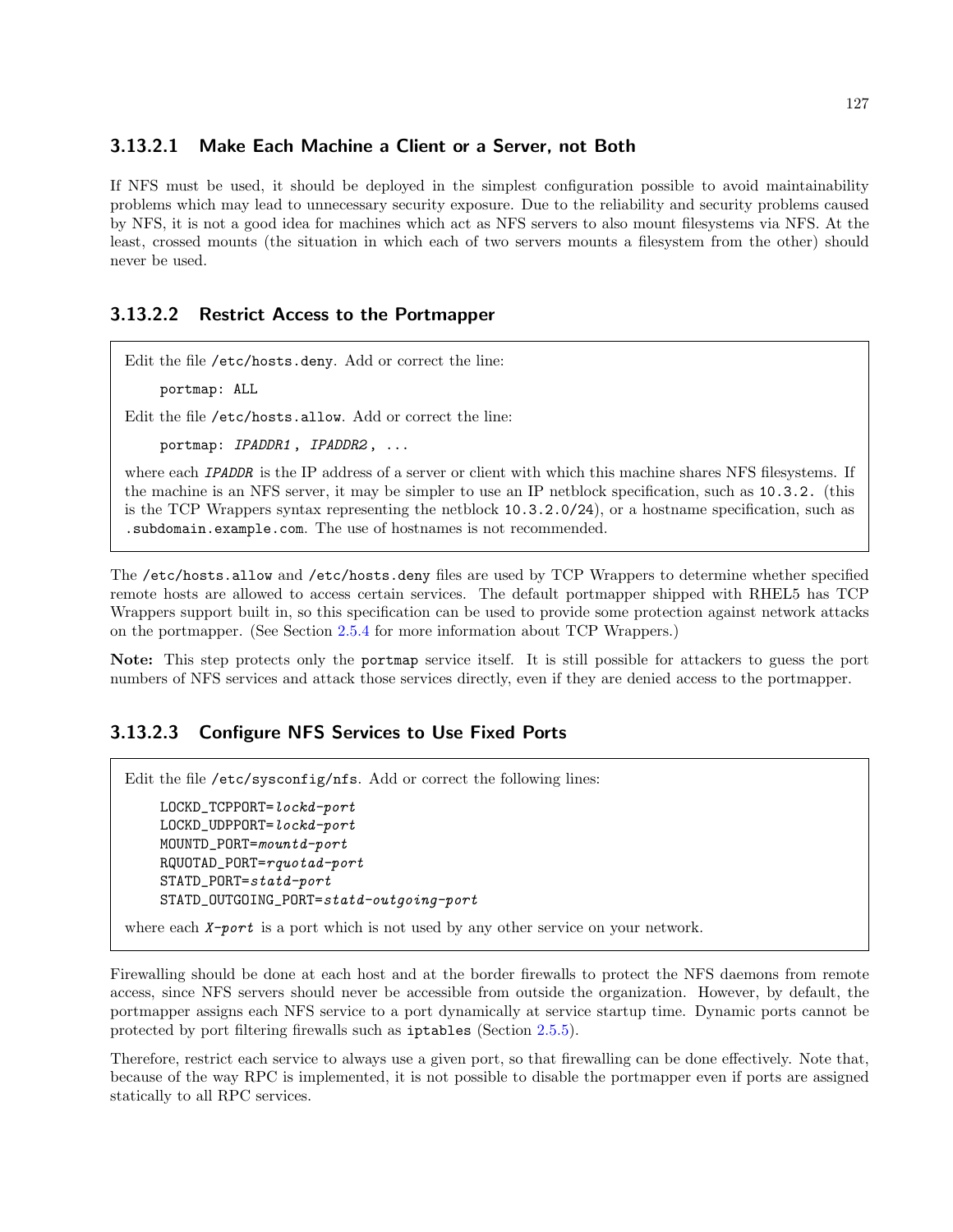# 3.13.3 Configure NFS Clients

The steps in this section are appropriate for machines which operate as NFS clients.

## 3.13.3.1 Disable NFS Server Daemons

```
# chkconfig nfs off
# chkconfig rpcsvcgssd off
```
There is no need to run the NFS server daemons except on a small number of properly secured machines designated as NFS servers. Ensure that these daemons are turned off on clients.

#### 3.13.3.2 Mount Remote Filesystems with Restrictive Options

Edit the file /etc/fstab. For each filesystem whose type (column 3) is nfs or nfs4, add the text ,nodev,nosuid to the list of mount options in column 4. If appropriate, also add ,noexec.

See Section [2.2.1.2](#page-18-0) for a description of the effects of these options. In general, execution of files mounted via NFS should be considered risky because of the possibility that an adversary could intercept the request and substitute a malicious file. Allowing setuid files to be executed from remote servers is particularly risky, both for this reason and because it requires the clients to extend root-level trust to the NFS server.

## 3.13.4 Configure NFS Servers

The steps in this section are appropriate for machines which operate as NFS servers.

#### 3.13.4.1 Configure the Exports File Restrictively

Linux's NFS implementation uses the file /etc/exports to control what filesystems and directories may be accessed via NFS. (See the exports(5) manpage for more information about the format of this file.)

The syntax of the exports file is not necessarily checked fully on reload, and syntax errors can leave your NFS configuration more open than intended. Therefore, exercise caution when modifying the file.

The syntax of each line in /etc/exports is

 $/DIR$   $ipaddr1$  (opt1, opt2)  $ipaddr2$  (opt3)

where  $\sqrt{DIR}$  is a directory or filesystem to export,  $ipaddrN$  is an IP address, netblock, hostname, domain, or netgroup to which to export, and  $\varphi \in \mathcal{W}$  is an option.

#### 3.13.4.1.1 Use Access Lists to Enforce Authorization Restrictions on Mounts

Edit /etc/exports. Ensure that each export line contains a set of IP addresses or hosts which are allowed to access that export.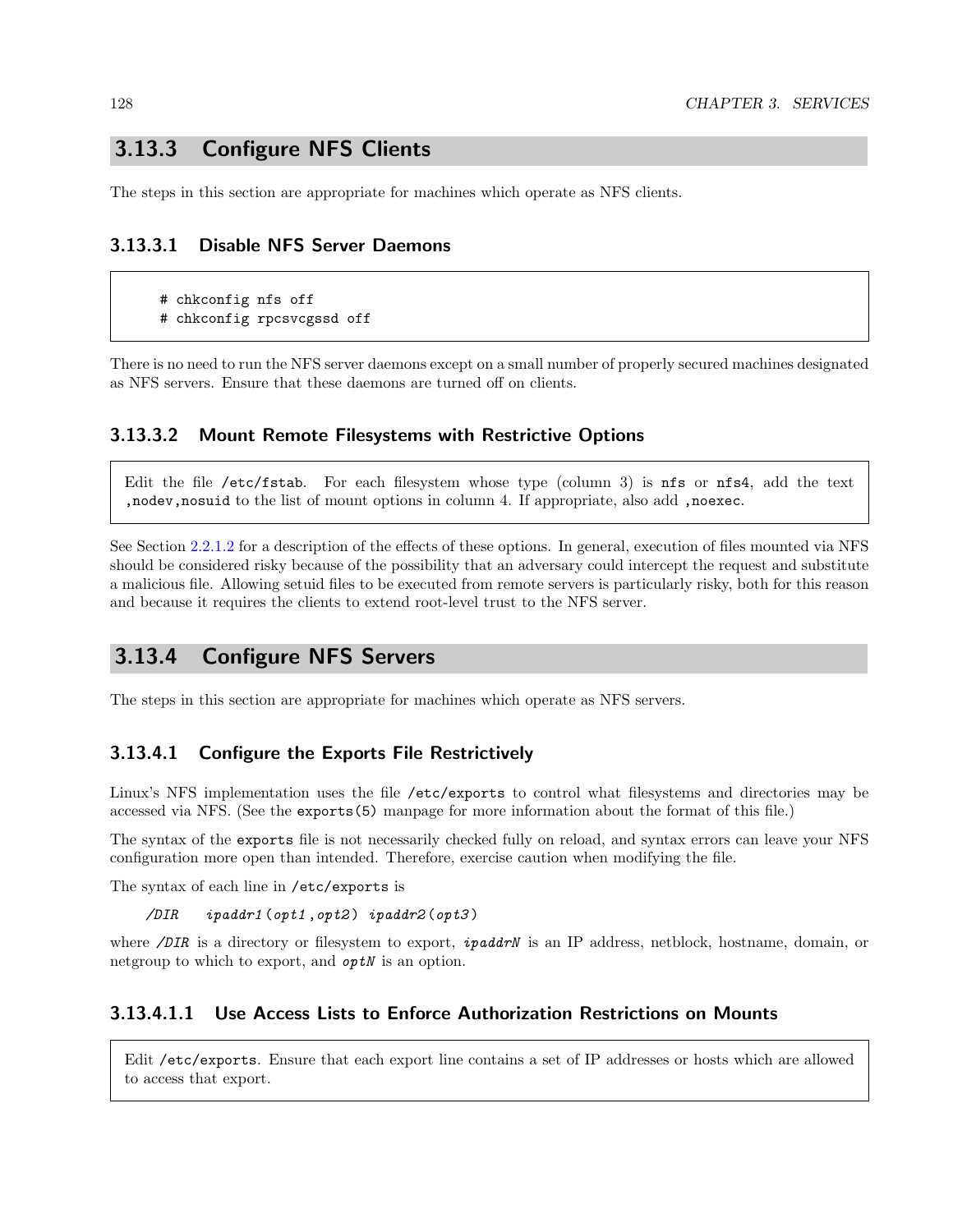If no IP addresses or hostnames are specified on an export line, then that export is available to any remote host which requests it. All lines of the exports file should specify the hosts (or subnets, if needed) which are allowed to access the exported directory, so that unknown or remote hosts will be denied.

#### 3.13.4.1.2 Use Root-Squashing on All Exports

Edit /etc/exports. Ensure that  $no$  line contains the option no root squash.

If a filesystem is exported using root squashing, requests from root on the client are considered to be unprivileged (mapped to a user such as nobody). This provides some mild protection against remote abuse of an NFS server. Root squashing is enabled by default, and should not be disabled.

#### 3.13.4.1.3 Restrict NFS Clients to Privileged Ports

Edit /etc/exports. Ensure that no line contains the option insecure.

By default, Linux's NFS implementation requires that all client requests be made from ports less than 1024. If your organization has control over machines connected to its network, and if NFS requests are prohibited at the border firewall, this offers some protection against malicious requests from unprivileged users. Therefore, the default should not be changed.

#### 3.13.4.1.4 Export Filesystems Read-Only if Possible

Edit /etc/exports. Ensure that every line contains the option ro and *does not* contain the option rw, unless there is an operational need for remote clients to modify that filesystem.

If a filesystem is being exported so that users can view the files in a convenient fashion, but there is no need for users to edit those files, exporting the filesystem read-only removes an attack vector against the server. The default filesystem export mode is ro, so do not specify rw without a good reason.

#### 3.13.4.2 Allow Legitimate NFS Clients to Access the Server

Determine an appropriate network block,  $network$ , and network mask,  $mask$ , representing the machines on your network which must mount NFS filesystems from this server.

Edit /etc/sysconfig/iptables. Add the following lines, ensuring that they appear before the final LOG and DROP lines for the RH-Firewall-1-INPUT chain:

```
-A RH-Firewall-1-INPUT -s network -m state --state NEW -p udp --dport 111 -j ACCEPT
-A RH-Firewall-1-INPUT -s netwk/mask -m state --state NEW -p tcp --dport 111 -j ACCEPT
-A RH-Firewall-1-INPUT -s netwk /mask -m state --state NEW -p tcp --dport 2049 -j ACCEPT
-A RH-Firewall-1-INPUT -s netwk /mask -m state --state NEW -p tcp --dport lockd-port -j ACCEPT
-A RH-Firewall-1-INPUT -s netwk /mask -m state --state NEW -p udp --dport lockd-port -j ACCEPT
-A RH-Firewall-1-INPUT -s netwk /mask -m state --state NEW -p tcp --dport mountd-port -j ACCEPT
-A RH-Firewall-1-INPUT -s netwk /mask -m state --state NEW -p udp --dport mountd-port -j ACCEPT
```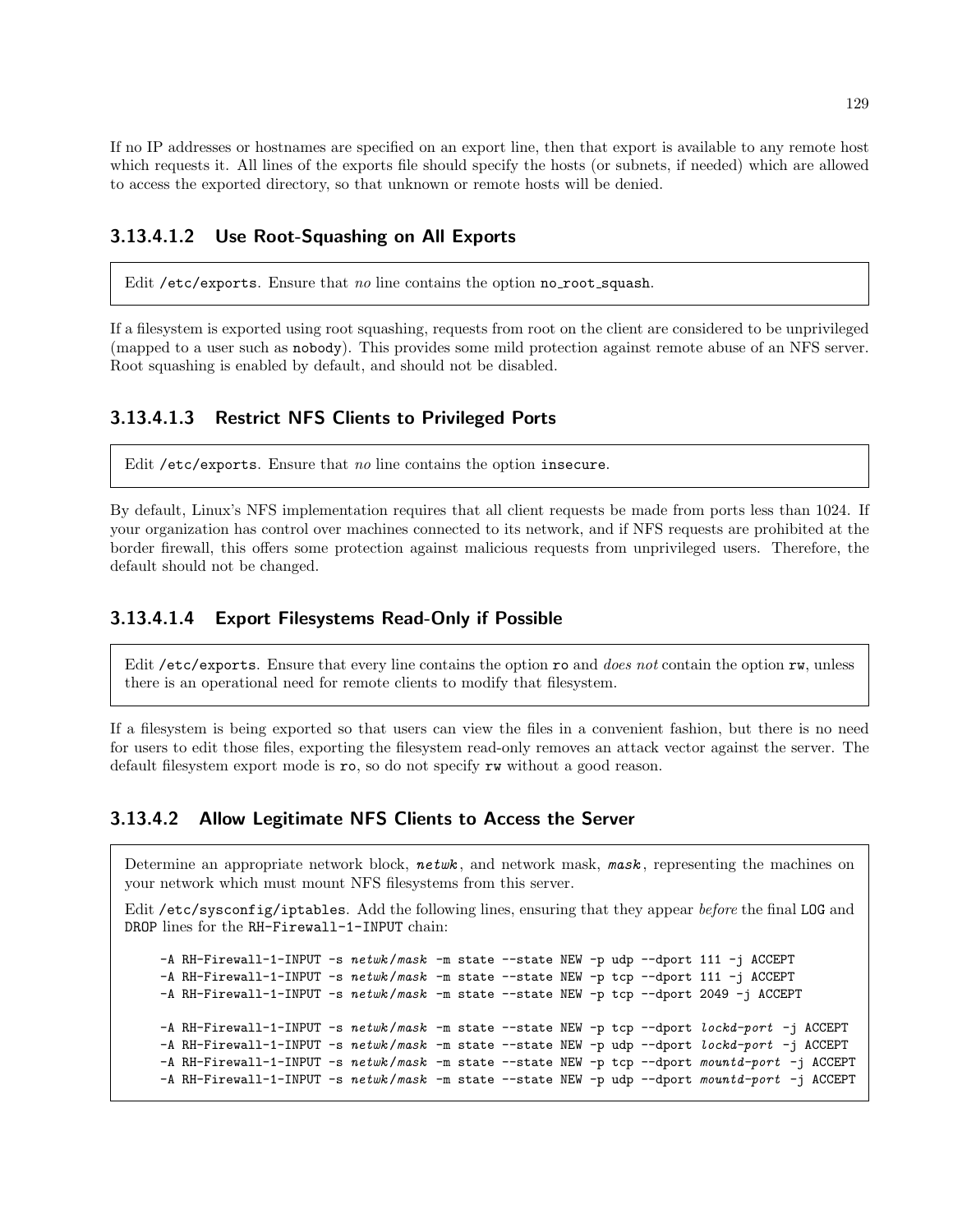```
-A RH-Firewall-1-INPUT -s netwk/mask -m state --state NEW -p tcp --dport rquotad-port -j ACCEPT
-A RH-Firewall-1-INPUT -s netwk/mask -m state --state NEW -p udp --dport rquotad-port -j ACCEPT
-A RH-Firewall-1-INPUT -s netwk/mask -m state --state NEW -p tcp --dport statd-port -j ACCEPT
-A RH-Firewall-1-INPUT -s netwk/mask -m state --state NEW -p udp --dport statd-port -j ACCEPT
```
where the variable port numbers match those selected in Section [3.13.2.3](#page-126-0)

The default iptables configuration does not allow inbound access to any services. This modification will allow the specified block of remote hosts to initiate connections to the set of NFS daemons, while keeping all other ports on the server in their default protected state. See Section [2.5.5](#page-55-0) for more information about iptables.

## 3.14 DNS Server

Most organizations have an operational need to run at least one nameserver. However, there are many common attacks involving DNS, be configured defensively.

# 3.14.1 Disable DNS Server if Possible

Is there an operational need for this machine to act as a DNS server for this site?

If not, disable the software and remove it from the system:

- # chkconfig named off
- # yum erase bind

DNS software should be disabled on any machine which does not need to be a nameserver. Note that the BIND DNS server software is not installed on RHEL5 by default. The remainder of this section discusses secure configuration of machines which must be nameservers.

## 3.14.2 Run the BIND9 Software if DNS Service is Needed

It is highly recommended that the BIND9 software be used to provide DNS service. BIND is the Internet standard Unix nameserver, and, while it has had security problems in the past, it is also well-maintained and Red Hat is likely to quickly issue updates in response to any problems discovered in the future. In addition, BIND version 9 has new security features and more secure default settings than earlier versions. In particular, BIND version 4 is no longer recommended for production use, and BIND4 servers should be upgraded to a newer version as soon as possible.

## 3.14.3 Isolate DNS from Other Services

This section discusses mechanisms for preventing the DNS server from interfering with other services. This is done both to protect the remainder of the network should a nameserver be compromised, and to make direct attacks on nameservers more difficult.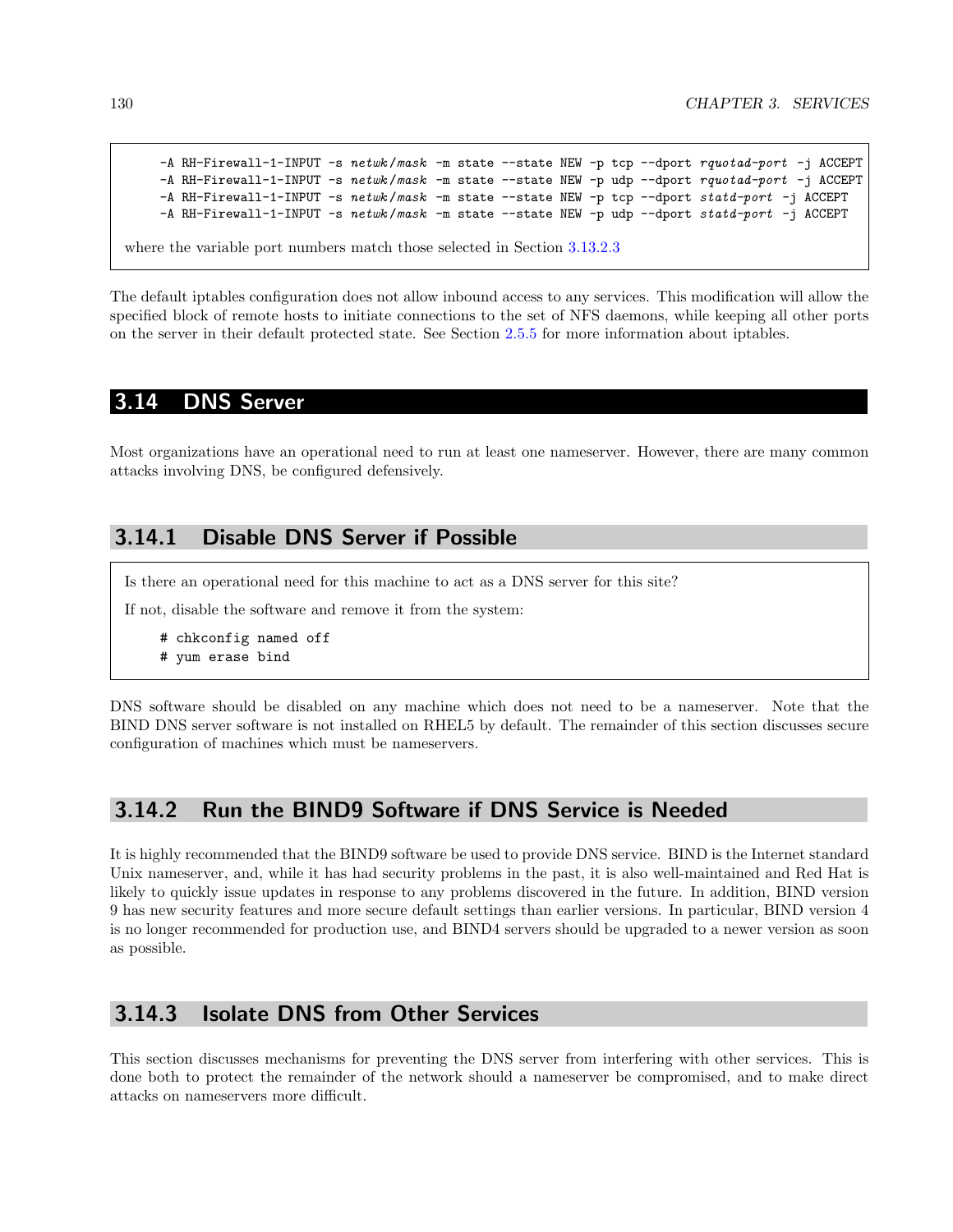## 3.14.3.1 Run DNS Software on Dedicated Servers if Possible

Since DNS is a high-risk service which must frequently be made available to the entire Internet, it is strongly recommended that no other services be offered by machines which act as organizational DNS servers.

#### 3.14.3.2 Run DNS Software in a chroot Jail

```
Install the bind-chroot package:
    # yum install bind-chroot
Place a valid named.conf file inside the chroot jail:
    # cp /etc/named.conf /var/named/chroot/etc/named.conf
    # chown root:root /var/named/chroot/etc/named.conf
    # chmod 644 /var/named/chroot/etc/named.conf
Create and populate an appropriate zone directory within the jail, based on the options directive. If your
named.conf includes:
      options {
         directory "/path/to/DIRNAME";
         ...
       }
then copy that directory and its contents from the original zone directory:
    # cp -r /path/to/DIRNAME /var/named/chroot/DIRNAME
Edit the file /etc/sysconfig/named. Add or correct the line:
```

```
ROOTDIR=/var/named/chroot
```
Chroot jails are not foolproof. However, they serve to make it more difficult for a compromised program to be used to attack the entire host. They do this by restricting a program's ability to traverse the directory upward, so that files outside the jail are not visible to the chrooted process. Since RHEL5 supports a standard mechanism for placing BIND in a chroot jail, you should take advantage of this feature.

Note: If you are running BIND in a chroot jail, then you should use the jailed named.conf as the primary nameserver configuration file. That is, when this guide recommends editing /etc/named.conf, you should instead edit /var/named/chroot/etc/named.conf.

## 3.14.3.3 Configure Firewalls to Protect the DNS Server

Edit the file /etc/sysconfig/iptables. Add the following lines, ensuring that they appear before the final LOG and DROP lines for the RH-Firewall-1-INPUT chain:

```
-A RH-Firewall-1-INPUT -m state --state NEW -p udp --dport 53 -j ACCEPT
-A RH-Firewall-1-INPUT -m state --state NEW -p tcp --dport 53 -j ACCEPT
```
These lines are necessary in order to allow remote machines to contact the DNS server. If this server is only available to the local network, it may be appropriate to insert a -s flag into this rule to allow traffic only from packets on the local network. See Section [3.5.1.2](#page-84-0) for an example of such a modification.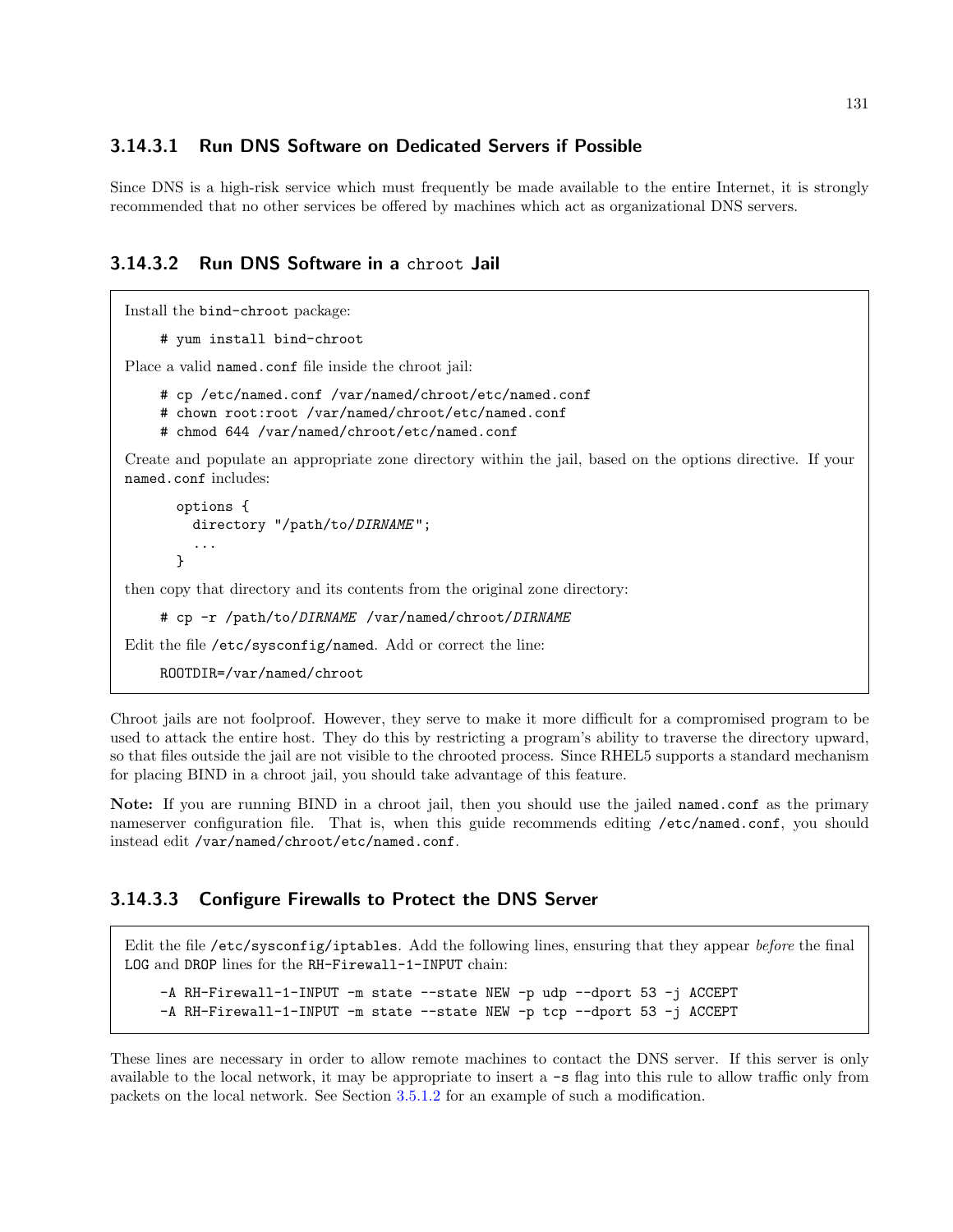See Section [2.5.5](#page-55-0) for general information about iptables.

# 3.14.4 Protect DNS Data from Tampering or Attack

This section discusses DNS configuration options which make it more difficult for attackers to gain access to private DNS data or to modify DNS data.

#### 3.14.4.1 Run Separate DNS Servers for External and Internal Queries if Possible

Is it possible to run external and internal nameservers on separate machines? If so, follow the configuration guidance in this section. If not, see Section [3.14.4.2](#page-132-0) for an alternate approach using BIND9.

On the external nameserver, edit /etc/named.conf. Add or correct the following directives:

```
options {
  allow-query { any; };
  recursion no;
  ...
};
zone "example.com" IN {
  ...
};
```
On the internal nameserver, edit /etc/named.conf. Add or correct the following directives, where SUBNET is the numerical IP representation of your organization in the form  $xxxxxxxxxxxxx$ 

```
acl internal {
  SUBNET ;
  localhost;
};
options {
  allow-query { internal; };
  ...
};
zone "internal.example.com " IN {
  ...
};
```
Enterprise nameservers generally serve two functions. One is to provide public information about the machines in a domain for the benefit of outside users who wish to contact those machines, for instance in order to send mail to users in the enterprise, or to visit the enterprise's external web page. The other is to provide nameservice to client machines within the enterprise. Client machines require both private information about enterprise machines (which may be different from the public information served to the rest of the world) and public information about machines outside the enterprise, which is used to send mail or visit websites outside of the organization.

In order to provide the public nameservice function, it is necessary to share data with untrusted machines which request it — otherwise, the enterprise cannot be conveniently contacted by outside users. However, internal data should be protected from disclosure, and serving irrelevant public name queries for outside domains leaves the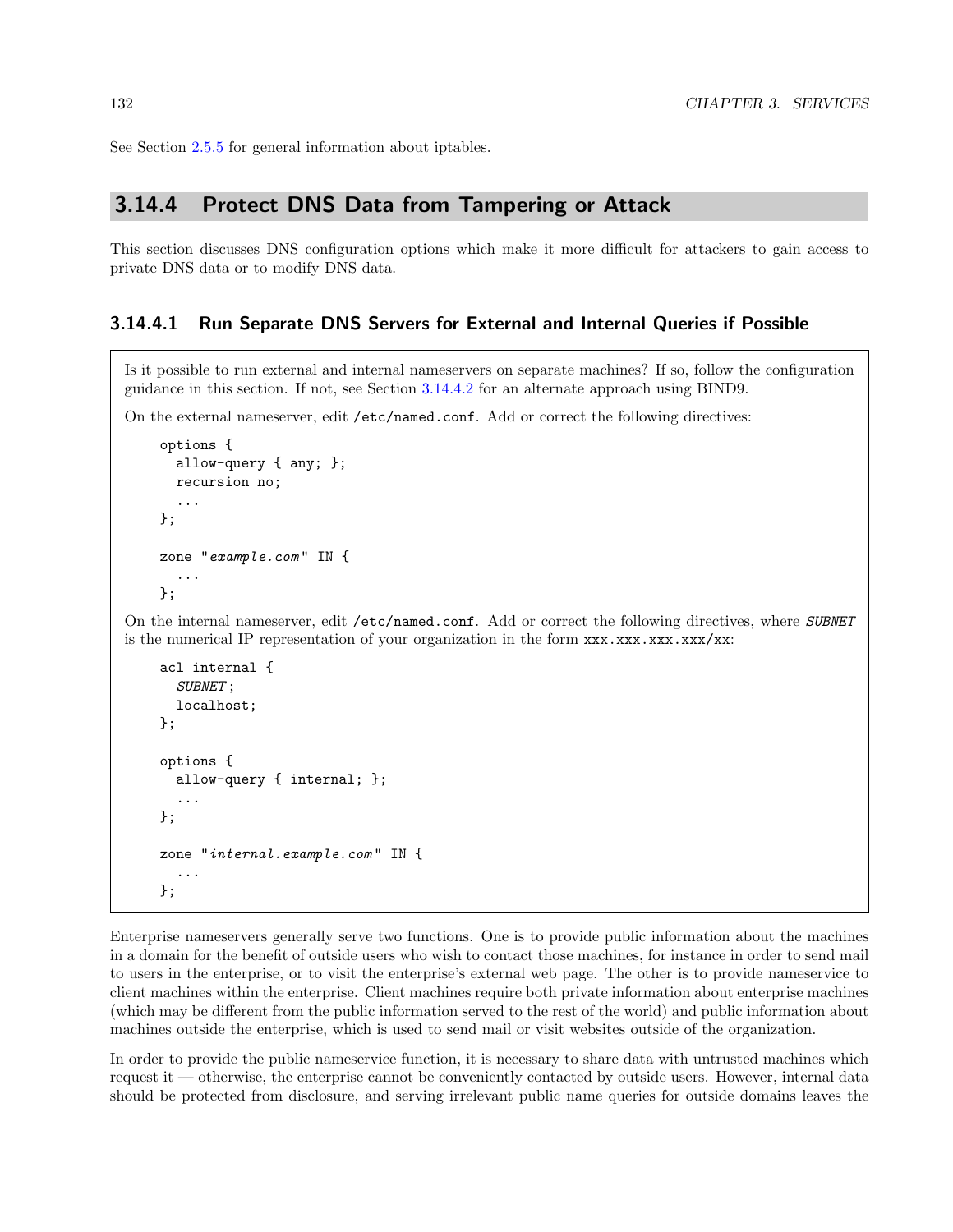DNS server open to cache poisoning and other attacks. Therefore, local network nameservice functions *should* not be provided to untrusted machines.

Separate machines should be used to fill these two functions whenever possible.

## <span id="page-132-0"></span>3.14.4.2 Use Views to Partition External and Internal Information if Necessary

If it is not possible to run external and internal nameservers on separate physical machines, run BIND9 and simulate this feature using views.

Edit /etc/named.conf. Add or correct the following directives (where *SUBNET* is the numerical IP representation of your organization in the form xxx.xxx.xxx.xxx/xx):

```
acl internal {
  SUBNET ;
  localhost;
};
view "internal-view" {
  match-clients { internal; };
  zone "." IN {
    type hint;
    file "db.cache";
  };
  zone "internal.example.com " IN {
    ...
  };
};
view "external-view" {
  match-clients { any; };
  recursion no;
  zone "example.com" IN {
    ...
  };
};
```
The view feature is provided by BIND9 as a way to allow a single nameserver to make different sets of data available to different sets of clients. If possible, it is always better to run external and internal nameservers on separate machines, so that even complete compromise of the external server cannot be used to obtain internal data or confuse internal DNS clients. However, this is not always feasible, and use of a feature like views is preferable to leaving internal DNS data entirely unprotected.

Note: As shown in the example, database files which are required for recursion, such as the root hints file, must be available to any clients which are allowed to make recursive queries. Under typical circumstances, this includes only the internal clients which are allowed to use this server as a general-purpose nameserver.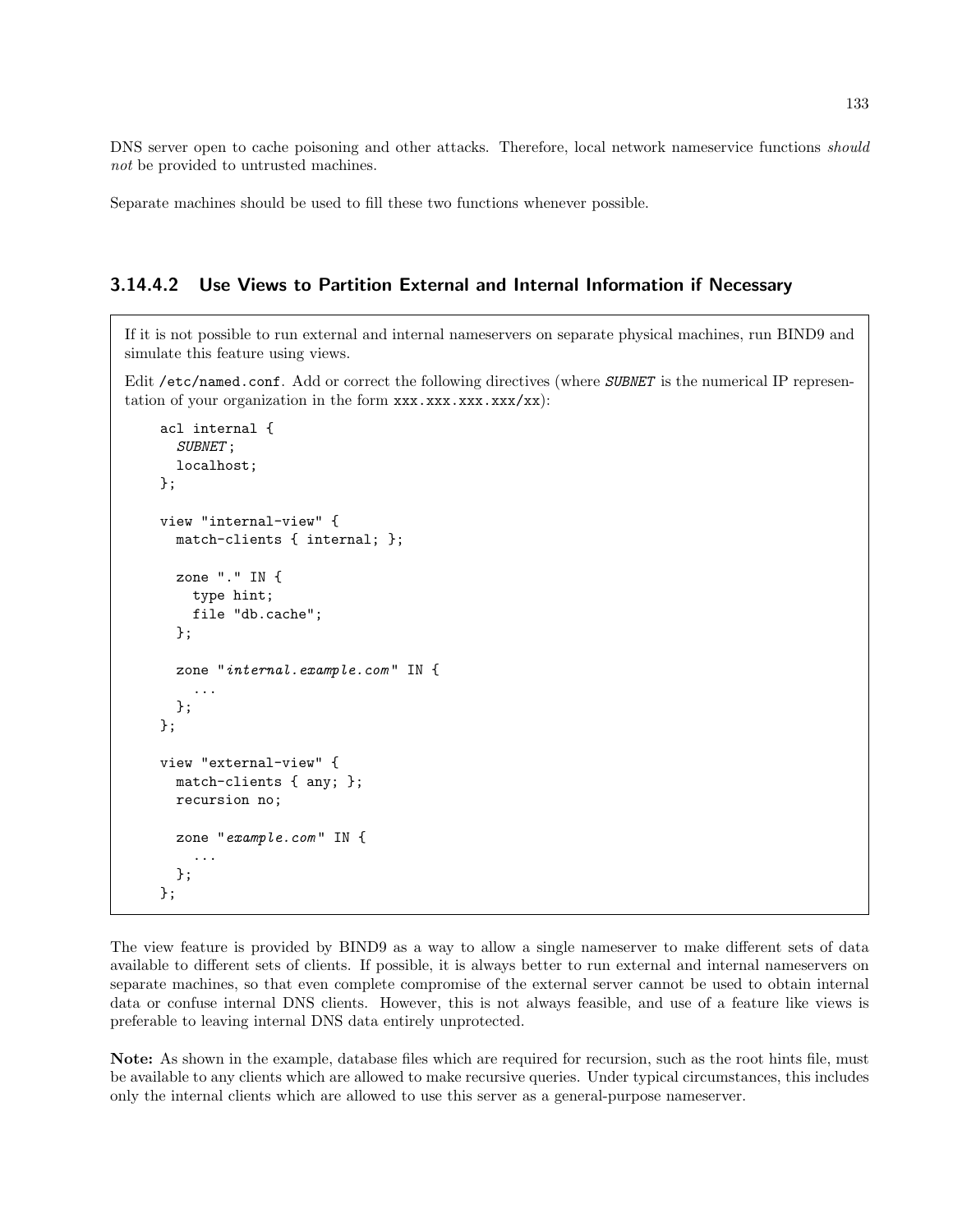## 3.14.4.3 Disable Zone Transfers from the Nameserver if Possible

Is it necessary for a secondary nameserver to receive zone data via zone transfer from the primary server? If not, follow the instructions in this section. If so, see the next section for instructions on protecting zone transfers.

Edit /etc/named.conf. Add or correct the following directive:

```
options {
  allow-transfer { none; };
  ...
}
```
If both the primary and secondary nameserver are under your control, or if you have only one nameserver, it may be possible to use an external configuration management mechanism to distribute zone updates. In that case, it is not necessary to allow zone transfers within BIND itself, so they should be disabled to avoid the potential for abuse.

#### 3.14.4.4 Authenticate Zone Transfers if Necessary

If it is necessary for a secondary nameserver to receive zone data via zone transfer from the primary server, follow the instructions here.

Use dnssec-keygen to create a symmetric key file in the current directory:

```
# cd /tmp
# dnssec-keygen -a HMAC-MD5 -b 128 -n HOST dns.example.com
Kdns.example.com.+aaa+iiiii
```
This output is the name of a file containing the new key. Read the file to find the base64-encoded key string:

```
# cat Kdns.example.com.+NNN+MMMMM.key
dns.example.com IN KEY 512 3 157 base64-key-string
```
Edit /etc/named.conf on the primary nameserver. Add the directives:

```
key zone-transfer-key {
      algorithm hmac-md5;
      secret "base64-key-string";
    };
    zone "example.com" IN {
      type master;
      allow-transfer { key zone-transfer-key; };
      ...
    }
Edit /etc/named.conf on the secondary nameserver. Add the directives:
    key zone-transfer-key {
      algorithm hmac-md5;
      secret "base64-key-string";
    };
```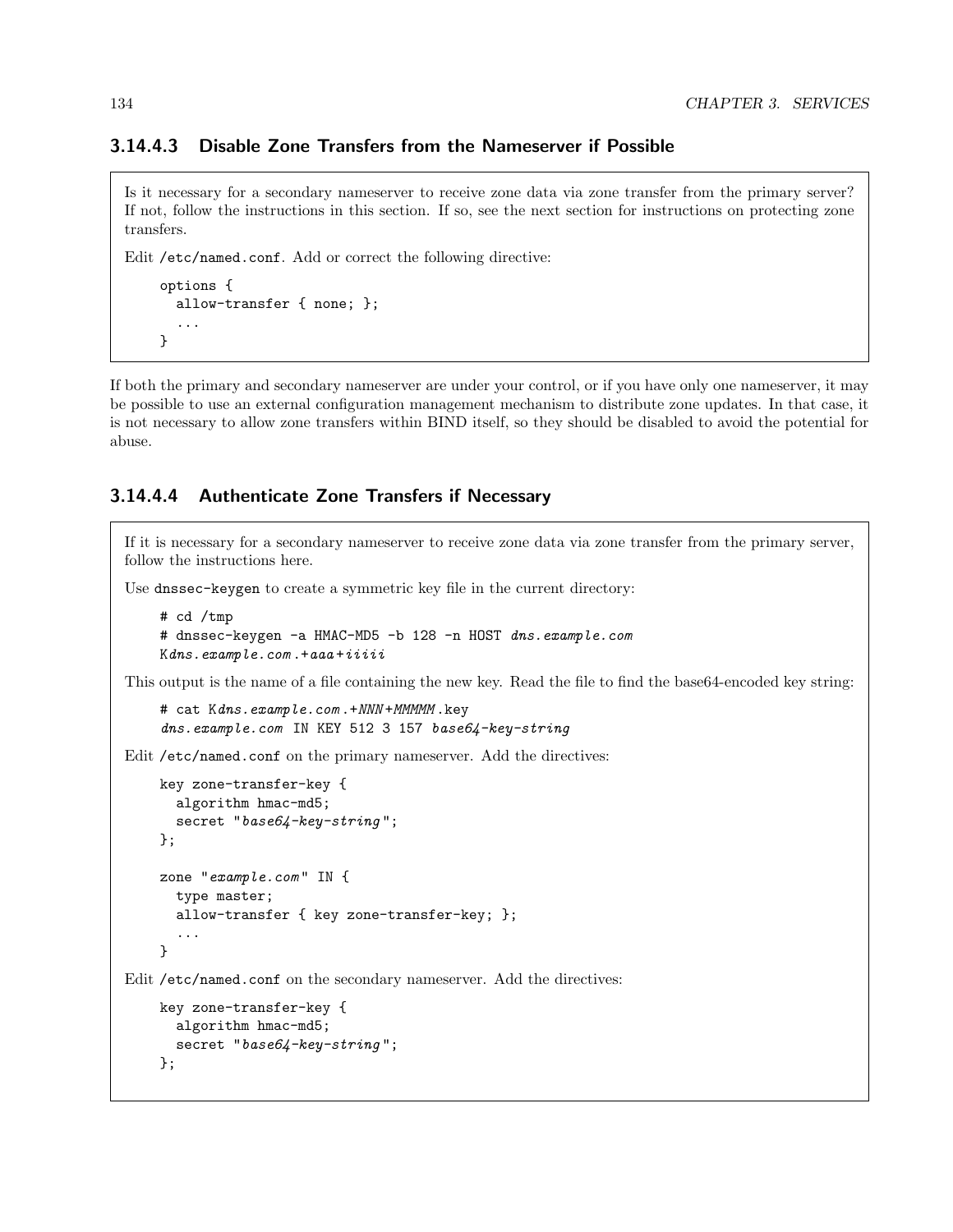```
server IP-OF-MASTER {
 keys { zone-transfer-key; };
};
zone "example.com" IN {
 type slave;
 masters { IP-OF-MASTER; };
  ...
};
```
The BIND transaction signature (TSIG) functionality allows primary and secondary nameservers to use a shared secret to verify authorization to perform zone transfers. This method is more secure than using IP-based limiting to restrict nameserver access, since IP addresses can be easily spoofed.

However, if you cannot configure TSIG between your servers because, for instance, the secondary nameserver is not under your control and its administrators are unwilling to configure TSIG, you can configure an allow-transfer directive with numerical IP addresses or ACLs as a last resort.

Note: The purpose of the dnssec-keygen command is to create the shared secret string base64-key-string. Once this secret has been obtained and inserted into named.conf on the primary and secondary servers, the key files Kdns.example.com .+NNN +MMMMM .key and Kdns.example.com .+NNN +MMMM .private are no longer needed, and may safely be deleted.

#### 3.14.4.5 Disable Dynamic Updates if Possible

```
Is there a mission-critical reason to enable the risky dynamic update functionality? If not:
Edit /etc/named.conf. For each zone specification, correct the following directive if necessary:
     zone "example.com " IN {
       allow-update { none; };
       ...
     }
```
Dynamic updates allow remote servers to add, delete, or modify any entries in your zone file. Therefore, they should be considered highly risky, and disabled unless there is a very good reason for their use.

If dynamic updates must be allowed, IP-based ACLs are insufficient protection, since they are easily spoofed. Instead, use TSIG keys (see the previous section for an example), and consider using the update-policy directive to restrict changes to only the precise type of change needed.

# 3.15 FTP Server

FTP is a common method for allowing remote access to files. Like telnet, the FTP protocol is unencrypted, which means that passwords and other data transmitted during the session can be captured and that the session is vulnerable to hijacking. Therefore, running the FTP server software is not recommended.

However, there are some FTP server configurations which may be appropriate for some environments, particularly those which allow only read-only anonymous access as a means of downloading data available to the public.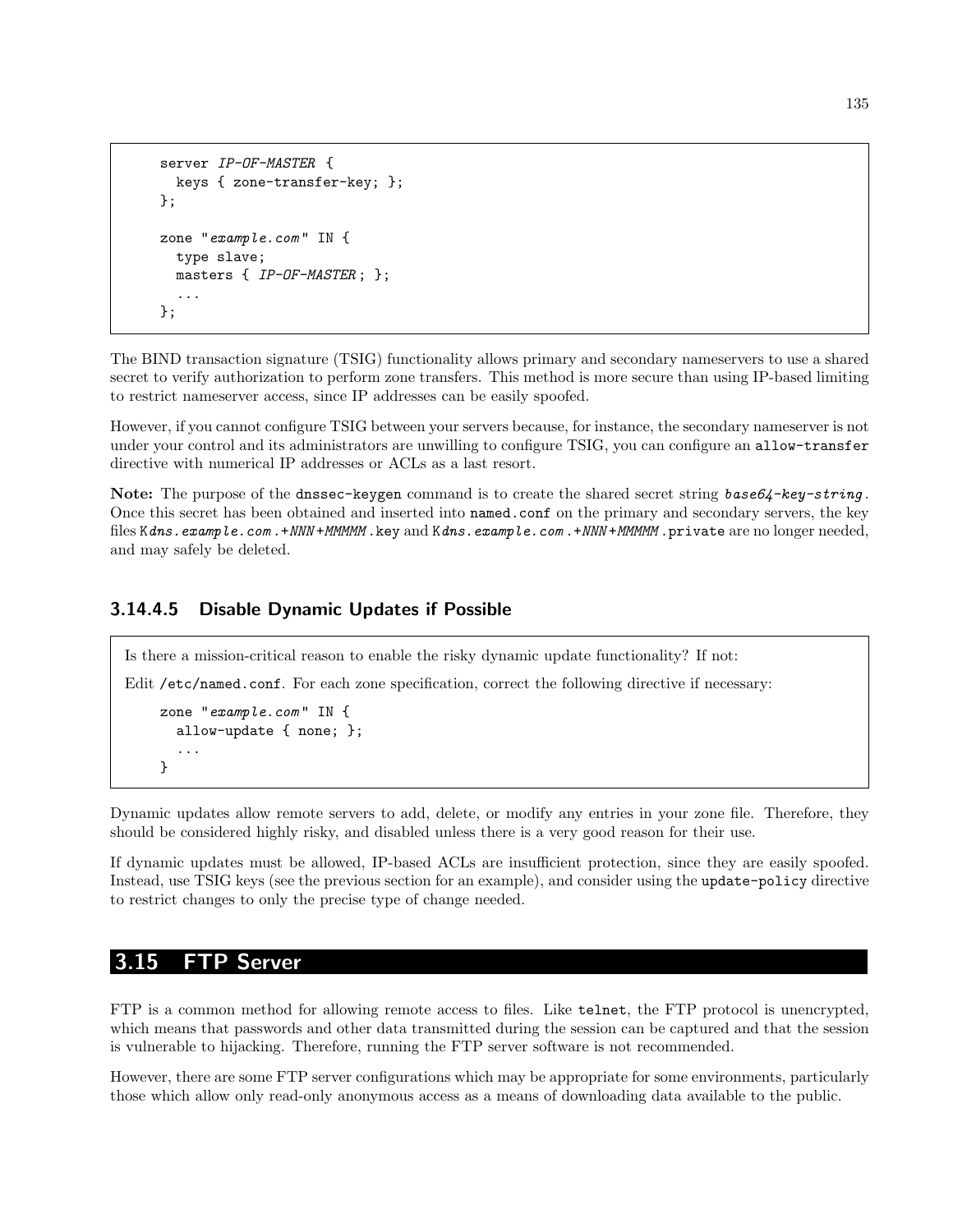# 3.15.1 Disable vsftpd if Possible

Is there a mission-critical reason for the machine to act as an FTP server? If not, disable vsftpd if it has been installed:

# chkconfig vsftpd off

# 3.15.2 Use vsftpd to Provide FTP Service if Necessary

If this machine must operate as an FTP server, install the vsftpd package via the standard channels:

# yum install vsftpd

After RHEL 2.1, Red Hat switched from distributing wu-ftpd with RHEL to distributing vsftpd. For security and for consistency with future Red Hat releases, the use of vsftpd is recommended.

# 3.15.3 Configure vsftpd Securely

The primary vsftpd configuration file is /etc/vsftpd.conf, if that file exists, or /etc/vsftpd/vsftpd.conf if it does not. For the remainder of this section, the phrase "the configuration file" will refer to whichever of those files is appropriate for your environment.

## 3.15.3.1 Enable Logging of All FTP Transactions

Edit the vsftpd configuration file. Add or correct the following configuration options:

xferlog\_std\_format=NO log\_ftp\_protocol=YES

The modifications above ensure that all commands sent to the ftp server are logged using the verbose vsftpd log format. The default vsftpd log file is /var/log/vsftpd.log.

Note: If verbose logging to vsftpd.log is done, sparse logging of downloads to /var/log/xferlog will not also occur. However, the information about what files were downloaded is included in the information logged to vsftpd.log.

#### 3.15.3.2 Create Warning Banners for All FTP Users

Edit the vsftpd configuration file. Add or correct the following configuration options:

banner\_file=/etc/issue

See Section [2.3.7](#page-40-0) for an explanation of banner file use. This setting will cause the system greeting banner to be used for FTP connections as well.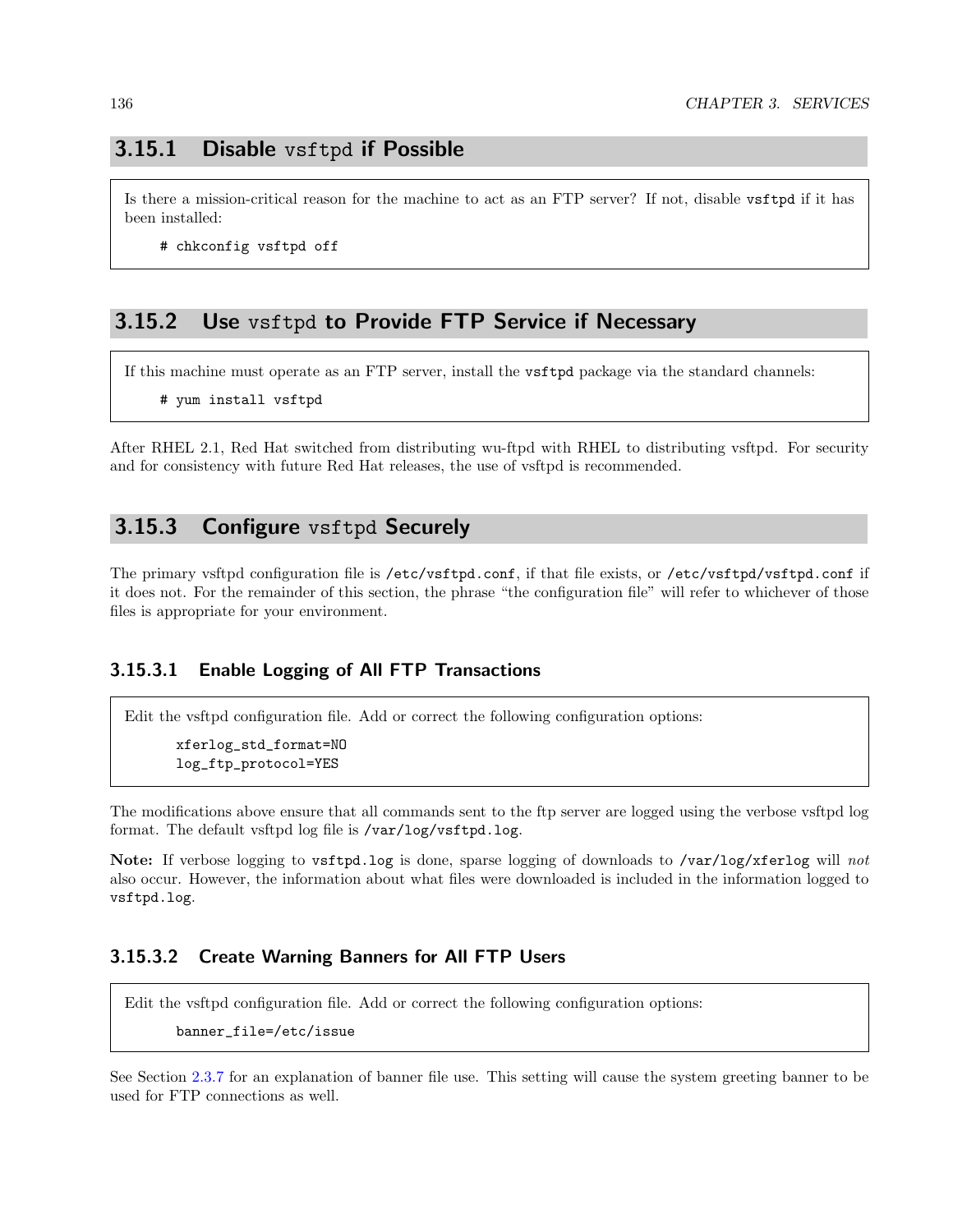## 3.15.3.3 Restrict the Set of Users Allowed to Access FTP

This section describes how to disable non-anonymous (password-based) FTP logins, or, if it is not possible to do this entirely due to legacy applications, how to restrict insecure FTP login to only those users who have an identified need for this access.

## 3.15.3.3.1 Restrict Access to Anonymous Users if Possible

Is there a mission-critical reason for users to transfer files to/from their own accounts using FTP, rather than using a secure protocol like SCP/SFTP? If not:

Edit the vsftpd configuration file. Add or correct the following configuration option:

local\_enable=NO

If non-anonymous FTP logins are necessary, follow the guidance in the remainder of this section to secure these logins as much as possible.

The use of non-anonymous FTP logins is strongly discouraged. Since SSH clients and servers are widely available, and since SSH provides support for a transfer mode which resembles FTP in user interface, there is no good reason to allow password-based FTP access. See Section [3.5](#page-83-0) for more information about SSH.

#### 3.15.3.3.2 Limit Users Allowed FTP Access if Necessary

If there is a mission-critical reason for users to access their accounts via the insecure FTP protocol, limit the set of users who are allowed this access.

Edit the vsftpd configuration file. Add or correct the following configuration options:

```
userlist_enable=YES
userlist_file=/etc/vsftp.ftpusers
userlist_deny=NO
```
Edit the file /etc/vsftp.ftpusers. For each user USERNAME who should be allowed to access the system via ftp, add a line containing that user's name.

USERNAME

If anonymous access is also required, add the anonymous usernames to /etc/vsftp.ftpusers as well:

anonymous ftp

Historically, the file /etc/ftpusers contained a list of users who were not allowed to access the system via ftp. It was used to prevent system users such as the root user from logging in via the insecure ftp protocol.

However, when the configuration option userlist deny=NO is set, vsftpd interprets ftpusers as the set of users who are allowed to login via ftp. Since it should be possible for most users to access their accounts via secure protocols, it is recommended that this setting be used, so that non-anonymous ftp access can be limited to legacy users who have been explicitly identified.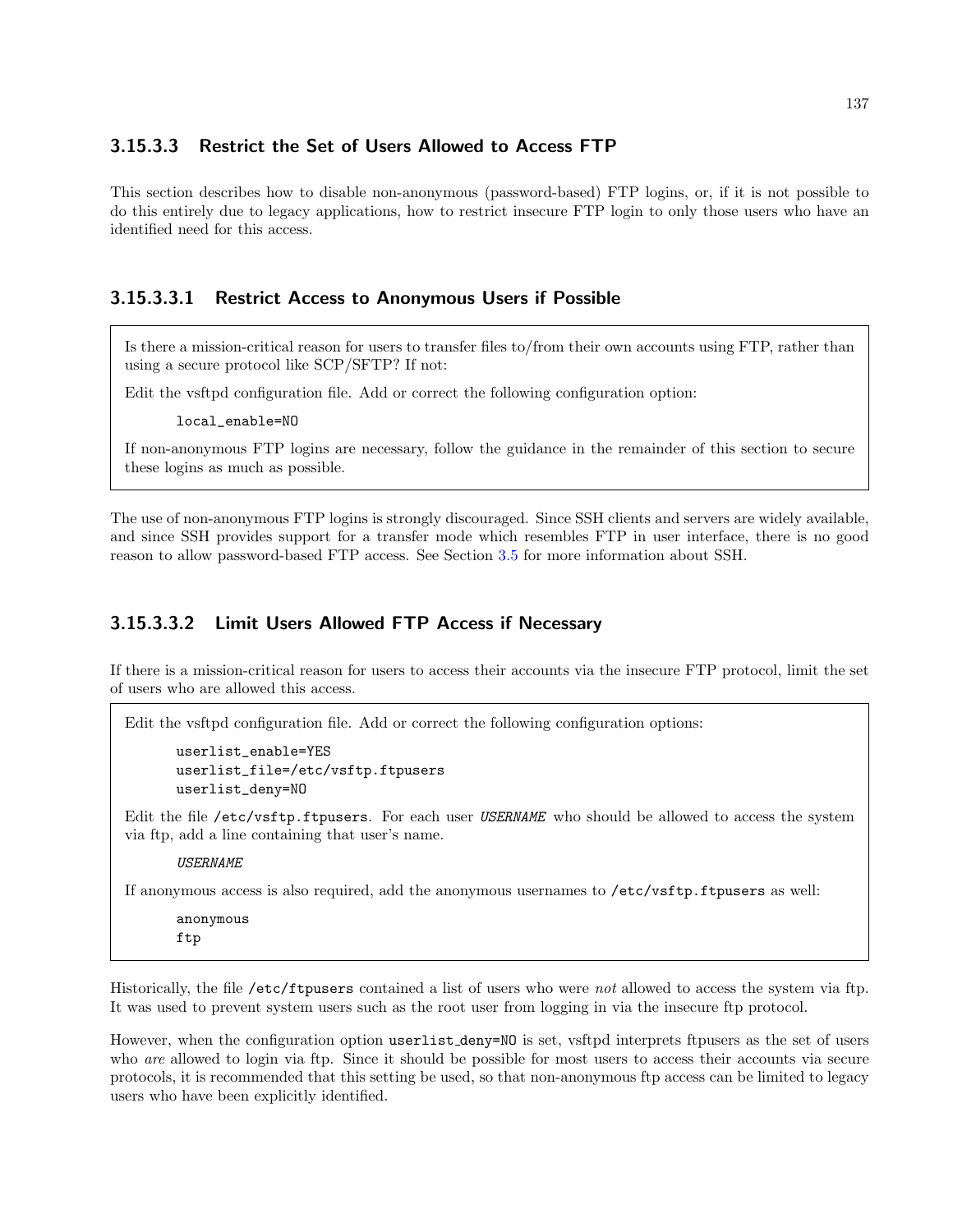## 3.15.3.4 Disable FTP Uploads if Possible

Is there a mission-critical reason for users to upload files via FTP? If not:

Edit the vsftpd configuration file. Add or correct the following configuration options:

write\_enable=NO

If FTP uploads are necessary, follow the guidance in the remainder of this section to secure these transactions as much as possible.

Anonymous FTP can be a convenient way to make files available for universal download. However, it is less common to have a need to allow unauthenticated users to place files on the FTP server. If this must be done, it is necessary to ensure that files cannot be uploaded and downloaded from the same directory.

#### 3.15.3.5 Place the FTP Home Directory on its Own Partition

By default, the anonymous FTP root is the home directory of the ftp user account. The df command can be used to verify that this directory is on its own partition.

If there is a mission-critical reason for anonymous users to upload files, precautions must be taken to prevent these users from filling a disk used by other services.

#### 3.15.3.6 Configure Firewalls to Protect the FTP Server

Edit the file /etc/sysconfig/iptables. Add the following lines, ensuring that they appear before the final LOG and DROP lines for the RH-Firewall-1-INPUT chain:

-A RH-Firewall-1-INPUT -m state --state NEW -p tcp --dport 21 -j ACCEPT

Edit the file /etc/sysconfig/iptables-config. Ensure that the space-separated list of modules contains the FTP connection tracking module:

IPTABLES\_MODULES="ip\_conntrack\_ftp"

These settings configure iptables to allow connections to an FTP server. The first line allows initial connections to the FTP server port.

FTP is an older protocol which is not very compatible with firewalls. During the initial FTP dialogue, the client and server negotiate an arbitrary port to be used for data transfer. The ip conntrack ftp module is used by iptables to listen to that dialogue and allow connections to the data ports which FTP negotiates. This allows an FTP server to operate on a machine which is running a firewall.

## <span id="page-137-0"></span>3.16 Web Server

The web server is responsible for providing access to content via the HTTP protocol. Web servers represent a significant security risk because:

- The HTTP port is commonly probed by malicious sources
- Web server software is very complex, and includes a long history of vulnerabilities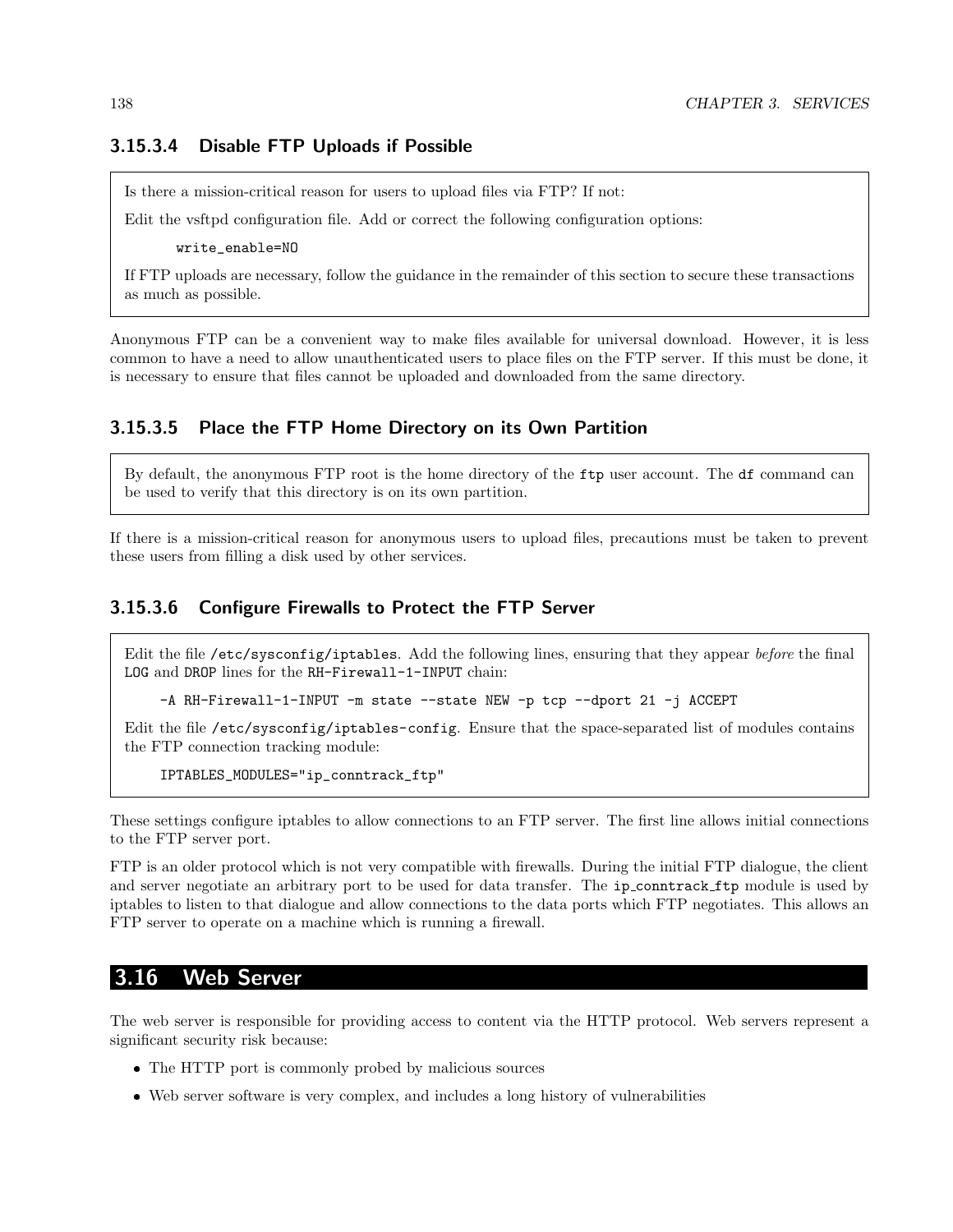The HTTP protocol is unencrypted and vulnerable to passive monitoring

The system's default web server software is Apache 2 and is provided in the RPM package httpd.

# 3.16.1 Disable Apache if Possible

If Apache was installed and activated, but the system does not need to act as a web server, then it should be disabled and removed from the system:

```
# chkconfig httpd off
# yum erase httpd
```
## 3.16.2 Install Apache if Necessary

If the Apache web server must be run, follow these guidelines to install it defensively. Then follow the guidelines in the remainder of Section [3.16](#page-137-0) to configure the web server machine and software as securely as possible.

#### 3.16.2.1 Install Apache Software Safely

Install the Apache 2 package from the standard Red Hat distribution channel:

# yum install httpd

Note: This method of installation is recommended over installing the "Web Server" package group during the system installation process. The Web Server package group includes many packages which are likely extraneous, while the command-line method installs only the required httpd package itself.

#### 3.16.2.2 Confirm Minimal Built-in Modules

The default Apache installation minimizes the number of modules that are compiled directly into the binary (core prefork http core mod so). This minimizes risk by limiting the capabilities allowed by the webserver.

Query the set of compiled-in modules using the following command:

\$ httpd -l

If the number of compiled-in modules is significantly larger than the aforementioned set, this guide recommends reinstallating Apache with a reduced configuration.

# 3.16.3 Secure the Apache Configuration

The Apache configuration file is /etc/httpd/conf/httpd.conf. Apply the recommendations in the remainder of this section to this file.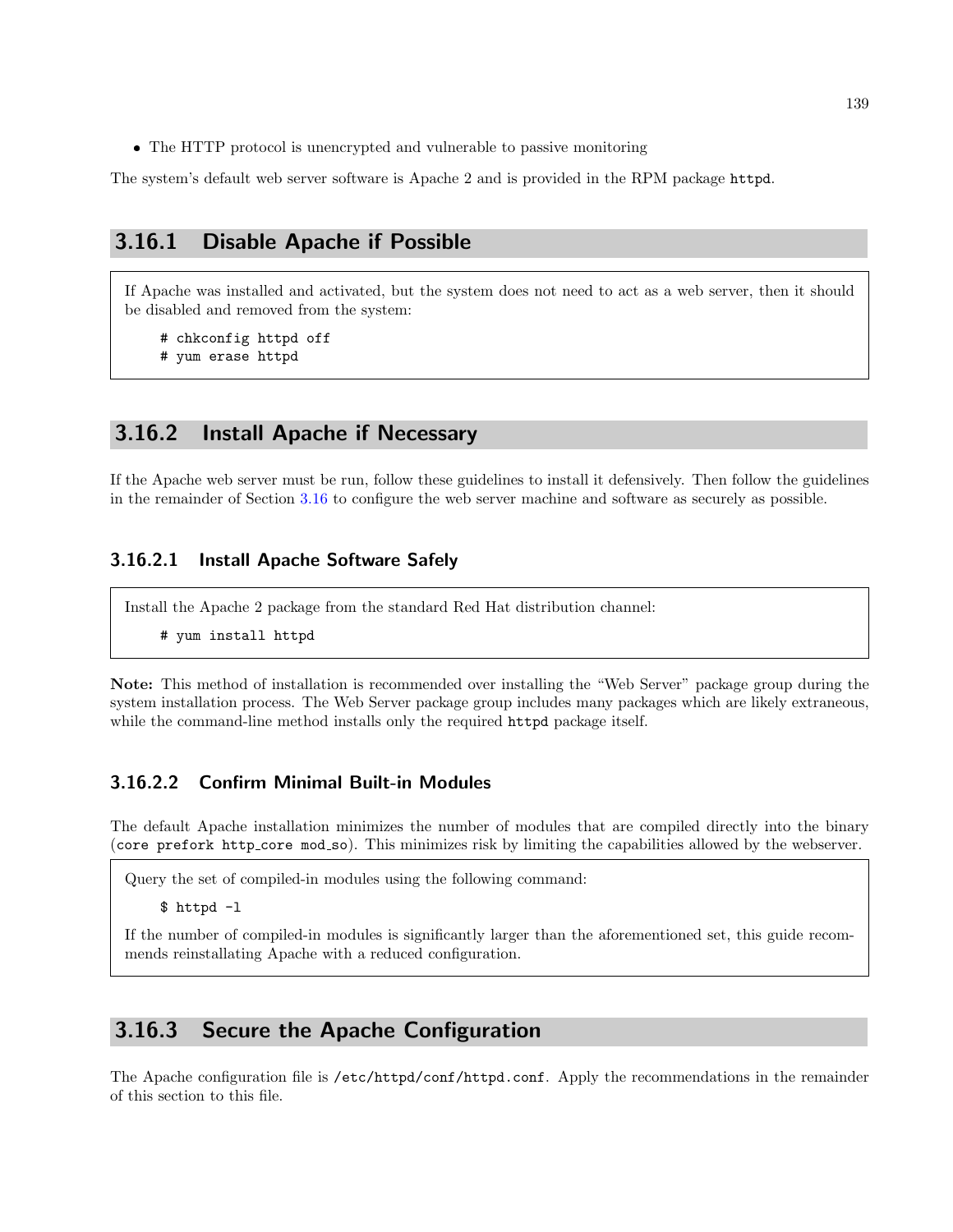## 3.16.3.1 Restrict Information Leakage

The ServerTokens and ServerSignature directives determine how much information the web server discloses about the configuration of the system. ServerTokens Prod restricts information in page headers, returning only the word "Apache." ServerSignature Off keeps Apache from displaying the server version on error pages. It is a good security practice to limit the information provided to clients.

Add or correct the following directives in /etc/httpd/conf/httpd.conf so that as little information as possible is released:

ServerTokens Prod ServerSignature Off

## 3.16.3.2 Minimize Loadable Modules

A default installation of Apache includes a plethora of "dynamically shared objects" (DSO) that are loaded at run-time. Unlike the aforementioned "compiled-in" modules, a DSO can be disabled in the configuration file by removing the corresponding LoadModule directive.

Note: A DSO only provides additional functionality if associated directives are included in the Apache configuration file. It should also be noted that removing a DSO will produce errors on Apache startup if the configuration file contains directives that apply to that module. Refer to <http://httpd.apache.org/docs/> for details on which directives are associated with each DSO.

Follow each DSO removal, the configuration can be tested with the following command to check if everything still works:

# services httpd configtest

The purpose of each of the modules loaded by default will now be addressed one at a time. If none of a module's directives are being used, remove it.

## 3.16.3.2.1 Apache Core Modules

These modules comprise a basic subset of modules that are likely needed for base Apache functionality; ensure they are not commented out in /etc/httpd/conf/httpd.conf:

```
LoadModule auth_basic_module modules/mod_auth_basic.so
LoadModule authn_default_module modules/mod_authn_default.so
LoadModule authz_host_module modules/mod_authz_host.so
LoadModule authz_user_module modules/mod_authz_user.so
LoadModule authz_groupfile_module modules/mod_authz_groupfile.so
LoadModule authz_default_module modules/mod_authz_default.so
LoadModule log_config_module modules/mod_log_config.so
LoadModule logio_module modules/mod_logio.so
LoadModule setenvif_module modules/mod_setenvif.so
LoadModule mime_module modules/mod_mome.so
LoadModule autoindex_module modules/mod_autoindex.so
LoadModule negotiation_module modules/mod_negotiation.so
LoadModule dir_module modules/mod_dir.so
LoadModule alias_module modules/mod_alias.so
```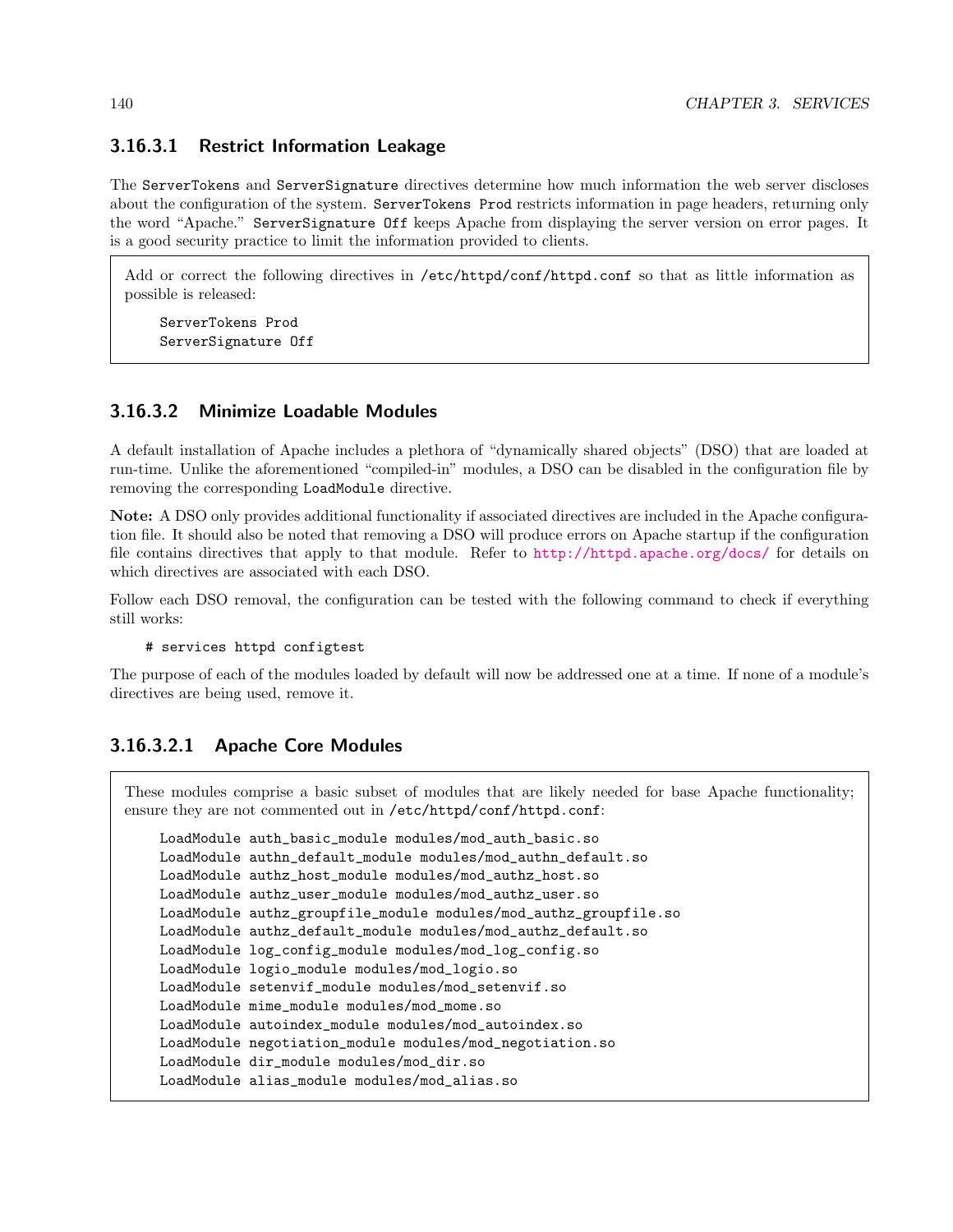## 3.16.3.2.2 HTTP Basic Authentication

The following modules are necessary if this web server will provide content that will be restricted by a password.

Authentication can be performed using local plain text password files (authn file), local DBM password files (authn\_dbm) or an LDAP directory (see Section [3.16.3.2.5\)](#page-140-0). The only module required by the web server depends on your choice of authentication. Comment out the modules you don't need from the following:

LoadModule authn\_file\_module modules/mod\_authn\_file.so LoadModule authn\_dbm\_module modules/mod\_authn\_dbm.so

authn alias allows for authentication based on aliases. authn anon allows anonymous authentication similar to that of anonymous ftp sites. authz\_owner allows authorization based on file ownership. authz\_dbm allows for authorization based on group membership if the web server is using DBM authentication.

If the above functionality is unnecessary, comment out the related module:

#LoadModule authn\_alias\_module modules/mod\_authn\_alias.so #LoadModule authn\_anon\_module modules/mod\_authn\_anon.so #LoadModule authz\_owner\_module modules/mod\_authz\_owner.so #LoadModule authz\_dbm\_module modules/mod\_authz\_dbm.so

#### 3.16.3.2.3 HTTP Digest Authentication

This module provides encrypted authentication sessions. However, this module is rarely used and considered experimental. Alternate methods of encrypted authentication are recommended, such as SSL (Section [3.16.4.1\)](#page-147-0)

If the above functionality is unnecessary, comment out the related module:

#LoadModule auth\_digest\_module modules/mod\_auth\_digest.so

## 3.16.3.2.4 mod rewrite

The mod rewrite module is very powerful and can protect against certain classes of web attacks. However, it is also very complex and has a significant history of vulnerabilities itself.

If the above functionality is unnecessary, comment out the related module:

#LoadModule rewrite\_module modules/mod\_rewrite.so

#### <span id="page-140-0"></span>3.16.3.2.5 LDAP Support

This module provides HTTP authentication via an LDAP directory.

If the above functionality is unnecessary, comment out the related modules: #LoadModule ldap\_module modules/mod\_ldap.so #LoadModule authnz\_ldap\_module modules/mod\_authnz\_ldap.so

If LDAP is to be used, SSL encryption (Section [3.16.4.1\)](#page-147-0) should be used as well.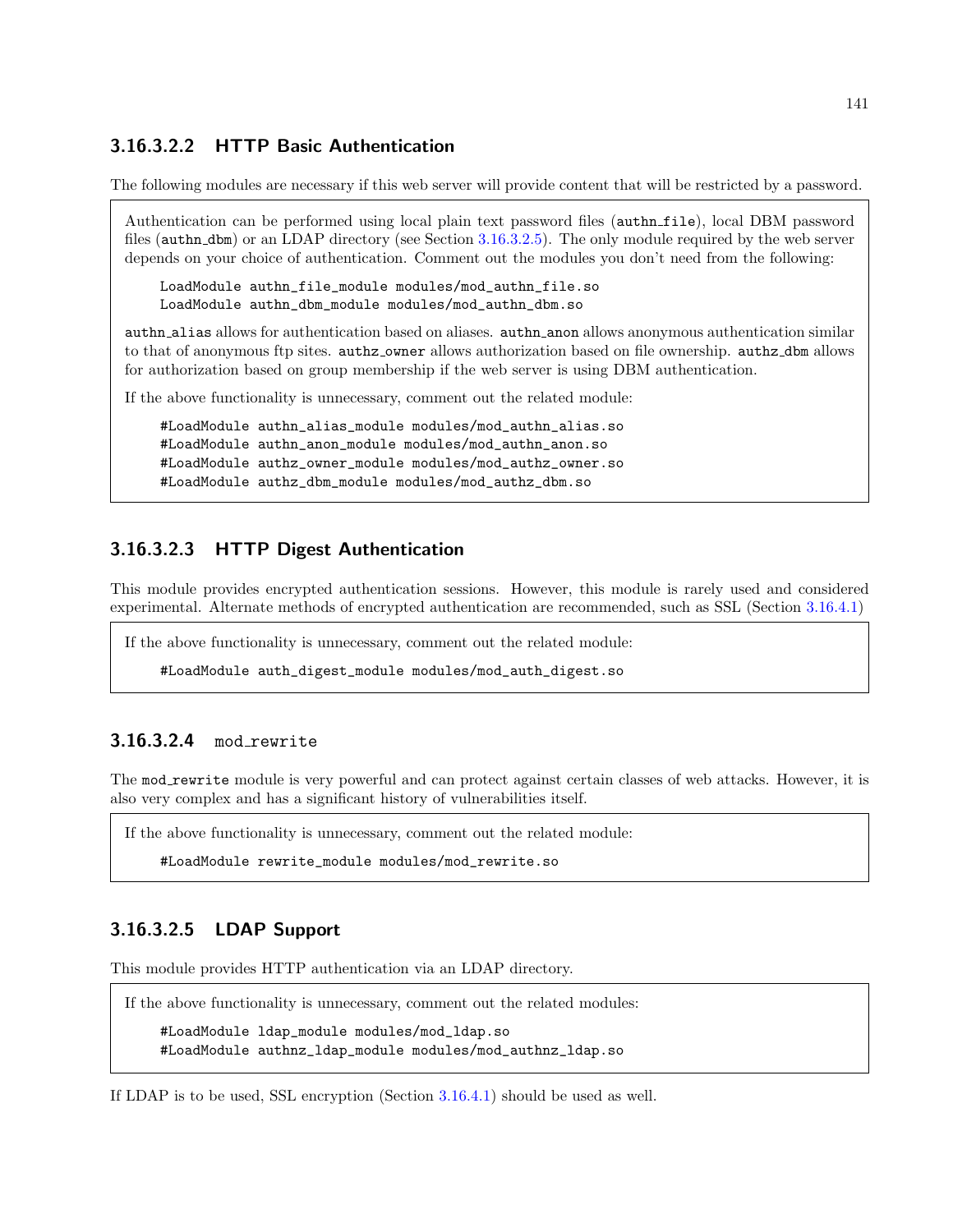## 3.16.3.2.6 Server Side Includes

Server Side Includes provide a method of dynamically generating web pages through the insertion of server-side code. However, the technology is also deprecated and introduces significant security concerns.

If the above functionality is unnecessary, comment out the related module:

#LoadModule include\_module modules/mod\_include.so

If there is a critical need for Server Side Includes, they should be enabled with the option IncludesNoExec to prevent arbitrary code execution. Additionally, user supplied data should be encoded to prevent cross-site scripting vulnerabilities.

#### 3.16.3.2.7 MIME Magic

This module provides a second layer of MIME support that in most configurations is likely extraneous.

If the above functionality is unnecessary, comment out the related module:

#LoadModule mime\_magic\_module modules/mod\_mime\_magic.so

#### 3.16.3.2.8 WebDAV (Distributed Authoring and Versioning)

WebDAV is an extension of the HTTP protocol that provides distributed and collaborative access to web content. Due to a number of security concerns with WebDAV, its use is not recommended.

If the above functionality is unnecessary, comment out the related modules:

#LoadModule dav\_module modules/mod\_dav.so #LoadModule dav\_fs\_module modules/mod\_dav\_fs.so

If there is a critical need for WebDAV, extra care should be taken in its configuration. Since DAV access allows remote clients to manipulate server files, any location on the server that is DAV enabled should be protected by encrypted authentication.

#### 3.16.3.2.9 Server Activity Status

This module provides real-time access to statistics on the internal operation of the web server. This is an unnecessary information leak and should be disabled.

If the above functionality is unnecessary, comment out the related module:

#LoadModule status\_module modules/mod\_status.so

If there is a critical need for this module, ensure that access to the status page is properly restricted to a limited set of hosts in the status handler configuration.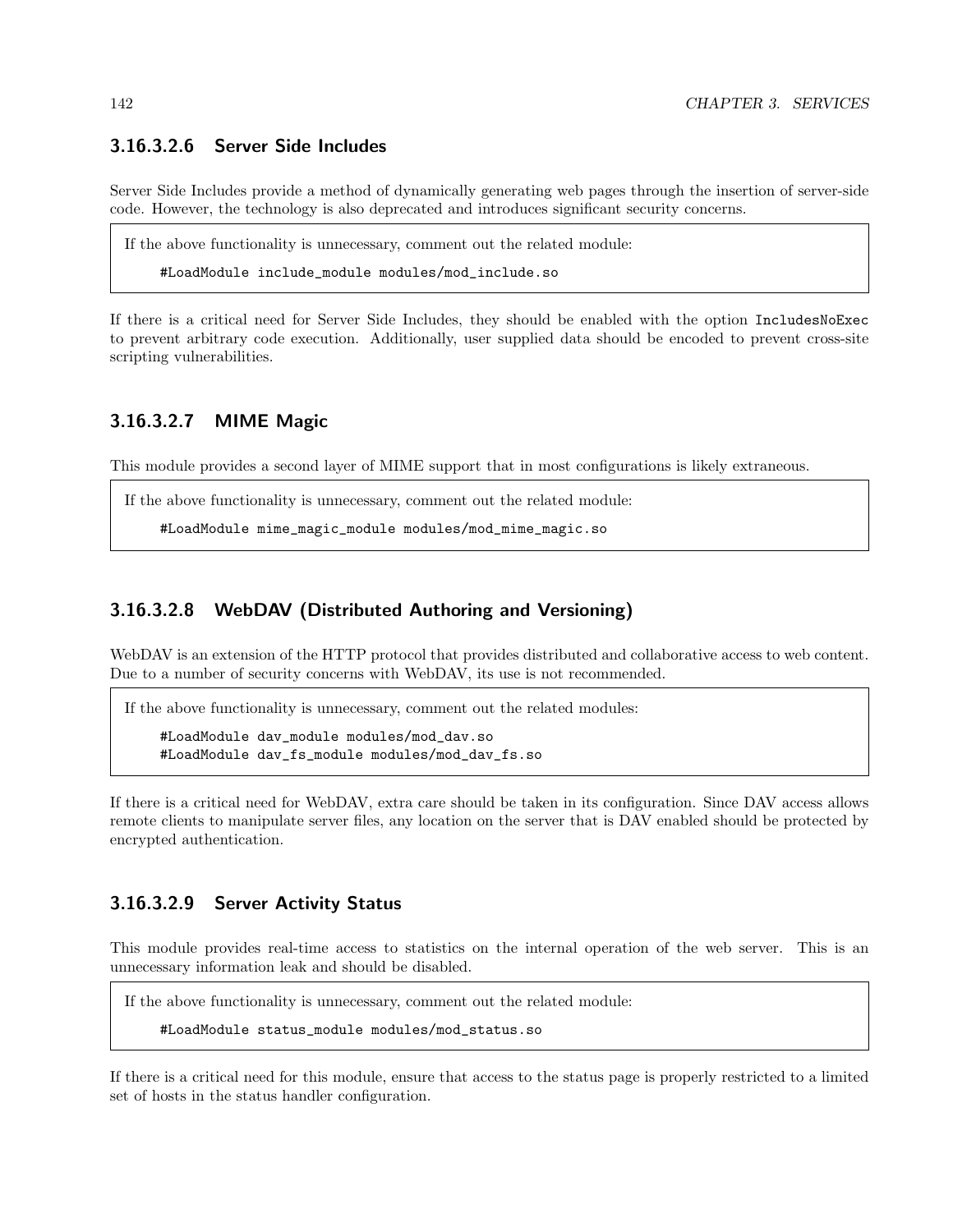## 3.16.3.2.10 Web Server Configuration Display

This module creates a web page illustrating the configuration of the web server. This is an unnecessary security leak and should be disabled.

```
If the above functionality is unnecessary, comment out the related module:
```

```
#LoadModule info_module modules/mod_info.so
```
If there is a critical need for this module, use the Location directive to provide an access control list to restrict access to the information.

## 3.16.3.2.11 URL Correction on Misspelled Entries

This module attempts to find a document match by allowing one misspelling in an otherwise failed request.

If the above functionality is unnecessary, comment out the related module:

#LoadModule speling\_module modules/mod\_speling.so

This functionality weakens server security by making site enumeration easier.

## 3.16.3.2.12 User-specific directories

The UserDir directive provides user-specific directory translation, allowing URLs based on associated usernames.

If the above functionality is unnecessary, comment out the related module:

#LoadModule userdir\_module modules/mod\_userdir.so

If there is a critical need for this module, include the line UserDir disabled root (at a minimum) in the configuration file. Ideally, UserDir should be disabled, and then enabled on a case-by-case basis for specific users that require this functionality.

Note: A web server's users can be trivially enumerated using this module.

## 3.16.3.2.13 Proxy Support

This module provides proxying support, allowing Apache to forward requests and serve as a gateway for other servers.

If the above functionality is unnecessary, comment out the related modules:

```
#LoadModule proxy_module modules/mod_proxy.so
#LoadModule proxy_balancer_module modules/mod_proxy_balancer.so
#LoadModule proxy_ftp_module modules/mod_proxy_ftp.so
#LoadModule proxy_http_module modules/mod_proxy_http.so
#LoadModule proxy_connect_module modules/mod_proxy_connect.so
```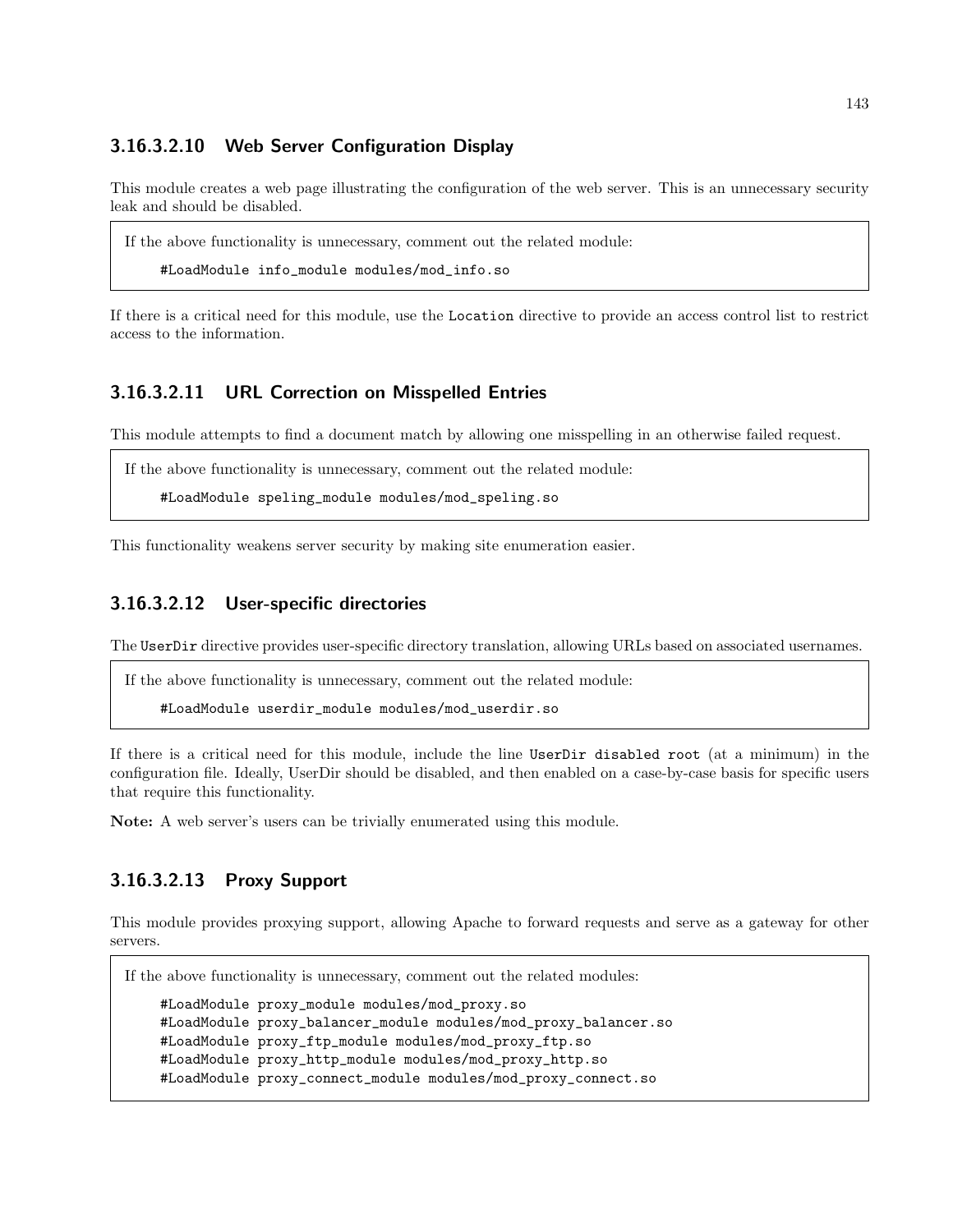If proxy support is needed, load proxy and the appropriate proxy protocol handler module (one of proxy http, proxy ftp, or proxy connect). Additionally, make certain that a server is secure before enabling proxying, as open proxy servers are a security risk. proxy balancer enables load balancing, but requires that mod status be enabled. Since mod status is not recommended, proxy balancer should be avoided as well.

## 3.16.3.2.14 Cache Support

This module allows Apache to cache data, optimizing access to frequently accessed content. However, not only is it an experimental module, but it also introduces potential security flaws into the web server such as the possibility of circumventing Allow and Deny directives.

If the above functionality is unnecessary, comment out the related modules: #LoadModule cache\_module modules/mod\_cache.so #LoadModule disk\_cache\_module modules/mod\_disk\_cache.so #LoadModule file\_cache\_module modules/mod\_file\_cache.so #LoadModule mem\_cache\_module modules/mod\_mem\_cache.so

If caching is required, it should not be enabled for any limited-access content.

#### 3.16.3.2.15 CGI Support (and Related Modules)

This module allows HTML to interact with the CGI web programming language.

```
If the above functionality is unnecessary, comment out the related modules:
    #LoadModule cgi_module modules/mod_cgi.so
    #LoadModule env_module modules/mod_env.so
    #LoadModule actions_module modules/mod_actions.so
    #LoadModule suexec_module modules/mod_suexec.so
```
If the web server requires the use of CGI, enable the cgi module. If extended CGI functionality is required, include the appropriate modules. env allows for control of the environment passed to CGI scripts. actions allows CGI events to be triggered when files of a certain type are requested. su exec allows CGI scripts to run as a specified user/group instead of as the server's user/group.

#### 3.16.3.2.16 Various Optional Components

The following modules perform very specific tasks, sometimes providing access to just a few additional directives. If this functionality is not required (or if you are not using these directives), comment out the associated module:

External filtering (response passed through external program prior to client delivery)

#LoadModule ext\_filter\_module modules/mod\_ext\_filter.so

User-specified Cache Control and Expiration

#LoadModule expires\_module modules/mod\_expires.so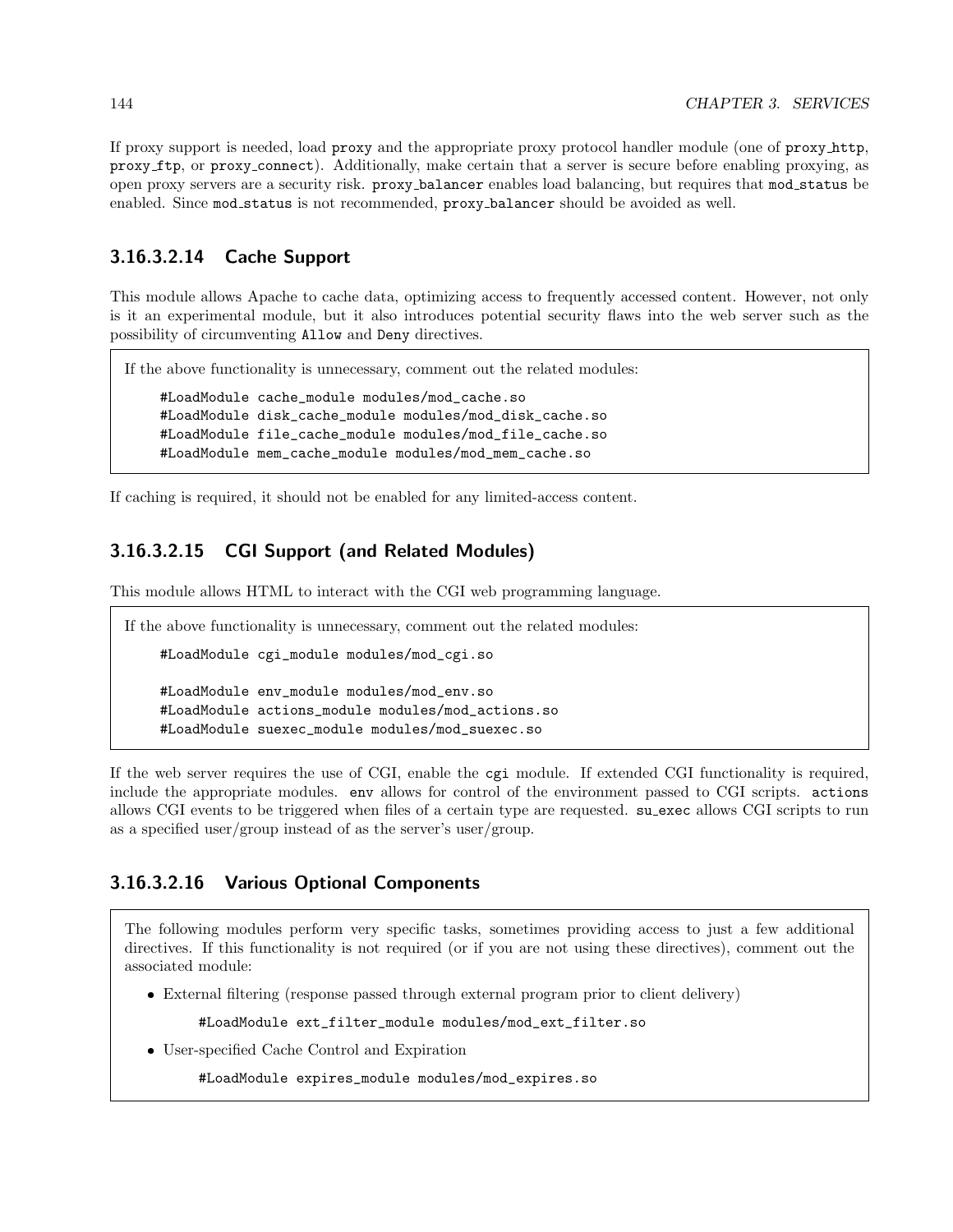Compression Output Filter (provides content compression prior to client delivery)

#LoadModule deflate\_module modules/mod\_deflate.so

HTTP Response/Request Header Customization

#LoadModule headers\_module modules/mod\_headers.so

User activity monitoring via cookies

#LoadModule usertrack\_module modules/mod\_usertrack.so

Dynamically configured mass virtual hosting

#LoadModule vhost\_alias\_module modules/mod\_vhost\_alias.so

## 3.16.3.3 Minimize Configuration Files Included

The Include directive directs Apache to load supplementary configuration files from a provided path. The default configuration loads all files that end in .conf from the /etc/httpd/conf.d directory.

To restrict excess configuration, the following line should be commented out and replaced with Include directives that only reference required configuration files:

#Include conf.d/\*.conf

If the above change was made, ensure that the SSL encryption remains loaded by explicitly including the corresponding configuration file: (see Section [3.16.4.1](#page-147-0) for further details on SSL configuration)

Include conf.d/ssl.conf

If PHP is necessary, a similar alteration must be made: (see Section [3.16.4.4.1](#page-150-0) for further details on PHP configuration)

Include conf.d/php.conf

## 3.16.3.4 Directory Restrictions

The Directory tags in the web server configuration file allow finer grained access control for a specified directory. All web directories should be configured on a case-by-case basis, allowing access only where needed.

#### 3.16.3.4.1 Restrict Root Directory

The Apache root directory should always have the most restrictive configuration enabled.

```
<Directory / >
    Options None
    AllowOverride None
    Order allow,deny
</Directory>
```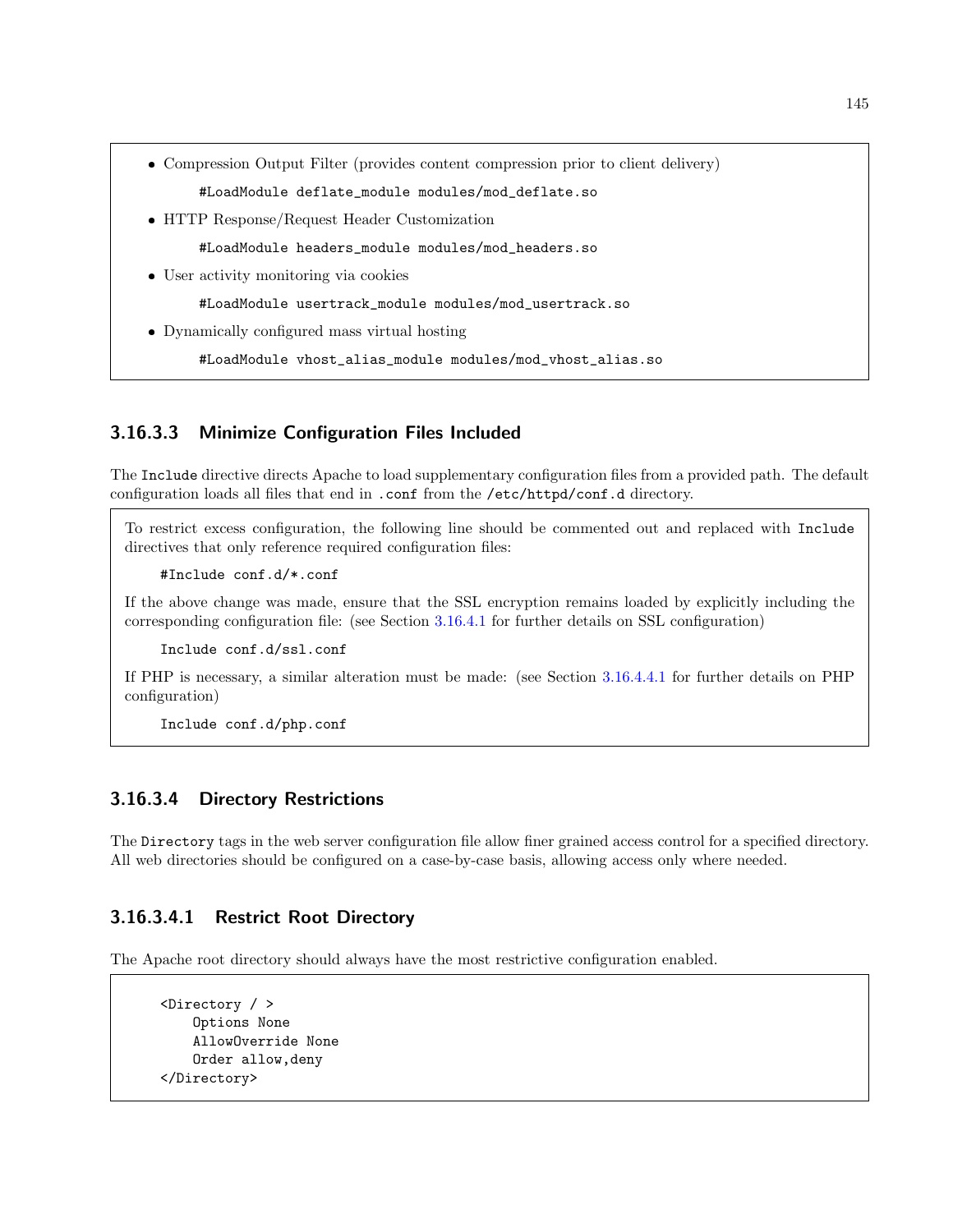## 3.16.3.4.2 Restrict Web Directory

The default configuration for the web (/var/www/html) Directory allows directory indexing (Indexes)and the following of symbolic links (FollowSymLinks). Neither of these is recommended.

The /var/www/html directory hierarchy should not be viewable via the web, and symlinks should only be followed if the owner of the symlink also owns the linked file.

Ensure that this policy is adhered to by altering the related section of the configuration:

```
<Directory "/var/www/html">
# ...
Options SymLinksIfOwnerMatch
# ...
</Directory>
```
## 3.16.3.4.3 Restrict Other Critical Directories

All accessible web directories should be configured with similar restrictive settings. The Options directive should be limited to necessary functionality and the AllowOverride directive should be used only if needed. The Order and Deny access control tags should be used to deny access by default, allowing access only where necessary.

#### <span id="page-145-0"></span>3.16.3.5 Configure Authentication if Applicable



Basic authentication is handled in plaintext over the network. Therefore, all login attempts are vulnerable to password sniffing. For increased protection against passive monitoring, encrypted authentication over a secure channel such as SSL (Section [3.16.4.1\)](#page-147-0) is recommended.

1. Set up a password file.

If a password file doesn't yet exist, one must be generated with the following command:

# htpasswd -cs passwdfile user



WARNING: This command will overwrite an existing file at this location.

Once a password file has been generated, subsequent users can be added with the following command:

```
# htpasswd -s passwdfile user
```
2. Optionally, set up a group file (if using group authentication).

The group file is a plain text file of the following format (each group is on its own line, followed by a colon and a list of users that belong to that group, separated by spaces):

```
group : user1 user2
group2 : user3
```
3. Modify file permissions so that Apache can read the group and passwd files: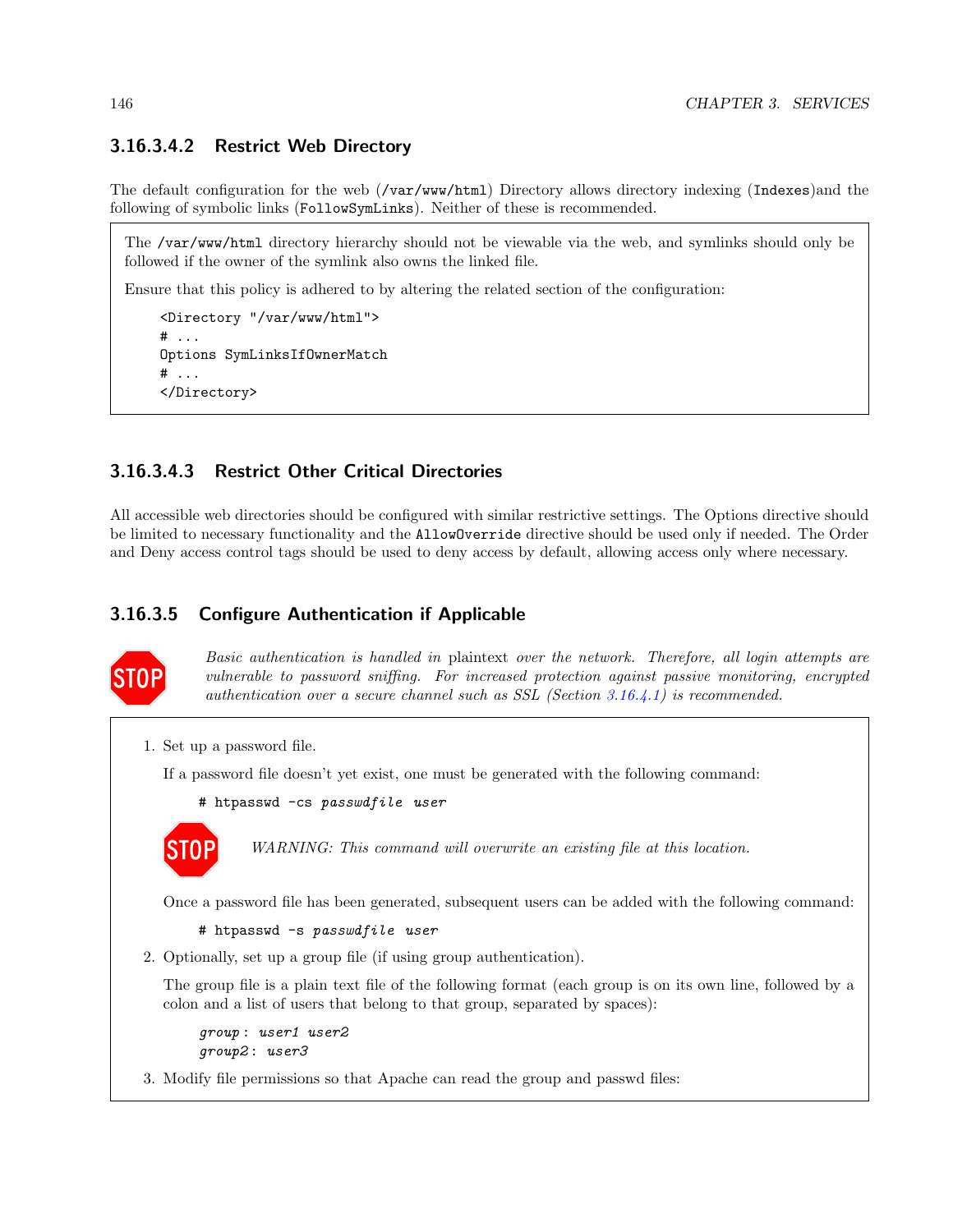```
# chgrp apache passwdfile groupfile
       # chmod 640 passwdfile groupfile
4. Turn on authentication for desired directories
  Add the following options inside the appropriate Directory tag:
     • For single-user authentication:
           <Directory "directory ">
           # \ldotsAuthName "Private Data"
                AuthType Basic
                AuthUserFile passwdfile
                require user user
           # \ldots</Directory>
      For multiple-user authentication restricted by groups:
           <Directory "directory ">
           # ...
                AuthName "Private Data"
                AuthType Basic
                AuthUserFile passwdfile
                AuthGroupFile groupfile
                require group group
           # ...
           </Directory>
      For multiple-user authentication restricted by valid user accounts:
           <Directory "directory ">
           # ...
                AuthName "Private Data"
                AuthType Basic
                AuthUserFile passwdfile
                require valid-user
           # ...
           </Directory>
```
The AuthName directive specifies a label for the protected content.

The AuthType directive specifies the kind of authentication (if using Digest authentication, this line would instead read AuthType Digest)

The AuthUserFile and AuthGroupFile directives point to the password and group files (if using Digest authentication, these directives would instead be AuthDigestFile and AuthDigestGroupFile.)

The require user directive restricts access to a single user. The require group directive restricts access to multiple users in a designated group. The short-hand require valid-user directive restricts access to any user in the passwdfile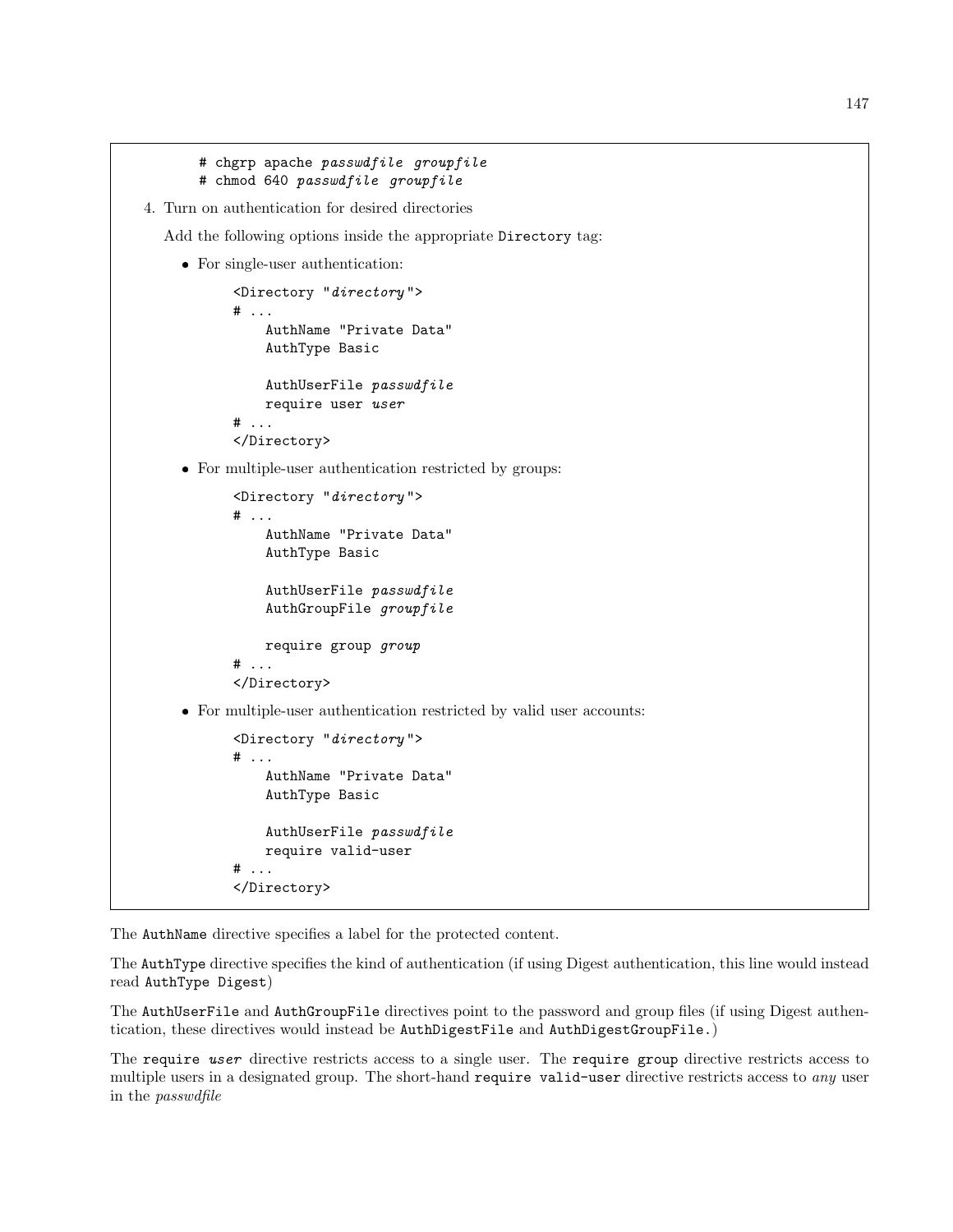Note: Make sure the AuthUserFile and AuthGroupFile locations are outside the web server document tree to prevent remote clients from having access to restricted usernames and passwords. This guide recommends /etc/httpd/conf as a location for these files.

#### 3.16.3.6 Limit Available Methods

Web server methods are defined in section 9 of RFC 2616 (<http://www.ietf.org/rfc/rfc2616.txt>). If a web server does not require the implementation of all available methods, they should be disabled.

Note: GET and POST are the most common methods. A majority of the others are limited to the WebDAV protocol.

```
<Directory /var/www/html>
# . . .
    # Only allow specific methods (this command is case-sensitive!)
    <LimitExcept GET POST>
        Order allow,deny
    </LimitExcept>
# ...
</Directory>
```
# 3.16.4 Use Appropriate Modules to Improve Apache's Security

Among the modules available for Apache are several whose use may improve the security of the web server installation. This section recommends and discusses the deployment of security-relevant modules.

#### <span id="page-147-0"></span> $3.16.4.1$  Deploy mod\_ssl

Because HTTP is a plain text protocol, all traffic is susceptible to passive monitoring. If there is a need for confidentiality, SSL should be configured and enabled to encrypt content.

Note: mod nss is a FIPS 140-2 certified alternative to mod ssl. The modules share a considerable amount of code and should be nearly identical in functionality. If FIPS 140-2 validation is required, then mod nss should be used. If it provides some feature or its greater compatibility is required, thenmod\_ssl should be used.

## $3.16.4.1.1$  Install mod\_ssl

Install mod\_ssl:

# yum install mod\_ssl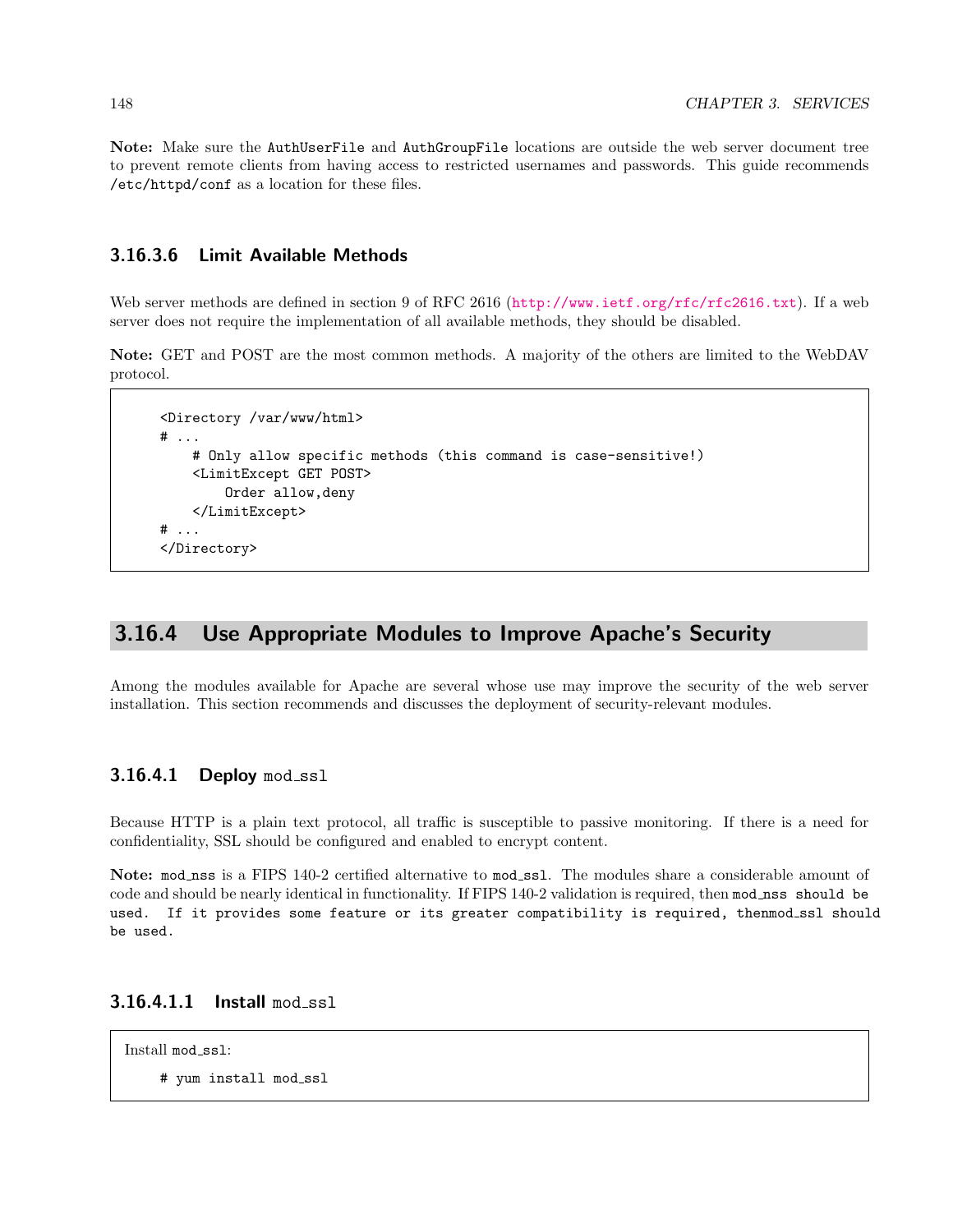## 3.16.4.1.2 Create an SSL Certificate

On your CA (if you are using your own) or on another physically secure system, generate a key pair for the web server:

```
# cd /etc/pki/tls/certs
```

```
# openssl genrsa -des3 -out httpserverkey.pem 2048
```
When prompted, enter a strong, unique passphrase to protect the web server key pair.

Next, generate a Certificate Signing Request (CSR) from the key for the CA:

# openssl req -new -key httpserverkey.pem -out httpserver.csr

Enter the passphrase for the web server key pair and then fill out the fields as completely as possible (or hit return to accept defaults); the Common Name field is especially important. It must match the fullyqualified domain name of your server exactly (e.g. www.example.com) or the certificate will not work. The /etc/pki/tls/openssl.conf file will determine which other fields (e.g. Country Name, Organization Name, etc) must match between the server request and the CA. Leave the challenge password and an optional company name blank. Next, the web server CSR must be signed to create the web server certificate. You can either send the CSR to an established CA or sign it with your CA.

To sign httpserver.csr using your CA:

# openssl ca -in httpserver.csr -out httpservercert.pem

When prompted, enter the CA passphrase to continue and then complete the process. The httpservercert. pem certificate needed to enable SSL on the web server is now in the directory.

Finally, the web server key and certificate file need to be moved to the web server. Use removable media if possible. Place the server key and certificate file in /etc/pki/tls/http/, naming them serverkey.pem and servercert.pem, respectively.

## 3.16.4.1.3 Install SSL Certificate

Add or modify the configuration file /etc/httpd/conf.d/ssl.conf to match the following:

```
# establish new listening port
Listen 443
# seed appropriately
SSLRandomSeed startup file:/dev/urandom 1024
SSLRandomSeed connect file:/dev/urandom 1024
<VirtualHost site-on-certificate.com:443>
    # Enable SSL
   SSLEngine On
    # Path to server certificate + private key
    SSLCertificateFile /etc/pki/tls/http/servercert.pem
    SSLCertificateKeyFile /etc/pki/tls/http/serverkey.pem
    SSLProtocol All -SSLv2
```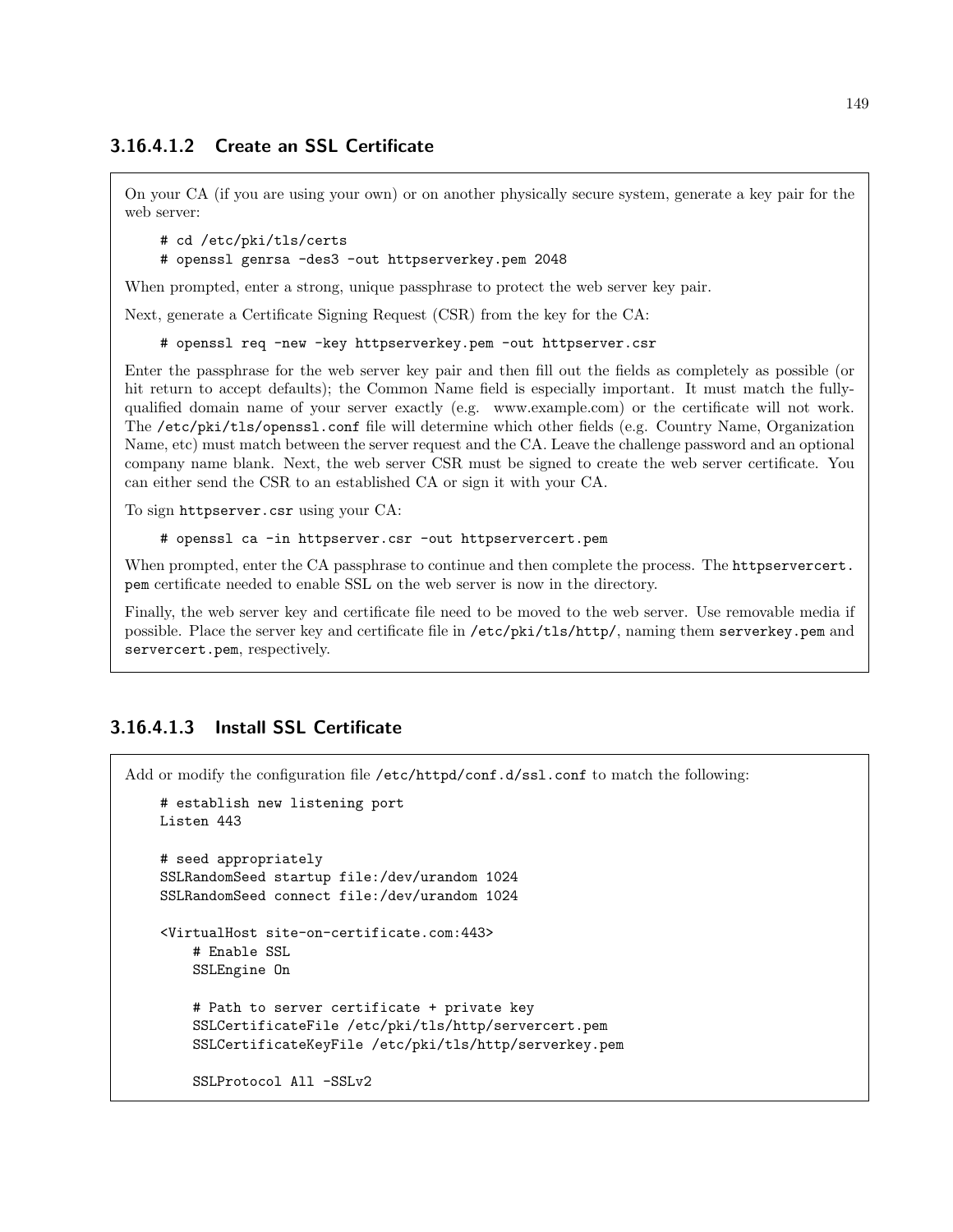```
# Weak ciphers and null authentication should be denied unless absolutely necessary
        # (and even then, such cipher weakening should occur within a Location enclosure)
        SSLCipherSuite HIGH:MEDIUM:!aNULL:+MD5
    </VirtualHost>
Ensure that all directories that house SSL content are restricted to SSL access only in /etc/httpd/conf/
httpd.conf:
    <Directory /var/www/html/secure>
        # require SSL for access
        SSLRequireSSL
        SSLOptions +StrictRequire
        # require domain to match certificate domain
        SSLRequire %{HTTP HOST} eq "site-on-certificate.com"
        # rather than reply with 403 error, redirect user to appropriate site
        # this is OPTIONAL - uncomment to apply
        # ErrorDocument 403 https://site-on-certificate.com
    </Directory>
```
#### 3.16.4.2 Deploy mod\_security

mod security provides an application level firewall for Apache. Following the installation of mod security with the base ruleset, specific configuration advice can be found at <http://www.modsecurity.org/> to design a policy that best matches the security needs of the web applications.

#### 3.16.4.2.1 Install mod\_security

```
Install mod_security:
    # yum install mod_security
```
#### 3.16.4.2.2 Configure mod\_security Filtering

mod security supports a significant number of options, far too many to be fully covered in this guide. However, the following list comprises a smaller subset of suggested filters to be added to /etc/httpd/conf/ httpd.conf:

```
# enable mod_security
SecFilterEngine On
# enable POST filtering
SecFilterScanPost On
```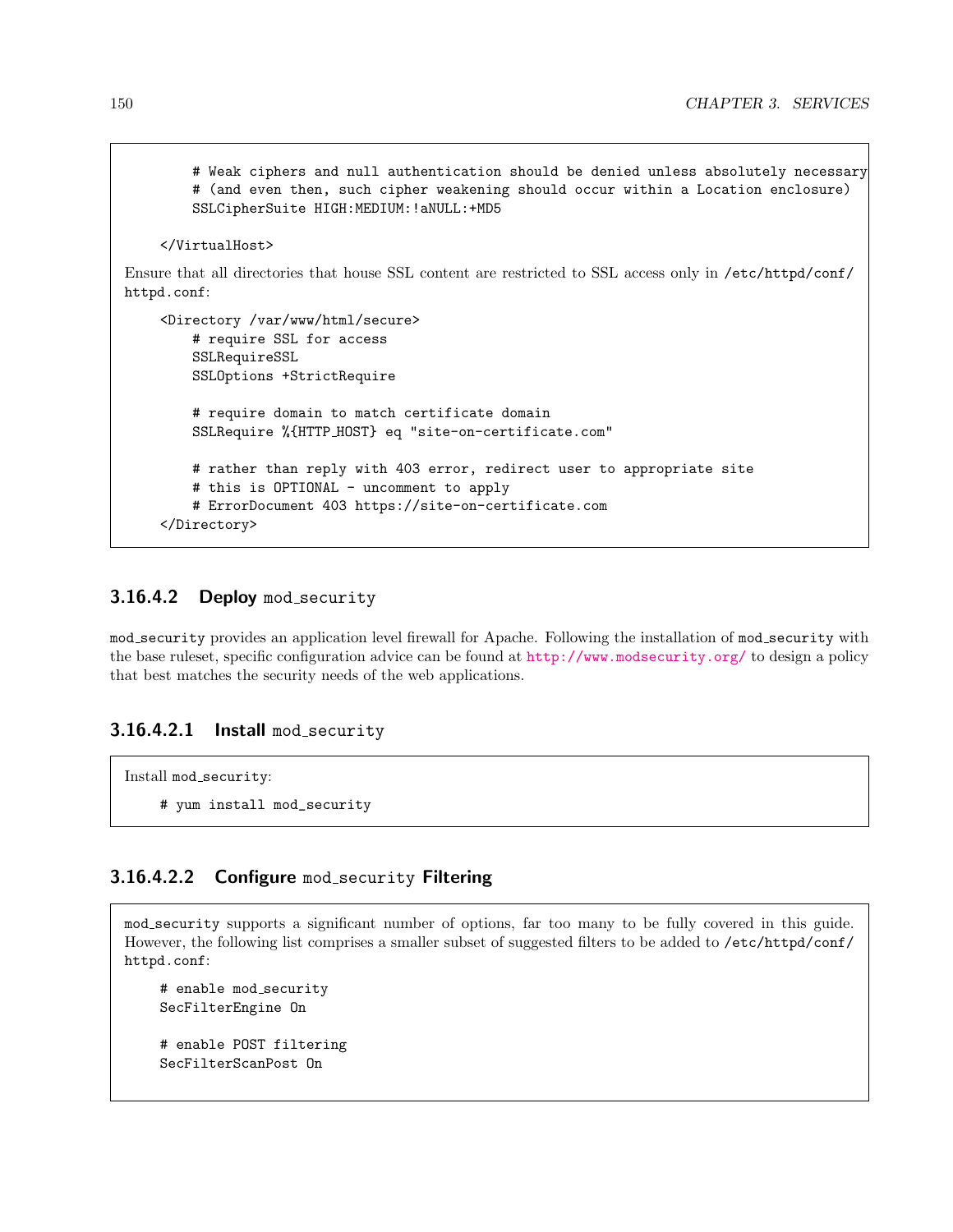```
# Make sure that URL encoding is valid
SecFilterCheckURLEncoding On
# Accept almost all byte values
SecFilterForceByteRange 1 255
# Prevent directory traversal
SecFilter "\.\./"
# Filter on specific system specific paths
SecFilter /etc/passwd
SecFilter /bin/
# Prevent cross-site scripting
SecFilter "<[[:space:]]* script"
# Prevent SQL injection
SecFilter "delete[[:space:]]+from"
SecFilter "insert[[:space:]]+into"
SecFilter "select.+from"
```
#### 3.16.4.3 Use Denial-of-Service Protection Modules

Denial-of-service attacks are difficult to detect and prevent while maintaining acceptable access to authorized users. However, there are a number of traffic-shaping modules that attempt to address the problem. Well-known DoS protection modules include:

mod\_throttle mod\_bwshare mod\_limitipconn mod\_dosevasive

It is recommended that denial-of-service prevention be implemented for the web server. However, this guide leaves specific configuration details to the discretion of the reader.

## 3.16.4.4 Configure Supplemental Modules Appropriately

Any required functionality added to the web server via additional modules should be configured appropriately.

## <span id="page-150-0"></span>3.16.4.4.1 Configure PHP Securely

PHP is a widely used and often misconfigured server-side scripting language. It should be used with caution, but configured appropriately when needed.

```
Make the following changes to /etc/php.ini:
    # Do not expose PHP error messages to external users
    display_errors = Off
    # Enable safe mode
    safe_mode = On
```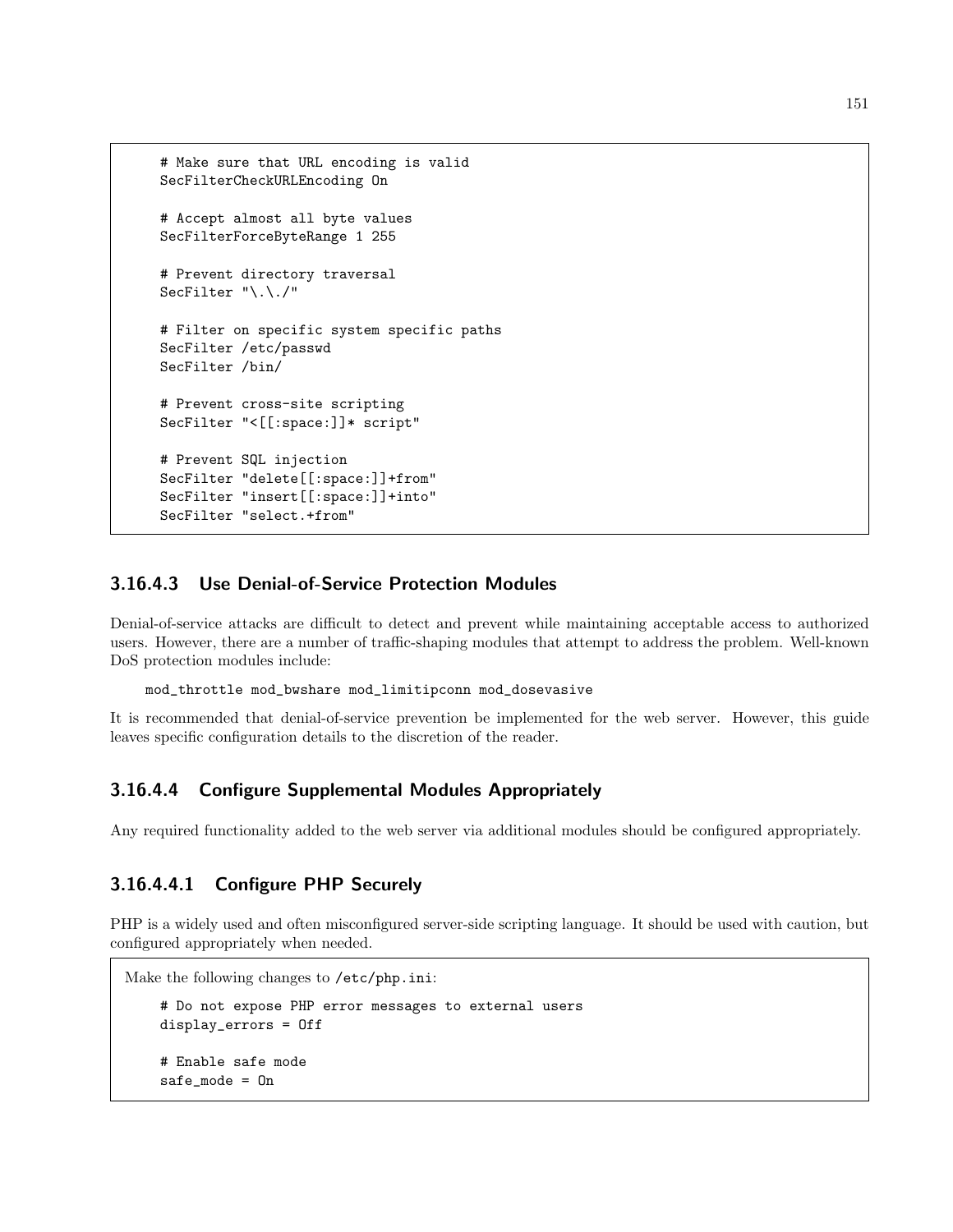```
# Only allow access to executables in isolated directory
safe\_mode\_exec\_dir = php-required-executable-s-path# Limit external access to PHP environment
safe_mode_allowed_env_vars = PHP_
# Restrict PHP information leakage
expose_php = Off
# Log all errors
log_errors = On
# Do not register globals for input data
register_globals = Off
# Minimize allowable PHP post size
post_max_size = 1K
# Ensure PHP redirects appropriately
cgi.force_redirect = 0
# Disallow uploading unless necessary
file_uploads = Off
# Disallow treatment of file requests as fopen calls
allow_url_fopen = Off
# Enable SQL safe mode
sql.safe_mode = On
```
# 3.16.5 Configure Operating System to Protect Web Server

The following configuration steps should be taken on the machine which hosts the web server, in order to provide as safe an environment as possible for the web server.

#### 3.16.5.1 Restrict File and Directory Access

```
Minimize access to critical Apache files and directories:
    # chmod 511 /usr/sbin/httpd
    # chmod 750 /var/log/httpd/
    # chmod 750 /etc/httpd/conf/
    # chmod 640 /etc/httpd/conf/*
    # chgrp -R apache /etc/httpd/conf
```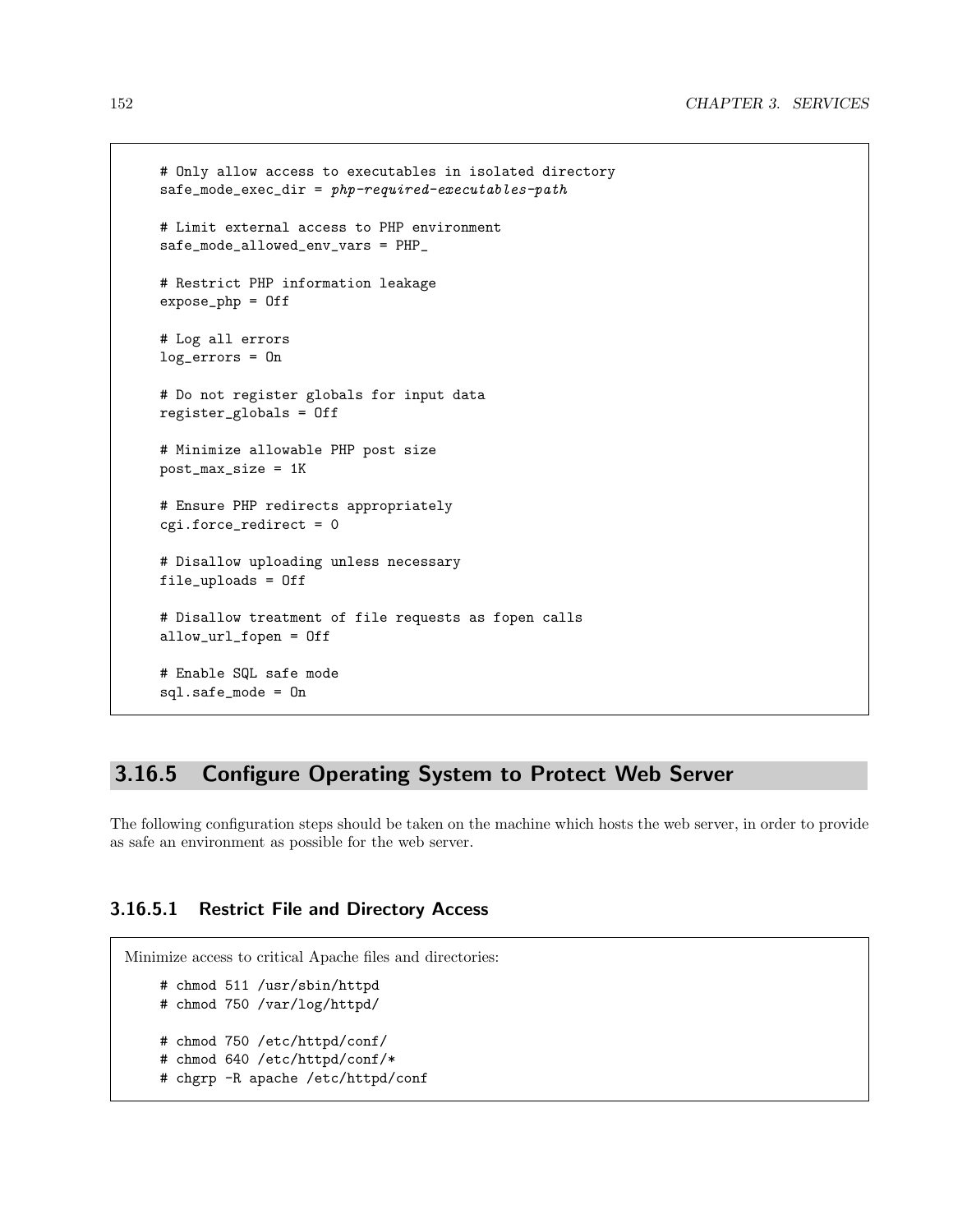## 3.16.5.2 Configure iptables to Allow Access to the Web Server

Edit /etc/sysconfig/iptables. Add the following lines, ensuring that they appear before the final LOG and DROP lines for the RH-Firewall-1-INPUT chain:

```
-A RH-Firewall-1-INPUT -m state --state NEW -p tcp --dport 80 -j ACCEPT
-A RH-Firewall-1-INPUT -m state --state NEW -p tcp --dport 443 -j ACCEPT
```
The default Iptables configuration does not allow inbound access to the HTTP (80) and HTTPS (443) ports used by the web server. This modification allows that access, while keeping other ports on the server in their default protected state. See Section [2.5.5](#page-55-0) for more information about Iptables.

## 3.16.5.3 Run Apache in a chroot Jail if Possible

Putting Apache in a chroot jail minimizes the damage done by a potential break-in by isolating the web server to a small section of the filesystem.

In order to configure Apache to run from a chroot directory, edit the Apache configuration file, /etc/httpd/ conf/httpd.conf, and add the directive:

#### SecChrootDir /chroot/apache

It is also necessary to place all files required by Apache inside the filesystem rooted at /chroot/apache, including Apache's binaries, modules, configuration files, and served web pages. The details of this configuration are beyond the scope of this guide.

## 3.16.6 Additional Resources

Further resources should be consulted if your web server requires more extensive configuration guidance, especially if particular applications need to be secured.

In particular, [\[26\]](#page-169-0) is recommended as a more comprehensive guide to securing Apache.

# 3.17 IMAP and POP3 Server

Dovecot provides IMAP and POP3 services. It is not installed by default. The project page at [http://www.](http://www.dovecot.org) [dovecot.org](http://www.dovecot.org) contains more detailed information about Dovecot configuration.

# 3.17.1 Disable Dovecot if Possible

If the system does not need to operate as an IMAP or POP3 server, disable and remove Dovecot if it was installed:

```
# chkconfig dovecot off
# yum erase dovecot
```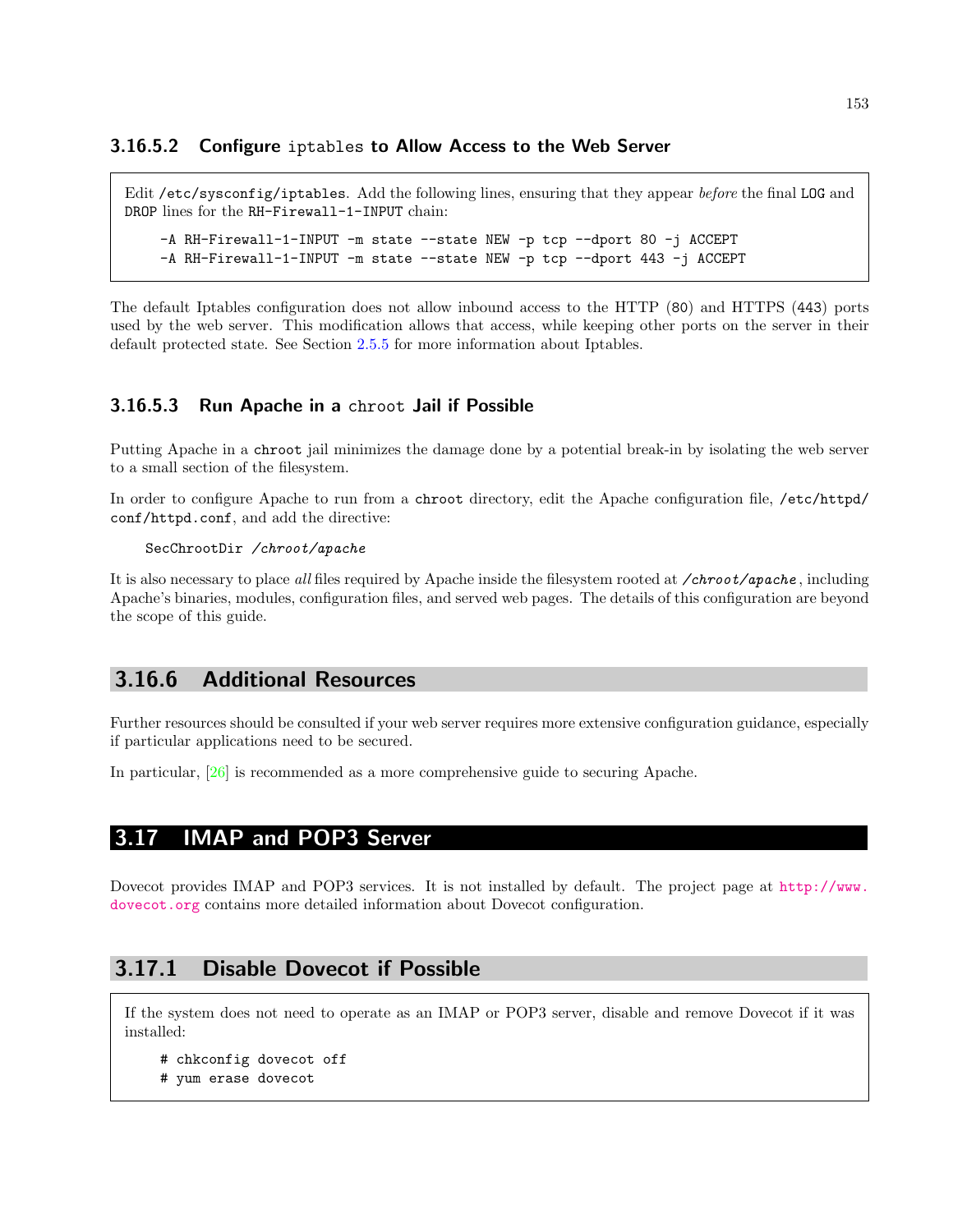# 3.17.2 Configure Dovecot if Necessary

Dovecot's main configuration file is /etc/dovecot.conf. The settings which appear, commented out, in the file are the defaults.

#### 3.17.2.1 Support Only the Necessary Protocols

Edit /etc/dovecot.conf. Add or correct the following lines, replacing PROTOCOL with only the subset of protocols (imap, imaps, pop3, pop3s) required:

protocols = PROTOCOL

Dovecot supports the IMAP and POP3 protocols, as well as SSL-protected versions of those protocols. Configure the Dovecot server to support only the protocols needed by your site.

If possible, require SSL protection for all transactions. The SSL protocol variants listen on alternate ports (995 instead of 110 for pop3s, and 993 instead of 143 for imaps), and require SSL-aware clients. An alternate approach is to listen on the standard port and require the client to use the STARTTLS command before authenticating.

#### 3.17.2.2 Enable SSL Support

SSL should be used to encrypt network traffic between the Dovecot server and its clients. Users must authenticate to the Dovecot server in order to read their mail, and passwords should never be transmitted in clear text. In addition, protecting mail as it is downloaded is a privacy measure, and clients may use SSL certificates to authenticate the server, preventing another system from impersonating the server. See Section [2.5.6](#page-61-0) for general SSL information, including the setup of a Certificate Authority (CA).

### 3.17.2.2.1 Create an SSL Certificate

Note: The following steps should be performed on your CA system, and not on the Dovecot server itself. If you will have a commercial CA sign certificates, then these steps should be performed on a separate, physically secure system devoted to that purpose.

On your CA (if you are using your own) or on another physically secure system, generate a key pair for the Dovecot server:

```
# cd /etc/pki/tls/certs
```

```
# openssl genrsa -out imapserverkey.pem 2048
```
Next, generate a certificate signing request (CSR) for the CA to sign, making sure to enter the server's fully-qualified domain name when prompted for the Common Name:

# openssl req -new -key imapserverkey.pem -out imapserver.csr

Next, the mail server CSR must be signed to create the Dovecot server certificate. You can either send the CSR to an established CA or sign it with your CA.

To sign imapserver.csr using your CA:

```
# openssl ca -in imapserver.csr -out imapservercert.pem
```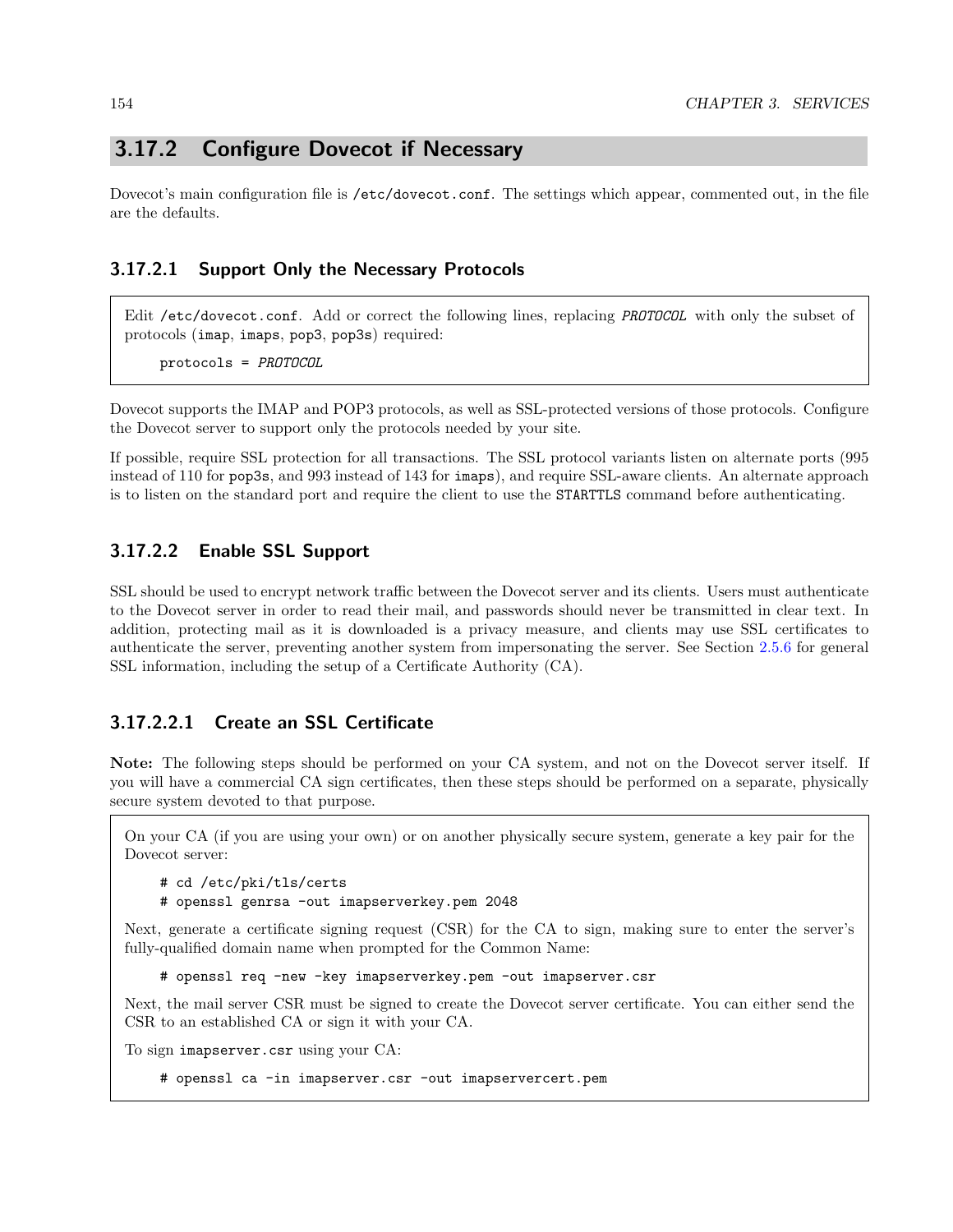This step creates a private key, imapserverkey.pem, and a public certificate, imapservercert.pem. The Dovecot server will use these to prove its identity by demonstrating that it has a certificate which has been signed by a CA. POP3 or IMAP clients at your site should only be willing to provide users' credentials to a server they can authenticate.

## 3.17.2.2.2 Install the SSL Certificate

Create the PKI directory for POP and IMAP certificates if it does not already exist:

```
# mkdir /etc/pki/tls/imap
```
# chown root:root /etc/pki/tls/imap

# chmod 755 /etc/pki/tls/imap

Using removable media or some other secure transmission format, install the files generated in the previous step onto the Dovecot server:

- /etc/pki/tls/imap/serverkey.pem: the private key imapserverkey.pem
- /etc/pki/tls/imap/servercert.pem: the certificate file imapservercert.pem

Verify the permissions on these files:

# chown root:root /etc/pki/tls/imap/serverkey.pem

- # chown root:root /etc/pki/tls/imap/servercert.pem
- # chmod 600 /etc/pki/tls/imap/serverkey.pem
- # chmod 600 /etc/pki/tls/imap/servercert.pem

Verify that the CA's public certificate file has been installed as /etc/pki/tls/CA/cacert.pem, and has the correct permissions:

# chown root:root /etc/pki/tls/CA/cacert.pem # chmod 644 /etc/pki/tls/CA/cacert.pem

## 3.17.2.2.3 Configure Dovecot to Use the SSL Certificate

Edit /etc/dovecot.conf and add or correct the following lines (ensuring they reference the appropriate files):

```
ssl_cert_file = /etc/pki/tls/imap/servercert.pem
ssl_key_file = /etc/pki/tls/imap/serverkey.pem
ssl_ca_file = /etc/pki/tls/CA/cacert.pem
```
These options tell Dovecot where to find the TLS configuration, allowing clients to make encrypted connections.

## 3.17.2.2.4 Disable Plaintext Authentication

To prevent Dovecot from attempting plaintext authentication of clients, edit /etc/dovecot.conf and add or correct the following line:

```
disable_plaintext_auth = yes
```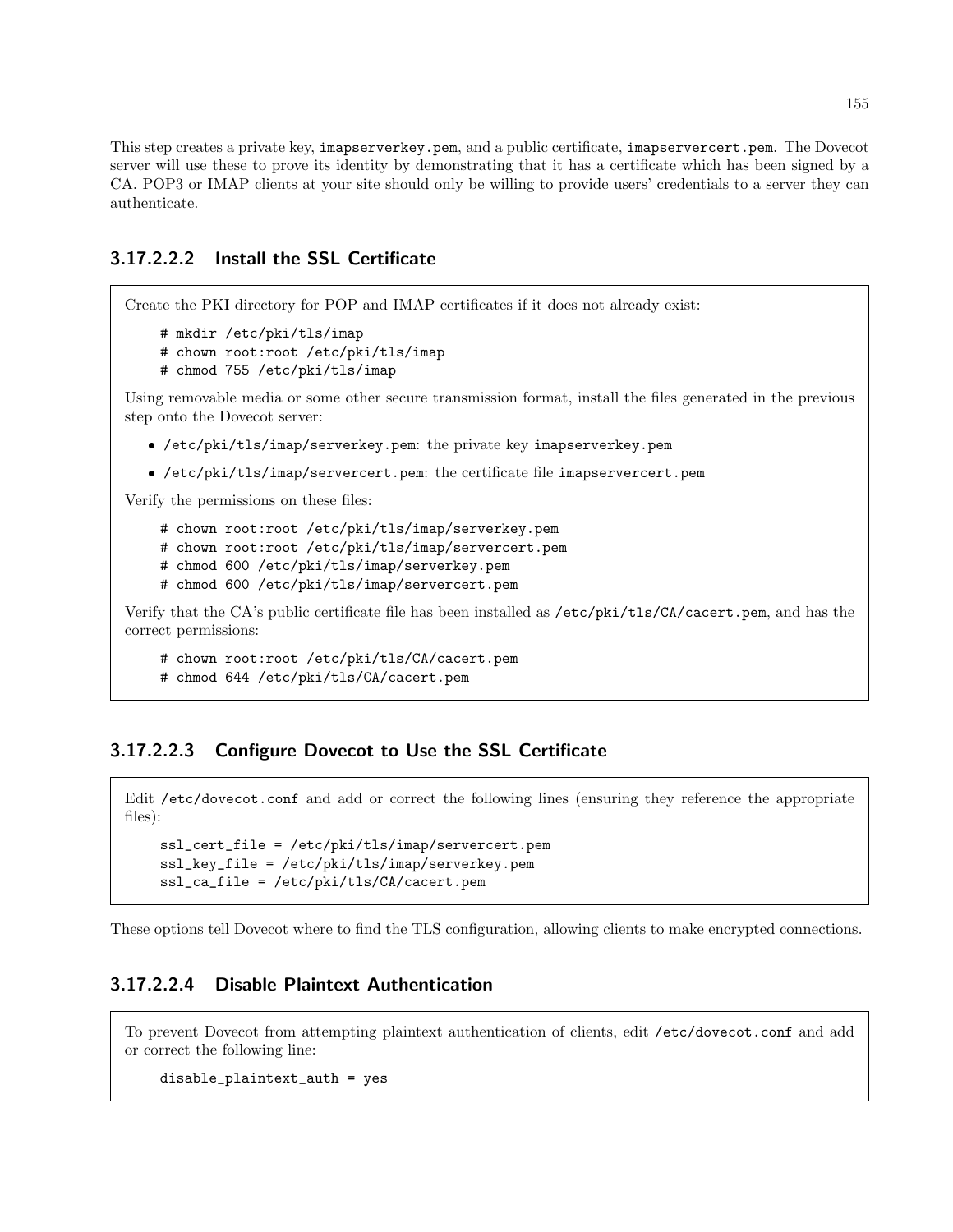The disable plaintext auth command disallows login-related commands until an encrypted session has been negotiated using SSL. If client compatibility requires you to allow connections to the pop3 or imap ports, rather than the alternate SSL ports, you should use this command to require STARTTLS before authentication.

#### 3.17.2.3 Enable Dovecot Options to Protect Against Code Flaws

Edit /etc/dovecot.conf and add or correct the following line:

login\_process\_per\_connection = yes mail\_drop\_priv\_before\_exec = yes

IMAP and POP3 are remote authenticated protocols, meaning that the server must accept remote connections from anyone, but provide substantial services only to clients who have successfully authenticated. To protect against security problems, Dovecot splits these functions into separate server processes. The imap-login and/or pop3-login processes accept connections from unauthenticated users, and only spawn imap or pop3 processes on successful authentication.

However, the imap-login and pop3-login processes themselves may contain vulnerabilities. Since each of these processes operates as a daemon, handling multiple sequential client connections from different users, bugs in the code could allow unauthenticated users to steal credential data. If the login process per connection option is enabled, then a separate imap-login or pop3-login process is created for each new connection, protecting against this class of problems. This option has an efficiency cost, but is strongly recommended.

If the mail drop priv before exec option is on, the imap-login or pop3-login process will drop privileges to the user's ID after authentication and before executing the imap or pop3 process itself. Under some very limited circumstances, this could protect against privilege escalation by authenticated users. However, if the mail executable option is used to run code before starting each user's session, it is important to drop privileges to prevent the custom code from running as root.

## 3.17.2.4 Allow IMAP Clients to Access the Server

Edit /etc/sysconfig/iptables. Add the following line, ensuring that it appears before the final LOG and DROP lines for the RH-Firewall-1-INPUT chain:

-A RH-Firewall-1-INPUT -m state --state NEW -p tcp --dport 143 -j ACCEPT

The default iptables configuration does not allow inbound access to any services. This modification will allow remote hosts to initiate connections to the IMAP daemon, while keeping all other ports on the server in their default protected state. See Section [2.5.5](#page-55-0) for more information about iptables.

# 3.18 Samba (SMB) Microsoft Windows File Sharing Server

When properly configured, the Samba service allows Linux machines to provide file and print sharing to Microsoft Windows machines. There are two software packages that provide Samba support. The first, samba-client, provides a series of command line tools that enable a client machine to access Samba shares. The second, simply labeled samba, provides the Samba service. It is this second package that allows a Linux machine to act as an Active Directory server, a domain controller, or as a domain member. Only the samba-client package is installed by default.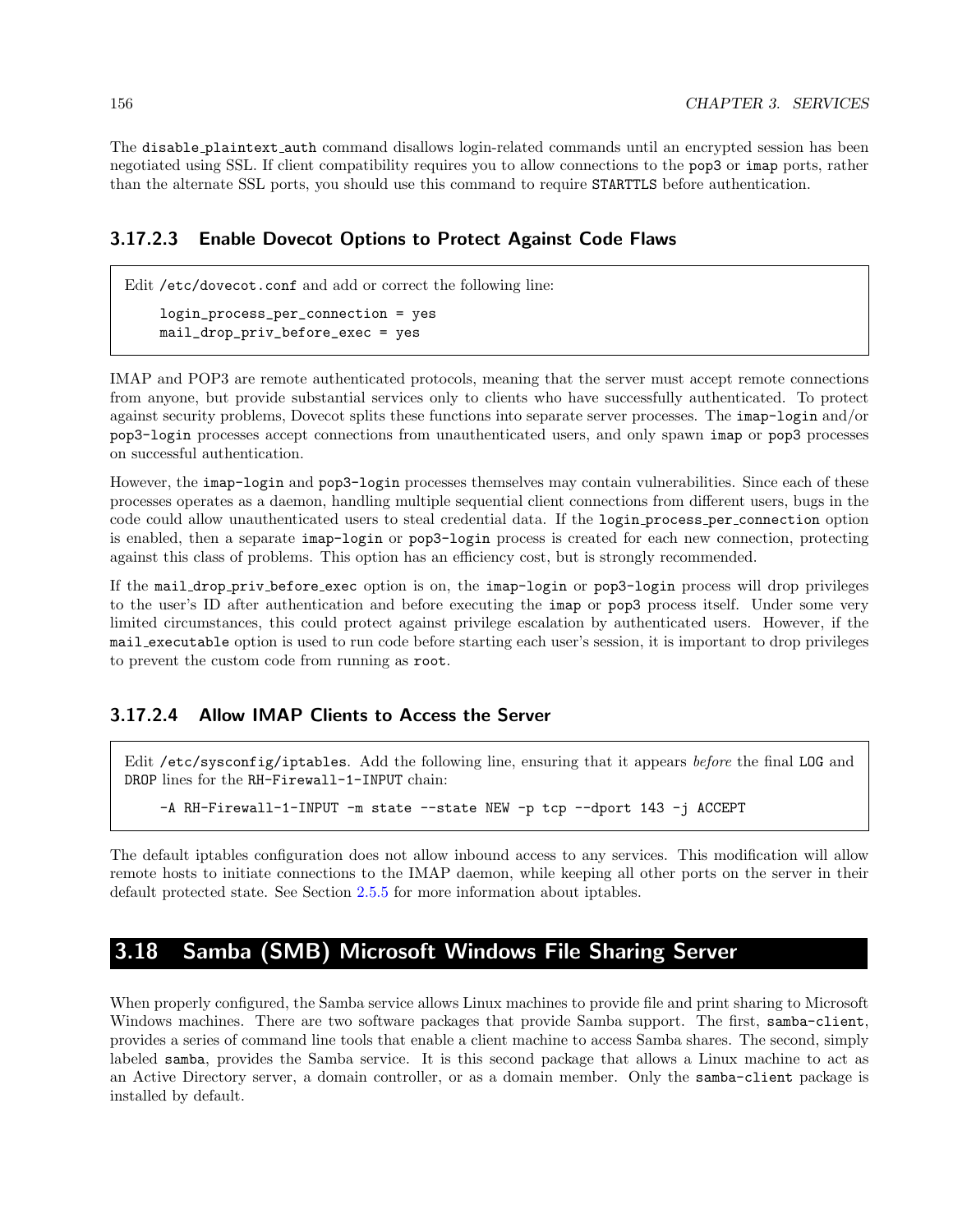# 3.18.1 Disable Samba if Possible

If the Samba service has been enabled and will not be used, disable it:

# chkconfig smb off

Even after the Samba server package has been installed, it will remain disabled. Do not enable this service unless it is absolutely necessary to provide Microsoft Windows file and print sharing functionality.

# 3.18.2 Configure Samba if Necessary

All settings for the Samba daemon can be found in /etc/samba/smb.conf. Settings are divided between a [global] configuration section and a series of user created share definition sections meant to describe file or print shares on the system. By default, Samba will operate in user mode and allow client machines to access local home directories and printers. It is recommended that these settings be changed or that additional limitations be set in place.

## 3.18.2.1 Testing the Samba Configuration File

To test the configuration file for syntax errors, use the testparm command. It will also list all settings currently in place, including defaults that may not appear in the configuration file.

# testparm -v

## 3.18.2.2 Choosing the Appropriate security Parameter

There are two kinds of security in Samba, share-level (share) and user-level. User-level security is further subdivided into four separate implementations: user, domain, ads, and server. It is recommended that the share and server security modes not be used. In share security, everyone is given the same password for each share, preventing individual user accountability. server security mode has been superseded by the domain and ads security modes. It may now be considered obsolete.

The security parameter is set in the [global] section of the Samba configuration file. It determines how the server will handle user names and passwords. Some security modes require additional parameters, such as workgroup, realm, or password server names. All security modes will require that each remote user have a matching local account. One workaround to this problem is to use the winbindd daemon. Please consult the official Samba documentation to learn more.

## 3.18.2.2.1 Use user Security for Servers Not in a Domain Context

This is the default setting with a new Samba installation and the best choice when operating outside of a domain security context. The relevant parameters in /etc/samba/smb.conf will read as follows:

```
security = user
workgroup = MYGROUP
```
Set the value of workgroup so that it matches the value of other machines on the network.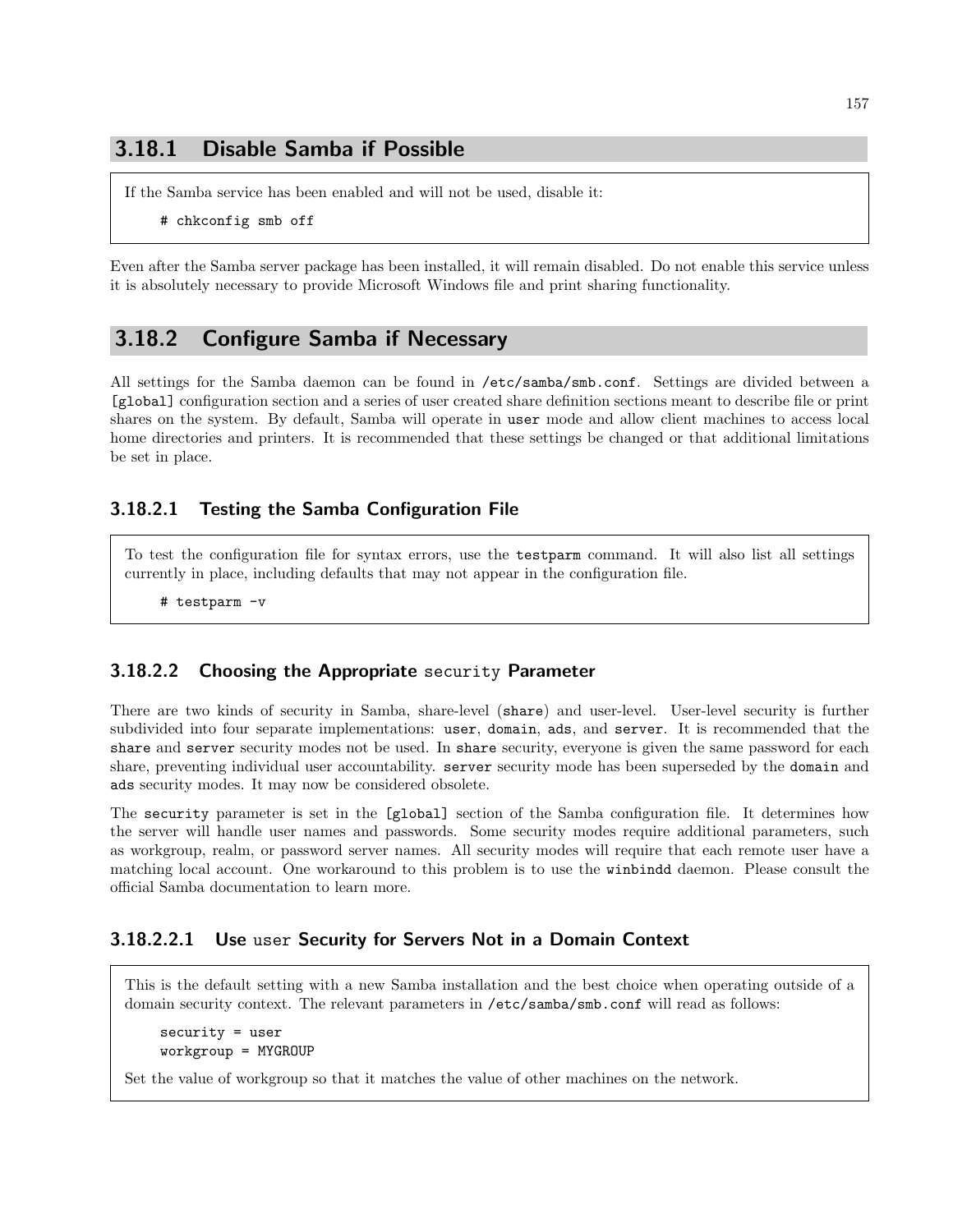In user mode, authentication requests are handled locally and not passed on to a separate authentication server. This is the desired behavior for standalone servers and domain controllers.

#### 3.18.2.2.2 Use domain Security for Servers in a Domain Context



When using Samba as a Primary or Backup Domain Controller, use security = user, not security = domain. This tells Samba that the local machine is hosting the authentication backend.

First, change the security parameter to domain. Next, set the workgroup and netbios name parameters (if necessary):

security = domain workgroup = WORKGROUP netbios name = NETBIOSNAME

domain mode is used for any machine that will act as a domain member server. It lets Samba know that the authentication information it needs can be found on another machine. Primary and Backup Domain Controllers host copies of this information. Samba will try to automatically determine which machine it should authenticate against on a domain network. If this detection fails, it may be necessary to specify the location manually.

Unlike the Microsoft Windows implementation of the SMB standard, a Samba machine can freely change roles within a domain without requiring that the machine be reinstalled (such roles include primary and backup domain controllers, domain member servers, and ordinary domain workstations). However, there are some limitations on how each machine can fulfill each role in a mixed network.

## 3.18.2.2.3 Use ads (Active Directory Service) Security For Servers in an ADS Domain **Context**

The security mode ads enables a Samba machine to act as an ADS domain member server. Since ADS requires Kerberos, be sure to set the realm parameter appropriately and configure the local copy of Kerberos. If necessary, it is also possible to manually set the password server parameter.

```
security = ads
realm = MY\_REALMpassword server = your.kerberos.server
```
Currently, it is possible to act as an Active Directory domain member server, but not as a domain controller. Be sure to operate in mixed mode. Native mode may not work yet in current versions of Samba. Future support for ADS should be forthcoming in Samba 4. See the Samba project web site at <http://www.samba.org> for more details.

#### 3.18.2.3 Disable Guest Access and Local Login Support

Do not allow guest users to access local file or printer shares. In global or in each share, set the parameter guest ok to no: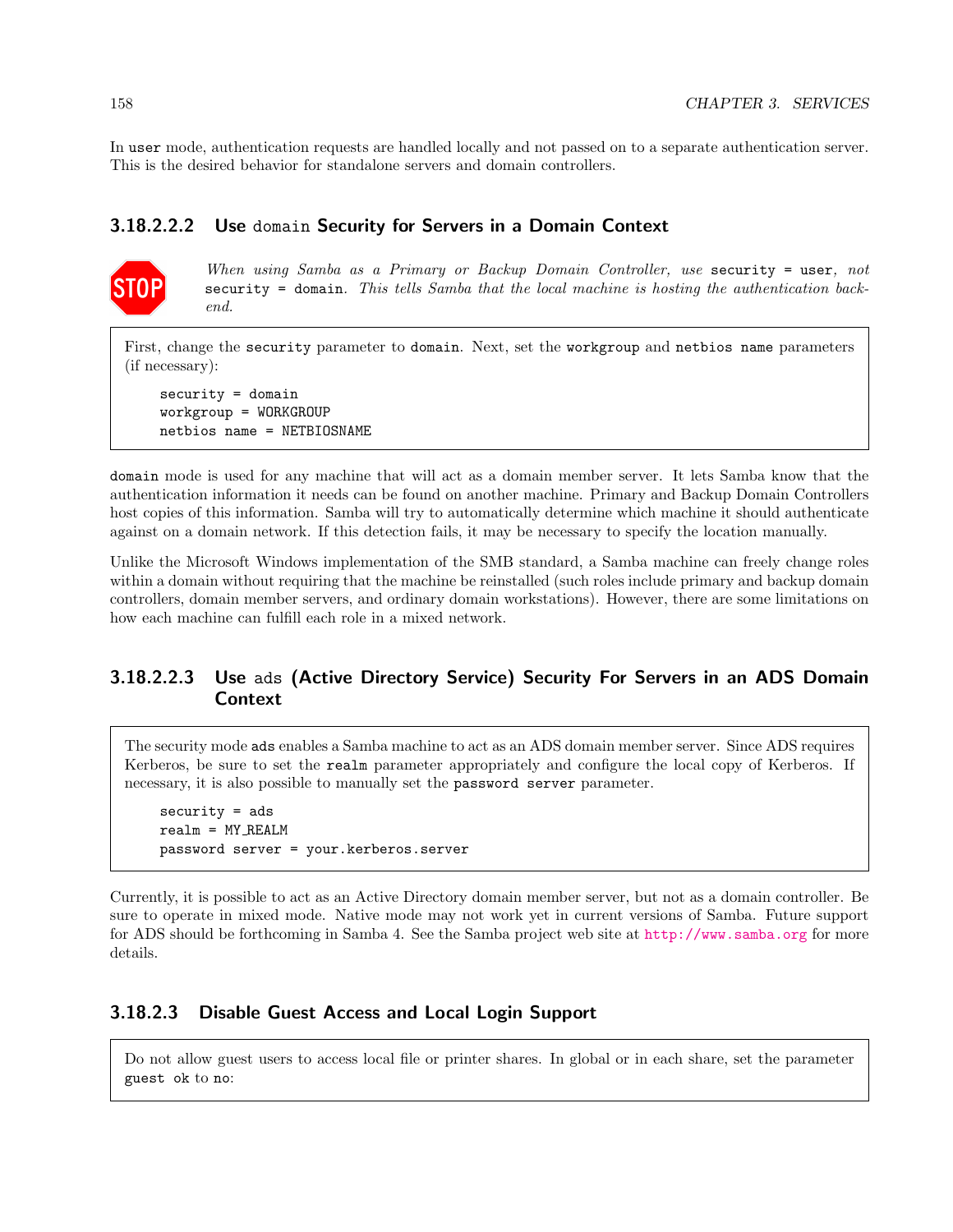[share] guest ok = no

It is safe to disable local login support for remote Samba users. Consider changing the add user account script to set remote user shells to /sbin/nologin.

#### 3.18.2.4 Disable Root Access

Administrators should not use administrator accounts to access Samba file and printer shares. If possible, disable the root user and the wheel administrator group:

[share] invalid users = root @wheel

If administrator accounts cannot be disabled, ensure that local machine passwords and Samba service passwords do not match.

Typically, administrator access is required when Samba must create user and machine accounts and shares. Domain member servers and standalone servers may not need administrator access at all. If that is the case, add the invalid users parameter to [global] instead.

#### 3.18.2.5 Set the Allowed Authentication Negotiation Levels

By default, Samba will attempt to negotiate with Microsoft Windows machines to set a common communication protocol. Whenever possible, be sure to disable LANMAN authentication, as it is far weaker than the other supported protocols.

[global] client lanman auth = no

Newer versions of Microsoft Windows may require the use of NTLMv2. NTLMv2 is the preferred protocol for authentication, but since older machines do not support it, Samba has disabled it by default. If possible, reenable it.

[global] client ntlmv2 auth = yes

For the sake of backwards compatibility, most modern Windows machines will still allow other machines to communicate with them over weak protocols such as LANMAN. On Samba, by enabling NTLMv2, you are also disabling LANMAN and NTLMv1. If NTLMv1 is required, it is still possible to individually disable LANMAN.

#### 3.18.2.6 Let Domain Controllers Create Machine Trust Accounts On-the-Fly

Add or correct an add machine script entry to the [global] section of /etc/samba/smb.conf to allow Samba to dynamically create Machine Trust Accounts:

[global] add machine script = /usr/sbin/useradd -n -g machines -d /dev/null -s /sbin/nologin %u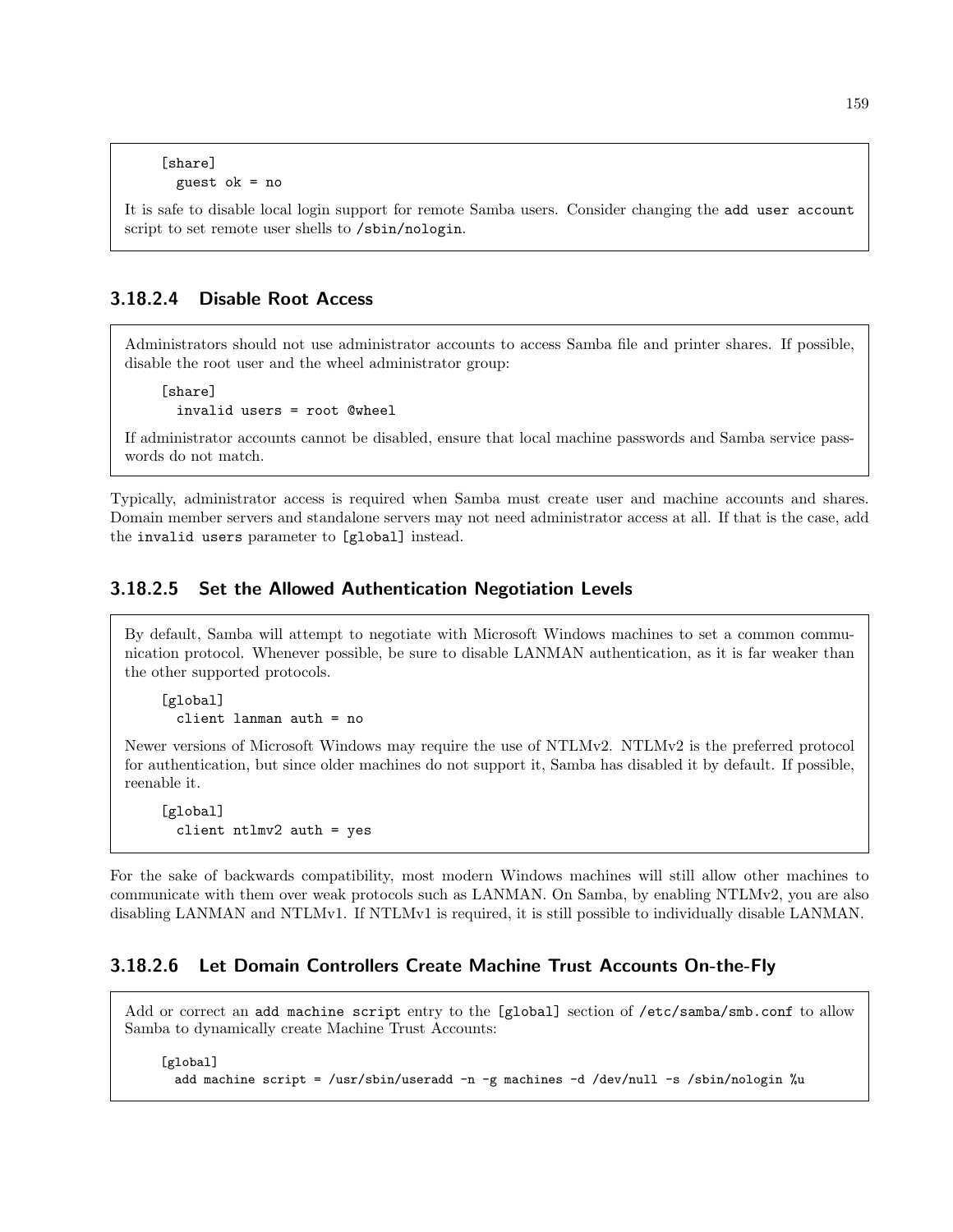Make sure that the group machines exists. If not, add it with the following command:

```
/usr/sbin/groupadd machines
```
When acting as a PDC, it becomes necessary to create and store Machine Trust Accounts for each machine that joins the domain. On a Microsoft Windows PDC, this account is created with the Server Manager tool, but on a Samba PDC, two accounts must be created. The first is the local machine account, and the second is the Samba account. For security purposes, it is recommended to let Samba create these accounts on-the-fly. When Machine Trust Accounts are created manually, there is a small window of opportunity in which a rogue machine could join the domain in place of the new server.

#### 3.18.2.7 Restrict Access to the [IPC\$] Share

Limit access to the [IPC\$] share so that only machines in your network will be able to connect to it: [IPC\$] hosts allow = 192.168.1. 127.0.0.1 hosts deny =  $0.0.0.0/0$ 

The [IPC\$] share allows users to anonymously fetch a list of shared resources from a server. It is intended to allow users to browse the list of available shares. It also can be used as a point of attack into a system. Disabling it completely may break some functionality, so it is recommended that you merely limit access to it instead.

### 3.18.2.8 Restrict File Sharing

Only users with local user accounts will be able to log in to Samba shares by default. Shares can be limited to particular users or network addresses. Use the hosts allow and hosts deny directives accordingly, and consider setting the valid users directive to a limited subset of users or to a group of users. Separate each address, user, or user group with a space as follows:

```
[share]
 hosts allow = 192.168.1. 127.0.0.1
 valid users = userone usertwo @usergroup
```
It is also possible to limit read and write access to particular users with the read list and write list options, though the permissions set by the system itself will override these settings. Set the read only attribute for each share to ensure that global settings will not accidentally override the individual share settings. Then, as with the valid users directive, separate each user or group of users with a space:

```
[share]
 read only = yes
 write list = userone usertwo @usergroup
```
The Samba service is only required for sharing files and printers with Microsoft Windows workstations, and even then, other options may exist. Do not use the Samba service to share files between Unix or Linux machines.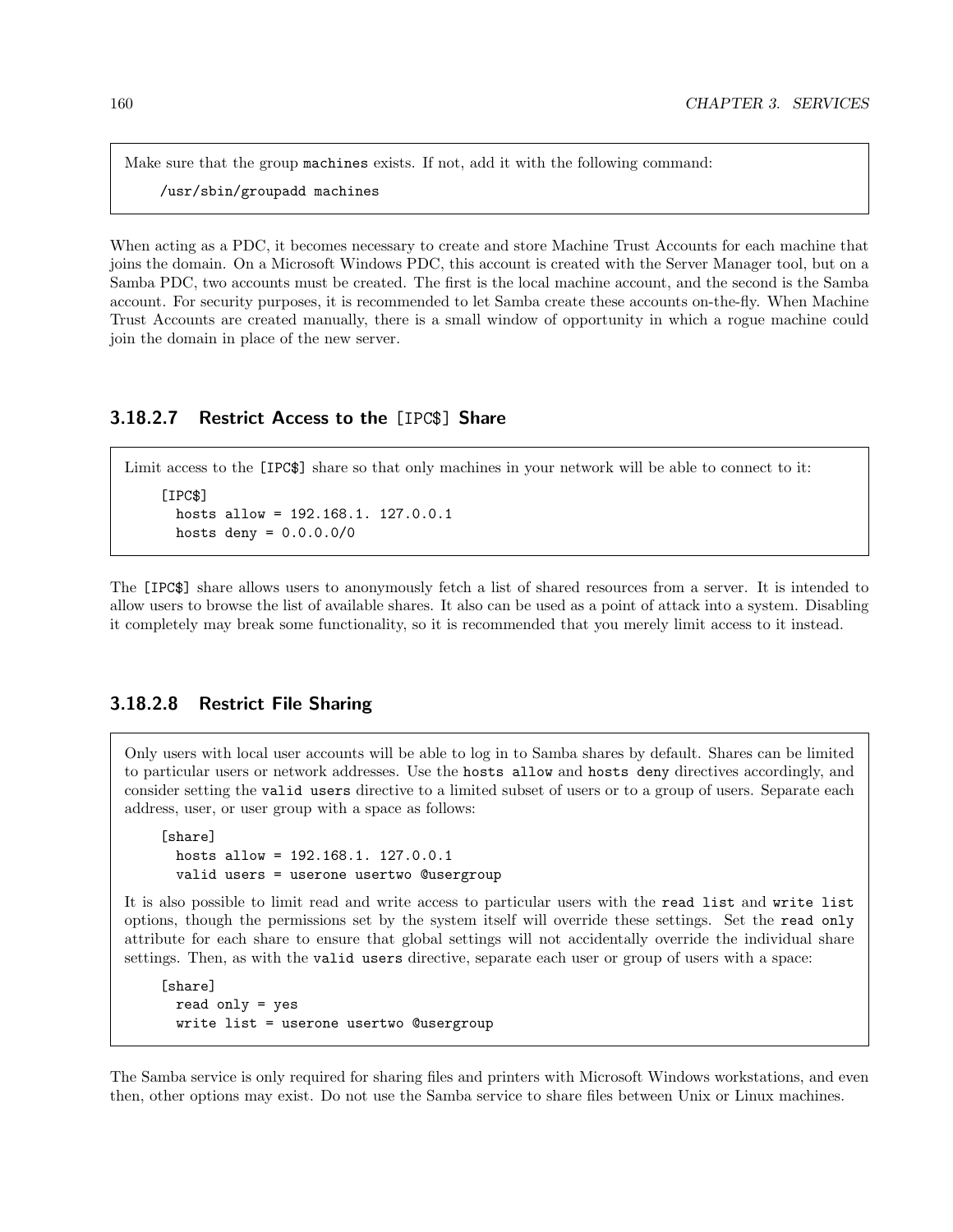#### 3.18.2.9 Restrict Printer Sharing

By default, Samba utilizes the CUPS printing service to enable printer sharing with Microsoft Windows workstations. If there are no printers on the local machine, or if printer sharing with Microsoft Windows is not required, disable the printer sharing capability by commenting out the following lines, found in /etc/ samba/smb.conf:

```
[global]
; load printers = yes
; cups options = raw
[printers]
 comment = All Printers
 path = /usr/spool/samba
 browseable = no
 guest ok = no
 writable = no
 printable = yes
```
There may be other options present, but these are the only options enabled and uncommented by default. Removing the [printers] share should be enough for most users.

If the Samba printer sharing capability is needed, consider disabling the Samba network browsing capability or restricting access to a particular set of users or network addresses. Set the valid users parameter to a small subset of users or restrict it to a particular group of users with the shorthand  $\mathbf{C}$ . Separate each user or group of users with a space. For example, under the [printers] share:

[printers] valid users = user @printerusers

The CUPS service is capable of sharing printers with other Unix and Linux machines on the local network without the Samba service. The Samba service is only required when a Microsoft Windows machine needs printer access on a Unix or Linux host.

#### 3.18.2.10 Configure iptables to Allow Access to the Samba Server

Determine an appropriate network block, **netwh**, and network mask, mask, representing the machines on your network which should operate as clients of the Samba server.

Edit /etc/sysconfig/iptables. Add the following lines, ensuring that they appear before the final LOG and DROP lines for the RH-Firewall-1-INPUT chain:

```
-A RH-Firewall-1-INPUT -s netwk /mask -m state --state NEW -p tcp --dport 137 -j ACCEPT
-A RH-Firewall-1-INPUT -s netwk /mask -m state --state NEW -p tcp --dport 138 -j ACCEPT
-A RH-Firewall-1-INPUT -s netwk/mask -m state --state NEW -p tcp --dport 139 -j ACCEPT
-A RH-Firewall-1-INPUT -s netwk /mask -m state --state NEW -p tcp --dport 445 -j ACCEPT
```
The default Iptables configuration does not allow inbound access to the ports used by the Samba service. This modification allows that access, while keeping other ports on the server in their default protected state. Since these ports are frequent targets of network scanning attacks, restricting access to only the network segments which need to access the Samba server is strongly recommended. See Section [2.5.5](#page-55-0) for more information about Iptables.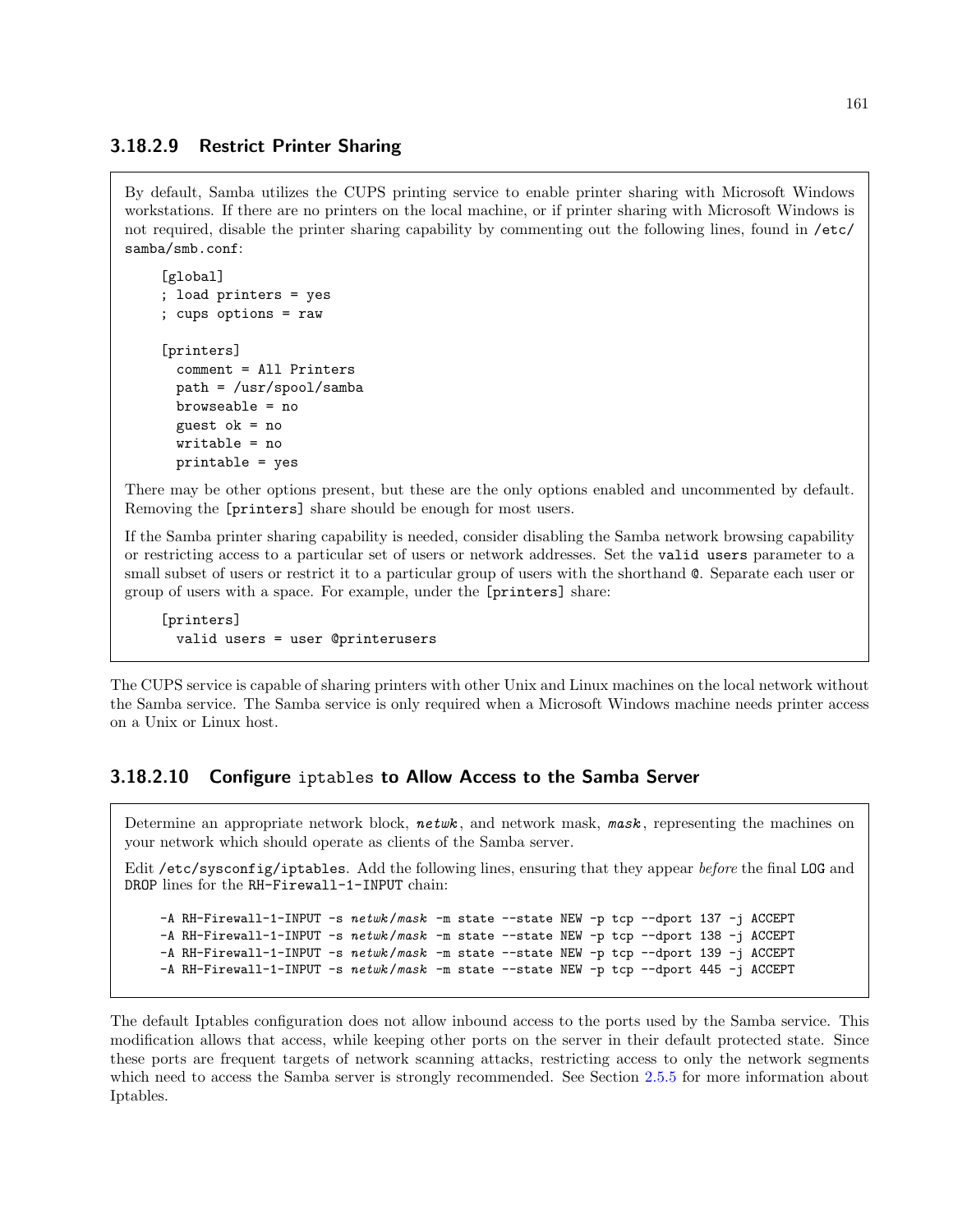# 3.18.3 Avoid the Samba Web Administration Tool (SWAT)

SWAT is a web based configuration tool provided by the Samba team that enables both local and remote configuration management. It is not installed by default. It is recommended that SWAT not be used, as it requires the use of a Samba administrator account and sends that password in the clear over a network connection.

If SWAT is absolutely required, limit access to the local machine or tunnel SWAT connections through SSL with stunnel.

# 3.19 Proxy Server

A proxy server is a very desirable target for a potential adversary because much (or all) sensitive data for a given infrastructure may flow through it. Therefore, if one is required, the machine acting as a proxy server should be dedicated to that purpose alone and be stored in a physically secure location. The system's default proxy server software is Squid, and provided in an RPM package of the same name.

# 3.19.1 Disable Squid if Possible

If Squid was installed and activated, but the system does not need to act as a proxy server, then it should be disabled and removed:

# chkconfig squid off # yum erase squid

# <span id="page-161-0"></span>3.19.2 Configure Squid if Necessary

The Squid configuration file is /etc/squid/squid.conf. The following recommendations can be applied to this file.

Note: If a particular tag is not present in the configuration file, Squid falls back to the default setting (which is often illustrated by a comment).

#### <span id="page-161-1"></span>3.19.2.1 Listen on Uncommon Port

The default listening port for the Squid service is 3128. As such, it is frequently scanned by adversaries looking for proxy servers.

Select an arbitrary (but uncommon) high port to use as the Squid listening port and make the corresponding change to the configuration file:

http port port

Run the following command to add a new SELinux port mapping for the service:

# semanage port -a -t http\_cache\_port\_t -p tcp port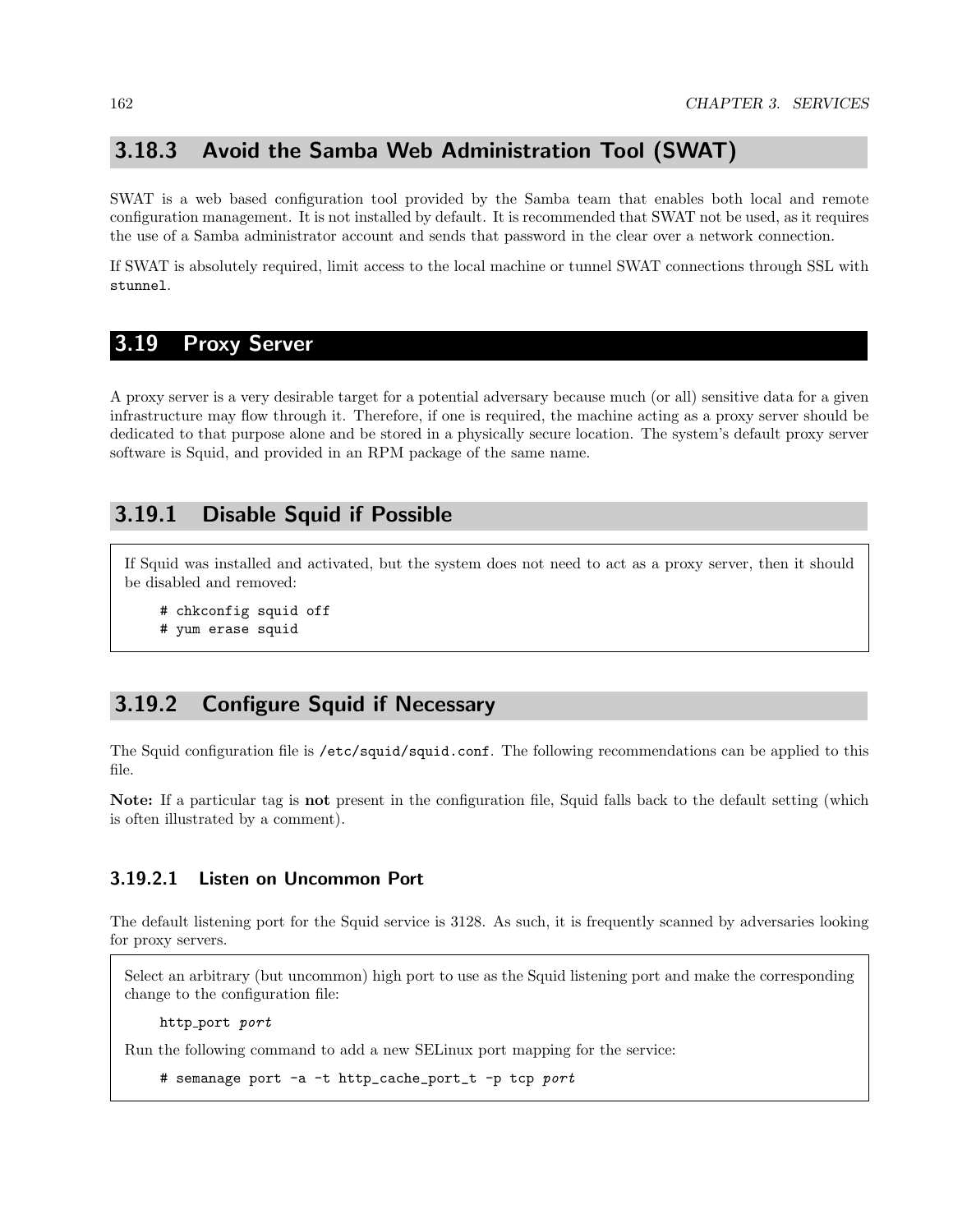## 3.19.2.2 Verify Default Secure Settings

Several security-enhancing settings in the Squid configuration file are enabled by default, but appear as comments in the configuration file (as mentioned in Section [3.19.2\)](#page-161-0). In these instances, the explicit directive is not present, which means it is implicitly enabled. If you are operating with a default configuration file, this section can be ignored.

Ensure that the following security settings are NOT explicitly changed from their default values:

```
ftp_passive on
ftp_sanitycheck on
check_hostnames on
request_header_max_size 20 KB
reply_header_max_size 20 KB
cache_effective_user squid
cache_effective_group squid
ignore_unknown_nameservers on
```
ftp passive forces FTP passive connections.

ftp sanitycheck performs additional sanity checks on FTP data connections.

check hostnames ensures that hostnames meet RFC compliance.

request header max size and reply header max size place an upper limit on HTTP header length, precautions against denial-of-service and buffer overflow vulnerabilities.

cache effective user and cache effective group designate the EUID and EGID of Squid following initialization (it is essential that the EUID/EGID be set to an unprivileged sandbox account).

ignore unknown nameservers checks to make sure that DNS responses come from the same IP the request was sent to.

# 3.19.2.3 Change Default Insecure Settings

The default configuration settings for the following tags are considered to be weak security and NOT recommended.

```
Add or modify the configuration file to include the following lines:
```

```
allow_underscore off
httpd_suppress_version_string on
forwarded_for off
log_mime_hdrs on
```
allow underscore enforces RFC 1034 compliance on hostnames by disallowing the use of underscores.

httpd\_suppress\_version\_string prevents Squid from revealing version information in web headers and error pages.

forwarded for reveals proxy client IP addresses in HTTP headers and should be disabled to prevent the leakage of internal network configuration details.

log mime hdrs enables logging of HTTP response/request headers.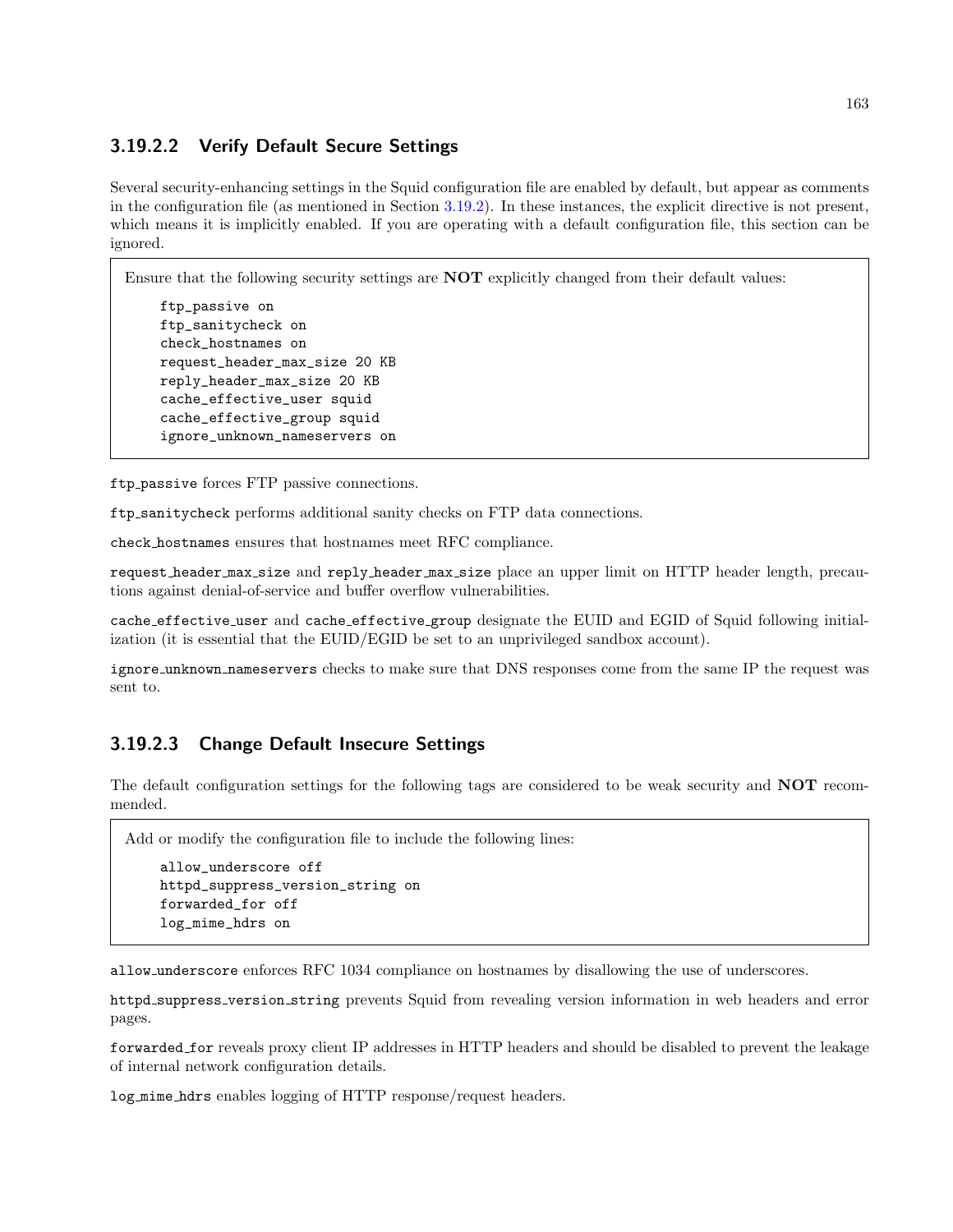# 3.19.2.4 Configure Authentication if Applicable

Note: Authentication cannot be used in the case of transparent proxies due to limitations of the TCP/IP protocol.

Similar to web servers, two of the available options are Basic and Digest authentication. The other options are NTLM and Negotiate authentication. As noted in Section [3.16.3.5,](#page-145-0) Basic authentication transmits passwords in plain-text and is susceptible to passive monitoring. If network sniffing is a concern, basic authentication should not be used. Negotiate is the newest and most secure protocol. It attempts to use Kerberos authentication and falls back to NTLM if it cannot. It should be noted that Kerberos requires a third-party Key Distribution Center (KDC) to function properly, whereas the other methods of authentication are two-party schemes.

Squid also offers the ability to choose a custom external authenticator. Designating an external authenticator (also known as a "helper" module) allows Squid to offer pluggable third-party authentication schemes. LDAP is one example of a helper module that exists and is in use today.

There are comments under the auth param tag inside /etc/squid/squid.conf that provide extensive detail on how to configure each of these methods. If authentication is necessary, choose a method of authentication and configure appropriately. The recommended minimum configurations illustrated for each method are acceptable.

To force an ACL (as discussed in Section [3.19.2.5\)](#page-163-0) to require authentication, use the following directive:

acl name-of-ACL proxy\_auth REQUIRED

Note: The keyword REQUIRED can be replaced with a user or list of users to further restrict access to a smaller subset of users.

# <span id="page-163-0"></span>3.19.2.5 Access Control Lists (ACL)



Be very careful with the order of access control tags. Access control is handled top-down. The first rule that matches is the only rule adhered to. The last rule on the list defines the default behavior in the case of no rule match.

The acl and http access tags are used in combination to allow filtering based on a series of access control lists.

Squid has a list of default ACLs for localhost, SSL ports, and "safe" ports. Following the definition of these ACLs, a series of http access directives establish the following default filtering policy:

- Allow cachemgr access only from localhost
- Allow access to only ports in the "safe" access control list
- Limit CONNECT method to SSL ports only
- Allow access from localhost
- Deny all other requests

The default ACL policies are reasonable from a security standpoint. However, the number of ports listed as "safe" could be significantly trimmed depending on the needs of your network. Out of the box, ports 21, 70, 80, 210, 280, 443, 488, 591, 777, and 1025 through 65535 are all considered safe. Some of these ports are associated with deprecated or rarely used protocols. As such, this list could be trimmed to further tighten filtering.

The following actions should be taken to tighten the ACL policies: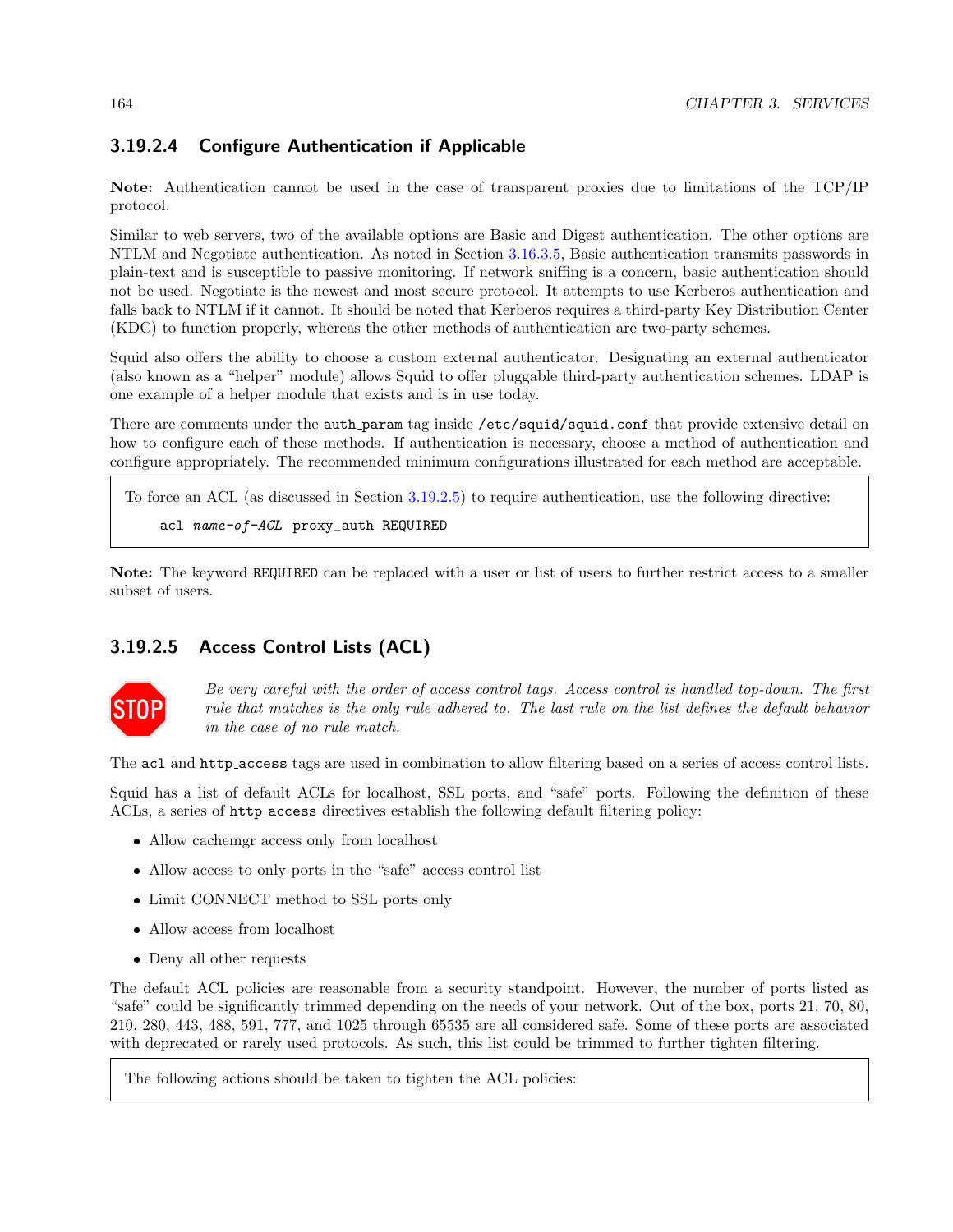1. There is a filter line in the configuration file that is recommended but commented out. This line should be uncommented or added to prevent access to localhost from the proxy:

http\_access deny to\_localhost

2. An access list should be setup for the specific network or networks that the proxy is intended to serve. Only this subset of IP addresses should be allowed access.

Add these lines where the following comment appears:

# INSERT YOUR OWN RULE(S) HERE TO ALLOW ACCESS FROM YOUR CLIENTS acl your-network-acl-name src ip-range http\_access allow your-network-acl-name

Note: *ip-range* is of the format xxx.xxx.xxx.xxx/xx

3. Ensure that the final http access line to appear in the document is the following:

http\_access deny all

This guarantees that all traffic not meeting an explicit filtering rule is denied.

Further filters should be established to meet the specific needs of a network, explicitly allowing access only where necessary.

4. Consult the chart below. Corresponding acl entries for unused protocols should be commented out and thus denied.

| Port | <b>Service</b> | Summary                                                               | Recommendation |
|------|----------------|-----------------------------------------------------------------------|----------------|
| 21   | ftp            | File Transfer Protocol(FTP) is a widely used file                     | <b>ALLOW</b>   |
|      |                | transfer protocol.                                                    |                |
| 70   | gopher         | The gopher protocol is a deprecated search and re-                    | <b>DENY</b>    |
|      |                | trieval protocol that is almost extinct, with as few                  |                |
|      |                | as 100 gopher servers present worldwide. Support                      |                |
|      |                | for gopher is disabled in most modern browsers.                       |                |
| 80   | http           | A web proxy needs to allow access to HTTP traffic.                    | <b>ALLOW</b>   |
| 210  | wais           | The Wide Area Information Server port is simi-                        | <b>DENY</b>    |
|      |                | lar to gopher, serving as a text searching system                     |                |
|      |                | to scour indexes on remote machines. Today, it is                     |                |
|      |                | deprecated and nearly non-existent on the Inter-                      |                |
|      |                | net.                                                                  |                |
| 280  | http-mgmt      | No documentation of any kind could be found on                        | <b>DENY</b>    |
|      |                | the obscure service that resides on this port.                        |                |
| 443  | https          | SSL traffic is likely (and recommended) for any                       | <b>ALLOW</b>   |
|      |                | proxy and should be allowed.                                          |                |
| 488  | gss-http       | No documentation of any kind could be found on                        | <b>DENY</b>    |
|      |                | the obscure service that resides on this port.                        |                |
| 591  | filemaker      | Filemaker is a database application originally of-                    | <b>DENY</b>    |
|      |                | fered by Apple in the 1980s. Although develop-                        |                |
|      |                | ment continues and it remains in use today, it                        |                |
|      |                | should be disabled if your network does not re-                       |                |
| 777  | multiling http | quire such traffic.<br>No documentation of any kind could be found on | <b>DENY</b>    |
|      |                | the obscure service that resides on this port.                        |                |
|      |                |                                                                       |                |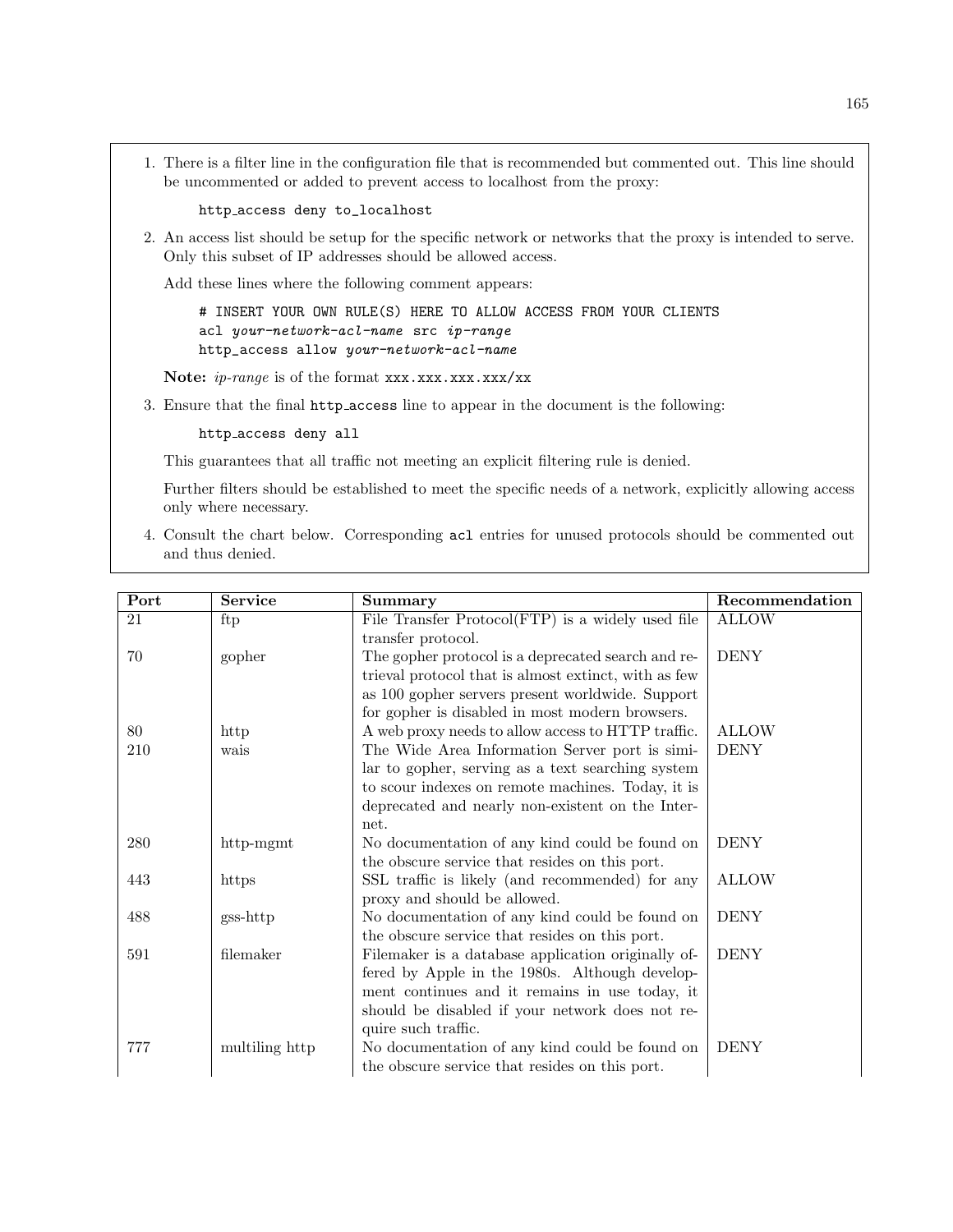| Port       | Service            | Summary                                                   | Recommendation |
|------------|--------------------|-----------------------------------------------------------|----------------|
| 1025-65535 | unregistered ports | Random high ports are used by a variety of appli-   ALLOW |                |
|            |                    | cations and should be allowed.                            |                |

#### 3.19.2.6 Configure Internet Cache Protocol (ICP) if Necessary

The ICP protocol is a cache communication protocol that allows multiple Squid servers to communicate. The ICP protocol was designed with no security in mind, relying on user-defined access control lists alone to determine which ICP messages to allow.

If a Squid server is standalone, the ICP port should be disabled by adding or correcting the following line in the configuration file:

icp\_port 0

If the Squid server is meant to speak with peers, strict ACLs should be established to only allow ICP traffic from trusted neighbors. To accomplish this, add or correct the following lines:

icp\_access allow acl-defining-trusted-neighbors icp\_access deny all

#### 3.19.2.7 Configure iptables to Allow Access to the Proxy Server

Determine an appropriate network block,  $network$ , and network mask,  $mask$ , representing the machines on your network which should operate as clients of the proxy server.

Edit /etc/sysconfig/iptables. Add the following line, ensuring that it appears before the final LOG and DROP lines for the RH-Firewall-1-INPUT chain:

-A RH-Firewall-1-INPUT -s  $network$  /mask -m state --state NEW -p tcp --dport port -j ACCEPT

For *port*, use either the default 3128 or the alternate port was selected in Section [3.19.2.1.](#page-161-1)

The default Iptables configuration does not allow inbound access to the Squid proxy service. This modification allows that access, while keeping other ports on the server in their default protected state. See Section [2.5.5](#page-55-0) for more information about Iptables.

## 3.19.2.8 Forward Log Messages to Syslog Daemon

The default behavior of Squid is to record its log messages in /var/log/squid.log. This behavior can be supplemented so that Squid also sends messages to syslog as well. This is useful for centralizing log data, particularly in instances where multiple Squid servers are present.

Squid provides a command line argument to enable syslog forwarding. Modify the SQUID OPTS line in /etc/init.d/squid to include the -s option:

SQUID\_OPTS="\${SQUID\_OPTS:-"-D"} -s"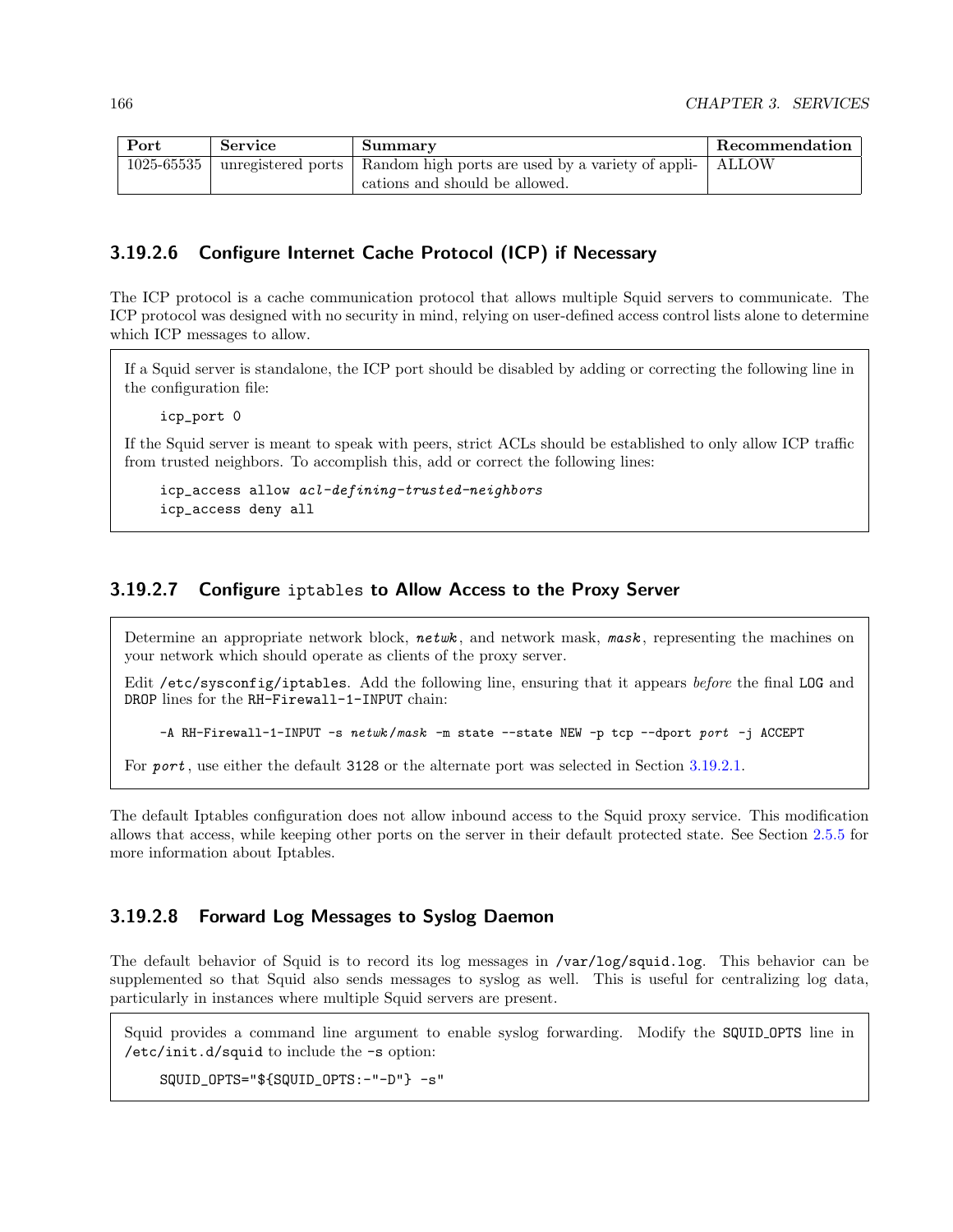## 3.19.2.9 Do Not Run as Root

Since Squid is loaded by the system's service utility, it starts as root and then changes its effective UID to the UID specified by the cache effective user directive. However, since it was still executed by root, the program maintains a saved UID of root even after changing its effective UID.

To prevent this undesired behavior, Squid must either be configured to run in a chroot environment or it must be executed by a non-privileged user in non-daemon mode (the service utility must not be used).

## 3.19.2.9.1 Run Squid in a chroot Jail

Chrooting Squid can be a very complicated task. Documentation for the process is vague and a great deal of trial and error may be required to determine all the files that need to be transitioned over to the chroot environment. Therefore, this guide recommends instead the method detailed in Section [3.19.2.9.2](#page-166-0) to lower privileges. If chrooting Squid is still desired, it can be enabled with the following directive in the configuration file:

```
chroot chroot-path
```
Then, all the necessary files used by Squid must be copied into the *chroot-path* directory. The specifics of this step cannot be covered in this guide because they are highly dependent on the external programs used in the Squid configuration.

Note: The strace utility is a valuable resource for discovering the files needed for the chroot environment.

## <span id="page-166-0"></span>3.19.2.9.2 Modify Service Entry to Lower Privileges

The following modification to /etc/init.d/squid forces the service utility to execute Squid as the squid user instead of the root user:

# determine the name of the squid binary [ -f /usr/sbin/squid ] && SQUID="sudo -u squid squid"

Making this change prevents Squid from writing its pid to /var/run. This pid file is used by service to check to see if the program started successfully. Therefore, a new location must be chosen for this pid file that the squid user has access to, and the corresponding references in /etc/init.d/squid must be altered to point to it.

Make the following modification to the Squid configuration file:

pid\_filename /var/spool/squid/squid.pid

Edit the file /etc/init.d/squid by changing all occurrences of /var/run/squid.pid to /var/spool/squid/ squid.pid

Also modify the following line in /etc/init.d/squid:

[ \$RETVAL -eq 0 ] && touch /var/lock/subsys/squid

and add the following lines immediately after it:

rm -f /var/lock/subsys/squid status squid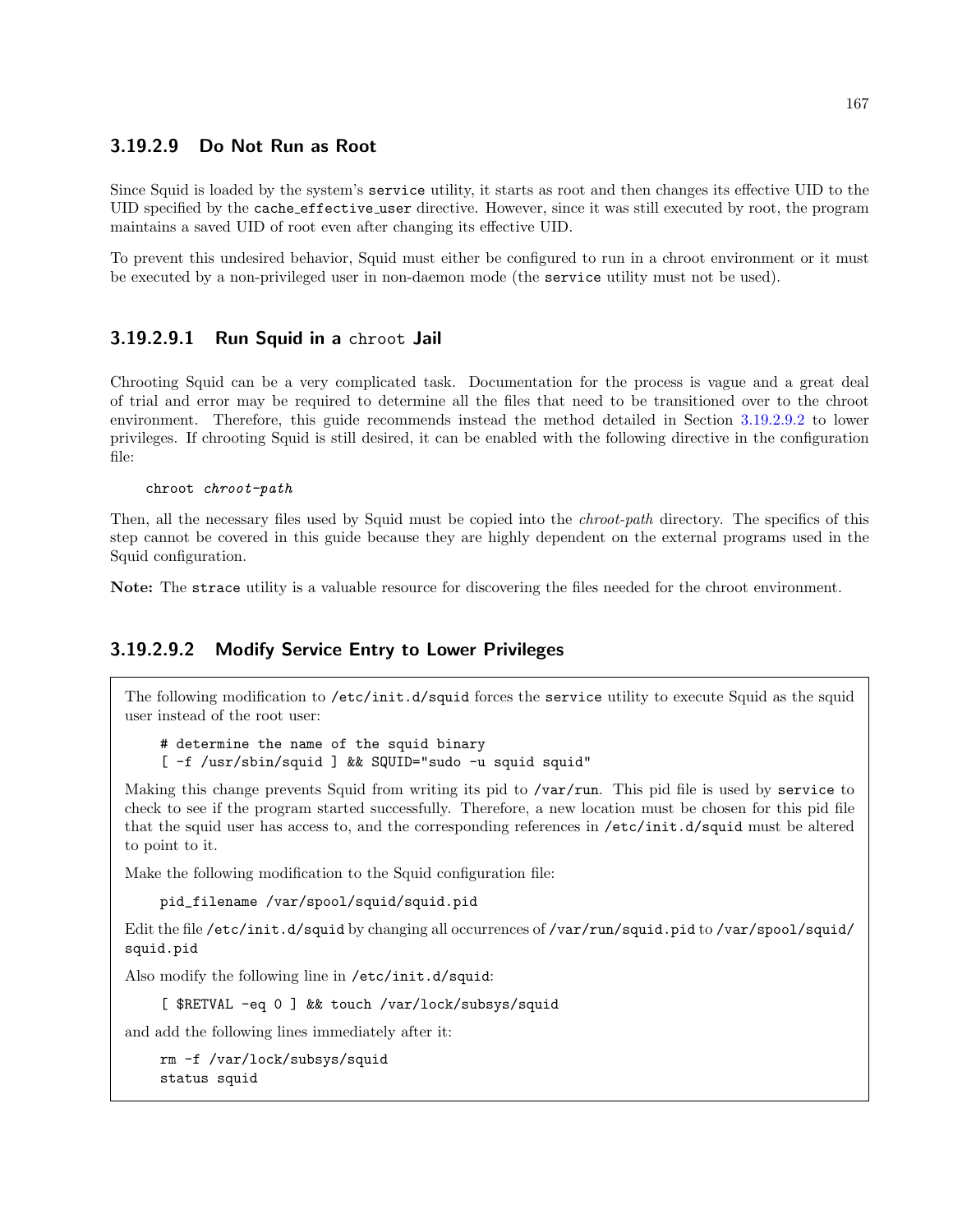## 3.20 SNMP Server

The Simple Network Management Protocol allows administrators to monitor the state of network devices, including computers. Older versions of SNMP were well-known for weak security, such as plaintext transmission of the community string (used for authentication) and also usage of easily-guessable choices for community string.

## 3.20.1 Disable SNMP Server if Possible

The system includes an SNMP daemon that allows for its remote monitoring, though it not installed by default. If it was installed and activated, it is important that the software be disabled and removed.

If there is not a mission-critical need for hosts at this site to be remotely monitored by a SNMP tool, then disable and remove SNMP as follows:

# chkconfig snmpd off # yum erase net-snmpd

# 3.20.2 Configure SNMP Server if Necessary

If it is necessary to run the snmpd agent on the system, some best practices should be followed to minimize the security risk from the installation. The multiple security models implemented by SNMP cannot be fully covered here so only the following general configuration advice can be offered:

- use only SNMP version 3 security models and enable the use of authentication and encryption for those
- write access to the MIB (Management Information Base) should be allowed only if necessary
- all access to the MIB should be restricted following a principle of least privilege
- network access should be limited to the maximum extent possible including restricting to expected network addresses both in the configuration files and in the system firewall rules
- ensure SNMP agents send traps only to, and accept SNMP queries only from, authorized management stations
- ensure that permissions on the snmpd.conf configuration file (by default, in /etc/snmp) are 640 or more restrictive
- ensure that any MIB files' permissions are also 640 or more restrictive

#### 3.20.2.1 Further Resources

The following resources provide more detailed information about the SNMP software:

- The CERT SNMP Vulnerabilities FAQ at [http://www.cert.org/tech](http://www.cert.org/tech_tips/snmp_faq.html) tips/snmp faq.html
- The Net-SNMP project web page at <http://net-snmp.sourceforge.net>
- The snmp config(5) man page
- the snmpd.conf(5) man page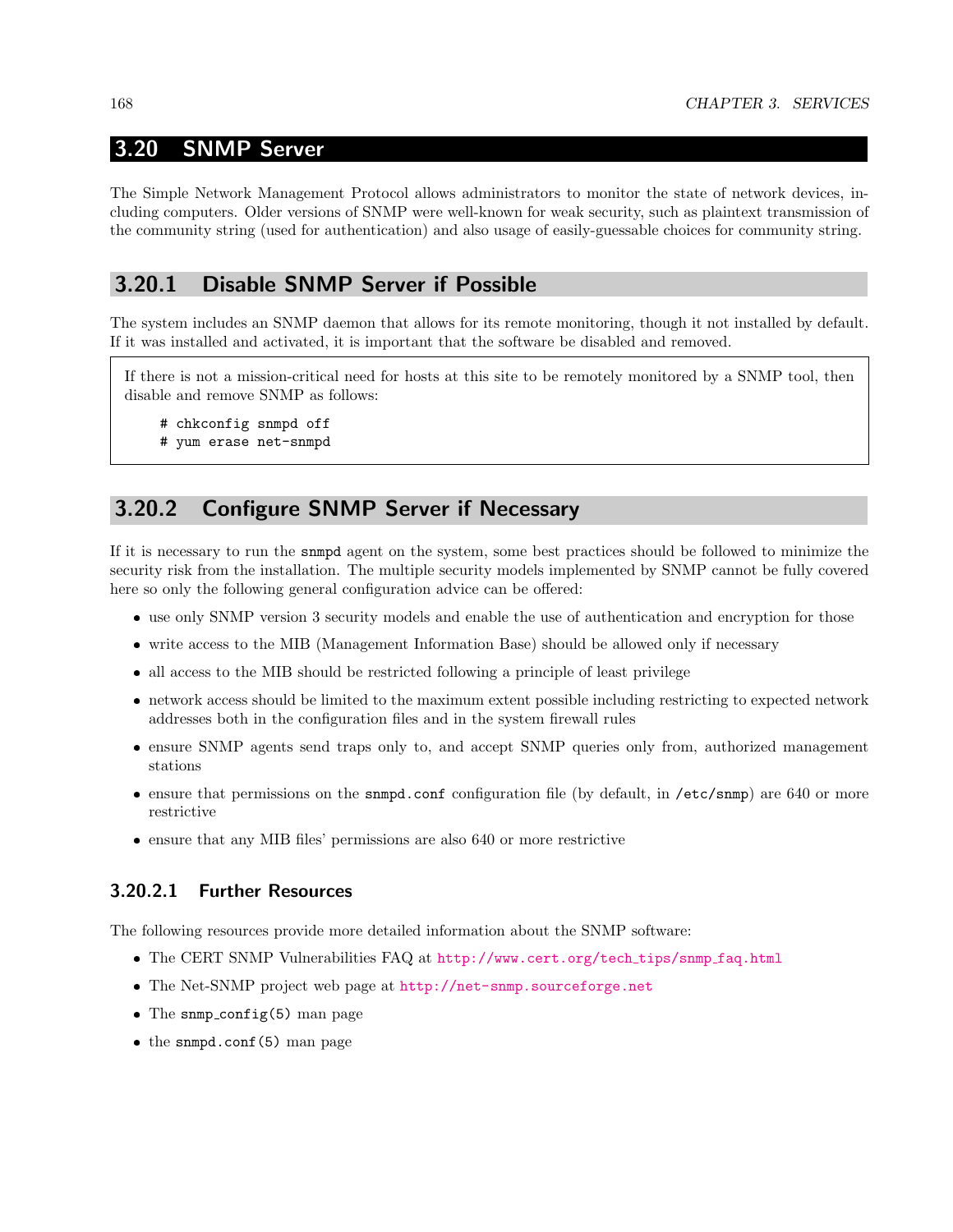# Bibliography

- [1] Apache 2 with SSL/TLS: Step-by-step, Part 2. Tech. rep.
- [2] Apache 2.0 Docs. <http://httpd.apache.org/docs/2.0/>.
- [3] Locking down Apache. Tech. rep.
- [4] Setting up a Secure Apache 2 Server. Tech. rep.
- [5] Red Hat Desktop: Deployment Guide. Tech. rep., Red Hat Linux, 2005. [http://www.redhat.com/docs/](http://www.redhat.com/docs/manuals/enterprise/RHEL-4-Manual/desktop-guide/) [manuals/enterprise/RHEL-4-Manual/desktop-guide/](http://www.redhat.com/docs/manuals/enterprise/RHEL-4-Manual/desktop-guide/).
- [6] Red Hat Enterprise Linux 4: Reference Guide. Tech. rep., Red Hat Linux, 2005. [http://www.redhat.com/](http://www.redhat.com/docs/manuals/enterprise/RHEL-4-Manual/ref-guide/) [docs/manuals/enterprise/RHEL-4-Manual/ref-guide/](http://www.redhat.com/docs/manuals/enterprise/RHEL-4-Manual/ref-guide/).
- [7] Red Hat Enterprise Linux 4: Security Guide. Tech. rep., Red Hat Linux, 2005. [http://www.redhat.com/](http://www.redhat.com/docs/manuals/enterprise/RHEL-4-Manual/security-guide/) [docs/manuals/enterprise/RHEL-4-Manual/security-guide/](http://www.redhat.com/docs/manuals/enterprise/RHEL-4-Manual/security-guide/).
- [8] Red Hat Enterprise Linux 4: System Administration Guide. Tech. rep., Red Hat Linux, 2005. [http:](http://www.redhat.com/docs/manuals/enterprise/RHEL-4-Manual/sysadmin-guide/) [//www.redhat.com/docs/manuals/enterprise/RHEL-4-Manual/sysadmin-guide/](http://www.redhat.com/docs/manuals/enterprise/RHEL-4-Manual/sysadmin-guide/).
- [9] Red Hat Enterprise Linux 5: Deployment Guide. Tech. rep., Red Hat Linux, 2006. [http://www.redhat.](http://www.redhat.com/docs/manuals/enterprise/RHEL-5-manual/Deployment_Guide-en-US/index.html) [com/docs/manuals/enterprise/RHEL-5-manual/Deployment](http://www.redhat.com/docs/manuals/enterprise/RHEL-5-manual/Deployment_Guide-en-US/index.html) Guide-en-US/index.html.
- [10] Common Criteria EAL4+ Evaluated Configuration Guide for Red Hat Enterprise Linux 5 on HP Hardware. Tech. rep., Hewlett Packard, May 2007. [http://h20331.www2.hp.com/enterprise/downloads/](http://h20331.www2.hp.com/enterprise/downloads/RHEL5-CC-EAL4-HP-Configuration-Guide.pdf) [RHEL5-CC-EAL4-HP-Configuration-Guide.pdf](http://h20331.www2.hp.com/enterprise/downloads/RHEL5-CC-EAL4-HP-Configuration-Guide.pdf).
- [11] Gentoo Security Handbook. Tech. rep., Gentoo Linux, Feb 2007. [http://www.gentoo.org/doc/en/](http://www.gentoo.org/doc/en/security/security-handbook.xml) [security/security-handbook.xml](http://www.gentoo.org/doc/en/security/security-handbook.xml).
- [12] Bernstein, D. SYN cookies. Tech. rep. <http://cr.yp.to/syncookies.html>.
- [13] Frank Mayer, K. M., and Caplan, D. SELinux by Example: Using Security Enhanced Linux.
- [14] Galarneua, E. Security Considerations with Squid proxy server. Tech. rep., Apr 2003.
- [15] GARFINKEL, S., AND SPAFFORD, G. Practical Unix and Internet Security, 3rd Edition. O'Reilly and Associates, 2003.
- [16] HILDEBRANDT, R., AND KOETTER, P. The Book of Postfix. No Starch Press, 2005.
- [17] Householder, A., and King, B. Securing an Internet Name Server. Tech. rep., Aug 2002. [http:](http://www.cert.org/archive/pdf/dns.pdf) [//www.cert.org/archive/pdf/dns.pdf](http://www.cert.org/archive/pdf/dns.pdf).
- [18] Hsiao, A. Making the Most of Pluggable Authentication Modules (PAM). Tech. rep., 2001. [http:](http://www.samspublishing.com/articles/article.asp?p=20968) [//www.samspublishing.com/articles/article.asp?p=20968](http://www.samspublishing.com/articles/article.asp?p=20968).
- [19] HUNT, C. Sendmail Cookbook. O'Reilly and Associates, 2003.